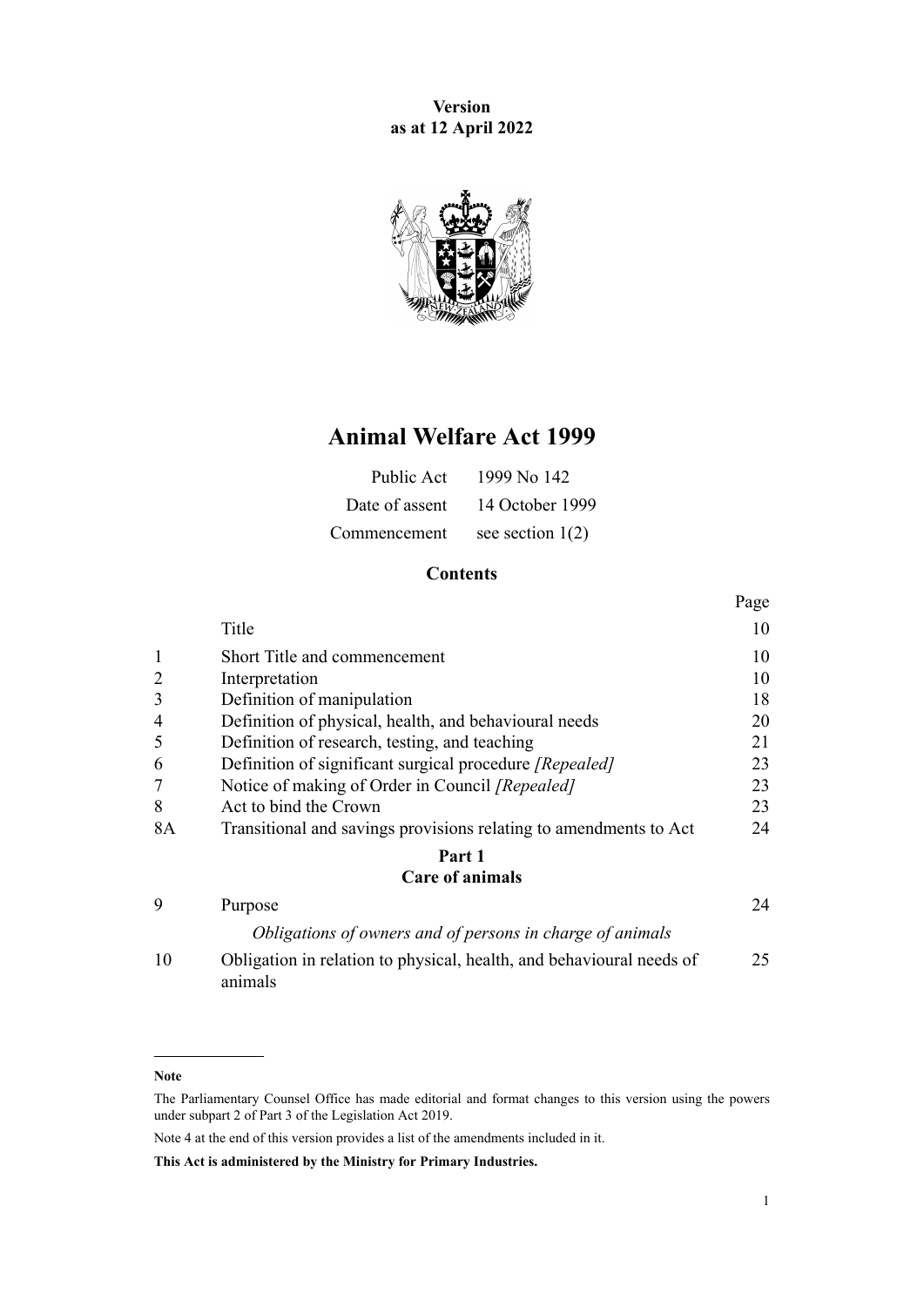|                 | <b>Animal Welfare Act 1999</b>                                               | Version as at<br>12 April 2022 |
|-----------------|------------------------------------------------------------------------------|--------------------------------|
| 11              | Obligation to alleviate pain or distress of ill or injured animals           | 25                             |
|                 | <i><b>Offences</b></i>                                                       |                                |
| 12              | Animal welfare offences                                                      | 25                             |
| 13              | <b>Strict liability</b>                                                      | 25                             |
| 14              | Further animal welfare offences                                              | 27                             |
|                 | Surgical procedures                                                          |                                |
| 15              | Restriction on performance of surgical procedures                            | 27                             |
| 16              | Criteria to determine whether procedure is significant surgical<br>procedure | 27                             |
| 17              | Performance of restricted surgical procedures [Repealed]                     | 28                             |
| 18              | Performance of controlled surgical procedures [Repealed]                     | 28                             |
| 19              | Veterinary approval [Repealed]                                               | 28                             |
| 20              | Revocation and surrender of certificate of veterinary approval<br>[Repealed] | 28                             |
|                 | Surgical procedure offences                                                  |                                |
| 21              | Surgical procedure offences                                                  | 28                             |
|                 | Transport of animals                                                         |                                |
| 22              | Transport of animals                                                         | 29                             |
| 23              | Other offences in relation to transport of animals, etc                      | 29                             |
|                 | Defence and rebuttable evidence                                              |                                |
| 24              | Defence and rebuttable evidence                                              | 29                             |
|                 | Penalties                                                                    |                                |
| 25              | Penalties                                                                    | 30                             |
|                 | Safari parks                                                                 |                                |
| 26              | Safari parks                                                                 | 30                             |
|                 | Part 2                                                                       |                                |
|                 | <b>Conduct towards animals</b>                                               |                                |
| 27              | Purpose                                                                      | 31                             |
|                 | Ill-treatment of animals                                                     |                                |
| 28              | Wilful ill-treatment of animals                                              | 31                             |
| 28A             | Reckless ill-treatment of animals                                            | 32                             |
| 29              | Further offences                                                             | 32                             |
| 30              | <b>Strict liability</b>                                                      | 33                             |
|                 | Ill-treating, hunting, or killing wild animals or animals in wild<br>state   |                                |
| 30A             | Wilful or reckless ill-treatment of wild animals or animals in wild<br>state | 34                             |
| 30B             | Hunting or killing                                                           | 35                             |
| 30 <sub>C</sub> | Hunting in safari parks                                                      | 35                             |
|                 |                                                                              |                                |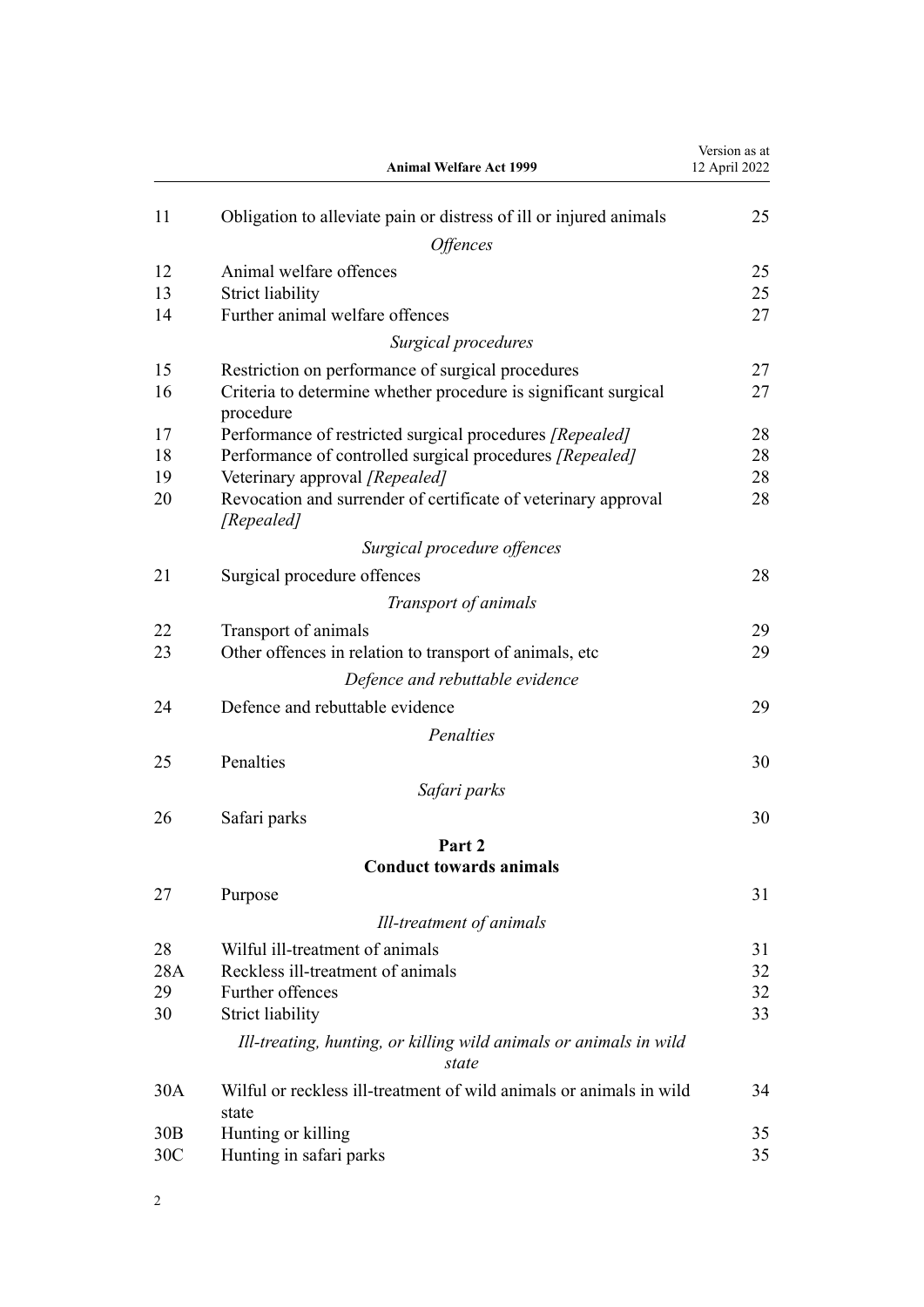| Version as at<br>12 April 2022 | <b>Animal Welfare Act 1999</b>                                                       |    |
|--------------------------------|--------------------------------------------------------------------------------------|----|
| 30D                            | Captured animals                                                                     | 36 |
| 30E                            | Certain provisions relating to traps and devices not excluded                        | 36 |
|                                |                                                                                      |    |
|                                | Animal fighting ventures                                                             |    |
| 31                             | Animal fighting ventures                                                             | 36 |
|                                | Traps and devices                                                                    |    |
| 32                             | Power to declare traps or devices to be prohibited or restricted<br>traps or devices | 37 |
| 33                             | Criteria                                                                             | 38 |
| 34                             | Restrictions on use of traps and devices to kill, manage, entrap,                    | 38 |
|                                | capture, entangle, restrain, or immobilise animals                                   |    |
| 35                             | Restrictions on sale of traps and devices                                            | 39 |
|                                | Inspection of traps                                                                  |    |
| 36                             | Obligations relating to traps                                                        | 39 |
|                                | Penalties                                                                            |    |
| 37                             | Penalties                                                                            | 40 |
|                                | Part 3                                                                               |    |
|                                | <b>Animal exports</b>                                                                |    |
| 38                             | Purpose                                                                              | 40 |
| 39                             | Effect of this Part                                                                  | 40 |
| 40                             | Animal welfare export certificate                                                    | 40 |
| 41                             | Guidelines for issue of animal welfare export certificates                           | 41 |
|                                | [Repealed]                                                                           |    |
| 42                             | Application for animal welfare export certificate                                    | 41 |
| 43                             | Consideration of application                                                         | 42 |
| 44                             | Decision on application                                                              | 43 |
| 45                             | Conditions                                                                           | 43 |
| 46                             | Issue of animal welfare export certificate                                           | 45 |
| 47                             | Multiple consignment animal welfare export certificates                              | 45 |
| 48                             | Exemptions                                                                           | 45 |
| 49                             | Delegation of functions or powers of Director-General                                | 46 |
| 50                             | Revocation of delegations                                                            | 47 |
| 51                             | Review of decisions                                                                  | 47 |
| 52                             | Animals being exported in accordance with conservation<br>legislation                | 47 |
| 53                             | Enforcement                                                                          | 47 |
| 54                             | Offence                                                                              | 48 |
|                                | Part 4                                                                               |    |
|                                | <b>Advisory committees</b>                                                           |    |

[Purpose](#page-47-0) [48](#page-47-0)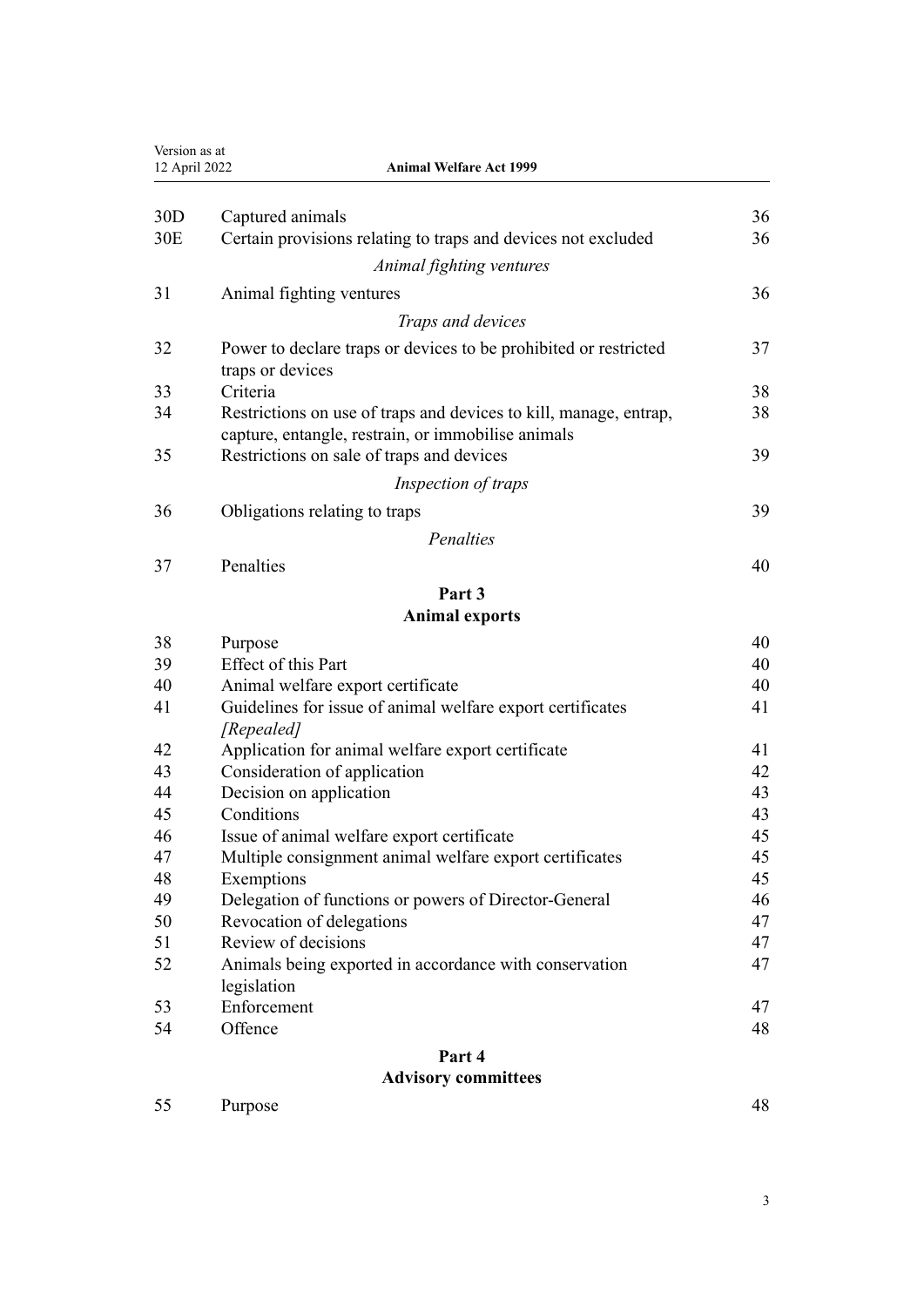|                                | Version as at |
|--------------------------------|---------------|
| <b>Animal Welfare Act 1999</b> | 12 April 2022 |

|  | National Animal Welfare Advisory Committee |  |
|--|--------------------------------------------|--|
|--|--------------------------------------------|--|

| 56 | National Animal Welfare Advisory Committee                      | 49 |
|----|-----------------------------------------------------------------|----|
| 57 | <b>Functions</b>                                                | 49 |
| 58 | Membership                                                      | 50 |
| 59 | Term of office                                                  | 50 |
| 60 | Annual report                                                   | 51 |
| 61 | Further provisions applying to National Animal Welfare Advisory | 51 |
|    | Committee                                                       |    |
|    | National Animal Ethics Advisory Committee                       |    |
| 62 | National Animal Ethics Advisory Committee                       | 51 |
| 63 | Functions                                                       | 51 |
| 64 | Membership                                                      | 52 |
| 65 | Term of office                                                  | 52 |
| 66 | Annual report                                                   | 53 |
| 67 | Further provisions applying to National Animal Ethics Advisory  | 53 |

**[Committee](#page-52-0)** 

# **[Part 5](#page-52-0)**

# **[Codes of welfare](#page-52-0)**

| 68  | Purpose                                                                                        | 53 |
|-----|------------------------------------------------------------------------------------------------|----|
| 69  | Contents                                                                                       | 53 |
| 70  | Preparation of draft code                                                                      | 54 |
| 71  | Public notification                                                                            | 54 |
| 72  | Consultation                                                                                   | 55 |
| 73  | Matters to be considered                                                                       | 55 |
| 74  | Recommendation to Minister                                                                     | 56 |
| 75  | Issue of code                                                                                  | 57 |
| 76  | Amendment or revocation of code of welfare                                                     | 58 |
| 77  | Availability of codes of welfare [Repealed]                                                    | 58 |
| 78  | Review of code of welfare                                                                      | 58 |
| 78A | Review date may be extended <i>[Repealed]</i>                                                  | 59 |
| 79  | Codes of welfare treated as legislative instruments for purposes of<br>disallowance [Repealed] | 59 |

# **[Part 6](#page-58-0)**

# **[Use of animals in research, testing, and teaching](#page-58-0)**

| 80 | Purposes                                                                    | 59 |
|----|-----------------------------------------------------------------------------|----|
| 81 | Effect of this Part                                                         | 61 |
|    | <i>Restrictions</i>                                                         |    |
| 82 | Restrictions on research, testing, and teaching involving use of<br>animals | 61 |
| 83 | Restrictions on carrying out of projects                                    | 61 |
| 84 | Power to carry out certain projects                                         | 61 |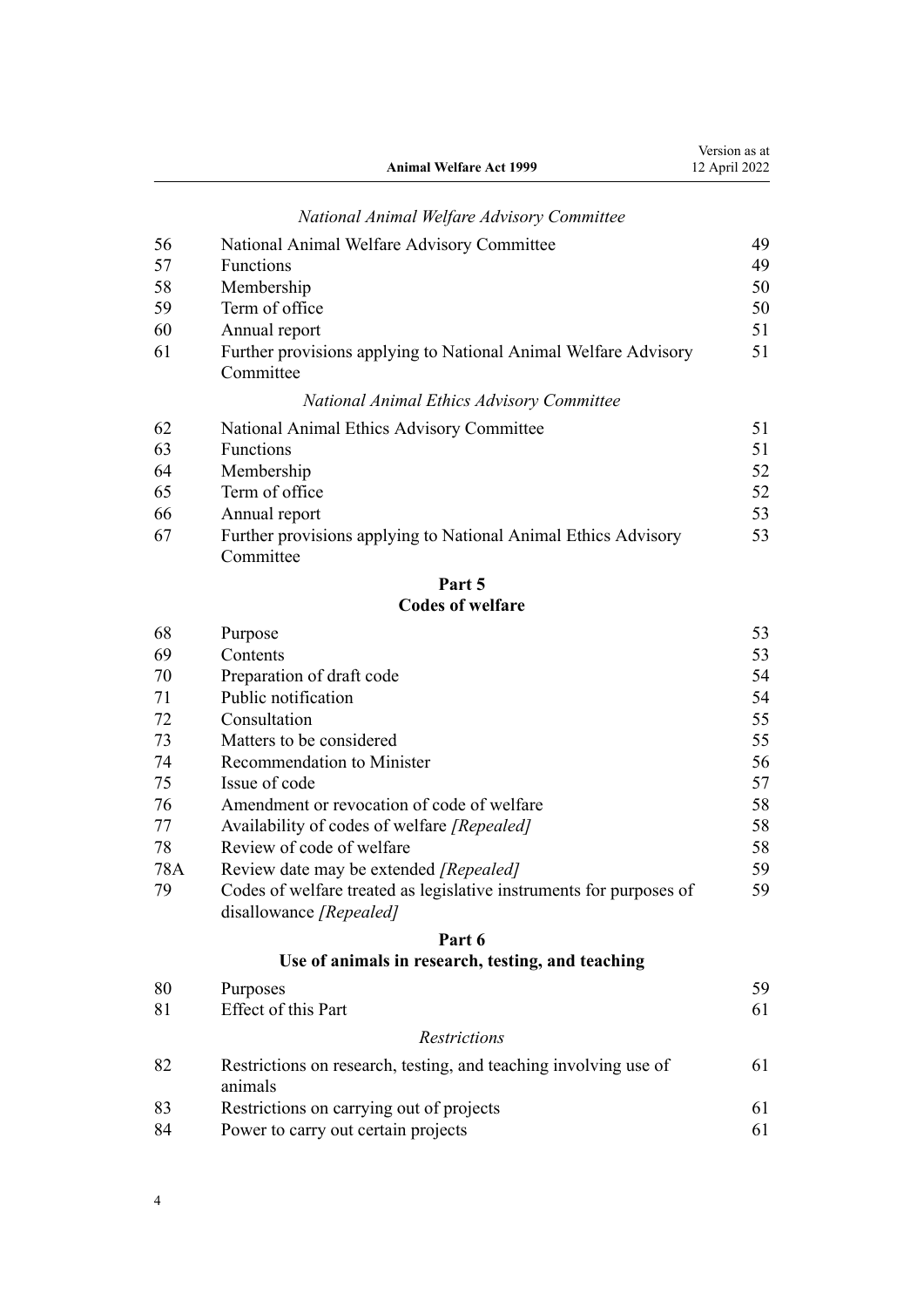| Version as at<br>12 April 2022 | <b>Animal Welfare Act 1999</b>                                                          |    |
|--------------------------------|-----------------------------------------------------------------------------------------|----|
| 84A                            | Prohibition on use of animals in research, testing, and teaching for<br>making cosmetic | 62 |
| 85                             | Restrictions on use of non-human hominids                                               | 62 |
| 86                             | Revocation of approval                                                                  | 63 |
|                                | Codes of ethical conduct                                                                |    |
| 87                             | Codes of ethical conduct                                                                | 64 |
| 88                             | Contents of code of ethical conduct                                                     | 64 |
| 89                             | Application for approval                                                                | 65 |
| 90                             | Changes to proposed code                                                                | 66 |
| 91                             | Approval of code of ethical conduct                                                     | 66 |
| 92                             | Time limits                                                                             | 67 |
| 93                             | Approval to be personal to code holder                                                  | 67 |
| 94                             | Duration of approval                                                                    | 68 |
| 95                             | Application for amendment, suspension, or revocation of code of<br>ethical conduct      | 68 |
| 96                             | Amendment, suspension, or revocation                                                    | 68 |
| 97                             | Review of decisions                                                                     | 70 |
|                                | Animal ethics committees                                                                |    |
| 98                             | Establishment of animal ethics committees                                               | 70 |
| 99                             | Functions and powers                                                                    | 70 |
| 100                            | Criteria                                                                                | 71 |
| 101                            | Membership                                                                              | 72 |
| 102                            | Procedure                                                                               | 73 |
| 103                            | Report of non-compliance                                                                | 73 |
| 104                            | Protection of members of animal ethics committees                                       | 74 |
|                                | Reviews of code holders and animal ethics committees                                    |    |
| 105                            | Independent reviews                                                                     | 74 |
| 106                            | Purpose                                                                                 | 74 |
| 107                            | Period to which independent review relates                                              | 74 |
| 108                            | Conduct of independent review                                                           | 75 |
| 109                            | Accredited reviewers                                                                    | 75 |
| 110                            | Performance of duties                                                                   | 75 |
| 111                            | Applications for accreditation                                                          | 76 |
| 112                            | Performance standards                                                                   | 76 |
| 113                            | Provisions applying in respect of accreditation and accredited                          | 76 |
| 114                            | reviewers<br>Review                                                                     | 76 |
| 115                            | Report                                                                                  | 76 |
| 116                            | Level of compliance                                                                     | 77 |
| 117                            | Power of Minister to commission review                                                  | 77 |
|                                | Power of Minister to approve research or testing                                        |    |
| 118                            | Power of Minister to approve research or testing                                        | 78 |
|                                |                                                                                         |    |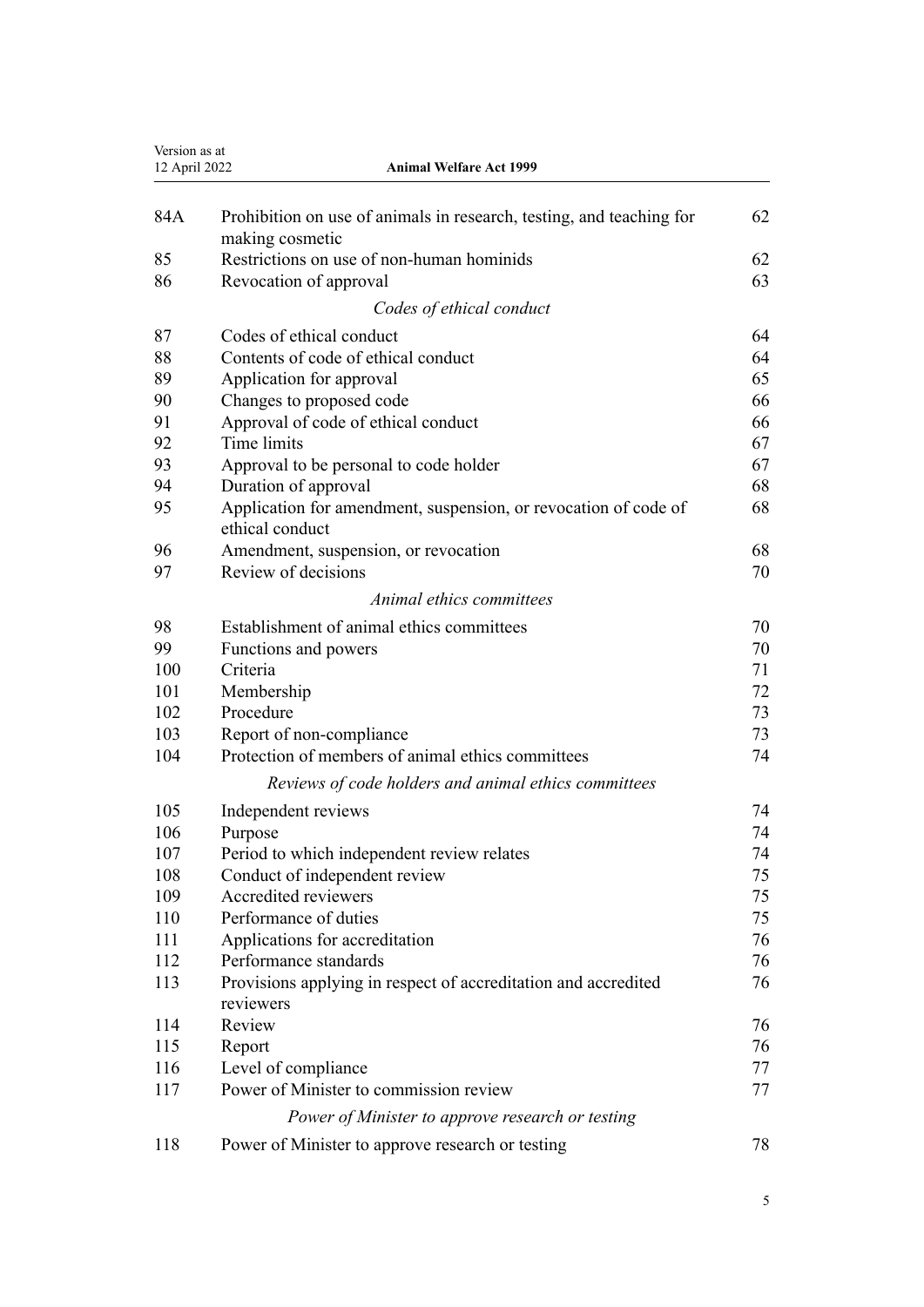|      | <b>Animal Welfare Act 1999</b>                                                              | 12 April 2022 |
|------|---------------------------------------------------------------------------------------------|---------------|
|      | Penalties                                                                                   |               |
| 119  | Penalties                                                                                   | 78            |
|      | Part 7                                                                                      |               |
|      | Provisions relating to administration                                                       |               |
| 120  | Purpose                                                                                     | 79            |
|      | Approved organisations, inspectors, and auxiliary officers                                  |               |
| 121  | Approved organisations                                                                      | 79            |
| 122  | Criteria                                                                                    | 79            |
| 123  | Amendment or revocation of declaration                                                      | 80            |
| 123A | Appointment of auditors                                                                     | 81            |
| 123B | Audits                                                                                      | 81            |
|      |                                                                                             |               |
| 123C | Auditors' general duties                                                                    | 82            |
| 123D | Auditors' powers                                                                            | 82            |
| 124  | Appointment of inspectors                                                                   | 83            |
| 125  | Appointment of auxiliary officers                                                           | 85            |
| 126  | Inspectors and auxiliary officers to act under direction of Director-<br>General            | 85            |
|      | Power to inspect land, premises, and places and stationary                                  |               |
|      | vehicles, aircraft, and ships                                                               |               |
| 127  | Power to inspect land, premises, and places and stationary<br>vehicles, aircraft, and ships | 85            |
| 128  | Production of evidence of appointment                                                       | 87            |
| 129  | Notice of entry                                                                             | 87            |
| 130  | Power to prevent or mitigate suffering                                                      | 88            |
|      | Search warrants                                                                             |               |
| 131  | Search warrants                                                                             | 89            |
| 132  | Form and content of search warrant [Repealed]                                               | 90            |
| 133  | Powers conferred by search warrant                                                          | 90            |
| 134  | Production of search warrant [Repealed]                                                     | 91            |
| 135  | Notice of execution of search warrant [Repealed]                                            | 91            |
|      | Further provisions relating to powers of search and entry                                   |               |
| 136  | Disposal of thing seized                                                                    | 91            |
| 136A | Disposal of animals seized or taken into custody prior to                                   | 92            |
|      | commencement or determination of proceedings                                                |               |
| 137  | Vehicle, aircraft, ship, or animal may be detained                                          | 94            |
|      | Powers in relation to injured or sick animals                                               |               |
|      |                                                                                             |               |
| 138  | Destruction of injured or sick animals (other than marine<br>mammals)                       | 95            |
| 139  | Destruction of impounded animals that are diseased, injured, or<br>sick                     | 96            |
| 140  | Injured and sick marine mammals                                                             | 96            |

Version as at

6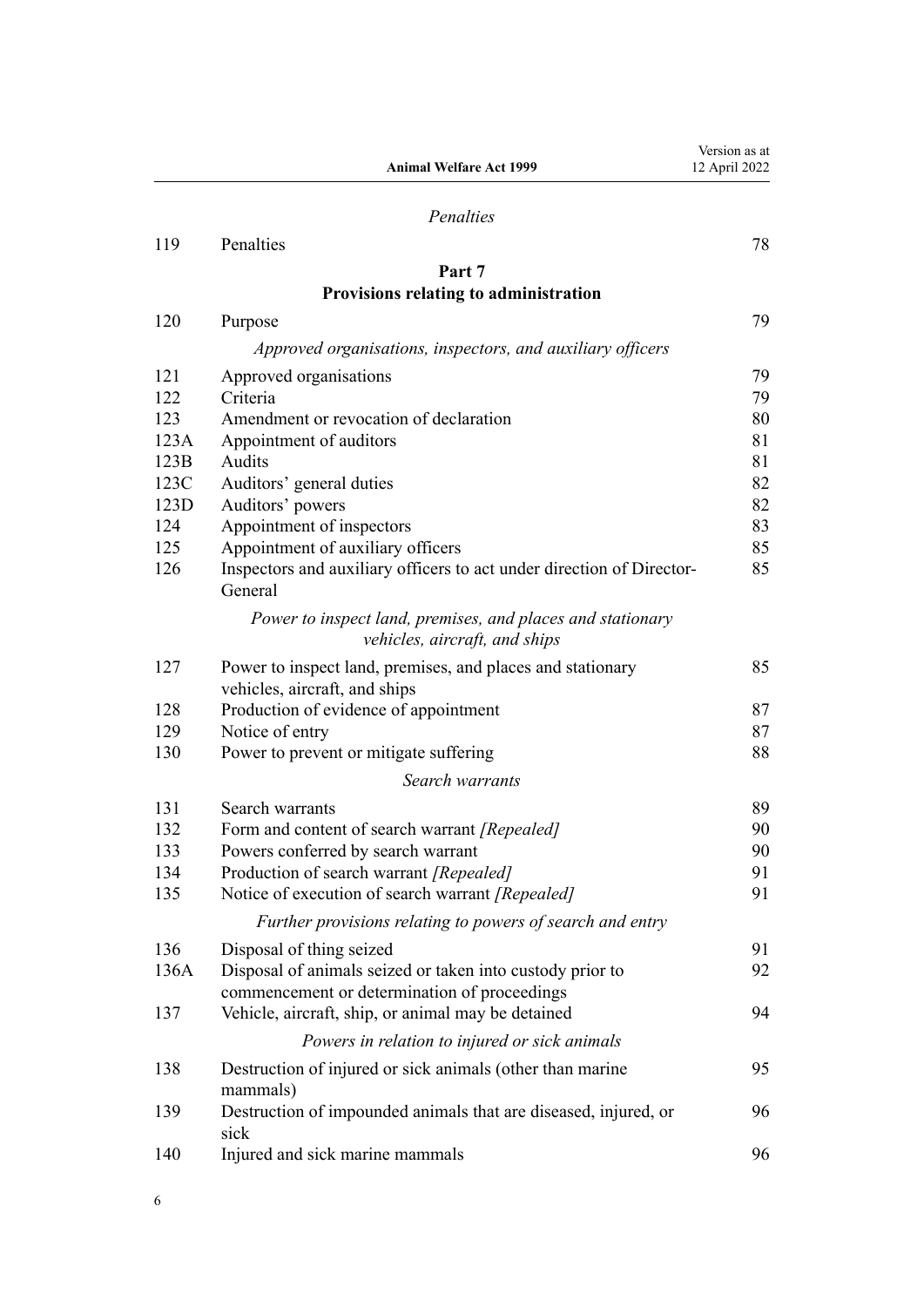| Version as at<br>12 April 2022 | <b>Animal Welfare Act 1999</b>                           |     |
|--------------------------------|----------------------------------------------------------|-----|
|                                |                                                          |     |
|                                | Disposal of animals in custody of approved organisations |     |
| 141                            | Duties of approved organisation                          | 96  |
| 142                            | Obligation to maintain register                          | 99  |
|                                | <b>Enforcement orders</b>                                |     |
| 143                            | Application for enforcement order                        | 99  |
| 144                            | Power to make enforcement order                          | 99  |
| 145                            | Compliance with enforcement order                        | 100 |
| 146                            | Notification of application                              | 101 |
| 147                            | Right to be heard                                        | 101 |
| 148                            | Temporary enforcement order                              | 101 |
| 149                            | Coming into force of enforcement order                   | 101 |
| 150                            | Duration of enforcement order                            | 101 |
| 151                            | Power to vary or discharge enforcement order             | 102 |
| 152                            | Offence to contravene enforcement order                  | 102 |
| 153                            | Appeals to High Court                                    | 102 |
| 154                            | Appeals to Court of Appeal                               | 103 |
| 155                            | Effect of appeal                                         | 103 |
| 156                            | Rules of court                                           | 103 |
|                                | Compliance notices                                       |     |
| 156A                           | Scope                                                    | 104 |
| 156B                           | Content                                                  | 104 |
| 156C                           | Service                                                  | 105 |
| 156D                           | Compliance                                               | 105 |
| 156E                           | Change or cancellation                                   | 106 |
| 156F                           | Appeal to District Court                                 | 106 |
| 156G                           | Appeal to High Court, Court of Appeal, or Supreme Court  | 107 |
| 156H                           | Effect of appeal                                         | 108 |
| 156I                           | Penalties for non-compliance with compliance notice      | 108 |
|                                | Miscellaneous provisions                                 |     |
| 157                            | Offenders to give name and address                       | 108 |
| 158                            | Protection of persons acting under authority of Act      | 109 |
|                                | <i><b>Offences</b></i>                                   |     |
| 159                            | Obstruction of inspector or auxiliary officer            | 109 |
| 160                            | Impersonating inspector or auxiliary officer             | 110 |
|                                | Part 8                                                   |     |
|                                | <b>Offences</b>                                          |     |
|                                | Infringement offences                                    |     |
| 161                            | Infringement offences                                    | 110 |
| 162                            | Infringement notices                                     | 111 |
| 163                            | Payment of infringement fees                             | 111 |

7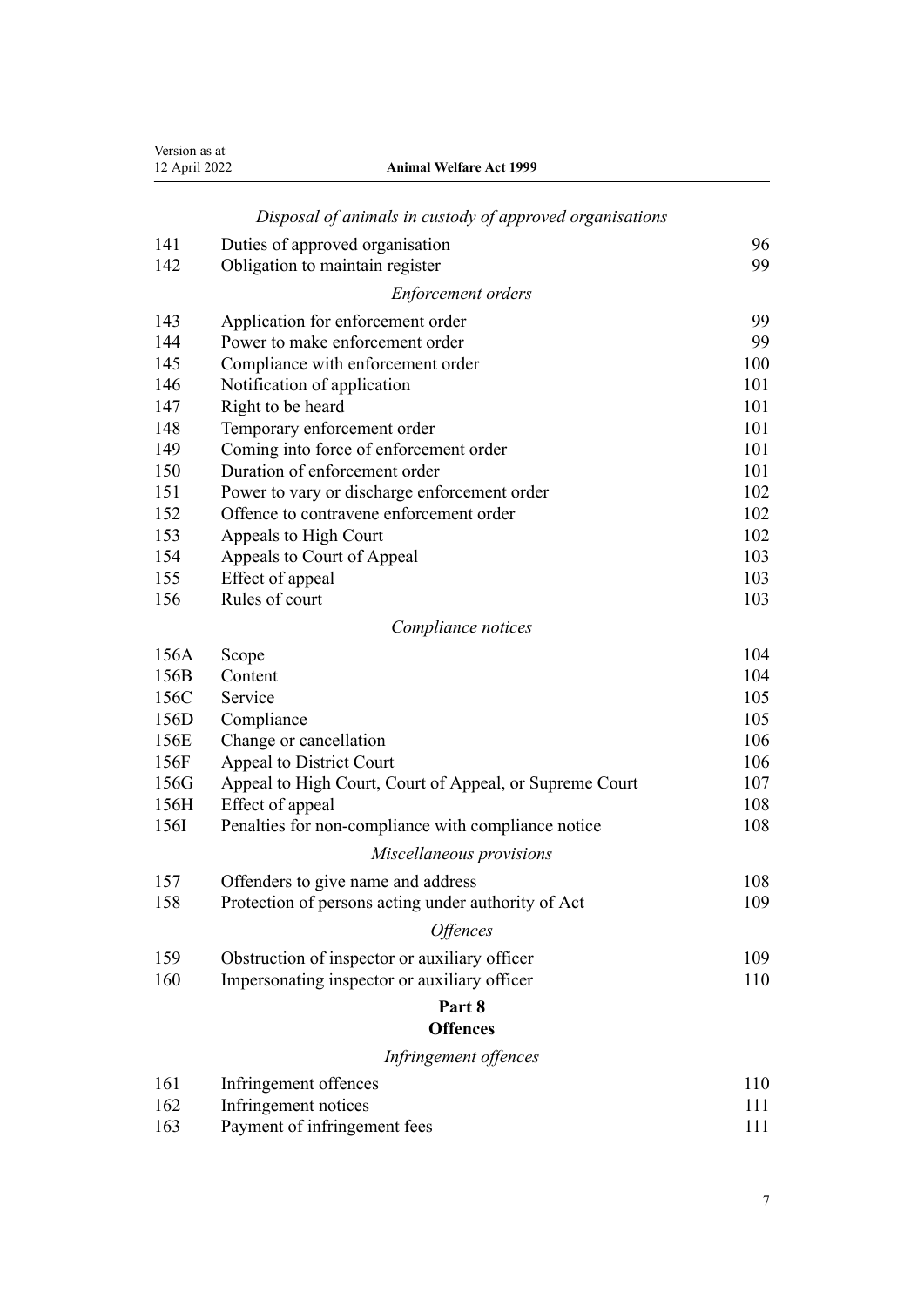|                                | Version as at |
|--------------------------------|---------------|
| <b>Animal Welfare Act 1999</b> | 12 April 2022 |

# *[Further provisions relating to offences](#page-111-0)*

| 164  | Liability of employers and principals                                                       | 112 |
|------|---------------------------------------------------------------------------------------------|-----|
| 165  | Liability of directors and officers of bodies corporate                                     | 112 |
| 166  | Evidence in proceedings                                                                     | 113 |
| 167  | Time for filing charging document for offence against section 54 or                         | 113 |
| 168  | 130<br>Inspector may conduct proceedings                                                    | 114 |
| 168A | Burden of proof of reasonable excuse                                                        | 114 |
| 169  | Court may disqualify person from owning or exercising authority<br>in respect of animals    | 114 |
| 169A | Disqualified person may apply to court for removal or variation of<br>disqualification      | 115 |
| 169B | Offence of contravening disqualification order                                              | 115 |
| 170  | Liability for damage                                                                        | 116 |
| 171  | Application of fines recovered in respect of offences                                       | 116 |
| 172  | Power of court to order that certain animals be forfeited to the                            | 116 |
|      | Crown or approved organisation                                                              |     |
| 173  | Expenses incurred by inspectors and territorial authorities                                 | 117 |
| 174  | Certain offences against Dog Control Act 1996 to be treated as<br>offences against this Act | 118 |

# **[Part 9](#page-117-0)**

# **[Miscellaneous provisions](#page-117-0)**

# *[Exceptions in relation to hunting or killing](#page-117-0)*

# *[Repealed]*

| 175  | Hunting or killing [Repealed]                                                 | 118 |
|------|-------------------------------------------------------------------------------|-----|
| 176  | Hunting in safari parks [Repealed]                                            | 118 |
| 177  | Captured animals [Repealed]                                                   | 118 |
| 178  | Certain provisions relating to traps and devices not excluded<br>[Repealed]   | 118 |
|      | Exceptions in relation to use of animals to protect human health or<br>safety |     |
| 179  | Use of animals to protect human health or safety                              | 118 |
| 180  | Power to amend Schedule 3 by Order in Council                                 | 119 |
|      | Exception in relation to agricultural compounds and hazardous<br>substances   |     |
| 181  | Agricultural compounds and hazardous substances                               | 119 |
|      | Recovery of costs                                                             |     |
| 182  | Criteria in relation to recovery of costs                                     | 120 |
|      | Regulations                                                                   |     |
| 183  | Regulations                                                                   | 121 |
| 183A | Regulations relating to standards of care                                     | 122 |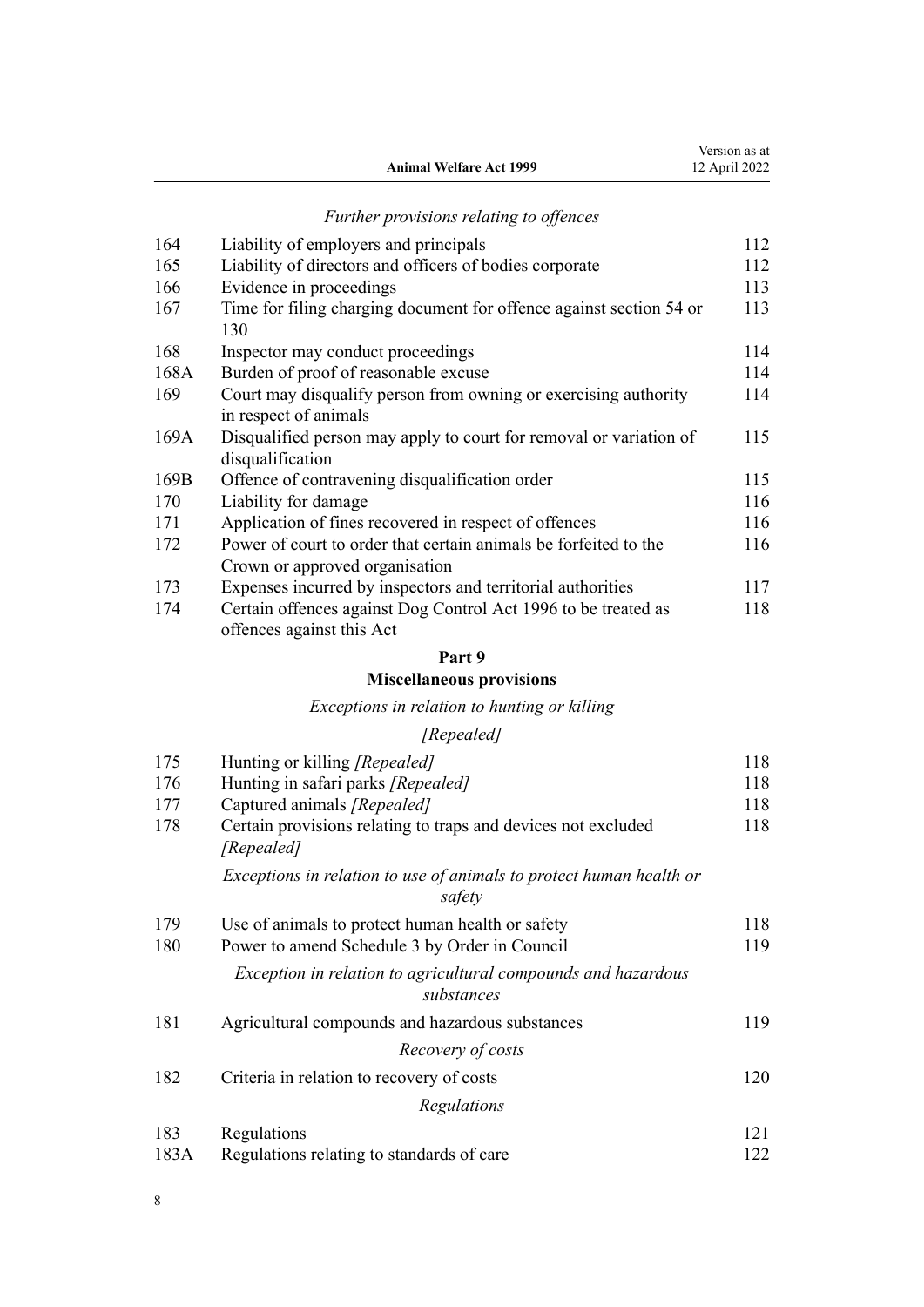| 12 April 2022 | <b>Animal Welfare Act 1999</b>                                                                                                          |            |
|---------------|-----------------------------------------------------------------------------------------------------------------------------------------|------------|
| 183B          | Regulations relating to surgical and painful procedures                                                                                 | 124<br>126 |
| 183C          | Regulations relating to exporting animals                                                                                               |            |
|               | Consultation                                                                                                                            |            |
| 184           | Consultation                                                                                                                            |            |
|               | <b>Notices</b>                                                                                                                          |            |
| 185           | Service of notices                                                                                                                      |            |
|               | Transitional provisions                                                                                                                 |            |
| 186           | Advisory committees                                                                                                                     |            |
| 187           | Transitional provisions relating to membership of committees                                                                            |            |
| 188           | Transitional provisions relating to inspectors                                                                                          |            |
| 189           | Transitional provision relating to approved organisations                                                                               |            |
| 190           | Transitional provision relating to branch and member societies                                                                          |            |
| 191           | Deemed codes of welfare [Repealed]                                                                                                      |            |
| 192           | Codes of ethical conduct                                                                                                                |            |
| 193           | Animal ethics committees                                                                                                                |            |
|               | Amendments and repeals                                                                                                                  |            |
| 194           | Related amendments to other enactments                                                                                                  |            |
| 195           | Amendment to Ombudsmen Act 1975                                                                                                         |            |
| 196           | Amendments to Local Government Official Information and<br>Meetings Act 1987                                                            |            |
| 197           | Amendment to Customs Export Prohibition Order 1996                                                                                      |            |
| 198           | Repeals                                                                                                                                 |            |
|               | Savings provisions                                                                                                                      |            |
| 199           | Certain regulations to continue in force                                                                                                |            |
| 200           | Certain bylaws to continue in force                                                                                                     |            |
| 201           | Saving                                                                                                                                  |            |
| 202           | Expiry of section 201                                                                                                                   |            |
|               | <b>Schedule 1</b>                                                                                                                       |            |
|               | Provisions applying in respect of National Animal Welfare<br><b>Advisory Committee and National Animal Ethics Advisory</b><br>Committee |            |
|               | <b>Schedule 2</b>                                                                                                                       |            |
|               | Provisions applying in respect of accreditation and accredited<br>reviewers                                                             |            |
|               | <b>Schedule 3</b><br>Agencies authorised to use animals in protecting human health<br>or safety or enforcing the law                    |            |
|               | <b>Schedule 4</b><br>Codes continued in force as codes of welfare issued under this<br>Act                                              |            |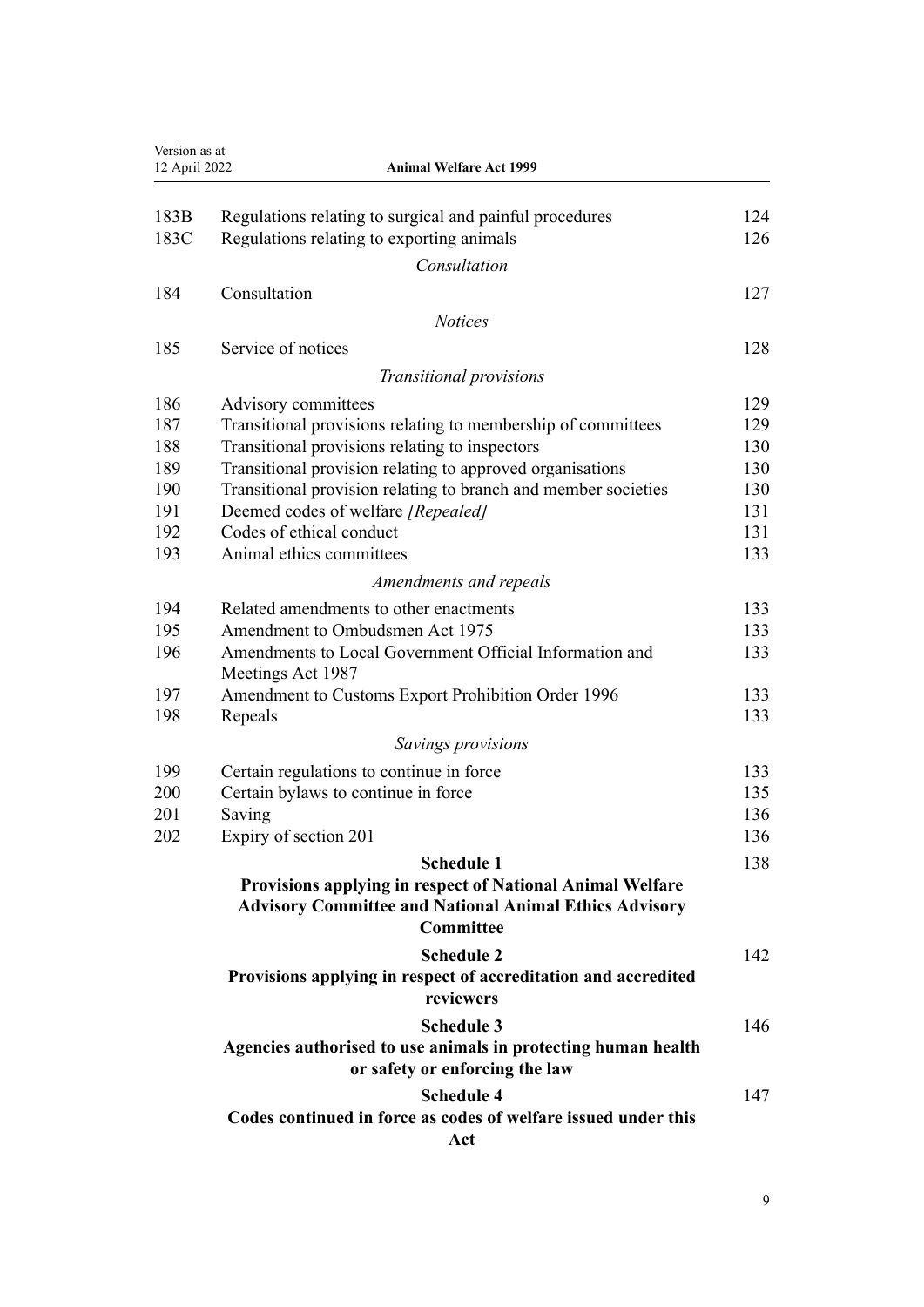<span id="page-9-0"></span>

| s 1 | <b>Animal Welfare Act 1999</b>                  | Version as at<br>12 April 2022 |
|-----|-------------------------------------------------|--------------------------------|
|     | <b>Schedule 5</b><br><b>Enactments amended</b>  | 149                            |
|     | <b>Schedule 6</b><br><b>Enactments repealed</b> | 150                            |
|     | <b>Schedule 7</b>                               | 151                            |

# **[Regulations continued in force as code of welfare](#page-150-0)**

**An Act—**

- **(a) to reform the law relating to the welfare of animals and the prevention of their ill-treatment; and, in particular,—**
	- **(i) to recognise that animals are sentient:**
	- **(ia) to require owners of animals, and persons in charge of animals, to attend properly to the welfare of those animals:**
	- **(ii) to specify conduct that is or is not permissible in relation to any ani‐ mal or class of animals:**
	- **(iii) to provide a process for approving the use of animals in research, testing, and teaching:**
	- **(iv) to establish a National Animal Welfare Advisory Committee and a National Animal Ethics Advisory Committee:**
	- **(v) to provide for the development and issue of codes of welfare and the approval of codes of ethical conduct:**

## **(b) to repeal the Animals Protection Act 1960**

Title paragraph (a)(i): replaced, on 10 May 2015, by [section 4](http://legislation.govt.nz/pdflink.aspx?id=DLM6165701) of the Animal Welfare Amendment Act (No 2) 2015 (2015 No 49).

Title paragraph (a)(ia): inserted, on 10 May 2015, by [section 4](http://legislation.govt.nz/pdflink.aspx?id=DLM6165701) of the Animal Welfare Amendment Act (No 2) 2015 (2015 No 49).

#### **1 Short Title and commencement**

- (1) This Act may be cited as the Animal Welfare Act 1999.
- (2) This Act comes into force on 1 January 2000.

## **2 Interpretation**

(1) In this Act, unless the context otherwise requires,—

**accredited reviewer** means a person accredited under [section 109](#page-74-0) to carry out independent reviews under [section 105](#page-73-0)

**aircraft** has the meaning given to it by [section 2](http://legislation.govt.nz/pdflink.aspx?id=DLM214692) of the Civil Aviation Act 1990 **animal**—

- (a) means any live member of the animal kingdom that is—
	- (i) a mammal; or

10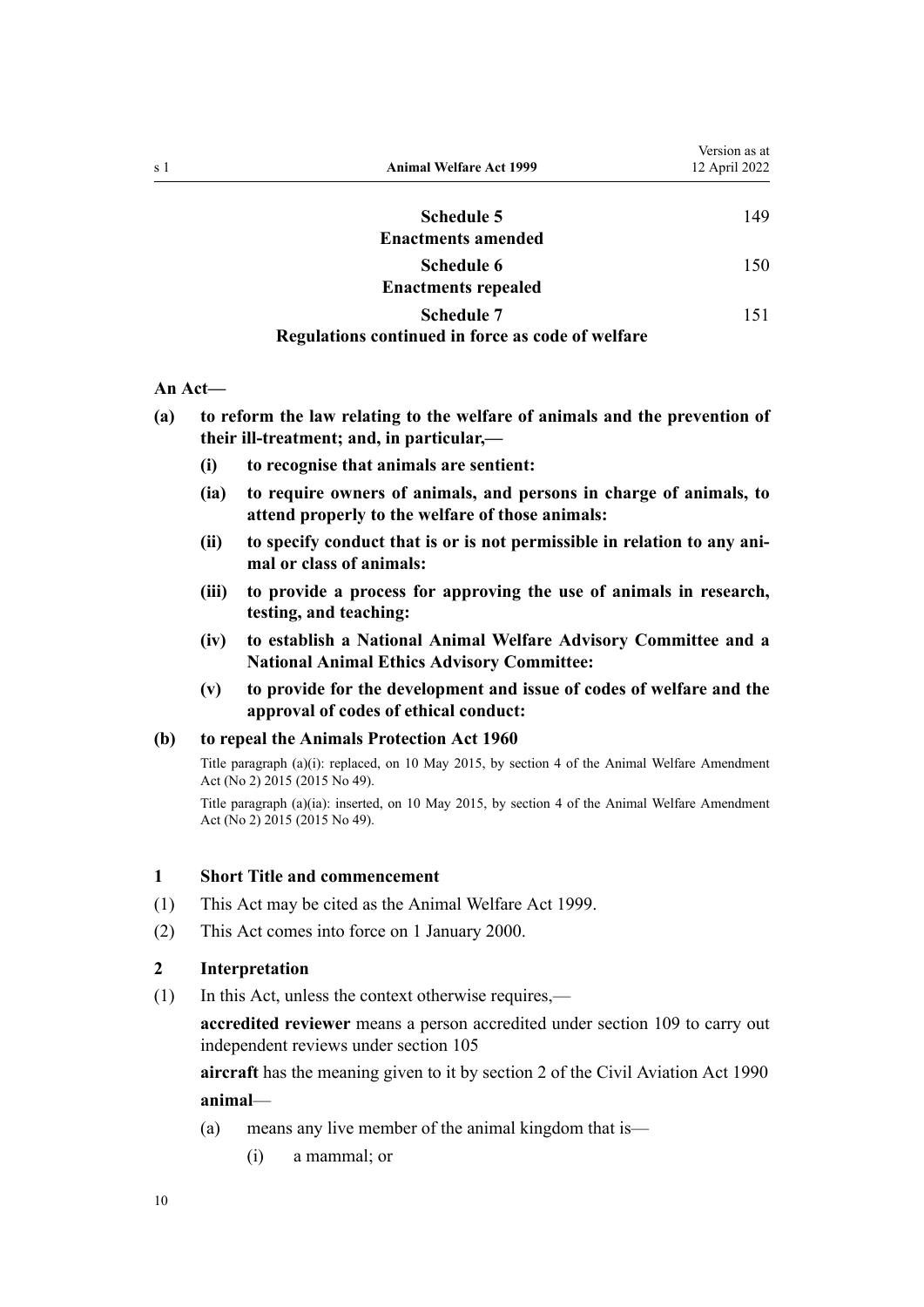- (ii) a bird; or
- (iii) a reptile; or
- (iv) an amphibian; or
- (v) a fish (bony or cartilaginous); or
- (vi) any octopus, squid, crab, lobster, or crayfish (including freshwater crayfish); or
- (vii) any other member of the animal kingdom which is declared from time to time by the Governor-General, by Order in Council (*see* subsection (4)), to be an animal for the purposes of this Act; and
- (b) includes any mammalian foetus, or any avian or reptilian pre-hatched young, that is in the last half of its period of gestation or development; and
- (c) includes any marsupial pouch young; but
- (d) does not include—
	- (i) a human being; or
	- (ii) except as provided in paragraph (b) or paragraph (c), any animal in the pre-natal, pre-hatched, larval, or other such developmental stage

**animal establishment** means a place at which animals are used or held in the charge of any person, and which has, as its principal purpose, the using or holding of animals for display, sport, entertainment, temporary care, sale, conservation, scientific study, or other activity

**animal welfare export certificate** means an animal welfare export certificate issued under [section 46](#page-44-0)

#### **appointed member** means,—

- (a) in relation to the National Animal Welfare Advisory Committee, a mem‐ ber of the Committee who is appointed under [section 58\(2\)\(a\)](#page-49-0) or section 58(2)(b); and
- (b) in relation to the National Animal Ethics Advisory Committee, any member of the Committee

**approved organisation** means an organisation declared, under [section 121,](#page-78-0) to be an approved organisation for the purposes of this Act

**associated animal** means, in relation to an animal that is manipulated, an ani‐ mal that—

- (a) is of the same species and is from the same flock, herd, or other group as the animal that is manipulated; and
- (b) is in the immediate care of the veterinarian who carries out the manipulation

**auxiliary officer** means an auxiliary officer appointed under [section 125](#page-84-0)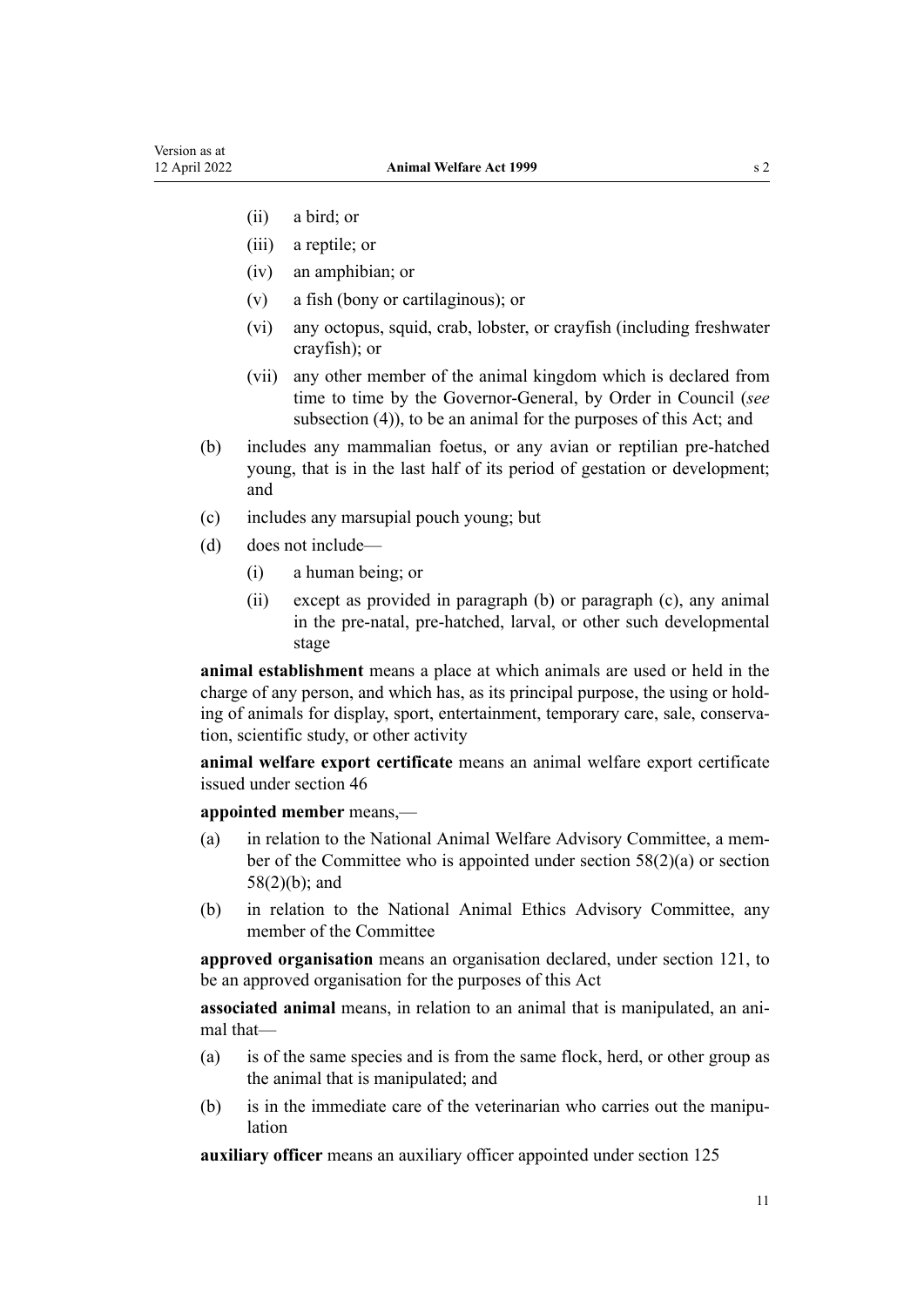**blistering**, in relation to a horse, means a procedure which involves the application of chemical cautery to the legs of the horse and which creates tissue damage to, or an inflammatory reaction in, the legs of the horse

**code holder**, in relation to a code of ethical conduct, means—

- (a) the person who, by virtue of an application under [section 87](#page-63-0), obtained the Director-General's approval of that code; or
- (b) where the approval of that code has, with the consent of the Director-General, been transferred under [section 93\(1\)](#page-66-0) to any other person, that other person

**code of welfare** means a code of welfare issued under [section 75](#page-56-0)

#### **cosmetic**—

- (a) means any finished product that is used or represented for use for the primary purpose of cleansing, improving the attractiveness of, changing the appearance of, perfuming, moisturising, or deodorising the skin, hair, nails, or other external parts of the human body, human teeth, or the mucous membranes of the human mouth, whether or not the product is or contains any substance, mixture of substances, or thing; and
- (b) includes any substance, mixture of substances, or thing declared to be a cosmetic by regulations made for that purpose under [section 183;](#page-120-0) but
- (c) does not include—
	- (i) a medicine, as defined in [section 3](http://legislation.govt.nz/pdflink.aspx?id=DLM54687) of the Medicines Act 1981; or
	- (ii) a medical device, as defined in [section 3A](http://legislation.govt.nz/pdflink.aspx?id=DLM6186051) of that Act; or
	- (iii) a related product, as defined in [section 94](http://legislation.govt.nz/pdflink.aspx?id=DLM56098) of that Act; or
	- (iv) an agricultural compound or a veterinary medicine, as those terms are defined in [section 2\(1\)](http://legislation.govt.nz/pdflink.aspx?id=DLM414583) of the Agricultural Compounds and Veterinary Medicines Act 1997; or
	- (v) a food, as defined in [section 9](http://legislation.govt.nz/pdflink.aspx?id=DLM2996074) of the Food Act 2014 or a drink within the meaning of that section; or
	- (vi) toothpaste; or
	- (vii) any substance, mixture of substances, or thing declared not to be a cosmetic by regulations made for that purpose under [section 183](#page-120-0)

**crops**, in relation to the ears of a dog, means the performance on the pinnae of the ears of the dog of a surgical procedure that is designed to make the ears of the dog stand upright

**device** means any explosive (not being a firearm as defined in [section 2](http://legislation.govt.nz/pdflink.aspx?id=DLM72627) of the Arms Act 1983), incendiary device, or electrical or electronic thing (not being a trap) that is used for the purpose of killing, managing, entrapping, capturing, entangling, restraining, or immobilising an animal; and includes any contraption, process, or thing that is declared by the Governor-General by Order in Council (*see* subsection (4)), made on the recommendation of the Minister after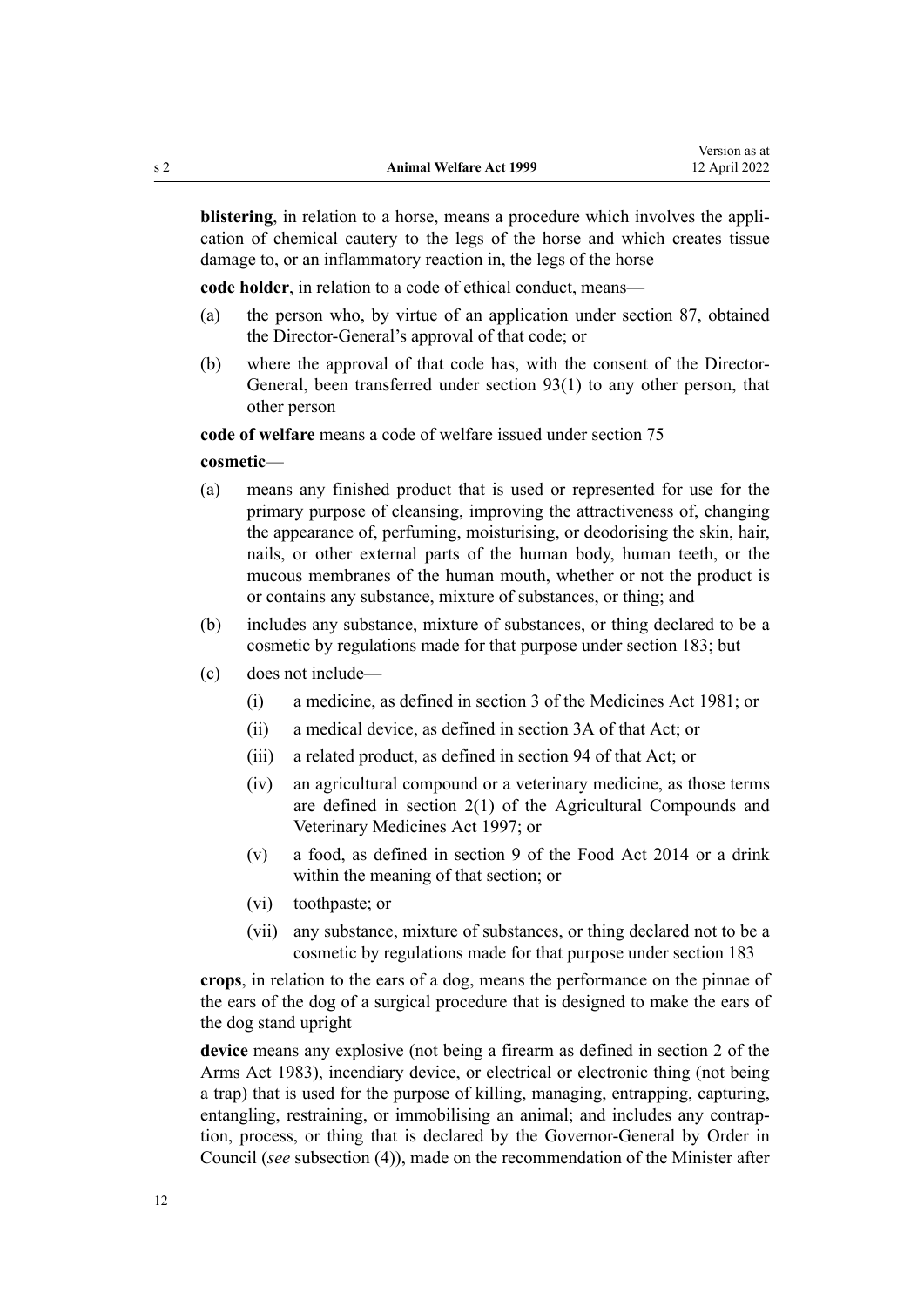consultation in accordance with [section 184](#page-126-0), to be a device for the purposes of this Act

**Director-General** means the chief executive of the Ministry

**enforcement order** means an enforcement order made under [section 144;](#page-98-0) and includes an enforcement order made without notice in accordance with [section](#page-100-0) [148](#page-100-0)

**firing**, in relation to a horse, means a procedure which involves the application of thermal cautery to the legs of the horse and which creates tissue damage to, or an inflammatory reaction in, the legs of the horse

**hunt or kill**, in relation to animals, includes—

- (a) hunting, fishing, or searching for any animal and killing, taking, catch‐ ing, trapping, capturing, tranquilising, or immobilising any animal by any means:
- (b) pursuing or disturbing any animal;—

and **hunting or killing** has a corresponding meaning

**ill-treat**, in relation to an animal, means causing the animal to suffer, by any act or omission, pain or distress that in its kind or degree, or in its object, or in the circumstances in which it is inflicted, is unreasonable or unnecessary

**infringement offence** means—

- (a) an offence against [section 36\(3\):](#page-38-0)
- (b) an offence against [section 156I\(1\)](#page-107-0):
- (c) any other offence created by or under this Act that is declared by regula‐ tions made under this Act to be an infringement offence for the purposes of this Act

**inspector** means an inspector appointed under [section 124\(1\)](#page-82-0) or section 124(2); and includes every constable

**manipulation**, in relation to an animal, has the meaning given to it by [section 3](#page-17-0) **marae**—

- (a) means—
	- (i) land which is set apart for the purposes of a marae or meeting place under [section 338](http://legislation.govt.nz/pdflink.aspx?id=DLM292881) or [section 341](http://legislation.govt.nz/pdflink.aspx?id=DLM292895) of Te Ture Whenua Maori Act 1993 (Maori Land Act 1993) or any corresponding former provision and which is used for the purposes for which it is set apart; or
	- (ii) Maori freehold land on which a Maori meeting house is erected; and
- (b) includes all buildings, such as the wharenui (meeting house), the wharekai (dining room), the ablution blocks, and other associated buildings, situated on, or adjacent to, land of the kind described in paragraph  $(a)(i)$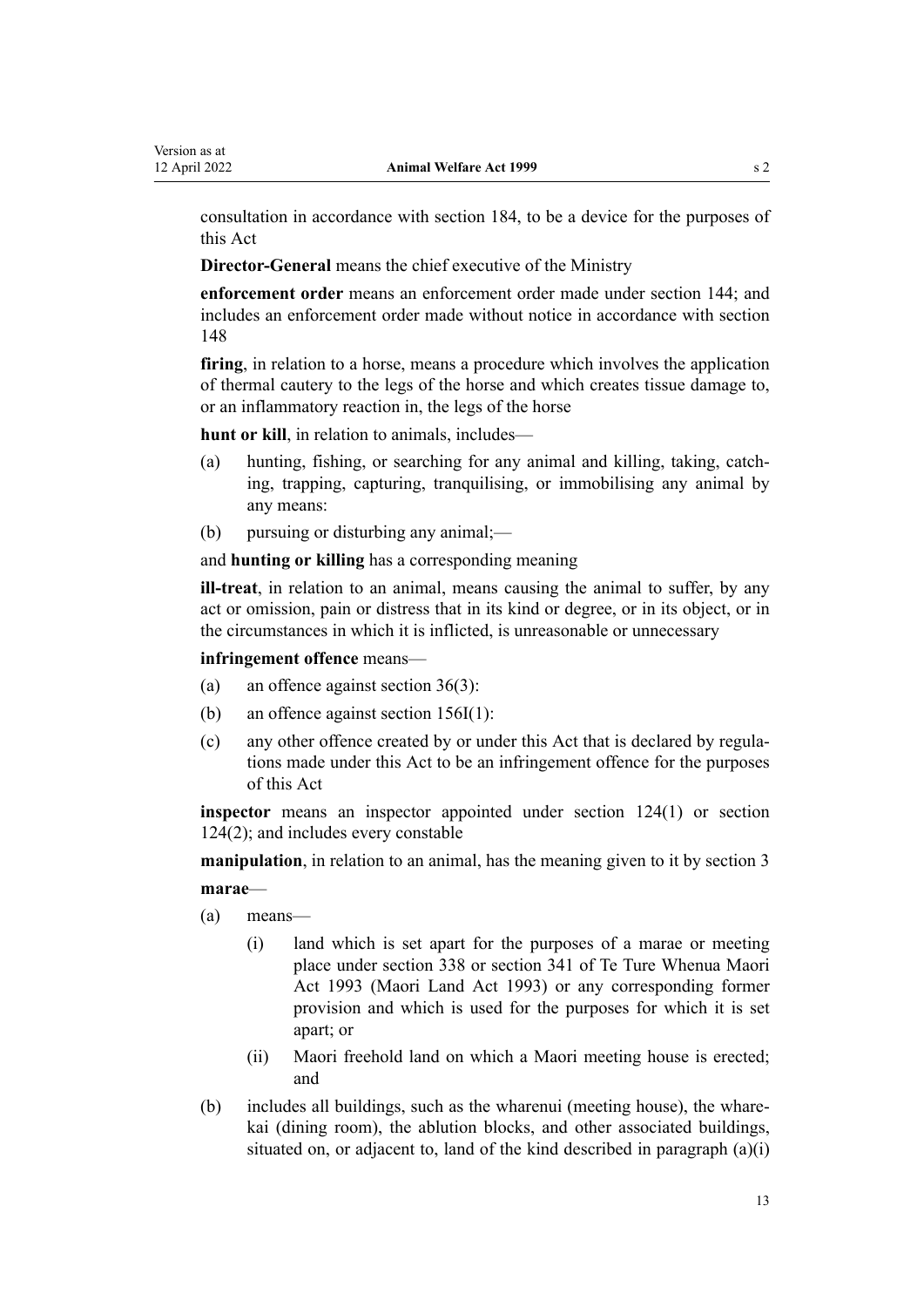or paragraph (a)(ii) and used for the purposes for which the land is so set apart

**marine mammal** has the meaning given to it by [section 2\(1\)](http://legislation.govt.nz/pdflink.aspx?id=DLM25116) of the Marine Mammals Protection Act 1978

**marine wildlife** has the meaning given to it by [section 2\(1\)](http://legislation.govt.nz/pdflink.aspx?id=DLM276819) of the Wildlife Act 1953

**marking**, in relation to an animal, means—

- (a) marking that animal by any method for the purpose of distinguishing that animal or animals of that type from others; and
- (b) includes affixing or applying to, or implanting in, that animal, for the purpose of distinguishing that animal or animals of that type from others, any band, ring, clip, tag, electronic identification device, or paint, or any other thing

**Minister** means the Minister of the Crown who, under the authority of any warrant or with the authority of the Prime Minister, is for the time being responsible for the administration of this Act

**Ministry** means the department of State that, with the authority of the Prime Minister, is for the time being responsible for the administration of this Act

**National Animal Ethics Advisory Committee** means the National Animal Ethics Advisory Committee established by [section 62](#page-50-0)

**National Animal Welfare Advisory Committee** means the National Animal Welfare Advisory Committee established by [section 56](#page-48-0)

**nicking**, in relation to a horse, means the cutting of the skin or ligaments of the tail of the horse, being a cutting that is designed to make the horse carry its tail in a raised position

**non-human hominid** means any non-human member of the family Homini‐ dae, being a gorilla, chimpanzee, bonobo, or orangutan

**owner**, in relation to an animal, includes the parent or guardian of a person under the age of 16 years who—

- (a) owns the animal; and
- (b) is a member of the parent's or guardian's household living with and dependent on the parent or guardian

**person** includes a corporation sole, and also a body of persons, whether corporate or unincorporate

**person in charge**, in relation to an animal, includes a person who has the animal in that person's possession or custody, or under that person's care, control, or supervision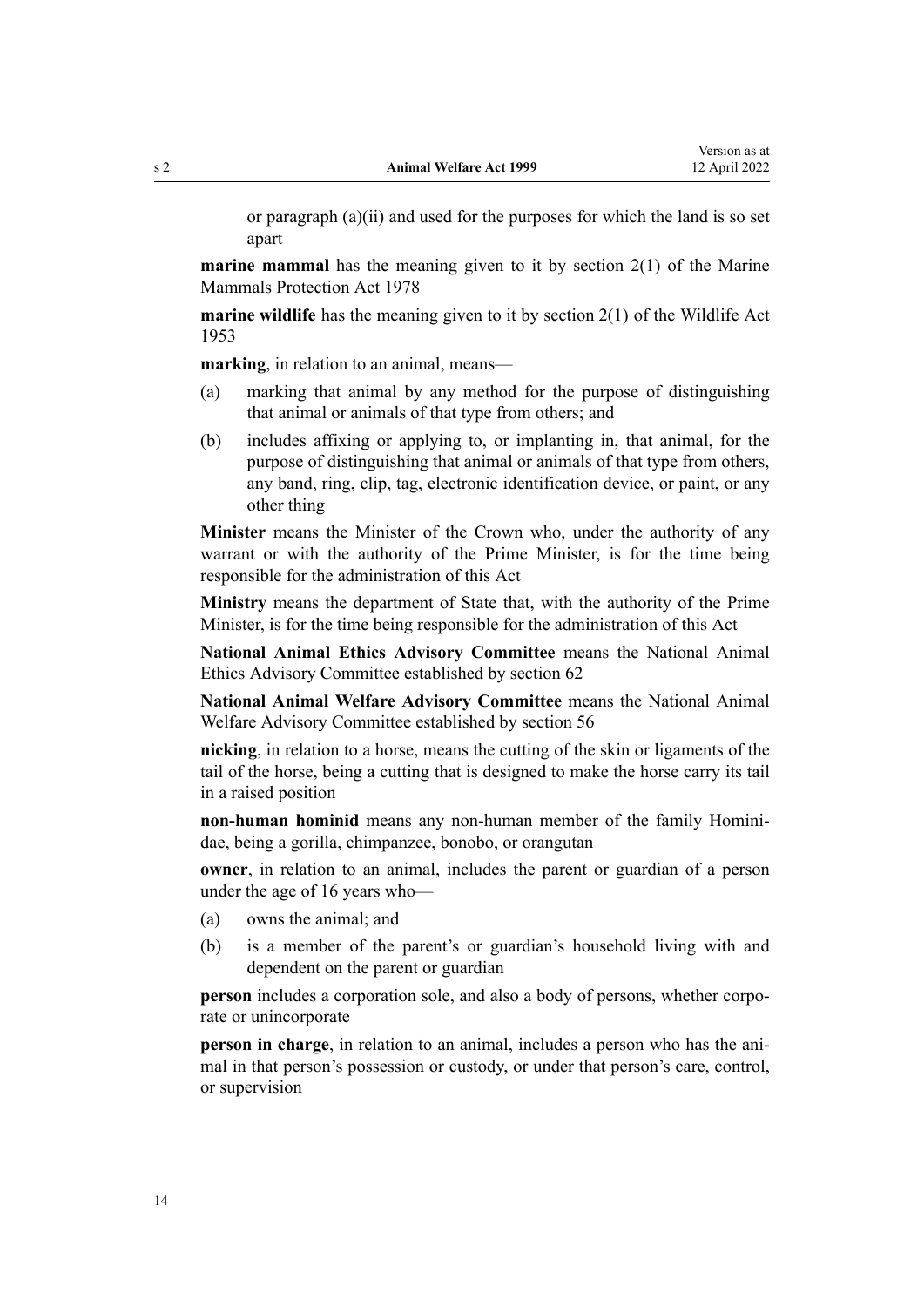#### **pest** means—

- (a) any animal in a wild state that, subject to subsection (2), the Minister of Conservation declares, by notice (*see* subsection (4)), to be a pest for the purposes of this Act:
- (b) any member of the family Mustelidae (except where held under a licence under regulations made under the [Wildlife Act 1953](http://legislation.govt.nz/pdflink.aspx?id=DLM276813)):
- (c) any feral cat:
- (d) any feral dog:
- (e) any feral rodent:
- (f) any feral rabbit:
- (g) any feral hare:
- (h) any grass carp:
- (i) any koi or European carp:
- (j) any silver carp:
- (k) any mosquito fish:
- (l) any animal in a wild state that is a pest or unwanted organism within the meaning of the [Biosecurity Act 1993](http://legislation.govt.nz/pdflink.aspx?id=DLM314622)

**physical, health, and behavioural needs**, in relation to an animal, has the meaning given to it by [section 4](#page-19-0)

**prohibited device** means a device declared under [section 32\(1\)\(a\)](#page-36-0) to be a prohibited device for the purposes of this Act

**prohibited trap** means a trap declared under [section 32\(1\)\(a\)](#page-36-0) to be a prohibited trap for the purposes of this Act

#### **project** means—

- (a) any experiment, or series of related experiments, forming a discrete piece of research; or
- (b) a protocol for the carrying out of routine manipulations within a specified period; or
- (c) any experiment or demonstration, or series of related experiments or demonstrations, undertaken for teaching purposes

**research, testing, and teaching** has the meaning given to it by [section 5](#page-20-0)

**road** includes any motorway, street, private road, access way, private way, or service lane, and every bridge, culvert, ford, gate, or other thing belonging to any road

**safari park** has the meaning given to it by [section 2\(1\)](http://legislation.govt.nz/pdflink.aspx?id=DLM16628) of the Wild Animal Control Act 1977

**ship** has the meaning given to it by [section 2\(1\)](http://legislation.govt.nz/pdflink.aspx?id=DLM334667) of the Maritime Transport Act 1994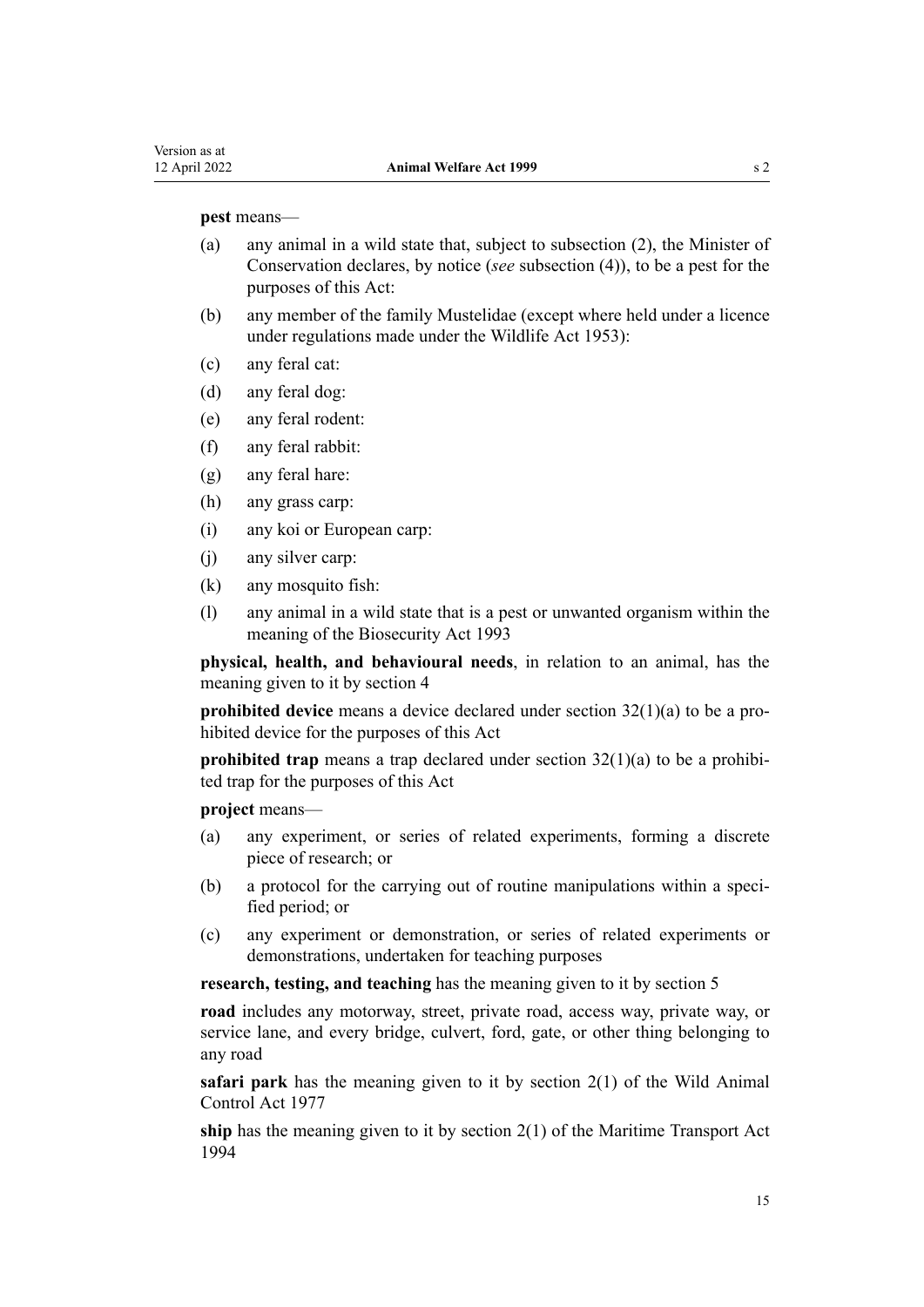**substance**, in relation to any cosmetic, has the same meaning as in [section 2\(1\)](http://legislation.govt.nz/pdflink.aspx?id=DLM53795) of the Medicines Act 1981

**territorial authority** means a territorial authority within the meaning of the [Local Government Act 2002](http://legislation.govt.nz/pdflink.aspx?id=DLM170872)

**threatened species** has the meaning given to it by [section 2\(1\)](http://legislation.govt.nz/pdflink.aspx?id=DLM314629) of the Biosecur‐ ity Act 1993

**trap**—

- (a) means a net, cage, snare, pen, pitfall, or mechanical or adhesive thing used for the purpose of killing, entrapping, capturing, entangling, restraining, or immobilising an animal; and
- (b) includes any contraption, process, or thing that is declared by the Governor-General by Order in Council (*see* subsection (4)), made on the recommendation of the Minister after consultation in accordance with [section 184,](#page-126-0) to be a trap for the purposes of this Act; but
- (c) does not include—
	- (i) any fenced area of land or other effective enclosure used for han‐ dling, herding, or mustering an animal; or
	- (ii) any animal housing system used routinely or commonly in farm or other animal production systems; or
	- (iii) any enclosure, such as a cage, that is being used for transporting an animal; or
	- (iv) a firearm

**vehicle** has the meaning given to it by [section 2\(1\)](http://legislation.govt.nz/pdflink.aspx?id=DLM433619) of the Land Transport Act 1998

**veterinarian** means a veterinarian or a specialist within the meaning of [section](http://legislation.govt.nz/pdflink.aspx?id=DLM363866) [4](http://legislation.govt.nz/pdflink.aspx?id=DLM363866) of the Veterinarians Act 2005

**wild animal** has the meaning given to it by [section 2\(1\)](http://legislation.govt.nz/pdflink.aspx?id=DLM16628) of the Wild Animal Control Act 1977

**working day** means any day except—

- (a) a Saturday, a Sunday, Waitangi Day, Good Friday, Easter Monday, Anzac Day, the Sovereign's birthday, Te Rā Aro ki a Matariki/Matariki Observance Day, and Labour Day; and
- (ab) if Waitangi Day or Anzac Day falls on a Saturday or a Sunday, the fol‐ lowing Monday; and
- (b) a day in the period commencing on 20 December in any year and ending with 15 January in the following year.
- (2) The Minister of Conservation must not declare an animal to be a pest for the purposes of this Act unless he or she is of the opinion that the fulfilling of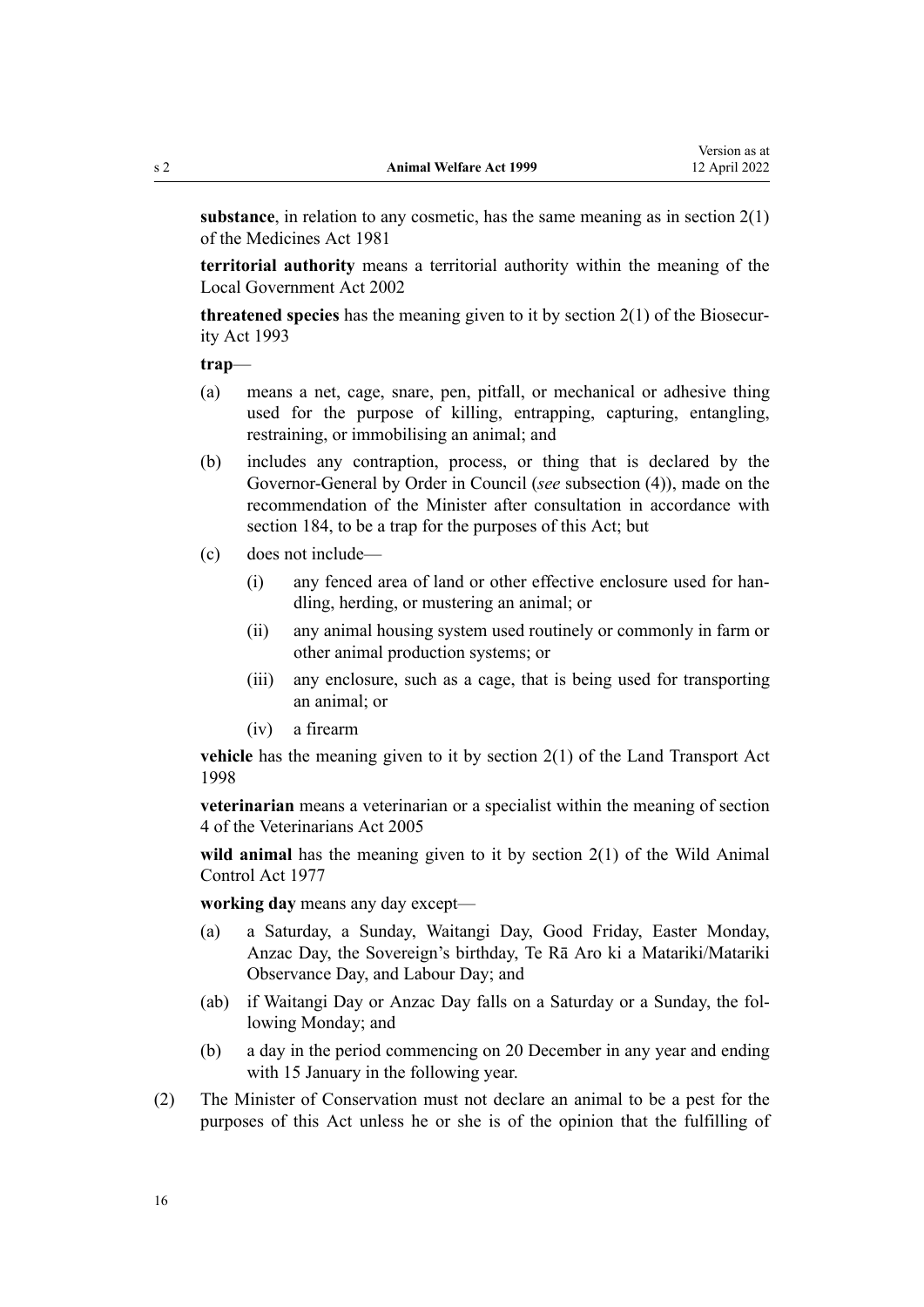responsibilities or functions of the Director-General of Conservation or the Minister of Conservation or the Department of Conservation under—

- (a) the [Conservation Act 1987;](http://legislation.govt.nz/pdflink.aspx?id=DLM103609) or
- (b) any Act listed in [Schedule 1](http://legislation.govt.nz/pdflink.aspx?id=DLM107200) of the Conservation Act 1987; or
- (c) any other Act or regulations—

requires the declaration to be made.

- (3) Any notice under this section declaring an animal to be a pest for the purposes of this Act may be at any time amended or revoked by the Minister of Conser‐ vation by a subsequent notice.
- (4) The following are secondary legislation (*see* [Part 3](http://legislation.govt.nz/pdflink.aspx?id=DLM7298343) of the Legislation Act 2019 for publication requirements):
	- (a) an order under paragraph  $(a)(vii)$  of the definition of animal in subsection  $(1)$ :
	- (b) an order under the definition of device in subsection (1):
	- (c) a notice under paragraph (a) of the definition of pest in subsection (1) (and a subsequent notice under subsection (3)):
	- (d) an order under paragraph (b) of the definition of trap in subsection (1).

Compare: 1960 No 30 ss 2, 3(2)(ii); 1971 No 48 s 2; 1983 No 141 s 2; 1987 No 20 s 2

| Legislation Act 2019 requirements for secondary legislation made under this section |                                                                                                  |                                    |  |
|-------------------------------------------------------------------------------------|--------------------------------------------------------------------------------------------------|------------------------------------|--|
| <b>Publication</b>                                                                  | PCO must publish it on the legislation website and notify LA19 s $69(1)(c)$<br>it in the Gazette |                                    |  |
| <b>Presentation</b>                                                                 | The Minister must present it to the House of<br>Representatives                                  | LA19 s 114, Sch 1<br>cl $32(1)(a)$ |  |
| <b>Disallowance</b>                                                                 | It may be disallowed by the House of Representatives                                             | LA19 ss 115, 116                   |  |
| This note is not part of the Act.                                                   |                                                                                                  |                                    |  |

Section 2(1) **animal** paragraph (a)(vii): amended, on 28 October 2021, by [section 3](http://legislation.govt.nz/pdflink.aspx?id=LMS268932) of the Secondary Legislation Act 2021 (2021 No 7).

Section 2(1) **controlled surgical procedure**: repealed, on 9 May 2021, by [section 5\(1\)](http://legislation.govt.nz/pdflink.aspx?id=DLM5174815) of the Animal Welfare Amendment Act (No 2) 2015 (2015 No 49).

Section 2(1) **cosmetic**: inserted, on 10 May 2015, by [section 5\(2\)](http://legislation.govt.nz/pdflink.aspx?id=DLM5174815) of the Animal Welfare Amendment Act (No 2) 2015 (2015 No 49).

Section 2(1) **device**: amended, on 28 October 2021, by [section 3](http://legislation.govt.nz/pdflink.aspx?id=LMS268932) of the Secondary Legislation Act 2021 (2021 No 7).

Section 2(1) **device**: amended, on 10 May 2015, by [section 5\(3\)](http://legislation.govt.nz/pdflink.aspx?id=DLM5174815) of the Animal Welfare Amendment Act (No 2) 2015 (2015 No 49).

Section 2(1) **device**: amended, on 19 December 2002, by [section 3\(1\)](http://legislation.govt.nz/pdflink.aspx?id=DLM167414) of the Animal Welfare Amendment Act 2002 (2002 No 53).

Section 2(1) **infringement offence**: replaced, on 9 May 2020, by [section 5\(5\)](http://legislation.govt.nz/pdflink.aspx?id=DLM5174815) of the Animal Welfare Amendment Act (No 2) 2015 (2015 No 49).

Section 2(1) **inspector**: amended, on 1 October 2008, pursuant to [section 116\(a\)\(ii\)](http://legislation.govt.nz/pdflink.aspx?id=DLM1102349) of the Policing Act 2008 (2008 No 72).

Section 2(1) **pest** paragraph (a): amended, on 28 October 2021, by [section 3](http://legislation.govt.nz/pdflink.aspx?id=LMS268932) of the Secondary Legislation Act 2021 (2021 No 7).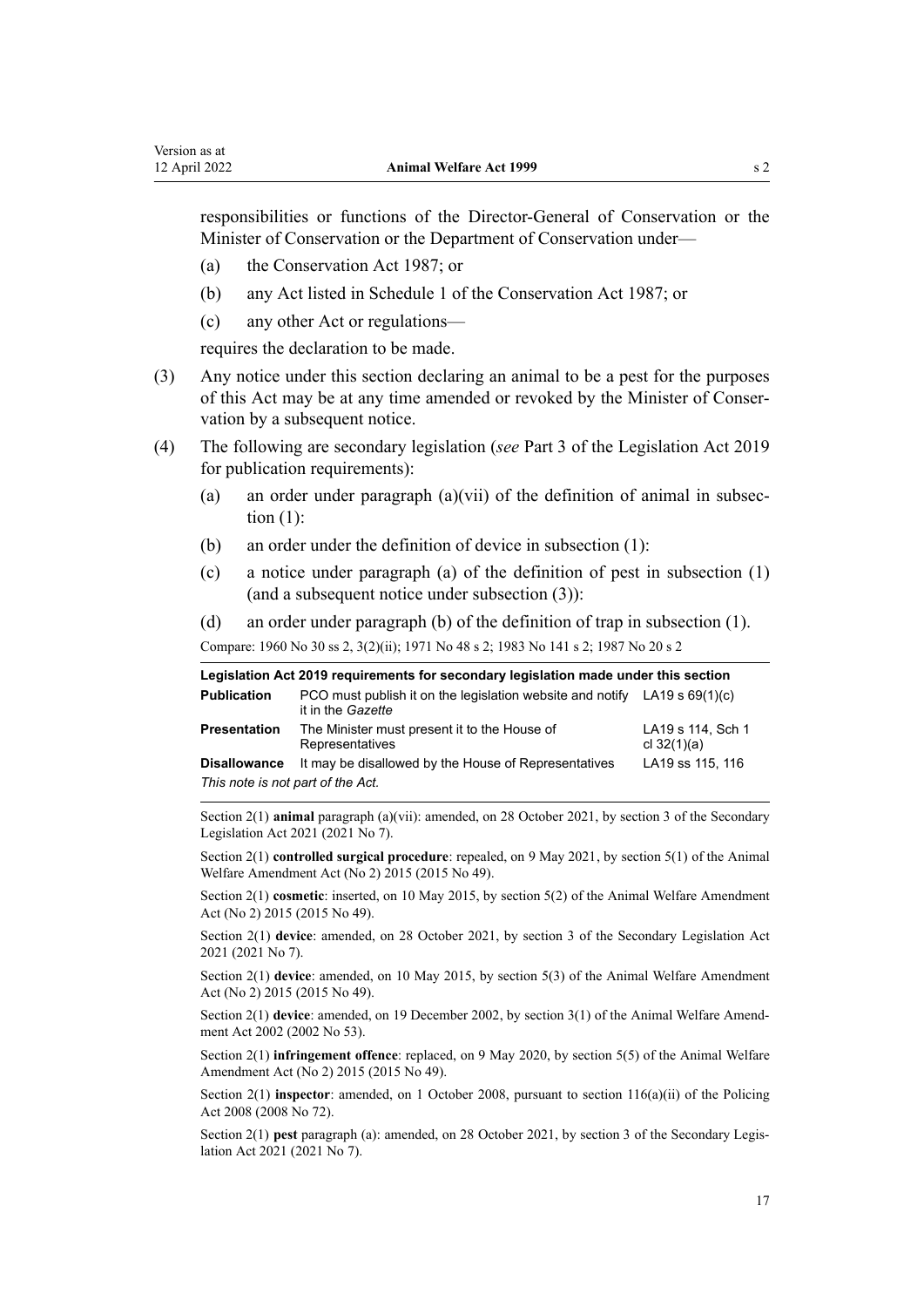<span id="page-17-0"></span>Section 2(1) **restricted surgical procedure**: repealed, on 9 May 2021, by [section 5\(6\)](http://legislation.govt.nz/pdflink.aspx?id=DLM5174815) of the Animal Welfare Amendment Act (No 2) 2015 (2015 No 49).

Section 2(1) **significant surgical procedure**: repealed, on 9 May 2021, by [section 5\(6\)](http://legislation.govt.nz/pdflink.aspx?id=DLM5174815) of the Animal Welfare Amendment Act (No 2) 2015 (2015 No 49).

Section 2(1) **substance**: inserted, on 10 May 2015, by [section 5\(7\)](http://legislation.govt.nz/pdflink.aspx?id=DLM5174815) of the Animal Welfare Amendment Act (No 2) 2015 (2015 No 49).

Section 2(1) **territorial authority**: substituted, on 1 July 2003, by [section 262](http://legislation.govt.nz/pdflink.aspx?id=DLM174088) of the Local Government Act 2002 (2002 No 84).

Section 2(1) **trap**: substituted, on 19 December 2002, by [section 3\(2\)](http://legislation.govt.nz/pdflink.aspx?id=DLM167414) of the Animal Welfare Amendment Act 2002 (2002 No 53).

Section 2(1) **trap** paragraph (b): amended, on 28 October 2021, by [section 3](http://legislation.govt.nz/pdflink.aspx?id=LMS268932) of the Secondary Legislation Act 2021 (2021 No 7).

Section 2(1) **veterinarian**: substituted, on 22 December 2005, by [section 105](http://legislation.govt.nz/pdflink.aspx?id=DLM364675) of the Veterinarians Act 2005 (2005 No 126).

Section 2(1) **working day** paragraph (a): replaced, on 12 April 2022, by [wehenga 7](http://legislation.govt.nz/pdflink.aspx?id=LMS557838) o Te Ture mō te Hararei Tūmatanui o te Kāhui o Matariki 2022/[section 7](http://legislation.govt.nz/pdflink.aspx?id=LMS557848) of the Te Kāhui o Matariki Public Holiday Act 2022 (2022 No 14).

Section 2(1) **working day** paragraph (ab): inserted, on 1 January 2014, by [section 8](http://legislation.govt.nz/pdflink.aspx?id=DLM4929207) of the Holidays (Full Recognition of Waitangi Day and ANZAC Day) Amendment Act 2013 (2013 No 19).

Section 2(3): amended, on 28 October 2021, by [section 3](http://legislation.govt.nz/pdflink.aspx?id=LMS268932) of the Secondary Legislation Act 2021 (2021 No 7).

Section 2(4): inserted, on 28 October 2021, by [section 3](http://legislation.govt.nz/pdflink.aspx?id=LMS268932) of the Secondary Legislation Act 2021 (2021 No 7).

#### **3 Definition of manipulation**

- (1) In this Act, unless the context otherwise requires, the term **manipulation**, in relation to an animal, means, subject to subsections (1A) to (3), interfering with the normal physiological, behavioural, or anatomical integrity of the animal by deliberately—
	- (a) subjecting it to a procedure which is unusual or abnormal when compared with that to which animals of that type would be subjected under normal management or practice and which involves—
		- (i) exposing the animal to any parasite, micro-organism, drug, chem‐ ical, biological product, radiation, electrical stimulation, or envir‐ onmental condition; or
		- (ii) enforced activity, restraint, nutrition, or surgical intervention; or
	- (b) depriving the animal of usual care;—

and **manipulating** has a corresponding meaning.

- (1A) The term defined by subsection (1) includes the killing of an animal (other than an animal in a wild state) for the purpose of interfering with the animal's body or its tissues in a manner specified in that subsection.
- (1B) The term defined by subsection (1) also includes the breeding or production of an animal using any breeding technique (including genetic modification) that may result in the birth or production of an animal that is more susceptible to, or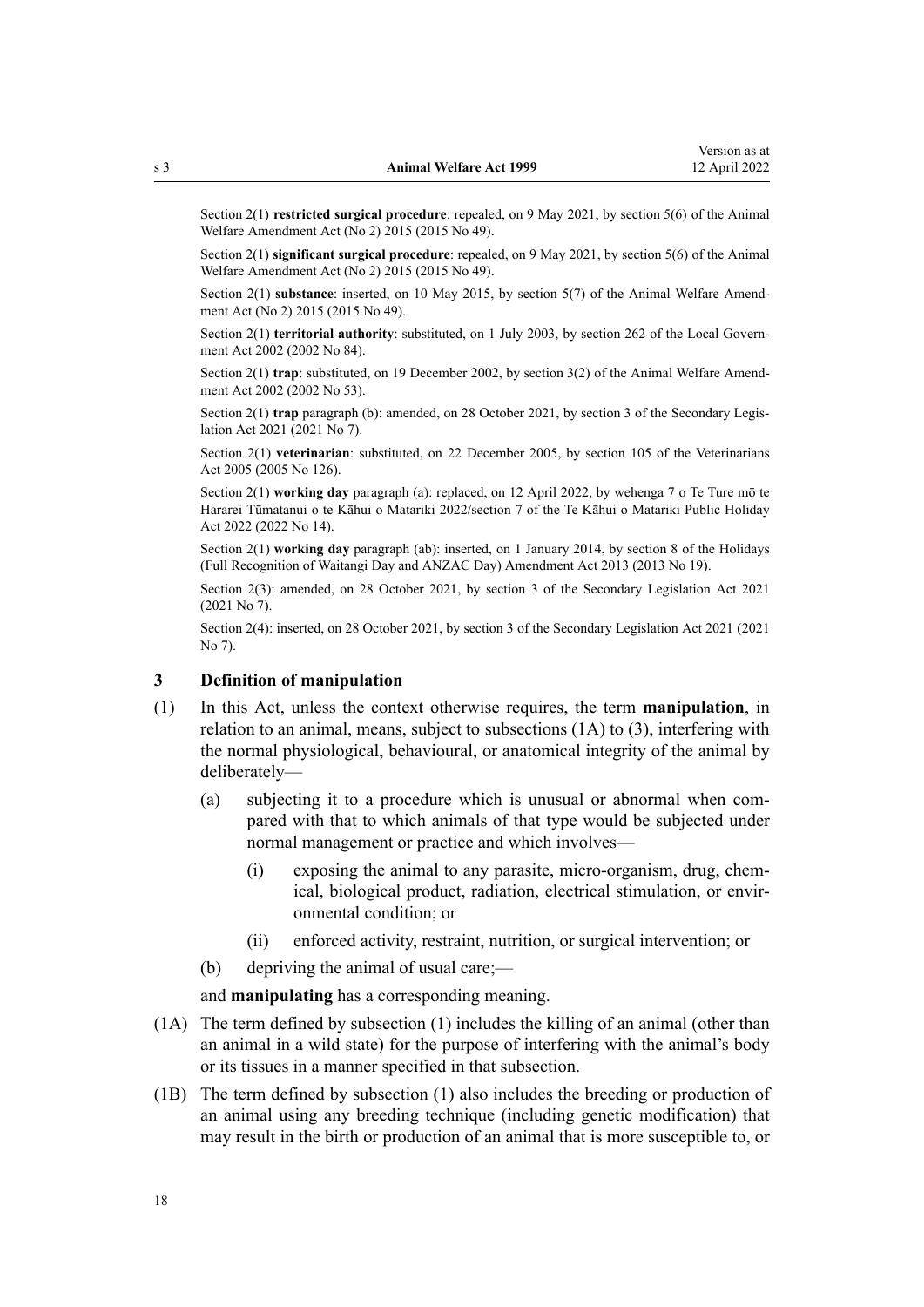at greater risk of, pain or distress during its life as a result of the breeding or production.

- (2) The term defined by subsection (1) does not include—
	- (a) any therapy or prophylaxis necessary or desirable for the welfare of an animal; or
	- (b) the killing of an animal by the owner or person in charge as the end point of research, testing, or teaching if the animal is killed in such a manner that the animal does not suffer unreasonable or unnecessary pain or dis‐ tress; or
	- (c) *[Repealed]*
	- (d) the hunting or killing of any animal in a wild state by a method that is not an experimental method; or
	- (e) any procedure that the Minister declares, under subsection (3), not to be a manipulation for the purposes of this Act.
- (2A) Subsection (1A) does not apply to any killing of an animal that is carried out by any person—
	- (a) while exercising powers under the Biosecurity Act 1993 for the purposes specified in [section 121\(1A\)](http://legislation.govt.nz/pdflink.aspx?id=DLM316321) of that Act; or
	- (b) while exercising powers or performing functions for the purposes of a response activity carried out under the [Biosecurity Act 1993](http://legislation.govt.nz/pdflink.aspx?id=DLM314622), being an activity undertaken after any event described in subsection (2B) and for any purpose described in subsection (2C).
- (2B) The events concerned are—
	- (a) the detection of an unwanted organism not previously known to be present in New Zealand:
	- (b) the appearance of different effects of an unwanted organism known to be present in New Zealand and capable of being eradicated.
- (2C) The purposes concerned are—
	- (a) to investigate the unwanted organism:
	- (b) to minimise the impact of the unwanted organism on natural and physical resources, human health, and overseas market access for New Zealand products:
	- (c) to control the spread of the unwanted organism:
	- (d) to reduce the geographical distribution of the unwanted organism:
	- (e) to eradicate the unwanted organism.
- (3) The Minister may from time to time, after consultation with the National Ani‐ mal Welfare Advisory Committee and the National Animal Ethics Advisory Committee, declare any procedure, by notice, not to be a manipulation for the purposes of this Act.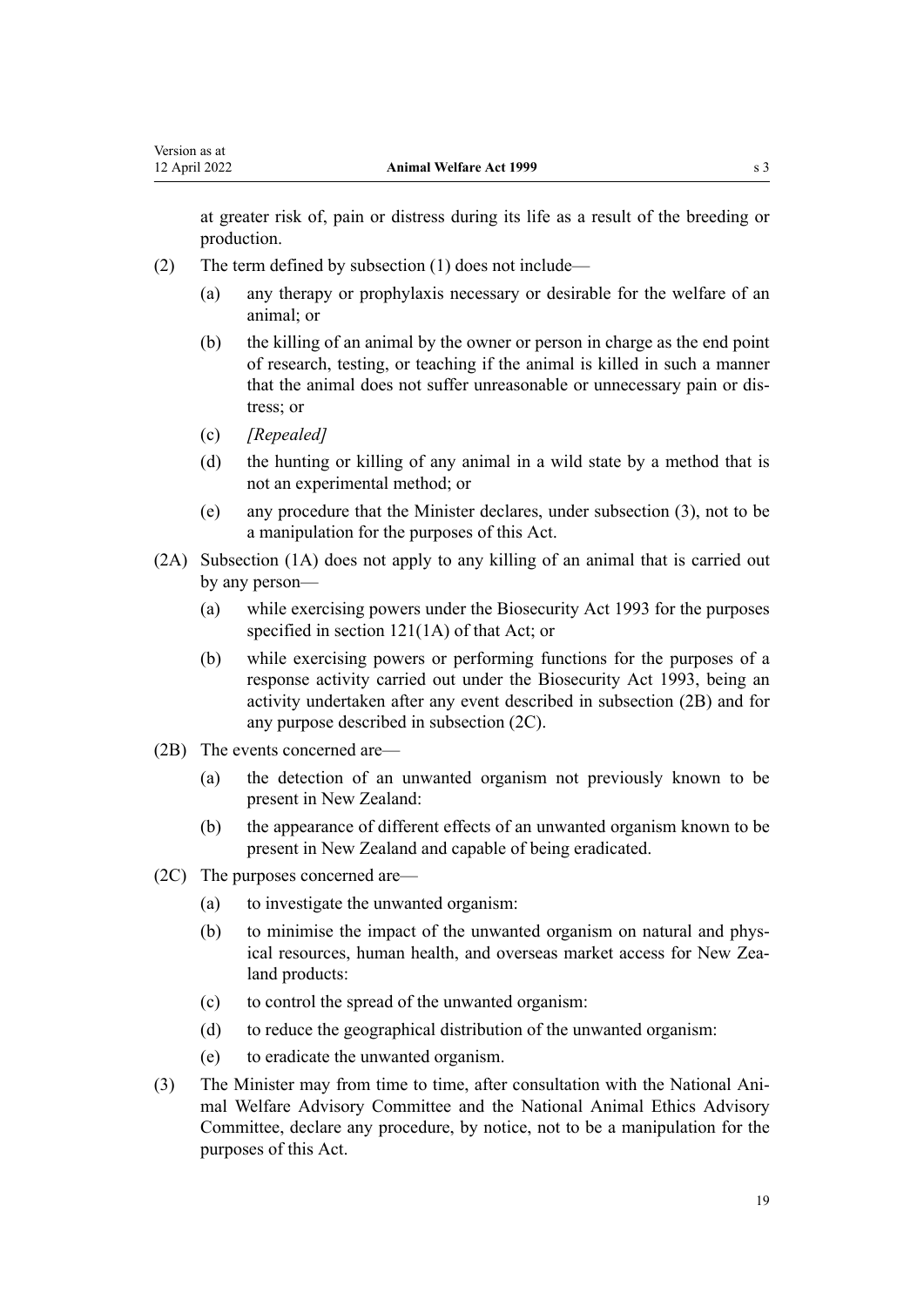<span id="page-19-0"></span>

| s 4 |                                                                                                                                   |                                                                                                                                                 | <b>Animal Welfare Act 1999</b>                                                                                                                                                                 | 12 April 2022                      |  |
|-----|-----------------------------------------------------------------------------------------------------------------------------------|-------------------------------------------------------------------------------------------------------------------------------------------------|------------------------------------------------------------------------------------------------------------------------------------------------------------------------------------------------|------------------------------------|--|
| (4) |                                                                                                                                   |                                                                                                                                                 | The Minister must, in deciding whether to publish a notice under subsection (3)<br>in relation to a procedure, have regard to the following matters:                                           |                                    |  |
|     | (a)                                                                                                                               |                                                                                                                                                 | the nature of the procedure; and                                                                                                                                                               |                                    |  |
|     | (b)                                                                                                                               |                                                                                                                                                 | the effect that the performance of the procedure will or may have on an<br>animal's welfare; and                                                                                               |                                    |  |
|     | (c)                                                                                                                               |                                                                                                                                                 | the purpose of the procedure; and                                                                                                                                                              |                                    |  |
|     | (d)                                                                                                                               |                                                                                                                                                 | the extent (if any) to which the procedure is established in New Zealand<br>in relation to the production of animals or commercial products; and                                               |                                    |  |
|     | (e)                                                                                                                               | the likelihood of managing the procedure adequately by the use of codes<br>of welfare or other instruments under this Act or any other Act; and |                                                                                                                                                                                                |                                    |  |
|     | (f)                                                                                                                               |                                                                                                                                                 | the consultation conducted under subsection (3); and                                                                                                                                           |                                    |  |
|     | (g)                                                                                                                               |                                                                                                                                                 | any other matter considered relevant by the Minister.                                                                                                                                          |                                    |  |
| (5) |                                                                                                                                   |                                                                                                                                                 | A notice under subsection (3) is secondary legislation (see Part 3 of the Legis-<br>lation Act 2019 for publication requirements).                                                             |                                    |  |
|     |                                                                                                                                   |                                                                                                                                                 | Compare: 1960 No 30 s 2; 1983 No 141 s 2                                                                                                                                                       |                                    |  |
|     |                                                                                                                                   | <b>Publication</b>                                                                                                                              | Legislation Act 2019 requirements for secondary legislation made under this section<br>PCO must publish it on the legislation website and notify LA19 s $69(1)(c)$<br>it in the <i>Gazette</i> |                                    |  |
|     |                                                                                                                                   | <b>Presentation</b>                                                                                                                             | The Minister must present it to the House of<br>Representatives                                                                                                                                | LA19 s 114, Sch 1<br>cl $32(1)(a)$ |  |
|     |                                                                                                                                   | <b>Disallowance</b>                                                                                                                             | It may be disallowed by the House of Representatives<br>This note is not part of the Act.                                                                                                      | LA19 ss 115, 116                   |  |
|     |                                                                                                                                   | (No 2) 2015 (2015 No 49).                                                                                                                       | Section 3(1): amended, on 1 January 2018, by section 6(1) of the Animal Welfare Amendment Act                                                                                                  |                                    |  |
|     |                                                                                                                                   | (No 2) 2015 (2015 No 49).                                                                                                                       | Section 3(1A): inserted, on 1 January 2018, by section 6(2) of the Animal Welfare Amendment Act                                                                                                |                                    |  |
|     |                                                                                                                                   | (No 2) 2015 (2015 No 49).                                                                                                                       | Section 3(1B): inserted, on 1 January 2018, by section 6(2) of the Animal Welfare Amendment Act                                                                                                |                                    |  |
|     |                                                                                                                                   | (No 2) 2015 (2015 No 49).                                                                                                                       | Section $3(2)(c)$ : repealed, on 1 January 2018, by section 6(4) of the Animal Welfare Amendment Act                                                                                           |                                    |  |
|     |                                                                                                                                   | (No 2) 2015 (2015 No 49).                                                                                                                       | Section $3(2A)$ : inserted, on 1 January 2018, by section $6(3)$ of the Animal Welfare Amendment Act                                                                                           |                                    |  |
|     |                                                                                                                                   | (No 2) 2015 (2015 No 49).                                                                                                                       | Section 3(2B): inserted, on 1 January 2018, by section 6(3) of the Animal Welfare Amendment Act                                                                                                |                                    |  |
|     | Section $3(2C)$ : inserted, on 1 January 2018, by section $6(3)$ of the Animal Welfare Amendment Act<br>(No 2) 2015 (2015 No 49). |                                                                                                                                                 |                                                                                                                                                                                                |                                    |  |
|     | Section 3(3): amended, on 28 October 2021, by section 3 of the Secondary Legislation Act 2021<br>$(2021$ No 7).                   |                                                                                                                                                 |                                                                                                                                                                                                |                                    |  |
|     | No 7).                                                                                                                            |                                                                                                                                                 | Section 3(5): inserted, on 28 October 2021, by section 3 of the Secondary Legislation Act 2021 (2021)                                                                                          |                                    |  |
| 4   |                                                                                                                                   |                                                                                                                                                 | Definition of physical, health, and behavioural needs                                                                                                                                          |                                    |  |
|     |                                                                                                                                   |                                                                                                                                                 | In this Act, unless the context otherwise requires, the term <b>physical, health,</b><br>and behavioural needs, in relation to an animal, includes—                                            |                                    |  |

Version as at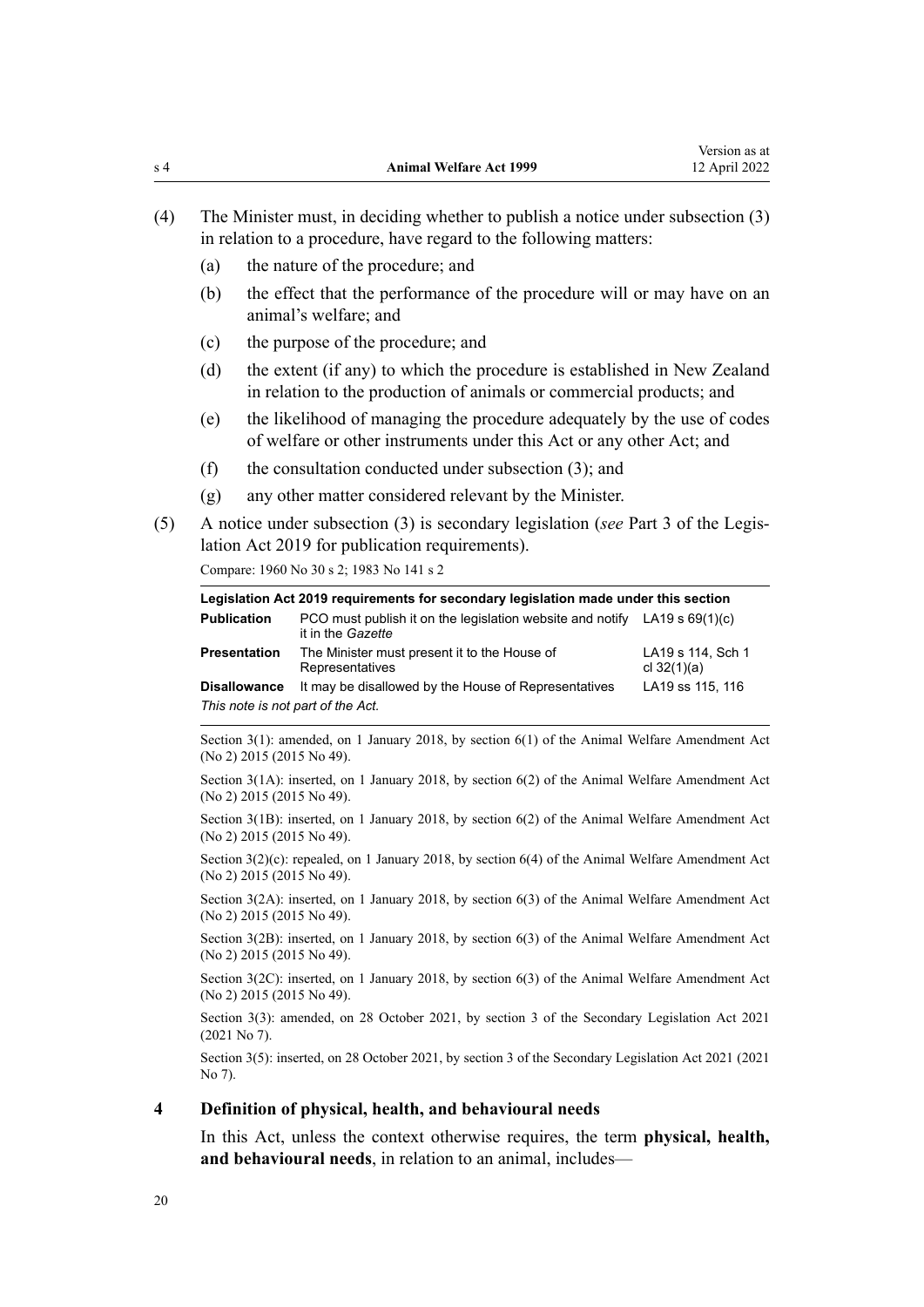- <span id="page-20-0"></span>(a) proper and sufficient food:
- (ab) proper and sufficient water:
- (b) adequate shelter:
- (c) opportunity to display normal patterns of behaviour:
- (d) physical handling in a manner which minimises the likelihood of unreasonable or unnecessary pain or distress:
- (e) protection from, and rapid diagnosis of, any significant injury or dis‐ ease,—

being a need which, in each case, is appropriate to the species, environment, and circumstances of the animal.

Compare: 1960 No 30 s 3(b)

Section 4(a): replaced, on 10 May 2015, by [section 7](http://legislation.govt.nz/pdflink.aspx?id=DLM5174827) of the Animal Welfare Amendment Act (No 2) 2015 (2015 No 49).

Section 4(ab): inserted, on 10 May 2015, by [section 7](http://legislation.govt.nz/pdflink.aspx?id=DLM5174827) of the Animal Welfare Amendment Act (No 2) 2015 (2015 No 49).

## **5 Definition of research, testing, and teaching**

- (1) In this Act, unless the context otherwise requires, the term **research, testing, and teaching** means, subject to subsections (1A) to (4),—
	- (a) any work (being investigative work or experimental work or diagnostic work or toxicity testing work or potency testing work) that involves the manipulation of any animal; or
	- (b) any work that—
		- (i) is carried out for the purpose of producing antisera or other bio‐ logical products; and
		- (ii) involves the manipulation of any animal; or
	- (c) any teaching that involves the manipulation of any animal; or
	- (d) any routine breeding of animals that may result in the birth or production of an animal that is more susceptible to, or at greater risk of, pain or dis‐ tress during its life, being breeding for the purpose of carrying out any work or teaching of a type specified in paragraphs (a) to (c) on any offspring.
- (1A) The term defined by subsection (1) includes any work of a kind described in subsection (1)(a) or (b) carried out on the body or tissues of an animal after the animal was killed for the purpose, if the killing of the animal was a manipulation under [section 3\(1A\).](#page-17-0)
- (1B) A reference in subsection (1) to a manipulation of an animal includes a refer‐ ence to the act of breeding or producing the animal in a way described in sec[tion 3\(1B\).](#page-17-0)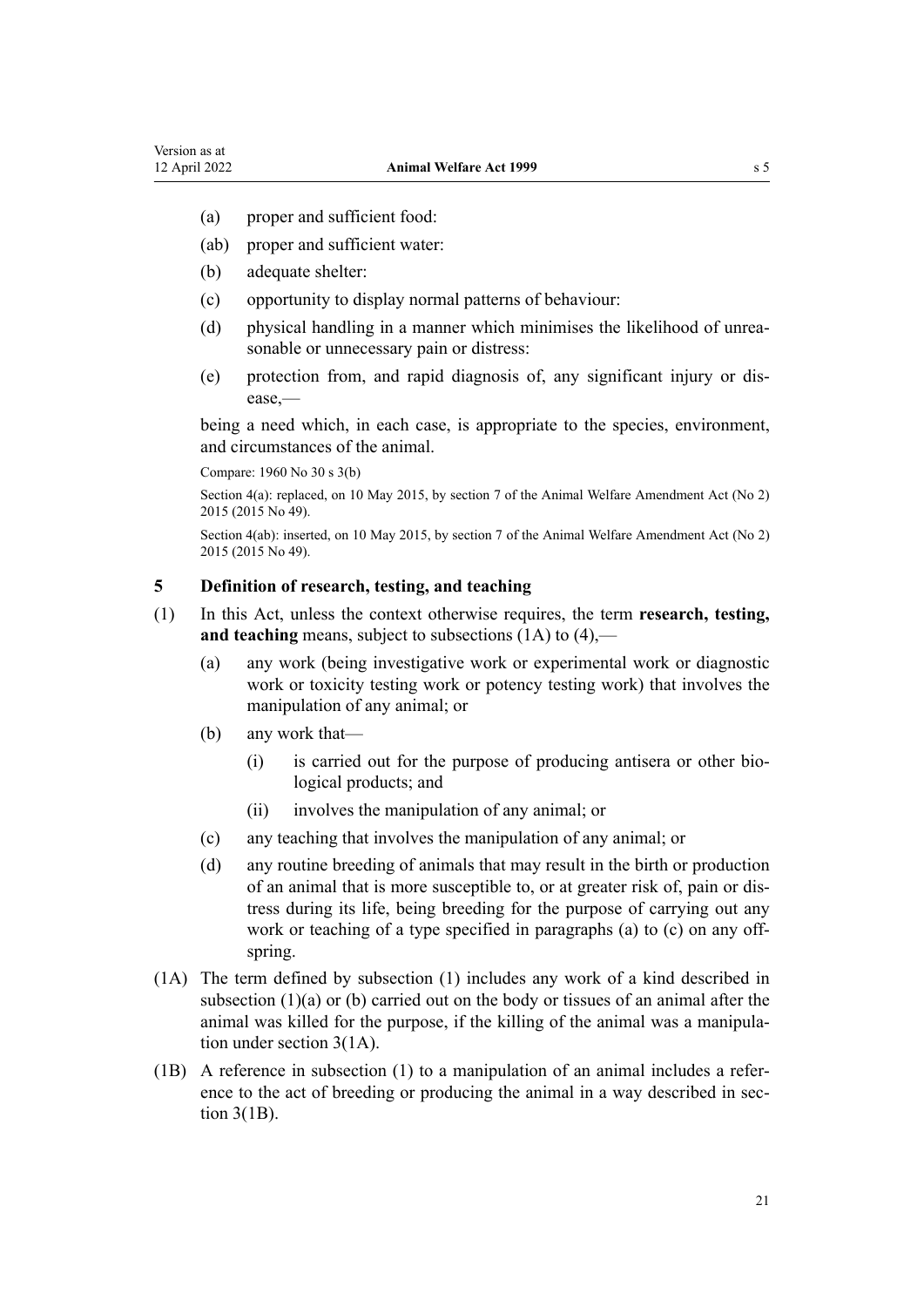- (1C) In applying subsection (1) in relation to a manipulation described in [section](#page-17-0) [3\(1B\)](#page-17-0), the reference in subsection (1) to work must be read as a reference to scientific work but does not include normal animal management or practice.
- (2) The term defined by subsection (1) does not include any manipulation that is carried out on any animal that is in the immediate care of a veterinarian, if—
	- (a) the veterinarian believes on reasonable grounds that the manipulation will not cause the animal unreasonable or unnecessary pain or distress, or lasting harm; and
	- (b) the manipulation is—
		- (i) for clinical purposes in order to diagnose any disease in the ani‐ mal or any associated animal; or
		- (ii) for clinical purposes in order to assess the effectiveness of a pro‐ posed treatment regime for the animal or any associated animal; or
		- (iii) for the purposes of assessing the characteristics of the animal with a view to maximising the productivity of the animal or any associ‐ ated animal.
- $(2A)$  Subsection  $(2)(a)$  does not apply in relation to a manipulation described in sec[tion 3\(1A\)](#page-17-0).
- (3) The term defined by subsection (1) does not include any manipulation of an animal—
	- (a) which is carried out with the principal objective of—
		- (i) assisting the breeding, marking, capturing, translocation, or trap‐ ping of animals of that type; or
		- (ii) weighing or taking measurements from the animal; or
		- (iii) assessing the characteristics of animals of that type; and
	- (b) which is a manipulation of an animal that—
		- (i) is carried out routinely; or
		- (ii) is a minor modification of a manipulation that is carried out rou‐ tinely; and
	- (c) which is used to fulfill responsibilities and functions under—
		- (i) the [Conservation Act 1987;](http://legislation.govt.nz/pdflink.aspx?id=DLM103609) or
		- (ii) any Act listed in [Schedule 1](http://legislation.govt.nz/pdflink.aspx?id=DLM107200) of the Conservation Act 1987; or
		- (iii) any other Act or regulations under which the Minister of Conser‐ vation or the Director-General of Conservation or the Department of Conservation has responsibilities or functions; or
		- (iv) the [Fisheries Act 1996](http://legislation.govt.nz/pdflink.aspx?id=DLM394191).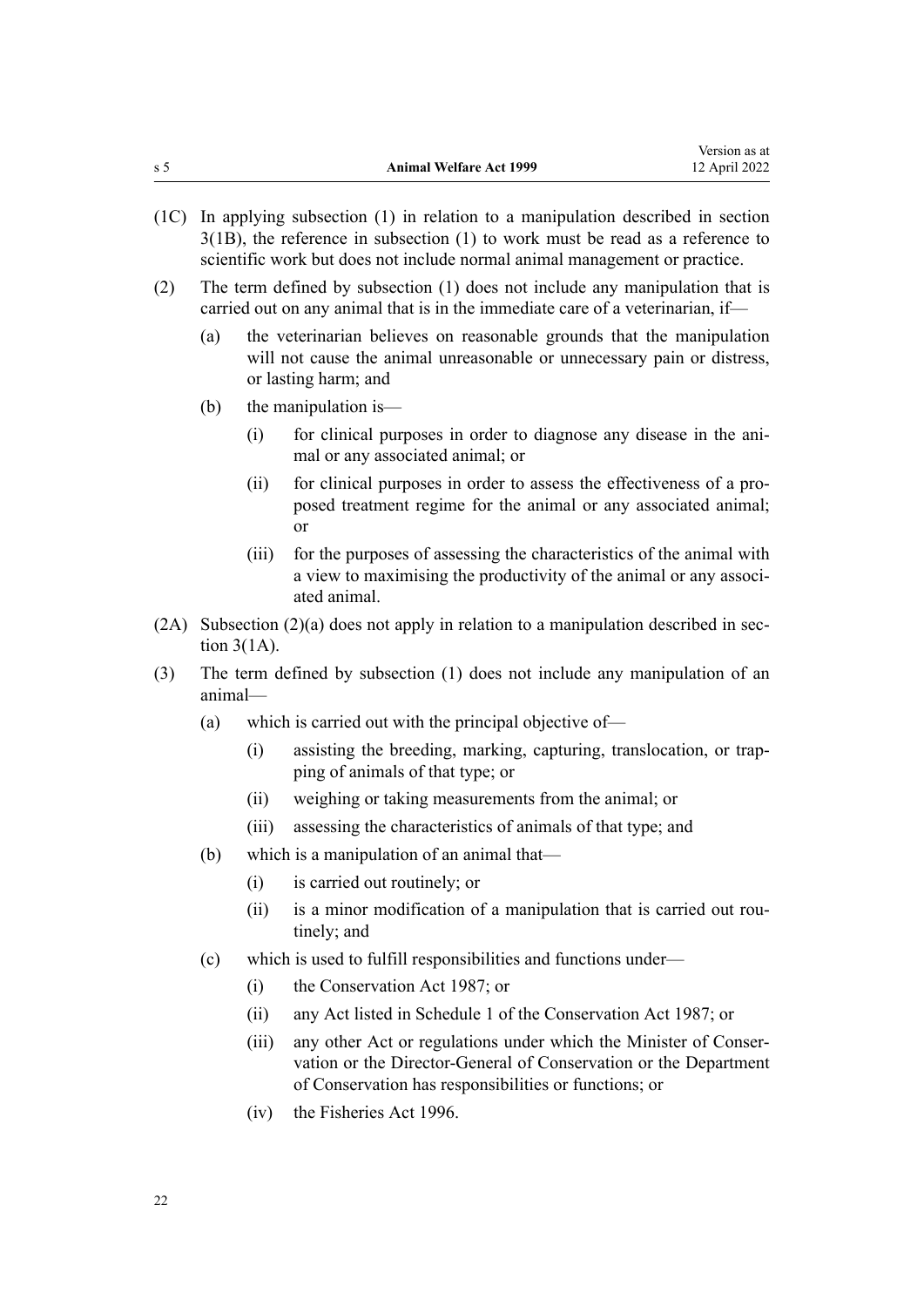- <span id="page-22-0"></span>(4) For the purposes of this section, an animal is in the immediate care of a veterin‐ arian if the veterinarian—
	- (a) has accepted responsibility for the health and welfare of the animal; and
	- (b) is providing the animal with direct and continuing care.
- (5) In the other sections of this Act (except section  $57(a)(i)$ ),—
	- (a) the term **research** means any research work that comes within the term defined by subsection (1); and
	- (b) the term **testing** means any testing work that comes within the term defined by subsection (1); and
	- (c) the term **teaching** means any teaching that comes within the term defined by subsection (1).

Section 5(1): amended, on 1 January 2018, by [section 8\(1\)](http://legislation.govt.nz/pdflink.aspx?id=DLM5174828) of the Animal Welfare Amendment Act (No 2) 2015 (2015 No 49).

Section 5(1)(c): amended, on 1 January 2018, by [section 8\(2\)](http://legislation.govt.nz/pdflink.aspx?id=DLM5174828) of the Animal Welfare Amendment Act (No 2) 2015 (2015 No 49).

Section 5(1)(d): inserted, on 1 January 2018, by [section 8\(3\)](http://legislation.govt.nz/pdflink.aspx?id=DLM5174828) of the Animal Welfare Amendment Act (No 2) 2015 (2015 No 49).

Section 5(1A): inserted, on 1 January 2018, by [section 8\(4\)](http://legislation.govt.nz/pdflink.aspx?id=DLM5174828) of the Animal Welfare Amendment Act (No 2) 2015 (2015 No 49).

Section 5(1B): inserted, on 1 January 2018, by [section 8\(4\)](http://legislation.govt.nz/pdflink.aspx?id=DLM5174828) of the Animal Welfare Amendment Act (No 2) 2015 (2015 No 49).

Section 5(1C): inserted, on 1 January 2018, by [section 8\(4\)](http://legislation.govt.nz/pdflink.aspx?id=DLM5174828) of the Animal Welfare Amendment Act (No 2) 2015 (2015 No 49).

Section 5(2A): inserted, on 1 January 2018, by [section 8\(5\)](http://legislation.govt.nz/pdflink.aspx?id=DLM5174828) of the Animal Welfare Amendment Act (No 2) 2015 (2015 No 49).

### **6 Definition of significant surgical procedure**

#### *[Repealed]*

Section 6: repealed, on 9 May 2021, by [section 9](http://legislation.govt.nz/pdflink.aspx?id=DLM5174829) of the Animal Welfare Amendment Act (No 2) 2015 (2015 No 49).

#### **7 Notice of making of Order in Council**

#### *[Repealed]*

Section 7: repealed, on 9 May 2021, by [section 9](http://legislation.govt.nz/pdflink.aspx?id=DLM5174829) of the Animal Welfare Amendment Act (No 2) 2015 (2015 No 49).

## **8 Act to bind the Crown**

- (1) This Act binds the Crown.
- (2) Despite subsection (1), where the Crown—
	- (a) is the owner of any animal or wildlife by virtue of-
		- (i) [section 9\(1\)](http://legislation.govt.nz/pdflink.aspx?id=DLM16998) of the Wild Animal Control Act 1977; or
		- (ii) [section 57\(3\)](http://legislation.govt.nz/pdflink.aspx?id=DLM278118) of the Wildlife Act 1953; or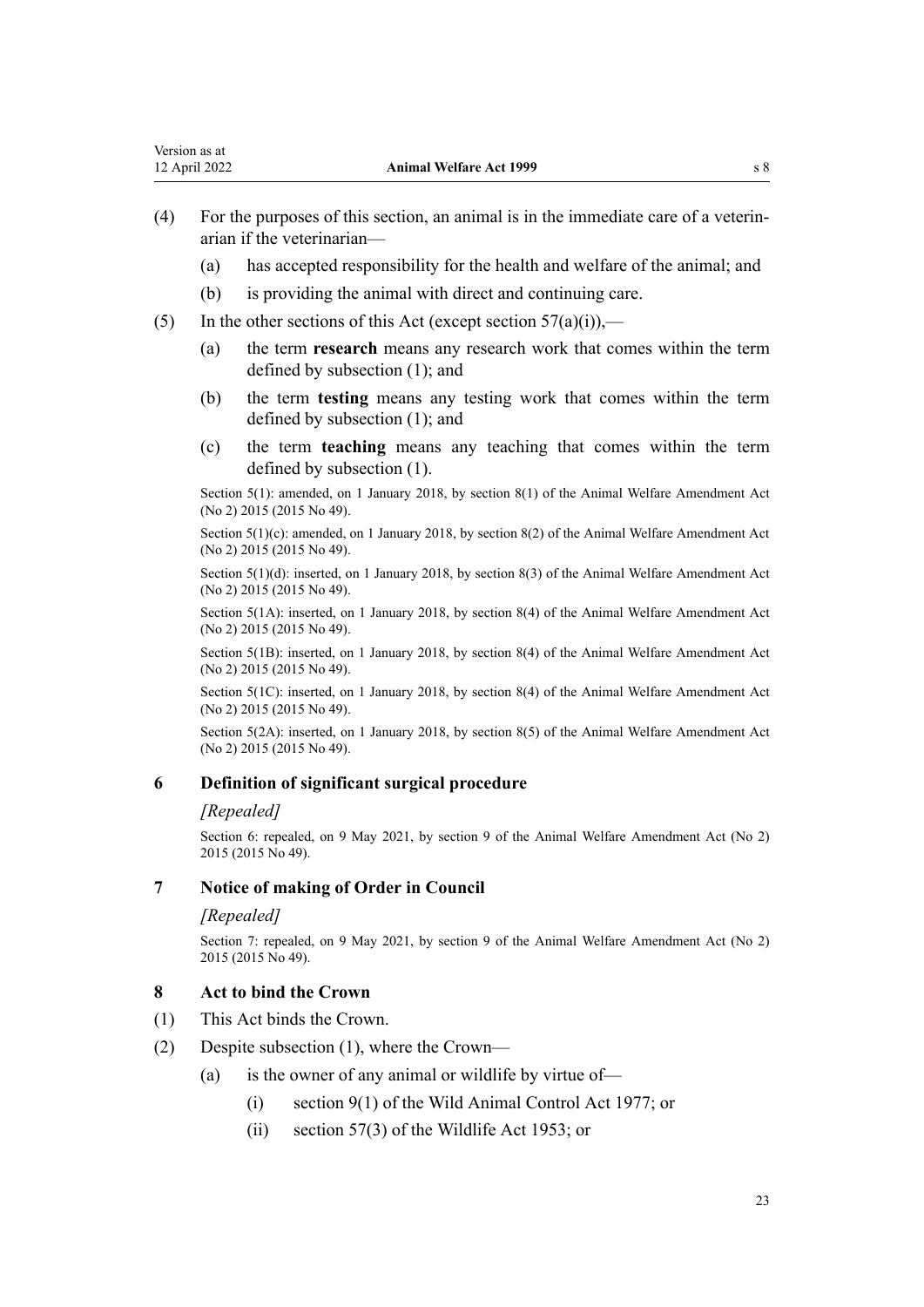Version as at

- <span id="page-23-0"></span>(b) is, by virtue of any other Act, the owner of any other animal (being an animal in a wild state); or
- (c) has, under any other Act, the responsibility of administering and man‐ aging an animal (being an animal in a wild state),—

the ownership of the animal or wildlife, or the responsibility of administering and managing the animal, does not of itself make the Crown subject to any obligation or liability under this Act in respect of the animal or wildlife.

Compare: 1960 No 30 s 19A(8); 1983 No 141 s 6

## **8A Transitional and savings provisions relating to amendments to Act**

The transitional and savings provisions set out in [Schedule 4](#page-146-0), which relate to amendments made to this Act by the [Animal Welfare Amendment Act \(No 2\)](http://legislation.govt.nz/pdflink.aspx?id=DLM5174801) [2015](http://legislation.govt.nz/pdflink.aspx?id=DLM5174801), have effect for the purposes of this Act.

Section 8A: inserted, on 10 May 2015, by [section 10](http://legislation.govt.nz/pdflink.aspx?id=DLM5174830) of the Animal Welfare Amendment Act (No 2) 2015 (2015 No 49).

# **Part 1 Care of animals**

#### **9 Purpose**

- (1) The purpose of this Part is to ensure that owners of animals and persons in charge of animals attend properly to the welfare of those animals.
- (2) This Part accordingly—
	- (a) requires owners of animals, and persons in charge of animals, to take all reasonable steps to ensure that the physical, health, and behavioural needs of the animals are met in accordance with both—
		- (i) good practice; and
		- (ii) scientific knowledge; and
	- (b) requires owners of ill or injured animals, and persons in charge of such animals, to ensure that the animals receive treatment that alleviates any unreasonable or unnecessary pain or distress from which the animals are suffering; and
	- (c) imposes restrictions on the carrying out of surgical procedures on ani‐ mals; and
	- (d) contemplates that regulations will prohibit or impose requirements on the surgical or painful procedures that may be performed on animals; and
	- (e) contemplates that regulations will prescribe the persons or classes of per‐ sons who may perform surgical or painful procedures on animals; and
	- (f) specifies certain minimum conditions that must be observed in relation to the transportation of animals.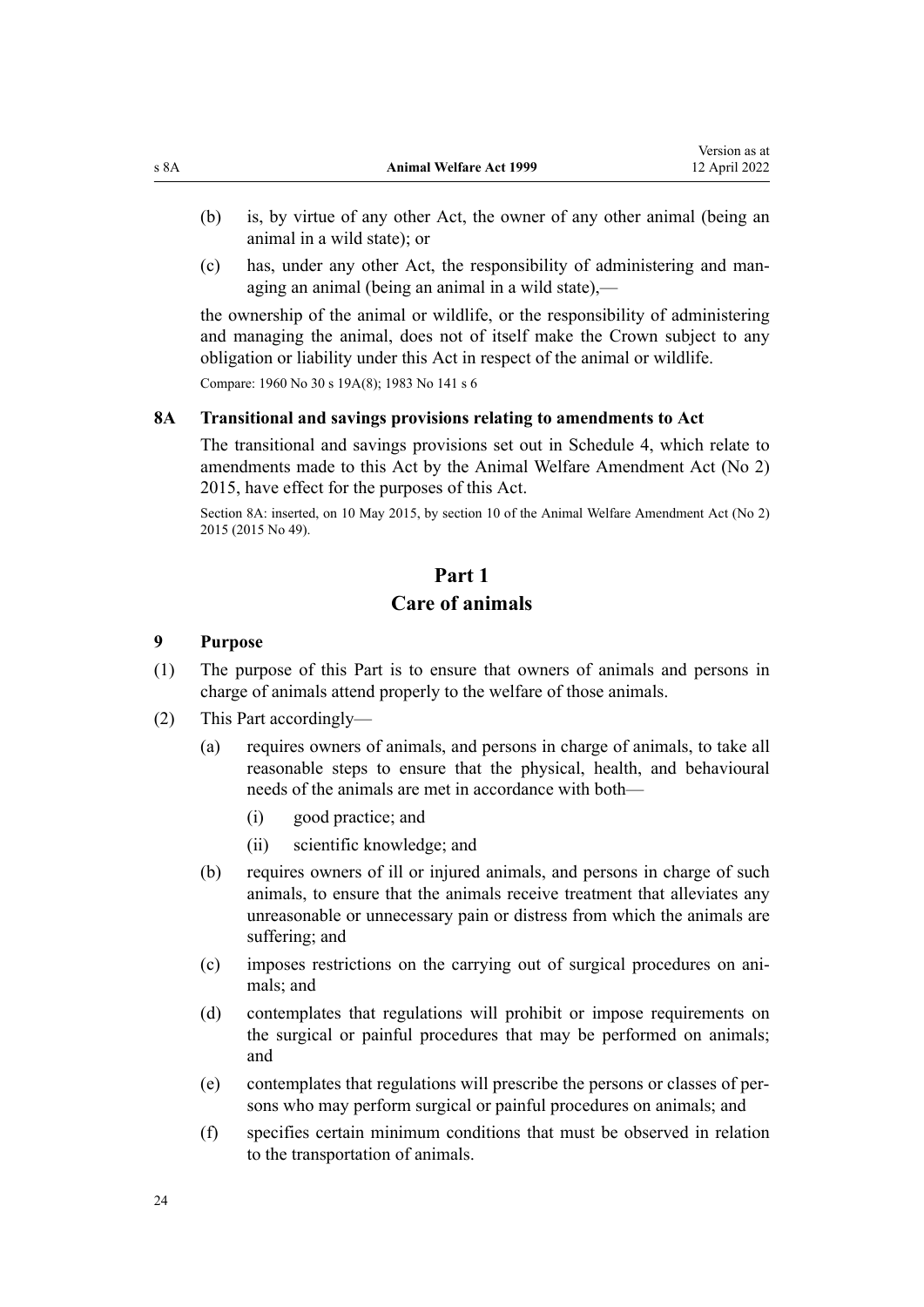<span id="page-24-0"></span>Section 9(2)(b): amended, on 10 May 2015, by [section 11\(1\)](http://legislation.govt.nz/pdflink.aspx?id=DLM5174832) of the Animal Welfare Amendment Act (No 2) 2015 (2015 No 49).

Section 9(2)(d): replaced, on 9 May 2021, by [section 11\(2\)](http://legislation.govt.nz/pdflink.aspx?id=DLM5174832) of the Animal Welfare Amendment Act (No 2) 2015 (2015 No 49).

Section 9(2)(e): replaced, on 9 May 2021, by [section 11\(2\)](http://legislation.govt.nz/pdflink.aspx?id=DLM5174832) of the Animal Welfare Amendment Act (No 2) 2015 (2015 No 49).

#### *Obligations of owners and of persons in charge of animals*

# **10 Obligation in relation to physical, health, and behavioural needs of animals**

The owner of an animal, and every person in charge of an animal, must ensure that the physical, health, and behavioural needs of the animal are met in a man‐ ner that is in accordance with both—

- (a) good practice; and
- (b) scientific knowledge.

## **11 Obligation to alleviate pain or distress of ill or injured animals**

- (1) The owner of an animal that is ill or injured, and every person in charge of such an animal, must ensure that the animal receives treatment that alleviates any unreasonable or unnecessary pain or distress being suffered by the animal.
- (2) This section does not—
	- (a) limit section 10; or
	- (b) require a person to keep an animal alive when it is in such a condition that it is suffering unreasonable or unnecessary pain or distress.

Section 11(1): amended, on 10 May 2015, by [section 12](http://legislation.govt.nz/pdflink.aspx?id=DLM5174833) of the Animal Welfare Amendment Act (No 2) 2015 (2015 No 49).

### *Offences*

#### **12 Animal welfare offences**

A person commits an offence who, being the owner of, or a person in charge of, an animal,—

- (a) fails to comply, in relation to the animal, with section 10; or
- (b) fails, in the case of an animal that is ill or injured, to comply, in relation to the animal, with section 11; or
- (c) kills the animal in such a manner that the animal suffers unreasonable or unnecessary pain or distress.

Compare: 1960 No 30 s 3(b); 1983 No 141 s 3(1)

#### **13 Strict liability**

(1) In a prosecution for an offence against section 12, it is not necessary for the prosecution to prove that the defendant intended to commit an offence.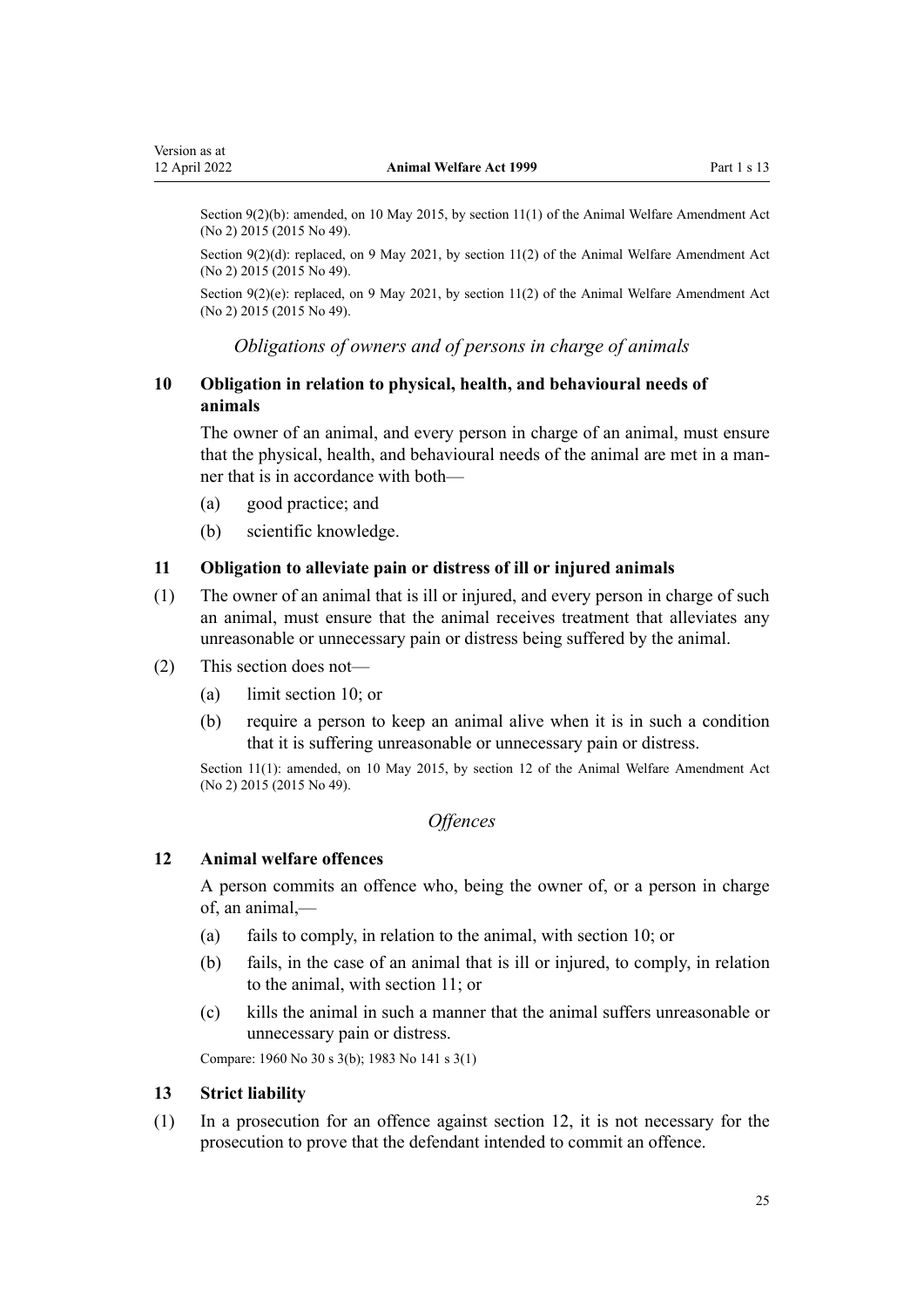Version as at

- $(1)$  In a prosecution for an offence against [section 12](#page-24-0) committed after the commencement of this subsection, evidence that a relevant code of welfare was in existence at the time of the alleged offence and that a relevant minimum stand‐ ard established by that code was not complied with is rebuttable evidence that the person charged with the offence failed to comply with, or contravened, the provision of this Act to which the offence relates.
- (2) Subject to subsection (3), it is a defence in any prosecution for an offence against [section 12](#page-24-0) if the defendant proves—
	- (a) that, in relation to the animal to which the prosecution relates, the defendant took,—
		- (i) in the case of an offence against section  $12(a)$ , all reasonable steps to comply with [section 10;](#page-24-0) or
		- (ii) in the case of an offence against section  $12(b)$ , all reasonable steps to comply with [section 11](#page-24-0); or
		- (iii) in the case of an offence against section  $12(c)$ , all reasonable steps not to commit a breach of section 12(c); or
	- (b) that the act or omission constituting the offence took place in circumstances of stress or emergency, and was necessary for the preservation, protection, or maintenance of human life; or
	- (c) that there was in existence at the time of the alleged offence a relevant code of welfare and that the minimum standards established by the code of welfare were in all respects equalled or exceeded.
- (3) Except with the leave of the court, subsection (2) does not apply unless, within 7 days after the service of the summons, or within such further time as the court may allow, the defendant has delivered to the prosecutor a written notice—
	- (a) stating that the defendant intends to rely on subsection (2); and
	- (b) specifying—
		- (i) where the defendant intends to rely on subsection (2)(a), the reasonable steps that the defendant will claim to have taken; or
		- (ii) where the defendant intends to rely on subsection  $(2)(b)$ , the circumstances of stress or emergency, and the reasons why the act or omission was necessary for the preservation, protection, or main‐ tenance of human life; or
		- (iii) where the defendant intends to rely on subsection  $(2)(c)$ , the relevant code of welfare that was in existence at the time of the alleged offence, and the facts that show that the minimum stand‐ ards established by that code of welfare were in all respects equal‐ led or exceeded.

Section 13(1A): inserted, on 19 December 2002, by [section 4](http://legislation.govt.nz/pdflink.aspx?id=DLM167417) of the Animal Welfare Amendment Act 2002 (2002 No 53).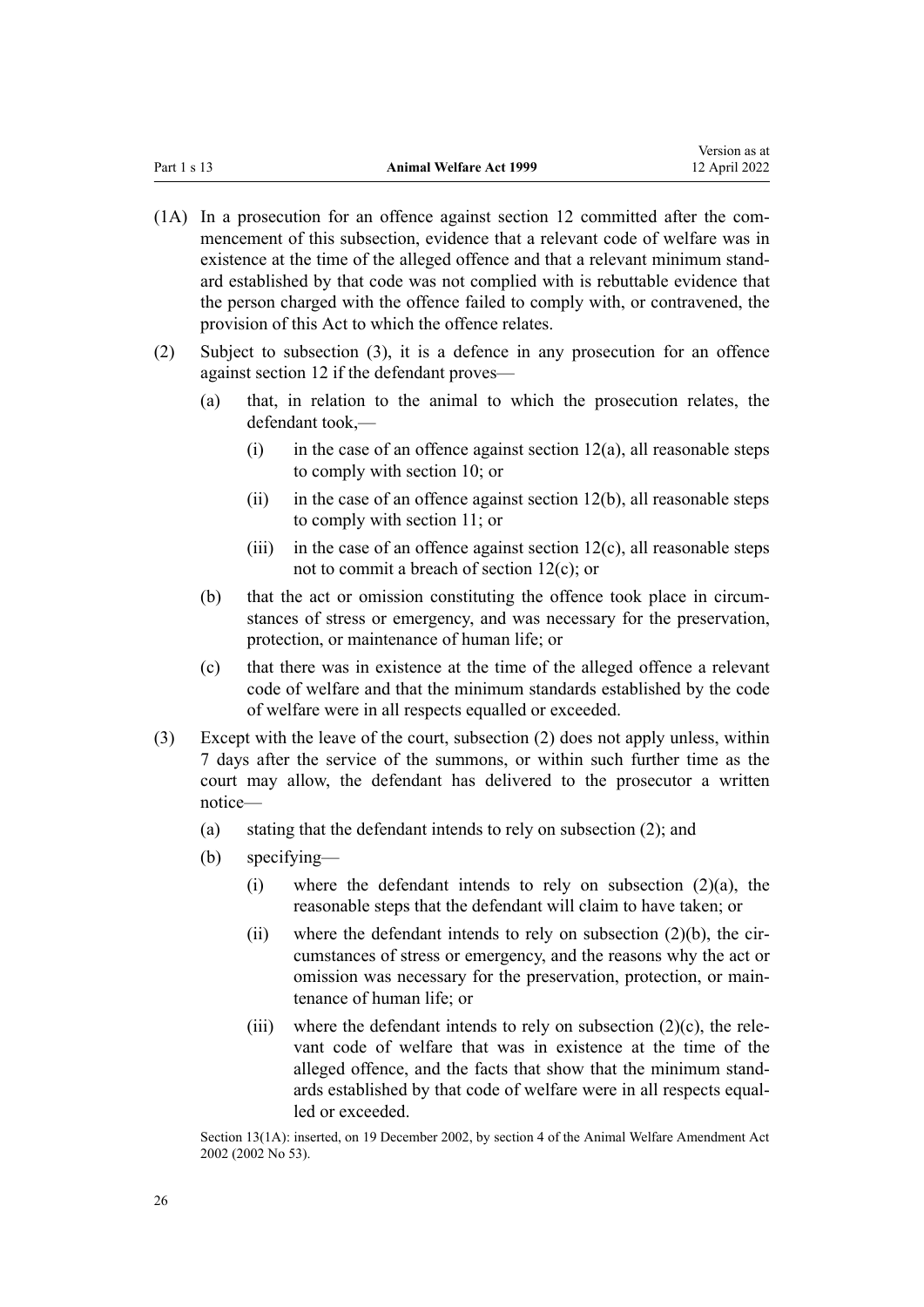# <span id="page-26-0"></span>**14 Further animal welfare offences**

- (1) A person commits an offence who, being the owner of, or a person in charge of, an animal, without reasonable excuse,—
	- (a) keeps the animal alive when it is in such a condition that it is suffering unreasonable or unnecessary pain or distress; or
	- (b) sells, attempts to sell, or offers for sale, otherwise than for the express purpose of being killed, the animal when it is suffering unreasonable or unnecessary pain or distress.
- (2) A person commits an offence who, being the owner of, or person in charge of, an animal, without reasonable excuse, deserts the animal in circumstances in which no provision is made to meet its physical, health, and behavioural needs. Compare: 1960 No 30 s 3(j), (k), (p); 1964 No 76 s 2; 1983 No 141 s 3(2)

# *Surgical procedures*

## **15 Restriction on performance of surgical procedures**

- (1) Except as provided in regulations made under [section 183B](#page-123-0), no person may perform any significant surgical procedure on an animal unless that person is—
	- (a) a veterinarian; or
	- (b) a person who is acting under the direct supervision of a veterinarian and who is a student undergoing his or her training to become a veterinarian.
- (2) A veterinarian who, for the purpose of teaching veterinary science, supervises the performance of a significant surgical procedure, must be present throughout the performance of that surgical procedure.
- (3) Any person may, subject to subsection  $(4)$  and to [Parts 2](#page-30-0) and [6](#page-58-0) and to any regulations made under [section 183B](#page-123-0), perform on an animal any surgical procedure that is not a significant surgical procedure.
- (4) No person may, in performing on an animal a surgical procedure that is not a significant surgical procedure, perform that surgical procedure in such a manner that the animal suffers unreasonable or unnecessary pain or distress.

Section 15(1): amended, on 9 May 2021, by [section 13\(1\)](http://legislation.govt.nz/pdflink.aspx?id=DLM5174834) of the Animal Welfare Amendment Act (No 2) 2015 (2015 No 49).

Section 15(1)(b): replaced, on 10 May 2015, by [section 13\(2\)](http://legislation.govt.nz/pdflink.aspx?id=DLM5174834) of the Animal Welfare Amendment Act (No 2) 2015 (2015 No 49).

Section 15(3): amended, on 10 May 2015, by [section 13\(3\)](http://legislation.govt.nz/pdflink.aspx?id=DLM5174834) of the Animal Welfare Amendment Act (No 2) 2015 (2015 No 49).

## **16 Criteria to determine whether procedure is significant surgical procedure**

If any person has to determine whether a procedure carried out on an animal is a significant surgical procedure under this Act, the person must determine the question by considering the following criteria:

(a) whether the procedure has the potential to—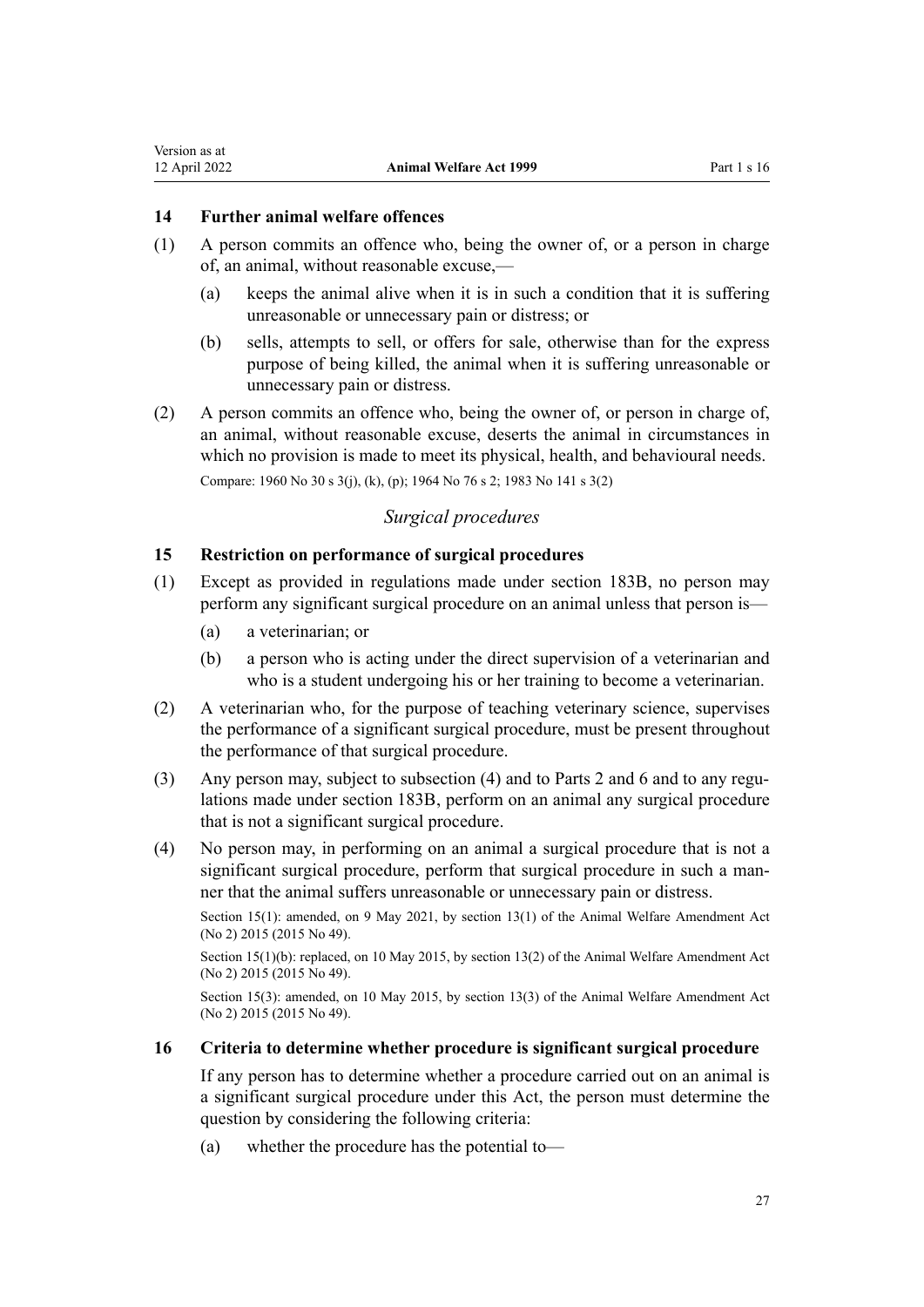- <span id="page-27-0"></span>(i) cause significant pain or distress; or
- (ii) cause serious or lasting harm, or loss of function, if not carried out by a veterinarian in accordance with recognised professional standards; and
- (b) the nature of the procedure, including whether this involves—
	- (i) a surgical or operative procedure below the surface of the skin, mucous membranes, or teeth or below the gingival margin; or
	- (ii) physical interference with sensitive soft tissue or bone structure; or
	- (iii) significant loss of tissue or loss of significant tissue.

Section 16: replaced, on 9 May 2021, by [section 14](http://legislation.govt.nz/pdflink.aspx?id=DLM6165702) of the Animal Welfare Amendment Act (No 2) 2015 (2015 No 49).

### **17 Performance of restricted surgical procedures**

#### *[Repealed]*

Section 17: repealed, on 9 May 2021, by [section 15](http://legislation.govt.nz/pdflink.aspx?id=DLM6165704) of the Animal Welfare Amendment Act (No 2) 2015 (2015 No 49).

### **18 Performance of controlled surgical procedures**

#### *[Repealed]*

Section 18: repealed, on 9 May 2021, by [section 15](http://legislation.govt.nz/pdflink.aspx?id=DLM6165704) of the Animal Welfare Amendment Act (No 2) 2015 (2015 No 49).

#### **19 Veterinary approval**

#### *[Repealed]*

Section 19: repealed, on 9 May 2021, by [section 15](http://legislation.govt.nz/pdflink.aspx?id=DLM6165704) of the Animal Welfare Amendment Act (No 2) 2015 (2015 No 49).

#### **20 Revocation and surrender of certificate of veterinary approval**

#### *[Repealed]*

Section 20: repealed, on 9 May 2021, by [section 15](http://legislation.govt.nz/pdflink.aspx?id=DLM6165704) of the Animal Welfare Amendment Act (No 2) 2015 (2015 No 49).

## *Surgical procedure offences*

#### **21 Surgical procedure offences**

A person commits an offence who, without reasonable excuse, acts in contra‐ vention of or fails to comply with—

- (a) section  $15(1)$  or  $(2)$ ; or
- (b) [section 15\(4\).](#page-26-0)

Compare: 1960 No 30 s 3(ma); 1971 No 48 s 3(3)(s)

Section 21: replaced, on 9 May 2021, by [section 16](http://legislation.govt.nz/pdflink.aspx?id=DLM5174836) of the Animal Welfare Amendment Act (No 2) 2015 (2015 No 49).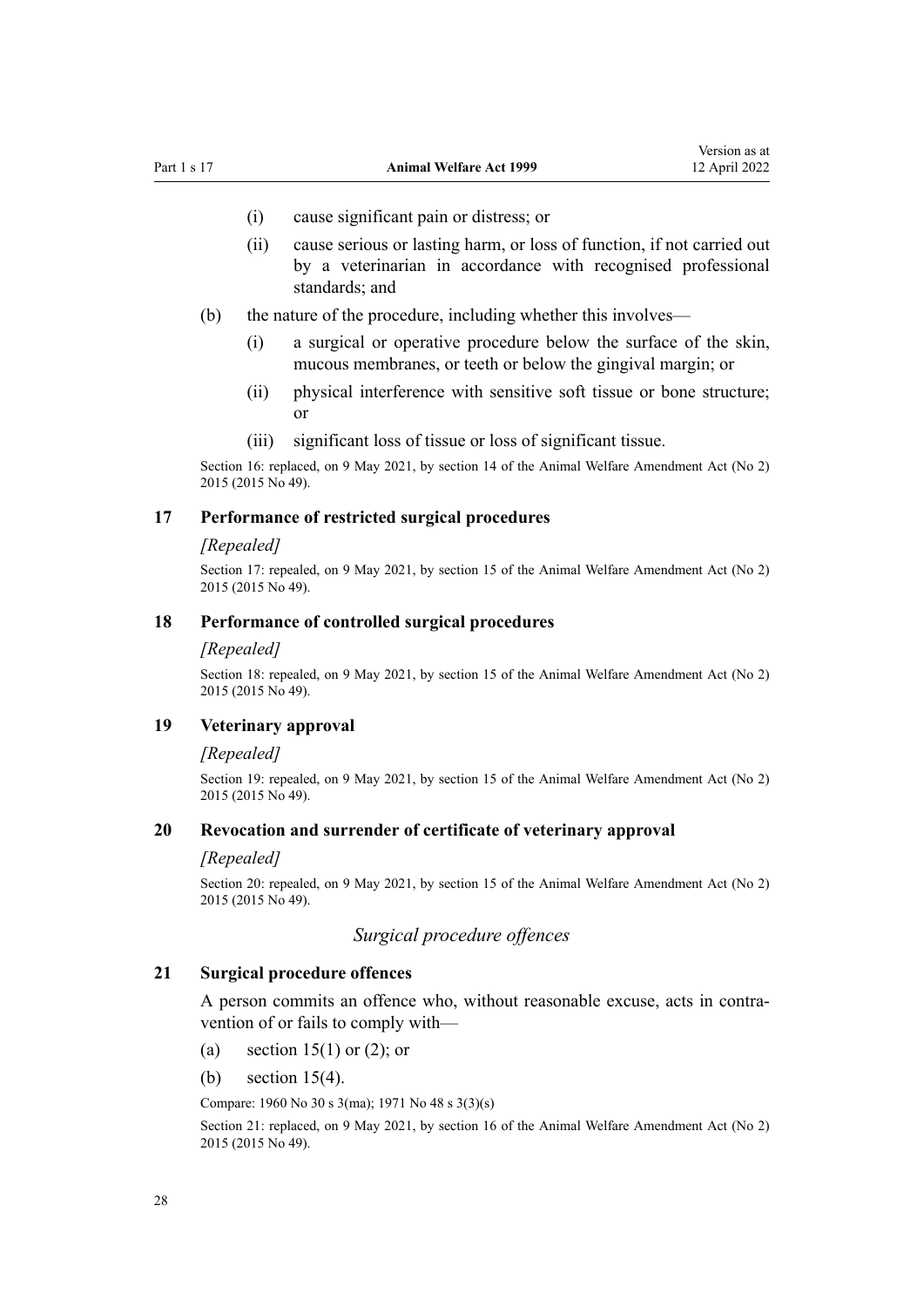## *Transport of animals*

## <span id="page-28-0"></span>**22 Transport of animals**

- (1) Every person in charge of a vehicle or an aircraft, and the master of or, if there is no master, the person in charge of, a ship, being a vehicle, aircraft, or ship in or on which an animal is being transported, must ensure—
	- (a) that the welfare of the animal is properly attended to; and
	- (b) that, in particular, the animal—
		- (i) is provided with reasonably comfortable and secure accommoda‐ tion; and
		- (ii) is supplied with proper and sufficient food and water.
- (2) A person commits an offence who fails, without reasonable excuse, to comply with any provision of subsection  $(1)$ .

Compare: 1960 No 30 s 7(1), (3); 1993 No 19 s 3(1)

#### **23 Other offences in relation to transport of animals, etc**

- (1) A person commits an offence who, without reasonable excuse, confines or transports an animal in a manner or position that causes the animal unreasona‐ ble or unnecessary pain or distress.
- (2) A person commits an offence who, being the owner of, or the person in charge of, an animal, permits that animal, without reasonable excuse,—
	- (a) to be driven or led on a road; or
	- (b) to be ridden; or
	- (c) to be transported in or on a vehicle, an aircraft, or a ship,—

while the condition or health of that animal is such as to render it unfit to be so driven, led, ridden, or transported.

Compare: 1960 No 30 s 3(f), (o); 1983 No 141 s 3(3)

### *Defence and rebuttable evidence*

Heading: amended, on 19 December 2002, by [section 5\(1\)](http://legislation.govt.nz/pdflink.aspx?id=DLM167418) of the Animal Welfare Amendment Act 2002 (2002 No 53).

### **24 Defence and rebuttable evidence**

- (1) In a prosecution for an offence against [section 21\(b\)](#page-27-0) or section 22(2) or section 23 committed after the commencement of this subsection, evidence that a rele‐ vant code of welfare was in existence at the time of the alleged offence and that a relevant minimum standard established by that code was not complied with is rebuttable evidence that the person charged with the offence failed to comply with, or contravened, the provision of this Act to which the offence relates.
- (2) It is a defence in any prosecution for an offence against [section 21\(b\)](#page-27-0) or section  $22(2)$  or section  $23(1)$  or section  $23(2)$  if the defendant proves—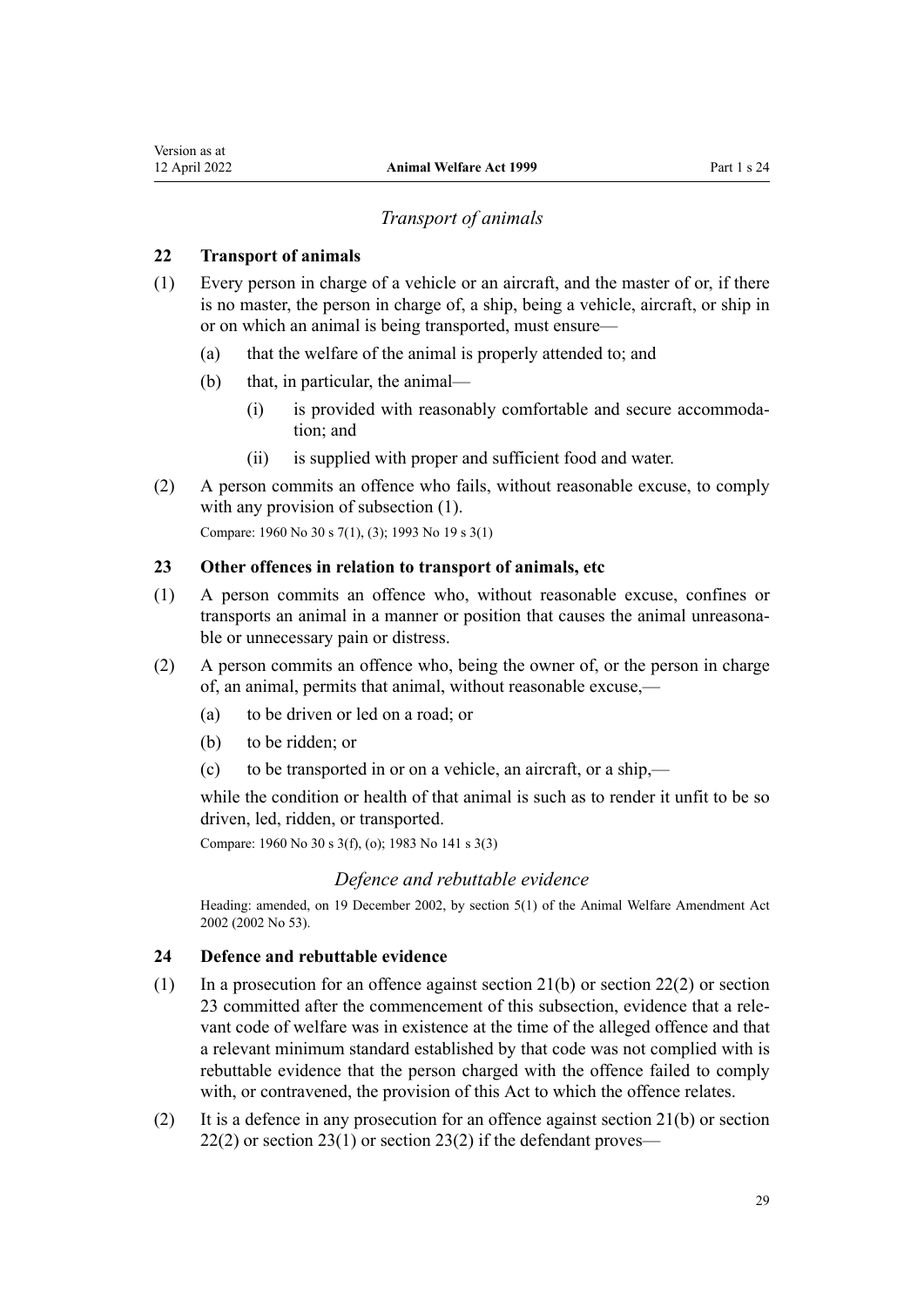- <span id="page-29-0"></span>(a) that there was in existence at the time of the alleged offence a relevant code of welfare; and
- (b) that the minimum standards established by the code of welfare were in all respects equalled or exceeded.

Compare: 1960 No 30 s 19A(7)(a); 1983 No 141 s 6

Section 24 heading: amended, on 19 December 2002, by [section 5\(2\)](http://legislation.govt.nz/pdflink.aspx?id=DLM167418) of the Animal Welfare Amendment Act 2002 (2002 No 53).

Section 24(1): inserted, on 19 December 2002, by [section 5\(3\)](http://legislation.govt.nz/pdflink.aspx?id=DLM167418) of the Animal Welfare Amendment Act 2002 (2002 No 53).

Section 24(1): amended, on 9 May 2021, by [section 17](http://legislation.govt.nz/pdflink.aspx?id=DLM6165705) of the Animal Welfare Amendment Act (No 2) 2015 (2015 No 49).

Section 24(2): amended, on 9 May 2021, by [section 17](http://legislation.govt.nz/pdflink.aspx?id=DLM6165705) of the Animal Welfare Amendment Act (No 2) 2015 (2015 No 49).

# *Penalties*

#### **25 Penalties**

A person who commits an offence against [section 12](#page-24-0) or [section 14\(1\)](#page-26-0) or section 14(2) or [section 21](#page-27-0) or [section 22\(2\)](#page-28-0) or [section 23\(1\)](#page-28-0) or section 23(2) is liable on conviction,—

- (a) in the case of an individual, to imprisonment for a term not exceeding 12 months or to a fine not exceeding \$50,000 or to both; or
- (b) in the case of a body corporate to a fine not exceeding \$250,000.

Compare: 1960 No 30 s 3; 1993 No 19 s 3(1)

Section 25: amended, on 9 May 2021, by [section 18](http://legislation.govt.nz/pdflink.aspx?id=DLM5174838) of the Animal Welfare Amendment Act (No 2) 2015 (2015 No 49).

Section 25: amended, on 1 July 2013, by [section 413](http://legislation.govt.nz/pdflink.aspx?id=DLM3360714) of the Criminal Procedure Act 2011 (2011 No 81).

Section 25(a): amended, on 7 July 2010, by [section 4\(1\)\(a\)](http://legislation.govt.nz/pdflink.aspx?id=DLM2747708) of the Animal Welfare Amendment Act 2010 (2010 No 93).

Section 25(a): amended, on 7 July 2010, by [section 4\(1\)\(b\)](http://legislation.govt.nz/pdflink.aspx?id=DLM2747708) of the Animal Welfare Amendment Act 2010 (2010 No 93).

Section 25(b): amended, on 7 July 2010, by [section 4\(2\)](http://legislation.govt.nz/pdflink.aspx?id=DLM2747708) of the Animal Welfare Amendment Act 2010 (2010 No 93).

## *Safari parks*

#### **26 Safari parks**

Subject to [section 8,](#page-22-0) the owner of, or person in charge of, a wild animal that is available for hunting in a safari park is, under this Part, subject to the same obligations and liabilities as any other owner of, or person in charge of, an ani‐ mal.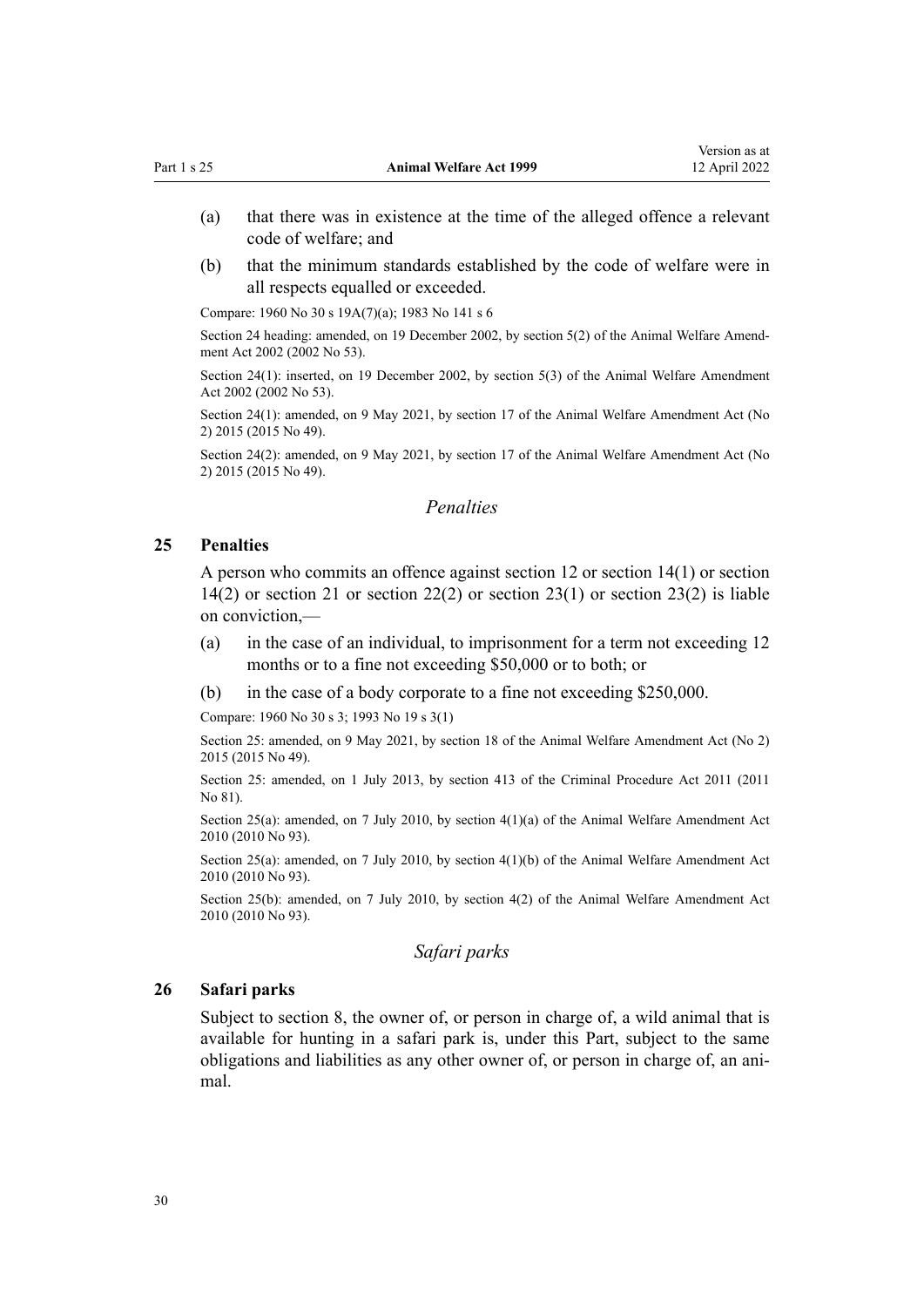# **Part 2 Conduct towards animals**

## <span id="page-30-0"></span>**27 Purpose**

The purpose of this Part is to state conduct that is or is not permissible in relation to a species of animal or animals used for certain purposes—

- (a) by prohibiting certain types of conduct; and
- (b) by controlling the use and sale of traps and devices used to kill, manage, entrap, capture, entangle, restrain, or immobilise an animal.

#### *Ill-treatment of animals*

## **28 Wilful ill-treatment of animals**

- (1) A person commits an offence if that person wilfully ill-treats an animal with the result that—
	- (a) the animal is permanently disabled; or
	- (b) the animal dies; or
	- (c) the pain or distress caused to the animal is so great that it is necessary to destroy the animal in order to end its suffering; or
	- (d) the animal is seriously injured or impaired.
- (2) For the purposes of subsection (1)(d), an animal is **seriously injured or impaired** if the injury or impairment—
	- (a) involves—
		- (i) prolonged pain and suffering; or
		- (ii) a substantial risk of death; or
		- (iii) loss of a body part; or
		- (iv) permanent or prolonged loss of a bodily function; and
	- (b) requires treatment by or under the supervision of a veterinarian.
- (3) A person who commits an offence against this section is liable on conviction,—
	- (a) in the case of an individual, to imprisonment for a term not exceeding 5 years or to a fine not exceeding \$100,000 or to both:
	- (b) in the case of a body corporate, to a fine not exceeding \$500,000.

Compare: 1960 No 30 ss 2, 4; 1993 No 19 s 3(1)

Section 28: substituted, on 7 July 2010, by [section 5](http://legislation.govt.nz/pdflink.aspx?id=DLM2747709) of the Animal Welfare Amendment Act 2010 (2010 No 93).

Section 28(3): amended, on 1 July 2013, by [section 413](http://legislation.govt.nz/pdflink.aspx?id=DLM3360714) of the Criminal Procedure Act 2011 (2011 No 81).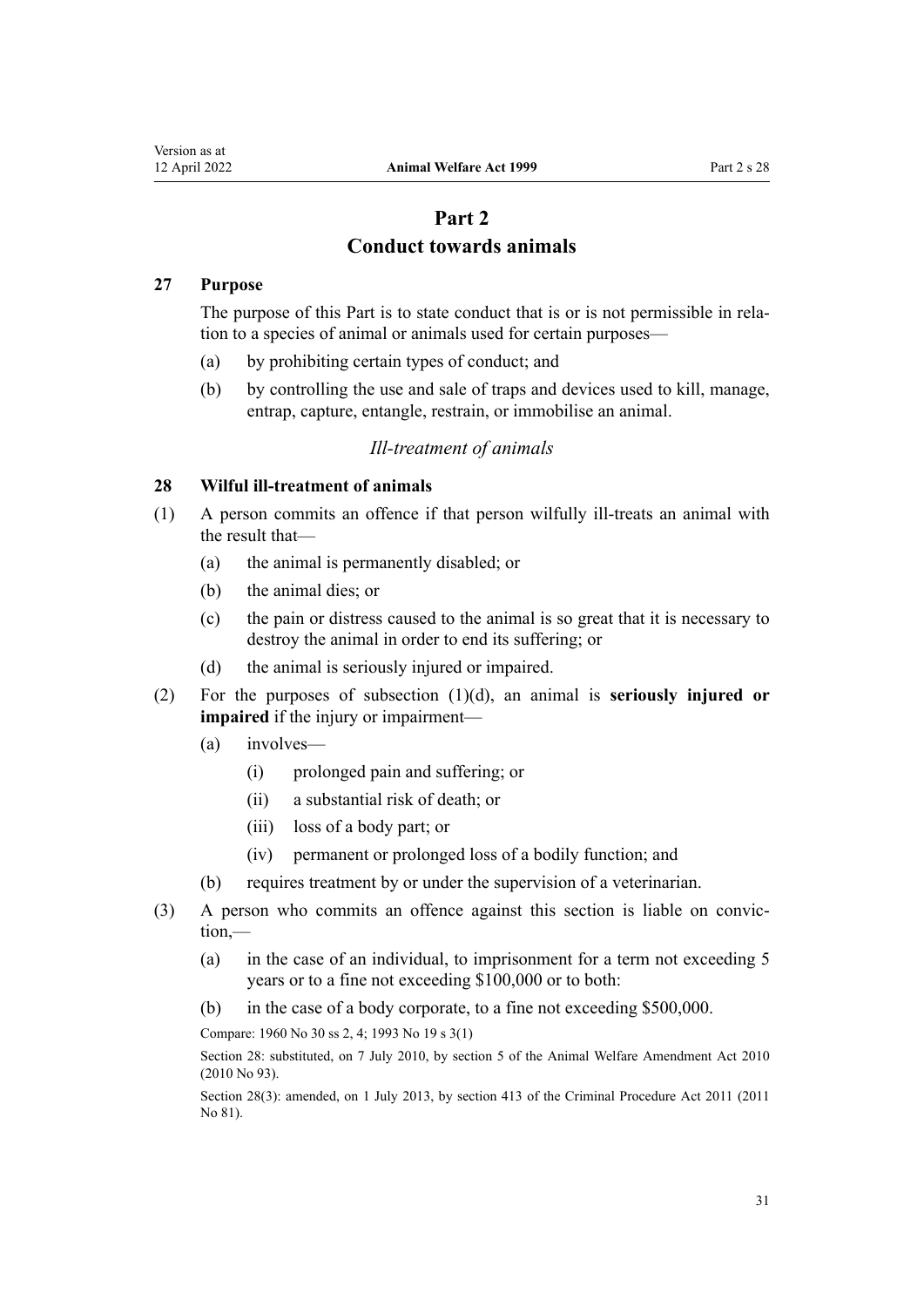#### <span id="page-31-0"></span>**28A Reckless ill-treatment of animals**

- (1) A person commits an offence if that person recklessly ill-treats an animal with the result that—
	- (a) the animal is permanently disabled; or
	- (b) the animal dies; or
	- (c) the pain or distress caused to the animal is so great that it is necessary to destroy the animal in order to end its suffering; or
	- (d) the animal is seriously injured or impaired.
- (2) For the purposes of subsection (1)(d), an animal is **seriously injured or impaired** if the injury or impairment—
	- (a) involves—
		- (i) prolonged pain and suffering; or
		- (ii) a substantial risk of death; or
		- (iii) loss of a body part; or
		- (iv) permanent or prolonged loss of a bodily function; and
	- (b) requires treatment by or under the supervision of a veterinarian.
- (3) A person who commits an offence against this section is liable on convic‐ tion,—
	- (a) in the case of an individual, to imprisonment for a term not exceeding 3 years or to a fine not exceeding \$75,000 or to both:
	- (b) in the case of a body corporate, to a fine not exceeding \$350,000.

Section 28A: inserted, on 7 July 2010, by [section 5](http://legislation.govt.nz/pdflink.aspx?id=DLM2747709) of the Animal Welfare Amendment Act 2010 (2010 No 93).

Section 28A(3): amended, on 1 July 2013, by [section 413](http://legislation.govt.nz/pdflink.aspx?id=DLM3360714) of the Criminal Procedure Act 2011 (2011 No 81).

## **29 Further offences**

A person commits an offence who—

- (a) ill-treats an animal; or
- (b) *[Repealed]*
- (c) keeps or uses a place for the purpose of causing an animal to fight, or for the purpose of baiting or otherwise ill-treating an animal, or manages or assists in the management of, any such place; or
- (d) is present, for the purpose of witnessing the fighting or baiting of an animal, at a place used or kept for the purpose; or
- (e) in any manner encourages, aids, or assists in the fighting or baiting of an animal; or
- (f) *[Repealed]*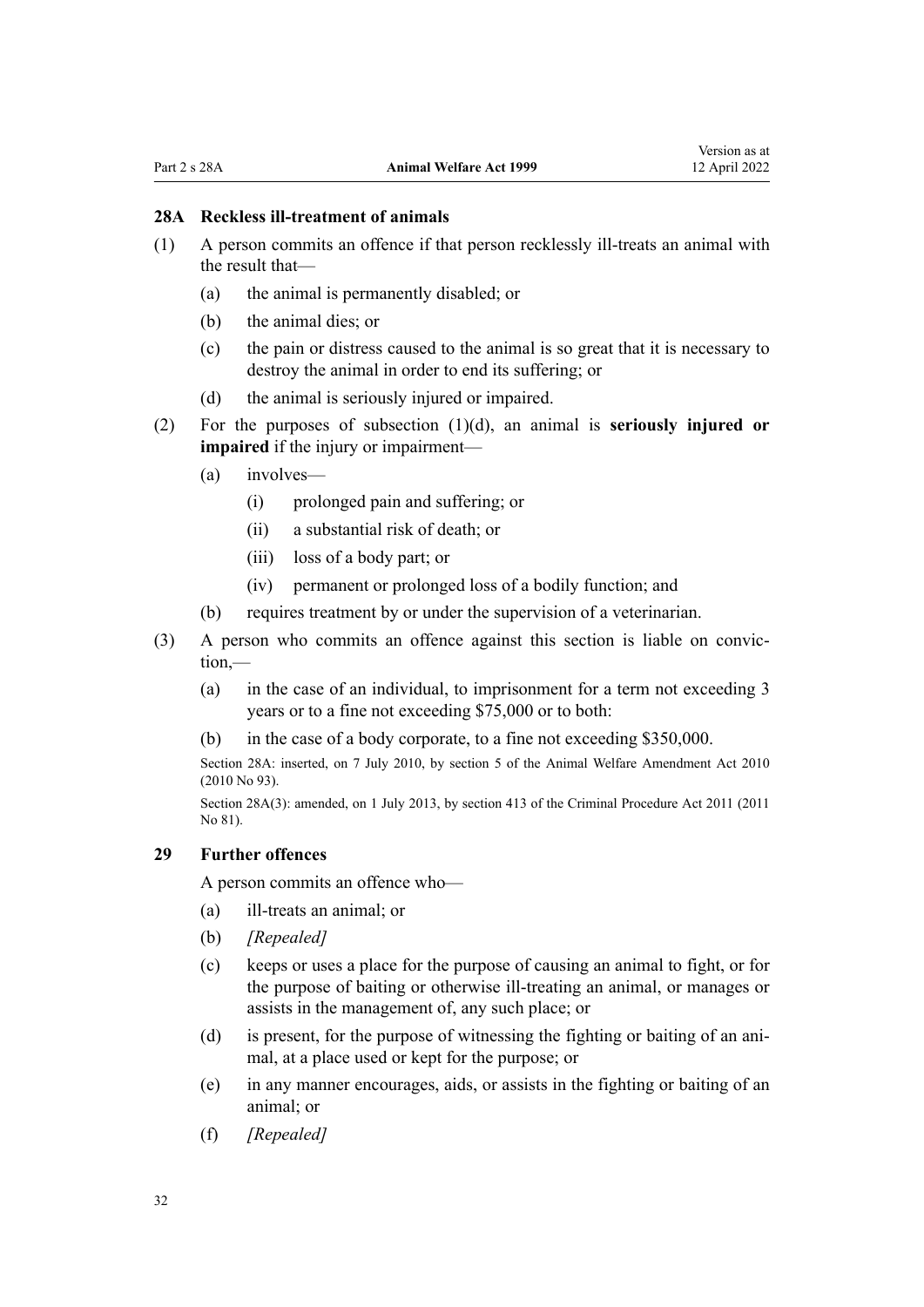- <span id="page-32-0"></span> $(g)$  releases an animal, being an animal that has been kept in captivity, in circumstances in which the animal is likely to suffer unreasonable or unnecessary pain or distress; or
- (h) counsels, procures, aids, or abets any other person to do an act or refrain from doing an act as a result of which an animal suffers unreasonable or unnecessary pain or distress.

Compare: 1960 No 30 s 3(a), (c), (d), (e), (f), (u), (w)

Section 29(b): repealed, on 9 May 2021, by [section 19](http://legislation.govt.nz/pdflink.aspx?id=DLM5174839) of the Animal Welfare Amendment Act (No 2) 2015 (2015 No 49).

Section 29(f): repealed, on 9 May 2021, by [section 19](http://legislation.govt.nz/pdflink.aspx?id=DLM5174839) of the Animal Welfare Amendment Act (No 2) 2015 (2015 No 49).

### **30 Strict liability**

- (1) In a prosecution for an offence against [section 29\(a\)](#page-31-0), it is not necessary for the prosecution to prove that the defendant intended to commit an offence.
- $(1A)$  In a prosecution for an offence against [section 29\(a\)](#page-31-0) committed after the commencement of this subsection, evidence that a relevant code of welfare was in existence at the time of the alleged offence and that a relevant minimum stand‐ ard established by that code was not complied with is rebuttable evidence that the person charged with the offence contravened section 29(a).
- (2) Subject to subsection (3), it is a defence in any prosecution for an offence against [section 29\(a\)](#page-31-0) if the defendant proves—
	- (a) that, in relation to the animal to which the prosecution relates, the defendant took all reasonable steps not to commit a breach of [section](#page-31-0)  $29(a)$ ; or
	- (b) that the act or omission constituting the offence took place in circumstances of stress or emergency, and was necessary for the preservation, protection, or maintenance of human life; or
	- (c) that there was in existence at the time of the alleged offence a relevant code of welfare and that the minimum standards established by the code of welfare were in all respects equalled or exceeded.
- (3) Except with the leave of the court, subsection (2) does not apply unless, within 7 days after the service of the summons, or within such further time as the court may allow, the defendant has delivered to the prosecutor a written notice—
	- (a) stating that the defendant intends to rely on subsection (2); and
	- (b) specifying—
		- (i) where the defendant intends to rely on subsection (2)(a), the reasonable steps that the defendant will claim to have taken; and
		- (ii) where the defendant intends to rely on subsection  $(2)(b)$ , the circumstances of stress or emergency, and the reasons why the act or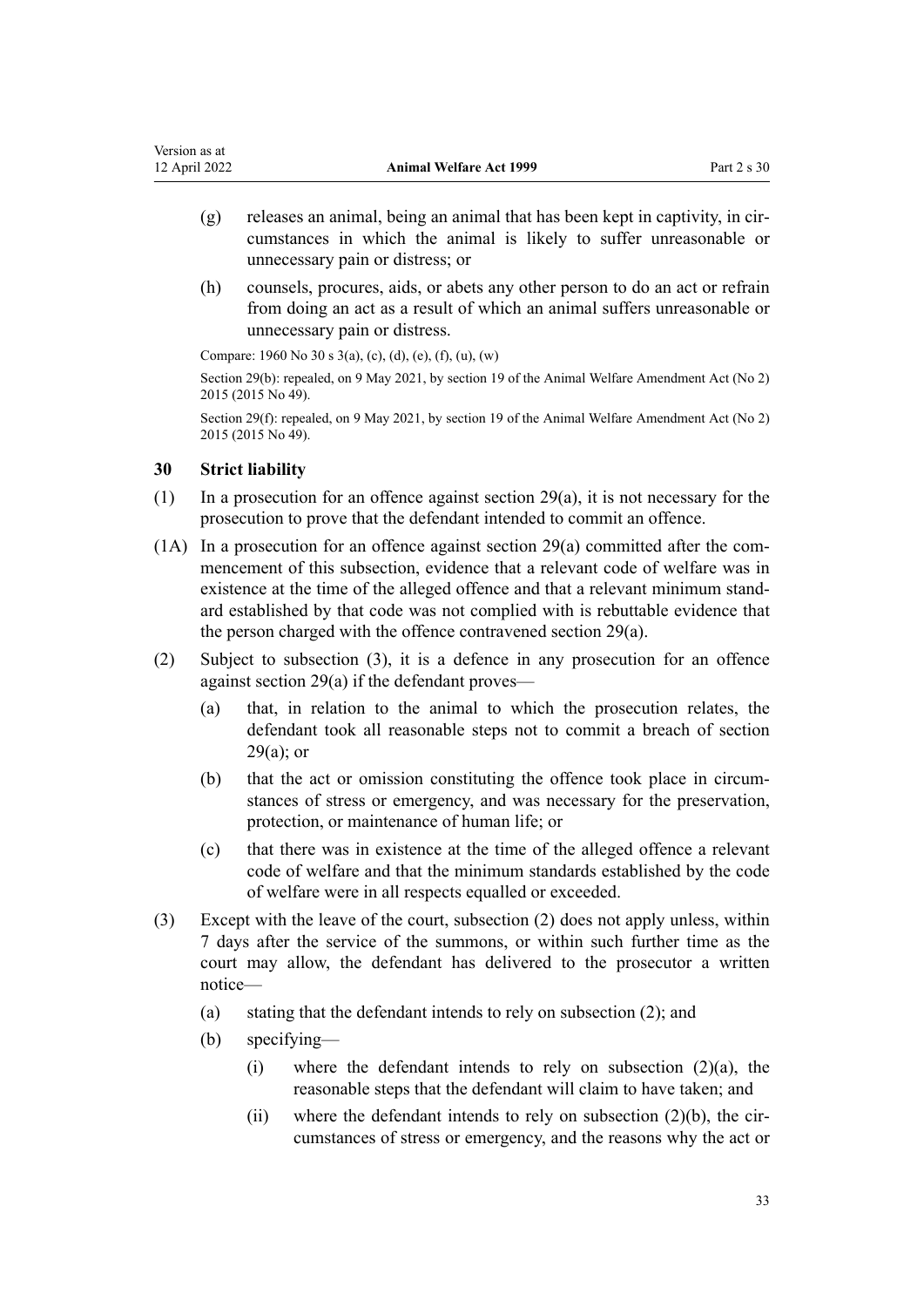omission was necessary for the preservation, protection, or main‐ tenance of human life; or

<span id="page-33-0"></span>(iii) where the defendant intends to rely on subsection  $(2)(c)$ , the relevant code of welfare that was in existence at the time of the alleged offence, and the facts that show that the minimum stand‐ ards established by that code of welfare were in all respects equal‐ led or exceeded.

Section 30(1A): inserted, on 19 December 2002, by [section 6](http://legislation.govt.nz/pdflink.aspx?id=DLM167419) of the Animal Welfare Amendment Act 2002 (2002 No 53).

#### *Ill-treating, hunting, or killing wild animals or animals in wild state*

Heading: inserted, on 10 May 2015, by [section 20](http://legislation.govt.nz/pdflink.aspx?id=DLM5174840) of the Animal Welfare Amendment Act (No 2) 2015 (2015 No 49).

## **30A Wilful or reckless ill-treatment of wild animals or animals in wild state**

- (1) A person commits an offence if the person wilfully ill-treats a wild animal or an animal in a wild state.
- (2) A person commits an offence if the person recklessly ill-treats a wild animal or an animal in a wild state.
- (3) A defendant has a defence to a prosecution for an offence against subsection (1) or  $(2)$  if the defendant satisfies the court that the conduct alleged to constitute an offence is or is part of a generally accepted practice in New Zealand for the hunting or killing of wild animals of that type or animals in a wild state of that type.
- (4) In determining whether wilful or reckless ill-treatment of an animal has occurred, a court may treat an act or omission as lawful (and not subject to subsec‐ tion  $(1)$  or  $(2)$ ) if satisfied that—
	- (a) the act or omission was done in the course of performing functions for the purposes of another Act; and
	- (b) not to treat the act or omission as lawful would be contrary to the purpose and principles of that Act.
- (5) Nothing in subsection (1) or (2) applies to—
	- (a) a wild animal in captivity (other than in captivity in a safari park); or
	- (b) the accidental or inadvertent killing or harming of an animal; or
	- (c) any act or omission necessary to protect a person's life or safety.
- (6) Nothing in subsection (1) or (2) affects [section 179](#page-117-0) or [181.](#page-118-0)
- (7) A person who commits an offence against subsection (1) is liable on convic‐ tion,—
	- (a) in the case of an individual, to imprisonment for a term not exceeding 5 years or to a fine not exceeding \$100,000, or to both:
	- (b) in the case of a body corporate, to a fine not exceeding \$500,000.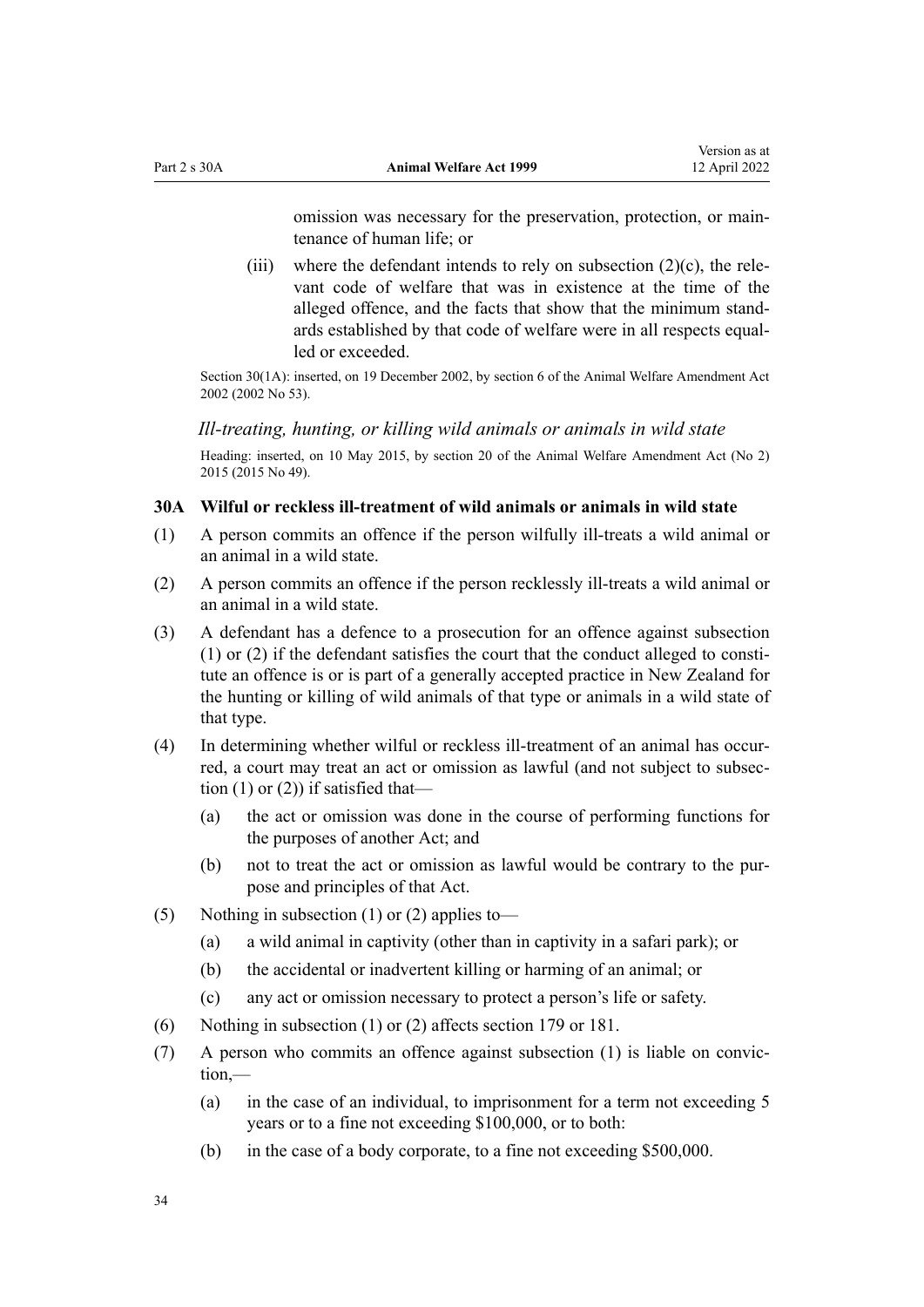- <span id="page-34-0"></span>(8) A person who commits an offence against subsection (2) is liable on convic‐ tion,—
	- (a) in the case of an individual, to imprisonment for a term not exceeding 3 years or to a fine not exceeding \$75,000, or to both:
	- (b) in the case of a body corporate, to a fine not exceeding \$350,000.

Section 30A: inserted, on 10 May 2015, by [section 20](http://legislation.govt.nz/pdflink.aspx?id=DLM5174840) of the Animal Welfare Amendment Act (No 2) 2015 (2015 No 49).

#### **30B Hunting or killing**

- (1) Nothing in this Act makes it unlawful to hunt or kill—
	- (a) any animal in a wild state; or
	- (b) any wild animal or pest in accordance with the provisions of—
		- (i) the [Wildlife Act 1953](http://legislation.govt.nz/pdflink.aspx?id=DLM276813); or
		- (ii) the [Wild Animal Control Act 1977](http://legislation.govt.nz/pdflink.aspx?id=DLM16622); or
		- (iii) the [Conservation Act 1987;](http://legislation.govt.nz/pdflink.aspx?id=DLM103609) or
		- (iv) the [Biosecurity Act 1993;](http://legislation.govt.nz/pdflink.aspx?id=DLM314622) or
		- (v) any other Act; or
	- (c) any other wild animal or pest; or
	- (d) any game animal in accordance with the provisions of the [Game Animal](http://legislation.govt.nz/pdflink.aspx?id=DLM4105012) [Council Act 2013;](http://legislation.govt.nz/pdflink.aspx?id=DLM4105012) or
	- (e) any fish caught from a constructed pond.
- (2) Subsection (1) is subject to [sections 30A](#page-33-0) and 30C to 30E and [Part 6.](#page-58-0)

Compare: 1960 No 30 s 19(1)(c), (2)

Section 30B: inserted, on 10 May 2015, by [section 20](http://legislation.govt.nz/pdflink.aspx?id=DLM5174840) of the Animal Welfare Amendment Act (No 2) 2015 (2015 No 49).

## **30C Hunting in safari parks**

- (1) Nothing in this Act makes it unlawful to hunt a wild animal that is available for hunting in a safari park.
- (2) Subsection (1) is subject to subsection (3) and to [sections 30A](#page-33-0) and [30E](#page-35-0) and [Part 6](#page-58-0).
- (3) Despite subsection (1) and section 30B, if a person has hunted and captured a wild animal in a safari park (not being an animal that has been captured for the purpose of facilitating its imminent destruction), this Act applies in relation to that person as the person in charge of that animal.

Section 30C: inserted, on 10 May 2015, by [section 20](http://legislation.govt.nz/pdflink.aspx?id=DLM5174840) of the Animal Welfare Amendment Act (No 2) 2015 (2015 No 49).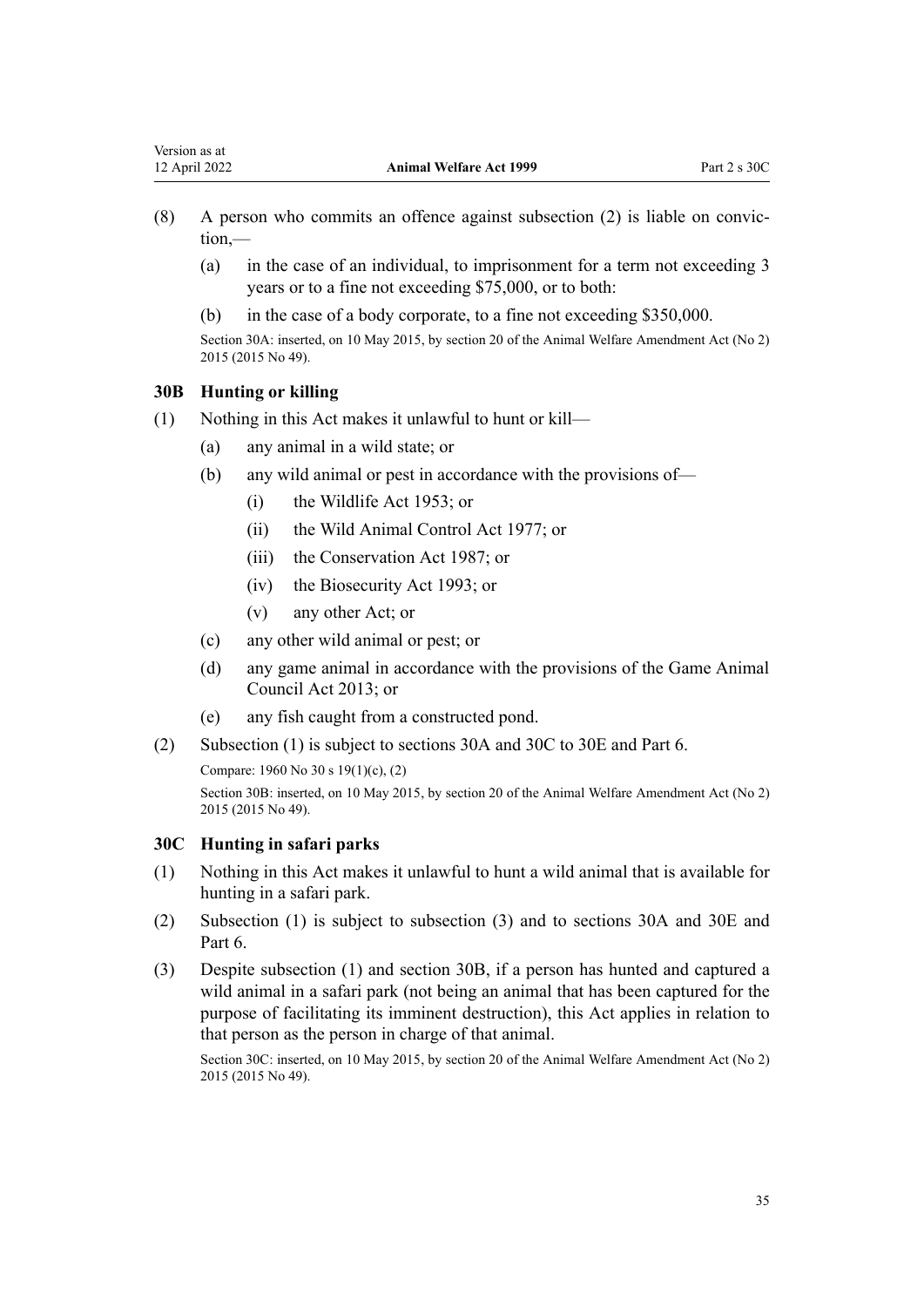#### <span id="page-35-0"></span>**30D Captured animals**

- (1) If a person has in captivity an animal captured in a wild state (not being an ani‐ mal that has been captured for the purpose of facilitating its imminent destruction), this Act applies in relation to that person as the person in charge of that animal.
- (2) If a person has in captivity an animal captured in a wild state (not being an ani‐ mal caught by fishing) for the purpose of facilitating its imminent destruction, [section 12\(c\)](#page-24-0) applies in relation to the killing of that animal.
- (3) Nothing in subsection (1) or (2) applies in relation to a wild animal that is hunted and captured in a safari park.
- (4) Nothing in [section 30B](#page-34-0) applies to any wild animal or pest that is farmed or kept as a pet (other than a pest fish that is caught from a freshwater fish farm by a recreational fisher).

Section 30D: inserted, on 10 May 2015, by [section 20](http://legislation.govt.nz/pdflink.aspx?id=DLM5174840) of the Animal Welfare Amendment Act (No 2) 2015 (2015 No 49).

#### **30E Certain provisions relating to traps and devices not excluded**

[Sections 30B](#page-34-0) and [30C](#page-34-0) do not restrict the application of [sections 34](#page-37-0) and [36.](#page-38-0)

Section 30E: inserted, on 10 May 2015, by [section 20](http://legislation.govt.nz/pdflink.aspx?id=DLM5174840) of the Animal Welfare Amendment Act (No 2) 2015 (2015 No 49).

### *Animal fighting ventures*

#### **31 Animal fighting ventures**

- (1) A person commits an offence who—
	- (a) knowingly owns, possesses, keeps, trains, or breeds an animal for the purposes of having that animal participate in an animal fighting venture; or
	- (b) knowingly sells, buys, transports, or delivers to another person any ani‐ mal for the purposes of having the animal participate in an animal fighting venture.
- (2) In this section, **animal fighting venture**
	- (a) means any event that involves a fight between at least 2 animals and is conducted for the purposes of sport, wagering, or entertainment; but
	- (b) does not include any activity the primary purpose of which involves the use of 1 or more animals in hunting or killing an animal in a wild state.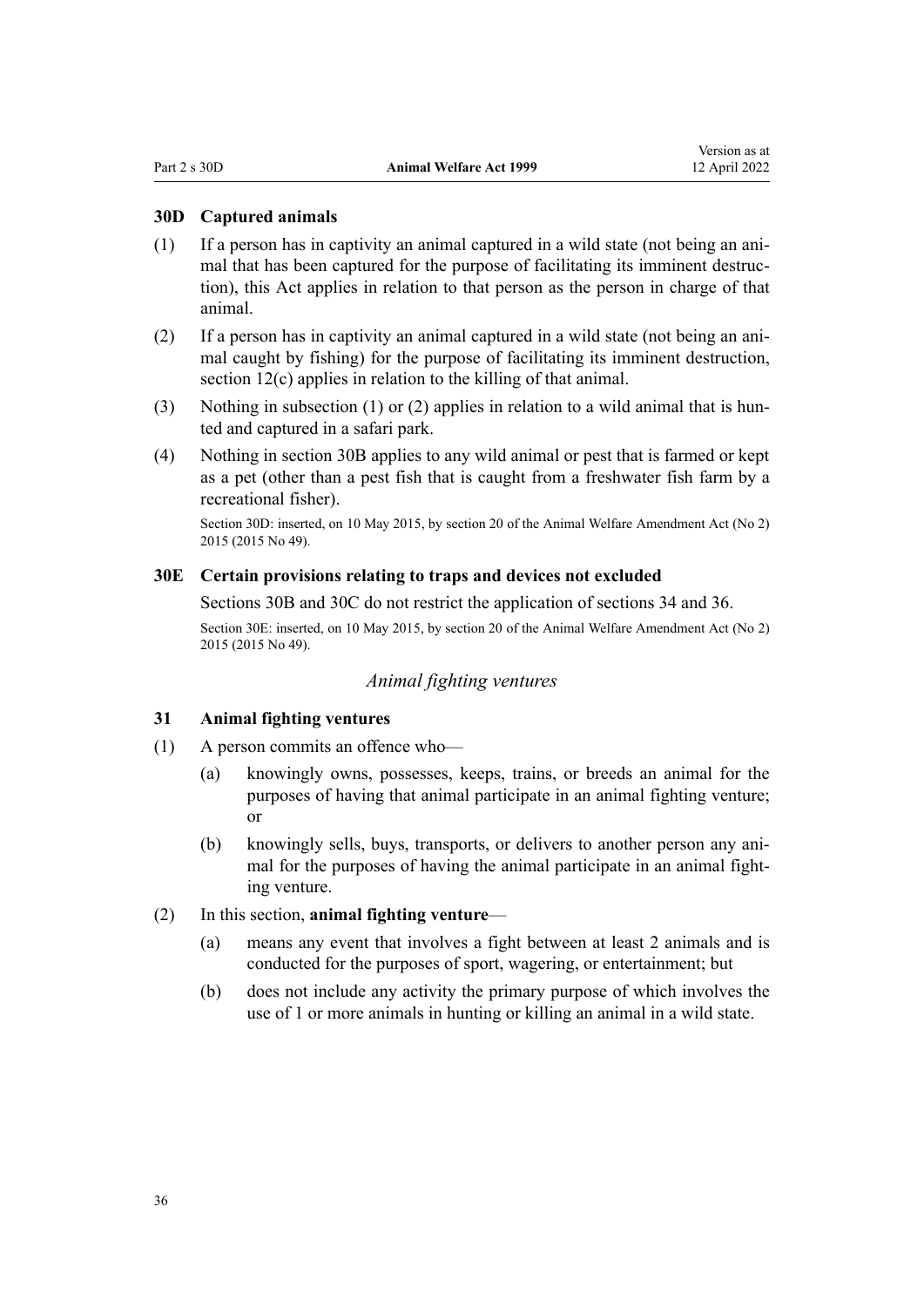# *Traps and devices*

# <span id="page-36-0"></span>**32 Power to declare traps or devices to be prohibited or restricted traps or devices**

- (1) For the purposes of this Act, the Governor-General may from time to time, by Order in Council, made on the advice of the Minister tendered after consult‐ ation by that Minister with the National Animal Welfare Advisory Committee, declare any trap or device to be—
	- (a) a prohibited trap or a prohibited device; or
	- (b) a restricted trap or a restricted device.
- (2) Subsection (1) does not authorise the making of an order in respect of any trap or device used for fishing.
- (3) Subsection (2) does not derogate from the provisions of—
	- (a) the [Wildlife Act 1953](http://legislation.govt.nz/pdflink.aspx?id=DLM276813); or
	- (b) the [Marine Mammals Protection Act 1978;](http://legislation.govt.nz/pdflink.aspx?id=DLM25110) or
	- (c) the [Fisheries Act 1996](http://legislation.govt.nz/pdflink.aspx?id=DLM394191).
- (4) Where the order declares any trap to be a restricted trap or any device to be a restricted device, the order may contain provisions regulating the sale or use of the trap or device.
- (5) An order may be general in its application or may relate to a particular trap or class of traps or a particular device or class of devices.
- (5A) An order relating to a restricted trap or class of traps, or a restricted device or class of devices, may relate to—
	- (a) the use of a particular trap or class of traps, or a particular device or class of devices, in relation to a particular species or type of animal:
	- (b) a specified district or subdivision of a district of a territorial authority, or any specified part of New Zealand.
- (6) The Governor-General may, by Order in Council, made on the advice of the Minister tendered after consultation with the National Animal Welfare Advisory Committee, amend or revoke an Order in Council made under sub‐ section  $(1)$ .
- (7) The consultation required by [section 184\(1\)](#page-126-0) is in addition to the consultation required by subsections (1) and (6) of this section.
- (8) An order under this section is secondary legislation (*see* [Part 3](http://legislation.govt.nz/pdflink.aspx?id=DLM7298343) of the Legis‐ lation Act 2019 for publication requirements).

| Legislation Act 2019 requirements for secondary legislation made under this section |                                                                                                         |                                    |  |
|-------------------------------------------------------------------------------------|---------------------------------------------------------------------------------------------------------|------------------------------------|--|
| <b>Publication</b>                                                                  | PCO must publish it on the legislation website and notify LA19 s $69(1)(c)$<br>it in the <i>Gazette</i> |                                    |  |
| <b>Presentation</b>                                                                 | The Minister must present it to the House of<br>Representatives                                         | LA19 s 114, Sch 1<br>cl $32(1)(a)$ |  |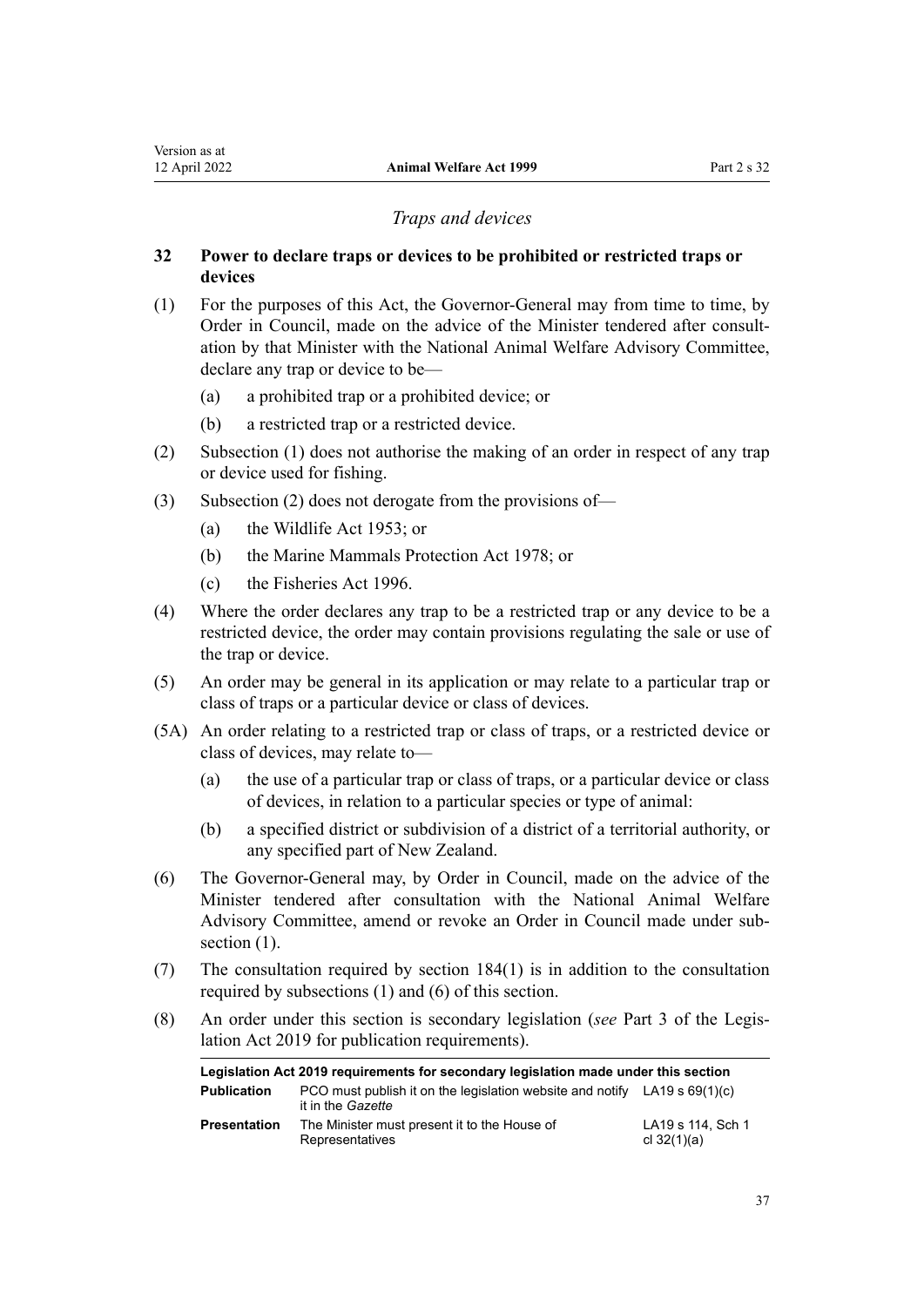<span id="page-37-0"></span>**Disallowance** It may be disallowed by the House of Representatives LA19 [ss 115](http://legislation.govt.nz/pdflink.aspx?id=DLM7298431), [116](http://legislation.govt.nz/pdflink.aspx?id=DLM7298432) *This note is not part of the Act.*

Section 32(5): substituted, on 19 December 2002, by [section 7](http://legislation.govt.nz/pdflink.aspx?id=DLM167420) of the Animal Welfare Amendment Act 2002 (2002 No 53).

Section 32(5A): inserted, on 19 December 2002, by [section 7](http://legislation.govt.nz/pdflink.aspx?id=DLM167420) of the Animal Welfare Amendment Act 2002 (2002 No 53).

Section 32(8): replaced, on 28 October 2021, by [section 3](http://legislation.govt.nz/pdflink.aspx?id=LMS268932) of the Secondary Legislation Act 2021 (2021 No 7).

#### **33 Criteria**

The Minister must, in deciding whether or not to recommend the making of an Order in Council under section  $32(1)$  or section  $32(6)$ , have regard to the following matters:

- (a) the nature and purpose of the trap or device; and
- (b) whether any pain or distress that the trap or device is likely to cause would be unreasonable; and
- (c) whether the use of other instruments under this Act, or instruments under other Acts, are adequate to manage the effects of the trap or device on animal welfare; and
- (d) whether the trap or device conforms to any relevant New Zealand standard within the meaning of the [Standards Act 1988;](http://legislation.govt.nz/pdflink.aspx?id=DLM128138) and
- (e) the availability and cost-effectiveness of, and the feasibility of a transi‐ tion to, other means of achieving the purpose of the trap or device (whether by means of another trap or device or by different means); and
- (f) whether the trap or device could be modified, or the method of use con‐ trolled, to avoid unacceptable effects on animal welfare; and
- (g) the consultation conducted under section  $32(1)$  or section  $32(6)$ , as the case may be, and any consultation conducted under [section 184\(1\);](#page-126-0) and
- (h) any other matter considered relevant by the Minister.

Section 33(e): substituted, on 19 December 2002, by [section 8](http://legislation.govt.nz/pdflink.aspx?id=DLM167421) of the Animal Welfare Amendment Act 2002 (2002 No 53).

#### **34 Restrictions on use of traps and devices to kill, manage, entrap, capture, entangle, restrain, or immobilise animals**

A person commits an offence who, without reasonable excuse and for the pur‐ pose of killing, managing, entrapping, capturing, entangling, restraining, or immobilising an animal,—

- (a) uses a prohibited trap or a prohibited device; or
- (b) uses a restricted trap or a restricted device in contravention of any provi‐ sion of an Order in Council made under [section 32](#page-36-0).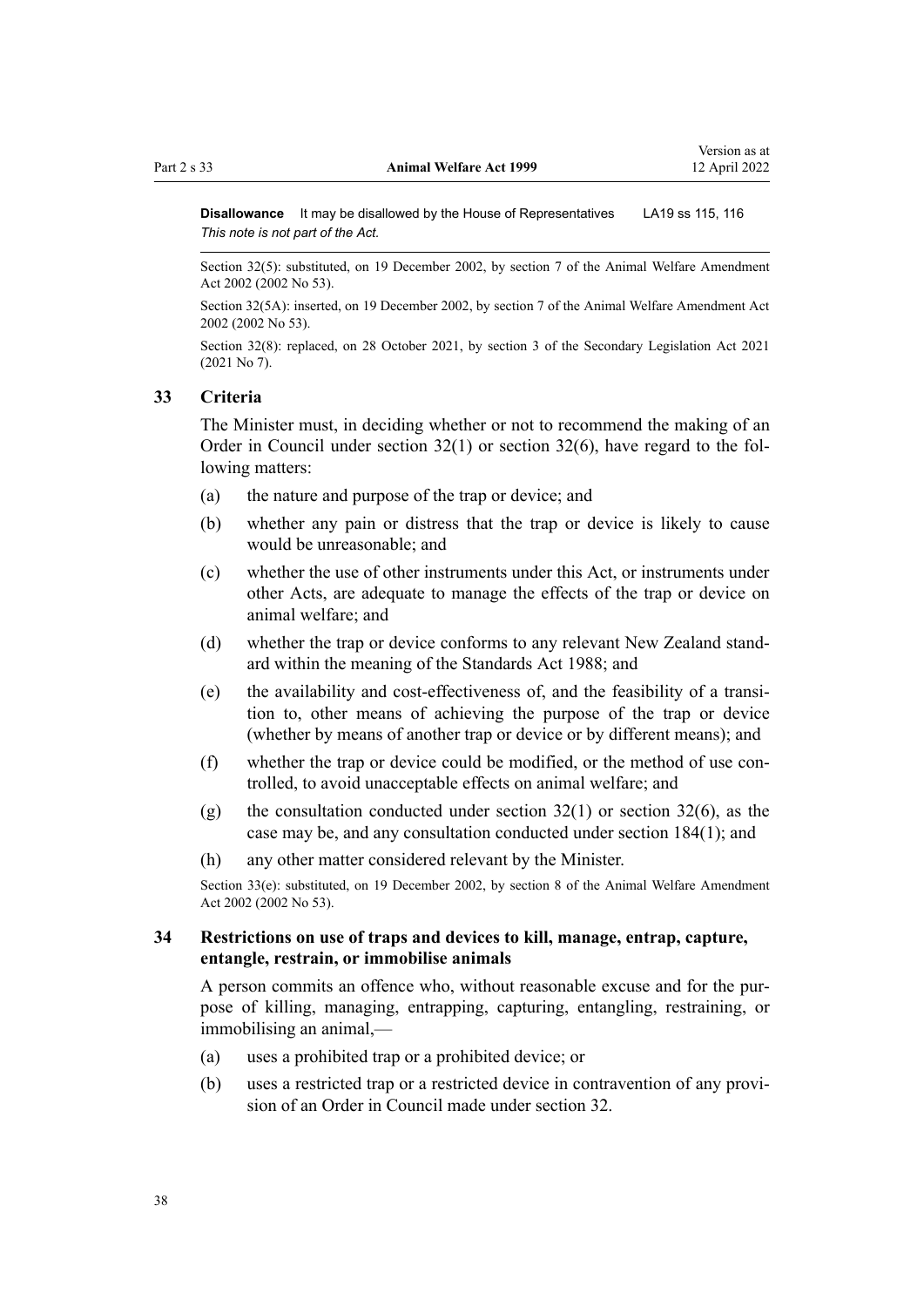# <span id="page-38-0"></span>**35 Restrictions on sale of traps and devices**

- (1) A person commits an offence who, without reasonable excuse, sells, attempts to sell, or offers or exposes for sale, a prohibited trap or a prohibited device.
- (2) A person commits an offence who, in selling a restricted trap or a restricted device, contravenes, without reasonable excuse, any provision of any Order in Council made under [section 32](#page-36-0).

# *Inspection of traps*

# **36 Obligations relating to traps**

- (1) A person who, for the purpose of capturing alive a mammal, bird, reptile, or amphibian, sets a trap or causes a trap to be set must—
	- (a) manually inspect that trap, or cause a competent person to manually inspect that trap, within 12 hours after sunrise on each day the trap remains set, beginning on the day immediately after the day on which the trap is set; or
	- (b) manually inspect that trap, or cause a competent person to manually inspect that trap, within 24 hours after the capture of an animal in the trap, but this paragraph applies only if—
		- (i) the person monitors the trap with an electronic monitoring system (such as a system of capture sensors and a wireless communica‐ tion network) that is maintained by the person and that is reliable; and
		- (ii) the monitoring system operates in such a way that it promptly communicates the fact that an animal has been captured in the trap and enables the person to meet the person's obligations under subsection (2) within that 24-hour period.
- (2) A person who, for the purpose of capturing alive a mammal, bird, reptile, or amphibian, sets a trap or causes a trap to be set must—
	- (a) remove, or cause to be removed, any live animal found in that trap; or
	- (b) attend properly to the care of the animal or, without delay, kill the animal.
- (3) A person who, without reasonable excuse, fails to comply with subsection (1) commits an infringement offence.
- (4) A person who, without reasonable excuse, fails to comply with subsection (2) commits an offence and is liable on conviction,—
	- (a) in the case of an individual, to a fine not exceeding \$5,000; or
	- (b) in the case of a body corporate, to a fine not exceeding \$25,000.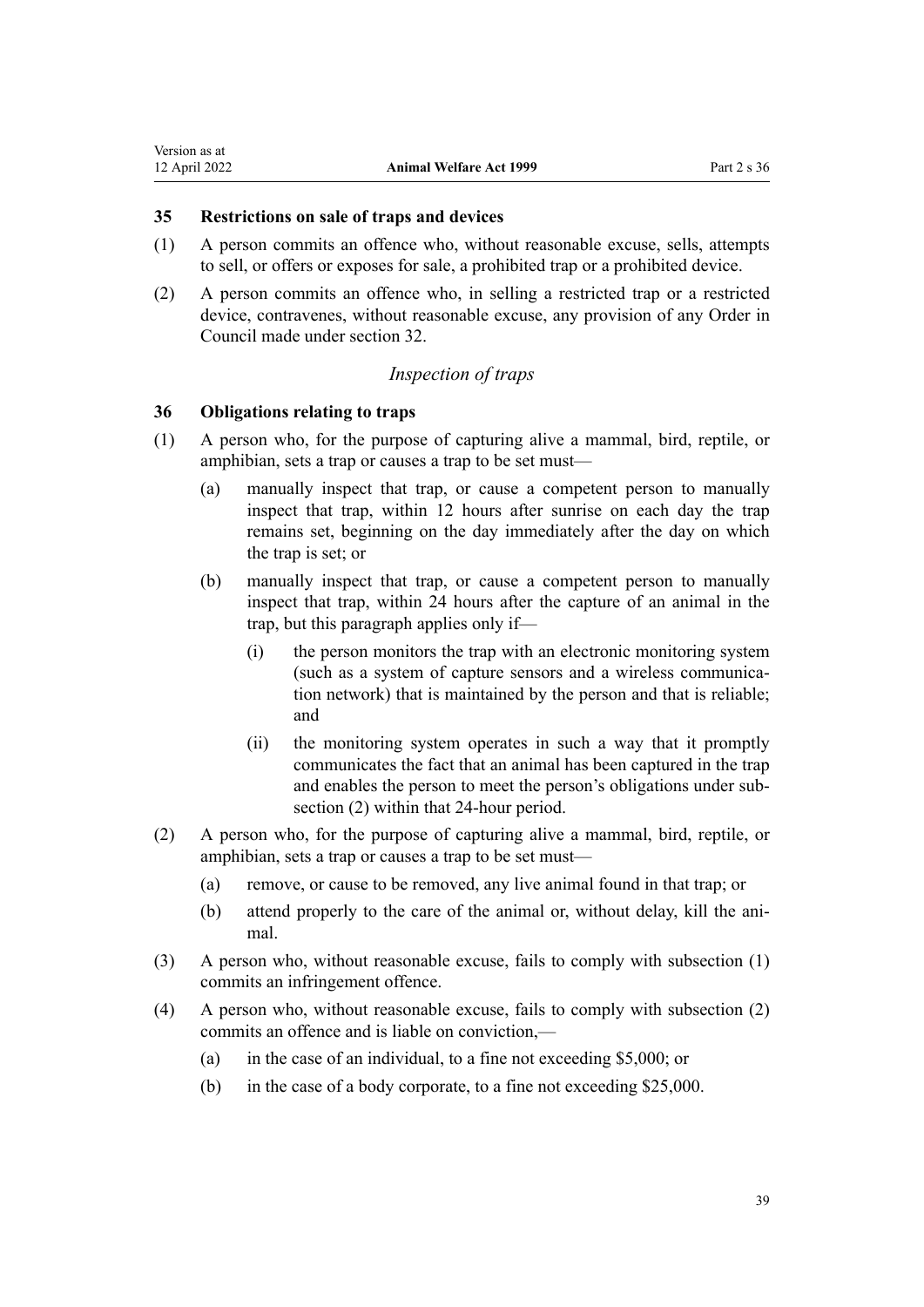<span id="page-39-0"></span>Section 36: replaced, on 10 May 2015, by [section 21](http://legislation.govt.nz/pdflink.aspx?id=DLM6165706) of the Animal Welfare Amendment Act (No 2) 2015 (2015 No 49).

Section 36(1): replaced, on 8 September 2018, by [section 4](http://legislation.govt.nz/pdflink.aspx?id=DLM7227049) of the Statutes Amendment Act 2018 (2018 No 27).

## *Penalties*

#### **37 Penalties**

A person who commits an offence against [section 29](#page-31-0) or [section 31\(1\)](#page-35-0) or [section](#page-37-0) [34](#page-37-0) or [section 35\(1\)](#page-38-0) or section 35(2) is liable on conviction,—

- (a) in the case of an individual, to imprisonment for a term not exceeding 12 months or to a fine not exceeding \$50,000 or to both; and
- (b) in the case of a body corporate, to a fine not exceeding \$250,000.

Compare: 1960 No 30 s 3; 1993 No 19 s 3(1)

Section 37: amended, on 1 July 2013, by [section 413](http://legislation.govt.nz/pdflink.aspx?id=DLM3360714) of the Criminal Procedure Act 2011 (2011 No 81).

Section  $37(a)$ : amended, on 7 July 2010, by section  $6(1)(a)$  of the Animal Welfare Amendment Act 2010 (2010 No 93).

Section 37(a): amended, on 7 July 2010, by [section 6\(1\)\(b\)](http://legislation.govt.nz/pdflink.aspx?id=DLM2747714) of the Animal Welfare Amendment Act 2010 (2010 No 93).

Section 37(b): amended, on 7 July 2010, by [section 6\(2\)](http://legislation.govt.nz/pdflink.aspx?id=DLM2747714) of the Animal Welfare Amendment Act 2010 (2010 No 93).

# **Part 3**

# **Animal exports**

#### **38 Purpose**

The purpose of this Part is to protect the welfare of animals being exported from New Zealand and to protect New Zealand's reputation as a responsible exporter of animals and products made from animals.

Section 38: replaced, on 10 May 2015, by [section 22](http://legislation.govt.nz/pdflink.aspx?id=DLM5174848) of the Animal Welfare Amendment Act (No 2) 2015 (2015 No 49).

# **39 Effect of this Part**

The provisions of this Part do not limit the other provisions of this Act.

## **40 Animal welfare export certificate**

- (1) A person commits an offence who exports an animal from New Zealand to another country on a ship or aircraft other than under the authority, and in accordance with the conditions, of an animal welfare export certificate.
- (2) Nothing in subsection (1) applies if the exportation of the animal—
	- (a) is exempted from the requirements of that subsection by a notice pub‐ lished under [section 48\(1\);](#page-44-0) or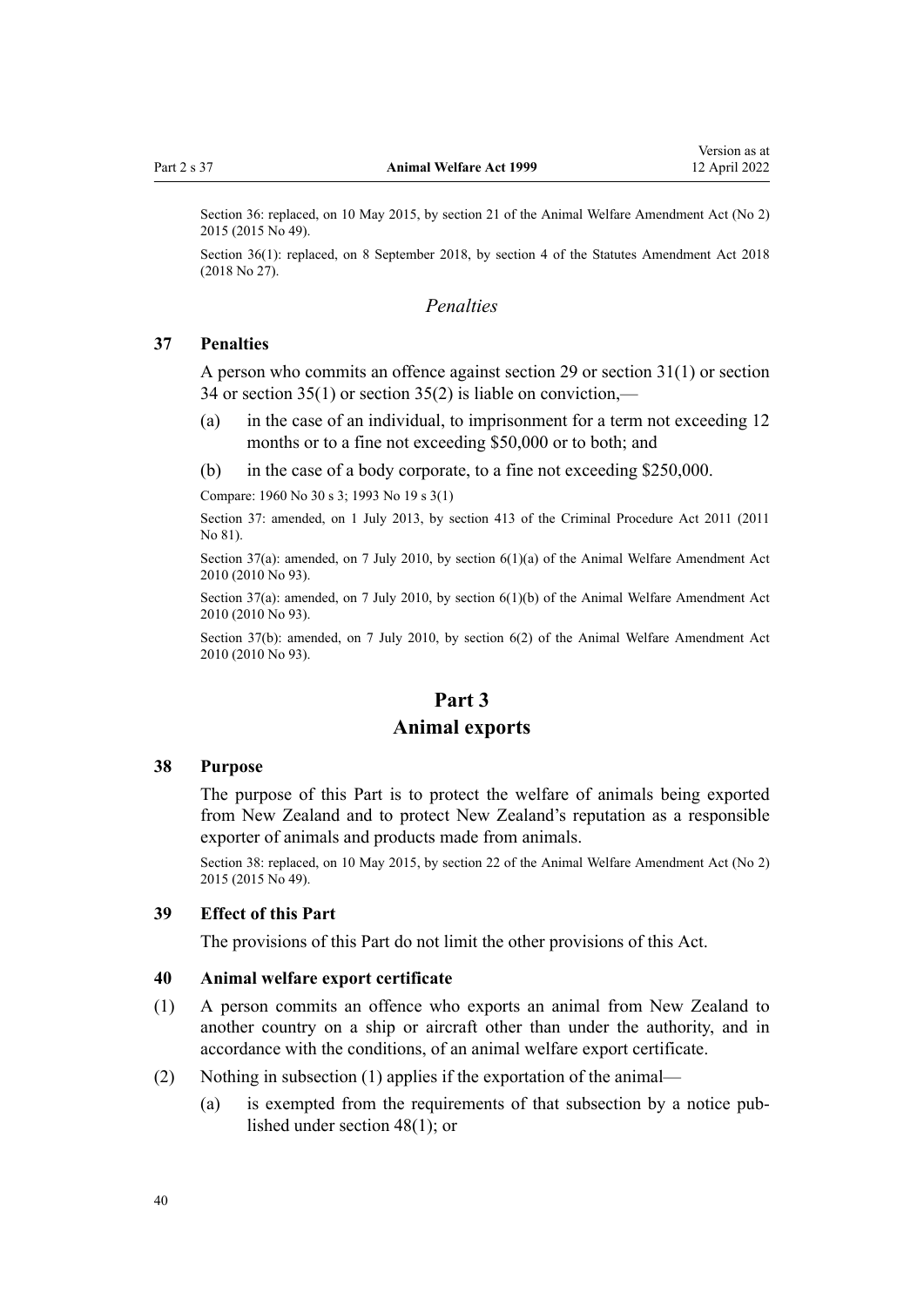- <span id="page-40-0"></span>(b) is being effected under the authority of a permit, certificate, or other authorisation issued under the Conservation Act 1987 or any Act listed in [Schedule 1](http://legislation.govt.nz/pdflink.aspx?id=DLM107200) of that Act.
- $(3)$  A person who commits an offence against subsection  $(1)$  is liable on conviction,—
	- (a) in the case of an individual, to imprisonment for a term not exceeding 6 months or to a fine not exceeding \$25,000 or to both; or
	- (b) in the case of a body corporate, to a fine not exceeding \$125,000.

Section 40(3): amended, on 1 July 2013, by [section 413](http://legislation.govt.nz/pdflink.aspx?id=DLM3360714) of the Criminal Procedure Act 2011 (2011 No 81).

#### **41 Guidelines for issue of animal welfare export certificates**

#### *[Repealed]*

Section 41: repealed, on 25 August 2016, by [section 23](http://legislation.govt.nz/pdflink.aspx?id=DLM5174850) of the Animal Welfare Amendment Act (No 2) 2015 (2015 No 49).

#### **42 Application for animal welfare export certificate**

- (1) Any person may apply to the Director-General for the issue of an animal wel‐ fare export certificate.
- (2) The application must—
	- (a) be made on a form provided by the Director-General for the purpose; and
	- (b) contain, or be accompanied by, such information as the Director-General requires; and
	- (c) be accompanied by the prescribed fee (if any); and
	- (d) be made to the Director-General at least 20 working days before the date on which the applicant proposes that the animal leave New Zealand.
- (3) The Director-General may permit an application to be made other than in accordance with subsection  $(2)(d)$  if he or she is satisfied that unforeseen or unusual circumstances prevented the application from being made in accordance with subsection (2)(d).
- (4) Where an application made in accordance with subsection (2)(d) or subsection (3) does not comply in any material respect with subsection  $(2)(a)$  or subsection (2)(b), the Director-General may request the applicant to make good the deficiencies in the application.
- (5) If the deficiencies are made good at least 20 working days before the date on which the applicant proposes that the animal leave New Zealand, the Director-General must proceed to deal with the application.
- (6) If the deficiencies are not made good at least 20 working days before the date on which the applicant proposes that the animal leave New Zealand, the Director-General may deal with the application only if he or she is satisfied that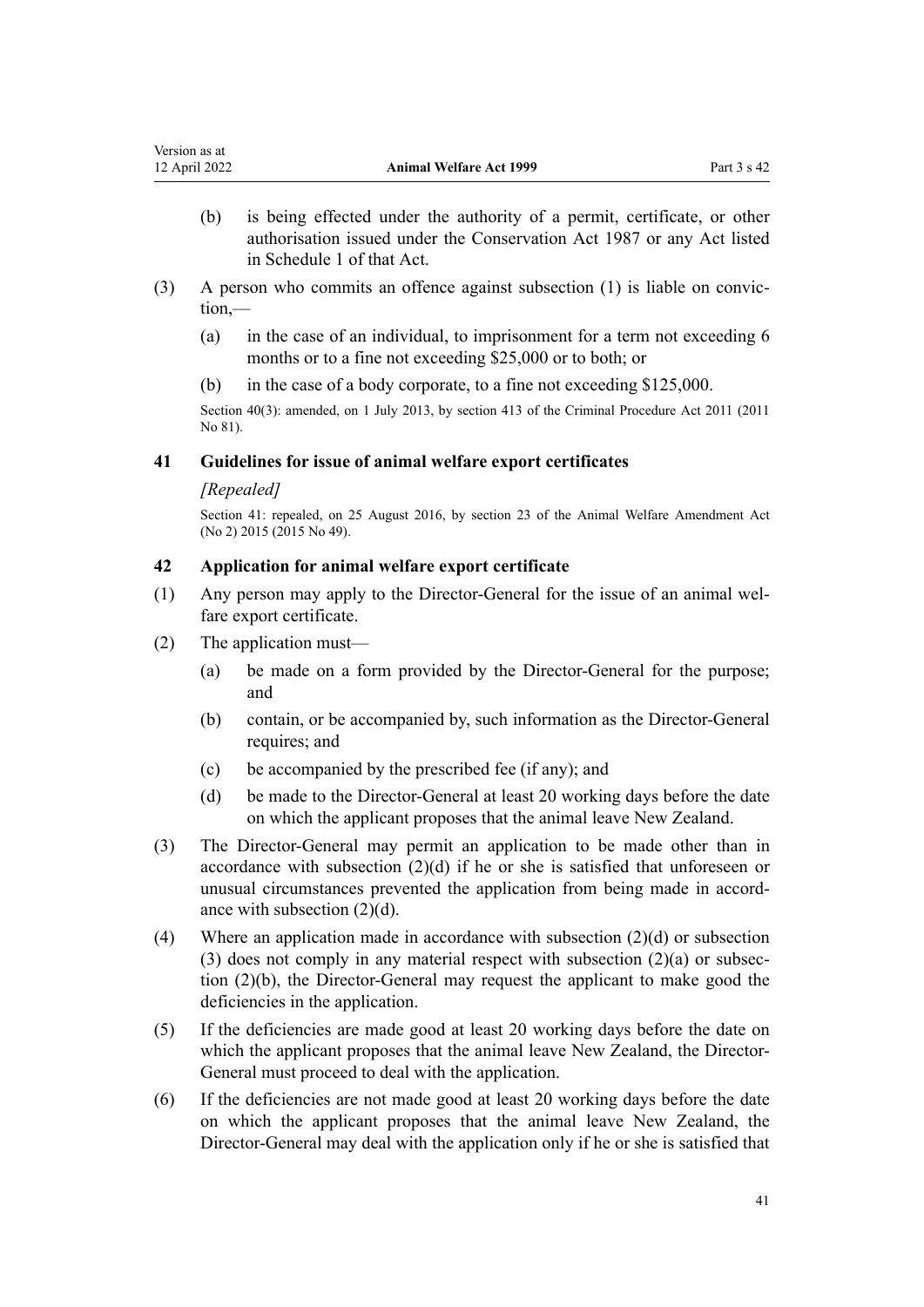<span id="page-41-0"></span>there is sufficient time to give proper consideration to the application before that date.

## **43 Consideration of application**

- (1) The Director-General must, in considering any application under [section 42](#page-40-0), have regard to such of the following matters as are relevant:
	- (a) the manner in which the welfare of any animals previously exported by the applicant was attended to on the journey between New Zealand and the country to which they were exported:
	- (b) the capability, skills, and experience of the applicant in relation to the export of animals:
	- (c) the species or type of animal and the number of animals proposed to be exported:
	- (d) the ages, and the physiological state, of the animals proposed to be exported:
	- (e) the mode of transport proposed and the facilities provided:
	- (f) the length and nature of the journey proposed:
	- (g) the susceptibility of the animal to harm and distress under the conditions of transport proposed:
	- (h) any New Zealand requirements in relation to the export of the animal:
	- (i) any requirements of the country into which the animal is being exported:
	- (j) any relevant international standard:
	- (k) the date on which it is intended that the animal leave New Zealand:
	- (ka) any regulations made under [section 183C](#page-125-0) relating to the export of ani‐ mals:
	- (kb) New Zealand's reputation as a responsible exporter of animals and prod‐ ucts made from animals:
	- (l) any other matters that the Director-General considers relevant to the wel‐ fare of the animal.
- (2) The Director-General may, in considering any application under [section 42](#page-40-0), have regard to the following matters:
	- (a) the post-arrival conditions for the management of the animals in the importing country:
	- (b) the manner in which the welfare of any animals previously exported by the applicant was attended to during—
		- (i) the 30-day period commencing on the date of their arrival in the importing country; or
		- (ii) any lesser period after their arrival that the Director-General thinks fit.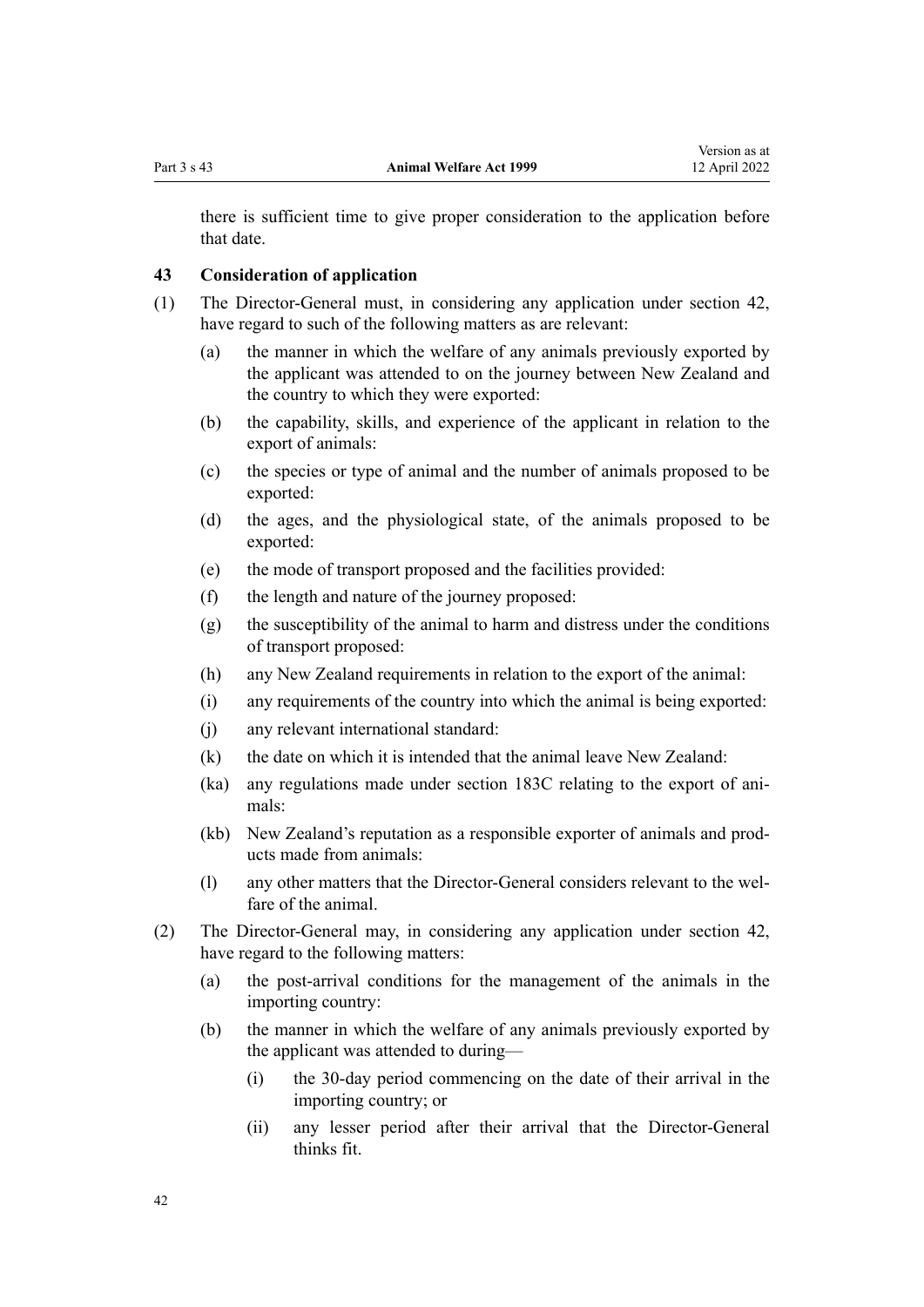<span id="page-42-0"></span>Section 43(1)(ka): inserted, on 25 August 2016, by [section 24\(1\)](http://legislation.govt.nz/pdflink.aspx?id=DLM5174851) of the Animal Welfare Amendment Act (No 2) 2015 (2015 No 49).

Section 43(1)(kb): inserted, on 25 August 2016, by [section 24\(1\)](http://legislation.govt.nz/pdflink.aspx?id=DLM5174851) of the Animal Welfare Amendment Act (No 2) 2015 (2015 No 49).

Section 43(2): inserted, on 25 August 2016, by [section 24\(2\)](http://legislation.govt.nz/pdflink.aspx?id=DLM5174851) of the Animal Welfare Amendment Act (No 2) 2015 (2015 No 49).

#### **44 Decision on application**

- (1) After considering an application under [section 42](#page-40-0), the Director-General must decide whether to grant or refuse the application.
- (2) On the grant of any application under [section 42](#page-40-0), the Director-General may, under section 45, specify the conditions that are to be imposed on the issue, under [section 46](#page-44-0), of the animal welfare export certificate.
- (3) If the Director-General grants the application and, under section 45, imposes conditions of the animal welfare export certificate, the Director-General must forthwith notify the applicant in writing that the application has been granted, and that an animal welfare export certificate will be issued subject to satisfactory compliance with, or satisfactory arrangements being made for compliance with, all of those conditions.
- (4) If the Director-General grants the application and does not, under section 45, impose conditions of the animal welfare export certificate, the Director-General must forthwith issue an animal welfare export certificate to the applicant.
- (5) If the Director-General refuses to grant the application, the Director-General must forthwith give notice in writing to the applicant of the refusal and the reasons for it.

## **45 Conditions**

- (1) The Director-General may, in granting an application for an animal welfare export certificate, impose, as conditions of that certificate, all or any of the following conditions:
	- (a) a condition that the animal or the ship or aircraft be inspected before the animal is loaded or after the animal is loaded or both before and after the animal is loaded by a person authorised by the Director-General:
	- (b) a condition that the animal receive specified preconditioning before travel:
	- (c) a condition that a person authorised by the Director-General certify in writing that the animal is fit to travel:
	- (d) a condition that an animal health certificate be issued by a person author‐ ised by the Director-General:
	- (e) a condition that the animal be loaded onto the ship or aircraft in a par‐ ticular manner and in accordance with particular requirements: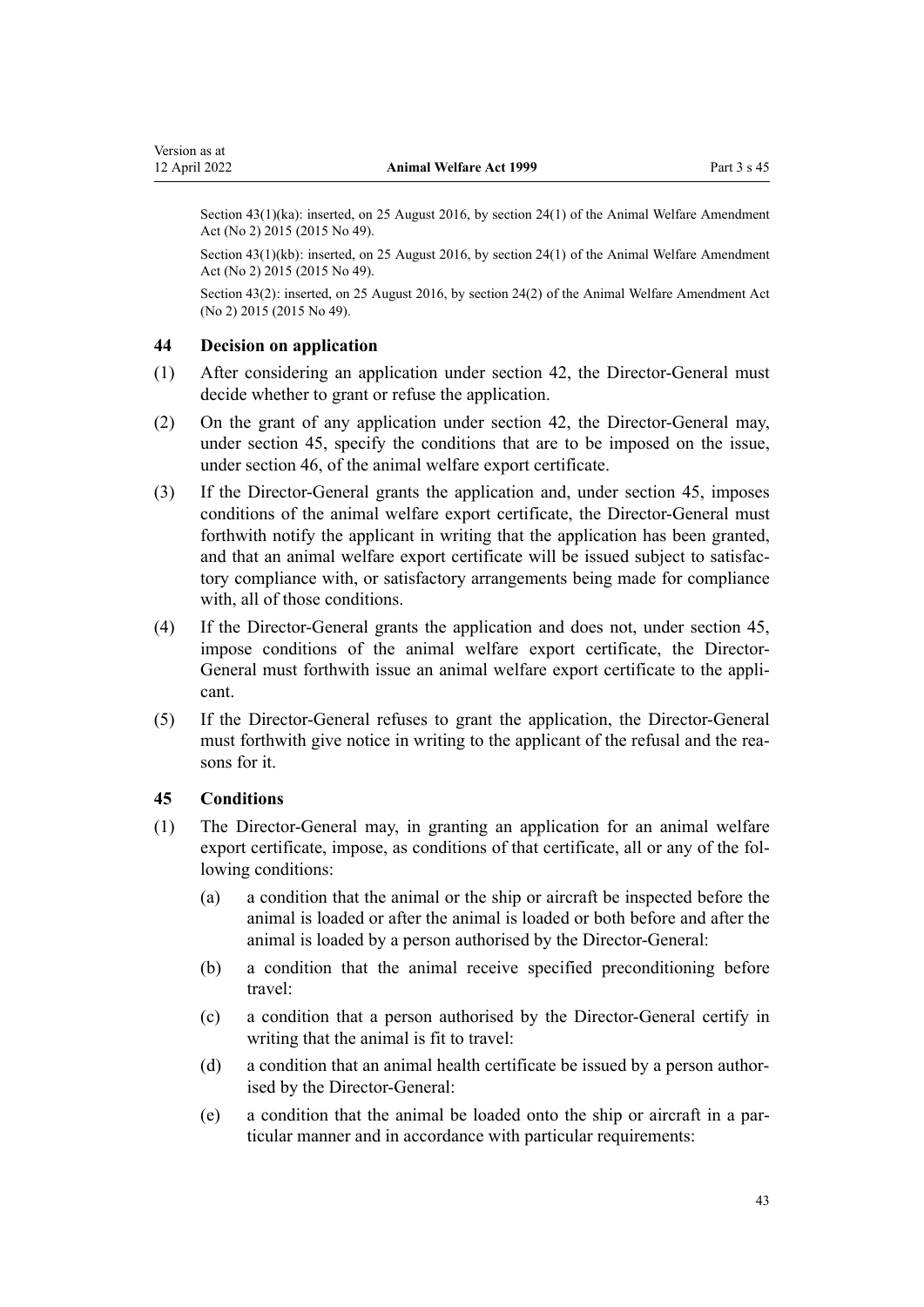| Part 3 s 45 |      |                                                                                                                                                                                                                                                                                                                                                                                                                                                                                                         | <b>Animal Welfare Act 1999</b>                                                                                                                                                         | 12 April 2022 |  |
|-------------|------|---------------------------------------------------------------------------------------------------------------------------------------------------------------------------------------------------------------------------------------------------------------------------------------------------------------------------------------------------------------------------------------------------------------------------------------------------------------------------------------------------------|----------------------------------------------------------------------------------------------------------------------------------------------------------------------------------------|---------------|--|
| (f)         |      |                                                                                                                                                                                                                                                                                                                                                                                                                                                                                                         | a condition that the animal be accompanied on the ship or aircraft by a<br>particular named person:                                                                                    |               |  |
|             | (g)  |                                                                                                                                                                                                                                                                                                                                                                                                                                                                                                         | a condition that the animal be accompanied on the ship or aircraft by a<br>person approved by the Director-General to undertake the work:                                              |               |  |
|             | (h)  |                                                                                                                                                                                                                                                                                                                                                                                                                                                                                                         | a condition that the animal be accompanied on the ship or aircraft by a<br>person who has certain qualifications or skills:                                                            |               |  |
|             | (i)  | craft:                                                                                                                                                                                                                                                                                                                                                                                                                                                                                                  | a condition specifying the manner in which, and the extent to which food<br>and water is to be provided to the animal while it is on the ship or air-                                  |               |  |
|             | (j)  |                                                                                                                                                                                                                                                                                                                                                                                                                                                                                                         | a condition that the animal be provided on the ship or aircraft with facil-<br>ities specified by the Director-General:                                                                |               |  |
|             | (k)  | a condition specifying the manner in which the animal is to be managed<br>on the journey:                                                                                                                                                                                                                                                                                                                                                                                                               |                                                                                                                                                                                        |               |  |
|             | (1)  |                                                                                                                                                                                                                                                                                                                                                                                                                                                                                                         | any condition specified in any relevant international standard:                                                                                                                        |               |  |
|             | (la) | a condition requiring an exporter to provide a report on the way in which<br>the animals were managed during their journey and to provide any speci-<br>fied information that the Director-General considers relevant:                                                                                                                                                                                                                                                                                  |                                                                                                                                                                                        |               |  |
|             | (lb) |                                                                                                                                                                                                                                                                                                                                                                                                                                                                                                         | a condition requiring an exporter to provide a report on the welfare of<br>the animals and to provide any specified information that the Director-<br>General considers relevant, for- |               |  |
|             |      | (i)                                                                                                                                                                                                                                                                                                                                                                                                                                                                                                     | the 30-day period commencing on the date of their arrival in the<br>importing country; or                                                                                              |               |  |
|             |      | (ii)                                                                                                                                                                                                                                                                                                                                                                                                                                                                                                    | any lesser period after their arrival that the Director-General<br>thinks fit:                                                                                                         |               |  |
|             | (m)  |                                                                                                                                                                                                                                                                                                                                                                                                                                                                                                         | such other conditions as the Director-General considers appropriate for<br>the welfare of the animal.                                                                                  |               |  |
| (2)         |      | The Director-General may at any time before the departure of the animal<br>amend or add to the conditions imposed under subsection (1).                                                                                                                                                                                                                                                                                                                                                                 |                                                                                                                                                                                        |               |  |
| (3)         |      | The amendment or addition must be effected by giving written notice of the<br>amendment or addition to the person to whom the animal welfare export certif-<br>icate has been issued.                                                                                                                                                                                                                                                                                                                   |                                                                                                                                                                                        |               |  |
| (4)         |      | Except where the amendment or addition is necessary to meet the requirements<br>of the country to which the animal is being exported, the Director-General may<br>not, under subsection (2), amend the conditions or add to the conditions in such<br>a way as to impose on the person to whom the animal welfare export certificate<br>has been issued requirements that, at the time of the amendment or addition,<br>that person cannot reasonably be expected to meet before the date of the depar- |                                                                                                                                                                                        |               |  |

ture of the animal.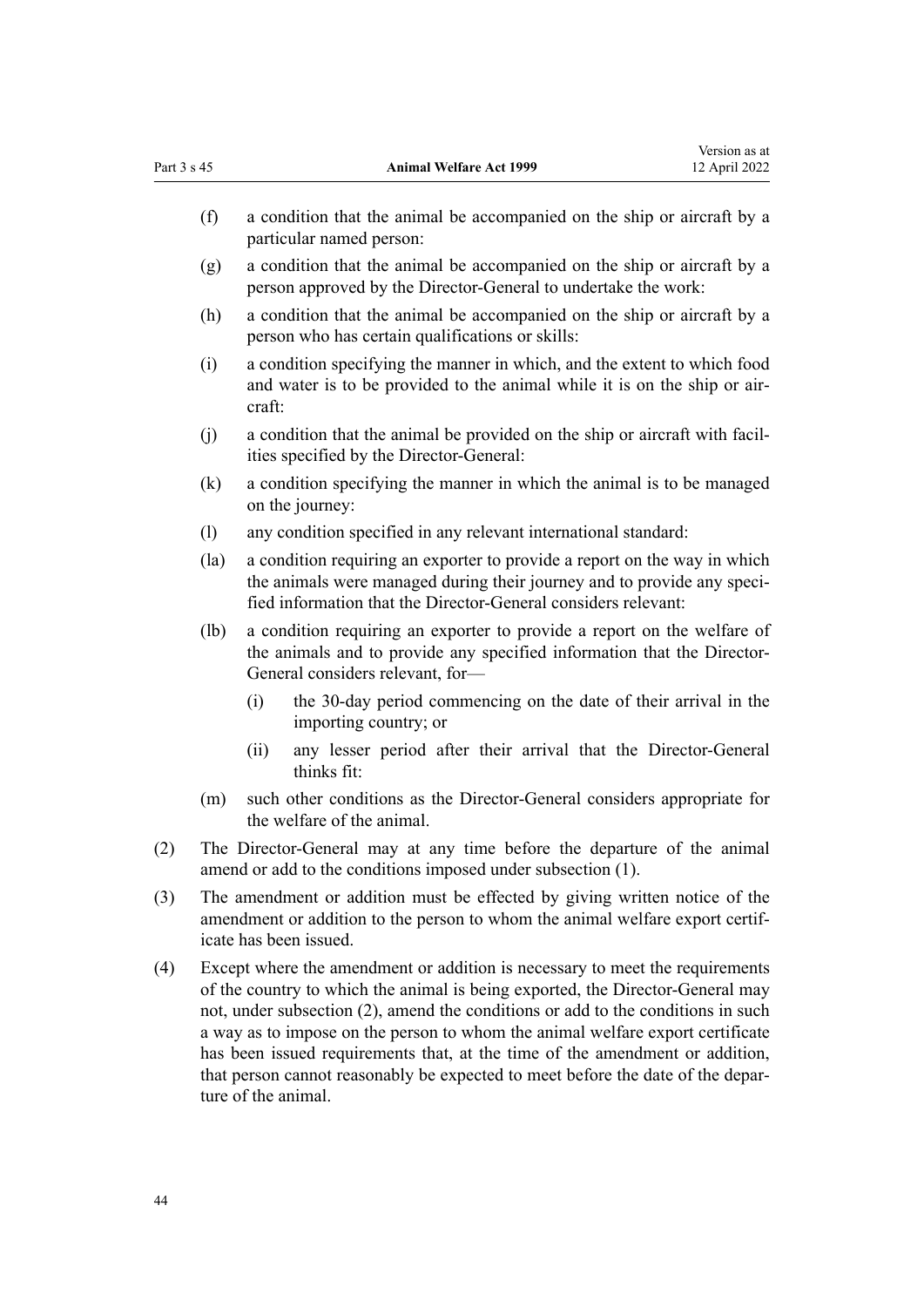<span id="page-44-0"></span>Section 45(1)(la): inserted, on 25 August 2016, by [section 25](http://legislation.govt.nz/pdflink.aspx?id=DLM5174852) of the Animal Welfare Amendment Act (No 2) 2015 (2015 No 49).

Section 45(1)(lb): inserted, on 25 August 2016, by [section 25](http://legislation.govt.nz/pdflink.aspx?id=DLM5174852) of the Animal Welfare Amendment Act (No 2) 2015 (2015 No 49).

#### **46 Issue of animal welfare export certificate**

- (1) Subject to satisfactory compliance with, or satisfactory arrangements made for compliance with, all conditions (if any) imposed under [section 45](#page-42-0), the Director-General must issue the certificate by signing it and giving it to the applicant.
- (2) The failure to comply with any relevant regulations made under this Act is a sufficient ground on which the Director-General may—
	- (a) refuse to issue a certificate; or
	- (b) revoke or amend any certificate that has already been issued.

Section 45(2): inserted, on 25 August 2016, by [section 26](http://legislation.govt.nz/pdflink.aspx?id=DLM6165708) of the Animal Welfare Amendment Act (No 2) 2015 (2015 No 49).

#### **47 Multiple consignment animal welfare export certificates**

- (1) A person may apply for, and the Director-General may issue, a multiple con‐ signment animal welfare export certificate that will enable the person to export animals over a period of time without having to obtain an animal welfare export certificate in respect of each consignment.
- (2) Where an application is made for a multiple consignment animal welfare export certificate, the Director-General must consider, in addition to the matters specified in [section 43,](#page-41-0) the frequency of the export consignments proposed by the applicant, and may, in addition to the conditions that may be imposed under [section 45,](#page-42-0) impose such other conditions as are required in relation to the multiple consignments.
- (3) Subsections (2) to (4) of [section 45](#page-42-0) apply not only in relation to conditions imposed under section 45 but also in relation to conditions imposed under subsection (2) of this section.

## **48 Exemptions**

- (1) The Director-General may from time to time, by notice,—
	- (a) exempt certain species or types of animals from the requirements of [sec‐](#page-39-0) tion  $40(1)$ ; or
	- (b) specify the circumstances in which any animals are to be exempted from the requirements of section  $40(1)$ ; or
	- (c) exercise both his or her power under paragraph (a) and his or her power under paragraph (b),—

if he or she is satisfied that the risk to the welfare of the animals is minimal.

(2) A notice under subsection (1) may—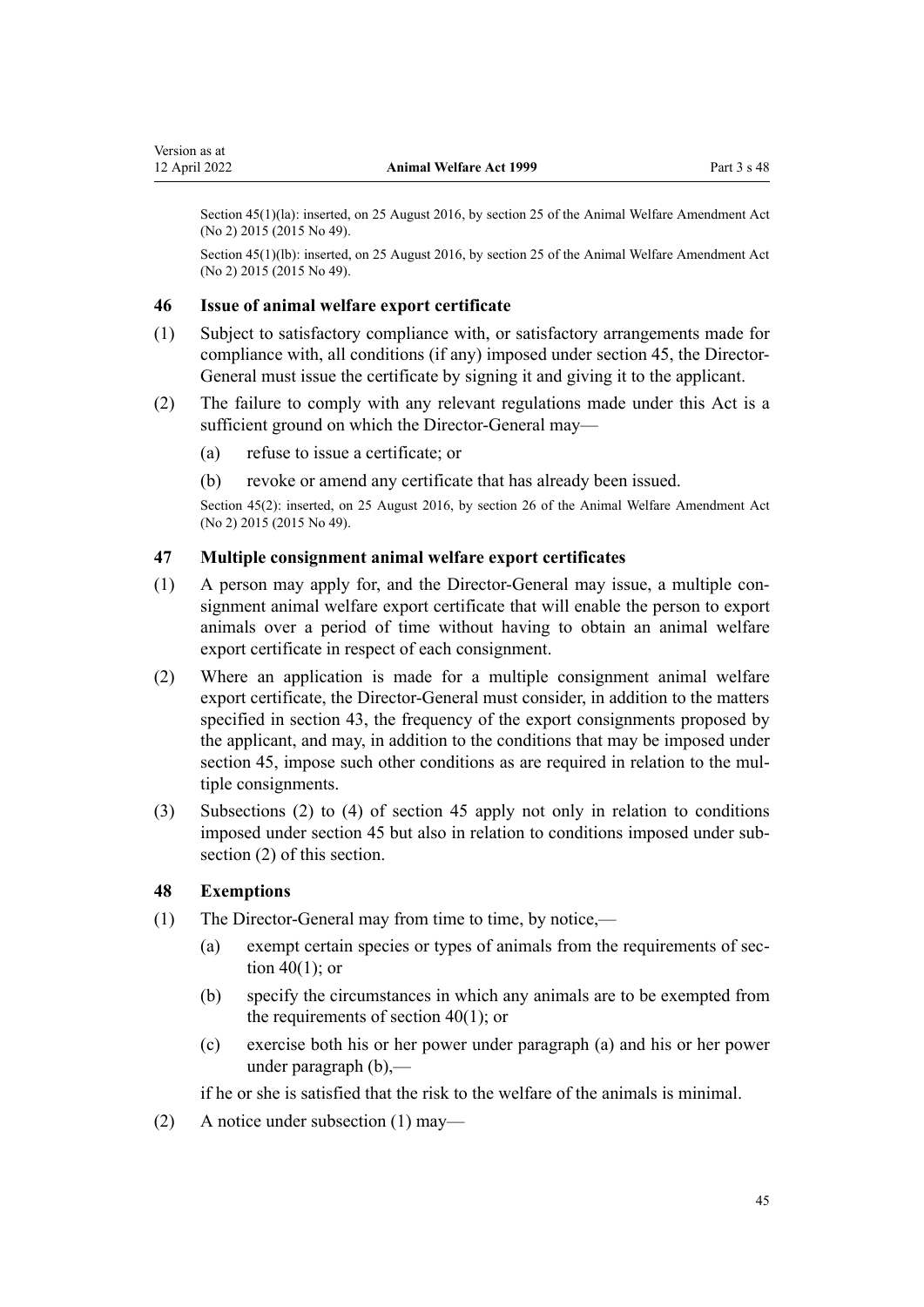- <span id="page-45-0"></span>(a) restrict the exemption to particular modes of transport or to particular destinations; and
- (b) impose conditions that must be complied with.
- (3) The Director-General must, in considering whether to publish a notice under subsection (1), have regard to the following matters:
	- (a) whether export authorisation is required under any other Act that has animal welfare requirements:
	- (b) the susceptibility of the species or type of animals to harm or distress:
	- (c) any other matter that is relevant to the welfare of animals.
- (4) Any notice under subsection (1) may be at any time amended or revoked by the Director-General by a subsequent notice.
- (5) A notice under this section is secondary legislation (*see* [Part 3](http://legislation.govt.nz/pdflink.aspx?id=DLM7298343) of the Legis‐ lation Act 2019 for publication requirements).

| Legislation Act 2019 requirements for secondary legislation made under this section |                                                                                                                                                                            |                                          |  |
|-------------------------------------------------------------------------------------|----------------------------------------------------------------------------------------------------------------------------------------------------------------------------|------------------------------------------|--|
| <b>Publication</b>                                                                  | The maker must publish it in the Gazette                                                                                                                                   | LA19 ss 73, 74 $(1)(a)$ ,<br>Sch 1 cl 14 |  |
| <b>Presentation</b>                                                                 | It is not required to be presented to the House of<br>Representatives because a transitional exemption applies cl 32(1)(a)<br>under Schedule 1 of the Legislation Act 2019 | LA19 s 114, Sch 1                        |  |
| <b>Disallowance</b>                                                                 | It may be disallowed by the House of Representatives                                                                                                                       | LA19 ss 115, 116                         |  |
| This note is not part of the Act.                                                   |                                                                                                                                                                            |                                          |  |

Section 48(1): amended, on 28 October 2021, by [section 3](http://legislation.govt.nz/pdflink.aspx?id=LMS268932) of the Secondary Legislation Act 2021 (2021 No 7).

Section 48(4): amended, on 28 October 2021, by [section 3](http://legislation.govt.nz/pdflink.aspx?id=LMS268932) of the Secondary Legislation Act 2021 (2021 No 7).

Section 48(5): inserted, on 28 October 2021, by [section 3](http://legislation.govt.nz/pdflink.aspx?id=LMS268932) of the Secondary Legislation Act 2021 (2021 No 7).

#### **49 Delegation of functions or powers of Director-General**

- (1) The Director-General may from time to time, by writing under his or her hand, either generally or particularly, delegate to a person who is not an employee of the Ministry any of the functions and powers of the Director-General under this Part, but not including the power to delegate under this section.
- (2) Subject to any general or special directions given or conditions imposed by the Director-General, the person to whom any functions or powers are delegated under this section may exercise those functions or powers in the same manner and with the same effect as if they had been conferred on that person directly by this Act and not by delegation.
- (3) The power of the Director-General to delegate under this section does not limit any power of delegation conferred on the Director-General by any other Act or prevent the Director-General delegating to any other person, under that power, any of the functions and powers of the Director-General under this Part.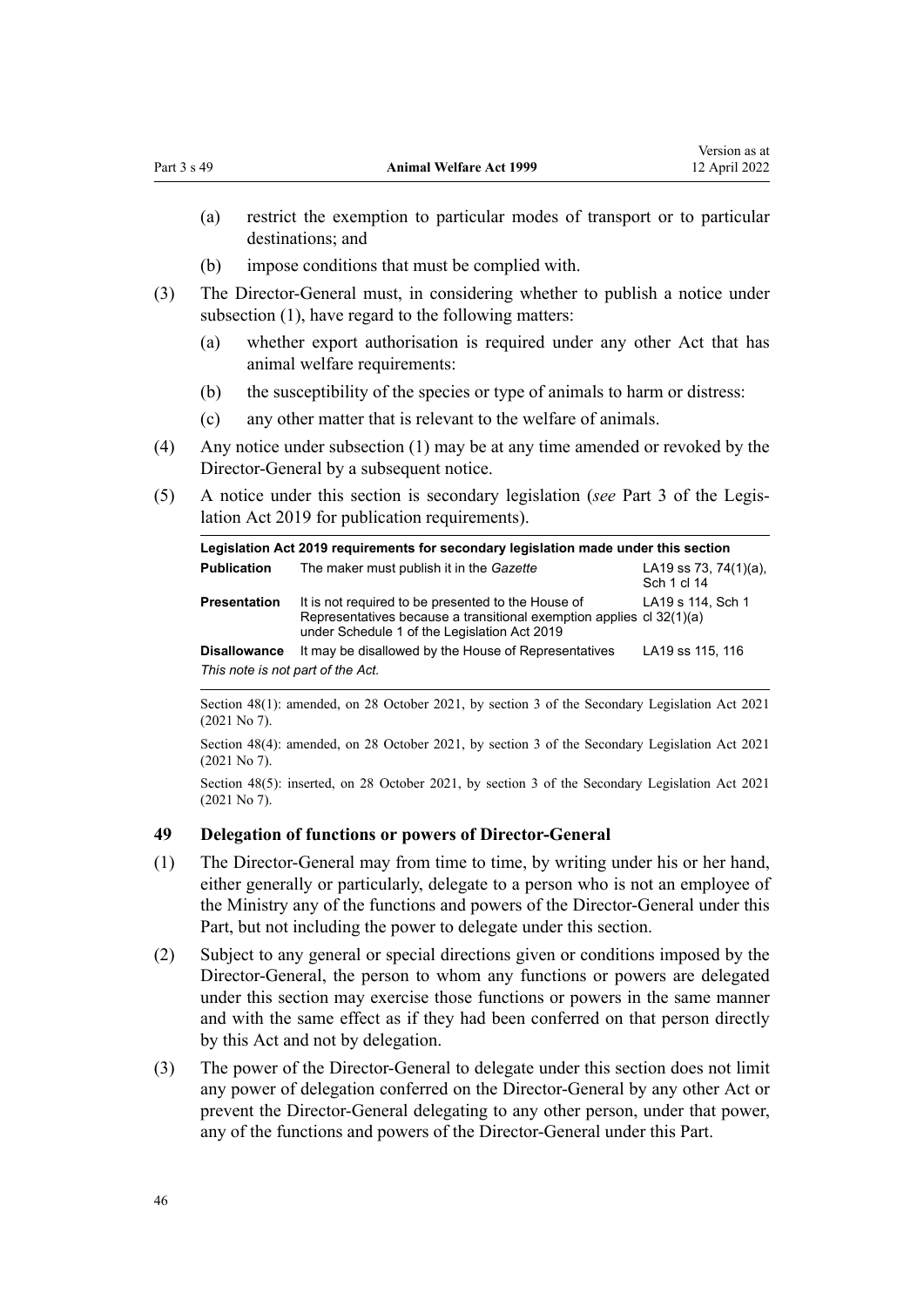| version as at |                                |             |
|---------------|--------------------------------|-------------|
| 12 April 2022 | <b>Animal Welfare Act 1999</b> | Part 3 s 53 |

- (4) Every person purporting to act pursuant to any delegation under this section is, in the absence of proof to the contrary, presumed to be acting in accordance with the terms of the delegation.
- (5) Any delegation under this section may be made to a specified person or to per‐ sons of a specified class, or to the holder or holders for the time being of a specified office or specified class of offices.
- (6) No such delegation affects or prevents the exercise of any function or power by the Director-General, nor does any such delegation affect the responsibility of the Director-General for the actions of any person acting under the delegation.

# **50 Revocation of delegations**

<span id="page-46-0"></span> $\mathbf{v}$  as a at a set  $\mathbf{v}$ 

- (1) Every delegation under [section 49](#page-45-0) is revocable in writing at will.
- (2) Any such delegation, until it is revoked, continues in force according to its tenor, even though the Director-General by whom it was made may have ceased to hold office, and continues to have effect as if made by the successor in office of that Director-General.

# **51 Review of decisions**

- (1) Where a decision under any provision of [sections 42 to 48](#page-40-0) is made by a person acting under the delegated authority of the Director-General, the applicant is entitled to have the decision reviewed by the Director-General.
- (2) Where a decision under any of the provisions of [sections 42 to 48](#page-40-0) is made by the Director-General, the applicant is entitled to have the decision reviewed by the Minister.

## **52 Animals being exported in accordance with conservation legislation**

Despite anything in the Conservation Act 1987 or in any Act listed in [Schedule](http://legislation.govt.nz/pdflink.aspx?id=DLM107200) [1](http://legislation.govt.nz/pdflink.aspx?id=DLM107200) of that Act, where any person, acting under the Conservation Act 1987 or any Act listed in Schedule 1 of that Act, is considering an application to export an animal, that person must have regard to the following matters:

- (a) any relevant international standards relating to animal welfare:
- (b) the need to ensure that the animal is provided with reasonably comfortable and secure accommodation:
- (c) the need to ensure the supply of proper and sufficient food and water to the animal:
- (d) the need to minimise the risk of injury or adverse effects on the welfare of the animal.

## **53 Enforcement**

(1) Where any animal that is to be exported from New Zealand to another country is being prepared for loading on to a ship or aircraft or is loaded on to a ship or aircraft other than under the authority, and in accordance with the terms, of an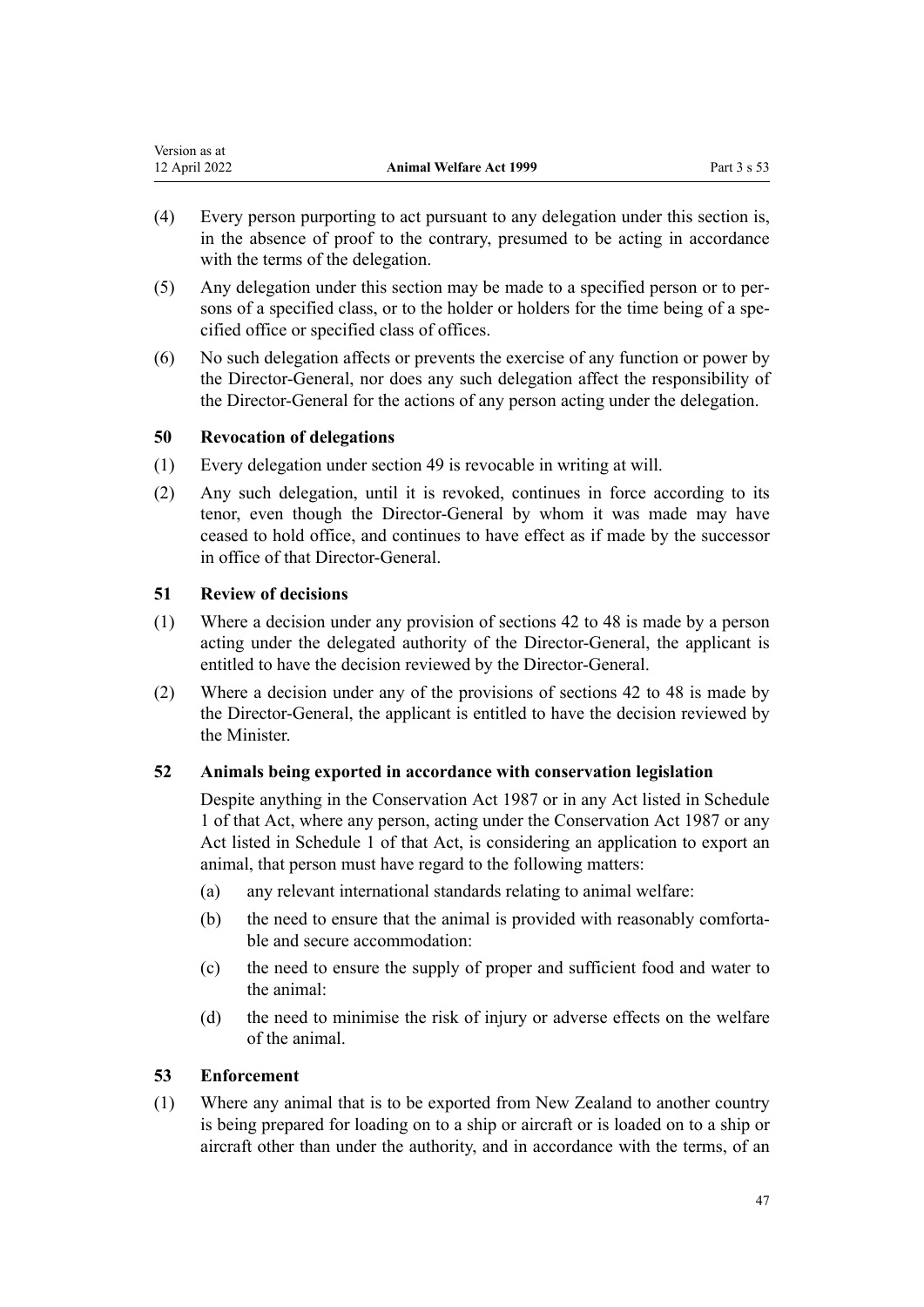animal welfare export certificate, an inspector or other person authorised by the Director-General may—

- (a) seize the animals and convey them to another place:
- (b) take any other steps that the inspector or authorised person considers necessary or desirable to prevent or mitigate any suffering of the animal:
- (c) direct the owner or person in charge of the animal to take steps to pre‐ vent or mitigate any suffering of the animal.
- (2) The inspector or authorised person may keep the animal at a place chosen by the inspector or authorised person until—
	- (a) the animal is, under [section 172,](#page-115-0) forfeited to the Crown or to an approved organisation; or
	- (b) a District Court Judge orders that the animal be delivered to the owner of the animal or to the person charged with the offence against this Act.

## **54 Offence**

- (1) A person commits an offence who, without reasonable excuse, fails to comply with any requirement of an inspector or authorised person under [section](#page-46-0)  $53(1)(c)$ .
- (2) A person who commits an offence against subsection (1) is liable on convic‐ tion,—
	- (a) in the case of an individual, to a fine not exceeding \$5,000; or
	- (b) in the case of a body corporate, to a fine not exceeding \$25,000.

Section 54(1): amended, on 10 May 2015, by [section 27](http://legislation.govt.nz/pdflink.aspx?id=DLM5174853) of the Animal Welfare Amendment Act (No 2) 2015 (2015 No 49).

Section 54(2): amended, on 1 July 2013, by [section 413](http://legislation.govt.nz/pdflink.aspx?id=DLM3360714) of the Criminal Procedure Act 2011 (2011 No 81).

# **Part 4**

# **Advisory committees**

## **55 Purpose**

- (1) The purpose of this Part is to establish a National Animal Welfare Advisory Committee and a National Animal Ethics Advisory Committee.
- (2) The National Animal Welfare Advisory Committee will, among other things,—
	- (a) advise the Minister on issues relating to the welfare of animals; and
	- (b) develop, and advise the Minister on, codes of welfare; and
	- (c) recommend to the Minister that regulations be made under [section 183A](#page-121-0) prescribing animal welfare standards or requirements.
- (3) The National Animal Ethics Advisory Committee will, among other things,—
	- (a) advise the Minister and the Director-General on—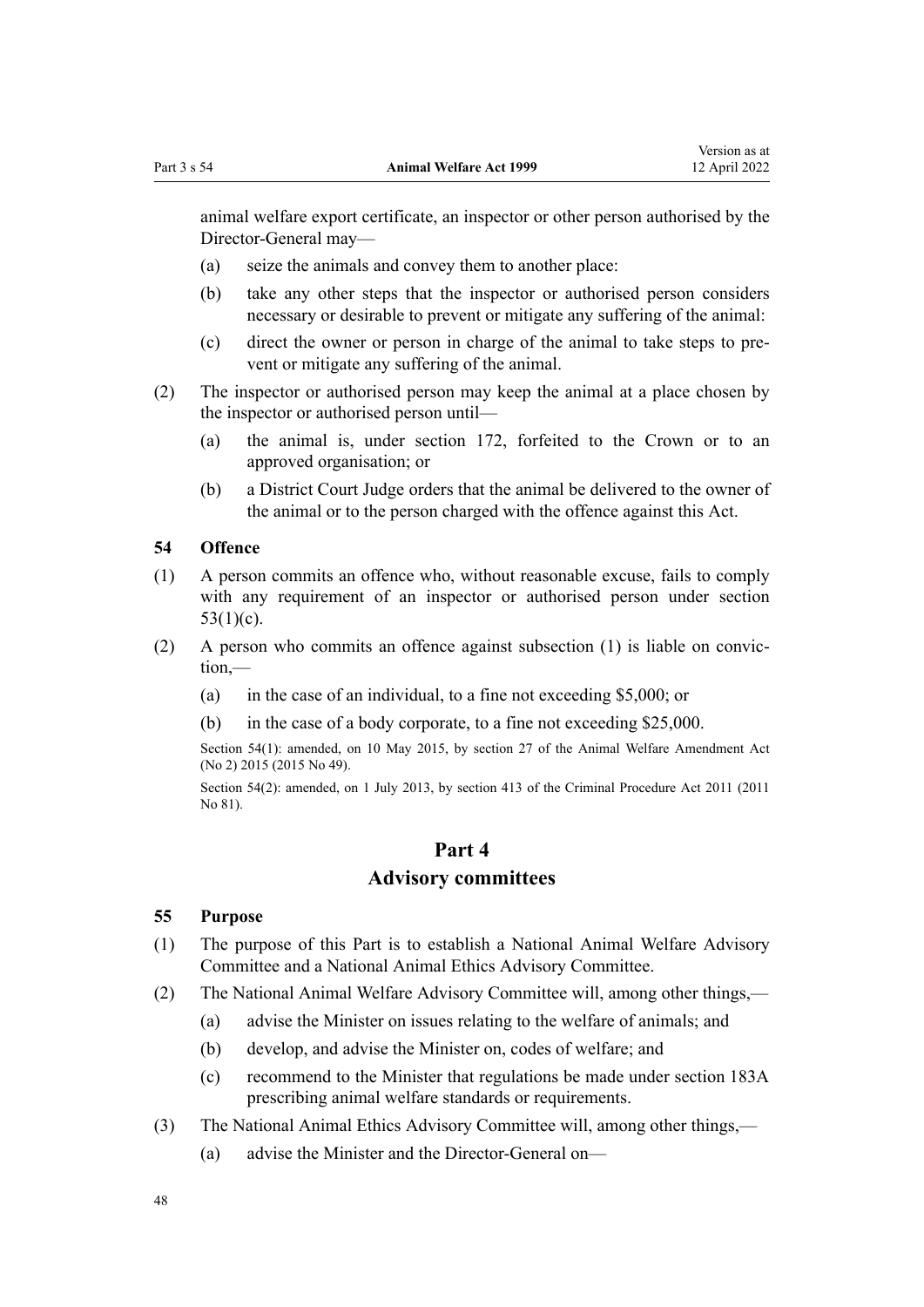- (i) ethical issues and animal welfare issues arising from research, testing, and teaching; and
- (ii) codes of ethical conduct; and
- (b) recommend, for approval by the Director-General under [section 109](#page-74-0), such persons as are, in the opinion of the Committee, suitable for appointment as accredited reviewers.

Section 55(2)(b): amended, on 10 May 2015, by [section 28\(1\)](http://legislation.govt.nz/pdflink.aspx?id=DLM5174854) of the Animal Welfare Amendment Act (No 2) 2015 (2015 No 49).

Section  $55(2)(c)$ : inserted, on 10 May 2015, by [section 28\(2\)](http://legislation.govt.nz/pdflink.aspx?id=DLM5174854) of the Animal Welfare Amendment Act (No 2) 2015 (2015 No 49).

*National Animal Welfare Advisory Committee*

## **56 National Animal Welfare Advisory Committee**

This section establishes a committee to be called the National Animal Welfare Advisory Committee.

## **57 Functions**

The functions of the National Animal Welfare Advisory Committee are—

- (a) to advise the Minister on any matter relating to the welfare of animals in New Zealand, including (without limitation)—
	- (i) areas where research into the welfare of animals is required; and
	- (ii) legislative proposals concerning the welfare of animals:
- (b) to make recommendations to the Minister—
	- (i) under [section 3\(3\)](#page-17-0) (which relates to manipulation); and
	- (ii) relating to the making of regulations under [section 183B](#page-123-0) (which relates to surgical and painful procedures):
- (c) to discharge its functions under [section 32](#page-36-0) in relation to the making of Orders in Council declaring traps or devices to be prohibited or restric‐ ted traps or devices:
- (d) to discharge its functions under [section 32](#page-36-0) in relation to the conditions that should be attached to the sale or use of any restricted trap or restric‐ ted device:
- (e) to make recommendations to the Minister concerning the issue, amend‐ ment, suspension, revocation, and review of codes of welfare:
- (f) to develop and promote, and to assist other persons to promote, the development of guidelines in relation to—
	- (i) the use of traps or devices or both:
	- (ii) the hunting or killing of animals in a wild state.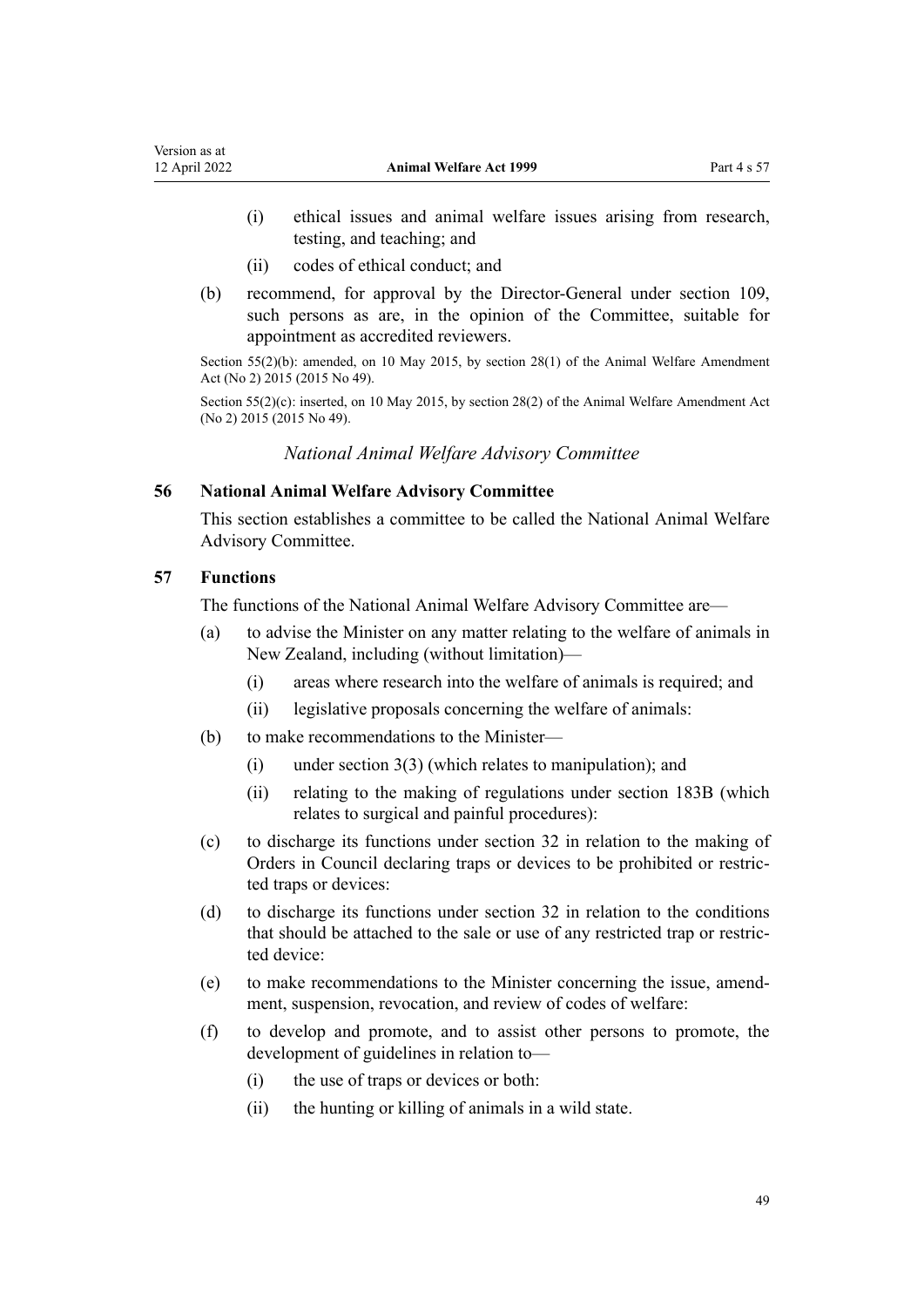Section 57(b): replaced, on 9 May 2021, by [section 29\(1\)](http://legislation.govt.nz/pdflink.aspx?id=DLM5174855) of the Animal Welfare Amendment Act (No 2) 2015 (2015 No 49).

Section 57(f): amended, on 10 May 2015, by [section 29\(2\)](http://legislation.govt.nz/pdflink.aspx?id=DLM5174855) of the Animal Welfare Amendment Act (No 2) 2015 (2015 No 49).

#### **58 Membership**

- (1) The National Animal Welfare Advisory Committee consists of not more than 11 members.
- (2) Those members comprise—
	- (a) a chairperson appointed by the Minister; and
	- (b) such other members (not exceeding 9) as are appointed by the Minister in accordance with subsection (3); and
	- (c) the chairperson of the National Animal Ethics Advisory Committee.
- (3) The Minister must, in making appointments under subsection (2)(b), have regard to the need for the Committee to possess knowledge and experience in the following areas:
	- (a) veterinary science:
	- (b) agricultural science:
	- (c) animal science:
	- (d) the commercial use of animals:
	- (e) the care, breeding, and management of companion animals:
	- (f) ethical standards and conduct in respect of animals:
	- (g) animal welfare advocacy:
	- (h) the public interest in respect of animals:
	- (i) environmental and conservation management:
	- (j) any other area the Minister considers relevant.

## **59 Term of office**

- (1) Every appointed member of the National Animal Welfare Advisory Commit‐ tee—
	- (a) must be appointed by the Minister by notice published in the *Gazette*; and
	- (b) subject to [clause 2](#page-137-0) of Schedule 1, holds office for such term, not exceed‐ ing 3 years, as the Minister specifies in the notice of appointment; and
	- (c) takes office from the date of the publication of the notice of appointment in the *Gazette* or on such later date as may be specified in the notice; and
	- (d) is eligible for reappointment from time to time.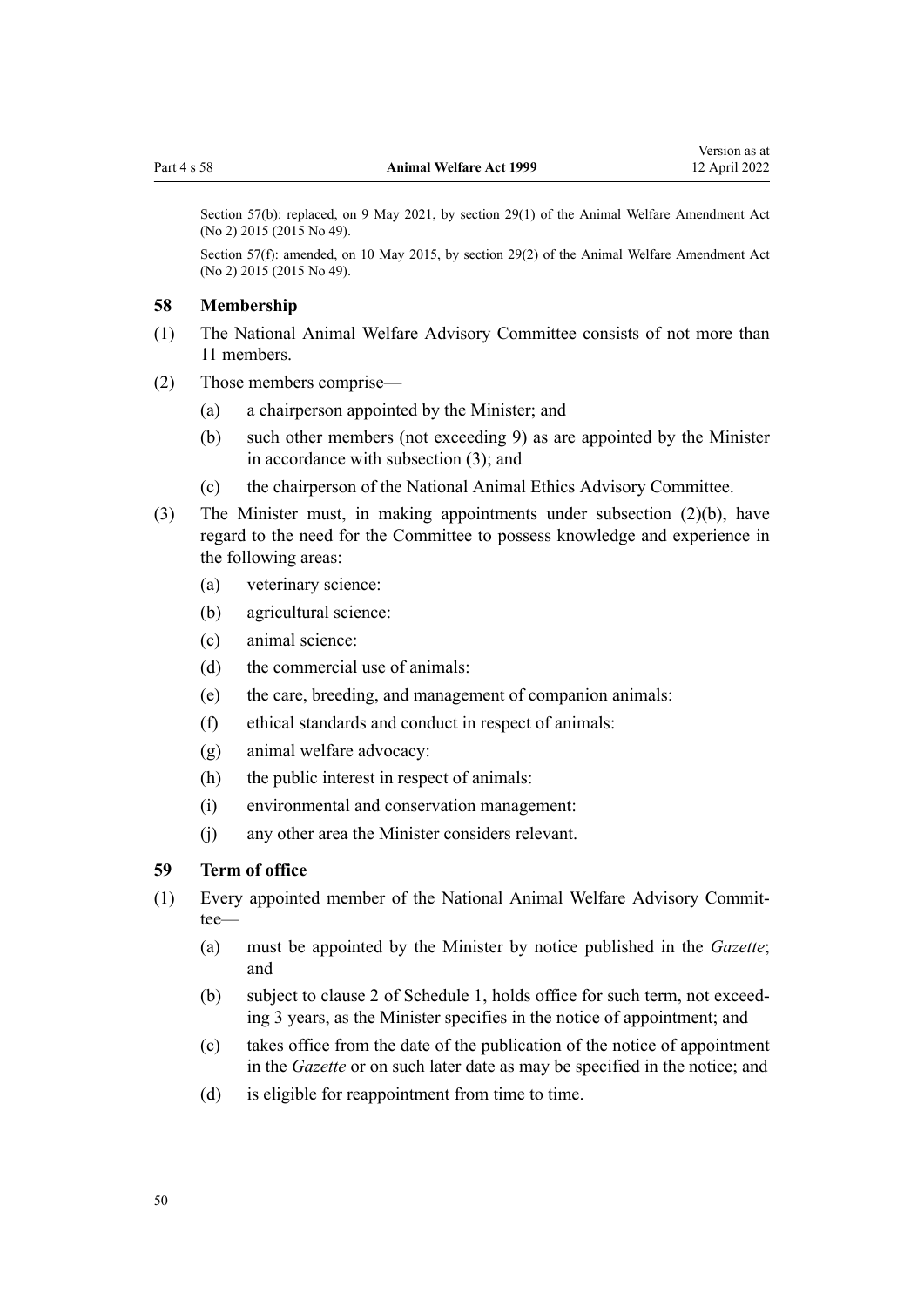| Version as at |                                |               |
|---------------|--------------------------------|---------------|
| 12 April 2022 | <b>Animal Welfare Act 1999</b> | Part 4 s $63$ |

(2) Despite subsection (1)(b), every appointed member of the National Animal Welfare Advisory Committee, unless sooner vacating office under [clause 2](#page-137-0) of Schedule 1, continues in office until the member's successor comes into office.

# **60 Annual report**

The National Animal Welfare Advisory Committee must, as soon as practic‐ able after the end of each year ending with 31 December, furnish to the Minis‐ ter a report of its operations during that year.

# **61 Further provisions applying to National Animal Welfare Advisory Committee**

The provisions set out in [Schedule 1](#page-137-0) apply to the National Animal Welfare Advisory Committee and its proceedings.

*National Animal Ethics Advisory Committee*

# **62 National Animal Ethics Advisory Committee**

This section establishes a committee to be called the National Animal Ethics Advisory Committee.

Compare: 1960 No 30 s 19A(5); 1983 No 141 s 6

## **63 Functions**

The functions of the National Animal Ethics Advisory Committee are—

- (a) to advise the Minister on ethical issues and animal welfare issues arising from research, testing, and teaching:
- (b) to make recommendations to the Minister under [section 3\(3\)](#page-17-0) (which relates to manipulation):
- (c) to make recommendations to the Director-General under [section 85](#page-61-0) (which relates to restrictions on use of non-human hominids):
- (d) to provide advice and information on the development and review of codes of ethical conduct:
- (e) to make recommendations to the Director-General concerning the appro‐ val, amendment, suspension, or revocation of any code of ethical conduct:
- (f) to make recommendations to the Minister concerning the setting of standards and policies for codes of ethical conduct:
- (g) to provide information and advice to animal ethics committees:
- (h) to recommend, for approval by the Director-General under [section 109](#page-74-0), such persons as are, in the opinion of the Committee, suitable for appointment as accredited reviewers:
- (i) to consider the reports of independent reviews of code holders and ani‐ mal ethics committees: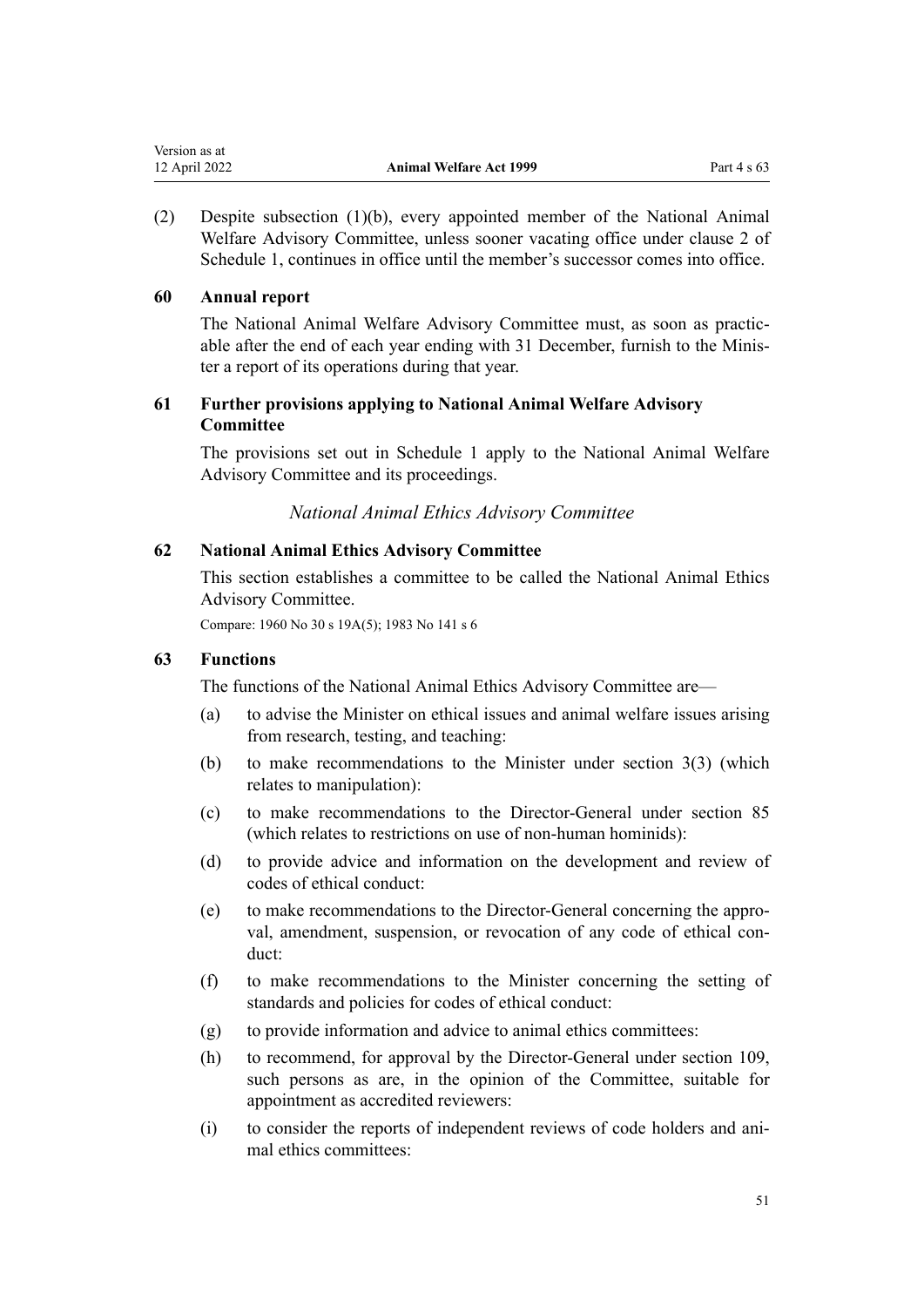$(i)$  to make recommendations to the Minister under [section 118\(3\)](#page-77-0) (which relates to the power of the Minister to approve research or testing).

#### **64 Membership**

- (1) The National Animal Ethics Advisory Committee consists of not more than 10 members.
- (2) Those members comprise—
	- (a) a chairperson appointed by the Minister; and
	- (b) such other members (not exceeding 9) as are appointed by the Minister in accordance with subsection (3).
- (3) The Minister must, in making appointments under subsection (2)(b), have regard to—
	- (a) the public interest in relation to the manipulation of animals in research, testing, and teaching; and
	- (b) the need for the Committee to possess knowledge and experience in the following areas:
		- (i) veterinary science:
		- (ii) medical science:
		- (iii) biological science:
		- (iv) the commercial use of animals in research and testing:
		- (v) ethical standards and conduct in respect of animals:
		- (vi) education issues, including the use of animals in schools:
		- (vii) the manipulation of animals in research, testing, and teaching:
		- (viii) environmental and conservation management:
		- (ix) animal welfare advocacy:
		- (x) any other area the Minister considers relevant; and
	- (c) the need for a balance between those members who are currently involved in research, testing, and teaching and those members who are not so involved.

#### **65 Term of office**

- (1) The chairperson and every other member of the National Animal Ethics Advisory Committee—
	- (a) must be appointed by the Minister by notice published in the *Gazette*; and
	- (b) subject to [clause 2](#page-137-0) of Schedule 1, holds office for such term, not exceed‐ ing 3 years, as the Minister specifies in the notice of appointment; and
	- (c) takes office from the date of the publication of the notice of appointment in the *Gazette* or such later date as may be specified in the notice; and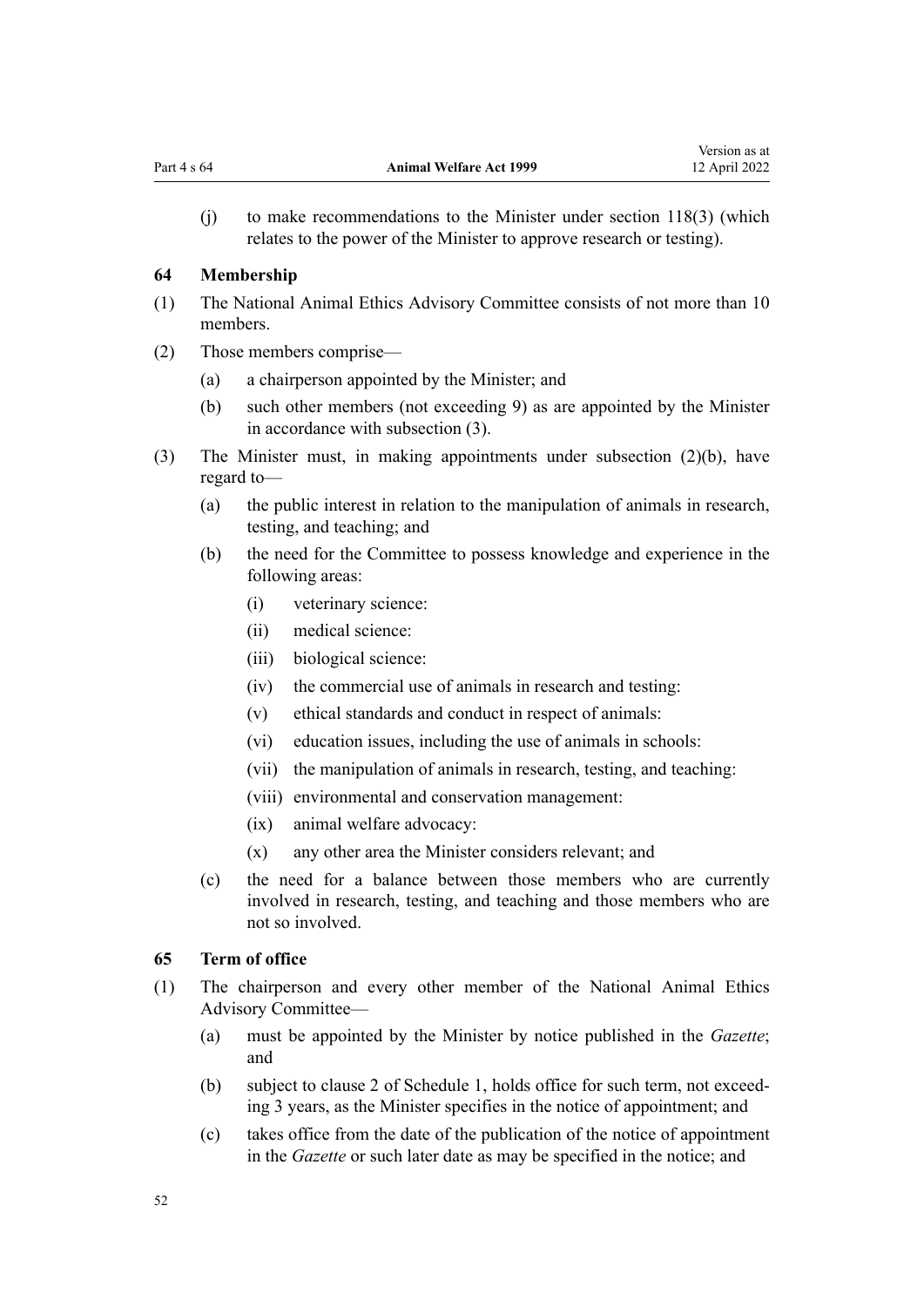- (d) is eligible for reappointment from time to time.
- (2) Despite subsection (1)(b), the chairperson and every other member of the National Animal Ethics Advisory Committee, unless sooner vacating office under [clause 2](#page-137-0) of Schedule 1, continues in office until the member's successor comes into office.

Compare: 1994 No 107 ss 47, 48

# **66 Annual report**

The National Animal Ethics Advisory Committee must, as soon as practicable after the end of each year ending with 31 December, furnish to the Minister a report of its operations during that year.

# **67 Further provisions applying to National Animal Ethics Advisory Committee**

The provisions set out in [Schedule 1](#page-137-0) apply in relation to the National Animal Ethics Advisory Committee and its proceedings.

# **Part 5 Codes of welfare**

## **68 Purpose**

The purpose of this Part is to establish procedures for the development, issue, amendment, review, and revocation of codes of welfare that—

- (a) relate to animals that are owned by any person or are in the charge of any person; and
- (b) establish minimum standards with regard to the way in which persons care for such animals and conduct themselves towards such animals; and
- (c) include recommendations on the best practice to be observed by persons in caring for such animals and in conducting themselves towards such animals.

## **69 Contents**

A code of welfare may relate to 1 or more of the following:

- (a) a species of animal:
- (b) animals used for purposes specified in the code:
- (c) animal establishments of a kind specified in the code:
- (d) types of entertainment specified in the code (being types of entertain‐ ment in which animals are used):
- (e) the transport of animals:
- (f) the procedures and equipment used in the management, care, or killing of animals or in the carrying out of surgical procedures on animals.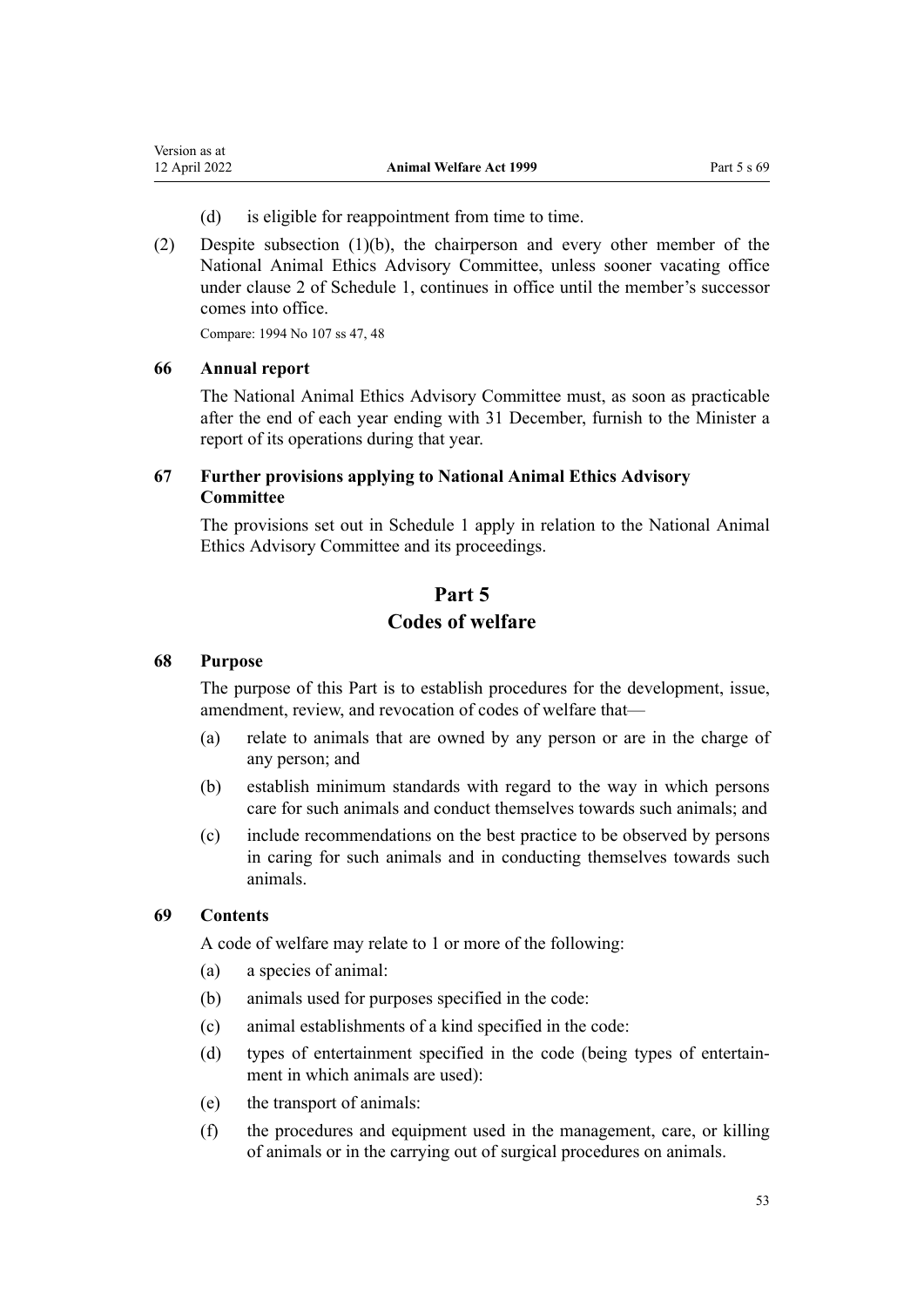# <span id="page-53-0"></span>**70 Preparation of draft code**

- (1) The Minister, the National Animal Welfare Advisory Committee, or any other person may prepare a draft code of welfare.
- (2) Where any person other than the National Animal Welfare Advisory Commit‐ tee prepares a draft code of welfare, that person must forward the draft code to the National Animal Welfare Advisory Committee.

#### **71 Public notification**

- (1) The National Animal Welfare Advisory Committee must publicly notify a draft code of welfare if the Committee is satisfied that—
	- (a) the draft should proceed; and
	- (b) the draft complies with the purposes of this Act; and
	- (c) the draft is so clearly written as to be readily understood; and
	- (d) the draft indicates any matters that the Committee considers should be dealt with by regulations under this Act; and
	- (e) representatives of the persons likely to be affected by the draft have been consulted about it; and
	- (f) the Minister has approved the notification of the draft.
- (2) If the Committee decides not to proceed with a draft code prepared by any per‐ son other than the Committee, it must—
	- (a) give the person its reasons in writing for not proceeding; and
	- (b) notify the Minister of its decision.
- (3) The National Animal Welfare Advisory Committee must publicly notify the draft code of welfare—
	- (a) by publishing, in 1 or more daily newspapers circulating in the cities of Auckland, Wellington, Christchurch, and Dunedin, a notice complying with subsection (4); and
	- (b) by giving such further notice (if any) as the National Animal Welfare Advisory Committee considers appropriate, having regard to the persons likely to have an interest in the draft code.
- (4) Every notice published or given under subsection (3) must—
	- (a) contain a description of the draft code of welfare; and
	- (b) state that submissions on the draft code of welfare may be made in writing by any person; and
	- (c) state that every submission on the draft code of welfare should specify—
		- (i) those aspects that the submission supports; and
		- (ii) those aspects that the submission opposes; and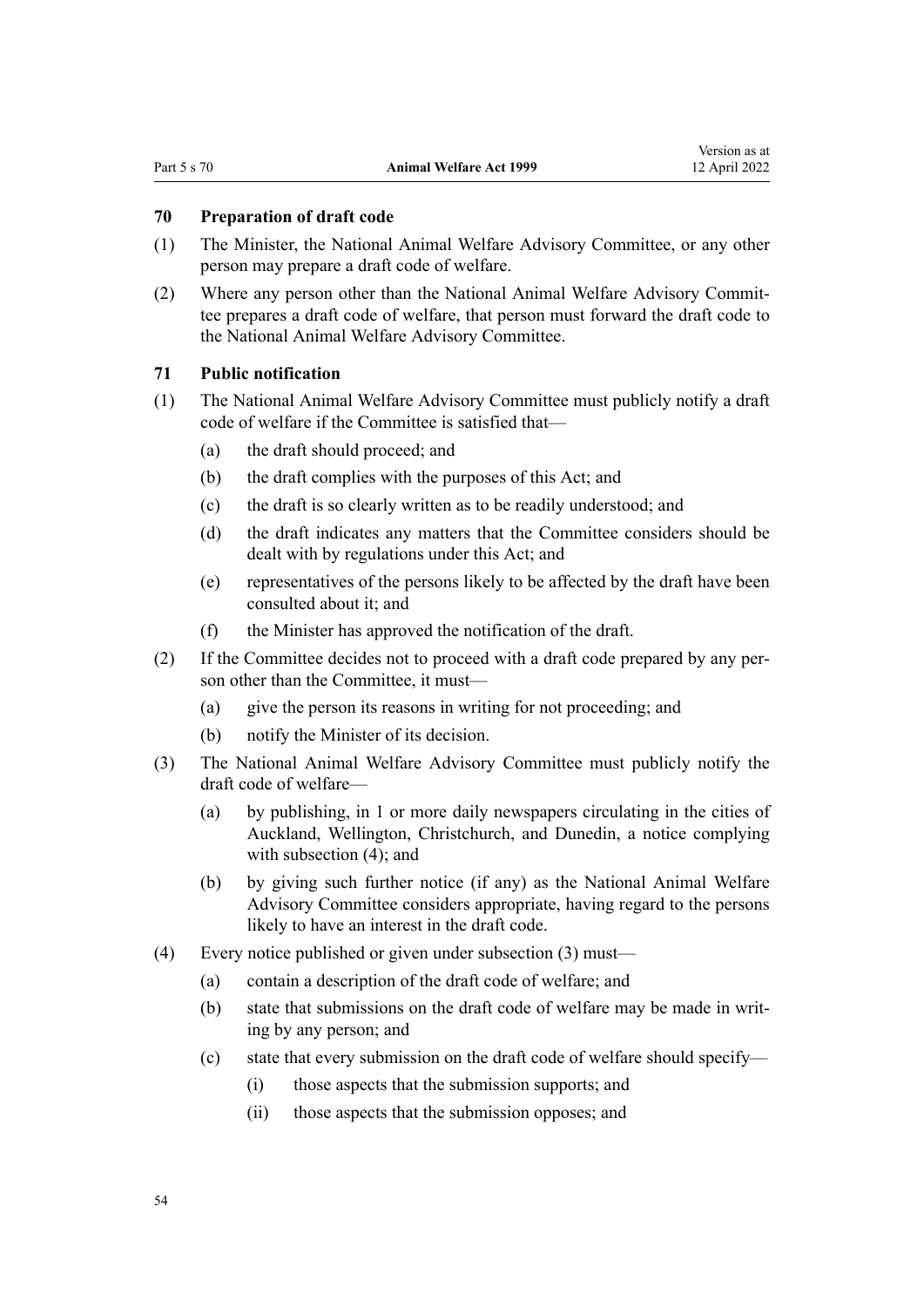- <span id="page-54-0"></span>(iii) the reasons for supporting the aspects supported and the reasons for opposing the aspects opposed; and
- (iv) any alternatives to provisions of the draft code that the person wishes to recommend; and
- (d) a list of the places where the draft code may be obtained or inspected; and
- (e) the closing date for the receipt by the National Animal Welfare Advisory Committee of submissions on the draft code, being a date no earlier than 30 working days after the date on which the notice is first published in a daily newspaper in accordance with subsection  $(3)(a)$ ; and
- (f) the address of the place to which submissions on the draft code may be delivered or sent.

Section 71(1): replaced, on 10 May 2015, by [section 30](http://legislation.govt.nz/pdflink.aspx?id=DLM5174856) of the Animal Welfare Amendment Act (No 2) 2015 (2015 No 49).

Section 71(2): replaced, on 10 May 2015, by [section 30](http://legislation.govt.nz/pdflink.aspx?id=DLM5174856) of the Animal Welfare Amendment Act (No 2) 2015 (2015 No 49).

## **72 Consultation**

- (1) The National Animal Welfare Advisory Committee may consult with those persons who, in response to a notice published or given under [section 71\(3\)](#page-53-0), make submissions on the draft code of welfare.
- (2) Subsection (1) does not prevent the National Animal Welfare Advisory Committee from adopting additional means of consulting with any person in relation to an intention to make a recommendation to the Minister to issue a code of welfare.

## **73 Matters to be considered**

- (1) The National Animal Welfare Advisory Committee must, in considering the content of a draft code of welfare, and before deciding whether to recommend to the Minister the issue of that code,—
	- (a) be satisfied that the proposed standards are the minimum necessary to ensure that the purposes of this Act will be met; and
	- (b) be satisfied that the recommendations for best practice (if any) are appropriate.
- (2) In carrying out its functions under subsection (1), the National Animal Welfare Advisory Committee must have regard to—
	- (a) the submissions made under [section 71](#page-53-0) and the consultations undertaken by the Committee; and
	- (b) good practice and scientific knowledge in relation to the management of the animals to which the code relates; and
	- (c) available technology; and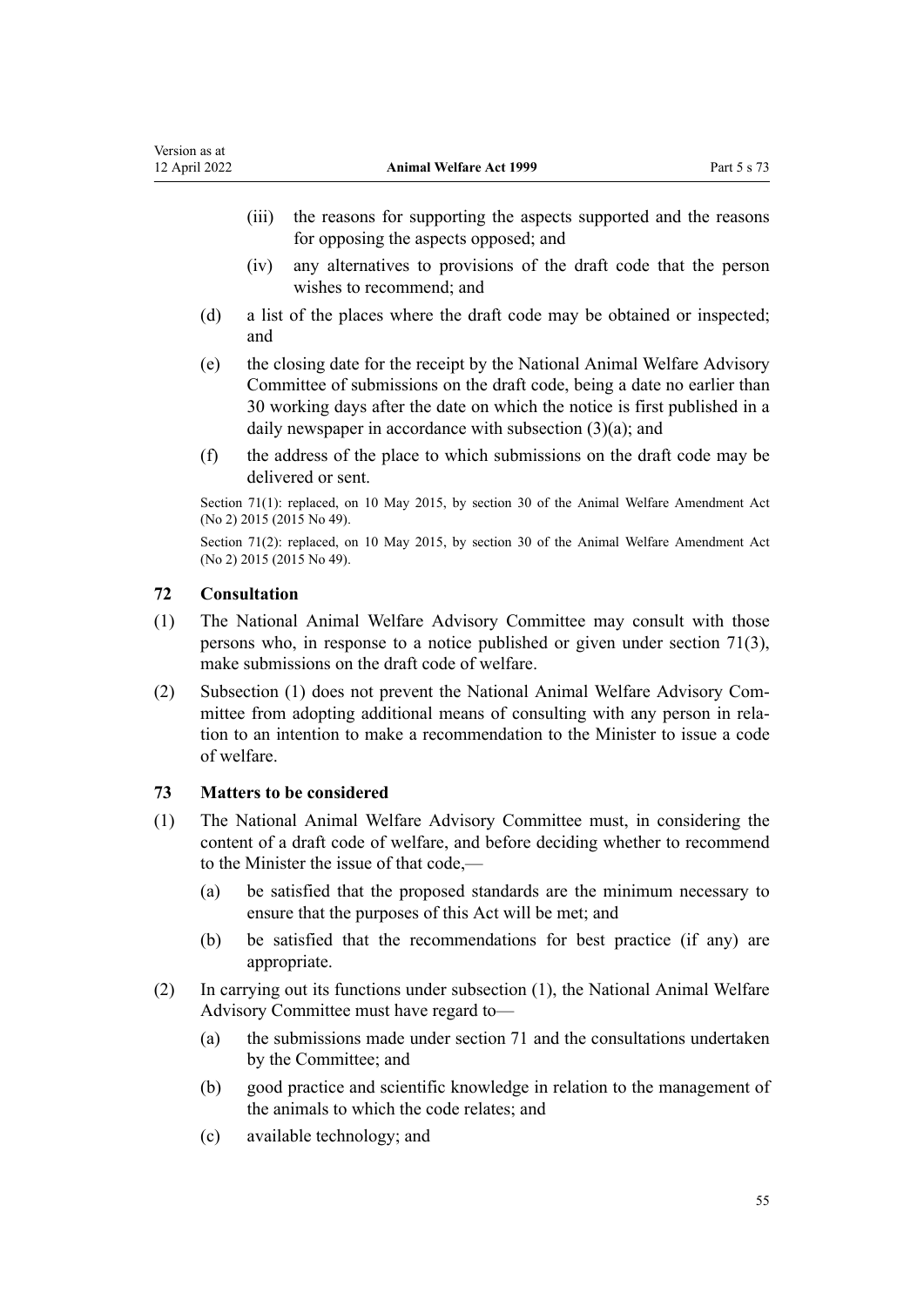Version as at

- <span id="page-55-0"></span>(d) any other matters considered relevant by the National Animal Welfare Advisory Committee.
- (3) In carrying out its functions under subsection (1), the National Animal Welfare Advisory Committee may take into account practicality and economic impact, if relevant.
- (4) The National Animal Welfare Advisory Committee may recommend to the Minister that regulations be made under [section 183A\(1\)\(a\)](#page-121-0) (which relates to standards or requirements for the purposes of giving effect to [Parts 1](#page-23-0) and [2\)](#page-30-0).
- (5) The National Animal Welfare Advisory Committee may recommend to the Minister the making of regulations under [section 183A\(2\)](#page-121-0) (which relates to prescribing standards or requirements that do not fully meet specified obligations).
- (6) Before making a recommendation under subsection (5), the National Animal Welfare Advisory Committee must consider the relevant provisions of [section](#page-121-0) [183A.](#page-121-0)

Section 73(3): replaced, on 10 May 2015, by [section 31](http://legislation.govt.nz/pdflink.aspx?id=DLM5174857) of the Animal Welfare Amendment Act (No 2) 2015 (2015 No 49).

Section 73(4): replaced, on 10 May 2015, by [section 31](http://legislation.govt.nz/pdflink.aspx?id=DLM5174857) of the Animal Welfare Amendment Act (No 2) 2015 (2015 No 49).

Section 73(5): inserted, on 10 May 2015, by [section 31](http://legislation.govt.nz/pdflink.aspx?id=DLM5174857) of the Animal Welfare Amendment Act (No 2) 2015 (2015 No 49).

Section 73(6): inserted, on 10 May 2015, by [section 31](http://legislation.govt.nz/pdflink.aspx?id=DLM5174857) of the Animal Welfare Amendment Act (No 2) 2015 (2015 No 49).

## **74 Recommendation to Minister**

- (1) The National Animal Welfare Advisory Committee must, as soon as reasonably practicable after the closing date for the receipt of submissions in relation to a draft code of welfare, decide whether or not to recommend to the Minister the issue of the code.
- (2) The Committee's recommendations must be accompanied by a report setting out—
	- (a) the reasons for the Committee's recommendation; and
	- (b) the nature of any significant differences of opinion about the code, or any provision of it, that have been shown by the submissions; and
	- (c) the nature of any significant differences of opinion about the code, or any provision of it, that have occurred within the Committee; and
	- (d) if applicable, those matters contained in, or related to, the code that the Committee considers should be dealt with by regulations under this Act.
- (3) The National Animal Welfare Advisory Committee must send to the person who prepared the draft code a copy of its decision and a copy of the report made under subsection (2).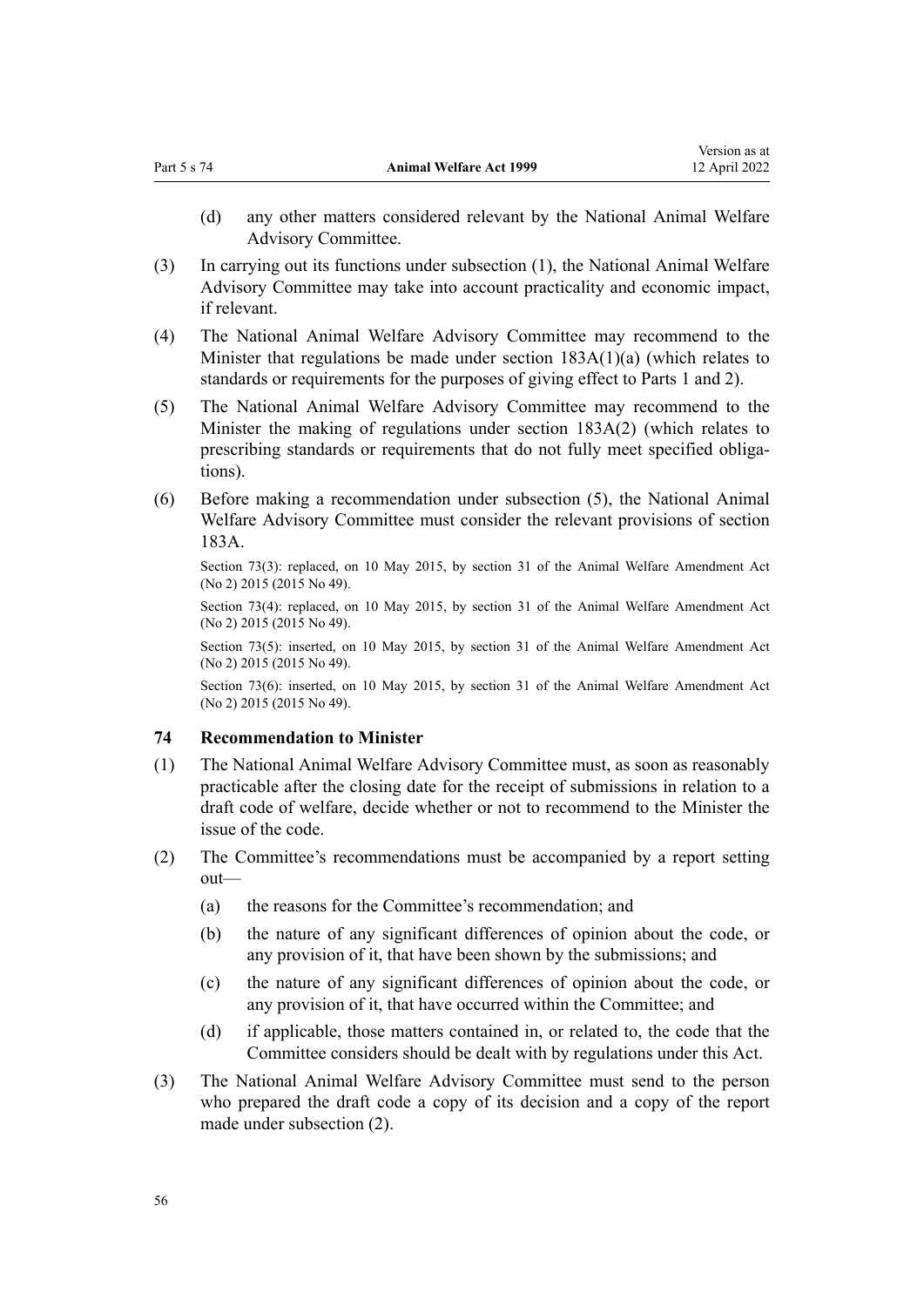Section  $74(2)(c)$ : amended, on 10 May 2015, by section  $32(1)$  of the Animal Welfare Amendment Act (No 2) 2015 (2015 No 49).

Section 74(2)(d): inserted, on 10 May 2015, by [section 32\(2\)](http://legislation.govt.nz/pdflink.aspx?id=DLM5174858) of the Animal Welfare Amendment Act (No 2) 2015 (2015 No 49).

#### **75 Issue of code**

- (1) The Minister may, after considering the recommendation made to the Minister by the National Animal Welfare Advisory Committee under [section 74](#page-55-0) and after having had regard to the matters specified in [section 73,](#page-54-0) decide—
	- (a) to issue the code of welfare after making such changes (if any) to the draft code as the Minister considers appropriate; or
	- (b) to refer the code of welfare back to the National Animal Welfare Advisory Committee with a request that the Committee reconsider 1 or more of the aspects of the code of welfare; or
	- (c) to decline to issue the code of welfare.
- (2) Where the Minister refers the code of welfare back to the National Animal Welfare Advisory Committee under subsection (1)(b), the Committee must, after reconsidering the aspects referred to by the Minister in the Minister's request,—
	- (a) make a further report to the Minister setting out its recommendations with regard to those aspects of the code and its reasons for its recommendations; and
	- (b) supply to the person who prepared the draft code a copy of the report made under paragraph (a).
- (3) Subsection (1) applies, with all necessary modifications, to the recommenda‐ tions received by the Minister under subsection (2).
- (4) Where the Minister decides, under subsection (1)(c) to decline to issue the code of welfare, the Minister must give to the National Animal Welfare Advisory Committee and to the person who prepared the code of welfare, the Minister's reasons for declining to issue the code of welfare.
- (5) A code of welfare under this section is secondary legislation (*see* [Part 3](http://legislation.govt.nz/pdflink.aspx?id=DLM7298343) of the Legislation Act 2019 for publication requirements).

| Legislation Act 2019 requirements for secondary legislation made under this section |                                                                                                                    |                                          |  |
|-------------------------------------------------------------------------------------|--------------------------------------------------------------------------------------------------------------------|------------------------------------------|--|
| <b>Publication</b>                                                                  | The maker must:                                                                                                    | LA19 ss 73, 74 $(1)(a)$ ,<br>Sch 1 cl 14 |  |
|                                                                                     | • publish it in the Gazette with a statement of the places<br>at which it is available for inspection and purchase |                                          |  |
|                                                                                     | • make it available for inspection free of charge                                                                  |                                          |  |
|                                                                                     | • make it available for sale at a reasonable price                                                                 |                                          |  |
| <b>Presentation</b>                                                                 | The Minister must present it to the House of<br>Representatives                                                    | LA19 s 114, Sch 1<br>cl $32(1)(a)$       |  |
| <b>Disallowance</b>                                                                 | It may be disallowed by the House of Representatives                                                               | LA19 ss 115, 116                         |  |
| This note is not part of the Act.                                                   |                                                                                                                    |                                          |  |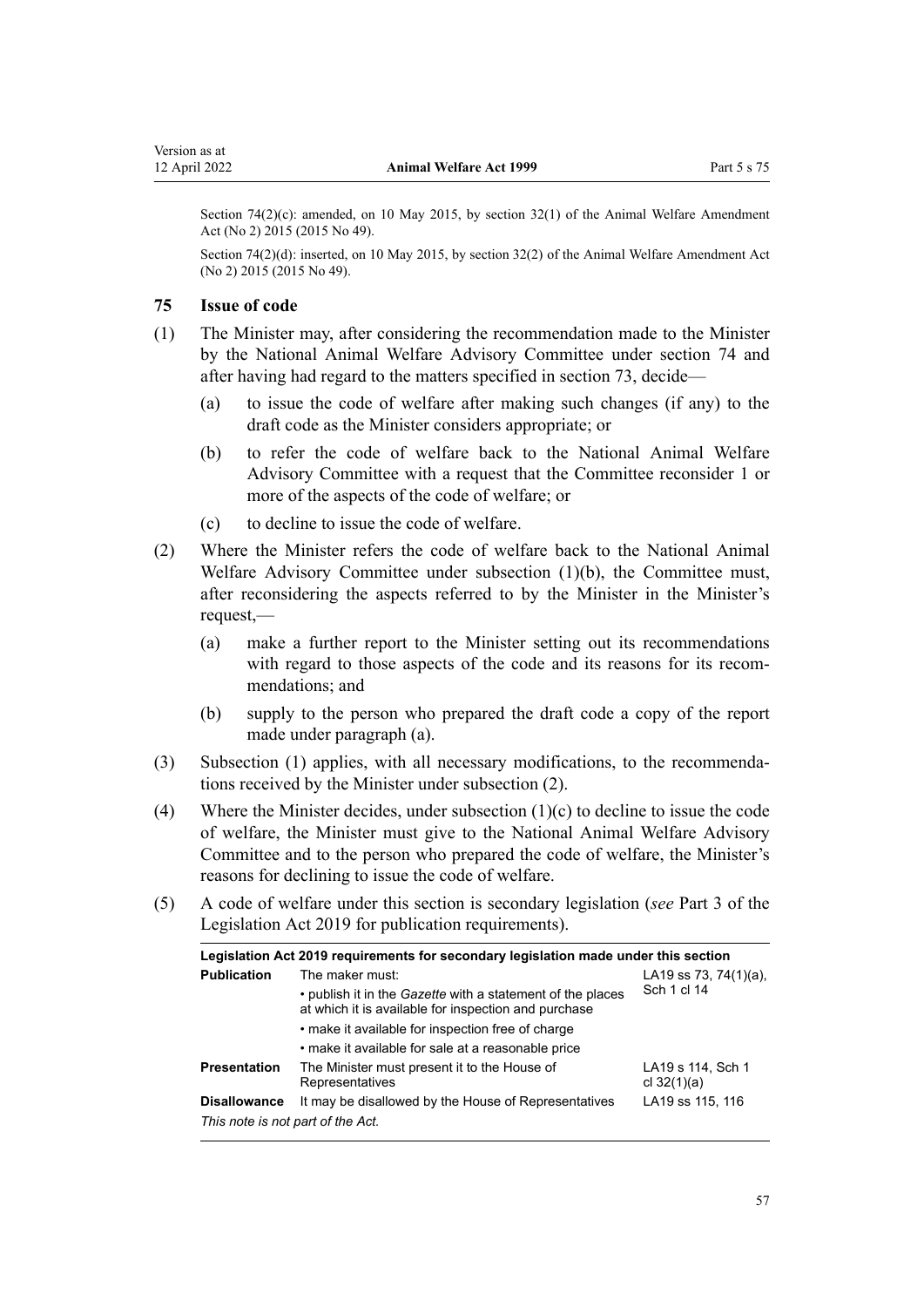Section 75(1)(a): amended, on 28 October 2021, by [section 3](http://legislation.govt.nz/pdflink.aspx?id=LMS268932) of the Secondary Legislation Act 2021 (2021 No 7).

Section 75(5): replaced, on 28 October 2021, by [section 3](http://legislation.govt.nz/pdflink.aspx?id=LMS268932) of the Secondary Legislation Act 2021 (2021 No 7).

#### **76 Amendment or revocation of code of welfare**

- (1) The Minister may from time to time, by notice,—
	- (a) revoke a code of welfare or any part of a code of welfare; or
	- (b) make amendments of a minor nature to a code of welfare (being minor amendments that would not materially affect the purposes of the code).
- (1A) A notice under this section is secondary legislation (*see* [Part 3](http://legislation.govt.nz/pdflink.aspx?id=DLM7298343) of the Legis‐ lation Act 2019 for publication requirements).
- (2) The Minister must, before publishing a notice under the [Legislation Act 2019](http://legislation.govt.nz/pdflink.aspx?id=DLM7298104), consult with the National Animal Welfare Advisory Committee about the pro‐ posed revocation or amendments.

|                                   | Legislation Act 2019 requirements for secondary legislation made under this section                                |                                    |  |
|-----------------------------------|--------------------------------------------------------------------------------------------------------------------|------------------------------------|--|
| <b>Publication</b>                | The maker must:                                                                                                    | LA19 ss 73, 74 $(1)(a)$ ,          |  |
|                                   | • publish it in the Gazette with a statement of the places<br>at which it is available for inspection and purchase | Sch 1 cl 14                        |  |
|                                   | • make it available for inspection free of charge                                                                  |                                    |  |
|                                   | • make it available for sale at a reasonable price                                                                 |                                    |  |
| <b>Presentation</b>               | The Minister must present it to the House of<br>Representatives                                                    | LA19 s 114, Sch 1<br>cl $32(1)(a)$ |  |
| <b>Disallowance</b>               | It may be disallowed by the House of Representatives                                                               | LA19 ss 115, 116                   |  |
| This note is not part of the Act. |                                                                                                                    |                                    |  |

Section 76(1): amended, on 28 October 2021, by [section 3](http://legislation.govt.nz/pdflink.aspx?id=LMS268932) of the Secondary Legislation Act 2021 (2021 No 7).

Section 76(1)(a): amended, on 10 May 2015, by [section 33](http://legislation.govt.nz/pdflink.aspx?id=DLM5174859) of the Animal Welfare Amendment Act (No 2) 2015 (2015 No 49).

Section 76(1A): inserted, on 28 October 2021, by [section 3](http://legislation.govt.nz/pdflink.aspx?id=LMS268932) of the Secondary Legislation Act 2021 (2021 No 7).

Section 76(2): amended, on 28 October 2021, by [section 3](http://legislation.govt.nz/pdflink.aspx?id=LMS268932) of the Secondary Legislation Act 2021 (2021 No 7).

#### **77 Availability of codes of welfare**

#### *[Repealed]*

Section 77: repealed, on 28 October 2021, by [section 3](http://legislation.govt.nz/pdflink.aspx?id=LMS268932) of the Secondary Legislation Act 2021 (2021 No 7).

#### **78 Review of code of welfare**

- (1) The National Animal Welfare Advisory Committee may at any time review the whole or any part of any code of welfare for the time being in force.
- (2) The National Animal Welfare Advisory Committee must review a code of wel‐ fare if required to do so by the Minister by notice in writing.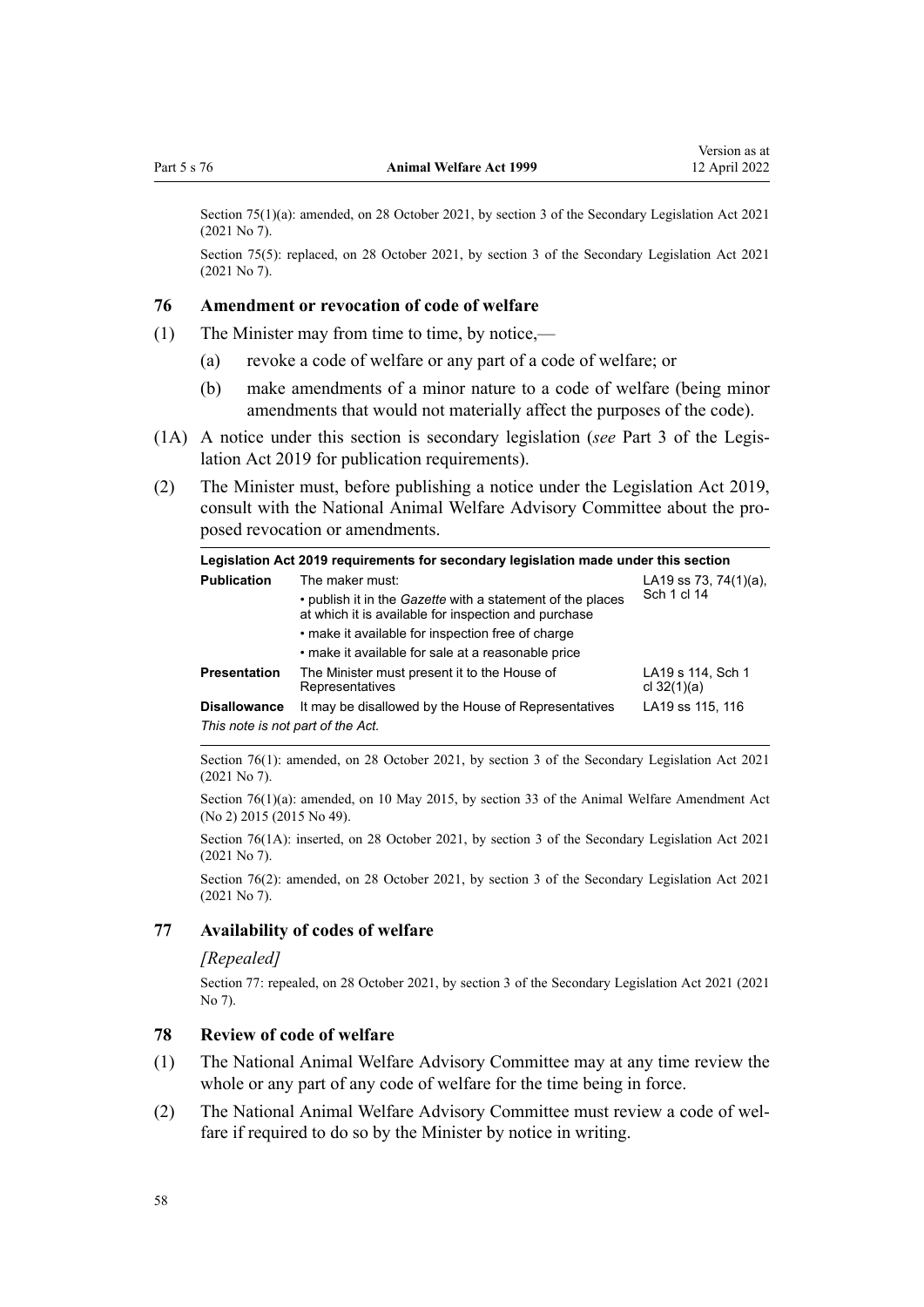- <span id="page-58-0"></span>(3) [Sections 71 to 75](#page-53-0) apply, with the necessary modifications, in relation to a review of the code of welfare or part of the code as if the review were a proposal to make a recommendation to the Minister to issue the code.
- (4) *[Repealed]*
- (5) *[Repealed]*

Section 78(1): replaced, on 10 May 2015, by [section 34\(1\)](http://legislation.govt.nz/pdflink.aspx?id=DLM5174860) of the Animal Welfare Amendment Act (No 2) 2015 (2015 No 49).

Section 78(3): amended, on 10 May 2015, by [section 34\(2\)](http://legislation.govt.nz/pdflink.aspx?id=DLM5174860) of the Animal Welfare Amendment Act (No 2) 2015 (2015 No 49).

Section 78(4): repealed, on 10 May 2015, by [section 34\(3\)](http://legislation.govt.nz/pdflink.aspx?id=DLM5174860) of the Animal Welfare Amendment Act (No 2) 2015 (2015 No 49).

Section 78(5): repealed, on 10 May 2015, by [section 34\(3\)](http://legislation.govt.nz/pdflink.aspx?id=DLM5174860) of the Animal Welfare Amendment Act (No 2) 2015 (2015 No 49).

## **78A Review date may be extended**

#### *[Repealed]*

Section 78A: repealed, on 10 May 2015, by [section 35\(1\)](http://legislation.govt.nz/pdflink.aspx?id=DLM5174861) of the Animal Welfare Amendment Act (No 2) 2015 (2015 No 49).

## **79 Codes of welfare treated as legislative instruments for purposes of disallowance**

#### *[Repealed]*

Section 79: repealed, on 28 October 2021, by [section 3](http://legislation.govt.nz/pdflink.aspx?id=LMS268932) of the Secondary Legislation Act 2021 (2021 No 7).

# **Part 6**

# **Use of animals in research, testing, and teaching**

#### **80 Purposes**

- (1) The principal purpose of this Part is to ensure that the use of animals in research, testing, and teaching is confined to cases in which there is good rea son to believe—
	- (a) that the findings of the research or testing or the results of the teaching will enhance—
		- (i) the understanding of human beings, animals, or ecosystems; or
		- (ii) the maintenance or protection of human or animal health or welfare; or
		- (iii) the management, protection, or control of ecosystems, plants, animals, or native fauna; or
		- (iv) the production and productivity of animals; or
		- (v) the achievement of educational objectives; and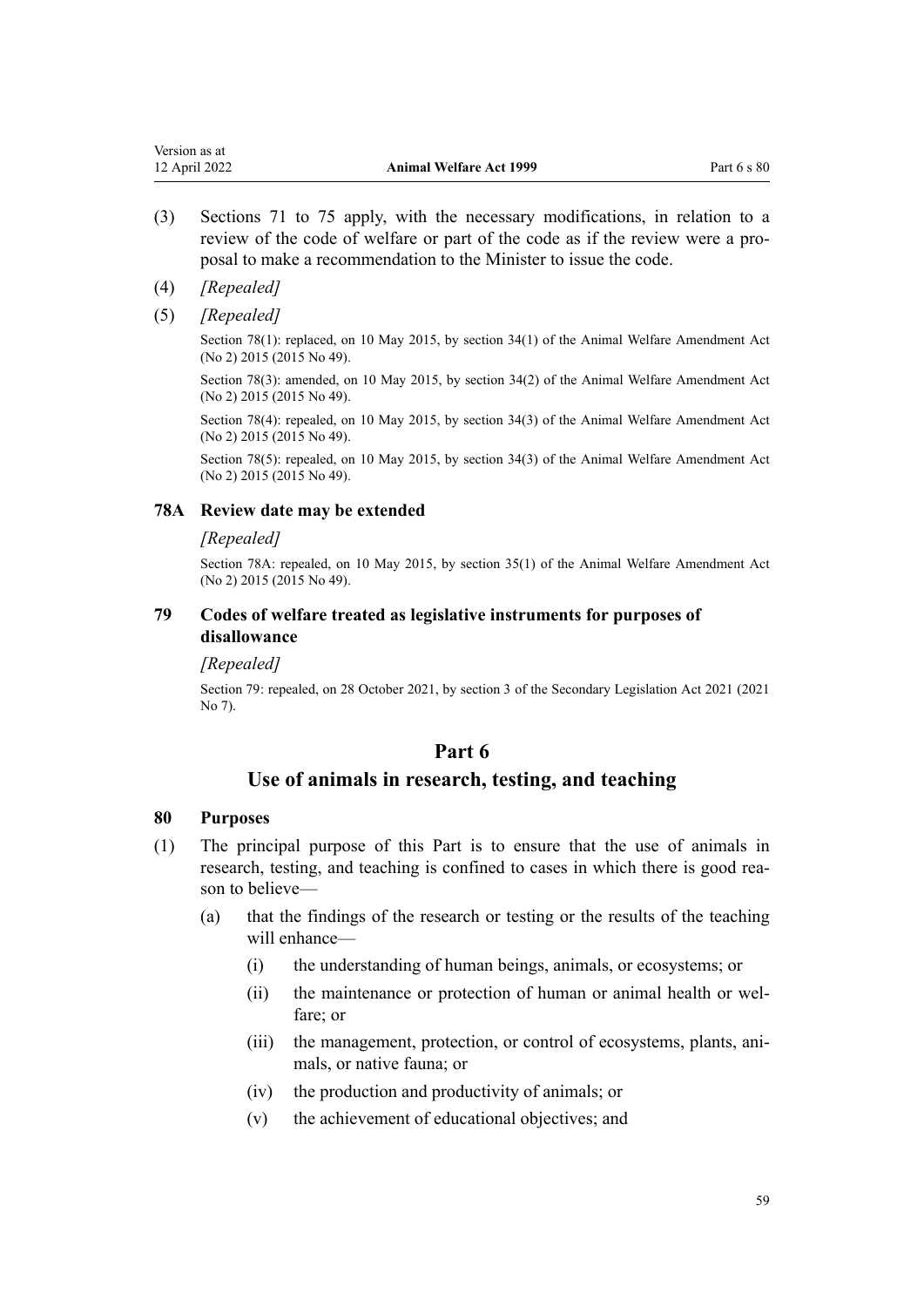- (b) that the benefits derived from the use of animals in research, testing, and teaching (whether the direct benefits of a project or the likely benefits of that project when combined with the findings of other related projects that have been undertaken in the past or that are currently being under‐ taken or are planned for the future) are not outweighed by the likely harm to the animals; and
- (c) that, where the research, testing, or teaching involves the use of a nonhuman hominid, that research, testing, or teaching may be carried out only where either—
	- (i) it is in the best interests of the non-human hominid; or
	- (ii) it is in the interest of the species to which the non-human hominid belongs and the benefits to be derived from the use of the nonhuman hominid in the research, testing, or teaching (being benefits of the kind described in paragraph (b)) are not outweighed by the likely harm to the non-human hominid.
- (2) The other purposes of this Part are—
	- (a) to ensure that,—
		- (i) in relation to animals used in research, testing, and teaching, all reasonable steps are taken to ensure that the physical, health, and behavioural needs of those animals are met in accordance with both good practice and scientific knowledge; and
		- (ii) where animals used in research, testing, and teaching are ill or injured, they receive, where practicable, treatment that alleviates any unreasonable or unnecessary pain or distress:
		- (iii) where, because of the nature of the research, testing, or teaching, the needs referred to in subparagraph (i) cannot be fully met or the treatment referred to in subparagraph (ii) cannot be provided, any degree of pain or distress is reduced to the minimum possible in the circumstances:
	- (b) to promote efforts—
		- (i) to reduce the number of animals used in research, testing, and teaching to the minimum necessary:
		- (ii) to refine techniques used in any research, testing, and teaching so that the harm caused to the animals is minimised and the benefits are maximised:
		- (iii) to replace animals as subjects for research, and testing by substituting, where appropriate, non-sentient or non-living alternatives:
		- (iv) to replace the use of animals in teaching by substituting for ani‐ mals, where appropriate, non-sentient or non-living alternatives or by imparting the information in another way.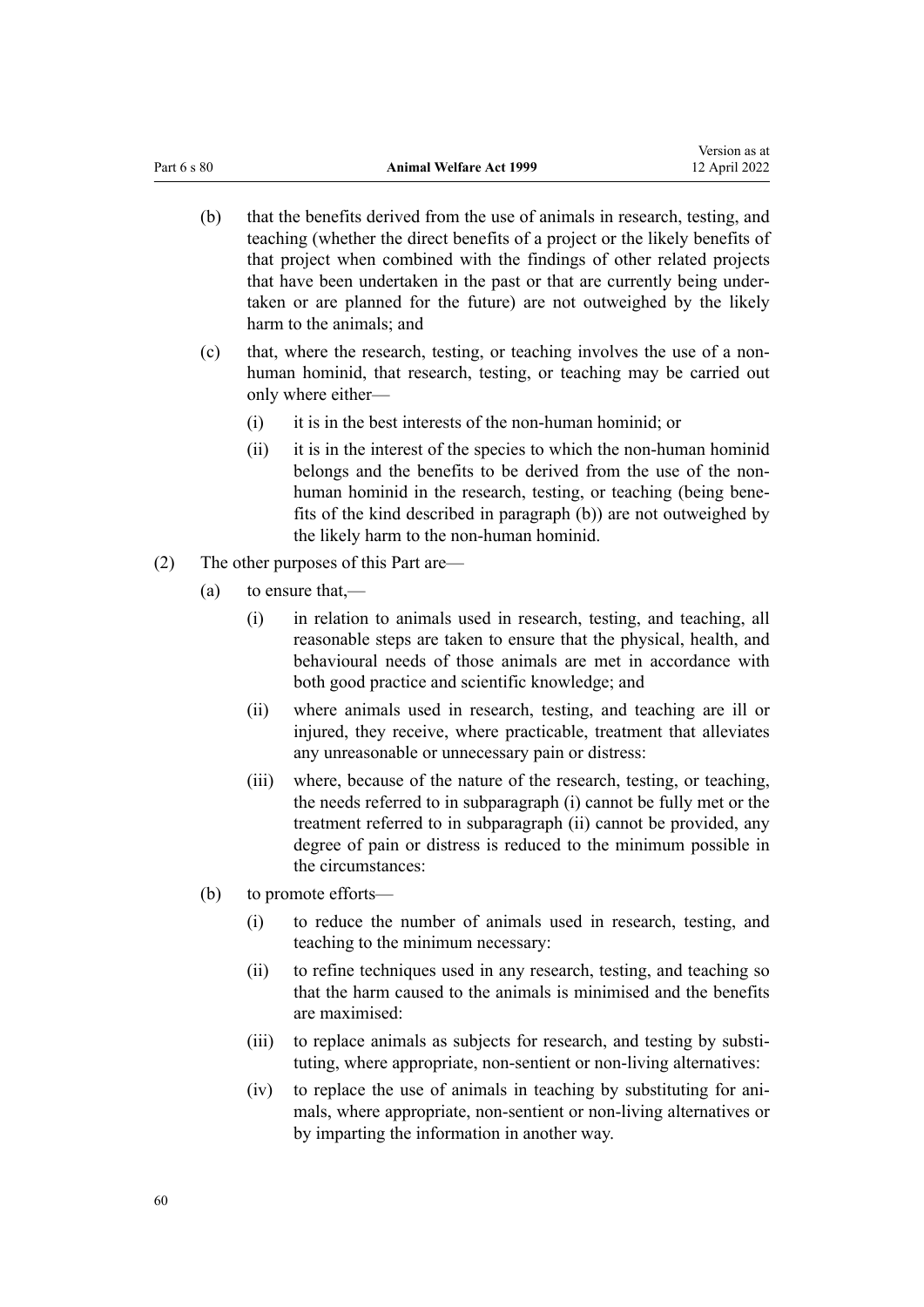# <span id="page-60-0"></span>**81 Effect of this Part**

- (1) Nothing in [Parts 1](#page-23-0) and [2](#page-30-0) prevents animals being used in research, testing, or teaching in accordance with this Part.
- (2) The limitation imposed by subsection (1) on the application of [Parts 1](#page-23-0) and [2](#page-30-0) does not apply in any case where any animal is used in research, testing, or teaching other than in accordance with this Part or other than in accordance with the conditions of any project approval.
- (3) To avoid doubt, nothing in this Part applies in relation to the use of animals for any purpose that does not involve research, testing, or teaching.

Section 81(3): inserted, on 10 May 2015, by [section 36](http://legislation.govt.nz/pdflink.aspx?id=DLM6165709) of the Animal Welfare Amendment Act (No 2) 2015 (2015 No 49).

# *Restrictions*

# **82 Restrictions on research, testing, and teaching involving use of animals**

- (1) No person may carry out research, testing, or teaching involving the use of ani‐ mals unless—
	- (a) that person holds a code of ethical conduct approved under this Part; or
	- (b) that person is authorised or required by a contract of employment, or any other type of contract, entered into with a person of the kind described in paragraph (a) to carry out the research, testing, or teaching.
- (2) A person commits an offence who contravenes subsection (1). Compare: 1960 No 30 ss 19A(1), 19B; 1983 No 141 s 6; 1987 No 20 s 3(2)

# **83 Restrictions on carrying out of projects**

- (1) Notwithstanding section 82, no person may carry out any project unless it has first been approved by an animal ethics committee appointed by the code holder and is carried out in accordance with any conditions imposed by that animal ethics committee.
- (2) A person commits an offence who contravenes subsection (1). Compare: 1960 No 30 s 19B; 1983 No 141 s 6

# **84 Power to carry out certain projects**

- (1) A person may carry out research, testing, or teaching without obtaining, under [section 91,](#page-65-0) approval of a code of ethical conduct and without appointing an animal ethics committee, if—
	- (a) each project carried out by that person is approved by an animal ethics committee established by a person who is a code holder; and
	- (b) the policies and procedures relating to the arrangements in relation to the research, testing, or teaching are set out in the code holder's code of ethical conduct; and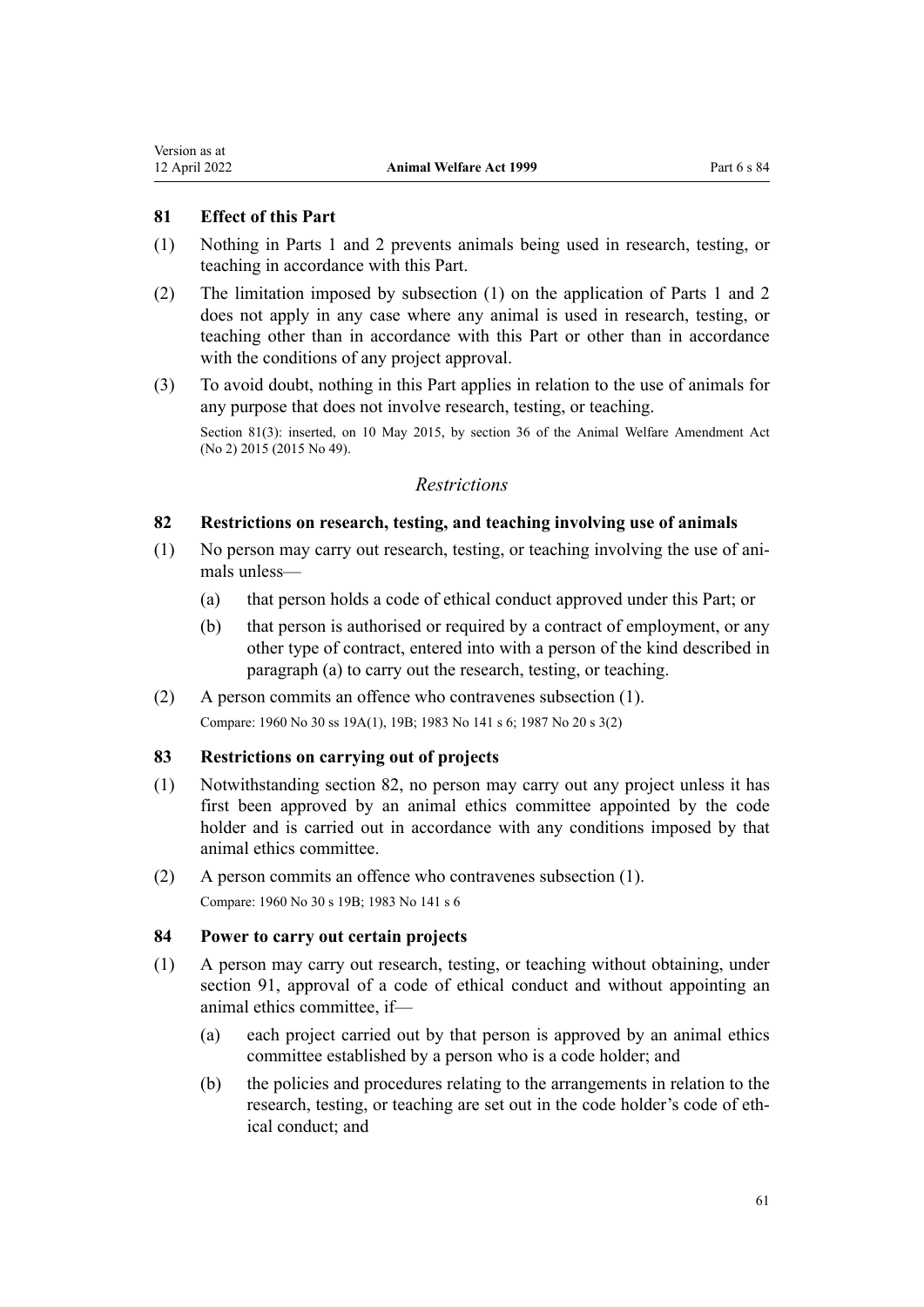- <span id="page-61-0"></span>(c) the arrangements in relation to the research, testing, or teaching are agreed on by that person, the code holder, and the animal ethics committee; and
- (d) the code holder, before the research, testing, or teaching is commenced, gives to the Director-General written notice of the arrangements for the research, testing, or teaching.
- (2) This section has effect despite anything in [sections 82](#page-60-0) and [83.](#page-60-0)

# **84A Prohibition on use of animals in research, testing, and teaching for making cosmetic**

- (1) A person must not use an animal in any research, testing, or teaching that is for the purpose of—
	- (a) developing, making, or testing a cosmetic; or
	- (b) developing, making, or testing an ingredient that is intended exclusively for use in a cosmetic.
- (2) Subsection (1)(b) does not apply to research, testing, or teaching in relation to an ingredient that is carried out for a purpose unrelated to the intended use of the ingredient in a cosmetic.
- (3) A person commits an offence who contravenes subsection (1).
- (4) In a prosecution for an offence against this section, it is not necessary for the prosecution to prove that the defendant intended to commit the offence. Section 84A: inserted, on 10 May 2015, by [section 37](http://legislation.govt.nz/pdflink.aspx?id=DLM6432504) of the Animal Welfare Amendment Act (No 2) 2015 (2015 No 49).

#### **85 Restrictions on use of non-human hominids**

- (1) No person may carry out any research, testing, or teaching involving the use of a non-human hominid unless such use has first been approved by the Director-General and the research, testing, or teaching is carried out in accordance with any conditions imposed by the Director-General.
- (2) The Director-General may, in giving approval under subsection (1), impose, as conditions of that approval, such conditions as the Director-General thinks fit.
- (3) The Director-General may from time to time, by notice in writing to any person holding an approval under subsection  $(1)$ ,-
	- (a) revoke any condition of that approval:
	- (b) revoke any condition of that approval, and impose another condition in its place:
	- (c) amend any condition of that approval.
- (4) The Director-General must consult with the National Animal Ethics Advisory Committee before exercising the powers conferred by subsection (1) or subsec‐ tion (2) or subsection (3).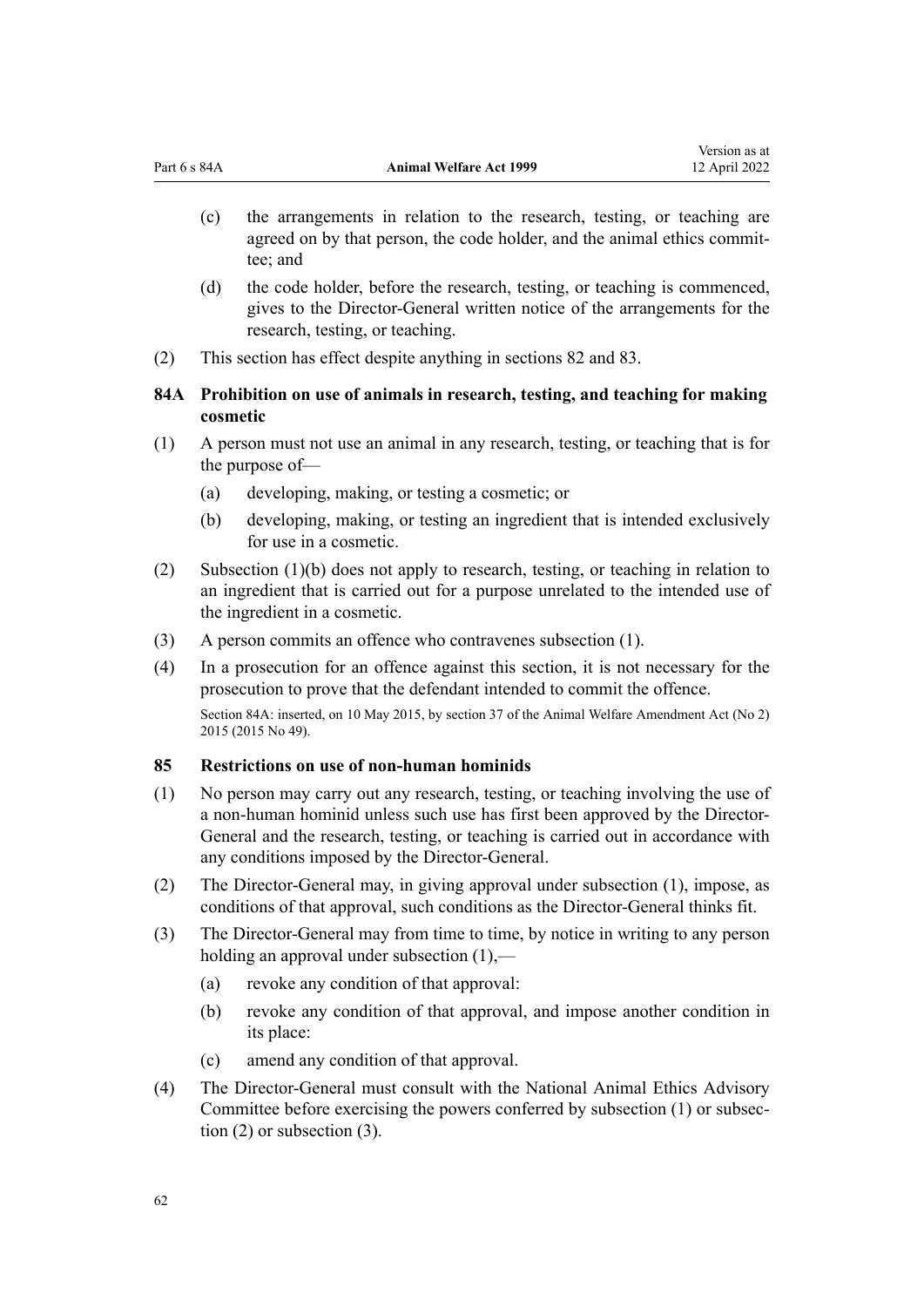- <span id="page-62-0"></span>(5) The Director-General must not give approval under subsection (1) unless he or she is satisfied—
	- (a) that the use of the non-human hominid in the research, testing, or teach‐ ing is in the best interests of the non-human hominid; or
	- (b) that the use of the non-human hominid in the research, testing, or teach‐ ing is in the interests of the species to which the non-human hominid belongs and that the benefits to be derived from the use of the nonhuman hominid in the research, testing, or teaching are not outweighed by the likely harm to the non-human hominid.
- (6) The Director-General must monitor the carrying out of any research, testing, or teaching to which an approval given under subsection (1) relates.
- (7) A person commits an offence who contravenes subsection (1).
- (8) Nothing in [sections 82 to 84](#page-60-0) applies in relation to research, testing, or teaching that involves the use of a non-human hominid.

# **86 Revocation of approval**

- (1) The Director-General may at any time, by notice in writing to the person to whom an approval under [section 85\(1\)](#page-61-0) was given, revoke that approval if the Director-General is satisfied,—
	- (a) where the approval was given in accordance with section  $85(5)(a)$ , that the use of the non-human hominid in the research, testing, or teaching is no longer in the best interests of the non-human hominid; or
	- (b) where the approval was given in accordance with section  $85(5)(b)$ , that the use of the non-human hominid in the research, testing, or teaching is no longer in the interests of the species to which the non-human hominid belongs; or
	- (c) where the approval was given in accordance with section  $85(5)(b)$ , that the benefits to be derived from the use of the non-human hominid in the research, testing, or teaching (being benefits of the kind described in section  $80(1)(b)$  are outweighed by the likely harm to the non-human hominid; or
	- (d) that any condition of the approval is not being complied with; or
	- (e) that the person to whom the approval was granted—
		- (i) is no longer carrying out research, testing, or teaching; or
		- (ii) has been convicted of an offence against any Act specified in section  $96(2)(b)$ ; or
		- (iii) no longer has the capability and skills to carry out research, testing, or teaching; or
		- (iv) has failed to comply in a material respect with this Act or any regulations made under this Act or any code of ethical conduct; or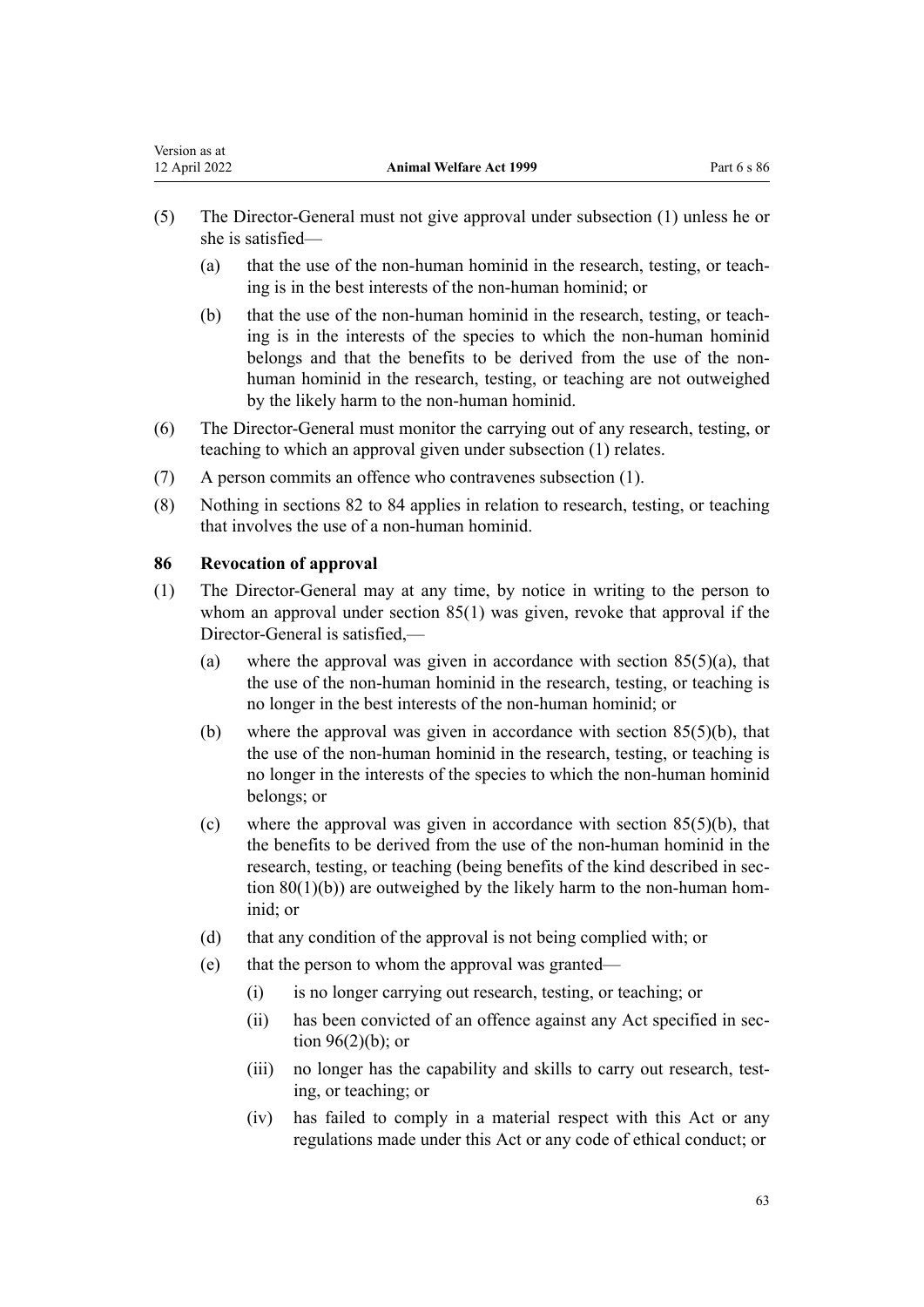- $(v)$  has provided in that person's application for the approval information that was false in a material respect.
- <span id="page-63-0"></span>(2) The Director-General must, before revoking the approval, give the person to whom the approval was given, an opportunity to be heard.

## *Codes of ethical conduct*

#### **87 Codes of ethical conduct**

(1) Any person referred to in subsection (2) may apply to the Director-General for approval of a code of ethical conduct in relation to the use of animals.

#### (2) The persons are—

- (a) any person who—
	- (i) is engaged in, or wishes to be engaged in, research, testing, or teaching; and
	- (ii) wishes to use animals in that research, testing, or teaching:
- (b) any person who—
	- (i) is not directly engaged in research, testing, or teaching; but
	- (ii) wishes to enable a teaching organisation to use animals in research, testing, or teaching.

Section 87: replaced, on 10 May 2015, by [section 38](http://legislation.govt.nz/pdflink.aspx?id=DLM5174862) of the Animal Welfare Amendment Act (No 2) 2015 (2015 No 49).

#### **88 Contents of code of ethical conduct**

- (1) Each code of ethical conduct must contain provisions that set out, in relation to the carrying out of the research, testing, or teaching to which the code relates, the policies to be adopted and the procedures to be followed,—
	- (a) by the code holder; and
	- (b) by an animal ethics committee appointed by the code holder.
- (2) The policies and procedures must—
	- (a) enable the animal ethics committee to carry out its functions effectively; and
	- (b) enable persons who are members of the animal ethics committee but who are not employed by the code holder to have an effective input into the working of the committee; and
	- (c) make provision for adequate monitoring of compliance with the condi‐ tions of project approvals to be carried out; and
	- (d) make provision for the code holder to collect the information and to maintain the records required by regulations made under this Act; and
	- (e) specify animal management practices and facilities that are such as to enable the purposes of this Part to be met adequately; and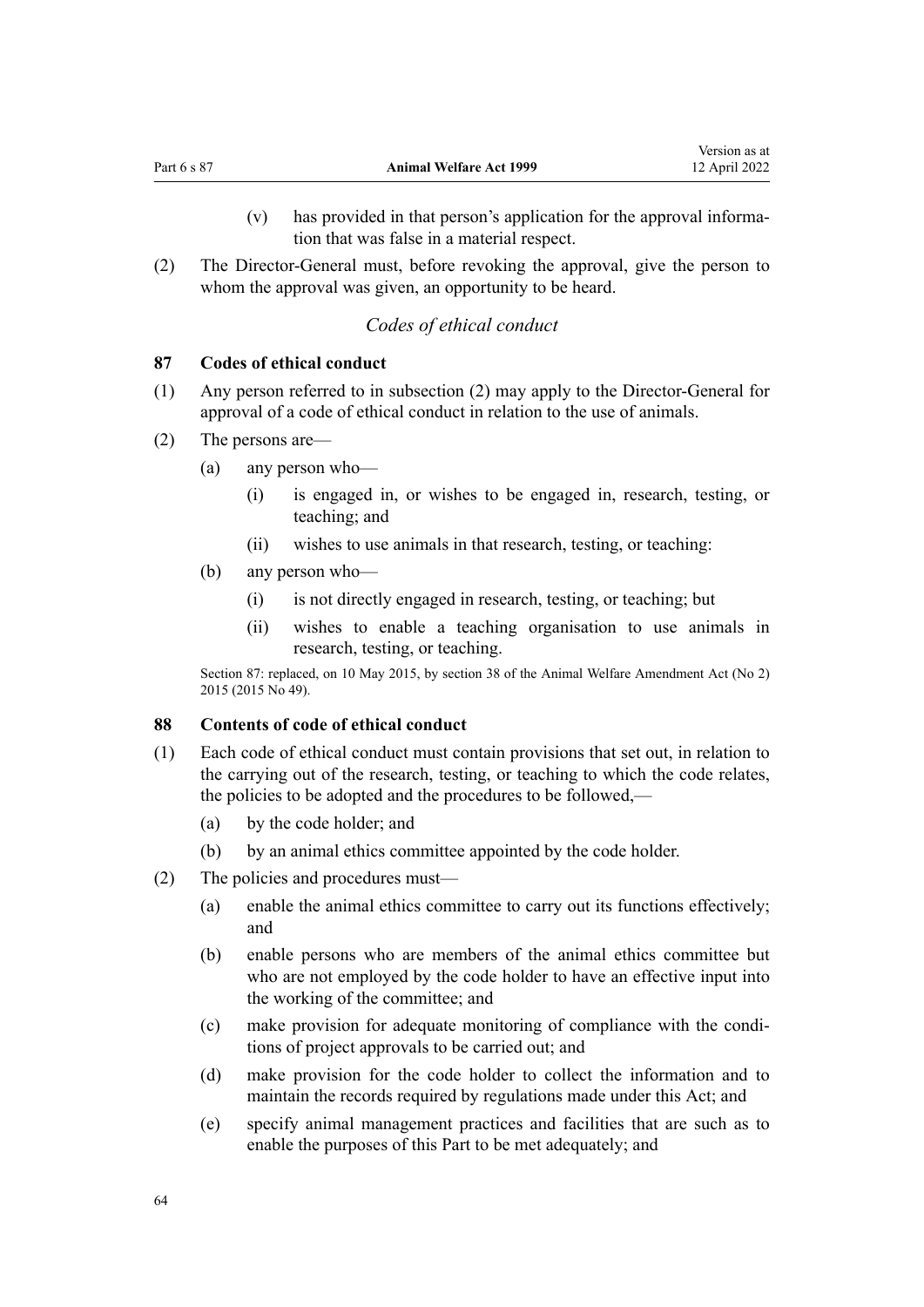- <span id="page-64-0"></span>(f) be such as to ensure that where any member of the animal ethics com‐ mittee makes a complaint, that complaint may be dealt with fairly and promptly by the animal ethics committee or the code holder; and
- (g) include, if necessary, the policies and procedures referred to in [section](#page-60-0) [84\(1\)\(b\).](#page-60-0)
- (3) The provisions of each code of ethical conduct must—
	- (a) be consistent with this Act and with any standards or policies prescribed by regulations made under this Act; and
	- (b) be such as to enable any requirements specified in regulations made under this Act to be met.

Compare: 1960 No 30 s 19A(2); 1983 No 141 s 6; 1987 No 20 s 3(2)

# **89 Application for approval**

- (1) Every application under [section 87](#page-63-0) must be in writing and must contain—
	- (a) information on the general nature and extent of the research, testing, or teaching to which the application relates; and
	- (b) a statement of the period in respect of which the approval is sought; and
	- (c) particulars of any convictions against—
		- (i) this Act; or
		- (ii) the Animals Protection Act 1960; or
		- (iii) the [Agricultural Compounds and Veterinary Medicines Act 1997;](http://legislation.govt.nz/pdflink.aspx?id=DLM414576) or
		- (iv) the [Biosecurity Act 1993;](http://legislation.govt.nz/pdflink.aspx?id=DLM314622) or
		- (v) the [Companies Act 1993](http://legislation.govt.nz/pdflink.aspx?id=DLM319569); or
		- (vi) the [Crimes Act 1961;](http://legislation.govt.nz/pdflink.aspx?id=DLM327381) or
		- (vii) the [Dog Control Act 1996](http://legislation.govt.nz/pdflink.aspx?id=DLM374409); or
		- (viii) the [Serious Fraud Office Act 1990;](http://legislation.govt.nz/pdflink.aspx?id=DLM210989) or
		- (ix) the [Trade in Endangered Species Act 1989;](http://legislation.govt.nz/pdflink.aspx?id=DLM145965) or
		- (x) the [Veterinarians Act 2005](http://legislation.govt.nz/pdflink.aspx?id=DLM363858); or
		- (xi) any Act that was replaced by any of the Acts specified in subpara‐ graphs (ii) to  $(x)$ ; or
		- (xii) any Act passed in substitution for any of the Acts specified in sub‐ paragraphs (iii) to  $(x)$ .
- (2) Every application under [section 87](#page-63-0) must be accompanied by—
	- (a) the proposed code of ethical conduct to which the application relates; and
	- (b) evidence, in the form of independent references and appropriate academic qualifications, that the applicant, or the persons employed or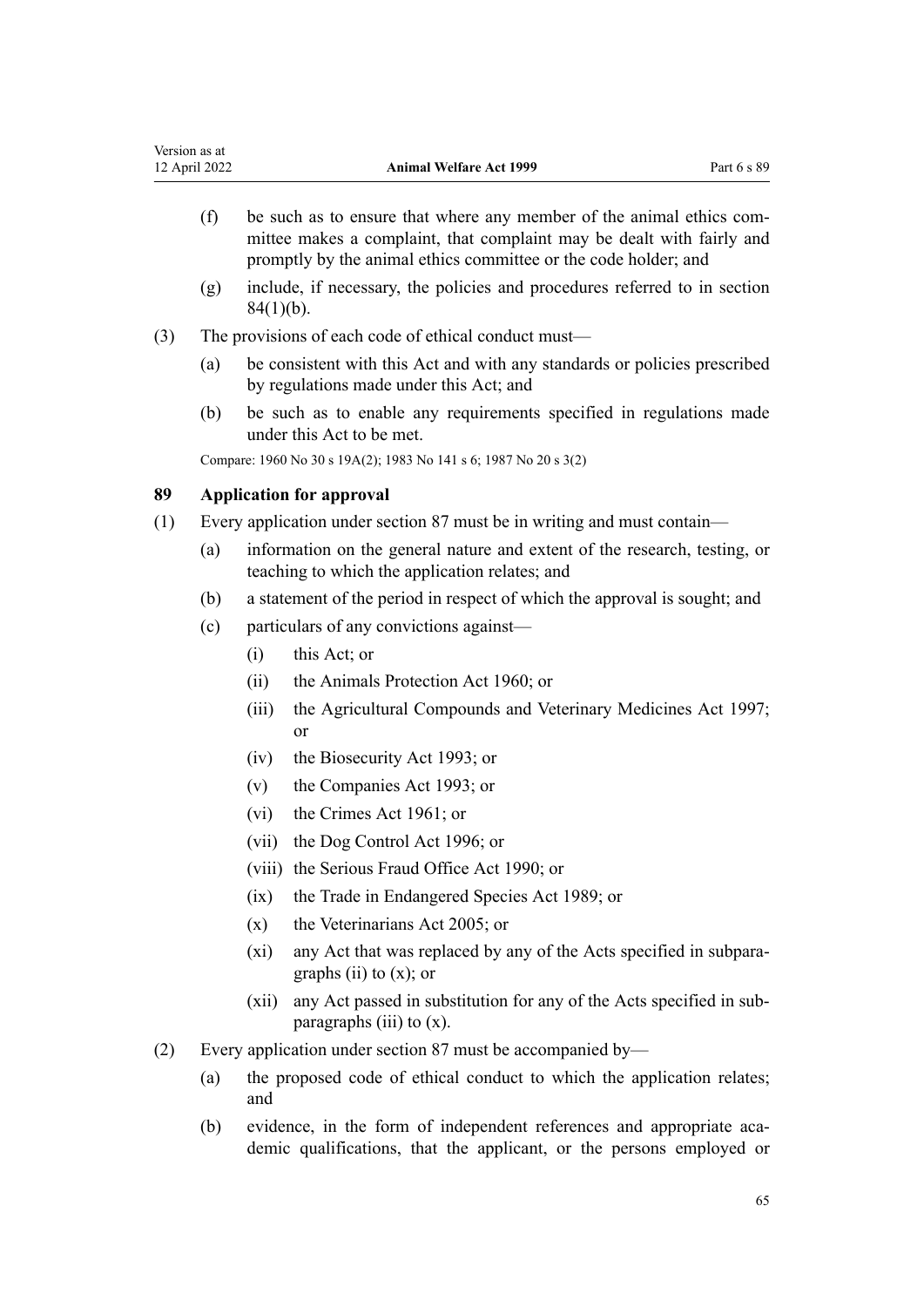<span id="page-65-0"></span>engaged to do the work, have the capability, skills, and experience to carry out the type of research, testing, or teaching to which the application relates; and

- (c) where the application relates to a second or subsequent period of research, testing, or teaching, a report—
	- (i) made by an accredited reviewer; and
	- (ii) showing that the work carried out during the previous period of research, testing, or teaching was satisfactory in terms of [section](#page-73-0) [106\(1\).](#page-73-0)
- (3) The Director-General must refer to the National Animal Ethics Advisory Com‐ mittee for its comments every application made under [section 87](#page-63-0) and must consult with that Committee with regard to every such application.
- (4) Where a person, who is deemed, by [section 192\(b\)\(ii\)](#page-130-0), to be a code holder for the purposes of [section 105\(3\),](#page-73-0) makes an application under [section 87,](#page-63-0) that application is deemed for the purposes of this section to be an application relat‐ ing to a second or subsequent period of research, testing, or teaching.

Section 89(1)(a): amended, on 10 May 2015, by [section 39](http://legislation.govt.nz/pdflink.aspx?id=DLM5174864) of the Animal Welfare Amendment Act (No 2) 2015 (2015 No 49).

Section  $89(1)(c)(x)$ : amended, on 22 December 2005, by [section 105](http://legislation.govt.nz/pdflink.aspx?id=DLM364675) of the Veterinarians Act 2005 (2005 No 126).

## **90 Changes to proposed code**

The Director-General may, before deciding whether to approve, or to refuse to approve, a proposed code of ethical conduct, change the contents of the code if the National Animal Ethics Advisory Committee so recommends after consult‐ ation with the applicant.

Compare: 1960 No 30 s 19A(5); 1983 No 141 s 6

# **91 Approval of code of ethical conduct**

- (1) The Director-General must, in considering any application under [section 87](#page-63-0), have regard to the following matters:
	- (a) the contents of the proposed code of ethical conduct; and
	- (b) the evidence and other information and particulars supplied to the Director-General in accordance with [section 89\(1\)](#page-64-0) and paragraphs (b) and (c) of section 89(2); and
	- (c) the consultation conducted under [section 89\(3\).](#page-64-0)
- (2) On approving the proposed code of ethical conduct, the Director-General may impose such conditions as he or she considers appropriate.
- (3) Where the Director-General approves a proposed code of ethical conduct, the Director-General must publish a notice of the approval in the *Gazette*.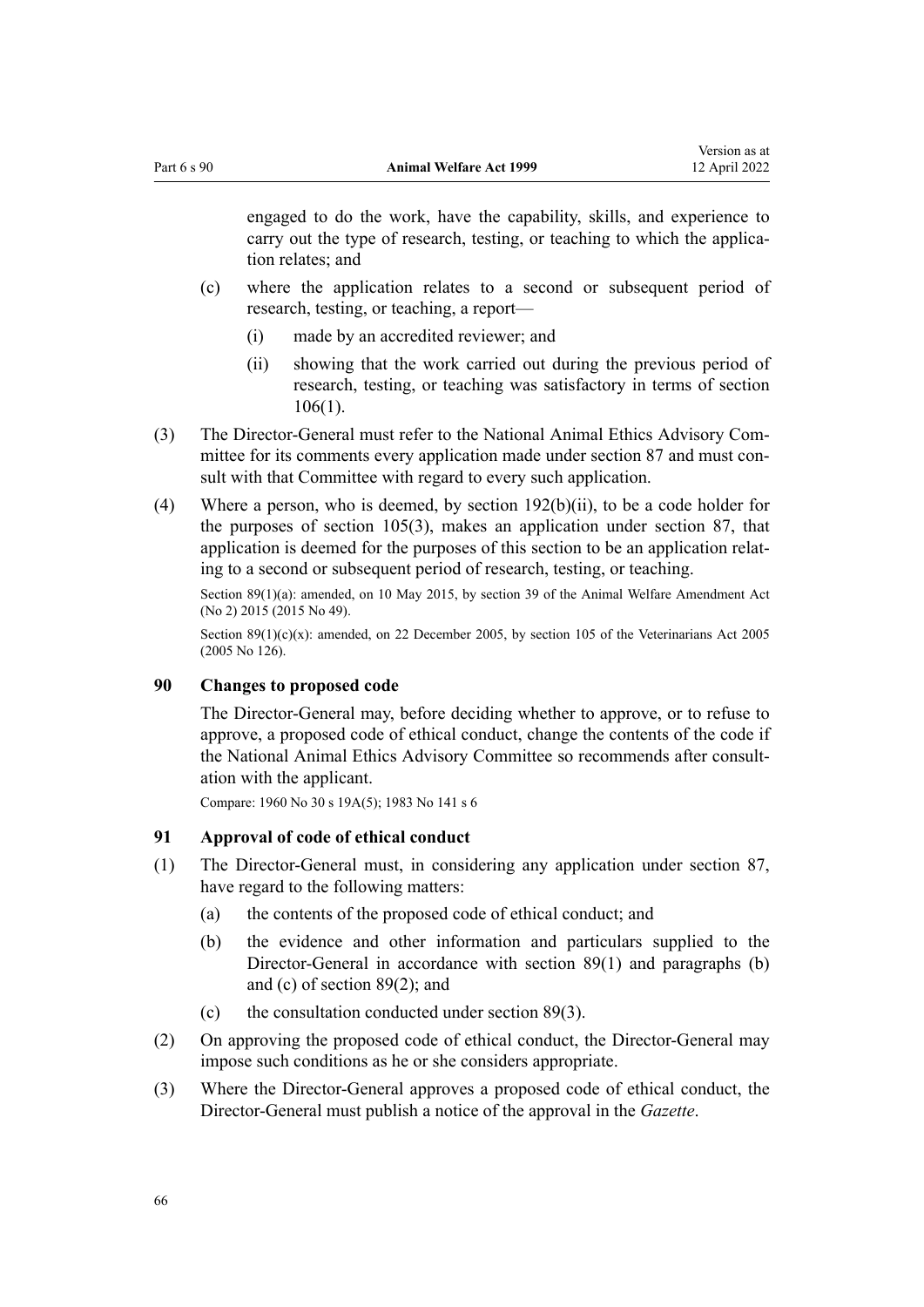- (a) the refusal; and
- (b) the reasons for the refusal.

Compare: 1960 No 30 s 19A(6); 1983 No 141 s 6

## **92 Time limits**

Version as at<br>12 April 2022

- (1) Subject to subsection (3), the Director-General must, within 40 working days after receiving an application under [section 87—](#page-63-0)
	- (a) decide whether to approve the proposed code of ethical conduct, with or without changes, and, if it is to be approved, any conditions to be imposed; and
	- (b) give or post to the applicant written notice of the decision on the application.
- (2) If the period specified in subsection (1) expires without the Director-General having approved the proposed code of ethical conduct and without having given a notice under subsection (1)(b), the Director-General is deemed to have refused to approve the proposed code of ethical conduct.
- (3) If, within the period specified in subsection (1), the Director-General notifies the applicant in accordance with subsection  $(1)(b)$  that either the Director-General or the National Animal Ethics Advisory Committee either—
	- (a) requires more information from the applicant; or
	- (b) needs to consult the applicant,—

the period specified in subsection (1) is deemed to be extended by a further 40 working days.

#### **93 Approval to be personal to code holder**

- (1) An approval of a code of ethical conduct is personal to the code holder and, except with the consent of the Director-General, is not transferable.
- (2) An approval of a code of ethical conduct does not vest by operation of law in any person other than the code holder.
- (3) For the purposes of subsection (1), where—
	- (a) a code holder assigns the assets and goodwill of the code holder's business to another person; or
	- (b) a transfer of all or some of the share capital of the code holder has the effect of transferring control of the code holder's business to another person,—

every such assignment or transfer has the effect of revoking the approval of the code of ethical conduct held by the code holder unless that assignment or transfer is effected with the consent of the Director-General.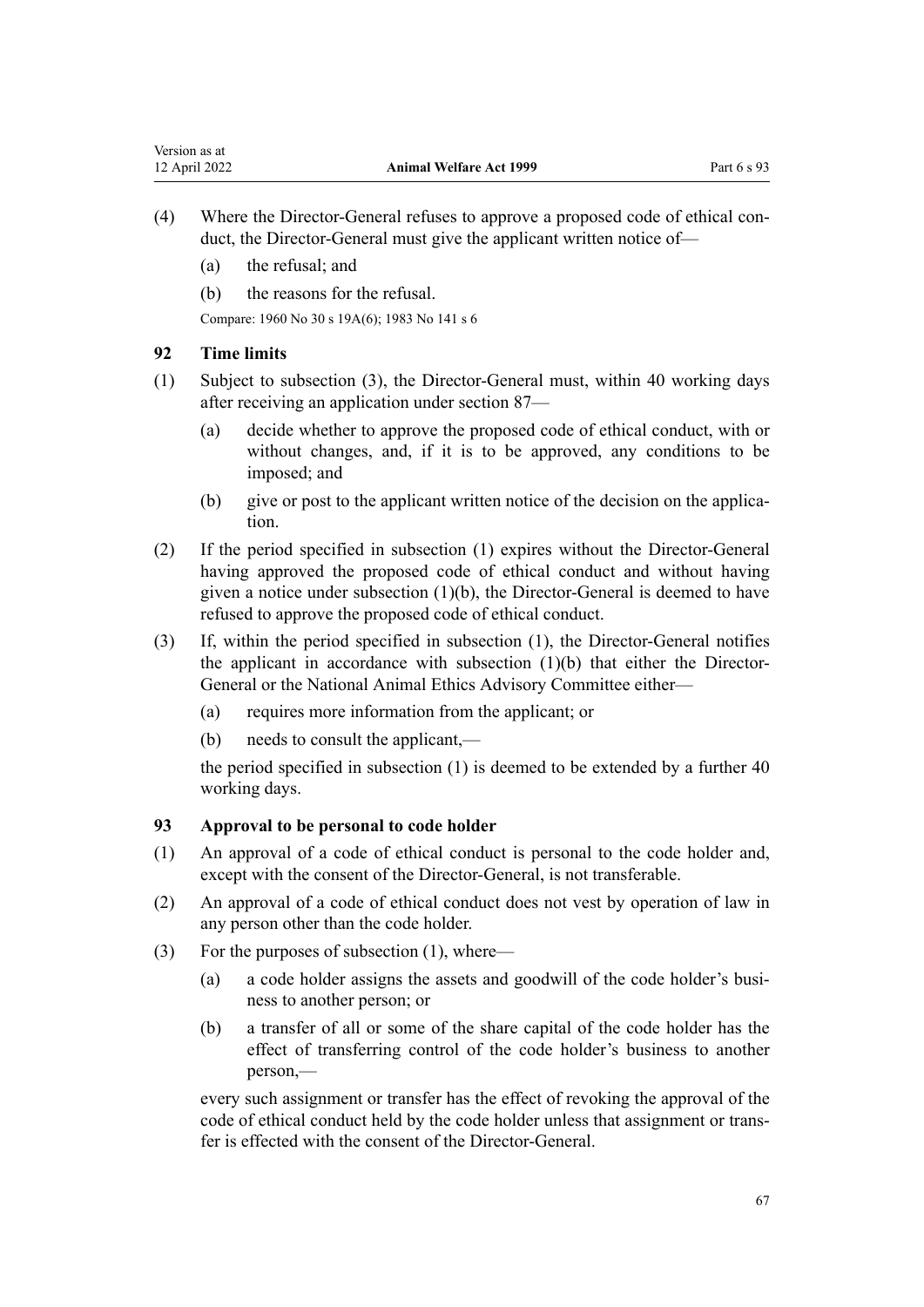# <span id="page-67-0"></span>**94 Duration of approval**

- (1) Every approval under [section 91](#page-65-0) of a code of ethical conduct has effect for such period, not exceeding the period of 5 years beginning with the date of the publication in the *Gazette* of notice of the approval of that code, as the Director-General specifies in that notice.
- (2) Subsection (1) is subject to sections 95 and 96.

# **95 Application for amendment, suspension, or revocation of code of ethical conduct**

- (1) Every code holder may apply to the Director-General for his or her approval to the amendment, suspension, or revocation of the approval of the code of ethical conduct in respect of which the code holder holds the Director-General's approval.
- (2) Every such application must be in writing and must state the reason why the code of ethical conduct should be amended, suspended, or revoked.
- (3) The Director-General must refer to the National Animal Ethics Advisory Com‐ mittee for its comments every application made under subsection (1) for his or her approval to the amendment of a code of ethical conduct and must consult with that Committee with regard to every such application.
- (4) Despite subsections (1) to (3), nothing in this section prevents a code holder from making minor amendments to a code of ethical conduct (being minor amendments that would not materially affect the purposes of the code) without the approval of the Director-General.
- (5) Where, in any year ending with 31 December, a code holder makes minor amendments to a code of ethical conduct, that code holder must, as soon as practicable after the end of that year but not later than 31 March in the succeeding year, give to the Director-General in writing particulars of those minor amendments.

#### **96 Amendment, suspension, or revocation**

- (1) The Director-General must, in considering any application under section 95 for approval to the amendment to a code of ethical conduct, consider—
	- (a) whether the current provisions of the code of ethical conduct are appro‐ priate to the activities of the code holder; and
	- (b) whether scientific developments make it appropriate for the code of ethical conduct to be amended; and
	- (c) the consultation conducted under section 95(3).
- (2) The Director-General may, whether or not an application is made under section 95, suspend or revoke the approval of a code of ethical conduct if the Director-General believes, on reasonable grounds, that the code holder—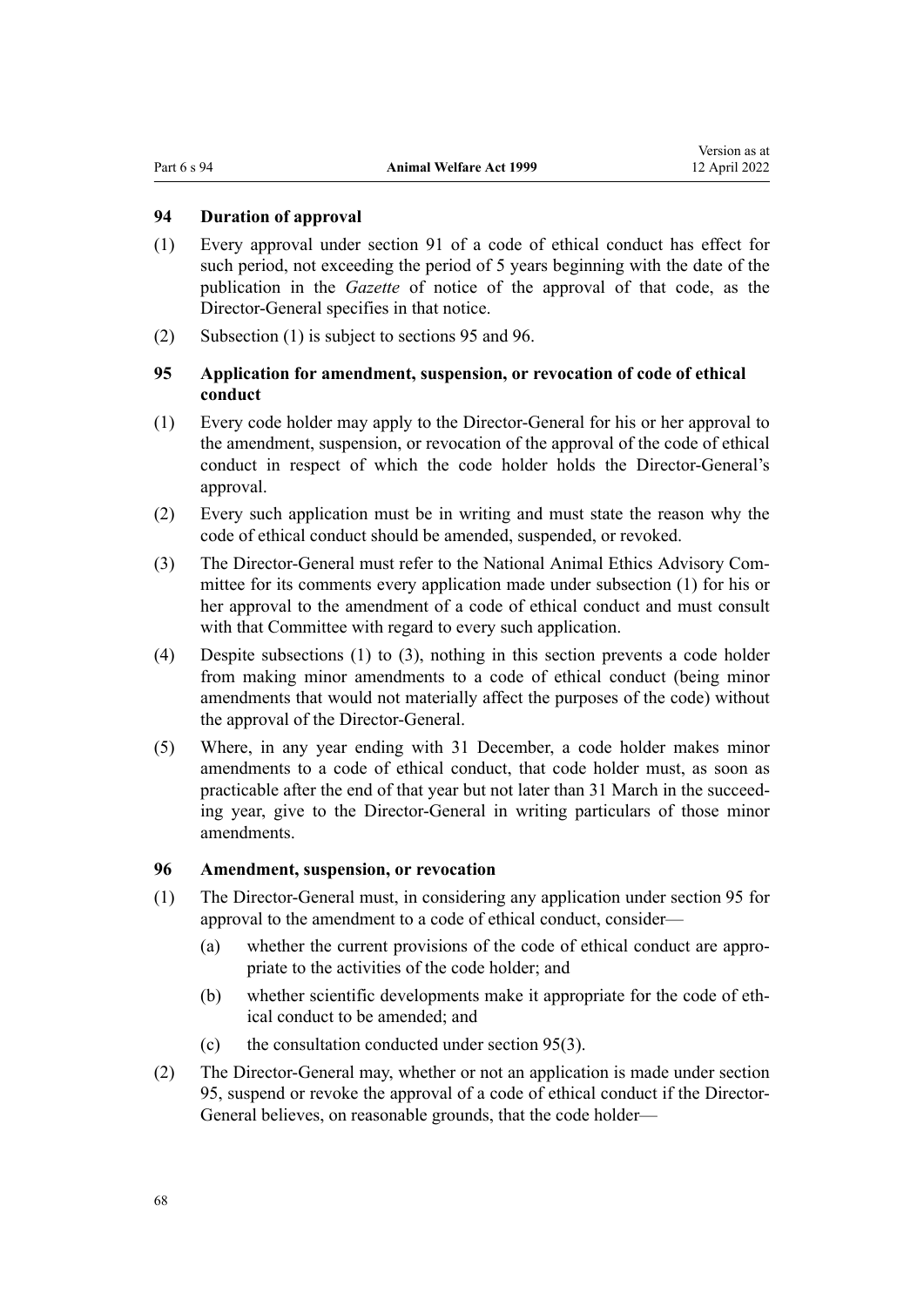| Version as at<br>12 April 2022 |                                                                                                                                                                                                                                                                                                                                                                                                                                                                       |                                                                                                                                                                                                           | <b>Animal Welfare Act 1999</b>                                                                                                                                                            | Part $6 s 96$ |
|--------------------------------|-----------------------------------------------------------------------------------------------------------------------------------------------------------------------------------------------------------------------------------------------------------------------------------------------------------------------------------------------------------------------------------------------------------------------------------------------------------------------|-----------------------------------------------------------------------------------------------------------------------------------------------------------------------------------------------------------|-------------------------------------------------------------------------------------------------------------------------------------------------------------------------------------------|---------------|
| (a)                            |                                                                                                                                                                                                                                                                                                                                                                                                                                                                       | is no longer carrying out research, testing, or teaching or no longer<br>wishes to enable research, testing, or teaching to be carried out by<br>another person; or                                       |                                                                                                                                                                                           |               |
| (b)                            |                                                                                                                                                                                                                                                                                                                                                                                                                                                                       |                                                                                                                                                                                                           | has been convicted of an offence against—                                                                                                                                                 |               |
|                                |                                                                                                                                                                                                                                                                                                                                                                                                                                                                       | (i)                                                                                                                                                                                                       | this Act; or                                                                                                                                                                              |               |
|                                |                                                                                                                                                                                                                                                                                                                                                                                                                                                                       | (ii)                                                                                                                                                                                                      | the Animals Protection Act 1960; or                                                                                                                                                       |               |
|                                |                                                                                                                                                                                                                                                                                                                                                                                                                                                                       | (iii)                                                                                                                                                                                                     | the Agricultural Compounds and Veterinary Medicines Act 1997;<br><sub>or</sub>                                                                                                            |               |
|                                |                                                                                                                                                                                                                                                                                                                                                                                                                                                                       | (iv)                                                                                                                                                                                                      | the Biosecurity Act 1993; or                                                                                                                                                              |               |
|                                |                                                                                                                                                                                                                                                                                                                                                                                                                                                                       | (v)                                                                                                                                                                                                       | the Companies Act 1993; or                                                                                                                                                                |               |
|                                |                                                                                                                                                                                                                                                                                                                                                                                                                                                                       | (vi)                                                                                                                                                                                                      | the Crimes Act 1961; or                                                                                                                                                                   |               |
|                                |                                                                                                                                                                                                                                                                                                                                                                                                                                                                       | (vii)                                                                                                                                                                                                     | the Dog Control Act 1996; or                                                                                                                                                              |               |
|                                |                                                                                                                                                                                                                                                                                                                                                                                                                                                                       | (viii)                                                                                                                                                                                                    | the Serious Fraud Office Act 1990; or                                                                                                                                                     |               |
|                                |                                                                                                                                                                                                                                                                                                                                                                                                                                                                       | (ix)                                                                                                                                                                                                      | the Trade in Endangered Species Act 1989; or                                                                                                                                              |               |
|                                |                                                                                                                                                                                                                                                                                                                                                                                                                                                                       | (x)                                                                                                                                                                                                       | the Veterinarians Act 2005; or                                                                                                                                                            |               |
|                                |                                                                                                                                                                                                                                                                                                                                                                                                                                                                       | $(x_i)$                                                                                                                                                                                                   | any Act that was replaced by any of the Acts specified in subpara-<br>graphs (ii) to $(x)$ ; or                                                                                           |               |
|                                |                                                                                                                                                                                                                                                                                                                                                                                                                                                                       | (xii)                                                                                                                                                                                                     | any Act passed in substitution for any of the Acts specified in sub-<br>paragraphs (iii) to $(x)$ ; or                                                                                    |               |
| (c)                            |                                                                                                                                                                                                                                                                                                                                                                                                                                                                       |                                                                                                                                                                                                           | no longer has the capability and skills necessary to carry out research,<br>testing, or teaching or to enable research, testing, or teaching to be car-<br>ried out by another person; or |               |
| (d)                            |                                                                                                                                                                                                                                                                                                                                                                                                                                                                       |                                                                                                                                                                                                           | has failed to comply in a material respect with this Act or any regula-<br>tions made under this Act or the code of ethical conduct; or                                                   |               |
| (e)                            |                                                                                                                                                                                                                                                                                                                                                                                                                                                                       |                                                                                                                                                                                                           | has provided in or with the code holder's application under section 87<br>information that was false in a material respect.                                                               |               |
| (3)                            | Except where a code holder applies under section $95(1)$ for the suspension or<br>revocation of the approval of a code of ethical conduct, the Director-General<br>must, before revoking or suspending the approval of a code of ethical conduct,<br>give the code holder an opportunity to be heard and must consult with the<br>National Animal Ethics Advisory Committee with regard to the proposed revo-<br>cation or suspension of the code of ethical conduct. |                                                                                                                                                                                                           |                                                                                                                                                                                           |               |
| (4)                            |                                                                                                                                                                                                                                                                                                                                                                                                                                                                       | Where the Director-General decides to approve the suspension or revocation of<br>the approval of a code of ethical conduct, the Director-General must publish a<br>notice of the decision in the Gazette. |                                                                                                                                                                                           |               |
| (5)                            |                                                                                                                                                                                                                                                                                                                                                                                                                                                                       |                                                                                                                                                                                                           | Where the Director-General refuses to approve an amendment to a code of eth-<br>ical conduct, the Director-General must give the applicant written notice of-                             |               |

(a) the refusal; and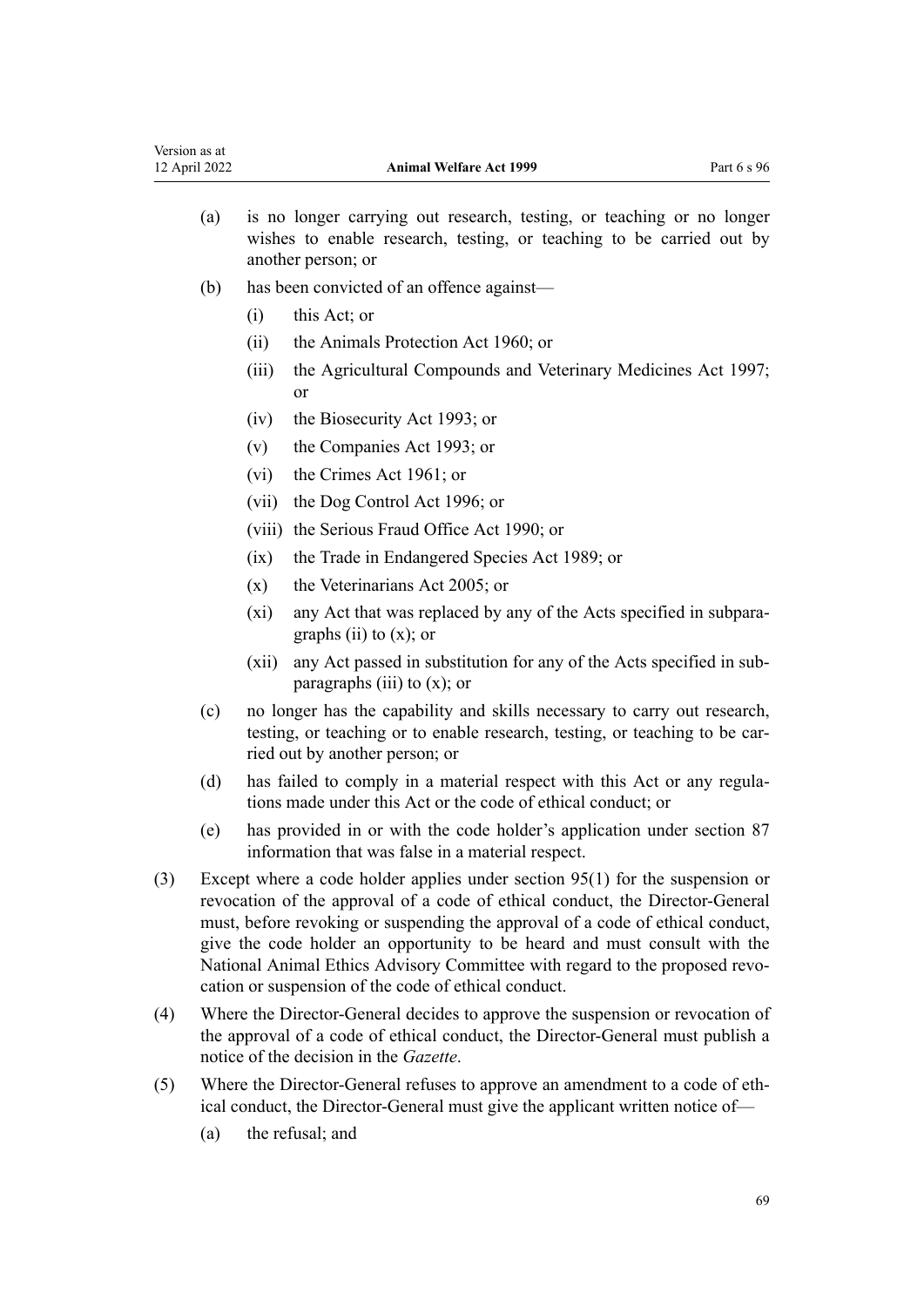## (b) the reasons for the refusal.

Section 96(2)(a): amended, on 10 May 2015, by [section 40\(1\)](http://legislation.govt.nz/pdflink.aspx?id=DLM5174865) of the Animal Welfare Amendment Act (No 2) 2015 (2015 No 49).

Section 96(2)(b)(x): amended, on 22 December 2005, by [section 105](http://legislation.govt.nz/pdflink.aspx?id=DLM364675) of the Veterinarians Act 2005 (2005 No 126).

Section  $96(2)(c)$ : amended, on 10 May 2015, by [section 40\(2\)](http://legislation.govt.nz/pdflink.aspx?id=DLM5174865) of the Animal Welfare Amendment Act (No 2) 2015 (2015 No 49).

#### **97 Review of decisions**

- (1) Where a decision under [section 85](#page-61-0) or [section 86](#page-62-0) or [section 91](#page-65-0) or [section 96](#page-67-0) is made by a person acting under the delegated authority of the Director-General, the person seeking an approval or holding an approval under section 85 or the applicant or the code holder, as the case may be, are each entitled to have the decision reviewed by the Director-General.
- (2) Where a decision under [section 85](#page-61-0) or [section 86](#page-62-0) or [section 91](#page-65-0) or [section 96](#page-67-0) is made by the Director-General, the person seeking an approval or holding an approval under section 85 or the applicant or the code holder, as the case may be, are each entitled to have the decision reviewed by the Minister.

#### *Animal ethics committees*

## **98 Establishment of animal ethics committees**

Every code holder must establish and maintain an animal ethics committee.

#### **99 Functions and powers**

- (1) The functions of an animal ethics committee are—
	- (a) to consider and determine on behalf of the code holder applications for the approval of projects:
	- (b) to consider and determine, under section  $84(1)(a)$ , applications for the approval of projects:
	- (c) to set, vary, and revoke conditions of project approvals:
	- (d) to monitor compliance with conditions of project approvals:
	- (e) to monitor animal management practices and facilities to ensure compli‐ ance with the terms of the code of ethical conduct:
	- (f) to consider and determine applications for the renewal of project appro‐ vals:
	- (g) to suspend or revoke, where necessary, project approvals:
	- (h) to recommend to the code holder amendments to the code of ethical conduct.
- (2) Each animal ethics committee has such powers as are reasonably necessary to enable it to carry out its functions.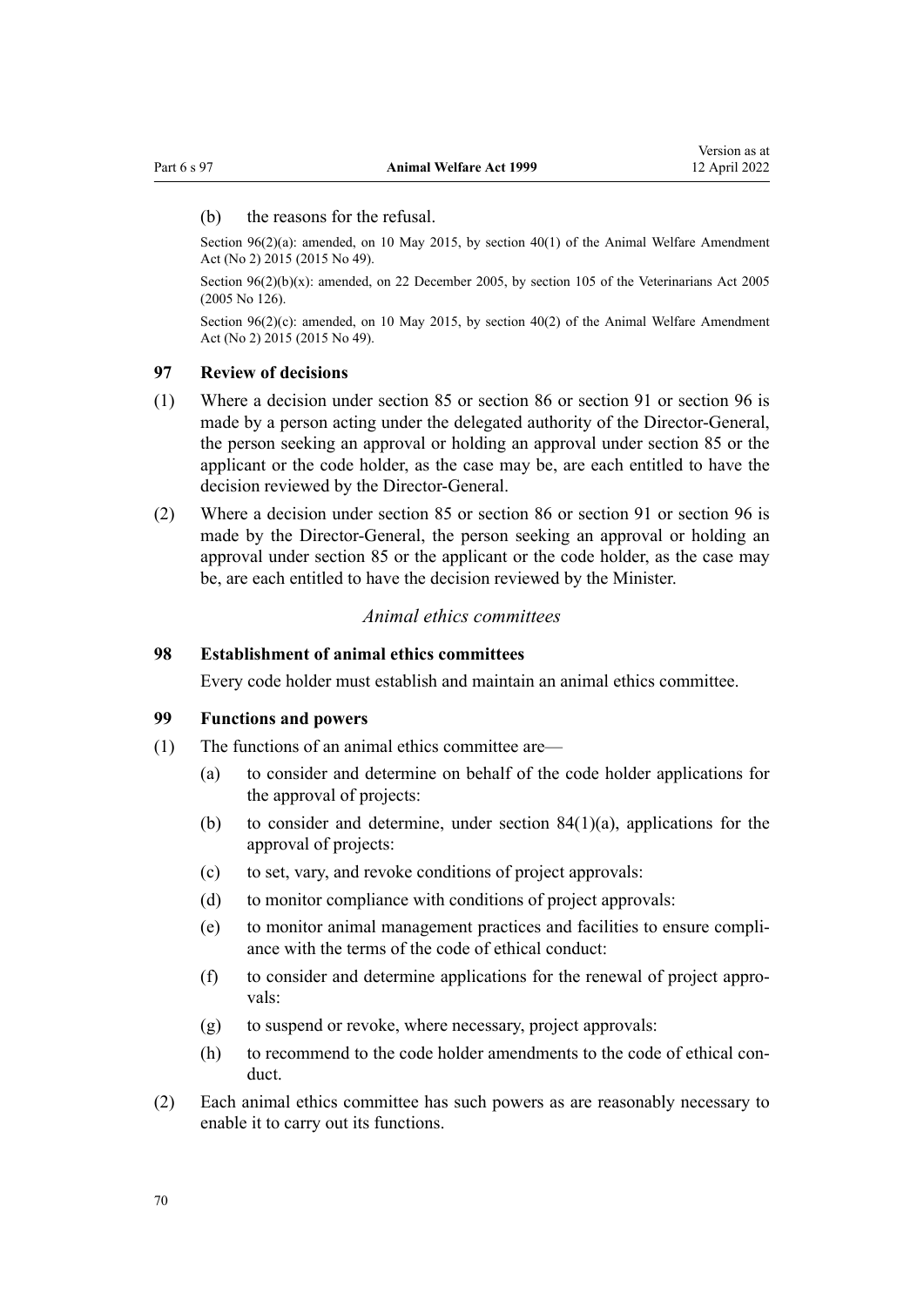#### **100 Criteria**

- (1) In considering any application for the approval of a project and in setting, vary‐ ing, or revoking conditions of the approval of a project, every animal ethics committee must have regard to such of the following matters as are relevant:
	- (a) the purposes of this Part, but the committee need not have regard to the purpose stated in section 80(1)(b) for any part of the project that involves manipulation to which [section 3\(1A\)](#page-17-0) applies; and
	- (b) any matters that the committee is required to consider by regulations made under this Act; and
	- (c) the scientific or educational objectives of the project; and
	- (d) the harm to, or the distress felt by, the animals as a result of the manipulation, and the extent to which that harm or distress can be alleviated by any means (including, where the pain or distress cannot be held within reasonable levels, the abandonment of the manipulation or the humane destruction of animals), but this paragraph does not apply to the killing of animals for the purpose of any project where research, testing, and teaching are to be performed on their bodies or tissues; and
	- (e) whether the design of the experiment or demonstration is such that it is reasonable to expect that the objectives of the experiment or demonstration will be met; and
	- (f) the factors that have been taken into account in the choice of animal spe‐ cies; and
	- (fa) the extent to which there has been—
		- (i) assessment of the suitability of using non-sentient or non-living alternatives in the project; and
		- (ii) replacement of animals as subjects with suitable non-sentient or non-living alternatives; and
	- (g) whether the number of animals to be used is the minimum necessary to ensure a meaningful interpretation of the findings and the statistical validity of the findings; and
	- (h) whether adequate measures will be taken to ensure the general health and welfare of animals before, during, and after manipulation; and
	- (i) whether suitably qualified persons will be engaged in supervising and undertaking the research, testing, or teaching; and
	- (j) whether any duplication of an experiment is proposed and, if so, whether any such duplication will be undertaken only if the original experi‐ ment—
		- (i) is flawed in a way that was not able to be predicted; or
		- (ii) needs to be duplicated for the purpose of confirming a result that was unexpected or has far-reaching implications; and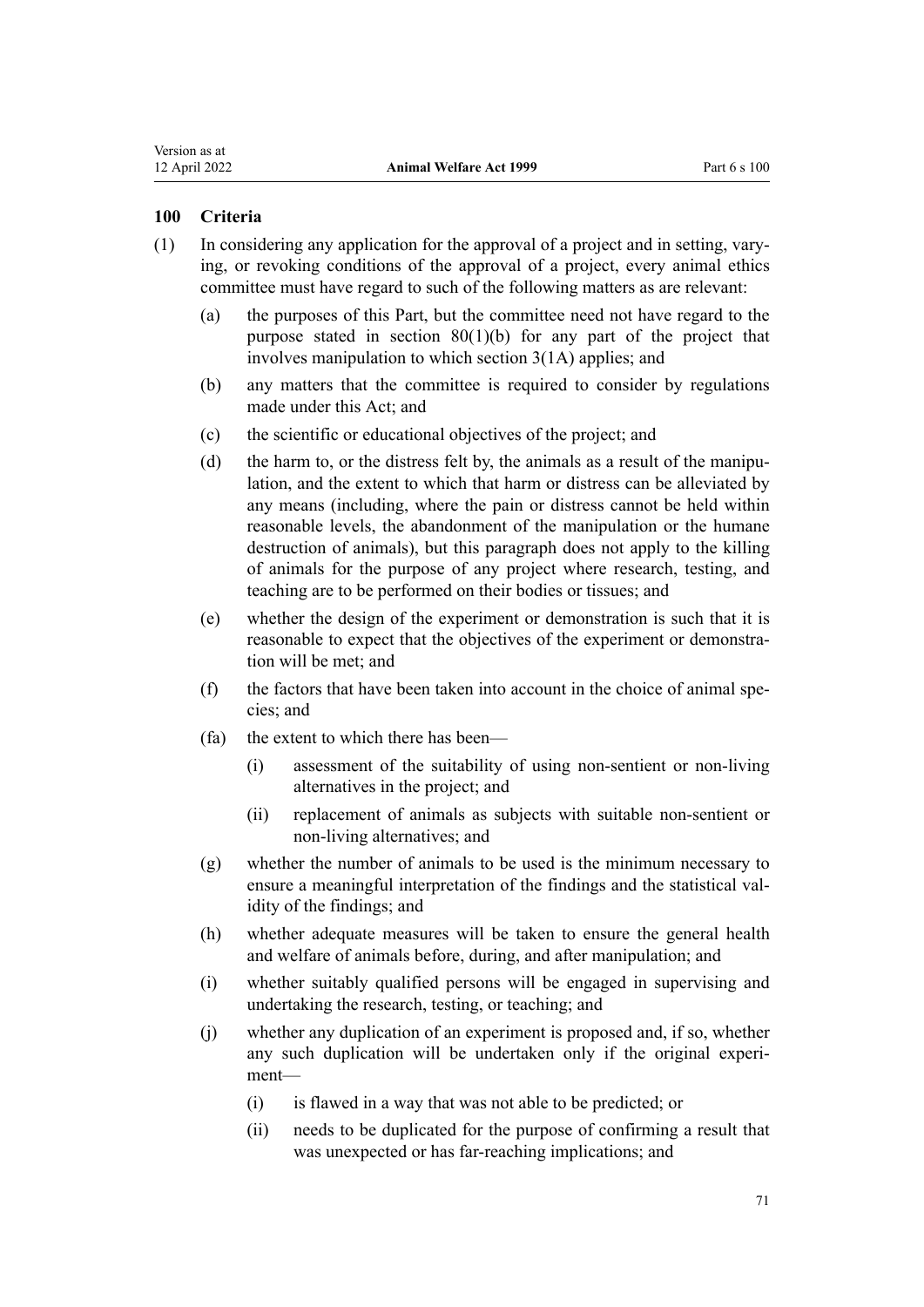- (k) whether the same animals are to be used repeatedly in successive proj‐ ects, and, if so, the cumulative effect of the successive projects on the welfare of the animals; and
- (l) whether there is a commitment to ensuring that findings of any experi‐ ment will be adequately used, promoted, or published; and
- (m) any other matters that the committee considers relevant.
- (2) When an animal ethics committee considers approving a research, testing, and teaching project that involves manipulation to which [section 3\(1A\)](#page-17-0) applies, the committee must be satisfied that every animal that will be subject to that manipulation will be killed in such a manner that the animal does not suffer unreasonable or unnecessary pain or distress.

Section 100(1)(a): amended, on 1 January 2018, by [section 41\(1\)](http://legislation.govt.nz/pdflink.aspx?id=DLM5174866) of the Animal Welfare Amendment Act (No 2) 2015 (2015 No 49).

Section 100(1)(d): amended, on 1 January 2018, by [section 41\(2\)](http://legislation.govt.nz/pdflink.aspx?id=DLM5174866) of the Animal Welfare Amendment Act (No 2) 2015 (2015 No 49).

Section 100(1)(fa): inserted, on 9 November 2015, by [section 41\(3\)](http://legislation.govt.nz/pdflink.aspx?id=DLM5174866) of the Animal Welfare Amendment Act (No 2) 2015 (2015 No 49).

Section 100(2): inserted, on 1 January 2018, by [section 41\(4\)](http://legislation.govt.nz/pdflink.aspx?id=DLM5174866) of the Animal Welfare Amendment Act (No 2) 2015 (2015 No 49).

#### **101 Membership**

- (1) Each animal ethics committee is to consist of at least 4 members.
- $(2)$  If the code holder is an organisation, the members of the animal ethics committee must be appointed by the chief executive of the organisation or his or her nominee.
- (3) One member must be—
	- (a) the code holder; or
	- (b) if the code holder is an organisation, a senior member of the organisation appointed by the chief executive to be a member of the committee.
- (4) Any senior member of an organisation who is appointed under subsection  $(3)(b)$  must be a person who is capable of evaluating—
	- (a) each proposal for a project; and
	- (b) the qualifications and skills of the proposer of a project; and
	- (c) the scientific value or the teaching value, as the case may require, of a project.
- (5) One member must be a veterinarian (not being a veterinarian who is an employee of, or is otherwise associated with, the code holder) appointed by the code holder on the nomination of the New Zealand Veterinary Association or a similar national body of veterinarians.
- (6) One member must be a person appointed by the code holder on the nomination of an approved organisation.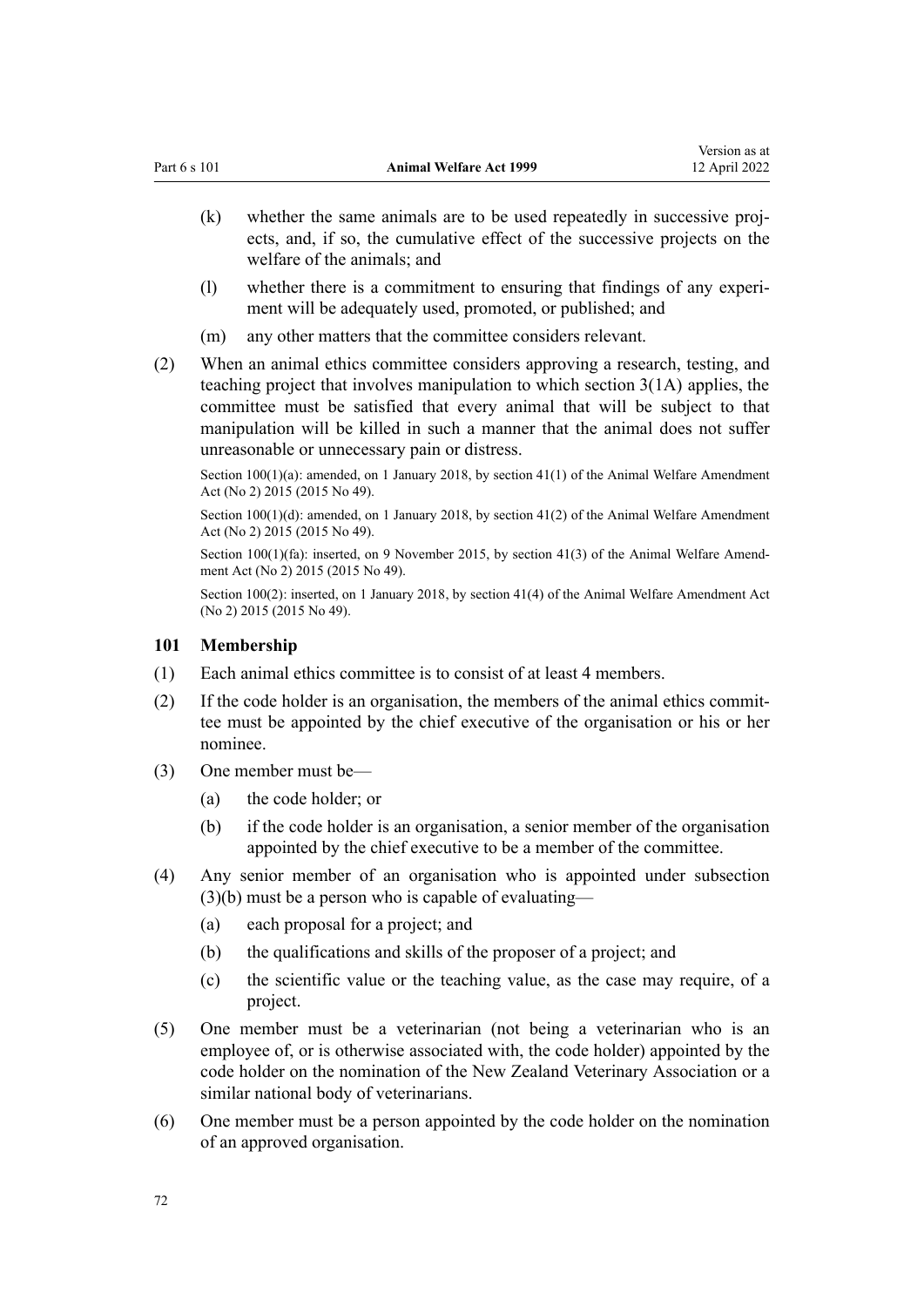- (7) The person appointed under subsection (6) must not be—
	- (a) a person who is in the employ of, or is otherwise associated with, the code holder; or
	- (b) a person who is involved in the use of animals for research, testing, or teaching.
- (8) One member must be a person appointed by the code holder on the nomination of a territorial authority or regional council.
- (9) The person appointed under subsection (8) must not be—
	- (a) a person who is in the employ of, or is otherwise associated with, the code holder; or
	- (b) a person who is associated with the scientific community or an animal welfare agency.
- (10) The appointed members of each animal ethics committee hold office for such terms and on such conditions as are specified in the code of ethical conduct.

## **102 Procedure**

The procedure of an animal ethics committee must, except as provided in this Act or in regulations made under this Act or in the code of ethical conduct, be determined by the committee.

### **103 Report of non-compliance**

- (1) Any member of an animal ethics committee who believes that the committee or the code holder is failing to comply in a material respect with this Act or with any regulations made under this Act or with the code of ethical conduct, may report the non-compliance to the Director-General.
- (2) A member of an animal ethics committee who makes a report under subsection (1) in good faith is not to be liable to any civil or criminal proceedings or to any disciplinary proceedings by reason of having made that report.
- (3) The Director-General must use his or her best endeavours not to disclose any information that might identify the person who made the report unless—
	- (a) the person consents to the disclosure of that information; or
	- (b) the Director-General reasonably believes that disclosure of the identify‐ ing information—
		- (i) is essential to the investigation of the allegations made in the report; or
		- (ii) is essential having regard to the principles of natural justice.
- (4) Nothing in the [Official Information Act 1982](http://legislation.govt.nz/pdflink.aspx?id=DLM64784) or the [Privacy Act 2020](http://legislation.govt.nz/pdflink.aspx?id=LMS23193) requires the Director-General to disclose information that might identify the person who made the report.

Section 103(4): amended, on 1 December 2020, by [section 217](http://legislation.govt.nz/pdflink.aspx?id=LMS23706) of the Privacy Act 2020 (2020 No 31).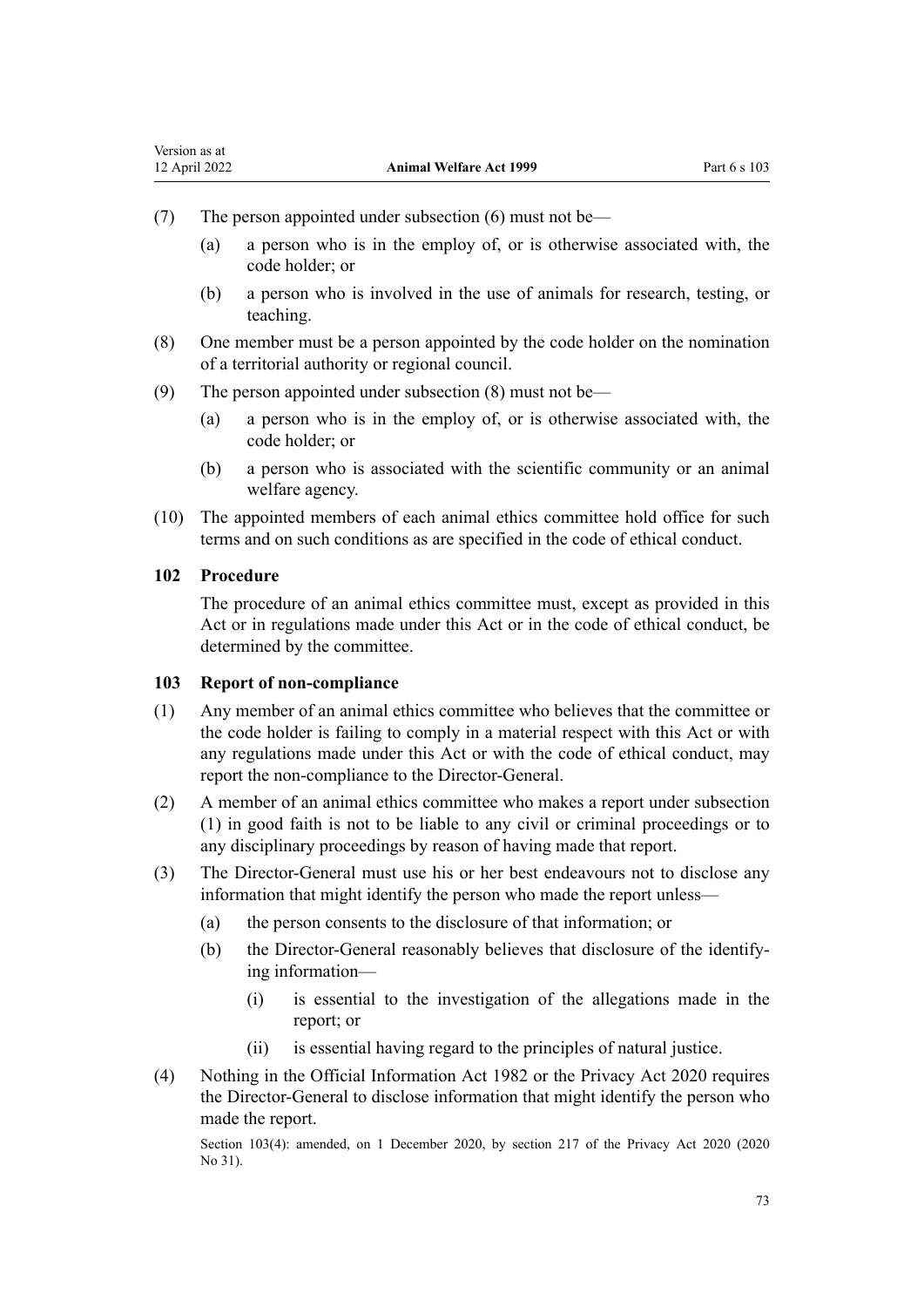## <span id="page-73-0"></span>**104 Protection of members of animal ethics committees**

No member of an animal ethics committee is personally liable for any act done or omitted by the member or the committee in good faith in the course of the operations of the committee.

#### *Reviews of code holders and animal ethics committees*

#### **105 Independent reviews**

- (1) An independent review of each code holder and of each animal ethics commit‐ tee established and maintained by the code holder must be undertaken in accordance with this section.
- (2) Where the code holder in respect of a code of ethical conduct is—
	- (a) a person who, on the approval of that code, became a code holder for the first time; or
	- (b) a person who, on the approval of that code, was a person who had not, at any time in the period of 2 years immediately preceding the date of that approval, been a code holder,—

an independent review must take place within 2 years after the date on which notice of that approval was published in the *Gazette*.

(3) Where a code holder (including a code holder to whom subsection (2) applies) applies for the approval of a code of ethical conduct for a second or subsequent period, an independent review must have been completed before the period of the current approval has expired.

## **106 Purpose**

- (1) The purpose of an independent review is to review compliance by a code holder, and by each animal ethics committee appointed by the code holder, with the requirements and standards of this Act and of any regulations made under this Act and of the code of ethical conduct.
- (2) The accredited reviewer is entitled, in relation to an animal ethics committee, to review all aspects of the committee's decision-making process but is not entitled to pass judgment on the validity or appropriateness of the final decision except where failure to comply with the Act or poor process appears to have had a significant bearing on the decision.

#### **107 Period to which independent review relates**

The independent review is to relate,—

- (a) in the case of an independent review to which section 105(2) relates, to the period since the code of ethical conduct was approved; or
- (b) in the case of an independent review to which section 105(3) relates, to the period since the last independent review.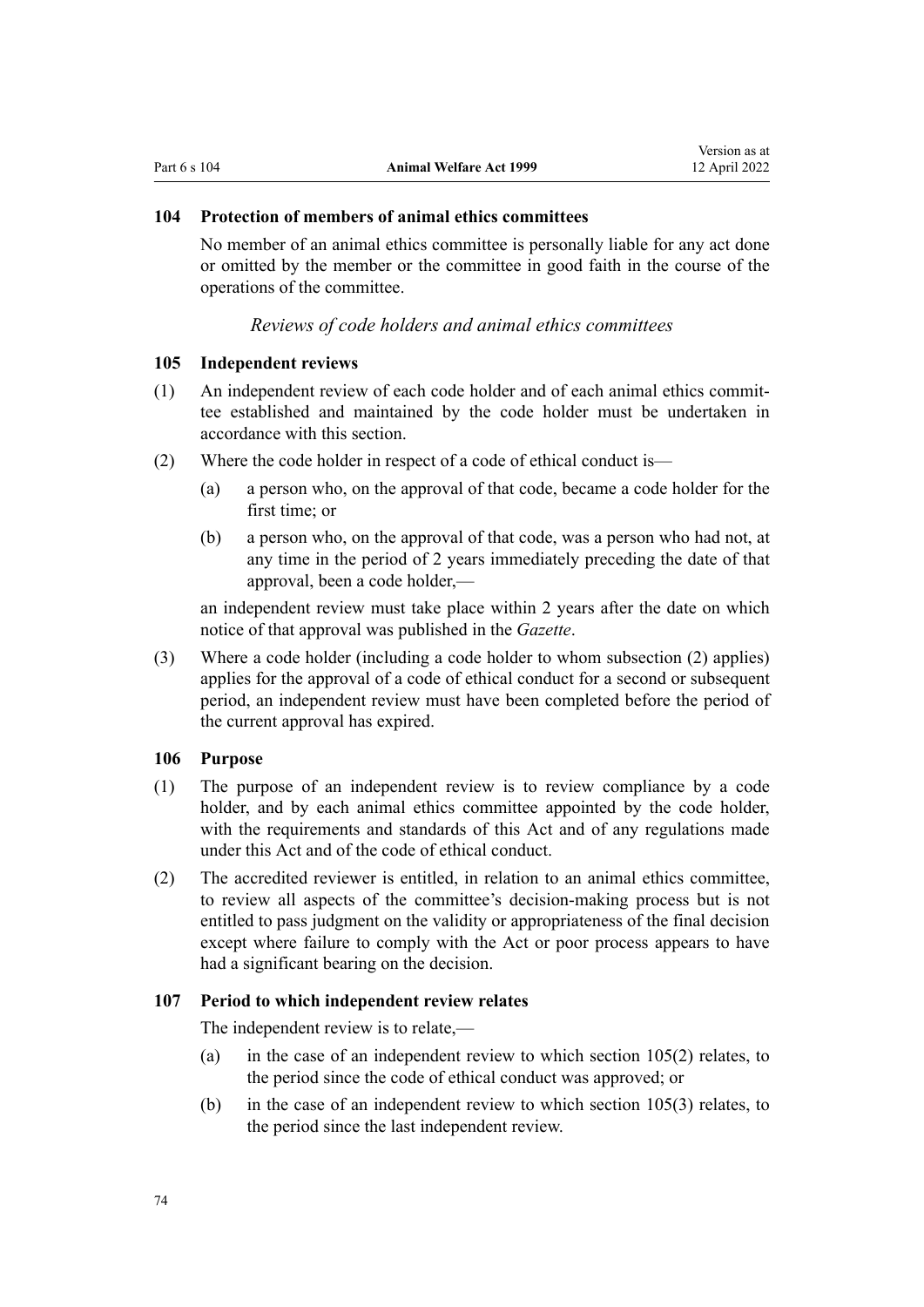<span id="page-74-0"></span>Version as at<br>12 April 2022

- (1) Each independent review is to be conducted by an accredited reviewer appoin‐ ted by the code holder.
- (2) The code holder appointing the accredited reviewer must pay the accredited reviewer for the accredited reviewer's work in conducting the review.
- (3) The remuneration paid for the work is to be such as is agreed on by the code holder and the accredited reviewer.

## **109 Accredited reviewers**

- (1) The Director-General may, on the application of any natural person, accredit that person to carry out independent reviews under [section 105](#page-73-0).
- (2) Before granting accreditation, the Director-General must be satisfied that the person is a fit and proper person to conduct reviews under [section 105](#page-73-0), having regard to—
	- (a) the relevant competencies possessed by the person; and
	- (b) the person's character or reputation; and
	- (c) the person's ability to maintain an appropriate degree of impartiality and independence in conducting reviews under [section 105](#page-73-0).
- (3) The Director-General may from time to time, after consultation with the National Animal Ethics Advisory Committee, specify, by notice in the *Gazette*, the qualifications, experience, or other requirements to be met by persons wishing to become accredited reviewers.
- (4) For the purposes of this Act, the Director-General may, without application being made, grant accreditation to any officer or employee of the Ministry who is qualified to carry out reviews under [section 105.](#page-73-0)

## **110 Performance of duties**

Every accredited reviewer must—

- (a) maintain an appropriate degree of impartiality and independence in carrying out his or her duties; and
- (b) take all reasonable steps to ensure that his or her judgment is not impaired—
	- (i) by any relationship with, or interest in, the person or organisation subject to review; or
	- (ii) by any involvement in the development of, or the process for the approval of, a code of ethical conduct; and
- (c) use his or her best endeavours to comply with, and give effect to, any relevant performance standards or other requirements issued by the Director-General under [section 112;](#page-75-0) and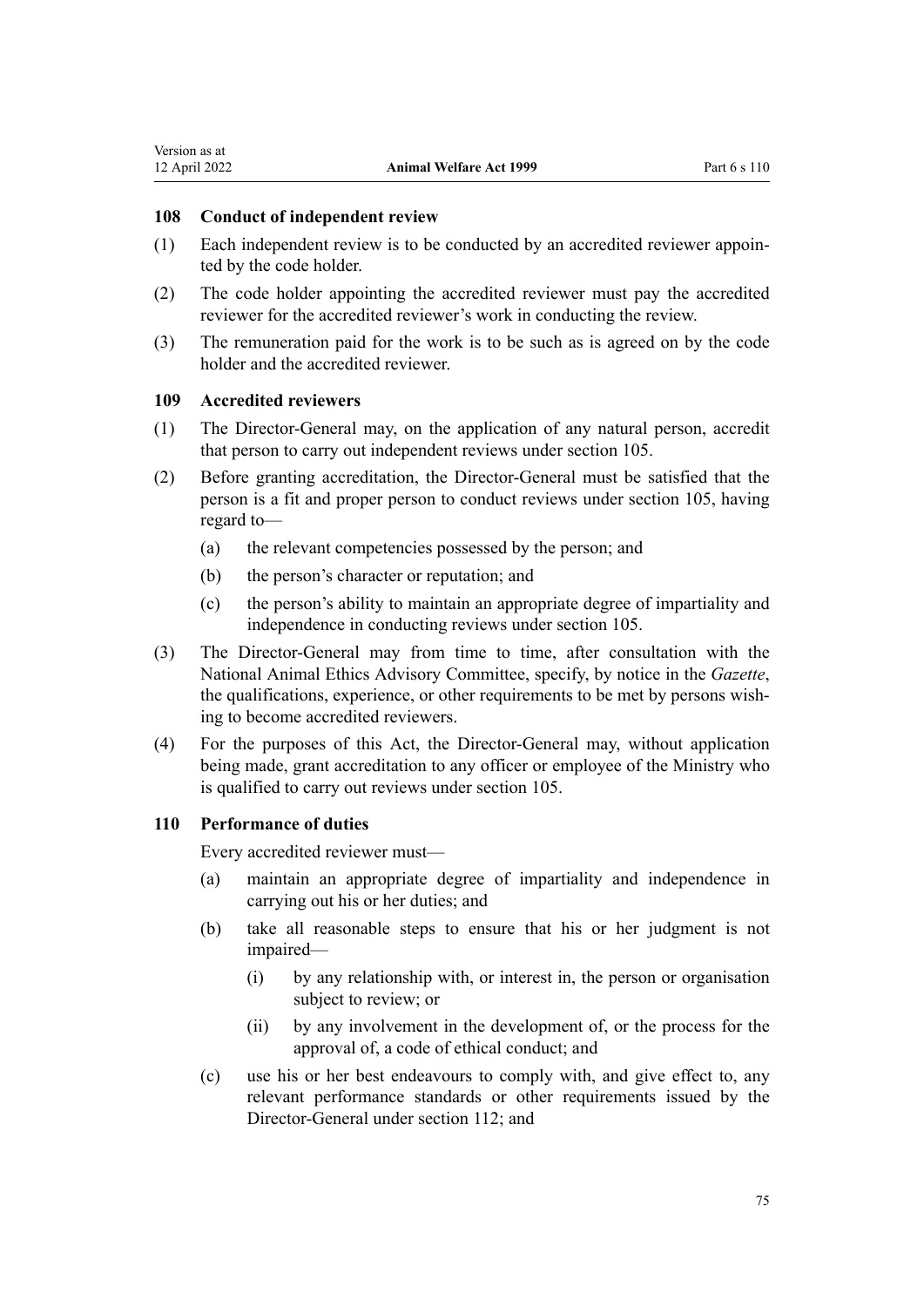<span id="page-75-0"></span>(d) keep full and readily accessible records of each independent review conducted by the accredited reviewer.

#### **111 Applications for accreditation**

- (1) Every application for accreditation under [section 109](#page-74-0) must—
	- (a) be made in writing to the Director-General; and
	- (b) be made on a form provided by the Director-General and in a manner approved by the Director-General; and
	- (c) be accompanied by the prescribed fee (if any).
- (2) For the purpose of assessing the matters specified in [section 109\(2\),](#page-74-0) the Director-General may require an applicant to supply information additional to that contained in the application.
- (3) If the applicant fails to supply the information within 3 months after the request, or within such further time as the Director-General may allow, the application lapses.

### **112 Performance standards**

The Director-General may from time to time, by notice in the *Gazette*,—

- (a) issue performance standards in relation to the exercise or performance by accredited reviewers of their functions, powers, and duties under this Act:
- (b) amend or revoke any performance standards issued under paragraph (a).

### **113 Provisions applying in respect of accreditation and accredited reviewers**

The provisions set out in [Schedule 2](#page-141-0) apply in respect of both accreditation under [section 109](#page-74-0) and accredited reviewers.

### **114 Review**

The accredited reviewer must, in conducting the independent review, assess the extent to which the code holder and the animal ethics committee are—

- (a) implementing the policies, procedures, and requirements set out in this Act and in any regulations made under this Act and in the code of ethical conduct; and
- (b) complying with this Act and any regulations made under this Act and the code of ethical conduct.

#### **115 Report**

The accredited reviewer must, after conducting a review,—

- (a) prepare a draft report setting out—
	- (i) the preliminary conclusions reached by the reviewer; and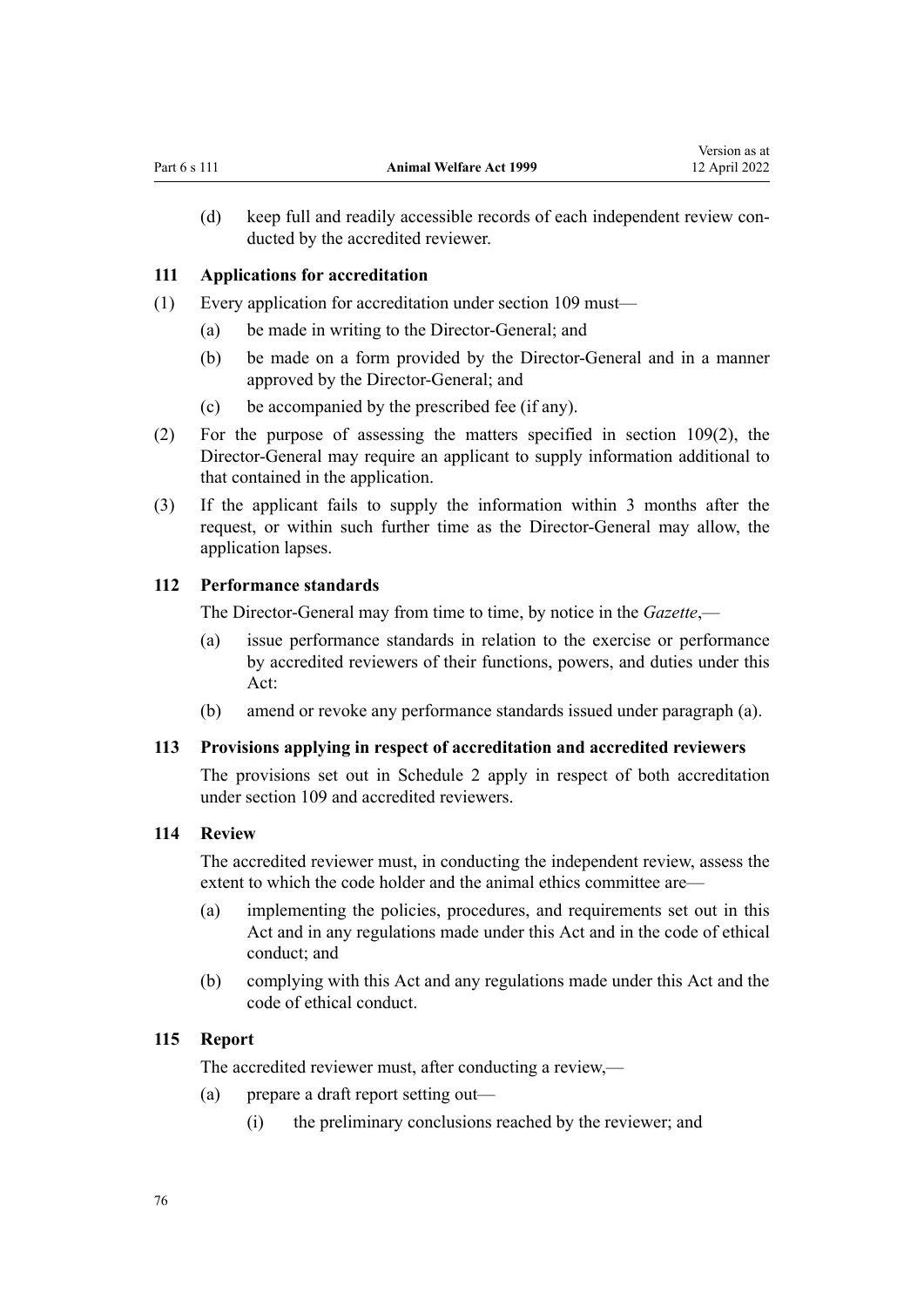- (b) send copies of the draft report to the code holder; and
- (c) allow the code holder at least 15 working days within which to respond to and comment on the contents of the draft report; and
- (d) after complying with paragraphs (a) to (c) and considering any response and comments made by the code holder in relation to the draft report, prepare a final report setting out the accredited reviewer's conclusions and recommendations; and
- (e) send, to the code holder, a copy of the final report; and
- (f) send, to the Director-General and the National Animal Ethics Advisory Committee,—
	- (i) a copy of the final report; and
	- (ii) a copy of any response and comments made by the code holder in relation to the draft report.

## **116 Level of compliance**

- (1) The Director-General must, after receiving a copy of the final report, inform the code holder in writing whether, in the opinion of the Director-General, the report indicates either—
	- (a) that the code holder has achieved a satisfactory level of compliance; or
	- (b) that the code holder has not achieved a satisfactory level of compliance.
- (2) Where the Director-General is of the opinion that the report shows that the code holder has not achieved a satisfactory level of compliance, the Director-General must inform the code holder in writing of the actions that the code holder is required to take in order to achieve a satisfactory level of compliance.

### **117 Power of Minister to commission review**

- (1) Where the Minister has reasonable grounds to believe that a code holder or an animal ethics committee may not be complying with this Act or any regulations made under this Act or the relevant code of ethical conduct, the Minister may, at the Crown's expense, appoint a person to make an independent review of that code holder or that animal ethics committee or both.
- (2) The Minister may determine the terms of reference for the review.
- (3) This section has effect despite anything in [sections 100 to 114](#page-70-0).
- (4) [Sections 115](#page-75-0) and 116 apply, with all necessary modifications, in relation to a person appointed under this section,—
	- (a) as if that person were an accredited reviewer to whom [section 115](#page-75-0) applies; and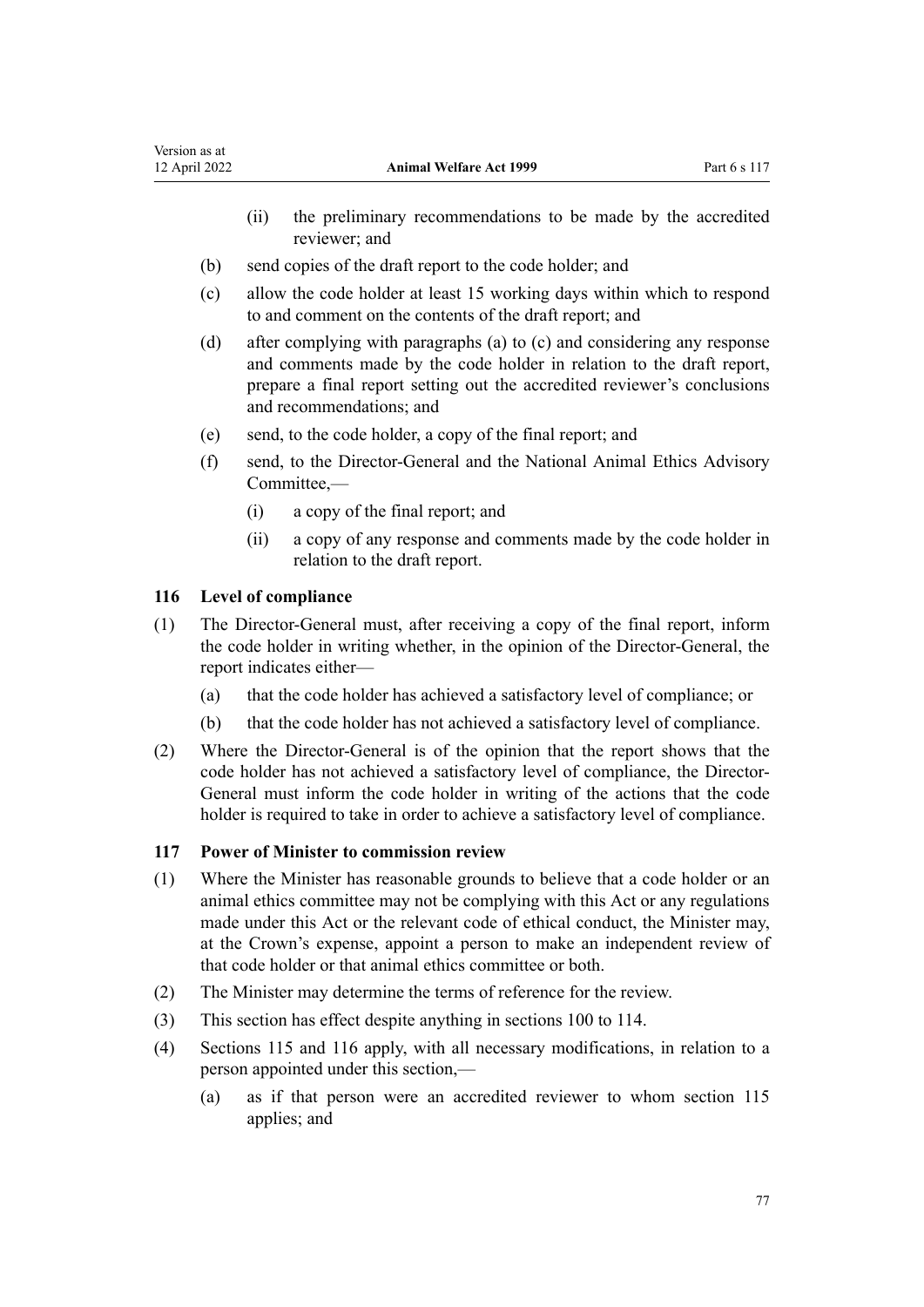(b) as if, for the expression "Director-General" wherever it appears in those sections, there were substituted in each case the word "Minister".

#### *Power of Minister to approve research or testing*

### **118 Power of Minister to approve research or testing**

- (1) The Minister may authorise any person or organisation to carry out research or testing without the approval of an animal ethics committee where the Minister is satisfied that such research or testing is necessary in the national interest.
- (2) In considering whether the research or testing is necessary in the national inter‐ est, the Minister must have regard to the following matters:
	- (a) whether the research or testing is necessary for the purpose of protecting New Zealand's biosecurity interests:
	- (b) whether the research or testing relates to matters that affect or are likely to affect or are relevant to New Zealand's international obligations:
	- (c) whether the research and testing is necessary for the purpose of protect‐ ing human or animal health.
- (3) Subject to subsection (4), the Minister must consult with the National Animal Ethics Advisory Committee before exercising the powers conferred on the Minister by subsection (1).
- (4) Subsection (3) does not apply in any case where the research or testing is necessary in relation to the exercise of emergency powers under other Acts.
- (5) Nothing in [section 82](#page-60-0) or [section 83](#page-60-0) applies in relation to the carrying out of research or testing authorised by the Minister under subsection (1).

#### *Penalties*

## **119 Penalties**

A person who commits an offence against section  $82(2)$  or section  $83(2)$  or sec[tion 84A\(3\)](#page-61-0) or [section 85\(7\)](#page-61-0) is liable on conviction,—

- (a) in the case of an individual, to imprisonment for a term not exceeding 6 months or to a fine not exceeding \$25,000 or to both; and
- (b) in the case of a body corporate, to a fine not exceeding \$125,000.

Section 119: amended, on 10 May 2015, by [section 42](http://legislation.govt.nz/pdflink.aspx?id=DLM6432506) of the Animal Welfare Amendment Act (No 2) 2015 (2015 No 49).

Section 119: amended, on 1 July 2013, by [section 413](http://legislation.govt.nz/pdflink.aspx?id=DLM3360714) of the Criminal Procedure Act 2011 (2011 No 81).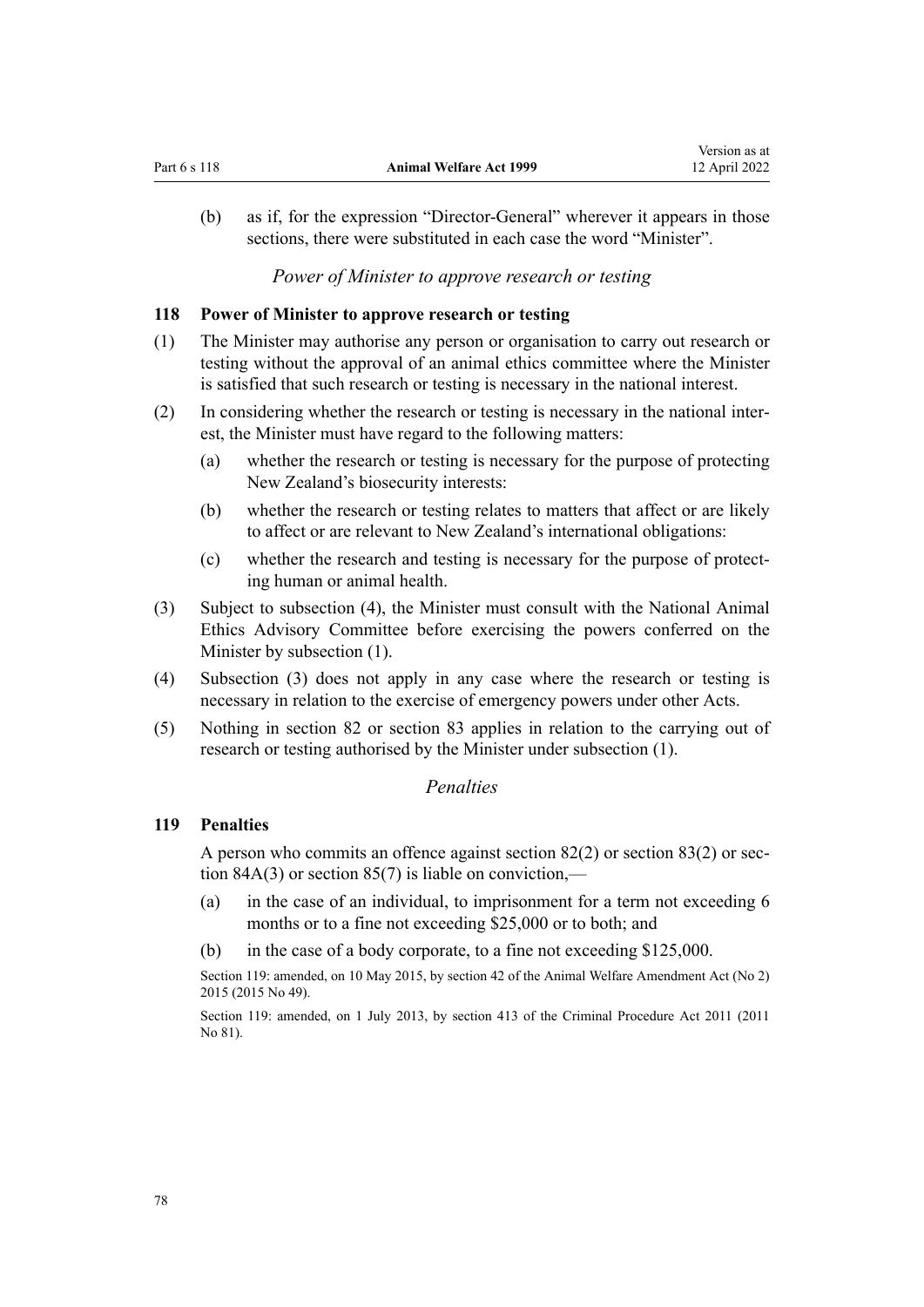# **Part 7 Provisions relating to administration**

## <span id="page-78-0"></span>**120 Purpose**

The purpose of this Part is to—

- (a) specify the criteria for an organisation to be declared as an approved organisation; and
- (b) provide for the appointment of inspectors and auxiliary officers; and
- (c) specify the powers and duties of approved organisations in relation to animals in their custody; and
- (d) specify the powers of inspectors and auxiliary officers, including their powers of search and their powers in relation to animals.

*Approved organisations, inspectors, and auxiliary officers*

## **121 Approved organisations**

- (1) The Minister may from time to time, on the application of any organisation, declare that organisation, by notice in the *Gazette*, to be an approved organisation for the purposes of this Act.
- (2) The application must include—
	- (a) the full name and address of the applicant; and
	- (b) the area in which the applicant will, if declared to be an approved organisation, operate as an approved organisation; and
	- (c) information that will enable the Minister to assess whether the organisation meets the criteria set out in section 122.

## **122 Criteria**

- (1) The Minister must, before declaring an organisation to be an approved organ‐ isation for the purposes of this Act, be satisfied, by the production to the Minister of suitable evidence, that—
	- (a) one of the purposes or roles of the organisation concerns the welfare of animals or a particular species of animal; and
	- (b) the accountability arrangements, financial arrangements, and management of the organisation are such that, having regard to the interests of the public, the organisation is suitable to be declared to be an approved organisation; and
	- (c) the functions and powers of the organisation are not such that the organ‐ isation could face a conflict of interest if it were to have both those functions and powers and the functions and powers of an approved organisation; and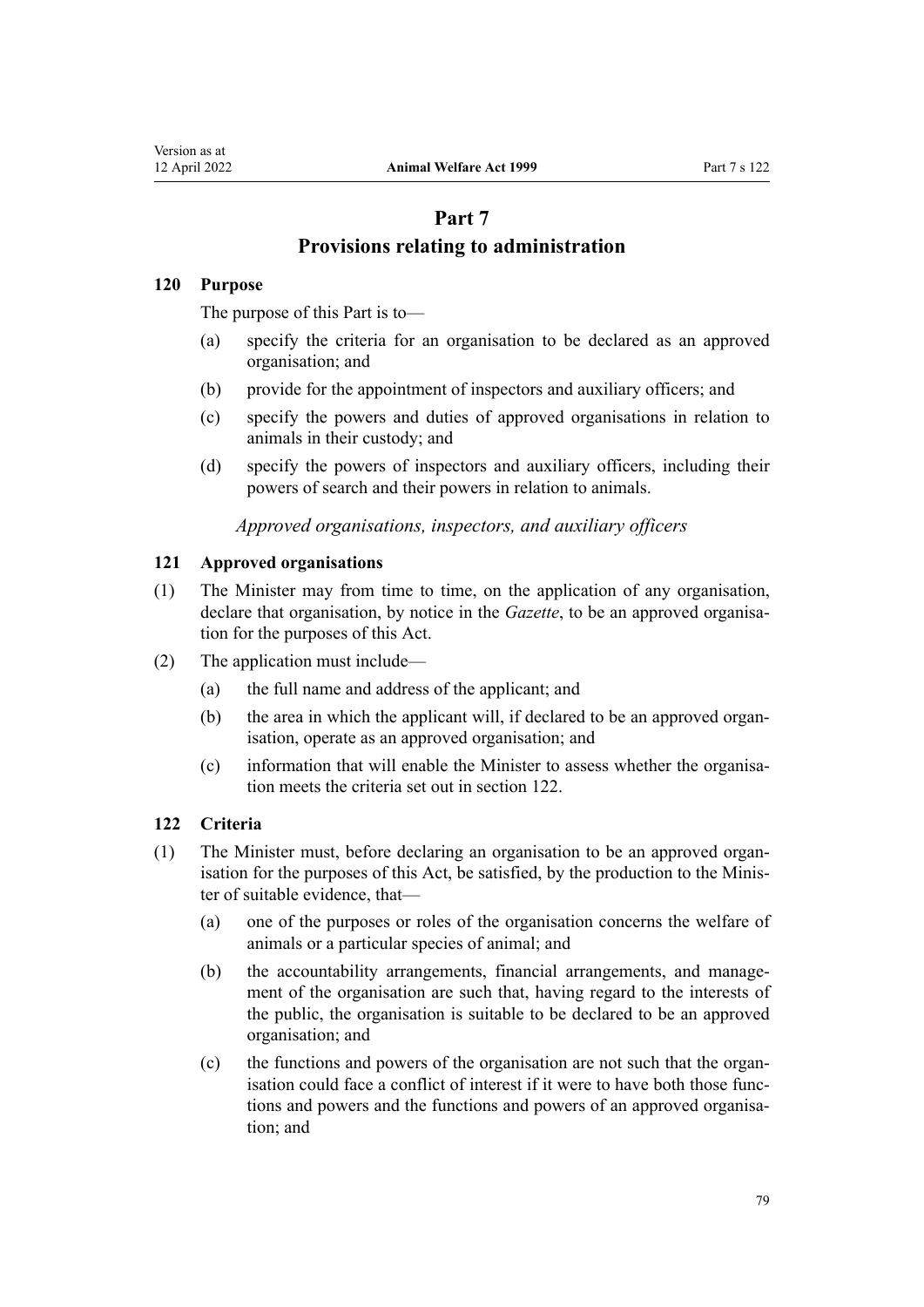- (d) the employment contracts or arrangements between the organisation and the organisation's inspectors and auxiliary officers are such that, having regard to the interests of the public, the organisation is suitable to be declared to be an approved organisation; and
- (e) the persons who may be recommended for appointment as inspectors or auxiliary officers—
	- (i) will have the relevant technical expertise and experience to be able to exercise competently the powers, duties, and functions conferred or imposed on inspectors and auxiliary officers under this Act; and
	- (ii) subject to [section 126,](#page-84-0) will be properly answerable to the organisation.
- (2) The Minister may, in making a declaration under [section 121,](#page-78-0) impose, as condi‐ tions of the Minister's approval, conditions relating to the establishment by the organisation of performance standards and technical standards for inspectors and auxiliary officers.
- (3) The Minister may, in making a declaration under [section 121](#page-78-0), specify that the approval is given in respect of—
	- (a) only the species specified in the declaration; or
	- (b) all animals.
- (4) Nothing in this section obliges the Minister to make a declaration under [section](#page-78-0) [121](#page-78-0).
- (5) The Minister may, in making a declaration under [section 121,](#page-78-0) impose, as conditions of the Minister's approval, any other conditions or requirements that relate to the organisation's performance of its functions and powers that he or she considers necessary or desirable.

Section 122(1)(a): replaced, on 10 May 2015, by [section 43\(1\)](http://legislation.govt.nz/pdflink.aspx?id=DLM5174867) of the Animal Welfare Amendment Act (No 2) 2015 (2015 No 49).

Section 122(3): inserted, on 10 May 2015, by [section 43\(2\)](http://legislation.govt.nz/pdflink.aspx?id=DLM5174867) of the Animal Welfare Amendment Act (No 2) 2015 (2015 No 49).

Section 122(4): inserted, on 10 May 2015, by [section 43\(2\)](http://legislation.govt.nz/pdflink.aspx?id=DLM5174867) of the Animal Welfare Amendment Act (No 2) 2015 (2015 No 49).

Section 122(5): inserted, on 10 May 2015, by [section 43\(2\)](http://legislation.govt.nz/pdflink.aspx?id=DLM5174867) of the Animal Welfare Amendment Act (No 2) 2015 (2015 No 49).

## **123 Amendment or revocation of declaration**

- (1) The Minister may from time to time, by notice in the *Gazette*, revoke any dec‐ laration made under [section 121](#page-78-0) if the Minister is satisfied that—
	- (a) the organisation no longer meets any 1 or more of the criteria set out in [section 122;](#page-78-0) or
	- (b) the organisation has failed to comply with any condition imposed under [section 122\(2\)](#page-78-0); or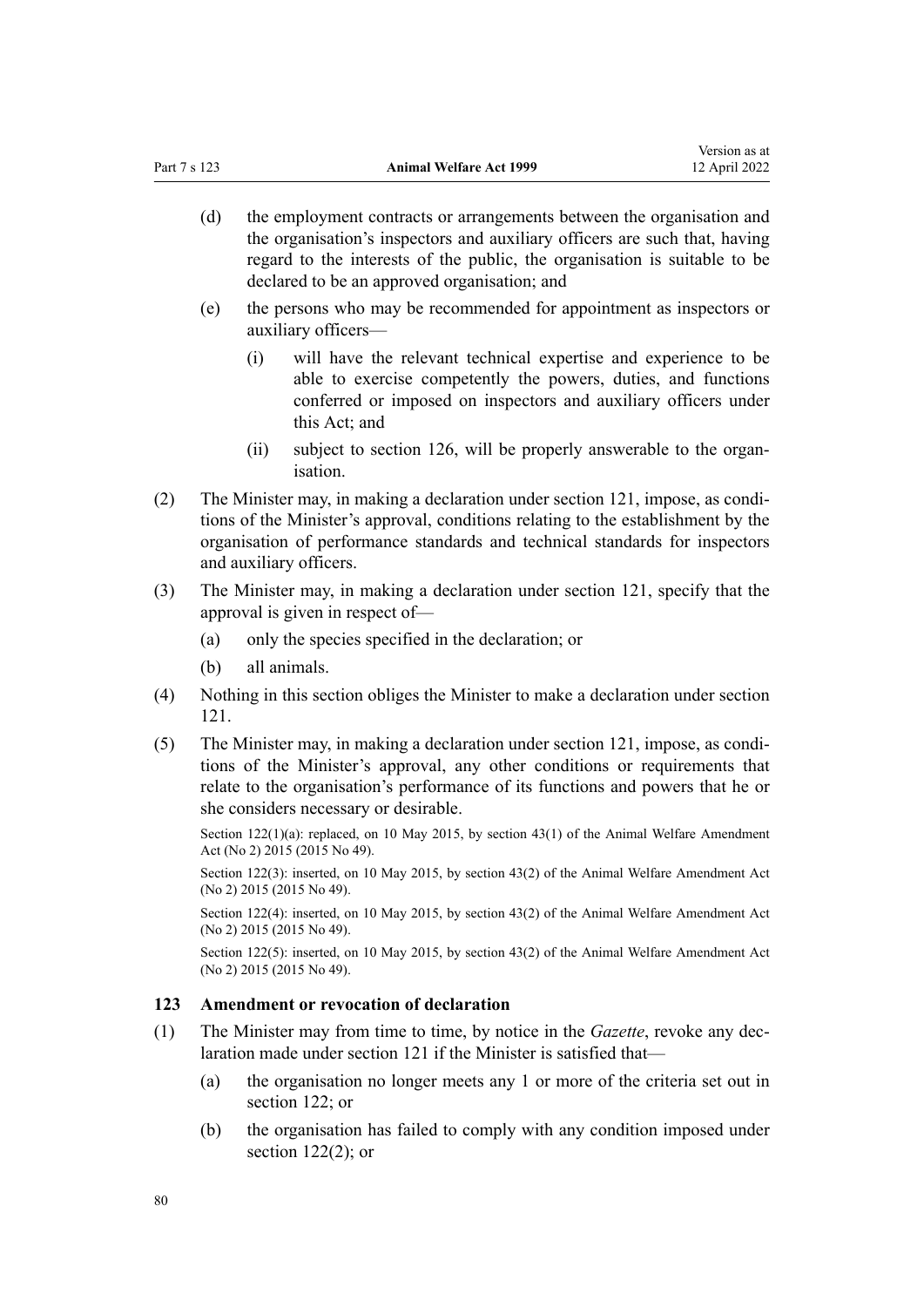- (c) the organisation has failed to comply with any condition imposed under [section 122\(5\)](#page-78-0).
- (2) The Minister may from time to time, by notice in the *Gazette*,—
	- (a) revoke any condition imposed under section  $122(2)$  or (5):
	- (b) revoke any condition imposed under [section 122\(2\) or \(5\)](#page-78-0), and impose another condition in its place:
	- (c) amend any condition imposed under section  $122(2)$  or (5) or this section.

Section 123(1): replaced, on 10 May 2015, by [section 44\(1\)](http://legislation.govt.nz/pdflink.aspx?id=DLM6165710) of the Animal Welfare Amendment Act (No 2) 2015 (2015 No 49).

Section 123(2)(a): amended, on 10 May 2015, by [section 44\(2\)](http://legislation.govt.nz/pdflink.aspx?id=DLM6165710) of the Animal Welfare Amendment Act (No 2) 2015 (2015 No 49).

Section 123(2)(b): amended, on 10 May 2015, by [section 44\(2\)](http://legislation.govt.nz/pdflink.aspx?id=DLM6165710) of the Animal Welfare Amendment Act (No 2) 2015 (2015 No 49).

Section 123(2)(c): amended, on 10 May 2015, by [section 44\(2\)](http://legislation.govt.nz/pdflink.aspx?id=DLM6165710) of the Animal Welfare Amendment Act (No 2) 2015 (2015 No 49).

## **123A Appointment of auditors**

- (1) The Director-General may appoint auditors to carry out audits of approved organisations for the purposes of this Act.
- (2) The Director-General may appoint as auditors only those persons who have appropriate experience, technical competence, and qualifications relevant to the audits.
- (3) Auditors may, but need not, be persons who are employed under the [Public](http://legislation.govt.nz/pdflink.aspx?id=LMS106157) [Service Act 2020](http://legislation.govt.nz/pdflink.aspx?id=LMS106157).

Section 123A: inserted, on 10 May 2015, by [section 45](http://legislation.govt.nz/pdflink.aspx?id=DLM5174868) of the Animal Welfare Amendment Act (No 2) 2015 (2015 No 49).

Section 123A(3): amended, on 7 August 2020, by [section 135](http://legislation.govt.nz/pdflink.aspx?id=LMS176959) of the Public Service Act 2020 (2020 No 40).

## **123B Audits**

- (1) The Director-General must set terms of reference for audits of approved organ‐ isations.
- (2) Audits include examinations, investigations, and reviews.
- (3) Auditors conduct audits as to the previous and current positions, and as to the likely future position, of—
	- (a) an organisation's ability to meet the criteria set out in [section 122\(1\):](#page-78-0)
	- (b) compliance by an organisation and its inspectors and auxiliary officers with any relevant performance and technical standards for inspectors and auxiliary officers:
	- (c) an organisation's compliance with any memorandum of understanding established between the organisation and the Ministry: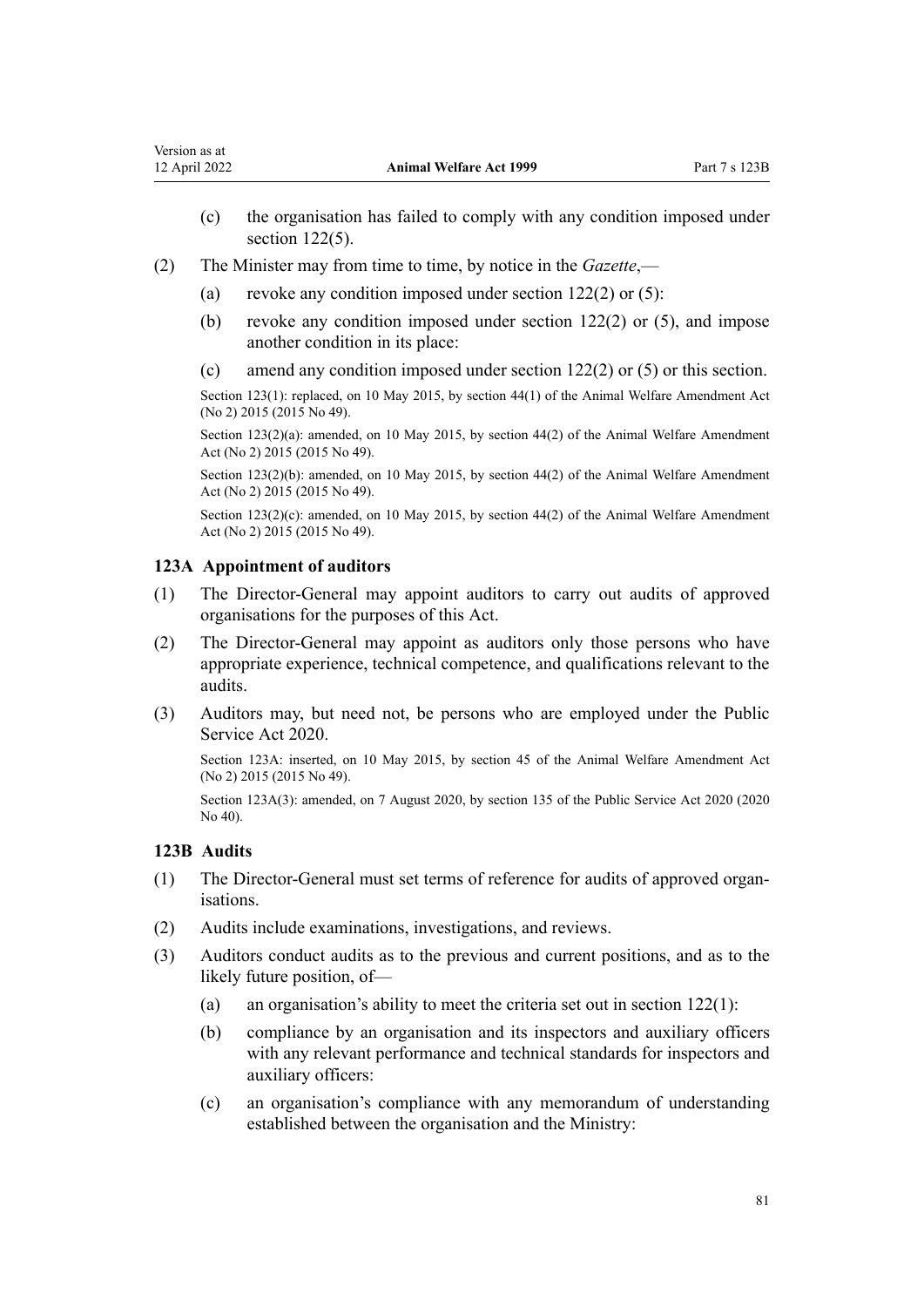- (d) the exercise of any power, and the carrying out of any functions or duties, by any inspector or auxiliary officer of an organisation:
- (e) an organisation's compliance with animal welfare law:
- (f) compliance by an organisation and its inspectors and auxiliary officers with any direction issued by the Director-General under [section 126:](#page-84-0)
- $(g)$  any other class or description of audit necessary to audit an organisation's work or status as an approved organisation under this Act.
- (4) Any inspector, auxiliary officer, or employee of an organisation, and any other inspector or auxiliary officer, may be the subject of an audit.

Section 123B: inserted, on 10 May 2015, by [section 45](http://legislation.govt.nz/pdflink.aspx?id=DLM5174868) of the Animal Welfare Amendment Act (No 2) 2015 (2015 No 49).

## **123C Auditors' general duties**

- (1) An auditor must use his or her best endeavours to comply with and give effect to relevant performance or technical standards when exercising powers or carrying out functions or duties for the purposes of this Act.
- (2) An auditor must give the approved organisation that is to be audited a written notice of the audit and the terms of reference a reasonable time before the audit starts, unless giving notice would defeat the purpose of the audit.
- (3) The auditor must conduct the audit within the terms of reference.

Section 123C: inserted, on 10 May 2015, by [section 45](http://legislation.govt.nz/pdflink.aspx?id=DLM5174868) of the Animal Welfare Amendment Act (No 2) 2015 (2015 No 49).

#### **123D Auditors' powers**

- (1) An auditor may exercise the powers in this section for the purposes of an audit.
- (2) The Director-General may give the approved organisation that is to be audited a written notice to appear before an auditor at a time and place specified in the notice.
- (3) If the Director-General acts under subsection (2), the auditor may require the approved organisation to answer all questions relating to the audit put to the organisation.
- (4) An auditor may examine the systems, processes, and records of the approved organisation.
- (5) The approved organisation must ensure that the auditor—
	- (a) has full access to all books and records in the possession or under the control of the organisation and to any place where any such books or records are kept; and
	- (b) is able to examine or audit any books or records, and take copies or extracts from them; and
	- (c) has full access to facilities (for example, animal shelters) that are main‐ tained so that the organisation can fulfil its duties under this Act, and is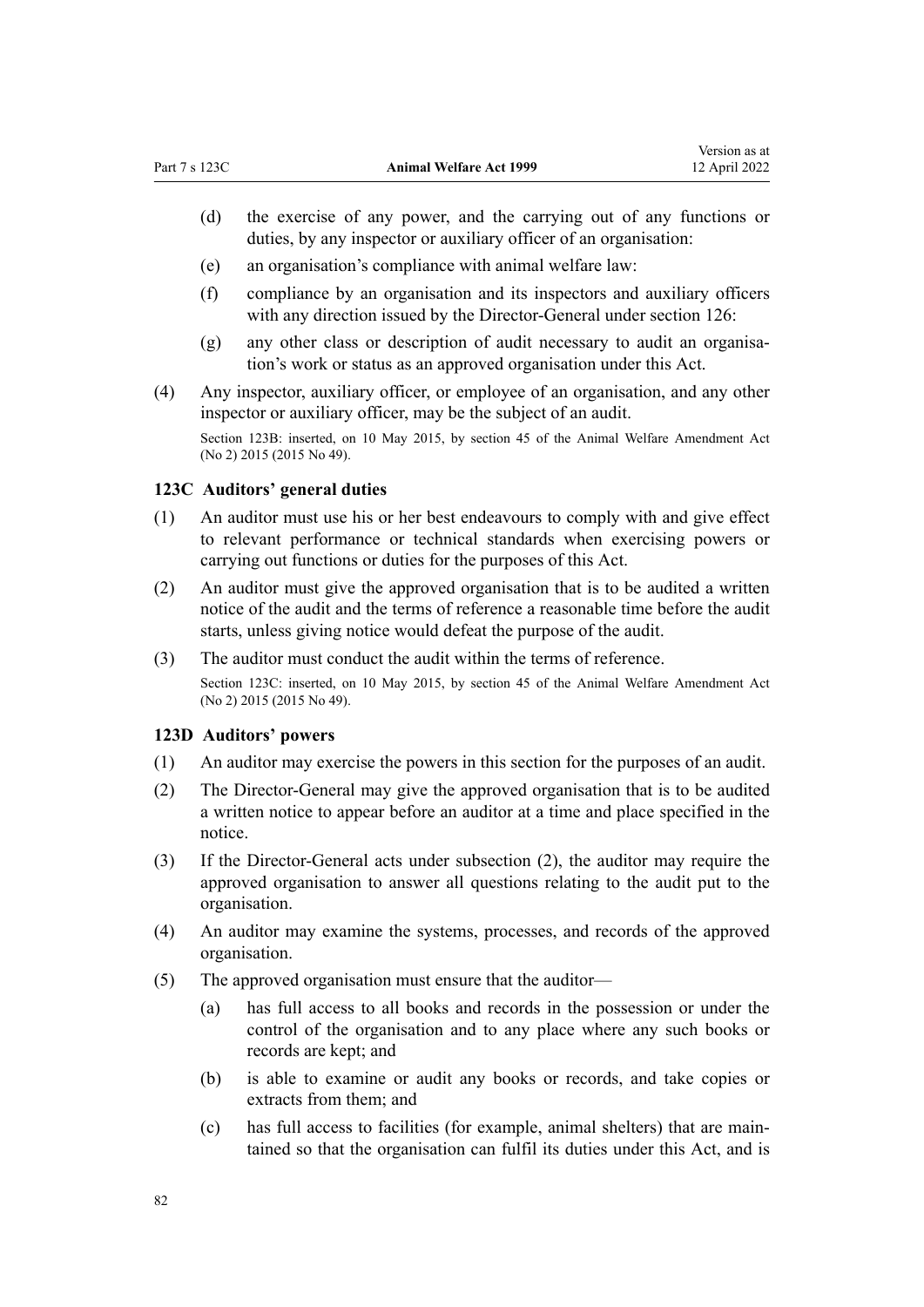able to take samples and records from facilities and animals kept there as provided in [section 127](#page-84-0); and

(d) has full access to any other thing that relates to the organisation's per‐ formance of duties under this Act and the organisation's ability to meet the criteria set out in [section 122\(1\).](#page-78-0)

Section 123D: inserted, on 10 May 2015, by [section 45](http://legislation.govt.nz/pdflink.aspx?id=DLM5174868) of the Animal Welfare Amendment Act (No 2) 2015 (2015 No 49).

## **124 Appointment of inspectors**

- (1) The Director-General may from time to time appoint persons employed in the State sector to be inspectors for the purposes of this Act.
- (2) The Minister may from time to time, on the recommendation of an approved organisation, appoint any person to be an inspector for the purposes of this Act.
- (3) Every inspector appointed under subsection (2)—
	- (a) must be appointed either—
		- (i) for particular purposes of this Act specified in the inspector's instrument of appointment, which may include the exercise of particular powers of inspectors under this Act or relate to a particular species; or
		- (ii) for the general purposes of this Act; and
	- (b) must be appointed either—
		- (i) for a particular district or part or parts of New Zealand; or
		- (ii) to act generally throughout New Zealand.
- (4) The Minister may appoint a person to be an inspector under subsection (2) only where the Minister is satisfied that the person has the experience, technical competence, and other qualifications to undertake the functions of an inspector.
- (5) Every constable is, by virtue of his or her office, deemed to be an inspector appointed to act generally throughout New Zealand for the general purposes of this Act.
- (6) Every inspector appointed under subsection (2)—
	- (a) is appointed for such term, not exceeding 3 years, as the Minister thinks fit, and is eligible for reappointment from time to time:
	- (aa) may at any time be suspended from office by the Minister if he or she considers it desirable to do so pending the investigation of a complaint relating to—
		- (i) the inspector's performance of his or her functions or duties; or
		- (ii) any suspected neglect of duty or misconduct of the inspector:
	- (b) may at any time be removed from office by the Minister for incapacity affecting performance of duty, neglect of duty, or misconduct proved to the satisfaction of the Minister: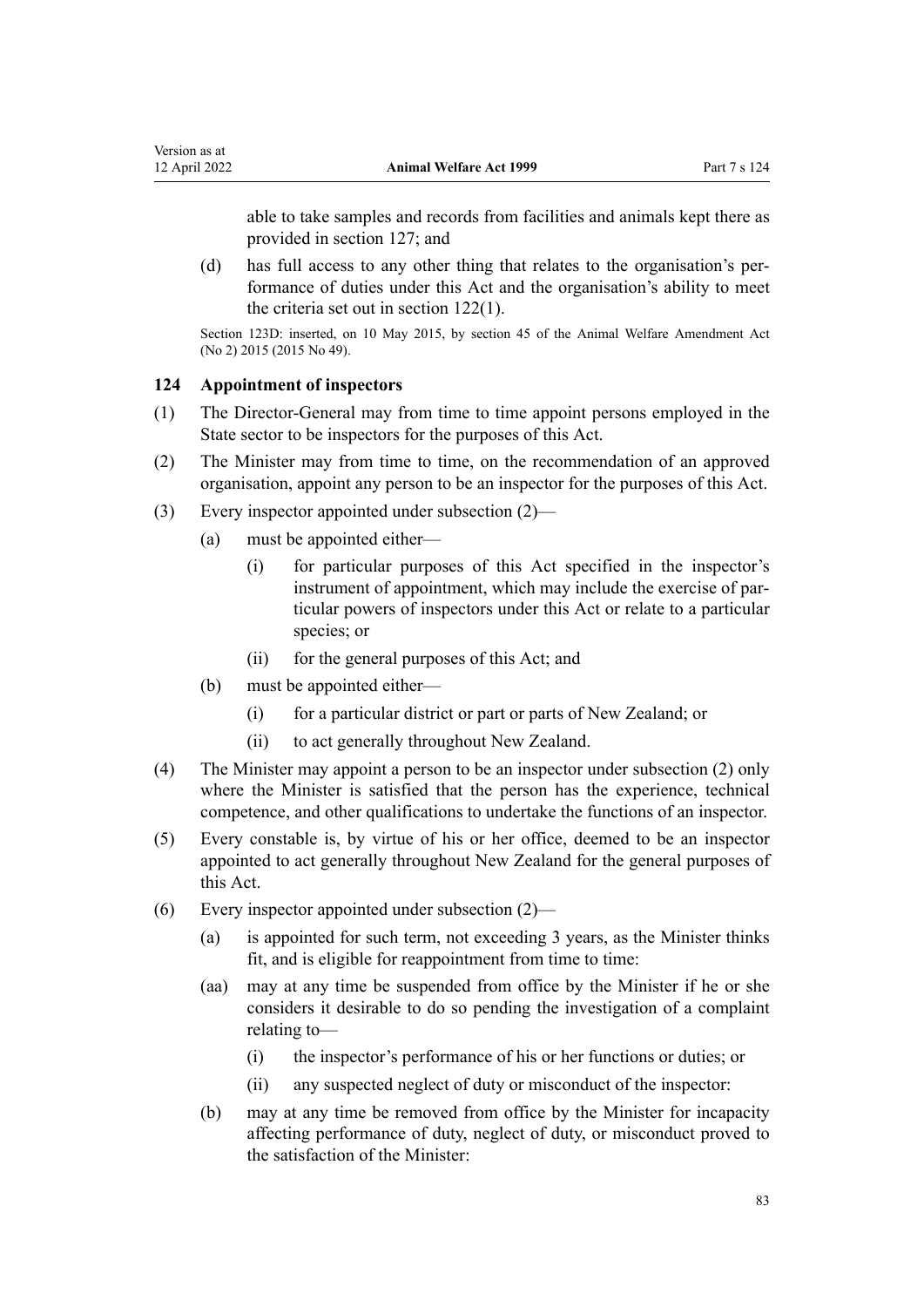- (c) may resign his or her office by giving written notice to that effect to the Minister:
- (d) must on the expiration of the term of his or her appointment, or on the sooner expiry of his or her appointment by removal from office or resignation, surrender to the Minister his or her instrument of appointment.
- (6A) If the Minister suspends an inspector under subsection (6)(aa), the Minister must give the inspector a written notice stating—
	- (a) that the inspector's appointment is suspended; and
	- (b) either—
		- (i) the period of the suspension; or
		- (ii) that suspension is for an indefinite period; and
	- (c) the reasons for the suspension.
- (7) Without limiting subsection  $(6)(b)$ , it is declared that where an approved organisation informs the Minister in writing that an inspector who was appointed on the recommendation of that approved organisation is no longer acting for that approved organisation or for an incorporated society that is a branch or member of that approved organisation in that capacity or in the particular district or part or parts of New Zealand for which the inspector was appointed, the Minister may, by written notice to that inspector, invite that inspector to both resign his or her office in accordance with subsection (6)(c) and surrender his or her instrument of appointment in accordance with subsection  $(6)(d)$  by a date specified in the notice, and, if that inspector fails to do so by that date, the Minister may revoke that inspector's appointment.
- (8) No person appointed by the Minister under subsection (2) to be an inspector is by virtue of that appointment employed in the public service for the purposes of the [Public Service Act 2020](http://legislation.govt.nz/pdflink.aspx?id=LMS106157) or the [Government Superannuation Fund Act](http://legislation.govt.nz/pdflink.aspx?id=DLM446000) [1956](http://legislation.govt.nz/pdflink.aspx?id=DLM446000).
- (9) The Director-General may from time to time establish performance standards and technical standards for inspectors appointed under subsection (1).
- (10) Every inspector appointed under subsection (1) or subsection (2) must, when performing his or her functions or duties under this Act or exercising his or her powers under this Act, use his or her best endeavours to comply with, and give effect to, the relevant performance standards or technical standards.

Compare: 1960 No 30 s 9; 1995 No 31 [s 15](http://legislation.govt.nz/pdflink.aspx?id=DLM366853)

Section 124(1): replaced, on 9 August 2015, by [section 46\(1\)](http://legislation.govt.nz/pdflink.aspx?id=DLM5174873) of the Animal Welfare Amendment Act (No 2) 2015 (2015 No 49).

Section 124(3)(a): replaced, on 10 May 2015, by [section 46\(2\)](http://legislation.govt.nz/pdflink.aspx?id=DLM5174873) of the Animal Welfare Amendment Act (No 2) 2015 (2015 No 49).

Section 124(5): amended, on 1 October 2008, pursuant to [section 116\(a\)\(ii\)](http://legislation.govt.nz/pdflink.aspx?id=DLM1102349) of the Policing Act 2008 (2008 No 72).

Section 124(6)(aa): inserted, on 10 May 2015, by [section 46\(3\)](http://legislation.govt.nz/pdflink.aspx?id=DLM5174873) of the Animal Welfare Amendment Act (No 2) 2015 (2015 No 49).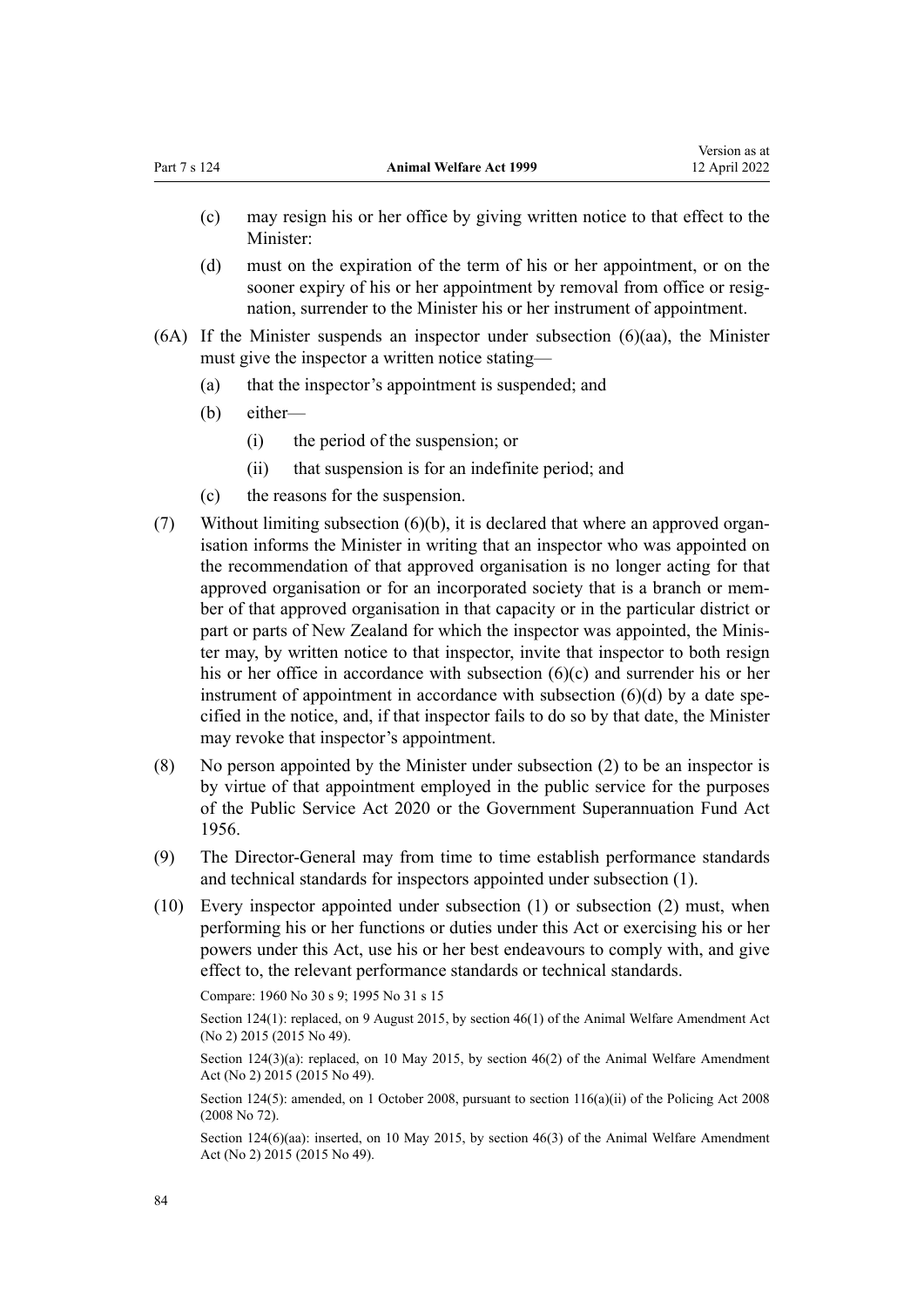<span id="page-84-0"></span>Section 124(6A): inserted, on 10 May 2015, by [section 46\(4\)](http://legislation.govt.nz/pdflink.aspx?id=DLM5174873) of the Animal Welfare Amendment Act (No 2) 2015 (2015 No 49).

Section 124(7): amended, on 27 September 2001, by [section 4](http://legislation.govt.nz/pdflink.aspx?id=DLM110927) of the Animal Welfare Amendment Act 2001 (2001 No 52).

Section 124(8): amended, on 7 August 2020, by [section 135](http://legislation.govt.nz/pdflink.aspx?id=LMS176959) of the Public Service Act 2020 (2020 No 40).

#### **125 Appointment of auxiliary officers**

- (1) The Director-General may from time to time, on the recommendation of an approved organisation, appoint any person to be an auxiliary officer for the purposes of this Act.
- (2) No person appointed by the Director-General under this section to be an auxili‐ ary officer is by virtue of that appointment employed in the public service for the purposes of the [Public Service Act 2020](http://legislation.govt.nz/pdflink.aspx?id=LMS106157) or the Government Superannu[ation Fund Act 1956](http://legislation.govt.nz/pdflink.aspx?id=DLM446000).
- (2A) The Director-General may at any time suspend a person's appointment as an auxiliary officer.
- (3) The Director-General may at any time revoke any appointment made under subsection  $(1)$ .

Section 125(2): amended, on 7 August 2020, by [section 135](http://legislation.govt.nz/pdflink.aspx?id=LMS176959) of the Public Service Act 2020 (2020) No 40).

Section 125(2A): inserted, on 10 May 2015, by [section 47](http://legislation.govt.nz/pdflink.aspx?id=DLM5174874) of the Animal Welfare Amendment Act (No 2) 2015 (2015 No 49).

## **126 Inspectors and auxiliary officers to act under direction of Director-General**

- (1) All inspectors and auxiliary officers must act under the direction of the Director-General in the exercise and performance of the powers, duties, and functions conferred or imposed on them under this Act.
- (2) In the event of any conflict arising between the powers, duties, and functions conferred or imposed on an inspector or auxiliary officer, as the case may be, as an employee or member of an approved organisation and the powers, duties, and functions conferred or imposed on that inspector or auxiliary officer under this Act, the powers, duties, and functions conferred or imposed on that inspector or auxiliary officer under this Act prevail.

Compare: 1995 No 31 [s 16](http://legislation.govt.nz/pdflink.aspx?id=DLM366855)

*Power to inspect land, premises, and places and stationary vehicles, aircraft, and ships*

- **127 Power to inspect land, premises, and places and stationary vehicles, aircraft, and ships**
- (1) Subject to subsections (3) and (4), an inspector may—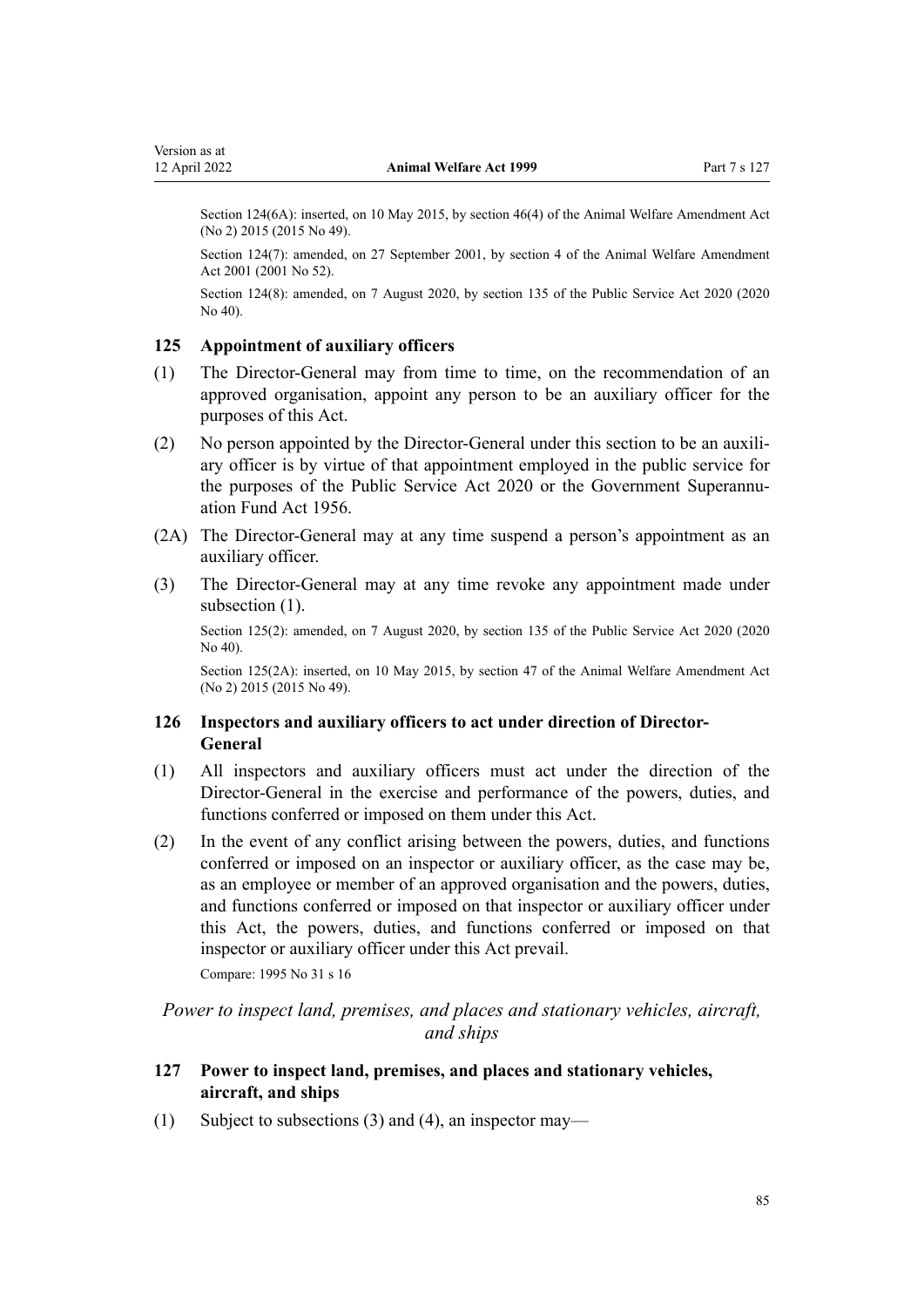- (a) in the case of any land, premises, or place, at any reasonable time or times; and
- (b) in the case of any vehicle, aircraft, or ship, at any reasonable time or times at which the vehicle, aircraft, or ship is stationary,—

enter, without warrant, that land or those premises or that place or any such vehicle, aircraft, or ship for the purposes of inspecting any animal on or in that land or those premises or that place or in or on any such vehicle, aircraft, or ship.

- (2) A constable may, for the purpose of exercising the powers conferred by this section or of enabling an inspector to exercise any of the powers conferred by this section, stop any vehicle if the constable has reasonable grounds to believe that an animal on or in that vehicle is suffering or is likely to suffer unreasonable or unnecessary pain or distress.
- (3) No inspector may, under subsection (1), enter in or on any dwelling or marae unless he or she is authorised to do so by a search warrant issued under [section](#page-88-0) [131](#page-88-0).
- (4) In the case of a ship that is neither a ship registered under the [Ship Registration](http://legislation.govt.nz/pdflink.aspx?id=DLM275026) [Act 1992](http://legislation.govt.nz/pdflink.aspx?id=DLM275026) nor a ship entitled under any provision of that Act (other than [section](#page-22-0)  $8(1)(b)$ ) to be registered as a New Zealand ship, the power that an inspector has, under subsection (1), may be exercised only if the ship—
	- (a) is in a port, harbour, roadstead, or anchorage in New Zealand; or
	- (b) is otherwise within the internal waters of New Zealand as defined by [section 4](http://legislation.govt.nz/pdflink.aspx?id=DLM442667) of the Territorial Sea, Contiguous Zone, and Exclusive Economic Zone Act 1977.
- (4A) If an inspector exercises a power of entry under subsection (1), the inspector may take any photographs, sound or video recordings, drawings, or other records (whether paper-based or electronic) of anything relevant to, and observed during, an inspection.
- (4B) If an inspector exercises a power of entry under subsection (1), the inspector may take—
	- (a) the carcass of or tissue or other bodily samples (for example, blood sam‐ ples) from any dead animal found during an inspection:
	- (b) tissue or other bodily samples (for example, blood samples) from any live animal found during the inspection.
- (5) Where an inspector who exercises a power of entry under subsection (1) has reasonable grounds to believe, in respect of any animal found on or in the land, premises, or place or in or on the vehicle, aircraft, or ship, that—
	- (a) the animal has been wilfully ill-treated contrary to [section 28;](#page-30-0) or
	- (aa) the owner of the animal is already disqualified from owning an animal under this Act; or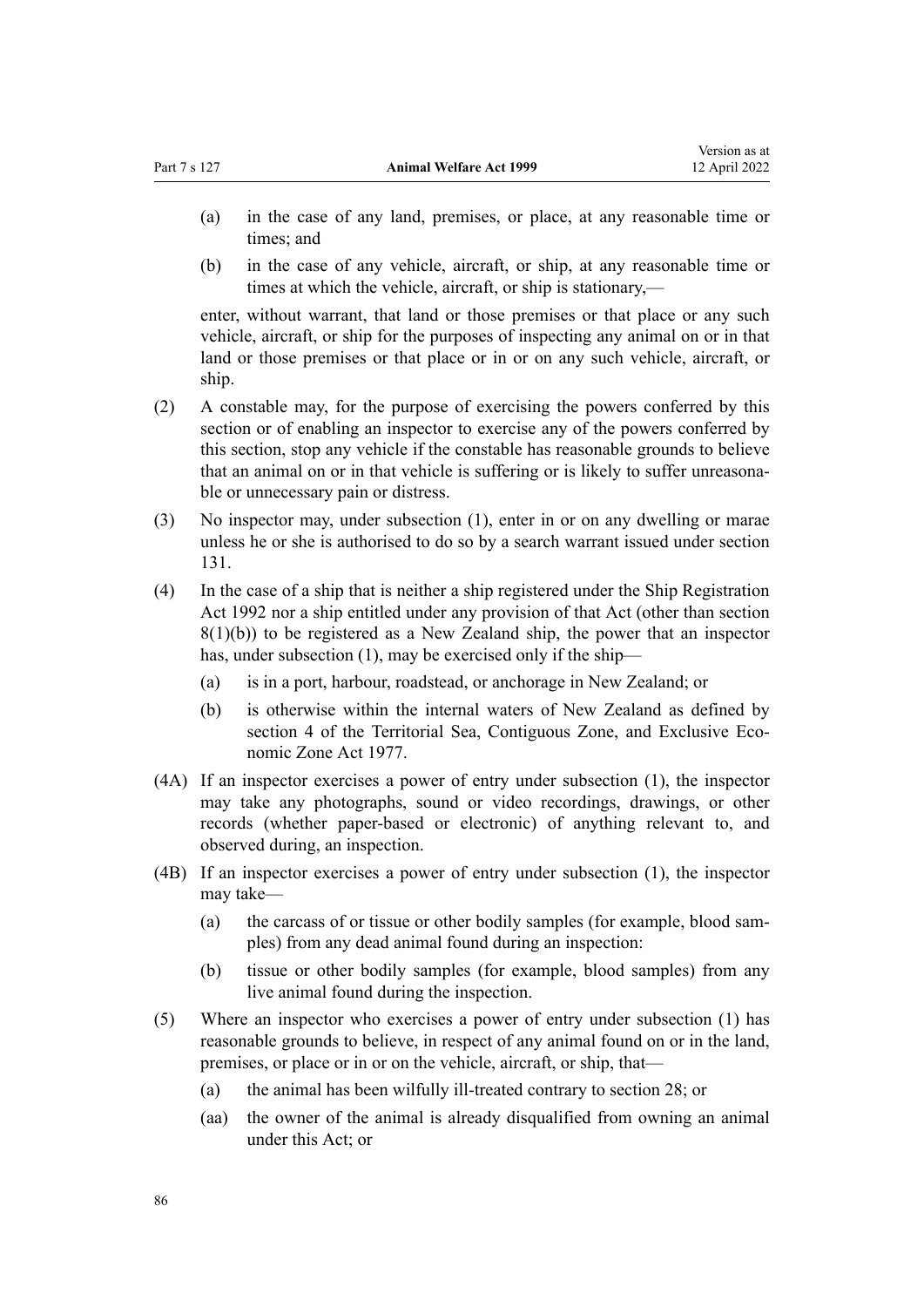- (b) the physical, health, and behavioural needs of the animal or the need for the animal to receive treatment from a veterinarian make it necessary or desirable to remove the animal from the land, premises, or place or the vehicle, aircraft, or ship; or
- (c) the animal is at clear risk of imminent harm,—

the inspector may take and maintain possession of the animal, by force if necessary, and convey the animal to another place.

- (6) The inspector may keep the animal at a place chosen by the inspector until—
	- (a) the animal is, under [section 172,](#page-115-0) forfeited to the Crown or to an approved organisation; or
	- (b) a District Court Judge orders that the animal be delivered to the owner of the animal or to the person charged with the offence against this Act.
- (7) An inspector may take any person in or on any land, premises, or place or in or on an aircraft, ship, or vehicle to assist the inspector with an inspection under subsection (1).

Compare: 1960 No 30 s 10(1), (4), (5), (6); 1978 No 63 s 2(2)

Section 127(2): amended, on 1 October 2008, pursuant to [section 116\(a\)\(ii\)](http://legislation.govt.nz/pdflink.aspx?id=DLM1102349) of the Policing Act 2008 (2008 No 72).

Section 127(4A): inserted, on 10 May 2015, by [section 48\(1\)](http://legislation.govt.nz/pdflink.aspx?id=DLM5174875) of the Animal Welfare Amendment Act (No 2) 2015 (2015 No 49).

Section 127(4B): inserted, on 10 May 2015, by [section 48\(1\)](http://legislation.govt.nz/pdflink.aspx?id=DLM5174875) of the Animal Welfare Amendment Act (No 2) 2015 (2015 No 49).

Section 127(5)(aa): inserted, on 10 May 2015, by [section 48\(2\)](http://legislation.govt.nz/pdflink.aspx?id=DLM5174875) of the Animal Welfare Amendment Act (No 2) 2015 (2015 No 49).

Section 127(5)(b): amended, on 10 May 2015, by [section 48\(3\)](http://legislation.govt.nz/pdflink.aspx?id=DLM5174875) of the Animal Welfare Amendment Act (No 2) 2015 (2015 No 49).

Section  $127(5)(c)$ : inserted, on 10 May 2015, by [section 48\(4\)](http://legislation.govt.nz/pdflink.aspx?id=DLM5174875) of the Animal Welfare Amendment Act (No 2) 2015 (2015 No 49).

### **128 Production of evidence of appointment**

An inspector exercising a power of entry under [section 127](#page-84-0) must, at the time of initial entry and, if requested at any subsequent time, produce—

- (a) evidence of his or her appointment as an inspector; and
- (b) evidence of his or her identity.

Compare: 1960 No 30 s 10(3A); 1983 No 141 s 4(3)

### **129 Notice of entry**

If the person in charge of the land, premises, or place or the vehicle, aircraft, or ship, as the case may be, is not present at the time at which a power of entry is exercised, without warrant, under [section 127](#page-84-0), the inspector must leave in a prominent place on the land, premises, or place or in or on the vehicle, aircraft, or ship a written statement of—

(a) the time and date of the entry; and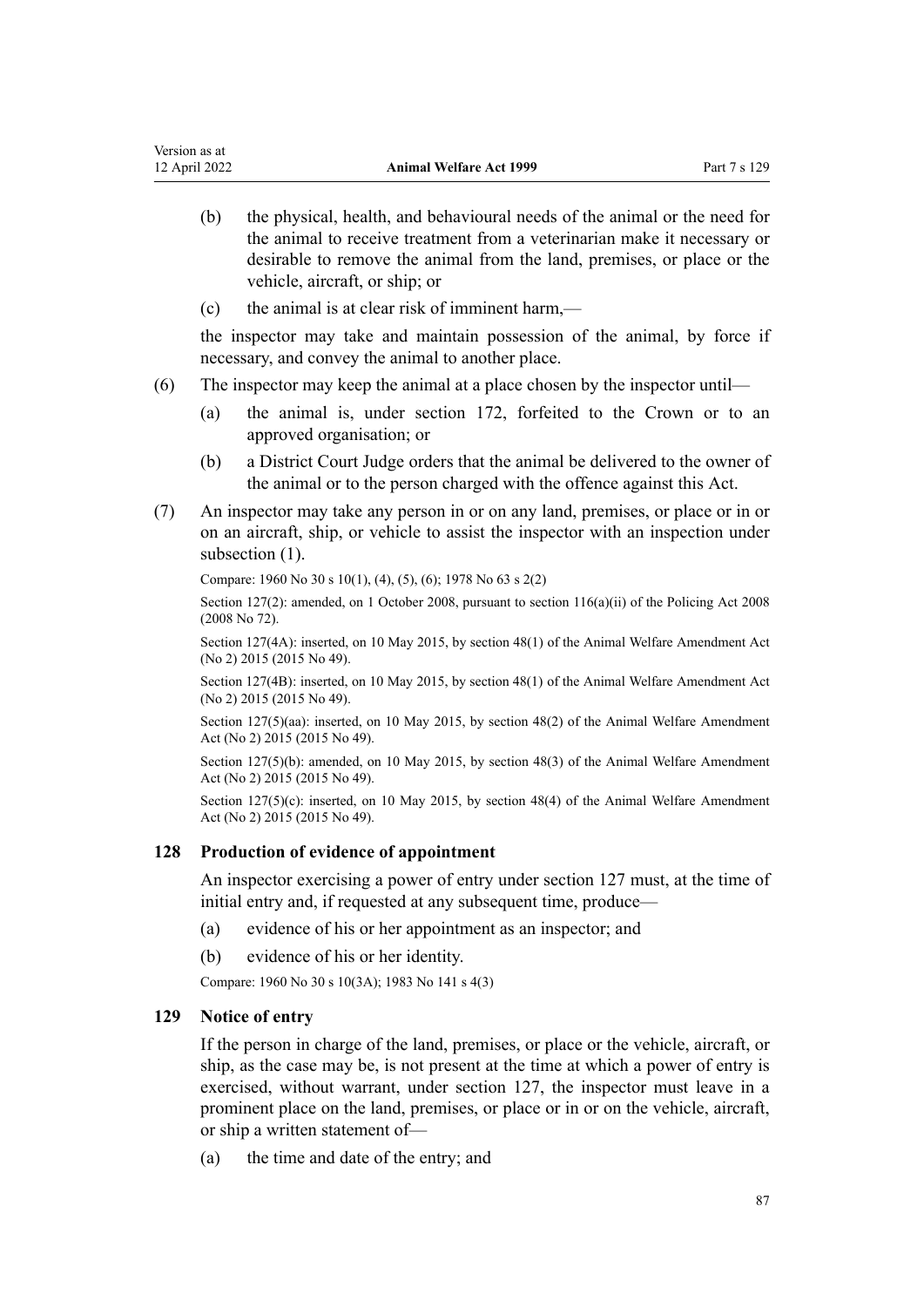- (b) the purpose of the entry; and
- (c) the condition of any animals inspected; and
- (d) the animals (if any) that have been removed from the premises in accordance with [section 127\(5\)](#page-84-0); and
- (e) the name of that inspector; and
- (f) the address of the Police station or other office to which inquiries should be made.

Compare: 1960 No 30 s 10(3B); 1983 No 141 s 4(3)

#### **130 Power to prevent or mitigate suffering**

- (1) Where an inspector, either in the course of the exercise of a power of entry under [section 127](#page-84-0) or at any other time, has reasonable grounds to believe that an animal is suffering or is likely to suffer unreasonable or unnecessary pain or distress, the inspector—
	- (a) may take all such steps as the inspector considers are necessary or desir‐ able to prevent or mitigate the suffering of the animal (including, if necessary, destroying or arranging for the destruction of the animal); and
	- (b) may, by notice in writing given by the inspector to the owner or the per‐ son in charge of the animal or any person appearing to be in charge of the animal, require the person to whom the notice is given to take all such steps as the inspector considers are necessary or desirable to prevent or mitigate the suffering of the animal (including, if necessary, destroying or arranging for the destruction of the animal).
- (1A) If an inspector proposes to destroy, or require the destruction of, an animal under subsection (1), the inspector must ensure that the process in [section 138](#page-94-0) is followed before the animal is destroyed (as if that section applied).
- (1B) Without limiting [section 185,](#page-127-0) a notice under subsection (1)(b) may be served on a person by—
	- (a) delivering it personally to the person:
	- (b) delivering it to the person at the person's usual or last-known place of residence or business:
	- (c) sending it by fax or email to the person's fax number or email address:
	- (d) posting it in a letter addressed to the person at the person's usual or lastknown place of residence or business.
- (1C) The following provisions apply to service as described in subsection (1B):
	- (a) service on an officer of a body, or on the body's registered office, is deemed to be service on the body:
	- (b) service on any of the partners in a partnership is deemed to be service on the partnership: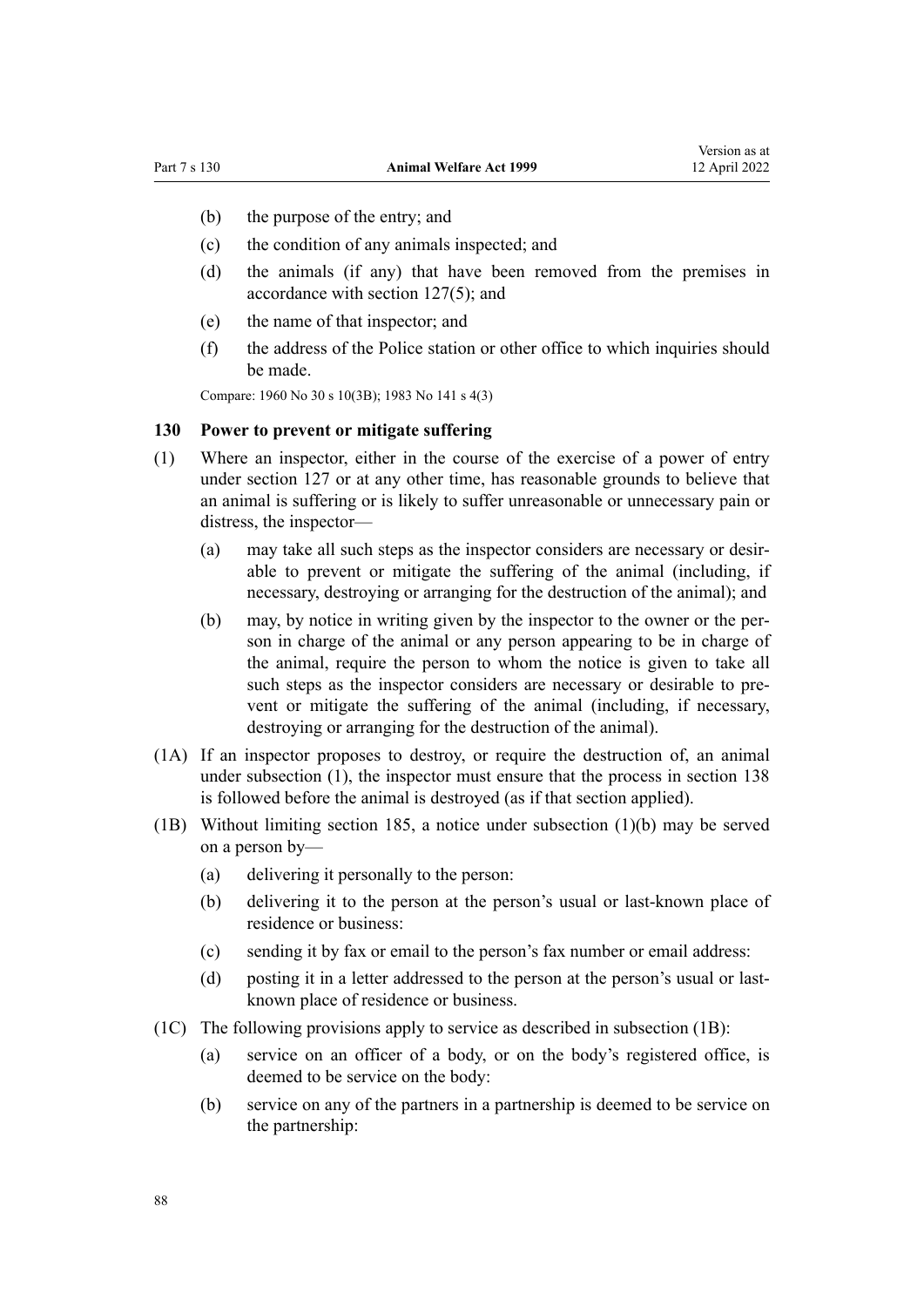- <span id="page-88-0"></span>(c) service by post is deemed to occur at the time at which the notice would have been delivered in the ordinary course of the post.
- (2) A person commits an offence who, without reasonable excuse, fails to comply with any requirement of an inspector under subsection (1)(b).
- (3) A person who commits an offence against subsection (2) is liable on convic‐ tion,—
	- (a) in the case of an individual, to a fine not exceeding \$5,000; or
	- (b) in the case of a body corporate, to a fine not exceeding \$25,000.

Compare: 1960 No 30 s 10(6), (7); 1993 No 19 s 3(1)

Section 130(1)(a): amended, on 1 October 2012, by [section 195\(1\)](http://legislation.govt.nz/pdflink.aspx?id=DLM2136917) of the Search and Surveillance Act 2012 (2012 No 24).

Section 130(1)(b): amended, on 1 October 2012, by [section 195\(2\)](http://legislation.govt.nz/pdflink.aspx?id=DLM2136917) of the Search and Surveillance Act 2012 (2012 No 24).

Section 130(1A): inserted, on 10 May 2015, by [section 49\(1\)](http://legislation.govt.nz/pdflink.aspx?id=DLM5174876) of the Animal Welfare Amendment Act (No 2) 2015 (2015 No 49).

Section 130(1B): inserted, on 10 May 2015, by [section 49\(1\)](http://legislation.govt.nz/pdflink.aspx?id=DLM5174876) of the Animal Welfare Amendment Act (No 2) 2015 (2015 No 49).

Section 130(1C): inserted, on 10 May 2015, by [section 49\(1\)](http://legislation.govt.nz/pdflink.aspx?id=DLM5174876) of the Animal Welfare Amendment Act (No 2) 2015 (2015 No 49).

Section 130(2): amended, on 10 May 2015, by [section 49\(2\)](http://legislation.govt.nz/pdflink.aspx?id=DLM5174876) of the Animal Welfare Amendment Act (No 2) 2015 (2015 No 49).

Section 130(3): amended, on 1 July 2013, by [section 413](http://legislation.govt.nz/pdflink.aspx?id=DLM3360714) of the Criminal Procedure Act 2011 (2011 No 81).

### *Search warrants*

### **131 Search warrants**

- (1) Any issuing officer (within the meaning of [section 3](http://legislation.govt.nz/pdflink.aspx?id=DLM2136542) of the Search and Surveil‐ lance Act 2012) who, on an application made in the manner provided in sub[part 3](http://legislation.govt.nz/pdflink.aspx?id=DLM2136781) of Part 4 of that Act by a constable or an inspector, is satisfied that there are reasonable grounds for believing that in or on any land, premises, or place specified in the application or any vehicle, aircraft, or ship specified in the application—
	- (a) an offence against this Act or any regulations made under this Act has been, or is being, committed; or
	- (b) the suffering of an animal could be prevented or mitigated; or
	- (c) there is any thing that is evidence of an offence committed against this Act or any regulations made under this Act; or
	- (d) there is any thing which there are reasonable grounds to believe may be evidence of the commission of any offence against this Act or any regulations made under this Act,—

may issue a search warrant to authorise every constable and inspector to search the land, premises, or place or the vehicle, aircraft, or ship.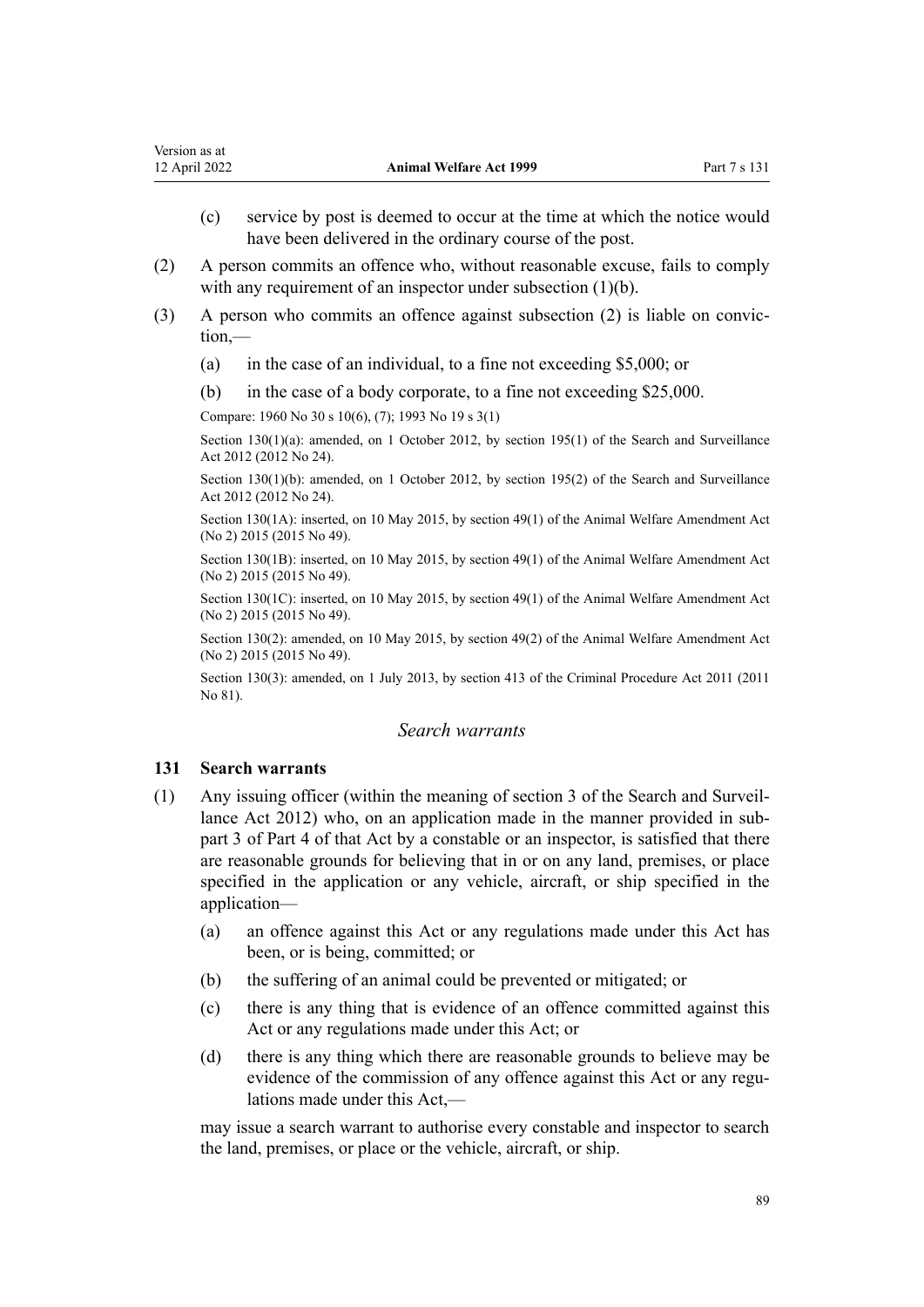- (2) In the case of a ship that is neither a ship registered under the [Ship Registration](http://legislation.govt.nz/pdflink.aspx?id=DLM275026) [Act 1992](http://legislation.govt.nz/pdflink.aspx?id=DLM275026) nor a ship entitled under any provision of that Act (other than [section](http://legislation.govt.nz/pdflink.aspx?id=DLM275946)  $8(1)(b)$ ) to be registered as a New Zealand ship, the power that a constable or an inspector has, under a search warrant issued under subsection (1), may be exercised only if the ship—
	- (a) is in a port, harbour, roadstead, or anchorage in New Zealand; or
	- (b) is otherwise within the internal waters of New Zealand as defined by [section 4](http://legislation.govt.nz/pdflink.aspx?id=DLM442667) of the Territorial Sea, Contiguous Zone, and Exclusive Economic Zone Act 1977.
- (3) The provisions of [Part 4](http://legislation.govt.nz/pdflink.aspx?id=DLM2136770) of the Search and Surveillance Act 2012 apply, subject to subsection (4) and sections 133(2) and (4), [136,](#page-90-0) and [136A](#page-91-0).
- (4) Despite subsection (3), [sections 118](http://legislation.govt.nz/pdflink.aspx?id=DLM2136813) and [119](http://legislation.govt.nz/pdflink.aspx?id=DLM2136815) of the Search and Surveillance Act 2012 apply only in respect of a warrant issued to a named constable or to every constable.

Compare: 1960 No 30 s 10(3); 1983 No 141 s 4(2)

Section 131(1): amended, on 26 March 2015, by [section 4](http://legislation.govt.nz/pdflink.aspx?id=DLM5940147) of the Animal Welfare Amendment Act 2015 (2015 No 6).

Section 131(1): amended, on 1 October 2012, by [section 195\(3\)](http://legislation.govt.nz/pdflink.aspx?id=DLM2136917) of the Search and Surveillance Act 2012 (2012 No 24).

Section 131(1): amended, on 1 October 2008, pursuant to [section 116\(a\)\(ii\)](http://legislation.govt.nz/pdflink.aspx?id=DLM1102349) of the Policing Act 2008 (2008 No 72).

Section 131(2): amended, on 1 October 2008, pursuant to [section 116\(a\)\(ii\)](http://legislation.govt.nz/pdflink.aspx?id=DLM1102349) of the Policing Act 2008 (2008 No 72).

Section 131(3): replaced, on 1 October 2012, by [section 195\(4\)](http://legislation.govt.nz/pdflink.aspx?id=DLM2136917) of the Search and Surveillance Act 2012 (2012 No 24).

Section 131(4): inserted, on 1 October 2012, by [section 195\(4\)](http://legislation.govt.nz/pdflink.aspx?id=DLM2136917) of the Search and Surveillance Act 2012 (2012 No 24).

### **132 Form and content of search warrant**

#### *[Repealed]*

Section 132: repealed, on 1 October 2012, by [section 195\(5\)](http://legislation.govt.nz/pdflink.aspx?id=DLM2136917) of the Search and Surveillance Act 2012 (2012 No 24).

## **133 Powers conferred by search warrant**

- (1) *[Repealed]*
- (2) If an inspector executes a search warrant and seizes an animal under that search warrant, the inspector may maintain possession of that animal, and convey that animal to another place.
- (3) *[Repealed]*
- (4) Where an inspector executes a search warrant and the inspector is satisfied an animal is suffering unreasonable or unnecessary pain or distress because—
	- (a) the physical, health, and behavioural needs of the animal are not being met; or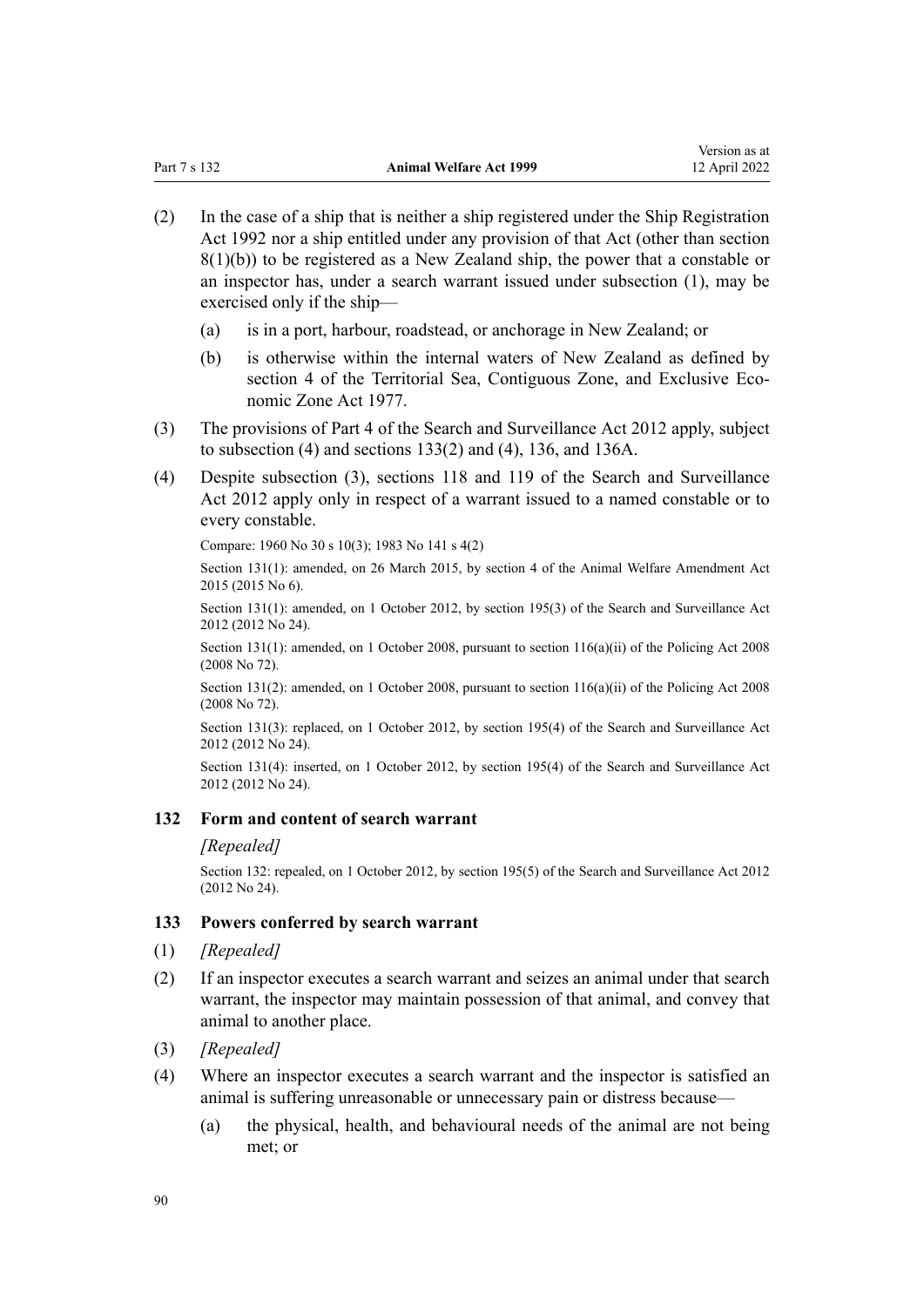#### <span id="page-90-0"></span>(b) for any other reason,—

the inspector may take any steps that the inspector considers are necessary or desirable to prevent or mitigate the suffering of the animal (including, if necessary, destroying or arranging for the destruction of the animal).

- (4A) If an inspector proposes to destroy, or require the destruction of, an animal under subsection (4), the inspector must ensure that the process in [section 138](#page-94-0) is followed before the animal is destroyed (as if that section applied).
- (5) *[Repealed]*

Compare: 1960 No 30 s 10(6)

Section 133(1): repealed, on 1 October 2012, by [section 195\(5\)](http://legislation.govt.nz/pdflink.aspx?id=DLM2136917) of the Search and Surveillance Act 2012 (2012 No 24).

Section 133(3): repealed, on 1 October 2012, by [section 195\(5\)](http://legislation.govt.nz/pdflink.aspx?id=DLM2136917) of the Search and Surveillance Act 2012 (2012 No 24).

Section 133(4): amended, on 1 October 2012, by [section 195\(6\)](http://legislation.govt.nz/pdflink.aspx?id=DLM2136917) of the Search and Surveillance Act 2012 (2012 No 24).

Section 133(4A): inserted, on 10 May 2015, by [section 50](http://legislation.govt.nz/pdflink.aspx?id=DLM5174877) of the Animal Welfare Amendment Act (No 2) 2015 (2015 No 49).

Section 133(5): repealed, on 1 October 2012, by [section 195\(5\)](http://legislation.govt.nz/pdflink.aspx?id=DLM2136917) of the Search and Surveillance Act 2012 (2012 No 24).

#### **134 Production of search warrant**

### *[Repealed]*

Section 134: repealed, on 1 October 2012, by [section 195\(5\)](http://legislation.govt.nz/pdflink.aspx?id=DLM2136917) of the Search and Surveillance Act 2012 (2012 No 24).

#### **135 Notice of execution of search warrant**

#### *[Repealed]*

Section 135: repealed, on 1 October 2012, by [section 195\(5\)](http://legislation.govt.nz/pdflink.aspx?id=DLM2136917) of the Search and Surveillance Act 2012 (2012 No 24).

*Further provisions relating to powers of search and entry*

### **136 Disposal of thing seized**

- (1) Subject to subsections (2) and (3) and [section 136A](#page-91-0), [subparts 1,](http://legislation.govt.nz/pdflink.aspx?id=DLM2136771) [5](http://legislation.govt.nz/pdflink.aspx?id=DLM2136842), [6](http://legislation.govt.nz/pdflink.aspx?id=DLM2136860), [7](http://legislation.govt.nz/pdflink.aspx?id=DLM2136877), [9](http://legislation.govt.nz/pdflink.aspx?id=DLM2136888), and [10](http://legislation.govt.nz/pdflink.aspx?id=DLM2136896) of Part 4 of the Search and Surveillance Act 2012 apply in respect of—
	- (a) any thing seized by a constable (including any animal seized by a constable under the authority of a search warrant issued under [section 131](#page-88-0) and any animal of which a constable takes possession under [section](#page-93-0) [137\(1\)\)](#page-93-0); and
	- (b) with the necessary modifications, any thing seized by an inspector (including any animal seized by an inspector under the authority of a search warrant issued under [section 131](#page-88-0) and any animal of which an inspector takes possession under [section 127\)](#page-84-0).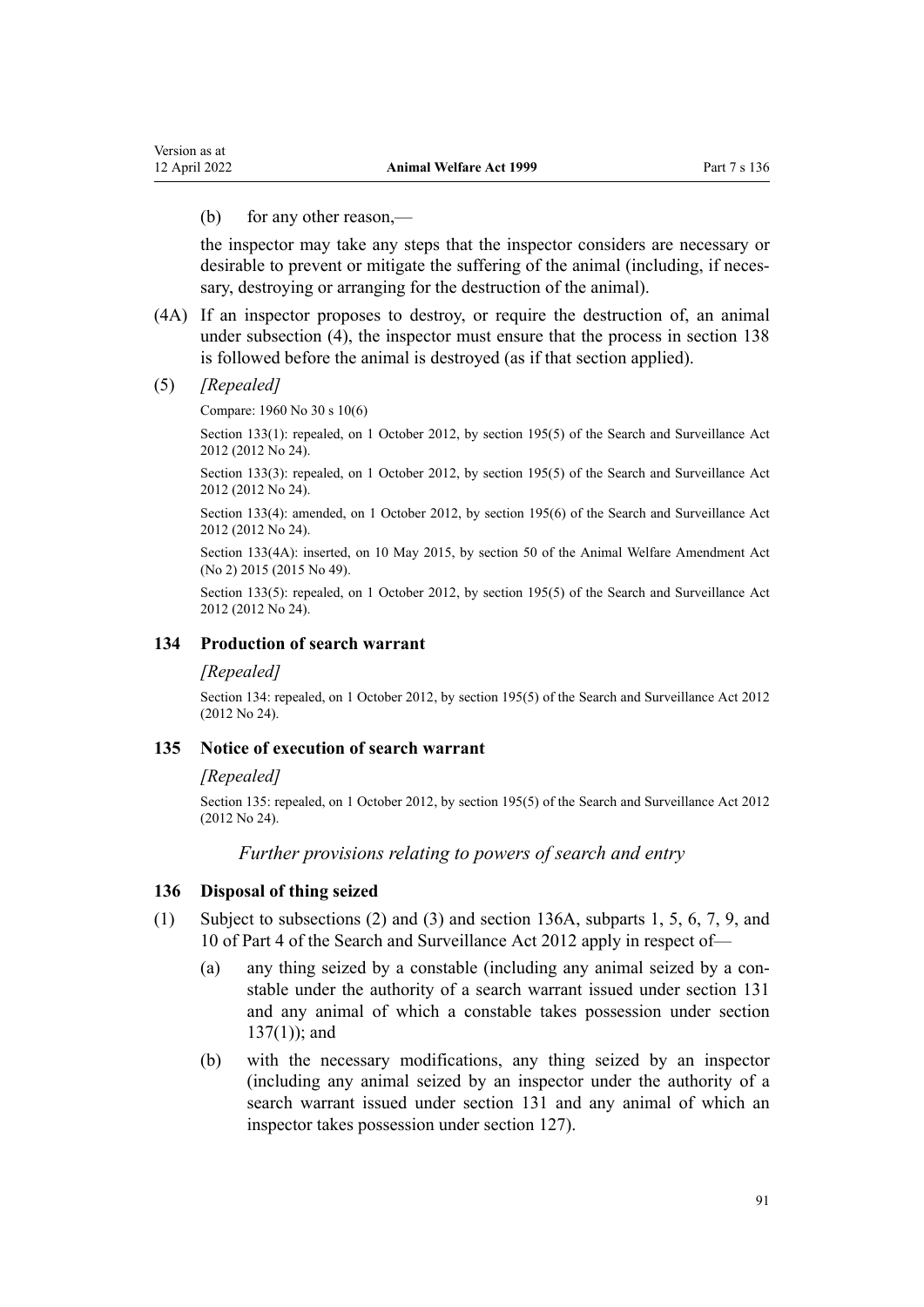- <span id="page-91-0"></span>(2) Despite anything in [subpart 6](http://legislation.govt.nz/pdflink.aspx?id=DLM2136860) of Part 4 of the Search and Surveillance Act 2012, a constable or an inspector who has custody of an animal may place that animal in the care of any other person.
- (3) If the court orders, under [section 154\(2\)\(c\)](http://legislation.govt.nz/pdflink.aspx?id=DLM2136866) of the Search and Surveillance Act 2012, that any animal or thing seized must be disposed of by way of sale, the proceeds of that sale must be applied—
	- (a) first, in the payment of the expenses incurred in arranging the sale:
	- (b) secondly, if an animal and equipment are sold,—
		- (i) the expenses incurred in caring for that animal before the sale; and
		- (ii) if any other animals seized at the same time or under the same warrant have not been sold but are still being cared for, the expenses incurred in caring for those animals (if the owner or person in charge of those animals was, at the time of their seizure, the same person as the person who was the owner of or the person in charge of the animal sold):
	- (c) thirdly, in such manner as the court thinks fit.

Section 136(1): replaced, on 1 October 2012, by [section 195\(7\)](http://legislation.govt.nz/pdflink.aspx?id=DLM2136917) of the Search and Surveillance Act 2012 (2012 No 24).

Section 136(1)(b): amended, on 10 May 2015, by [section 51](http://legislation.govt.nz/pdflink.aspx?id=DLM6165711) of the Animal Welfare Amendment Act (No 2) 2015 (2015 No 49).

Section 136(2): replaced, on 1 October 2012, by [section 195\(8\)](http://legislation.govt.nz/pdflink.aspx?id=DLM2136917) of the Search and Surveillance Act 2012 (2012 No 24).

Section 136(3): amended, on 1 October 2012, by [section 195\(9\)](http://legislation.govt.nz/pdflink.aspx?id=DLM2136917) of the Search and Surveillance Act 2012 (2012 No 24).

## **136A Disposal of animals seized or taken into custody prior to commencement or determination of proceedings**

- (1) This section applies if—
	- (a) 1 or more animals are seized by a constable or an inspector, under the authority of a search warrant issued under [section 131,](#page-88-0) or are taken into possession by an inspector under [section 127](#page-84-0) or a constable under sec[tion 137\(1\);](#page-93-0) and
	- (b) either—
		- (i) proceedings for an offence involving that animal or those animals—
			- (A) have been commenced but not yet determined; or
			- (B) have not yet been commenced but are intended to be commenced within a reasonable period; or
		- (ii) the owner of that animal or those animals cannot be located.
- (2) If this section applies, the District Court, on its own motion, or on an applica‐ tion by a constable or an inspector, may make an order authorising—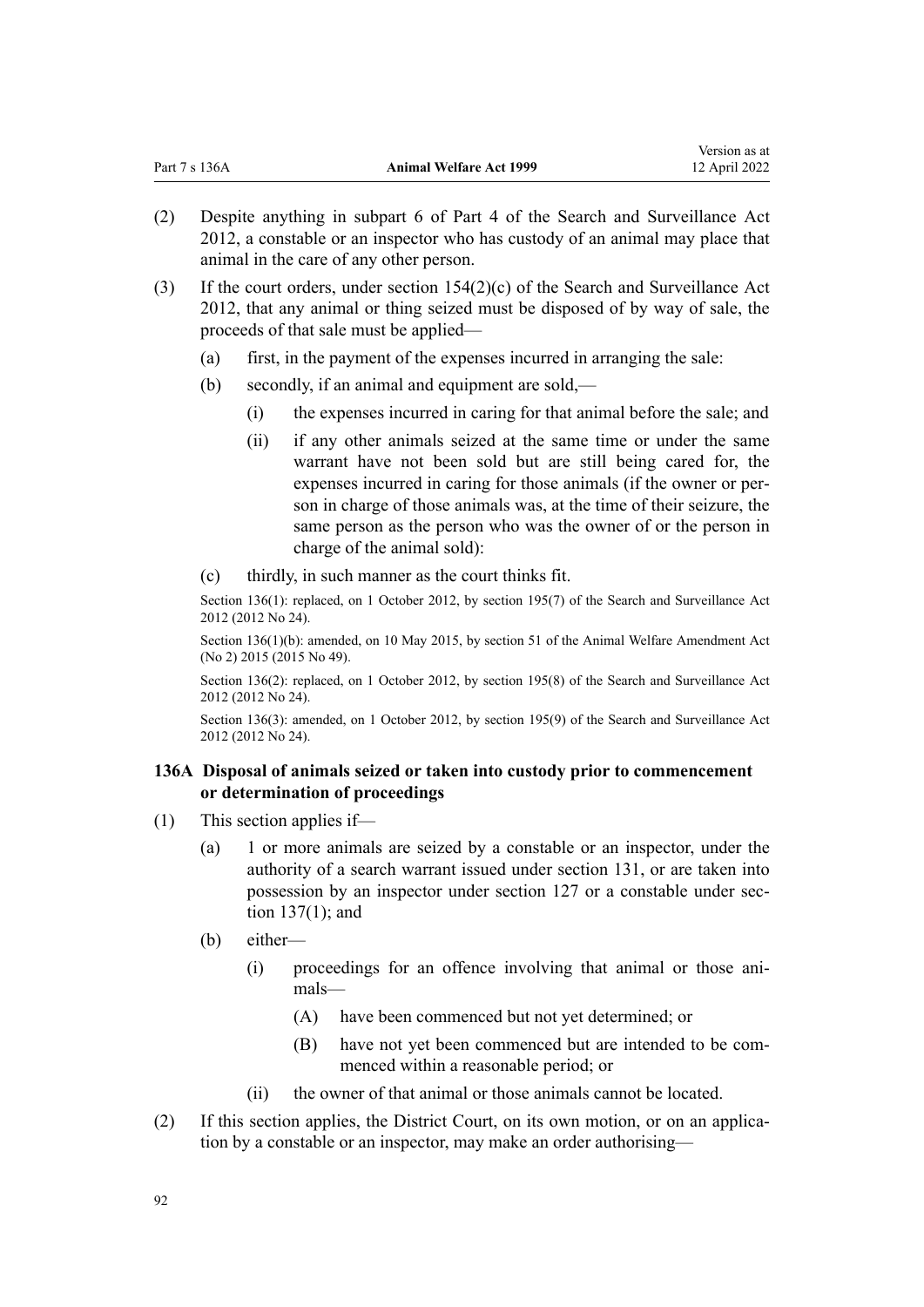- (a) the sale of the animal or animals; or
- (b) the placement of the animal or animals with another person; or
- (c) the destruction or other disposal of the animal or animals; or
- (d) the dehorning or performance of other surgical procedures on the animal or animals.
- (3) The District Court—
	- (a) must, before making an order under subsection (2), give the owner of the animal or animals, if known and able to be contacted, an opportunity to be heard; and
	- (b) may make an order under subsection (2) if it is satisfied that there are good reasons for making that order; and
	- (c) may, when making the order, impose conditions (whether relating to the payment of any security holder in the animal or animals or otherwise).
- (4) In determining whether to make any order referred to in subsection (2), the court must have regard to the following matters:
	- (a) whether the owner of the animal or animals has been identified, and if not, the steps that have been taken to identify and contact that person:
	- (b) the number of animals involved:
	- (c) whether the animal or animals are being kept for economic purposes or for companionship:
	- (d) the cost of continuing to hold the animal or animals:
	- (e) the physical state of the animal or animals:
	- (f) whether it is reasonable or practicable for the animal or animals to be placed elsewhere:
	- (g) whether it is reasonable or practicable for the Ministry or an approved organisation to retain possession of and care for the animal or animals until the determination of the proceedings relating to the animal or animals:
	- (h) whether any person will suffer material or other loss, and the extent of that loss, if the animal or animals are sold:
	- (i) any other matters the court considers relevant.
- (5) If an animal is sold under the authority of an order under subsection (2)(a), the proceeds of sale (if any) must be held by the Ministry or an approved organisation (after deducting (in order) the costs of sale, any sums required to be paid to a security holder or any other person under a condition of the order for sale, and any costs incurred by the Crown or approved organisation in caring for the animal or animals or providing veterinary treatment to that animal or those ani‐ mals).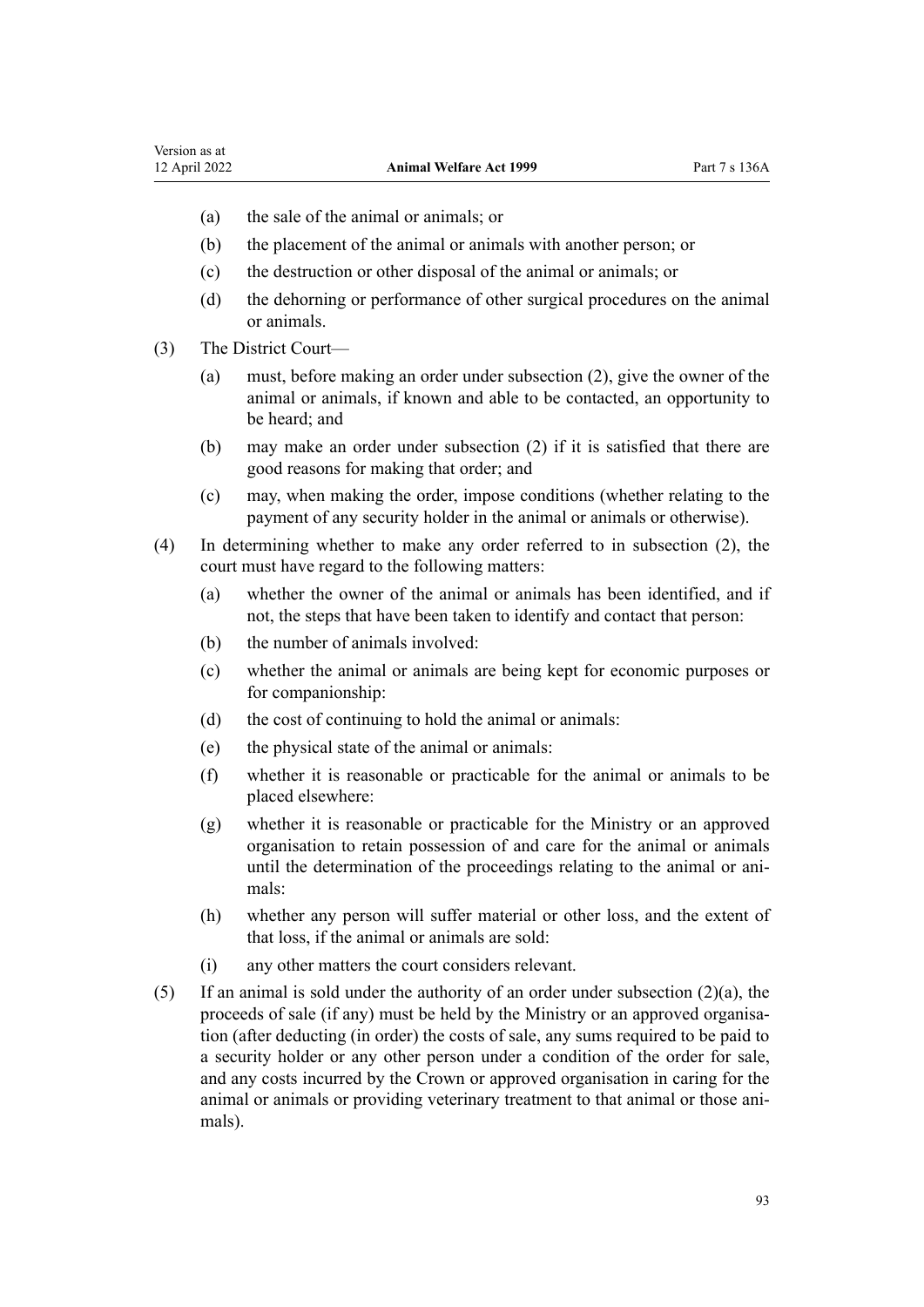- <span id="page-93-0"></span>(6) The Ministry or approved organisation referred to in subsection (5) must, unless the proceeds of sale are forfeited to the Crown under [section 172\(1\)](#page-115-0) or the owner of the animal is unknown or cannot be contacted, pay the proceeds of sale to the owner as soon as practicable—
	- (a) after the determination of the proceedings for an offence involving that animal or those animals; or
	- (b) after a decision is taken not to commence any such proceedings.

Section 136A: inserted, on 1 October 2012, by [section 196](http://legislation.govt.nz/pdflink.aspx?id=DLM2136918) of the Search and Surveillance Act 2012 (2012 No 24).

Section 136A(1)(a): amended, on 10 May 2015, by [section 52](http://legislation.govt.nz/pdflink.aspx?id=DLM6165712) of the Animal Welfare Amendment Act (No 2) 2015 (2015 No 49).

Section 136A(2): amended, on 1 March 2017, by [section 261](http://legislation.govt.nz/pdflink.aspx?id=DLM6942680) of the District Court Act 2016 (2016 No 49).

## **137 Vehicle, aircraft, ship, or animal may be detained**

- (1) If a constable arrests a person for an offence against section  $22(2)$ ,  $23(1)$  or  $(2)$ , or [40\(1\)](#page-39-0) and the person is for the time being in charge of a vehicle, an aircraft, or a ship, or an animal, the constable may—
	- (a) take possession of the vehicle, aircraft, or ship, or the animal, or both, and may take that vehicle, aircraft, or ship, or take that animal, or both, as the case may be, to another place; and
	- (b) detain that vehicle, aircraft, or ship, or that animal, or both, at a place chosen by the constable for a period that is reasonably necessary to—
		- (i) conduct a search of the vehicle, aircraft, or ship, or animal, or both, under another provision in this Act or under any other enactment that authorises such a search; or
		- (ii) provide humane treatment for any animal that is moved.
- (2) *[Repealed]*
- (3) In the case of a ship that is neither a ship registered under the [Ship Registration](http://legislation.govt.nz/pdflink.aspx?id=DLM275026) [Act 1992](http://legislation.govt.nz/pdflink.aspx?id=DLM275026) nor a ship entitled under any provision of that Act (other than [section](http://legislation.govt.nz/pdflink.aspx?id=DLM275946)  $8(1)(b)$ ) to be registered as a New Zealand ship, the powers that a constable has, under subsection (1), may be exercised only if the ship-
	- (a) is in a port, harbour, roadstead, or anchorage in New Zealand; or
	- (b) is otherwise within the internal waters of New Zealand as defined by [section 4](http://legislation.govt.nz/pdflink.aspx?id=DLM442667) of the Territorial Sea, Contiguous Zone, and Exclusive Economic Zone Act 1977.

Compare: 1960 No 30 s 11

Section 137(1): replaced, on 1 October 2012, by [section 197\(1\)](http://legislation.govt.nz/pdflink.aspx?id=DLM2136920) of the Search and Surveillance Act 2012 (2012 No 24).

Section 137(2): repealed, on 1 October 2012, by [section 197\(1\)](http://legislation.govt.nz/pdflink.aspx?id=DLM2136920) of the Search and Surveillance Act 2012 (2012 No 24).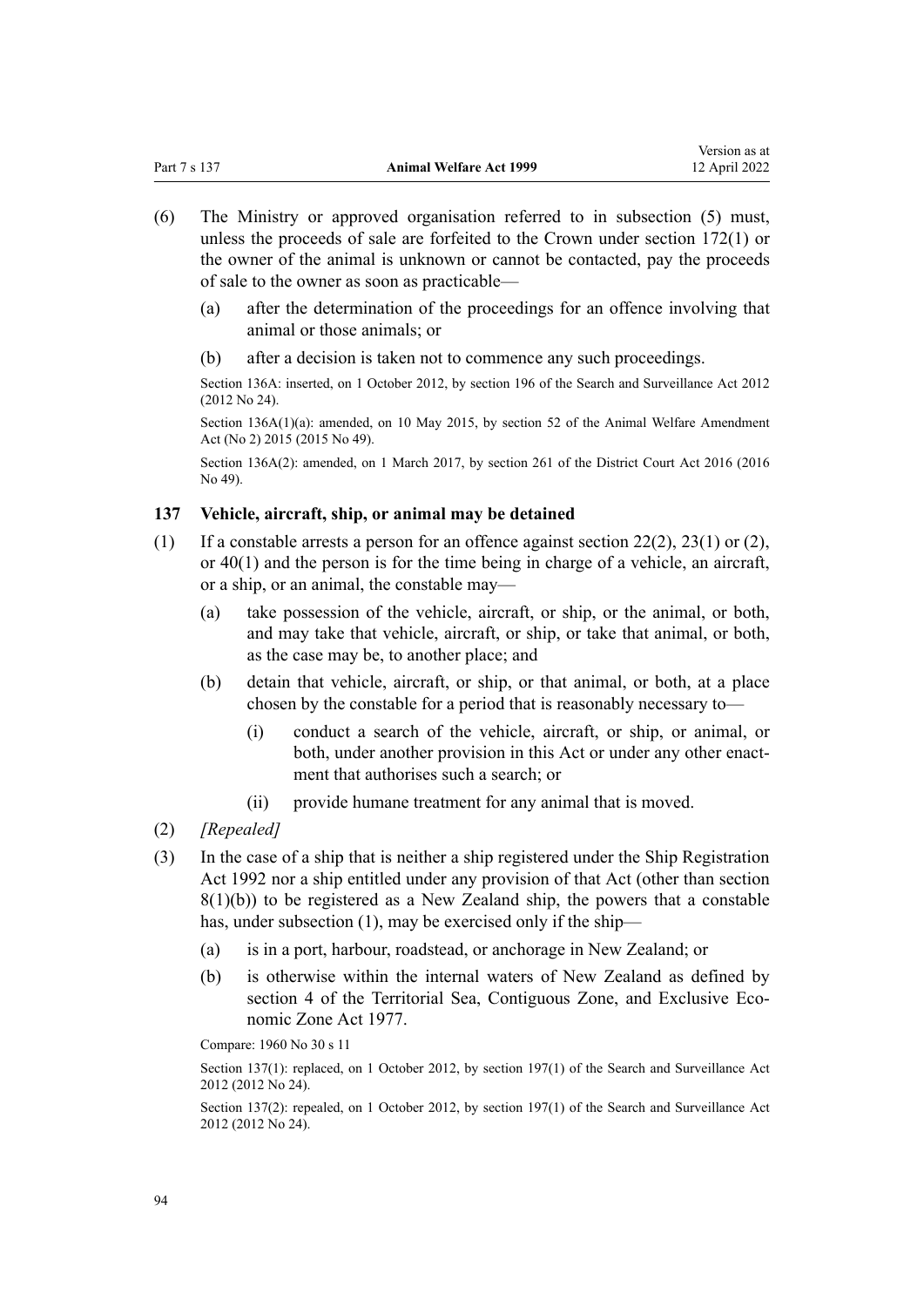<span id="page-94-0"></span>Section 137(3): amended, on 1 October 2012, by [section 197\(2\)](http://legislation.govt.nz/pdflink.aspx?id=DLM2136920) of the Search and Surveillance Act 2012 (2012 No 24).

Section 137(3): amended, on 1 October 2008, pursuant to [section 116\(a\)\(ii\)](http://legislation.govt.nz/pdflink.aspx?id=DLM1102349) of the Policing Act 2008 (2008 No 72).

#### *Powers in relation to injured or sick animals*

#### **138 Destruction of injured or sick animals (other than marine mammals)**

- (1) If an inspector, auxiliary officer, or a veterinarian finds a severely injured or sick animal (other than a marine mammal), and in his or her opinion, the animal should be destroyed because reasonable treatment will not be sufficient to make the animal respond and the animal will suffer unreasonable or unnecessary pain or distress if it continues to live, he or she must, as soon as possible,—
	- (a) consult with the owner of that animal, if that owner can be found within a reasonable time; and
	- (b) if the owner asks for a second opinion from a veterinarian as to whether that animal should be destroyed, allow the owner to obtain that second opinion.
- $(2)$  If—
	- (a) the owner of a severely injured or sick animal cannot be found within a reasonable time; or
	- (b) the owner of a severely injured or sick animal—
		- (i) does not, on being found, agree to the destruction of the animal; and
		- (ii) does not obtain within a reasonable time a second opinion from a veterinarian as to whether the animal should be destroyed,—

the inspector, or auxiliary officer, or veterinarian, as the case may be, must, without delay, destroy that animal or cause it to be destroyed.

- (3) If the owner of a severely injured or sick animal is found and consulted under subsection (1), and agrees that the animal should be destroyed,—
	- (a) the inspector, auxiliary officer, or veterinarian, as the case may be, must, without delay, destroy that animal or cause it to be destroyed; or
	- (b) the owner of that animal must, without delay, destroy that animal or cause it to be destroyed.
- (4) If the owner obtains a second opinion under subsection  $(1)(b)$ , and the veterinarian giving that opinion agrees that the animal should be destroyed,—
	- (a) the inspector, auxiliary officer, or veterinarian as the case may be, must, without delay, destroy that animal or cause it to be destroyed; or
	- (b) the owner of that animal must, without delay, destroy that animal or cause it to be destroyed.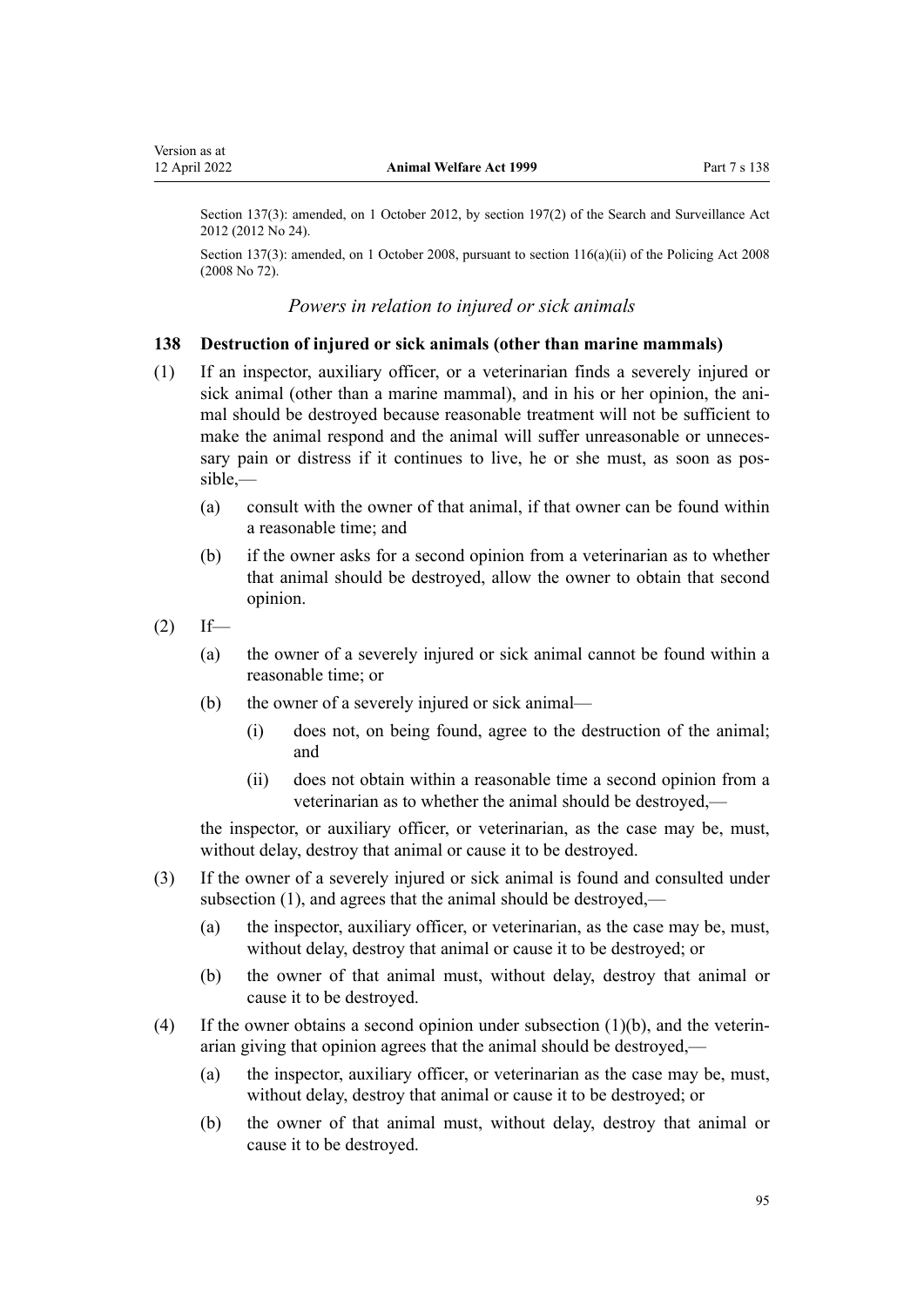<span id="page-95-0"></span>(5) Where, under this section, an inspector, auxiliary officer, or veterinarian destroys an animal or causes it to be destroyed, he or she may dispose of the carcass in such manner as he or she thinks fit.

Compare: 1960 No 30 s 12(3); 1962 No 55 s 2(1)

Section 138(4): amended, on 10 May 2015, by [section 53](http://legislation.govt.nz/pdflink.aspx?id=DLM5174878) of the Animal Welfare Amendment Act (No 2) 2015 (2015 No 49).

## **139 Destruction of impounded animals that are diseased, injured, or sick**

Despite [section 138,](#page-94-0) if—

- (a) an inspector, auxiliary officer, or veterinarian certifies in writing that an animal impounded in a pound under the [Impounding Act 1955](http://legislation.govt.nz/pdflink.aspx?id=DLM293863) or the [Dog Control Act 1996](http://legislation.govt.nz/pdflink.aspx?id=DLM374409) is so diseased, injured, or sick that it is in a state of continual suffering; and
- (b) the territorial authority having jurisdiction over the pound is unable to find the owner of that animal within a reasonable time after the inspector, auxiliary officer, or veterinarian has given such a certificate,—

the territorial authority must, without delay, destroy that animal or cause it to be destroyed.

Compare: 1960 No 30 s 12(6)

#### **140 Injured and sick marine mammals**

If an inspector, auxiliary officer, or veterinarian finds a severely injured or sick marine mammal, the inspector, auxiliary officer, or veterinarian, as the case may be, must, as soon as possible, report the matter to a Marine Mammals Officer declared or appointed as such under [section 11](http://legislation.govt.nz/pdflink.aspx?id=DLM25336) of the Marine Mammals Protection Act 1978 to be dealt with under that Act.

Compare: 1960 No 30 s 12(5); 1978 No 80 [s 30\(1\)](http://legislation.govt.nz/pdflink.aspx?id=DLM25385)

*Disposal of animals in custody of approved organisations*

#### **141 Duties of approved organisation**

- (1) Where a person (other than the owner of an animal) gives that animal into the custody of an approved organisation and that approved organisation accepts custody of that animal, or where an approved organisation takes any animal into its custody, that approved organisation—
	- (a) must take reasonable steps to identify the owner of the animal; and
	- (b) may take such steps as it considers necessary or desirable to prevent or mitigate any suffering of the animal.
- (1A) Subsection (1B) applies if—
	- (a) an owner of an animal, or a person acting as the agent of an owner of an animal, gives the animal into the temporary custody of an approved organisation; and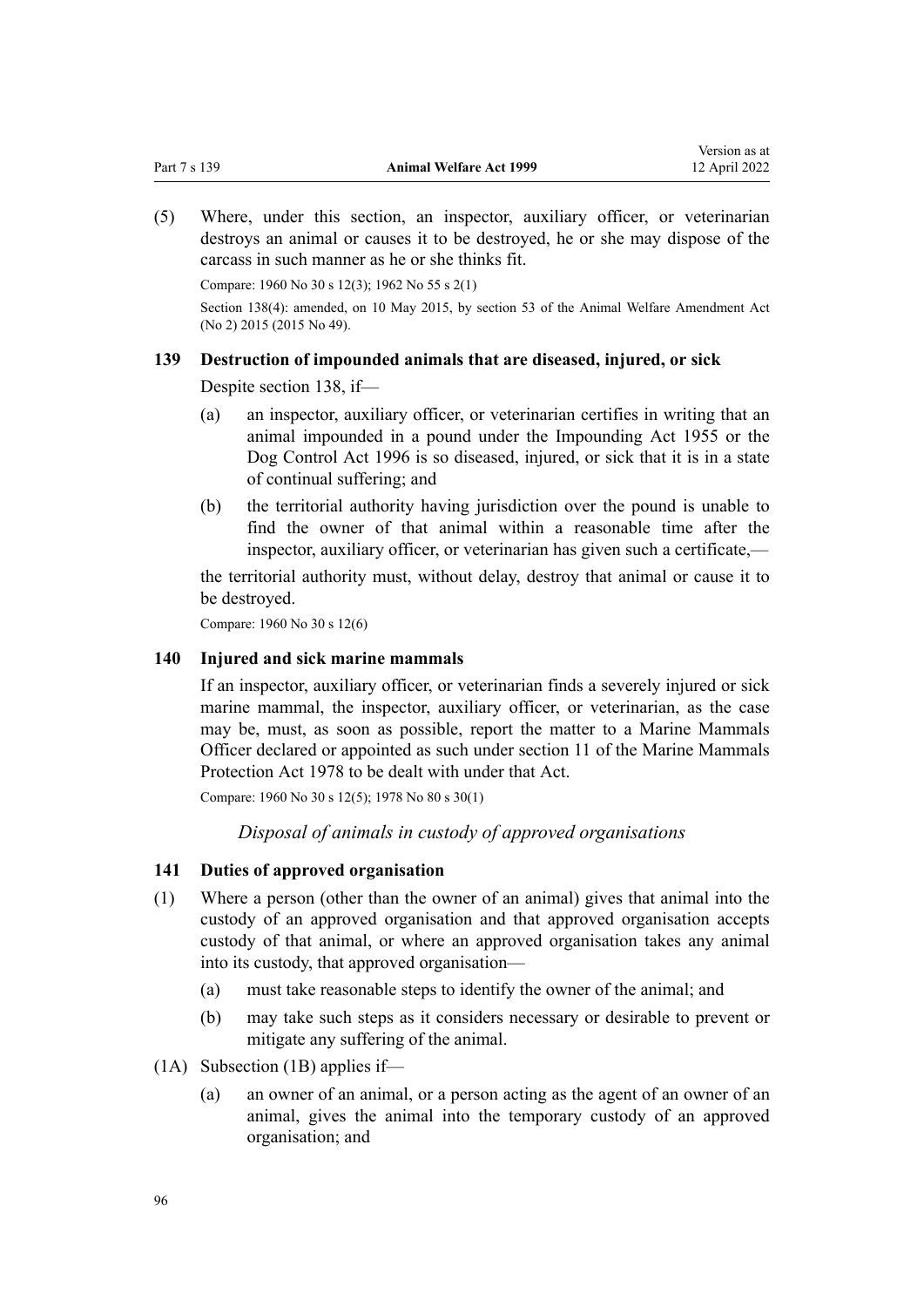| (b)                                                                                                                                                                      | an arrangement exists for the return of the animal to the owner or the<br>owner's agent; and   |
|--------------------------------------------------------------------------------------------------------------------------------------------------------------------------|------------------------------------------------------------------------------------------------|
| (c)                                                                                                                                                                      | the owner or the owner's agent does not return to reclaim custody of that<br>animal as agreed. |
| (1B) If this subsection applies, the approved organisation may sell, re-home, or dis-<br>nose of (including destroy) the animal in any manner that an inspector or auxil |                                                                                                |

12 April 2022 **Animal Welfare Act 1999** Part 7 s 141

pose of (including destroy) the animal in any manner that an inspector or auxil‐ iary officer acting for the organisation thinks fit if—

- (a) the approved organisation has taken reasonable steps to locate and contact the owner; and
- (b) either—

Version as at

- (i) the approved organisation has been unable to locate or contact the owner; or
- (ii) the approved organisation has located and attempted to contact the owner, but the owner will not respond; and
- (c) the approved organisation has given the owner written notice of its inten‐ tion to sell, re-home, or otherwise dispose of (including destroy) the ani‐ mal in accordance with the provisions of subsection (3); and
- (d) the owner has not, within the period specified in the notice, reclaimed the animal and paid any costs incurred by the organisation and specified in the notice.
- (2) Where the approved organisation cannot identify the owner of the animal, an inspector or auxiliary officer acting for the approved organisation may—
	- (a) after the animal has been in the custody of the organisation for at least 7 days,—
		- (i) sell the animal; or
		- (ii) find a home for the animal; or
		- (iii) destroy or otherwise dispose of the animal in such manner as the inspector or auxiliary officer thinks fit:
	- (aa) at any time, sell, re-home, or otherwise dispose of (including destroy) the animal in any manner that the inspector or auxiliary officer thinks fit if—
		- (i) the animal is wild or unsocialised; and
		- (ii) the animal is severely distressed; and
		- (iii) in the opinion of a veterinarian, the animal's distress is a direct result of being contained to the extent that it would be unreasonable and unnecessary to continue to contain the animal:
	- (b) at any time, in any case where the animal is diseased or is suspected of being diseased and the inspector or auxiliary officer has reasonable grounds to believe that the welfare of other animals in the custody of the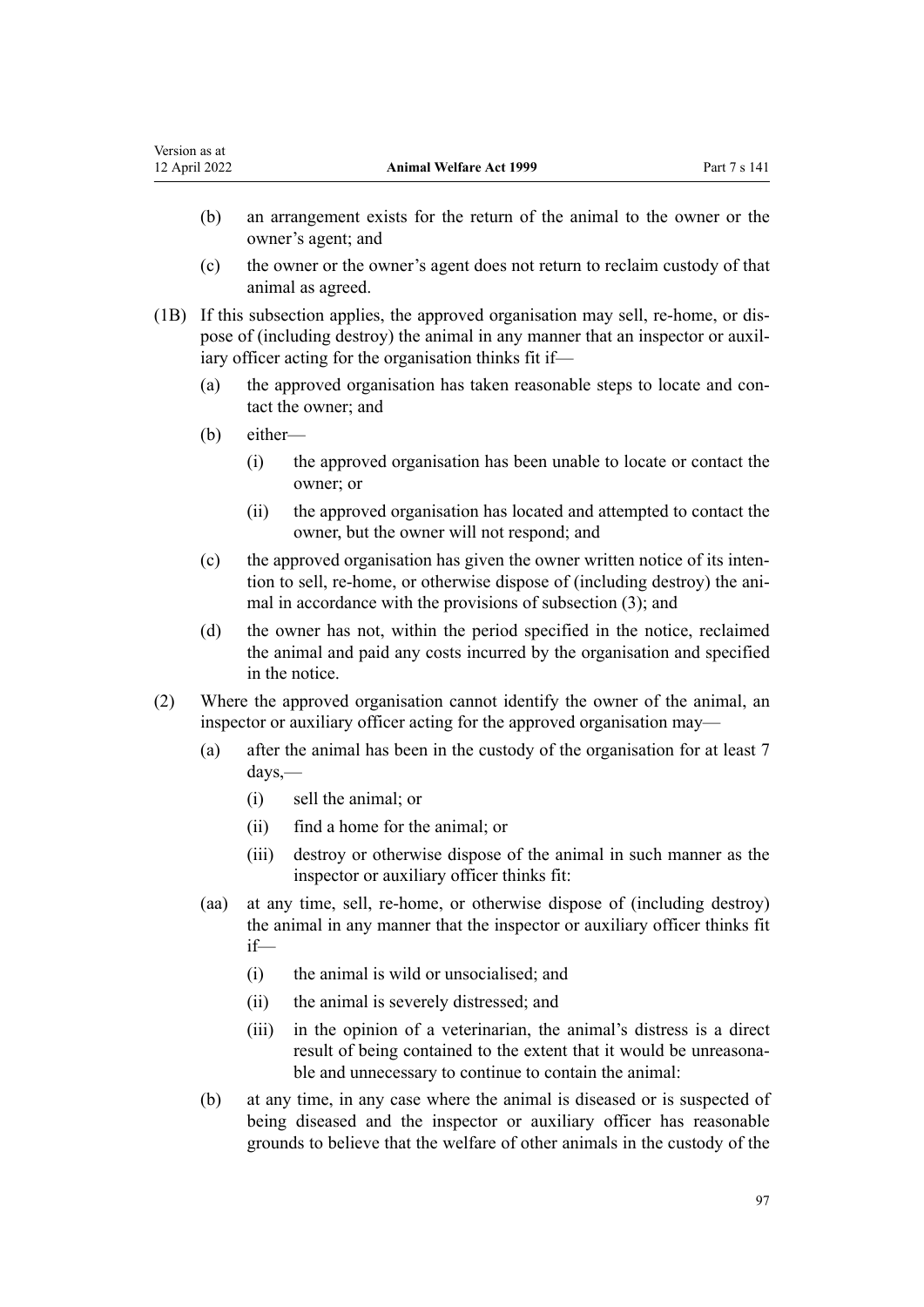approved organisation would be compromised if the organisation were to continue to hold that animal in custody,—

- (i) sell the animal; or
- (ii) find a home for the animal; or
- (iii) destroy or otherwise dispose of the animal in such manner as the inspector or auxiliary officer thinks fit.
- (3) Where the approved organisation both identifies the owner of the animal and knows the address of the owner of the animal, the approved organisation must give to the owner a written notice informing the owner that the approved organisation is holding the animal in its custody and that, unless the owner, within 7 days of the receipt of that notice, claims the animal and pays any costs incurred by the approved organisation in caring for the animal or in providing veterinary treatment to the animal (being costs that the approved organisation wishes to claim), the approved organisation may—
	- (a) sell the animal; or
	- (b) find a home for the animal; or
	- (c) destroy or otherwise dispose of the animal in such manner as the inspector or auxiliary officer thinks fit.
- (4) If the owner does not, within the period specified in the notice, claim the ani‐ mal and pay any costs incurred by the approved organisation and specified in the notice, an inspector or auxiliary officer acting for the approved organisation may—
	- (a) sell the animal; or
	- (b) find a home for the animal; or
	- (c) destroy or otherwise dispose of the animal in such manner as the inspector or auxiliary officer thinks fit.
- (5) Where an animal is sold under subsection  $(1B)$ ,  $(2)$ , or  $(4)$ , the approved organisation must, after deducting any costs incurred by the approved organisation in caring for the animal or providing veterinary treatment to the animal, apply the proceeds of the sale towards the costs of the animal welfare work of the approved organisation.
- (6) In this section, the term **animal** does not include—
	- (a) a native animal; or
	- (b) stock within the meaning of [section 2\(1\)](http://legislation.govt.nz/pdflink.aspx?id=DLM293869) of the Impounding Act 1955.

Section 141(1A): inserted, on 10 May 2015, by [section 54\(1\)](http://legislation.govt.nz/pdflink.aspx?id=DLM6165713) of the Animal Welfare Amendment Act (No 2) 2015 (2015 No 49).

Section 141(1B): inserted, on 10 May 2015, by [section 54\(1\)](http://legislation.govt.nz/pdflink.aspx?id=DLM6165713) of the Animal Welfare Amendment Act (No 2) 2015 (2015 No 49).

Section 141(2)(aa): inserted, on 10 May 2015, by [section 54\(2\)](http://legislation.govt.nz/pdflink.aspx?id=DLM6165713) of the Animal Welfare Amendment Act (No 2) 2015 (2015 No 49).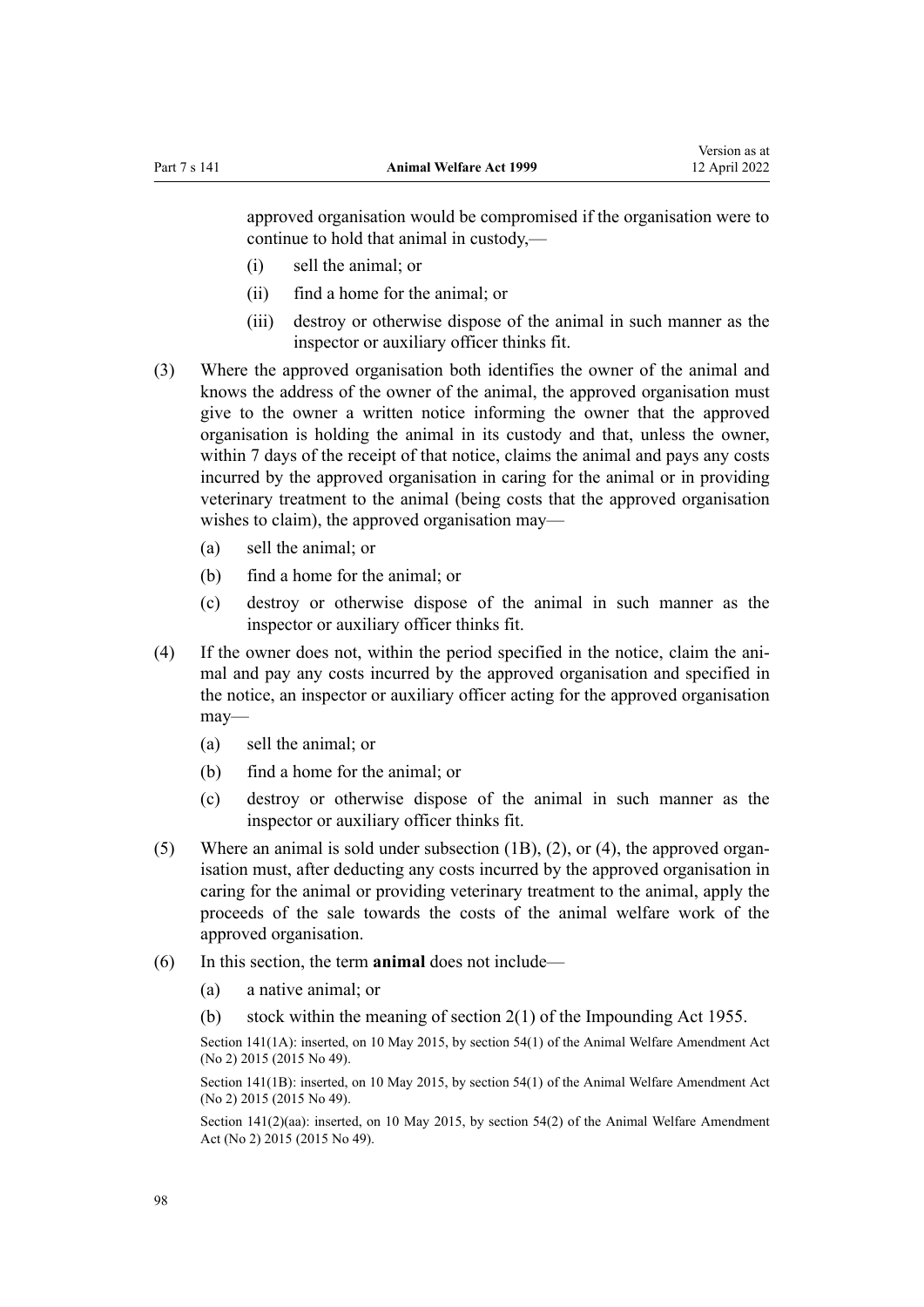<span id="page-98-0"></span>Section 141(5): amended, on 10 May 2015, by [section 54\(3\)](http://legislation.govt.nz/pdflink.aspx?id=DLM6165713) of the Animal Welfare Amendment Act (No 2) 2015 (2015 No 49).

### **142 Obligation to maintain register**

- (1) An approved organisation must record in a register the numbers and types of animals sold, re-homed, destroyed, or otherwise disposed of under [section 141](#page-95-0), and include in that register, in relation to each animal,—
	- (a) particulars of the date when custody of the animal was obtained and of the date when the animal was disposed of; and
	- (b) a record of whether the animal was sold, re-homed, destroyed, or other‐ wise disposed of.
- (2) The records in relation to each animal must be kept for at least 1 year after the date on which the approved organisation obtained custody of the animal.

## *Enforcement orders*

## **143 Application for enforcement order**

- (1) An inspector may apply to the District Court for an enforcement order requir‐ ing any person to comply with the provisions of—
	- (a) this Act; or
	- (b) any regulations made under this Act; or
	- (c) a code of ethical conduct or conditions imposed by an animal ethics committee in giving its approval of a project.
- (2) Every application to the District Court under this section must be made by ori‐ ginating application.
- (3) Subject to modification by [sections 145 to 155](#page-99-0) and by any rules made under [section 156,](#page-102-0) the District Court Rules made under [section 228](http://legislation.govt.nz/pdflink.aspx?id=DLM6942629) of the District Court Act 2016 apply to every application to the court under this section.

Section 143(1): amended, on 1 March 2017, by [section 261](http://legislation.govt.nz/pdflink.aspx?id=DLM6942680) of the District Court Act 2016 (2016 No 49).

Section 143(2): amended, on 1 March 2017, by [section 261](http://legislation.govt.nz/pdflink.aspx?id=DLM6942680) of the District Court Act 2016 (2016 No 49).

Section 143(3): replaced, on 1 March 2017, by [section 261](http://legislation.govt.nz/pdflink.aspx?id=DLM6942680) of the District Court Act 2016 (2016 No 49).

#### **144 Power to make enforcement order**

The District Court may make an enforcement order on an application under section 143 only if the District Court is satisfied that the person in respect of whom the order is sought has been acting in contravention of the provisions of this Act or of any regulations made under this Act or of any code of ethical conduct or of any conditions imposed by an animal ethics committee in giving its approval of a project or is likely to do so.

Section 144: amended, on 1 March 2017, by [section 261](http://legislation.govt.nz/pdflink.aspx?id=DLM6942680) of the District Court Act 2016 (2016 No 49).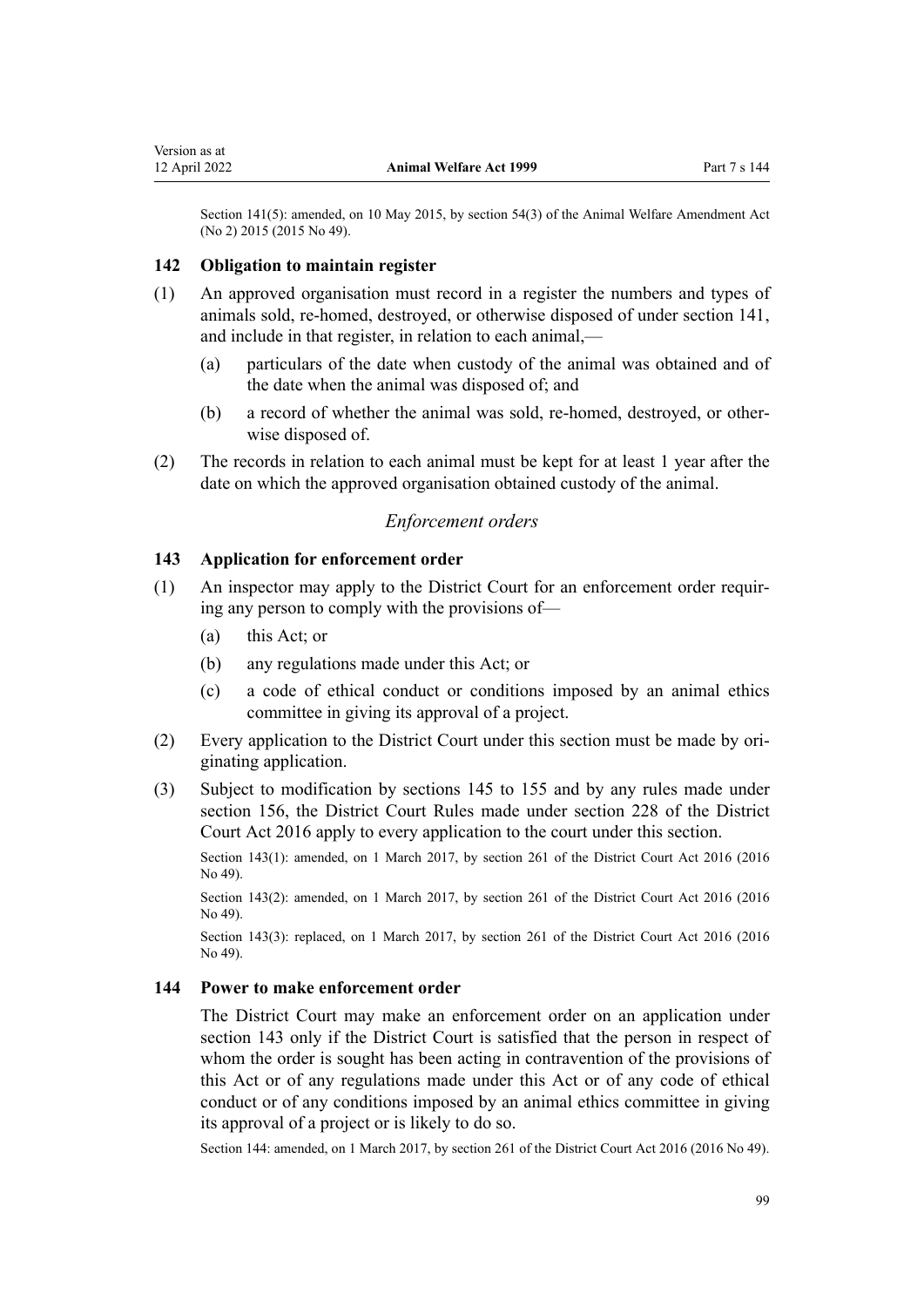## <span id="page-99-0"></span>**145 Compliance with enforcement order**

- (1) Where an enforcement order is made against a person, and that enforcement order is served on that person, that person must—
	- (a) comply with the order; and
	- (b) unless the order directs otherwise, pay all the costs and expenses of com‐ plying with the order.
- (2) If a person against whom an enforcement order is made fails to comply with the order, any person may, with the consent of the District Court,—
	- (a) comply with the order on behalf of the person who fails to comply with the order and, for that purpose,—
		- (i) enter, without warrant but with a constable, a marae or dwelling‐ house; and
		- (ii) enter, without warrant or a constable, any other land or structure; and
	- (b) exercise, in relation to any animal found upon that land or structure, any of the powers that a person executing a search warrant under [section 131](#page-88-0) would have in relation to that animal; and
	- (c) after allowing for any money received under paragraph (a) or paragraph (b) from the sale of any animal, recover the costs and expenses of com‐ plying with the order and of selling or otherwise disposing of the animal as if those costs and expenses were a debt due from the person against whom the enforcement order was made.
- (3) If the animal is sold under the powers given by subsection (2),—
	- (a) the person exercising those powers may retain the proceeds of the sale to the extent necessary to offset the costs and expenses to the person of complying with the order and of selling the animal; and
	- (b) any remaining balance of the sale proceeds must be returned to the owner of the animal, if the owner can be found; and
	- (c) if the owner cannot be found, the remaining balance must be paid into a Crown Bank Account.

Section 145(2)(a): substituted, on 27 September 2001, by [section 5](http://legislation.govt.nz/pdflink.aspx?id=DLM110928) of the Animal Welfare Amendment Act 2001 (2001 No 52).

Section  $145(2)(a)(i)$ : amended, on 1 October 2008, pursuant to section  $116(a)(ii)$  of the Policing Act 2008 (2008 No 72).

Section 145(2)(a)(ii): amended, on 1 October 2008, pursuant to [section 116\(a\)\(ii\)](http://legislation.govt.nz/pdflink.aspx?id=DLM1102349) of the Policing Act 2008 (2008 No 72).

Section  $145(2)(c)$ : amended, on 19 December 2002, by section  $11(1)$  of the Animal Welfare Amendment Act 2002 (2002 No 53).

Section 145(3): added, on 19 December 2002, by [section 11\(2\)](http://legislation.govt.nz/pdflink.aspx?id=DLM167425) of the Animal Welfare Amendment Act 2002 (2002 No 53).

Section 145(3)(c): amended, on 25 January 2005, pursuant to [section 65R\(3\)](http://legislation.govt.nz/pdflink.aspx?id=DLM162942) of the Public Finance Act 1989 (1989 No 44).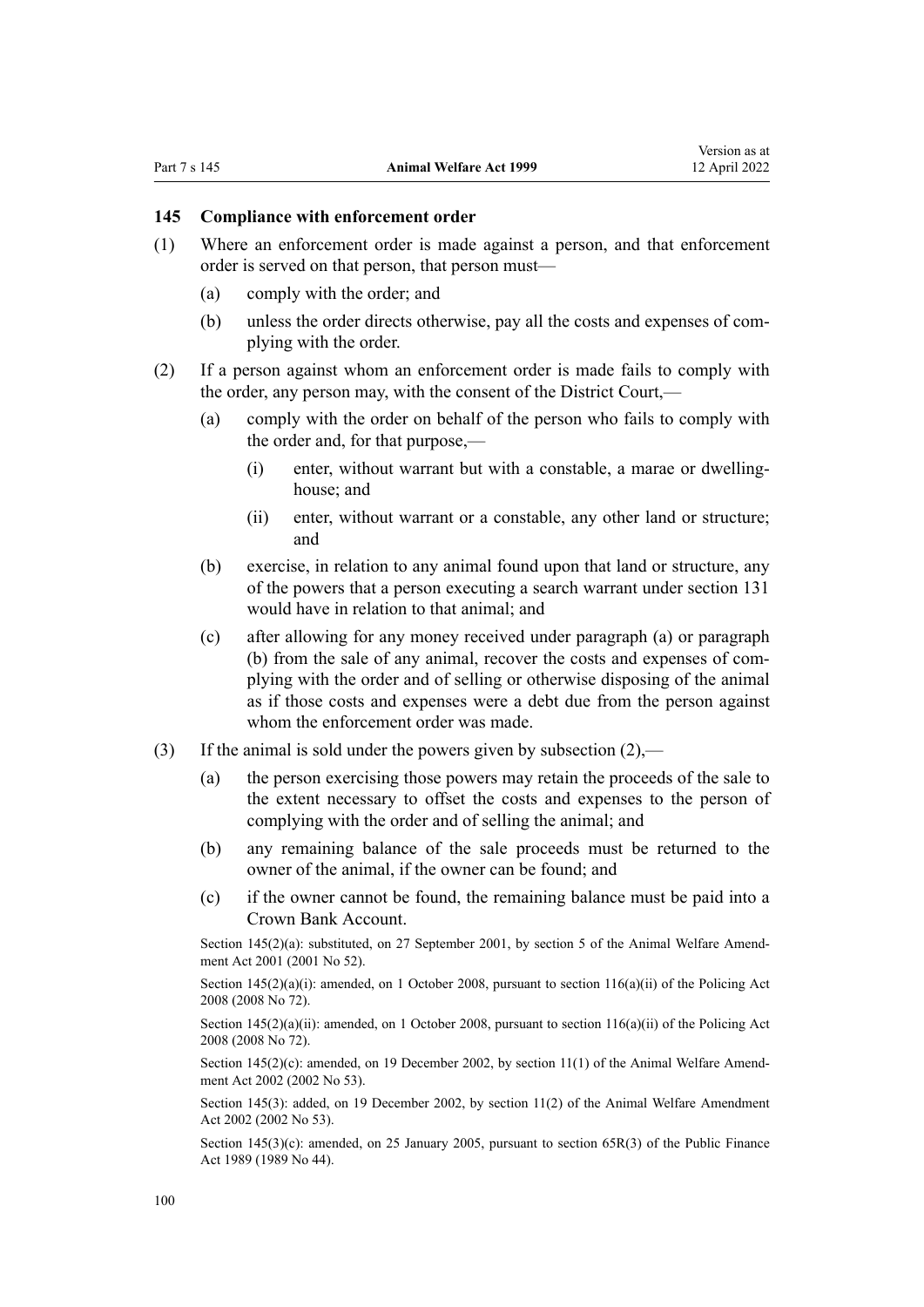### **146 Notification of application**

- (1) Except as provided in section 148 (which relates to temporary enforcement orders), where an application for an enforcement order is made, the applicant must serve notice of the application on every person directly affected by the application.
- (2) Every notice required to be served under this section must be served within 7 working days after the date on which the application is filed in the District Court or within such further time as the District Court may allow.

Section 146(2): amended, on 1 March 2017, by [section 261](http://legislation.govt.nz/pdflink.aspx?id=DLM6942680) of the District Court Act 2016 (2016 No 49).

### **147 Right to be heard**

Except as provided in section 148 (which relates to temporary enforcement orders), before deciding an application for an enforcement order, the District Court must hear—

- (a) the applicant; and
- (b) any person against whom the order is sought who wishes to be heard.

#### **148 Temporary enforcement order**

- (1) An enforcement order may be made on an application without notice if the Dis‐ trict Court is satisfied that the delay that would be caused by proceeding on notice would or might entail a risk of harm to any animal.
- (2) An enforcement order made on an application without notice is a temporary order that, unless it is sooner discharged, becomes final by operation of law 3 months after the date on which it is made.
- (3) Where an enforcement order is made on an application without notice, the respondent may,—
	- (a) notify the court that he or she wishes to be heard on whether a final order should be substituted for the temporary order; or
	- (b) apply for the enforcement order to be discharged.

#### **149 Coming into force of enforcement order**

Every enforcement order comes into effect on the date on which it is served on the respondent or on such later date as is specified in the order.

#### **150 Duration of enforcement order**

- (1) A temporary enforcement order continues in force until—
	- (a) the order becomes a final order in accordance with section 148; or
	- (b) the order is discharged under [section 151](#page-101-0).
- (2) A final enforcement order continues in force until it is discharged under [section](#page-101-0) [151](#page-101-0).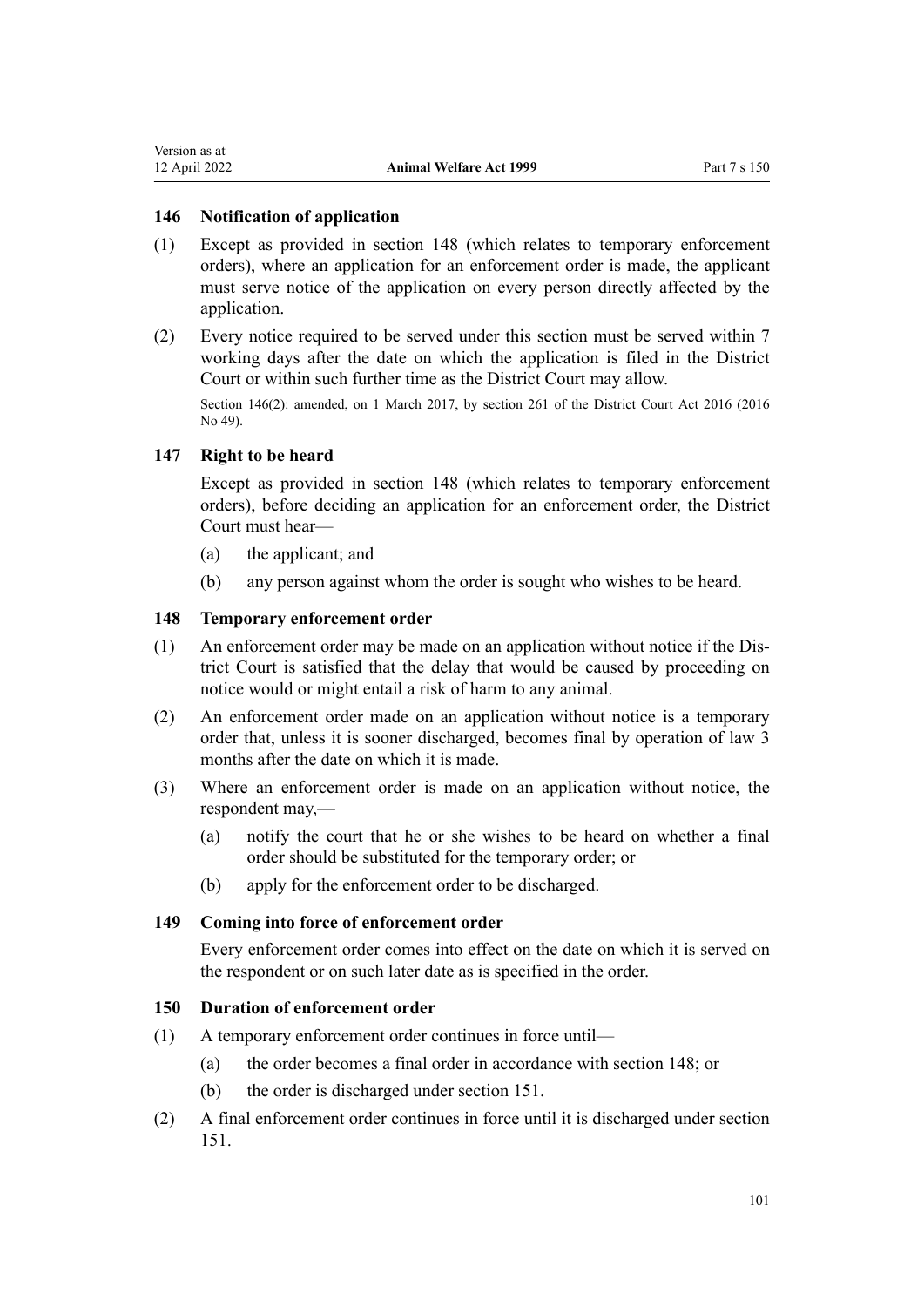### <span id="page-101-0"></span>**151 Power to vary or discharge enforcement order**

The District Court may, if it thinks fit, on the application of the applicant or the respondent, vary or discharge an enforcement order.

Section 151: amended, on 1 March 2017, by [section 261](http://legislation.govt.nz/pdflink.aspx?id=DLM6942680) of the District Court Act 2016 (2016 No 49).

#### **152 Offence to contravene enforcement order**

- (1) A person commits an offence who contravenes an enforcement order.
- (2) A person who commits an offence against subsection (1) is liable on convic‐ tion,—
	- (a) in the case of an individual, to imprisonment for a term not exceeding 6 months or to a fine not exceeding \$25,000 or to both; or
	- (b) in the case of a body corporate, to a fine not exceeding \$125,000.

Section 152(2): amended, on 1 July 2013, by [section 413](http://legislation.govt.nz/pdflink.aspx?id=DLM3360714) of the Criminal Procedure Act 2011 (2011 No 81).

#### **153 Appeals to High Court**

- (1AA) This subsection applies to a decision of the District Court, on an application under [section 143,](#page-98-0) to—
	- (a) make or refuse to make an enforcement order; or
	- (b) dismiss the proceedings; or
	- (c) otherwise finally determine the proceedings.
- (1) A party to proceedings in which there is made a decision to which subsection (1AA) applies, or any other person prejudicially affected by the decision, may appeal to the High Court against the decision.
- (2) The [High Court Rules 2016](http://legislation.govt.nz/pdflink.aspx?id=DLM6959800) and [sections 126 to 130](http://legislation.govt.nz/pdflink.aspx?id=DLM6942449) of the District Court Act 2016, with all necessary modifications, apply to an appeal under this section as if it were an appeal under [section 124](http://legislation.govt.nz/pdflink.aspx?id=DLM6942447) of that Act.
- (3) *[Repealed]*

Section 153(1AA): inserted, on 24 November 2003, by [section 4](http://legislation.govt.nz/pdflink.aspx?id=DLM168713) of the District Courts Amendment Act 2002 (2002 No 63).

Section 153(1AA): amended, on 1 March 2017, by [section 261](http://legislation.govt.nz/pdflink.aspx?id=DLM6942680) of the District Court Act 2016 (2016 No 49).

Section 153(1): substituted, on 24 November 2003, by [section 4](http://legislation.govt.nz/pdflink.aspx?id=DLM168713) of the District Courts Amendment Act 2002 (2002 No 63).

Section 153(2): replaced, on 1 March 2017, by [section 261](http://legislation.govt.nz/pdflink.aspx?id=DLM6942680) of the District Court Act 2016 (2016) No 49).

Section 153(3): repealed, on 1 January 2004, by [section 48\(2\)](http://legislation.govt.nz/pdflink.aspx?id=DLM214522) of the Supreme Court Act 2003 (2003 No 53).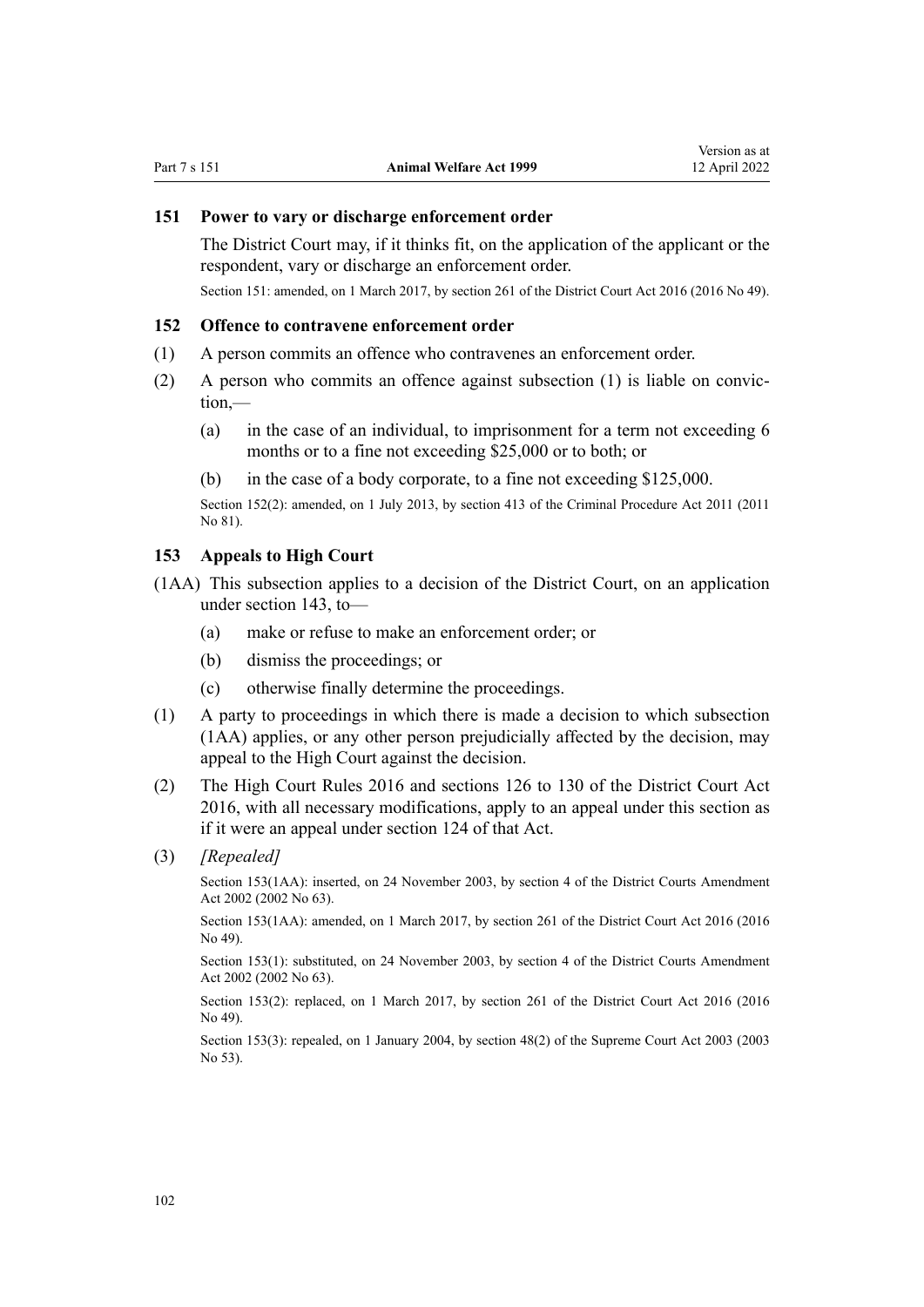#### <span id="page-102-0"></span>**154 Appeals to Court of Appeal**

- (1) A party to any appeal under [section 153](#page-101-0) may, with the leave of the Court of Appeal, appeal to the Court of Appeal against any determination of the High Court on a question of law arising in that appeal.
- (2) On an appeal to the Court of Appeal under this section, the Court of Appeal has the same power to adjudicate on the proceedings as the High Court had.

#### (3) *[Repealed]*

Section 154(3): repealed, on 1 January 2004, by [section 48\(2\)](http://legislation.govt.nz/pdflink.aspx?id=DLM214522) of the Supreme Court Act 2003 (2003 No 53).

## **155 Effect of appeal**

Except where the court making the order appealed from otherwise directs,—

- (a) the operation of an enforcement order is not suspended by an appeal under [section 153](#page-101-0) or section 154; and
- (b) every enforcement order may be enforced in the same manner in all respects as if no such appeal were pending.

## **156 Rules of court**

- (1) In addition to all other powers conferred by the [District Court Act 2016,](http://legislation.govt.nz/pdflink.aspx?id=DLM6942200) the Governor-General may from time to time, by Order in Council, make rules—
	- (a) regulating the practice and procedure of the District Court in proceed‐ ings under this Act that relate to enforcement orders:
	- (b) providing for such matters as are contemplated by or necessary for giving full effect to the provisions of this Act that relate to enforcement orders.
- (2) Rules under subsection (1)(b) are secondary legislation (*see* [Part 3](http://legislation.govt.nz/pdflink.aspx?id=DLM7298343) of the Legis‐ lation Act 2019 for publication requirements).
- (3) As to rules referred to in subsection (1)(a), *see* [section 228](http://legislation.govt.nz/pdflink.aspx?id=DLM6942629) of the District Court Act 2016, which provides that court rules are secondary legislation.

| Legislation Act 2019 requirements for secondary legislation made under this section |                                                                                                         |                                    |  |  |
|-------------------------------------------------------------------------------------|---------------------------------------------------------------------------------------------------------|------------------------------------|--|--|
| <b>Publication</b>                                                                  | PCO must publish it on the legislation website and notify LA19 s $69(1)(c)$<br>it in the <i>Gazette</i> |                                    |  |  |
| <b>Presentation</b>                                                                 | The Minister must present it to the House of<br>Representatives                                         | LA19 s 114, Sch 1<br>cl $32(1)(a)$ |  |  |
| <b>Disallowance</b>                                                                 | It may be disallowed by the House of Representatives                                                    | LA19 ss 115, 116                   |  |  |
| This note is not part of the Act.                                                   |                                                                                                         |                                    |  |  |

Section 156(1): amended, on 1 March 2017, by [section 261](http://legislation.govt.nz/pdflink.aspx?id=DLM6942680) of the District Court Act 2016 (2016 No 49).

Section 156(1)(a): amended, on 1 March 2017, by [section 261](http://legislation.govt.nz/pdflink.aspx?id=DLM6942680) of the District Court Act 2016 (2016 No 49).

Section 156(2): inserted, on 28 October 2021, by [section 3](http://legislation.govt.nz/pdflink.aspx?id=LMS268932) of the Secondary Legislation Act 2021 (2021 No 7).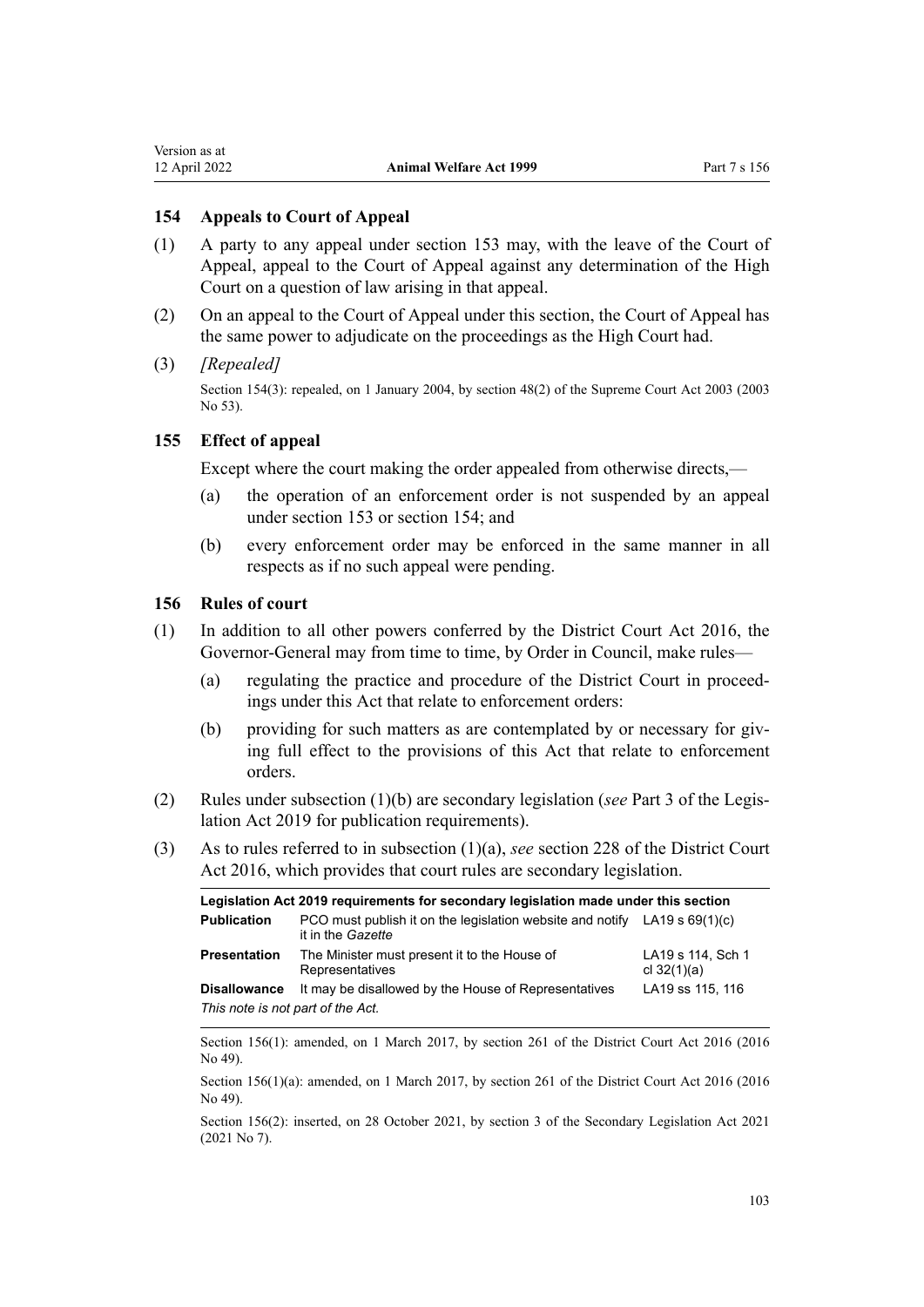<span id="page-103-0"></span>Section 156(3): inserted, on 28 October 2021, by [section 3](http://legislation.govt.nz/pdflink.aspx?id=LMS268932) of the Secondary Legislation Act 2021 (2021 No 7).

## *Compliance notices*

Heading: inserted, on 10 May 2015, by [section 55](http://legislation.govt.nz/pdflink.aspx?id=DLM5174879) of the Animal Welfare Amendment Act (No 2) 2015 (2015 No 49).

## **156A Scope**

- (1) An inspector may issue a compliance notice to a person.
- (2) A compliance notice may—
	- (a) require the person to cease doing something that the inspector has good cause to suspect contravenes or is likely to contravene this Act or any regulations made under it; or
	- (b) prohibit the person from starting something that the inspector has good cause to suspect contravenes or is likely to contravene this Act or any regulations made under it; or
	- (c) prohibit the person from doing something again that the inspector has good cause to suspect contravenes or is likely to contravene this Act or any regulations made under it; or
	- (d) prohibit the person from having something done on the person's behalf that the inspector has good cause to suspect contravenes or is likely to contravene this Act or any regulations made under it; or
	- (e) prohibit the person from having something done on the person's behalf again that the inspector has good cause to suspect contravenes or is likely to contravene this Act or any regulations made under it; or
	- (f) require the person to do something that the inspector reasonably believes is necessary to ensure that the person complies with this Act or any regulations made under it.

Compare: 1993 No 95 [s 154](http://legislation.govt.nz/pdflink.aspx?id=DLM316713)

Section 156A: inserted, on 10 May 2015, by [section 55](http://legislation.govt.nz/pdflink.aspx?id=DLM5174879) of the Animal Welfare Amendment Act (No 2) 2015 (2015 No 49).

#### **156B Content**

A compliance notice must state—

- (a) the name of the person to whom it is issued; and
- (b) the reasons why the inspector issued it; and
- (c) the requirement or prohibition in section 156A(2) imposed by the inspector; and
- (d) one of the following:
	- (i) for a requirement, the period, if any, within which the requirement must be achieved, which must start on the day on which the notice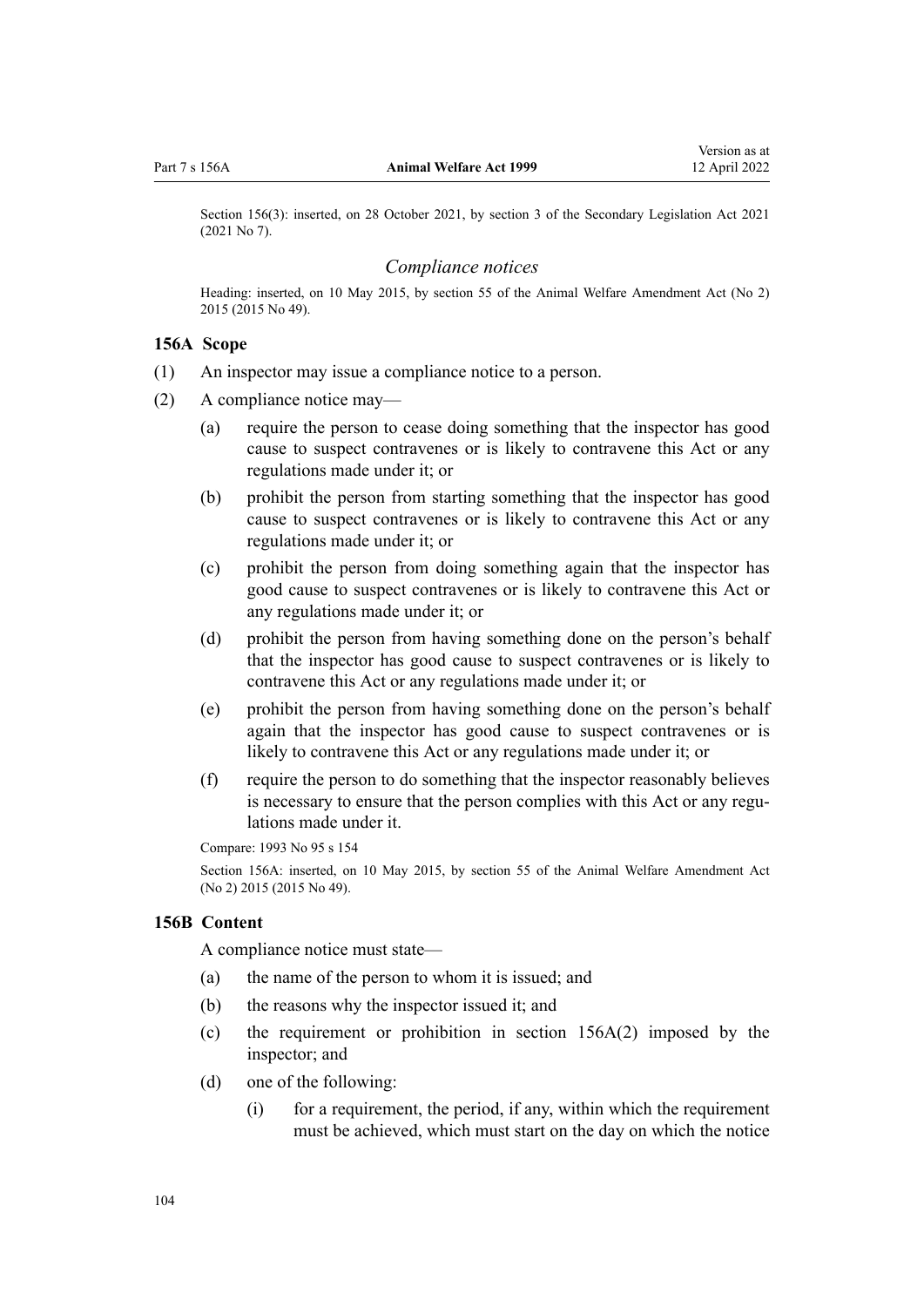is served and end after a time that is reasonable for the achievement of the requirement; or

- $(ii)$  for a prohibition, the time and date, if any, from which the prohibition is to take effect; and
- (e) the conditions, if any, imposed by the inspector; and
- (f) the consequences of not complying with the notice; and
- (g) the rights of appeal in [section 156F](#page-105-0); and
- (h) the name and address of the agency whose inspector issued the notice.

Compare: 1993 No 95 [s 154A](http://legislation.govt.nz/pdflink.aspx?id=DLM4759442)

Section 156B: inserted, on 10 May 2015, by [section 55](http://legislation.govt.nz/pdflink.aspx?id=DLM5174879) of the Animal Welfare Amendment Act (No 2) 2015 (2015 No 49).

## **156C Service**

- (1) An inspector who issues a compliance notice must ensure that it is served on the person to whom it is issued.
- (2) Without limiting [section 185](#page-127-0), a compliance notice may be served by—
	- (a) delivering it personally to the person:
	- (b) delivering it to the person at the person's usual or last-known place of residence or business:
	- (c) sending it by fax or email to the person's fax number or email address:
	- (d) posting it in a letter addressed to the person at the person's usual or lastknown place of residence or business.
- (3) The following provisions apply to service as described in subsection (2):
	- (a) service on an officer of a body, or on the body's registered office, is deemed to be service on the body:
	- (b) service on any of the partners in a partnership is deemed to be service on the partnership:
	- (c) service by post is deemed to occur at the time at which the notice would have been delivered in the ordinary course of the post.

Compare: 1993 No 95 [s 154B](http://legislation.govt.nz/pdflink.aspx?id=DLM4759443)

Section 156C: inserted, on 10 May 2015, by [section 55](http://legislation.govt.nz/pdflink.aspx?id=DLM5174879) of the Animal Welfare Amendment Act (No 2) 2015 (2015 No 49).

#### **156D Compliance**

The person to whom a compliance notice is issued must—

- (a) comply with the notice; and
- (b) do so within the period stated in the notice, if a period is stated; and
- (c) pay all the costs and expenses of complying with the notice, unless the order states otherwise.

Compare: 1993 No 95 [s 154C](http://legislation.govt.nz/pdflink.aspx?id=DLM4759444)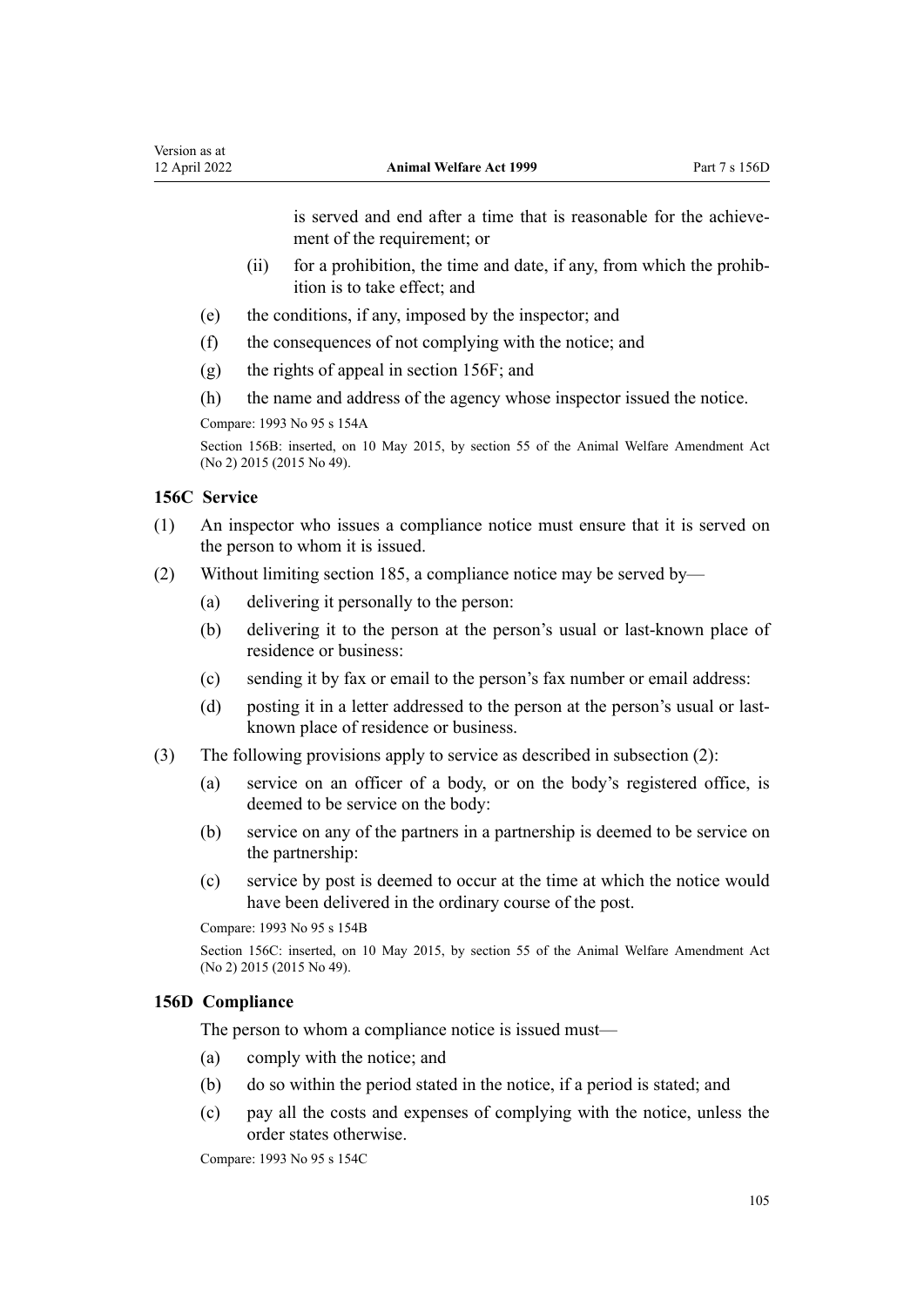<span id="page-105-0"></span>Section 156D: inserted, on 10 May 2015, by [section 55](http://legislation.govt.nz/pdflink.aspx?id=DLM5174879) of the Animal Welfare Amendment Act (No 2) 2015 (2015 No 49).

#### **156E Change or cancellation**

- (1) A compliance notice may be changed or cancelled under subsection (2) or can‐ celled under subsection (3) by the Director-General.
- (2) If the Director-General receives a written application from the person to whom the notice was issued to change or cancel the notice, the Director-General—
	- (a) must consider the application as soon as practicable and in any event within 10 working days after the date on which the application is received, having regard to—
		- (i) the purpose for which the notice was issued; and
		- (ii) the effect of a change or cancellation on the purpose; and
		- (iii) any other matter he or she thinks fit:
	- (b) may confirm, change, or cancel the notice:
	- (c) must give the person to whom the notice was issued written notice of the confirmation, change, or cancellation.
- (3) The Director-General—
	- (a) may cancel the notice if he or she considers that the notice is no longer required; and
	- (b) must give the person to whom the notice was issued written notice of the cancellation.
- (4) An application to change or cancel a compliance notice does not operate as a stay of the notice.

Compare: 1993 No 95 [s 154D](http://legislation.govt.nz/pdflink.aspx?id=DLM4759445)

Section 156E: inserted, on 10 May 2015, by [section 55](http://legislation.govt.nz/pdflink.aspx?id=DLM5174879) of the Animal Welfare Amendment Act (No 2) 2015 (2015 No 49).

#### **156F Appeal to District Court**

- (1) The following persons may appeal to the District Court:
	- (a) the person to whom a compliance notice was issued under [section 156A](#page-103-0):
	- (b) a person whose application under section 156E(2) did not succeed.
- (2) The appeal does not operate as a stay of the compliance notice.
- (3) The person may apply to the court for a stay of the compliance notice pending the court's decision on the appeal.
- (4) The court must consider the application for a stay as soon as practicable after the application for it is lodged.
- (5) The court must consider—
	- (a) whether to hear—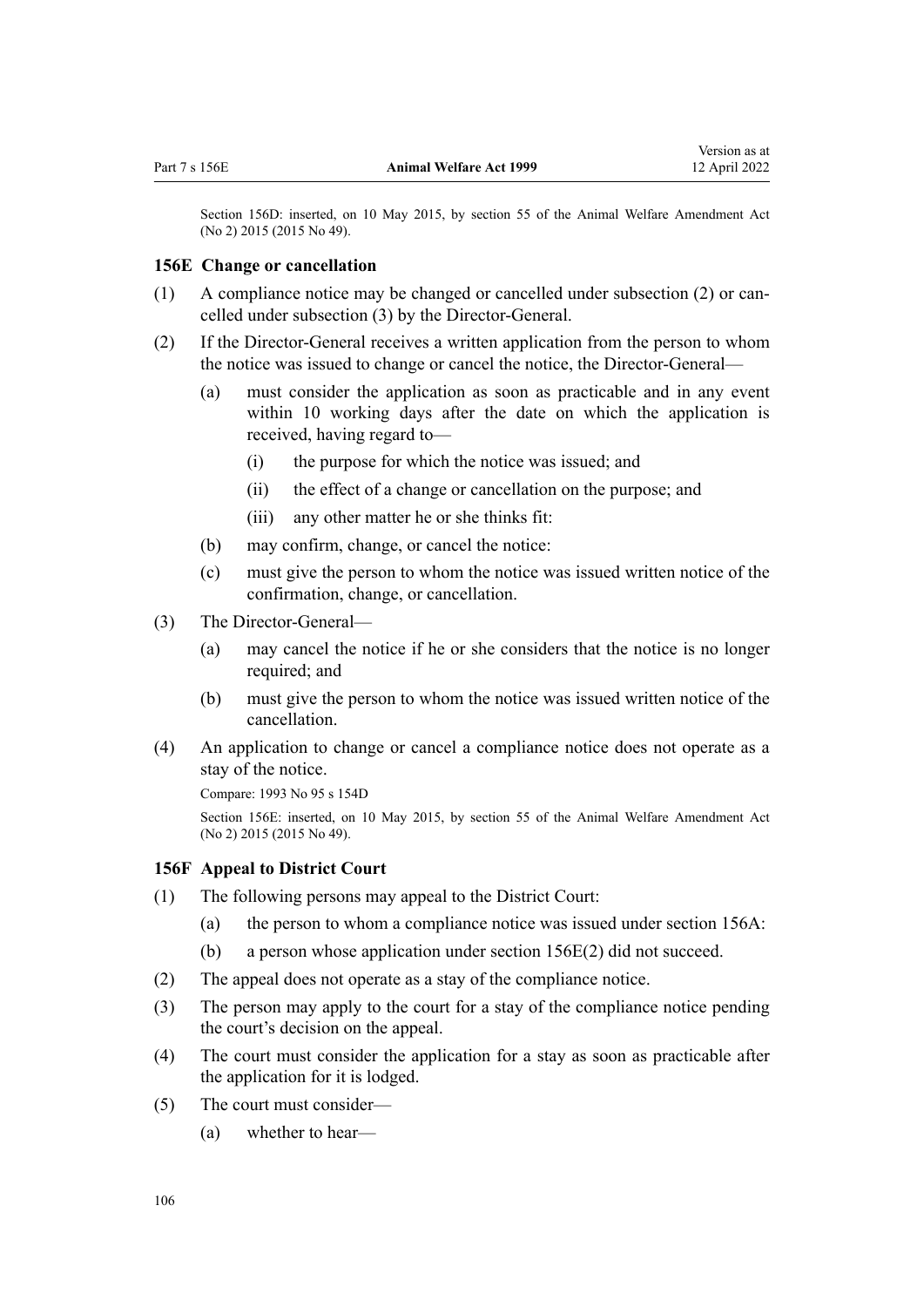- <span id="page-106-0"></span>(i) the person:
- (ii) the Director-General; and
- (b) the likely effect on animal welfare of granting a stay; and
- (c) whether it is unreasonable for the person to comply with the compliance notice pending the decision on the appeal; and
- (d) any other matters that the court thinks fit.
- (6) The court may grant or refuse a stay and may impose any terms or conditions that the court thinks fit.
- (7) The stay has legal effect once a copy of it is served on the Director-General.
- (8) The stay remains in force until the District Court orders it lifted.
- (9) The rules of procedure under the [District Court Act 2016](http://legislation.govt.nz/pdflink.aspx?id=DLM6942200) apply to the making of an appeal and an application for a stay.
- (10) The District Court may confirm, change, or cancel the compliance notice appealed against.

Compare: 1993 No 95 [s 154E](http://legislation.govt.nz/pdflink.aspx?id=DLM4759446)

Section 156F: inserted, on 10 May 2015, by [section 55](http://legislation.govt.nz/pdflink.aspx?id=DLM5174879) of the Animal Welfare Amendment Act (No 2) 2015 (2015 No 49).

Section 156F(1): amended, on 1 March 2017, by [section 261](http://legislation.govt.nz/pdflink.aspx?id=DLM6942680) of the District Court Act 2016 (2016 No 49).

Section 156F(9): amended, on 1 March 2017, by [section 261](http://legislation.govt.nz/pdflink.aspx?id=DLM6942680) of the District Court Act 2016 (2016 No 49).

#### **156G Appeal to High Court, Court of Appeal, or Supreme Court**

- (1) A party to an appeal under [section 156F](#page-105-0) may appeal to the High Court on a question of law.
- (2) The [High Court Rules 2016](http://legislation.govt.nz/pdflink.aspx?id=DLM6959800) and [sections 126 to 130](http://legislation.govt.nz/pdflink.aspx?id=DLM6942449) of the District Court Act 2016 apply to an appeal under subsection (1)—
	- (a) as if it were an appeal under [section 124](http://legislation.govt.nz/pdflink.aspx?id=DLM6942447) of the District Court Act 2016; and
	- (b) with all necessary modifications.
- (3) A party to an appeal under subsection (1) may appeal to the Court of Appeal or the Supreme Court against a determination of the High Court on a question of law, with the leave of the court appealed to, and subject to [section 75](http://legislation.govt.nz/pdflink.aspx?id=DLM5759414) of the Senior Courts Act 2016.
- (4) The Court of Appeal or the Supreme Court hearing an appeal under this section has the same power to adjudicate on the appeal as the High Court had.

Compare: 1993 No 95 [s 154F](http://legislation.govt.nz/pdflink.aspx?id=DLM4759447)

Section 156G: inserted, on 10 May 2015, by [section 55](http://legislation.govt.nz/pdflink.aspx?id=DLM5174879) of the Animal Welfare Amendment Act (No 2) 2015 (2015 No 49).

Section 156G(2): amended, on 1 March 2017, by [section 261](http://legislation.govt.nz/pdflink.aspx?id=DLM6942680) of the District Court Act 2016 (2016 No 49).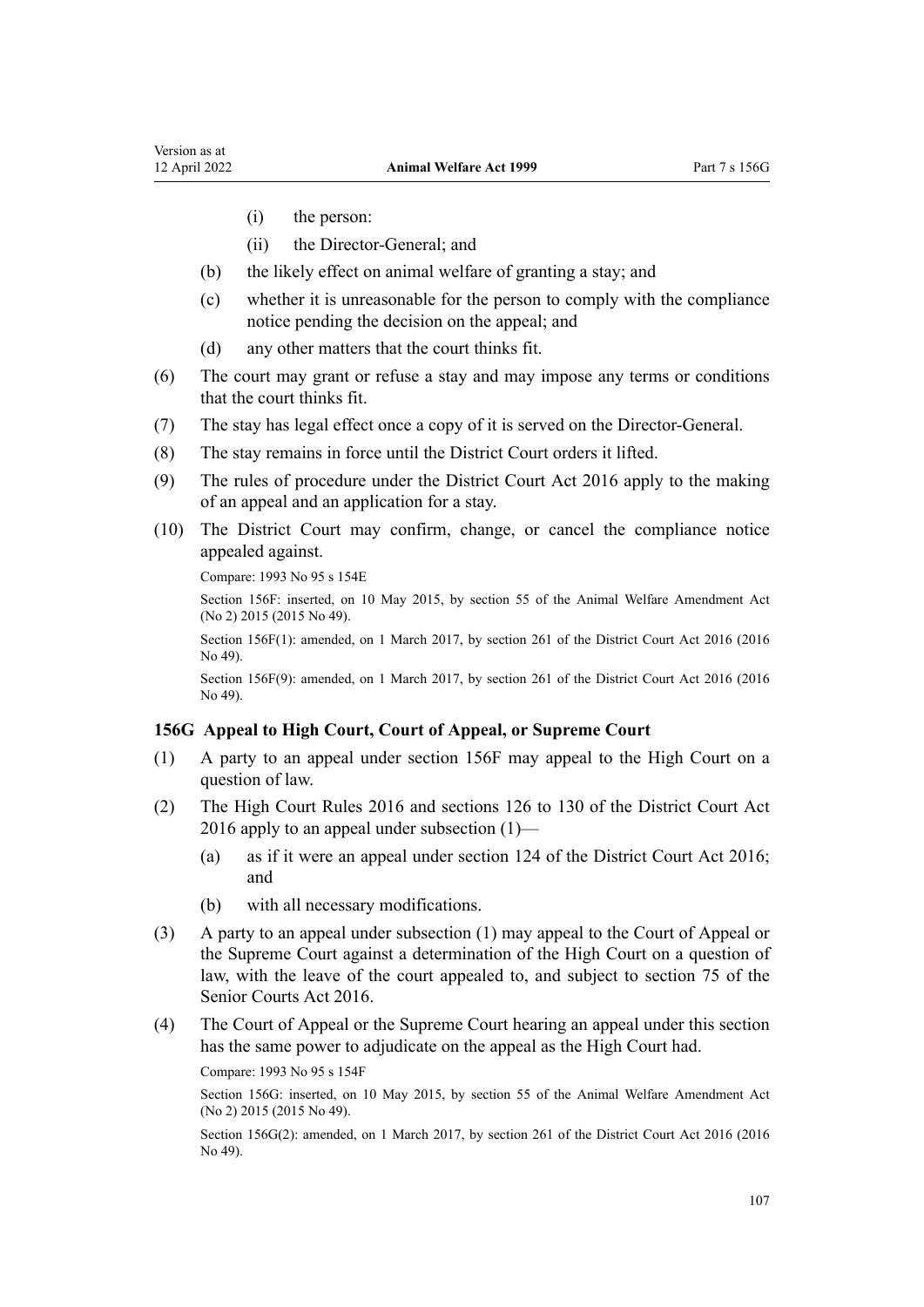Section 156G(2): amended, on 18 October 2016, by [section 183\(c\)](http://legislation.govt.nz/pdflink.aspx?id=DLM5759564) of the Senior Courts Act 2016 (2016 No 48).

Section 156G(2)(a): amended, on 1 March 2017, by [section 261](http://legislation.govt.nz/pdflink.aspx?id=DLM6942680) of the District Court Act 2016 (2016 No 49).

Section 156G(3): amended, on 1 March 2017, by [section 183\(b\)](http://legislation.govt.nz/pdflink.aspx?id=DLM5759564) of the Senior Courts Act 2016 (2016 No 48).

#### **156H Effect of appeal**

An appeal under [section 156F](#page-105-0) or [156G](#page-106-0) has the following effects:

- (a) the Director-General whose compliance notice is appealed against must not cancel the notice while the notice is the subject of an appeal or while the time for the person's appeal rights is running; and
- (b) the person who appeals must comply with the notice if compliance is required as the result of the person exercising the person's appeal rights.

Compare: 1993 No 95 [s 154G](http://legislation.govt.nz/pdflink.aspx?id=DLM4759448)

Section 156H: inserted, on 10 May 2015, by [section 55](http://legislation.govt.nz/pdflink.aspx?id=DLM5174879) of the Animal Welfare Amendment Act (No 2) 2015 (2015 No 49).

#### **156I Penalties for non-compliance with compliance notice**

- (1) A person commits an offence who, without reasonable excuse, fails to comply with any requirement made or prohibition imposed under [section 156A.](#page-103-0)
- (2) A person who commits an offence against this section is liable on convic‐ tion,—
	- (a) in the case of an individual, to a fine not exceeding \$5,000; or
	- (b) in the case of a body corporate, to a fine not exceeding \$25,000.
- (3) An offence against this section is also an infringement offence.

Section 156I: inserted, on 10 May 2015, by [section 55](http://legislation.govt.nz/pdflink.aspx?id=DLM5174879) of the Animal Welfare Amendment Act (No 2) 2015 (2015 No 49).

Section 156I(3): inserted, on 9 May 2020, by [section 56](http://legislation.govt.nz/pdflink.aspx?id=DLM5174890) of the Animal Welfare Amendment Act (No 2) 2015 (2015 No 49).

### *Miscellaneous provisions*

#### **157 Offenders to give name and address**

- (1) An inspector may request any person to give his or her full name, address, and date of birth—
	- (a) if that person has been found offending against this Act or any regula‐ tions made under this Act; or
	- (b) if the inspector has reasonable grounds to believe that that person has committed an offence against this Act or any regulations made under this Act.
- (2) If the inspector believes on reasonable grounds that any details given to the inspector under subsection (1) are false or misleading, the inspector may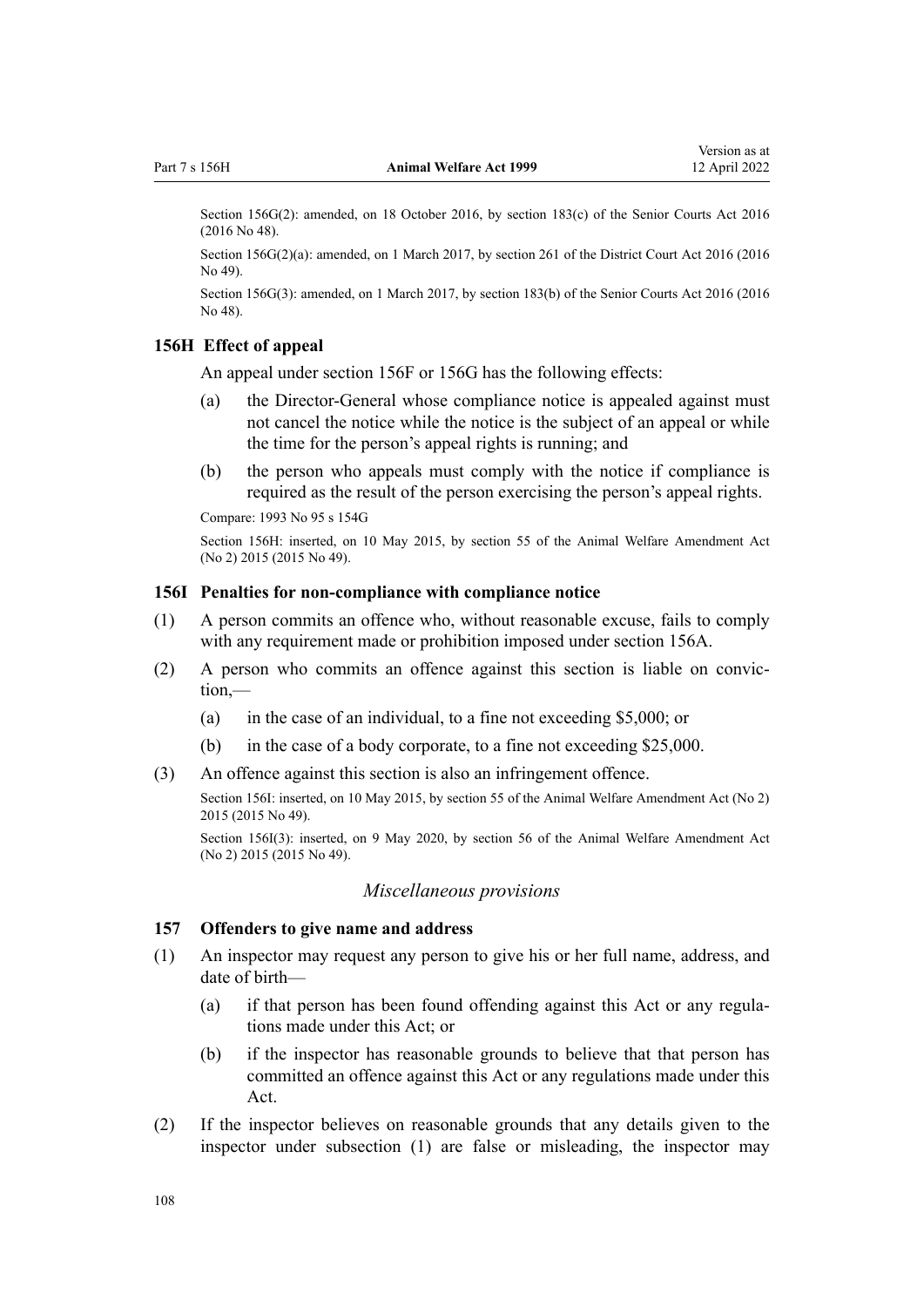request the person to give to the inspector such verification of those details as it is reasonable in the circumstances to require the person to provide.

- (3) If any person, without reasonable excuse, refuses or fails to comply with a request made under subsection (1) or subsection (2) and persists in the refusal or failure after being warned by the inspector of the provisions of this subsec‐ tion, any inspector who is a constable may arrest that person without warrant.
- (4) A person commits an offence who, without reasonable excuse,—
	- (a) fails to comply with a request made under subsection  $(1)$  or  $(2)$ ; or
	- (b) gives to an inspector, in response to a request made under subsection (1) or (2), particulars that are false in a material respect.
- (5) A person who commits an offence against subsection (4) is liable on convic‐ tion,—
	- (a) in the case of an individual, to a fine not exceeding \$5,000; or
	- (b) in the case of a body corporate, to a fine not exceeding \$25,000.

Compare: 1960 No 30 s 17(1)

Section 157(3): amended, on 1 October 2008, pursuant to [section 116\(a\)\(ii\)](http://legislation.govt.nz/pdflink.aspx?id=DLM1102349) of the Policing Act 2008 (2008 No 72).

Section 157(4): replaced, on 10 May 2015, by [section 57](http://legislation.govt.nz/pdflink.aspx?id=DLM5174891) of the Animal Welfare Amendment Act (No 2) 2015 (2015 No 49).

Section 157(5): inserted, on 10 May 2015, by [section 57](http://legislation.govt.nz/pdflink.aspx?id=DLM5174891) of the Animal Welfare Amendment Act (No 2) 2015 (2015 No 49).

#### **158 Protection of persons acting under authority of Act**

- (1) No inspector, auxiliary officer, accredited reviewer, or person assisting an inspector or constable is personally liable for any act done or omitted in good faith by the inspector, auxiliary officer, accredited reviewer, or person in pursuance or intended pursuance of any of the functions, duties, or powers conferred by this Act on the inspector, auxiliary officer, accredited reviewer, or person.
- (2) Any liability that would but for this section lie against an inspector or auxiliary officer, or a person assisting an inspector or constable, lies against the Crown.

Compare: 1960 No 30 s 14

Section 158(1): amended, on 1 October 2008, pursuant to [section 116\(a\)\(ii\)](http://legislation.govt.nz/pdflink.aspx?id=DLM1102349) of the Policing Act 2008 (2008 No 72).

Section 158(2): amended, on 1 October 2008, pursuant to [section 116\(a\)\(ii\)](http://legislation.govt.nz/pdflink.aspx?id=DLM1102349) of the Policing Act 2008 (2008 No 72).

# *Offences*

#### **159 Obstruction of inspector or auxiliary officer**

(1) A person commits an offence who wilfully obstructs or hinders an inspector or auxiliary officer in the exercise of the inspector's or auxiliary officer's powers or in the performance of the inspector's or auxiliary officer's duties under this Act.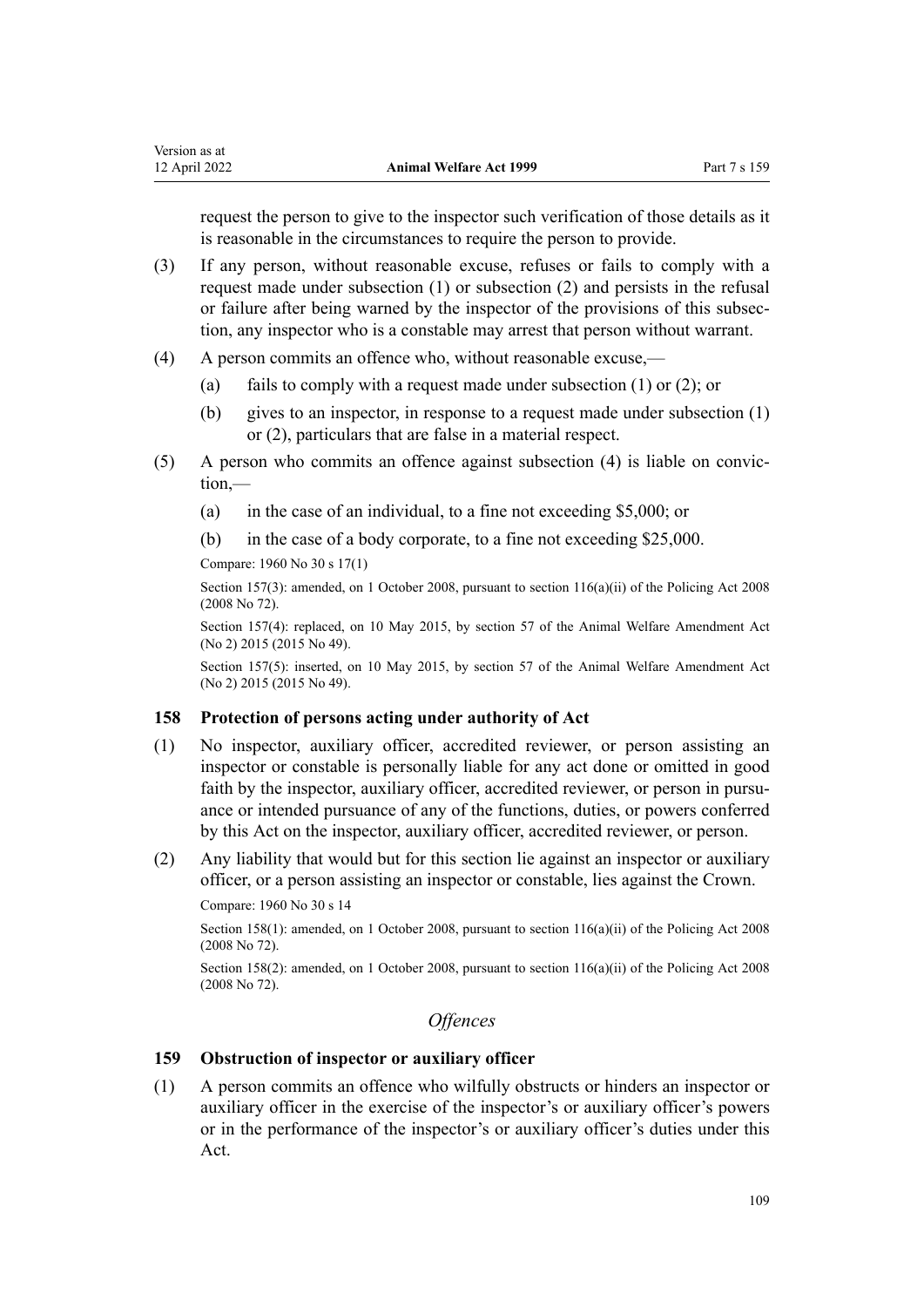- (2) A person who commits an offence against subsection  $(1)$  is liable on conviction,—
	- (a) in the case of an individual, to imprisonment for a term not exceeding 3 months or to a fine not exceeding \$5,000 or to both; or
	- (b) in the case of a body corporate, to a fine not exceeding \$25,000.

Compare: 1960 No 30 s 18; 1978 No 63 s 4; 1993 No 19 s 3(1)

Section 159(2): amended, on 1 July 2013, by [section 413](http://legislation.govt.nz/pdflink.aspx?id=DLM3360714) of the Criminal Procedure Act 2011 (2011 No 81).

#### **160 Impersonating inspector or auxiliary officer**

- (1) A person commits an offence who,—
	- (a) not being an inspector appointed under this Act, describes himself or herself or otherwise holds himself or herself out as being an inspector appointed under this Act; or
	- (b) not being an auxiliary officer appointed under this Act, describes himself or herself or otherwise holds himself or herself out as being an auxiliary officer appointed under this Act.
- (2) A person who commits an offence against subsection (1) is liable on conviction to imprisonment for a term not exceeding 3 months or to a fine not exceeding \$5,000 or to both.

Section 160(2): amended, on 1 July 2013, by [section 413](http://legislation.govt.nz/pdflink.aspx?id=DLM3360714) of the Criminal Procedure Act 2011 (2011 No 81).

# **Part 8 Offences**

# *Infringement offences*

### **161 Infringement offences**

- (1) If a person is alleged to have committed an infringement offence, that person may either—
	- (a) be proceeded against by filing a charging document under [section 14](http://legislation.govt.nz/pdflink.aspx?id=DLM3360057) of the Criminal Procedure Act 2011; or
	- (b) be served with an infringement notice as provided in [section 162.](#page-110-0)
- (2) Despite [section 21\(1\)](http://legislation.govt.nz/pdflink.aspx?id=DLM311346) of the Summary Proceedings Act 1957, leave under that provision is not required in order to file a charging document in respect of an infringement offence under this Act.

Section 161(1)(a): replaced, on 1 July 2013, by [section 413](http://legislation.govt.nz/pdflink.aspx?id=DLM3360714) of the Criminal Procedure Act 2011 (2011 No 81).

Section 161(2): inserted, on 10 May 2015, by [section 58](http://legislation.govt.nz/pdflink.aspx?id=DLM5174892) of the Animal Welfare Amendment Act (No 2) 2015 (2015 No 49).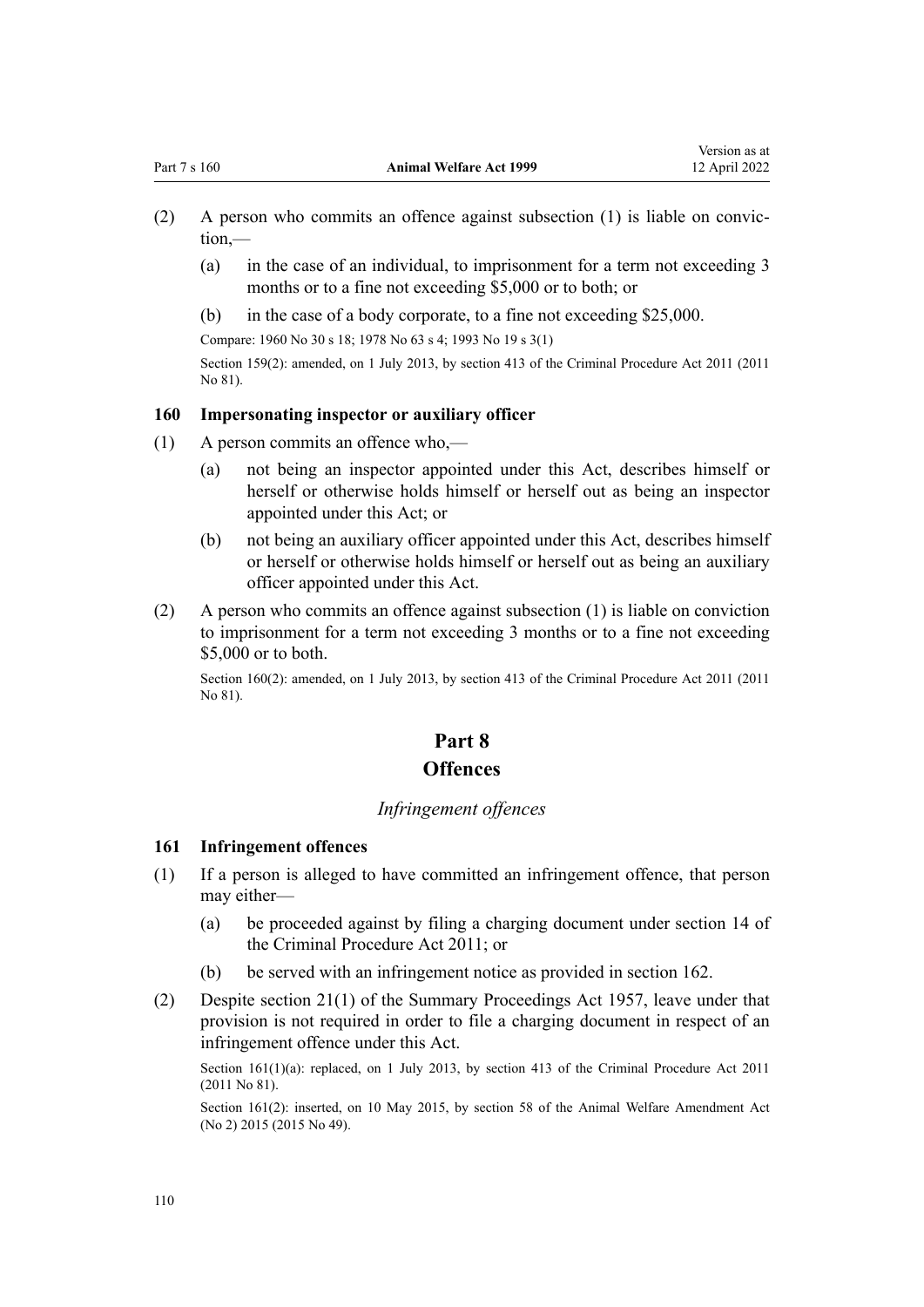### <span id="page-110-0"></span>**162 Infringement notices**

- (1) If an inspector has reasonable cause to believe that a person has committed an infringement offence, an infringement notice may be issued to that person by the inspector.
- (2) An infringement notice may be served—
	- (a) by delivering it personally to the person who appears to have committed the infringement offence; or
	- (b) by sending it by post addressed to the person at the person's last known place of residence or business.
- (3) An infringement notice sent to a person by post under subsection (2)(b) is to be treated as having been served on the person when it was so posted.
- (4) An infringement notice must be in the prescribed form and must contain the following particulars:
	- (a) such details of the alleged infringement offence as are sufficient fairly to inform a person of the time, place, and nature of the alleged offence; and
	- (b) the amount of the infringement fee (being an amount not exceeding \$1,000 prescribed by regulations made under this Act); and
	- (c) the address or addresses at which the infringement fee may be paid; and
	- (d) the time within which the infringement fee may be paid; and
	- (e) a summary of the provisions of section  $21(10)$  of the Summary Proceedings Act 1957; and
	- (f) a statement of the right of the person served with the notice to request a hearing; and
	- (g) a statement of the consequences if the person served with the notice does not pay the fee and does not request a hearing; and
	- (h) such other particulars as are prescribed.
- (5) If an infringement notice has been issued under this section, proceedings in respect of the offence to which the notice relates may be commenced in accordance with [section 21](http://legislation.govt.nz/pdflink.aspx?id=DLM311346) of the Summary Proceedings Act 1957, and in that case the provisions of that section apply with the necessary modifications.

Section 162(3): amended, on 1 July 2013, by [section 413](http://legislation.govt.nz/pdflink.aspx?id=DLM3360714) of the Criminal Procedure Act 2011 (2011 No 81).

Section 162(4)(b): replaced, on 10 May 2015, by [section 59](http://legislation.govt.nz/pdflink.aspx?id=DLM5174893) of the Animal Welfare Amendment Act (No 2) 2015 (2015 No 49).

### **163 Payment of infringement fees**

All infringement fees are payable to the Director-General, and the Director-General must pay all infringement fees received into a Crown Bank Account.

Section 163: amended, on 25 January 2005, pursuant to [section 65R\(3\)](http://legislation.govt.nz/pdflink.aspx?id=DLM162942) of the Public Finance Act 1989 (1989 No 44).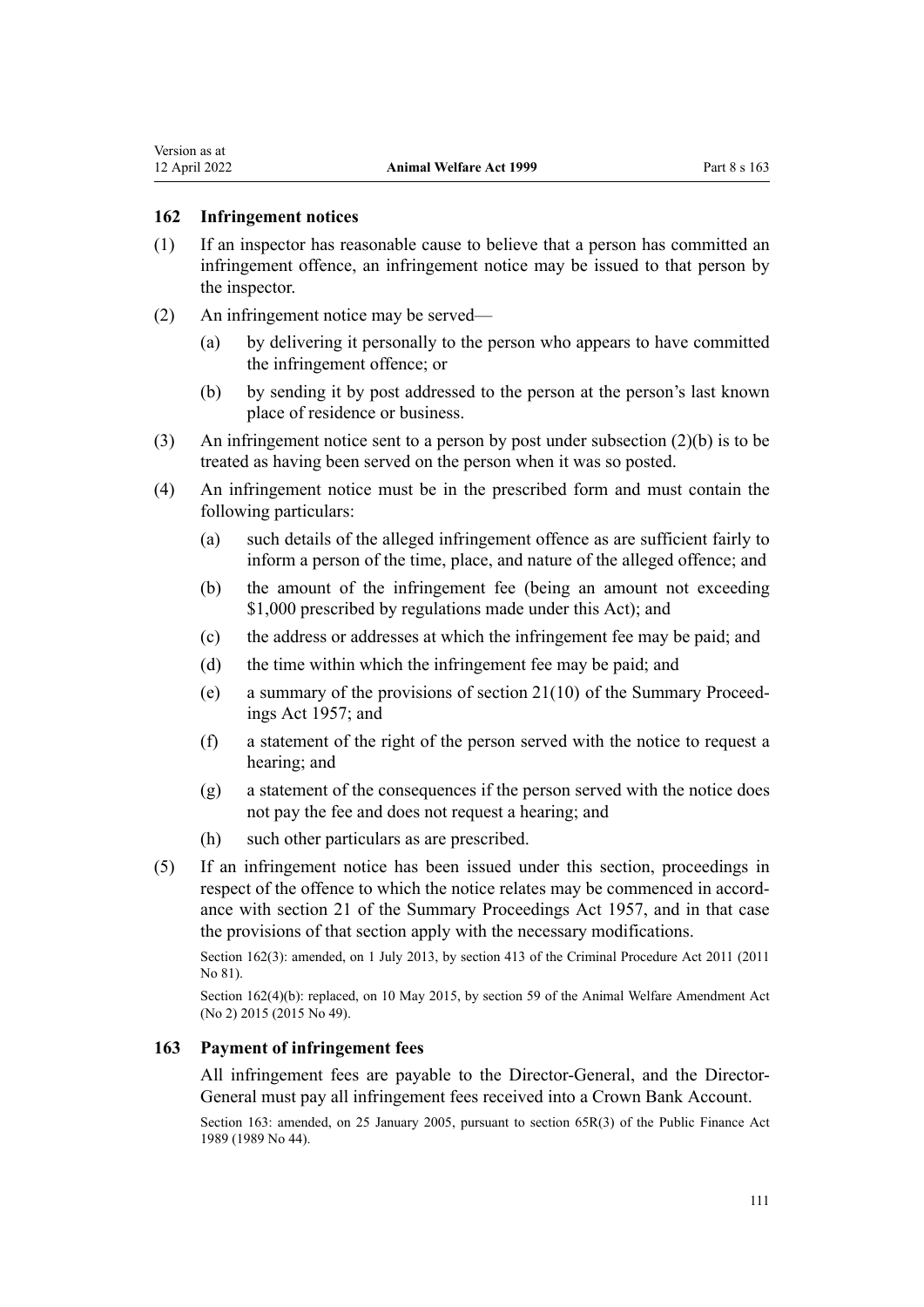#### *Further provisions relating to offences*

### **164 Liability of employers and principals**

- (1) Subject to subsection (3), where any offence is committed against this Act or any regulations made under this Act by a person as the employee of another person, that offence must, for the purposes of this Act, be treated as committed by that other person as well as by the first-mentioned person, whether or not it was done with that other person's knowledge or approval.
- (2) Where an offence is committed against this Act or any regulations made under this Act by a person acting as the agent of another person, that offence must, for the purposes of this Act, be treated as committed by that other person as well as by the first-mentioned person, unless it is done without that other person's express or implied authority.
- (3) In any proceedings for an offence against this Act or any regulations made under this Act against any person in respect of any offence alleged to have been committed against this Act or any regulations made under this Act by an employee of that person, it is a defence for that person to prove,—
	- (a) in the case of a natural person,—
		- (i) that he or she did not know nor could reasonably be expected to have known that the offence was to be or was being committed and that he or she took such steps as were reasonable in all the circumstances to mitigate or remedy the effects of the action or event after it occurred; or
		- (ii) that he or she took such steps as were reasonably practicable to prevent the commission of the offence and that he or she took such steps as were reasonable in all the circumstances to mitigate or remedy the effects of the action or event after it occurred:
	- (b) in the case of a body corporate,—
		- (i) that neither the directors nor any person involved in the management of the body corporate knew, or could reasonably be expected to have known, that the offence was to be or was being committed; and
		- (ii) the body corporate took such steps as were reasonable in all the circumstances to investigate or remedy the effects of the action or event after it occurred.

### **165 Liability of directors and officers of bodies corporate**

Where any body corporate is convicted of an offence against this Act, every director and every person concerned in the management of the body corporate is guilty of the like offence if it is proved—

(a) that the act that constituted the offence took place with his or her author‐ ity, permission, or consent; or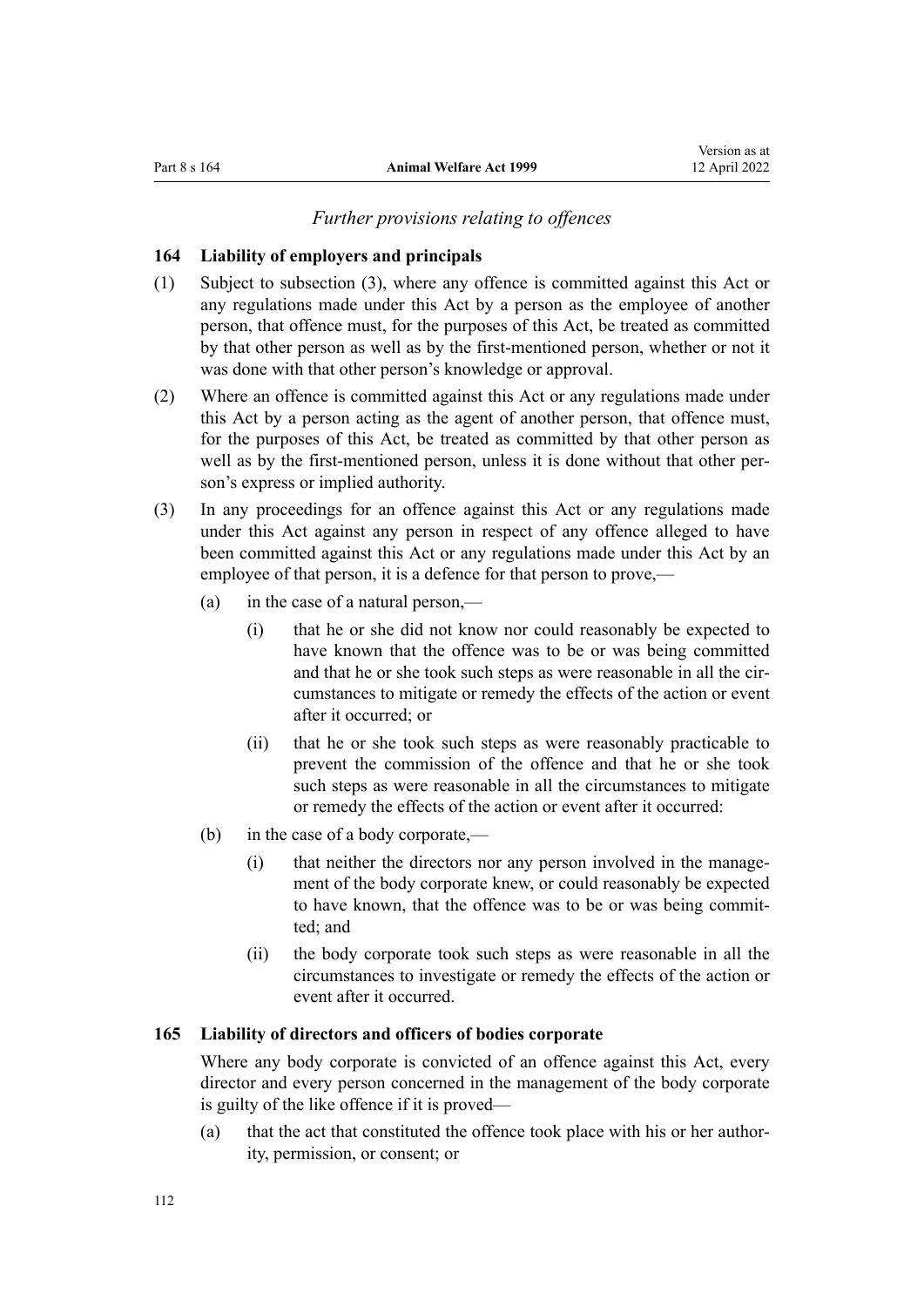(b) that he or she knew or should have known that the offence was to be or was being committed and failed to take all reasonable steps to prevent or stop it.

# **166 Evidence in proceedings**

- (1) In any proceedings for an offence against this Act, a certificate purporting to be signed by the Director-General and stating that a person named in the certifi‐ cate is an inspector appointed under [section 124](#page-82-0) or an auxiliary officer appoin‐ ted under [section 125—](#page-84-0)
	- (a) is admissible in evidence; and
	- (b) is, in the absence of proof to the contrary, sufficient evidence of the matters stated in it.
- (2) The production of a certificate for the purposes of this section purporting to be signed by the Director-General is prima facie evidence of the certificate with‐ out proof of the signature of the person purporting to have signed it.
- (3) A certificate referred to in subsection (1) is admissible in evidence only if,—
	- (a) at least 14 days before the hearing at which the certificate is to be ten‐ dered, a copy of that certificate is served, by or on behalf of the prosecutor, on the defendant or the defendant's agent or counsel, and that person is at the same time informed in writing that the prosecutor does not pro‐ pose to call the person who signed the certificate as a witness at the hearing; and
	- (b) the court has not, on the application of the defendant made not less than 7 days before the hearing, ordered, not less than 4 days before the hear‐ ing (or such lesser period as the court in the special circumstances of the case thinks fit), that the certificate should not be admissible as evidence in the proceedings.
- (4) The court may not make an order under subsection (3)(b) unless the court is satisfied that there is a reasonable doubt as to the accuracy or validity of the relevant certificate.

Compare: 1991 No 18 [s 29](http://legislation.govt.nz/pdflink.aspx?id=DLM228998)

### **167 Time for filing charging document for offence against section 54 or 130**

- (1) Despite anything to the contrary in [section 25](http://legislation.govt.nz/pdflink.aspx?id=DLM3360067) of the Criminal Procedure Act 2011, the limitation period in respect of an offence against [section 54](#page-47-0) or [130](#page-87-0) of this Act ends on the date that is 2 years after the date on which the offence was committed.
- (2) Nothing in subsection (1) affects the application of [section 25](http://legislation.govt.nz/pdflink.aspx?id=DLM3360067) of the Criminal Procedure Act 2011 in relation to any offence not mentioned in that subsection. Section 167: replaced, on 1 July 2013, by [section 413](http://legislation.govt.nz/pdflink.aspx?id=DLM3360714) of the Criminal Procedure Act 2011 (2011 No 81).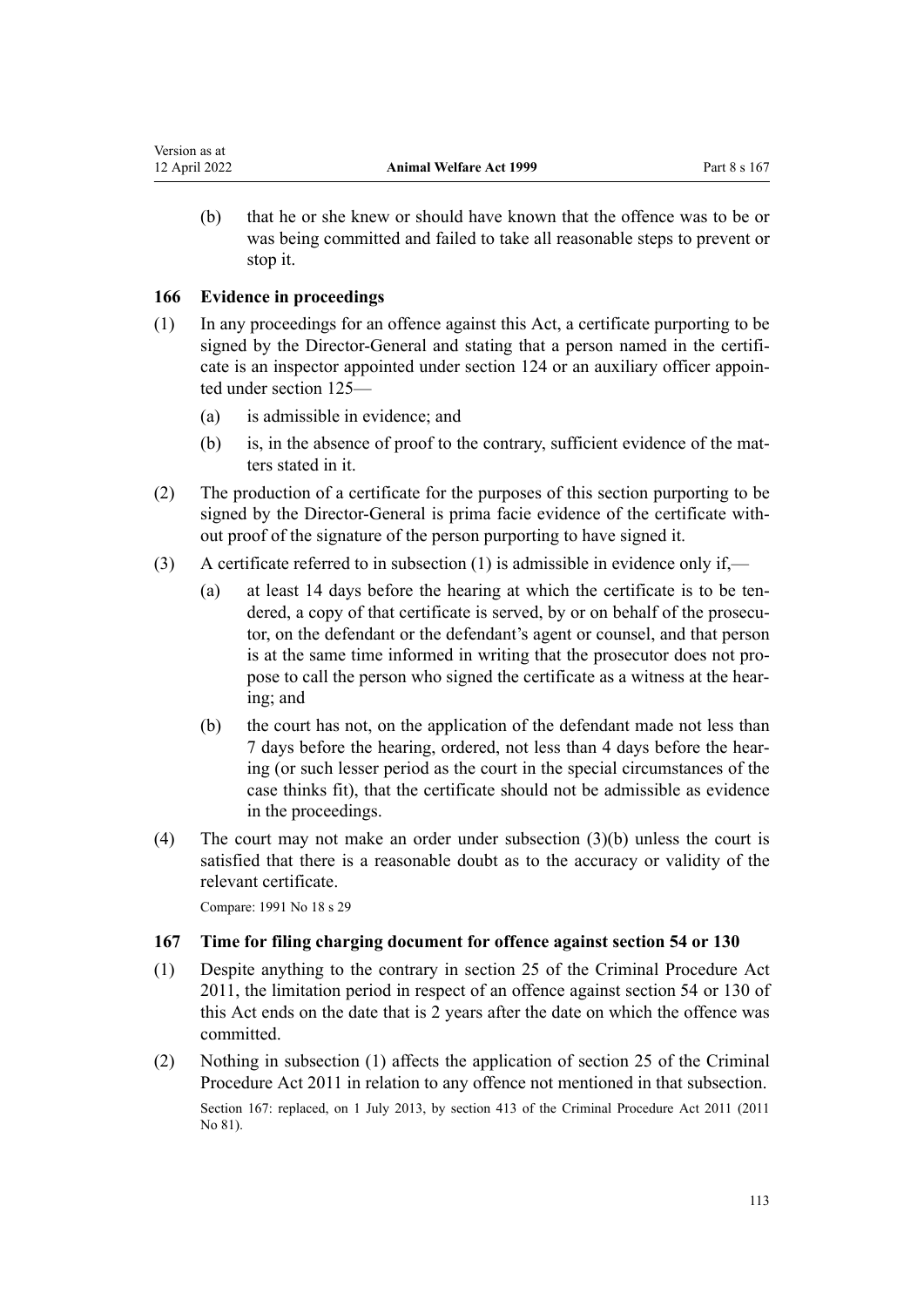### <span id="page-113-0"></span>**168 Inspector may conduct proceedings**

- (1) Subsection (2) applies if proceedings have been commenced by—
	- (a) the filing of a charging document in the name of an inspector; or
	- (b) the filing of a notice under [section 21](http://legislation.govt.nz/pdflink.aspx?id=DLM311346) of the Summary Proceedings Act 1957.
- (2) Despite [section 10](http://legislation.govt.nz/pdflink.aspx?id=DLM3360053) of the Criminal Procedure Act 2011, an inspector (not nec‐ essarily the inspector who commenced the proceedings) may appear and conduct the proceedings against the defendant.

Section 168: replaced, on 1 July 2013, by [section 413](http://legislation.govt.nz/pdflink.aspx?id=DLM3360714) of the Criminal Procedure Act 2011 (2011 No 81).

### **168A Burden of proof of reasonable excuse**

In proceedings for an offence against any of [sections 14](#page-26-0), [21,](#page-27-0) [22](#page-28-0), [23,](#page-28-0) [34](#page-37-0), [35,](#page-38-0) [36](#page-38-0), [54,](#page-47-0) and [130](#page-87-0),—

- (a) the prosecutor need not assert absence of reasonable excuse in the charg‐ ing document; and
- (b) the burden of proving that the defendant had a reasonable excuse lies on the defendant.

Section 168A: inserted, on 1 July 2013, by [section 413](http://legislation.govt.nz/pdflink.aspx?id=DLM3360714) of the Criminal Procedure Act 2011 (2011 No 81).

# **169 Court may disqualify person from owning or exercising authority in respect of animals**

- (1) This section applies if a person is convicted of an offence against—
	- (a) any section in [Part 1](#page-23-0) or [2](#page-30-0); or
	- (b) [section 152\(1\)](#page-101-0); or
	- (c) [section 169B\(1\).](#page-114-0)
- (2) This section also applies if a person is charged with an offence against any enactment specified in subsection (1) and is found unfit to stand trial (under the [Criminal Procedure \(Mentally Impaired Persons\) Act 2003](http://legislation.govt.nz/pdflink.aspx?id=DLM223817)).
- (3) If this section applies in relation to a person, the court may (in addition to or in substitution for any other penalty or order) make an order disqualifying that person for any period that it thinks fit from being the owner of, or exercising authority over, or being the person in charge of,—
	- (a) an animal or animals of a particular kind or description; or
	- (b) animals generally.
- (4) In considering whether to make an order under subsection (3), the court must have regard to—
	- (a) the purposes of [Parts 1](#page-23-0) and [2](#page-30-0); and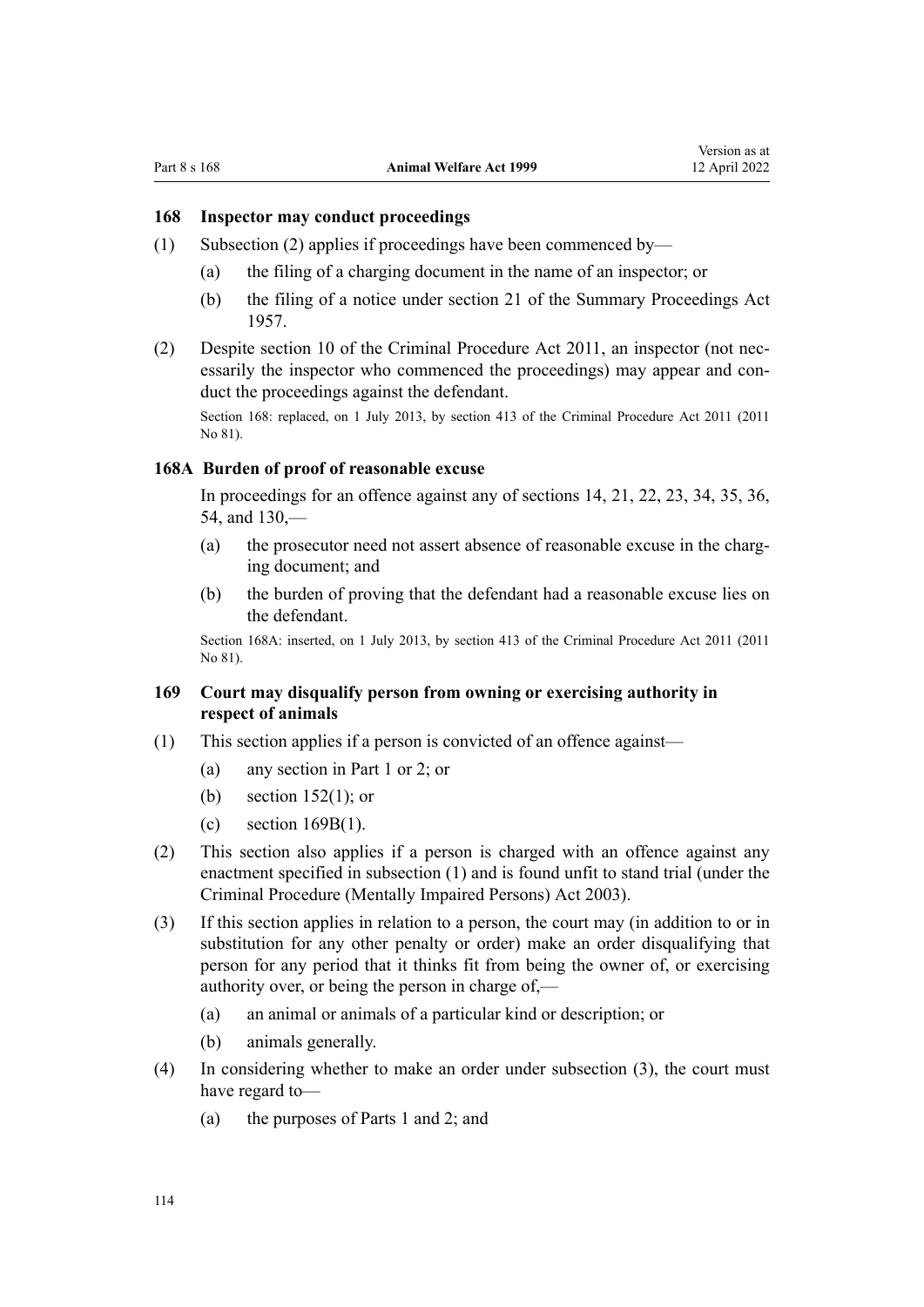- <span id="page-114-0"></span>(b) the maximum penalty specified for the charge from which the conviction arose; and
- (c) the seriousness of the offending, including (without limitation) the nature and gravity of the harm, the number of animals involved, and the frequency of the offending; and
- (d) the character of the person; and
- (e) the previous offending history (if any) of the person; and
- (f) any other circumstances of the case.
- (5) In making an order under subsection (3), the court may also specify a minimum disqualification period.

Section 169: replaced, on 10 May 2015, by [section 60](http://legislation.govt.nz/pdflink.aspx?id=DLM5174894) of the Animal Welfare Amendment Act (No 2) 2015 (2015 No 49).

### **169A Disqualified person may apply to court for removal or variation of disqualification**

- (1) A person who is disqualified under [section 169\(1\)](#page-113-0) may apply to the court for the removal or variation of the disqualification.
- (2) A person may not apply under subsection (1) before—
	- (a) the expiry of the minimum disqualification period, if there is one; or
	- (b) if there is no minimum disqualification period, the expiry of 2 years from the date of the disqualification order.
- (3) The court may order that, as from a date specified in the order, the disqualifica‐ tion be removed or varied, or that the application be refused.
- (4) In deciding an application under this section, the court may have regard to—
	- (a) the matters specified in [section 169\(4\)](#page-113-0); and
	- (b) the applicant's conduct since the disqualification order was made.
- (5) If the court varies the disqualification or refuses the application, the person who is disqualified may not re-apply under subsection (1) before the expiry of 12 months after the date of the order of variation or the refusal.

Section 169A: inserted, on 7 July 2010, by [section 7](http://legislation.govt.nz/pdflink.aspx?id=DLM2747715) of the Animal Welfare Amendment Act 2010 (2010 No 93).

Section 169A(4): replaced, on 10 May 2015, by [section 61](http://legislation.govt.nz/pdflink.aspx?id=DLM5174896) of the Animal Welfare Amendment Act (No 2) 2015 (2015 No 49).

### **169B Offence of contravening disqualification order**

- (1) A person commits an offence if the person contravenes a disqualification order made under [section 169\(3\)](#page-113-0) (under which provision a court can make an order relating to an animal or animals of a particular kind or description or to animals generally).
- (2) A person who commits an offence against subsection  $(1)$  is liable on conviction,—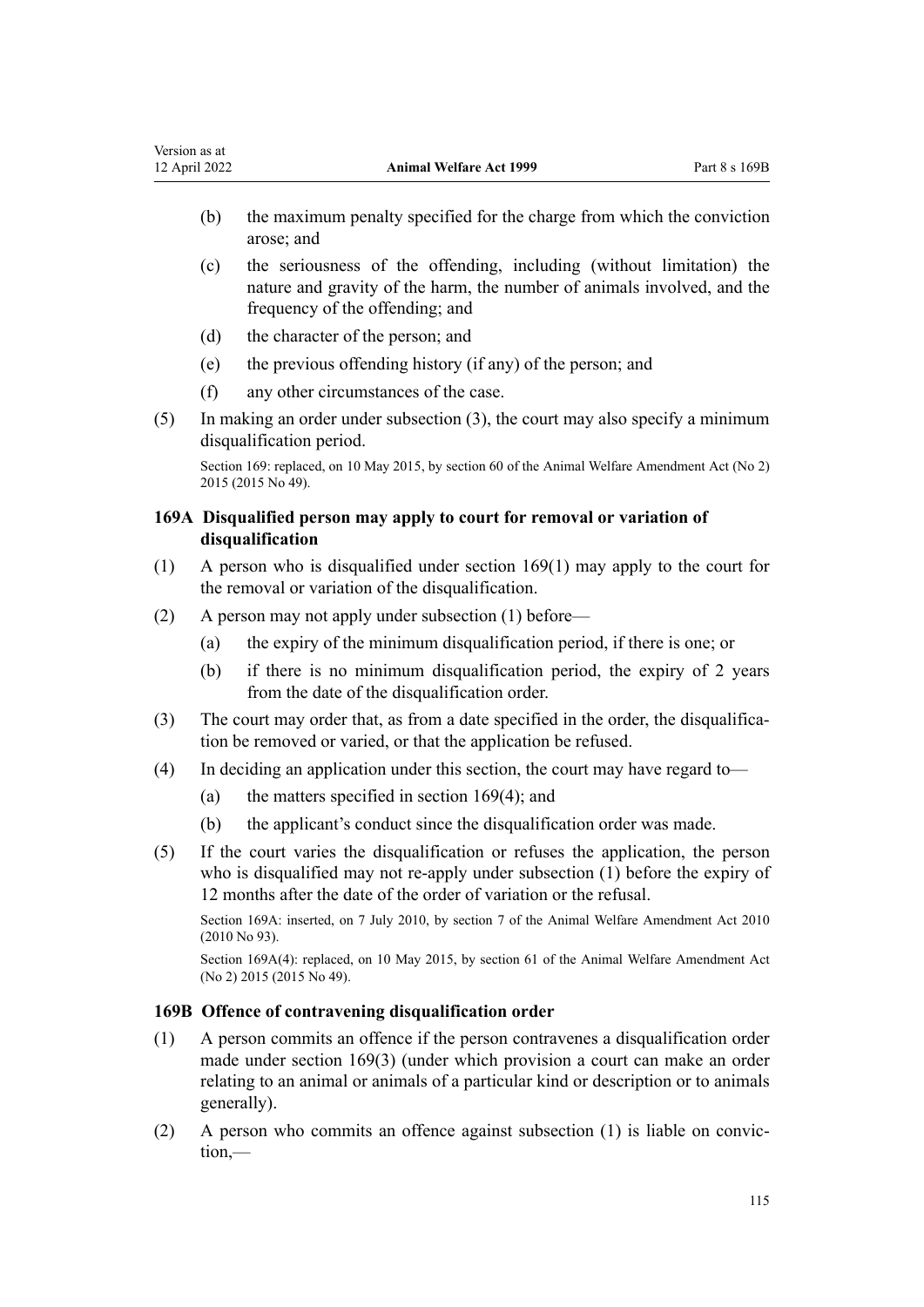- <span id="page-115-0"></span>(a) in the case of an individual, to imprisonment for a term not exceeding 3 years or to a fine not exceeding \$75,000 or to both:
- (b) in the case of a body corporate, to a fine not exceeding \$350,000.
- (3) In subsection (1), **order** includes an order varied under [section 169A](#page-114-0).

Section 169B: inserted, on 7 July 2010, by [section 7](http://legislation.govt.nz/pdflink.aspx?id=DLM2747715) of the Animal Welfare Amendment Act 2010 (2010 No 93).

Section 169B(1): replaced, on 10 May 2015, by [section 62](http://legislation.govt.nz/pdflink.aspx?id=DLM5174897) of the Animal Welfare Amendment Act (No 2) 2015 (2015 No 49).

Section 169B(2): amended, on 1 July 2013, by [section 413](http://legislation.govt.nz/pdflink.aspx?id=DLM3360714) of the Criminal Procedure Act 2011 (2011 No 81).

#### **170 Liability for damage**

- (1) If a person is convicted of an offence against this Act, the court may order that that person pay to any other person such sum as the court thinks fit by way of compensation for any loss of property suffered by that second-mentioned person through or by means of the offence.
- (2) An order for a payment under this section may be enforced in the same manner as a fine.
- (3) An order under this section does not affect the right of a person to recover by civil proceedings any sum in excess of the amount paid under the order. Compare: 1960 No 30 s 15

#### **171 Application of fines recovered in respect of offences**

Where proceedings for an offence against any provision of this Act are instituted by an inspector appointed under [section 124\(2\),](#page-82-0) the court may order that the whole or any part of any fine recovered in respect of that offence be paid to an approved organisation.

Compare: 1960 No 30 s 15A; 1964 No 76 s 3

### **172 Power of court to order that certain animals be forfeited to the Crown or approved organisation**

- (1) The court convicting a person (the **offender**) of an offence against this Act in respect of an animal or animals may (in addition to or in substitution for any other penalty),—
	- (a) if it thinks it desirable for the protection of the animal or animals in question, order that any or all of the following animals be forfeited to the Crown or to an approved organisation:
		- (i) the animal or animals to which the charge relates and of which the offender is the owner:
		- (ii) any other animals at the date of conviction owned by the offender:
	- (b) if it thinks it desirable, order that any proceeds of sale of the animal retained unde[r section 136A](#page-91-0) be forfeited to the Crown.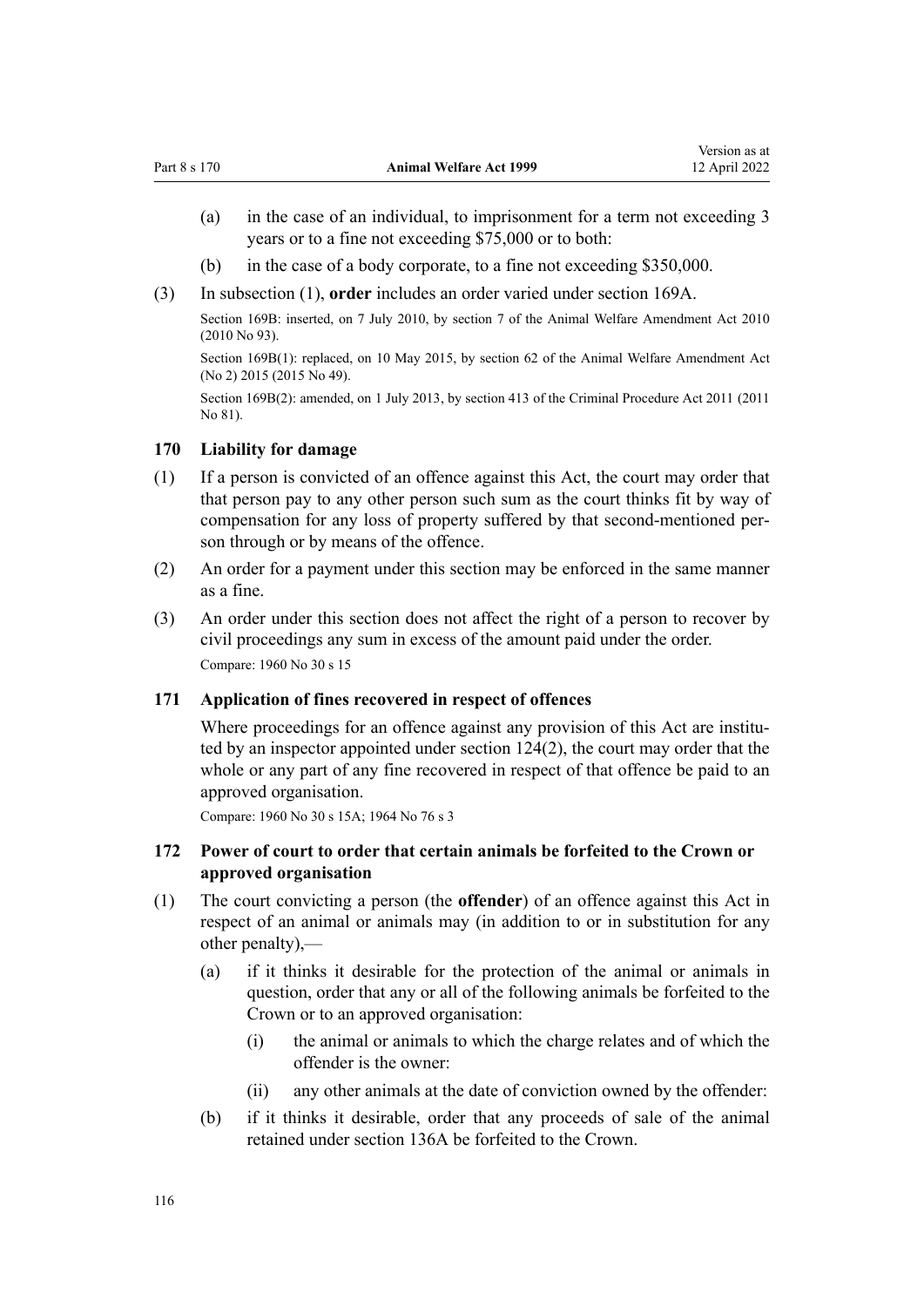# (1A) *[Repealed]*

<span id="page-116-0"></span>Version as at

- (2) If a court finds that a person is unfit to stand trial for an offence against this Act in respect of an animal or animals, the court may make any order provided for in subsection (1) as if it had convicted the person of the offence.
- (3) If an animal is forfeited to the Crown or an approved organisation under this section,—
	- (a) in the case of a person found unfit to stand trial, the proceeds of sale (if any) must be held by the Ministry or an approved organisation (after deducting (in order) the costs of sale, any sums required to be paid to a security holder or any other person under a condition of the order for sale, and any costs incurred by the Crown or approved organisation in caring for the animal or animals or providing veterinary treatment to that animal or those animals), and the Ministry or approved organisation, as the case may be, must pay the proceeds of sale to the owner as soon as practicable:
	- (b) in any other case, the animal may be sold or otherwise disposed of as the Minister or the approved organisation, as the case may be, thinks fit.

Compare: 1960 No 20 s 16A; 1978 No 63 s 2(1)

Section 172 heading: amended, on 7 July 2010, by [section 9\(1\)](http://legislation.govt.nz/pdflink.aspx?id=DLM2747721) of the Animal Welfare Amendment Act 2010 (2010 No 93).

Section 172(1): replaced, on 1 October 2012, by [section 198](http://legislation.govt.nz/pdflink.aspx?id=DLM4355902) of the Search and Surveillance Act 2012 (2012 No 24).

Section 172(1A): repealed, on 1 October 2012, by [section 198](http://legislation.govt.nz/pdflink.aspx?id=DLM4355902) of the Search and Surveillance Act 2012 (2012 No 24).

Section 172(2): replaced, on 10 May 2015, by [section 63](http://legislation.govt.nz/pdflink.aspx?id=DLM5174898) of the Animal Welfare Amendment Act (No 2) 2015 (2015 No 49).

Section 172(3): inserted, on 10 May 2015, by [section 63](http://legislation.govt.nz/pdflink.aspx?id=DLM5174898) of the Animal Welfare Amendment Act (No 2) 2015 (2015 No 49).

# **173 Expenses incurred by inspectors and territorial authorities**

- (1) All expenses reasonably incurred by any person as a result of the exercise of any of the powers conferred by [section 53](#page-46-0) or [section](#page-88-0)  $127(5)$  to (7) or section [131](#page-88-0) or [section 133\(2\) to \(4\)](#page-89-0) or [section 137](#page-93-0) or [section 138](#page-94-0) or by any person called upon under section  $133(5)$ , including in each case the costs of any veterinary treatment reasonably required in respect of an animal and the costs of destroying an animal, are recoverable from the owner or person in charge or appearing to be in charge of the animal.
- (2) All expenses reasonably incurred by a territorial authority in destroying an ani‐ mal under [section 139](#page-95-0) are recoverable from the owner or person in charge or appearing to be in charge of the animal.
- (3) Those expenses are recoverable as a debt or, where the person from whom they are recoverable is convicted of an offence against this Act in respect of the ani-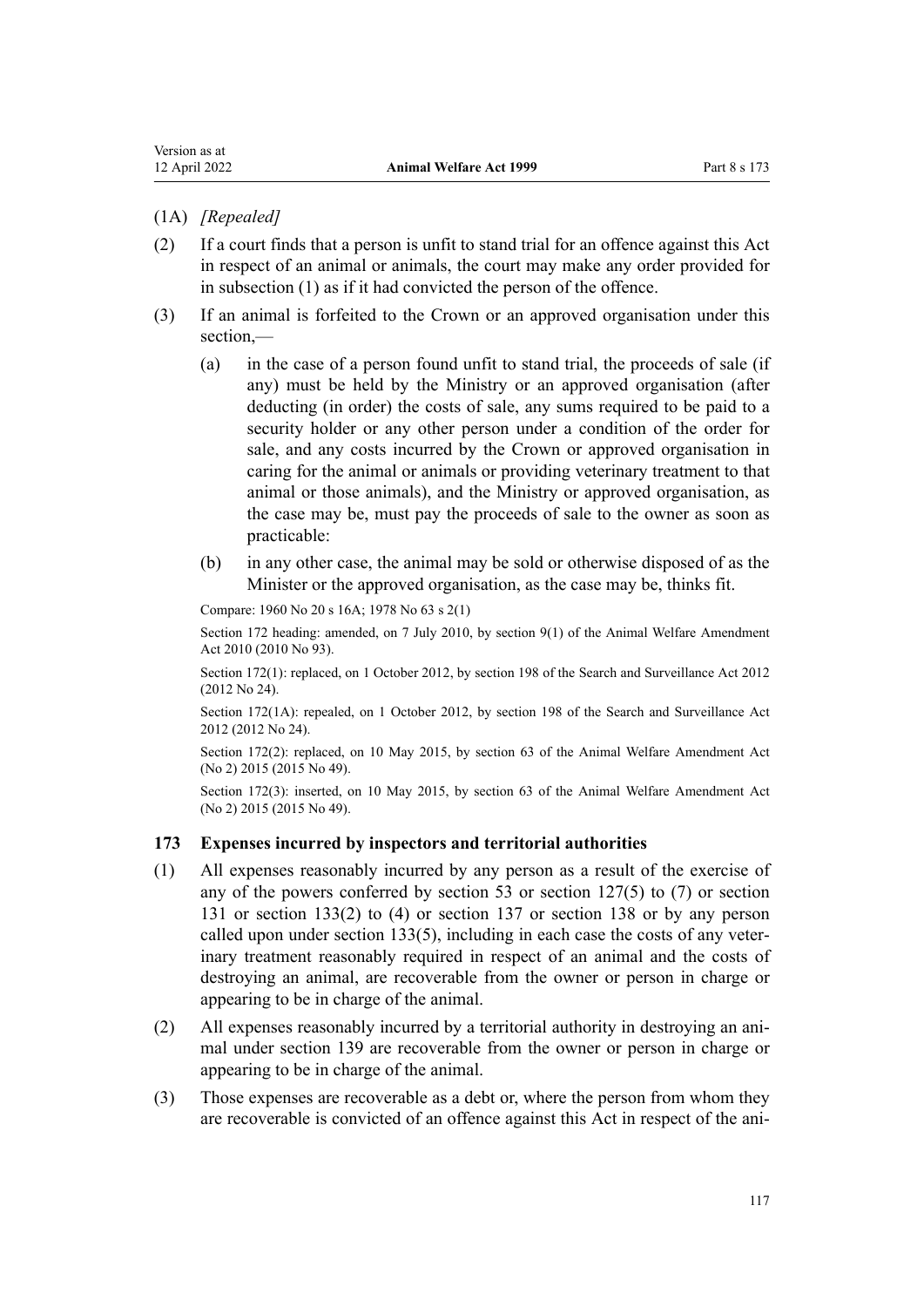mal, may be assessed by the court and be recoverable from the defendant in the same manner as a fine.

Compare: 1960 No 30 s 13; 1962 No 55 s 3

# **174 Certain offences against Dog Control Act 1996 to be treated as offences against this Act**

For the purposes of this Part, and [sections 169,](#page-113-0) [170](#page-115-0), [172](#page-115-0), and [173,](#page-116-0) an offence against [section 54](http://legislation.govt.nz/pdflink.aspx?id=DLM375402) of the Dog Control Act 1996 is deemed to be an offence against [Part 1](#page-23-0) of this Act.

Compare: 1960 No 30 s 8A; 1996 No 13 [s 79](http://legislation.govt.nz/pdflink.aspx?id=DLM375484)

### **Part 9**

#### **Miscellaneous provisions**

#### *Exceptions in relation to hunting or killing*

# *[Repealed]*

Heading: repealed, on 10 May 2015, by [section 64](http://legislation.govt.nz/pdflink.aspx?id=DLM5174899) of the Animal Welfare Amendment Act (No 2) 2015 (2015 No 49).

### **175 Hunting or killing**

#### *[Repealed]*

Section 175: repealed, on 10 May 2015, by [section 64](http://legislation.govt.nz/pdflink.aspx?id=DLM5174899) of the Animal Welfare Amendment Act (No 2) 2015 (2015 No 49).

#### **176 Hunting in safari parks**

#### *[Repealed]*

Section 176: repealed, on 10 May 2015, by [section 64](http://legislation.govt.nz/pdflink.aspx?id=DLM5174899) of the Animal Welfare Amendment Act (No 2) 2015 (2015 No 49).

#### **177 Captured animals**

#### *[Repealed]*

Section 177: repealed, on 10 May 2015, by [section 64](http://legislation.govt.nz/pdflink.aspx?id=DLM5174899) of the Animal Welfare Amendment Act (No 2) 2015 (2015 No 49).

#### **178 Certain provisions relating to traps and devices not excluded**

#### *[Repealed]*

Section 178: repealed, on 10 May 2015, by [section 64](http://legislation.govt.nz/pdflink.aspx?id=DLM5174899) of the Animal Welfare Amendment Act (No 2) 2015 (2015 No 49).

*Exceptions in relation to use of animals to protect human health or safety*

#### **179 Use of animals to protect human health or safety**

Nothing in this Act makes it unlawful for any person belonging to, or acting on behalf of, any of the agencies listed in [Schedule 3](#page-145-0) to use (other than for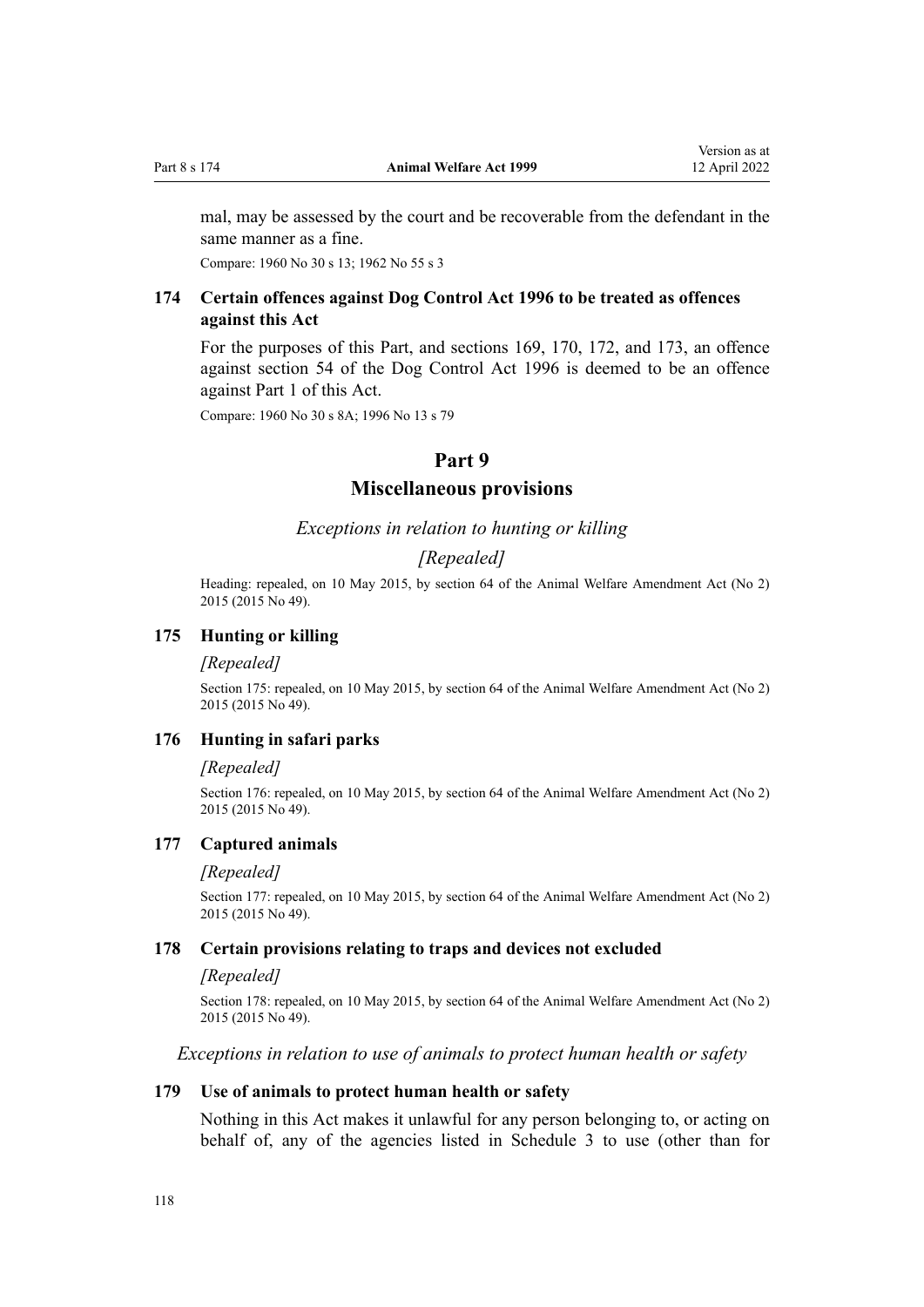research, testing, or teaching) animals as substitutes for humans in the course of carrying out statutory functions or duties or exercising statutory powers for the purposes of protecting human health or safety or enforcing the law.

#### **180 Power to amend Schedule 3 by Order in Council**

- (1) The Governor-General may from time to time, by Order in Council,—
	- (a) amend [Schedule 3](#page-145-0) by including in that schedule or adding to that schedule—
		- (i) the name of any government department:
		- (ii) the name of any Crown entity within the meaning of section  $2(1)$ of the Public Finance Act 1989:
		- (iii) the name of any body established by a public Act of Parliament or by an Order in Council made under a public Act of Parliament:
	- (b) make such amendments to [Schedule 3](#page-145-0) as are required—
		- (i) to recognise the abolition or dissolution of any agency or body or any alteration in the name of any agency or body; or
		- (ii) to correct any error or omission in any previous exercise of the powers conferred by this subsection:
	- (c) amend [Schedule 3](#page-145-0) by omitting from that schedule the name of any agency or body.
- (2) An order under this section is secondary legislation (*see* [Part 3](http://legislation.govt.nz/pdflink.aspx?id=DLM7298343) of the Legis‐ lation Act 2019 for publication requirements).

| Legislation Act 2019 requirements for secondary legislation made under this section |                                                                                                  |                                    |  |
|-------------------------------------------------------------------------------------|--------------------------------------------------------------------------------------------------|------------------------------------|--|
| <b>Publication</b>                                                                  | PCO must publish it on the legislation website and notify LA19 s $69(1)(c)$<br>it in the Gazette |                                    |  |
| <b>Presentation</b>                                                                 | The Minister must present it to the House of<br>Representatives                                  | LA19 s 114, Sch 1<br>cl $32(1)(a)$ |  |
| <b>Disallowance</b>                                                                 | It may be disallowed by the House of Representatives                                             | LA19 ss 115, 116                   |  |
| This note is not part of the Act.                                                   |                                                                                                  |                                    |  |

Section 180(2): inserted, on 28 October 2021, by [section 3](http://legislation.govt.nz/pdflink.aspx?id=LMS268932) of the Secondary Legislation Act 2021 (2021 No 7).

*Exception in relation to agricultural compounds and hazardous substances*

### **181 Agricultural compounds and hazardous substances**

Nothing in this Act applies in relation to the use of—

- (a) any agricultural compound that—
	- (i) is registered under the [Agricultural Compounds and Veterinary](http://legislation.govt.nz/pdflink.aspx?id=DLM414576) [Medicines Act 1997](http://legislation.govt.nz/pdflink.aspx?id=DLM414576); and
	- (ii) is used in accordance with the conditions subject to which it is registered; or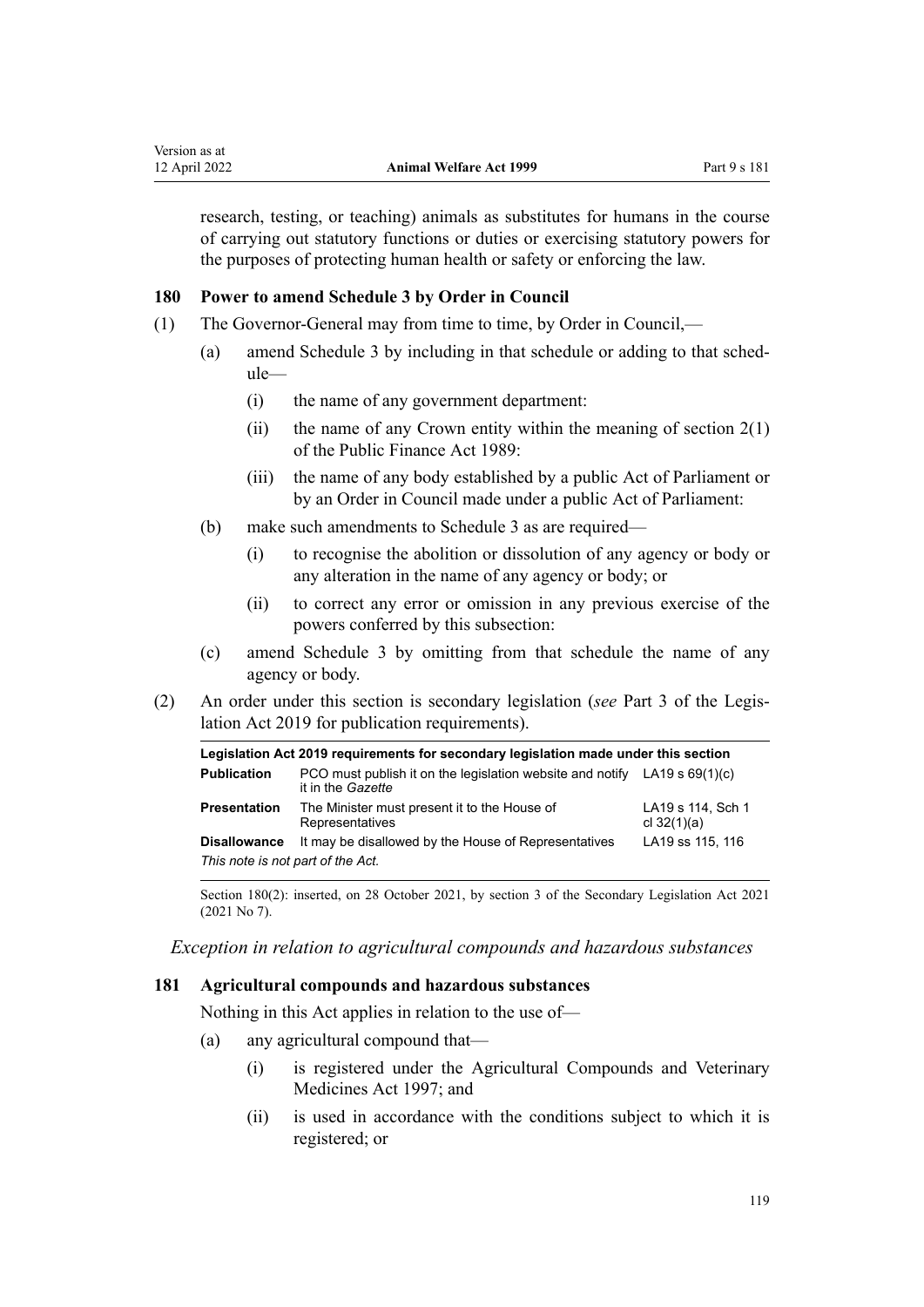- (b) any hazardous substance that—
	- (i) is approved under the [Hazardous Substances and New Organisms](http://legislation.govt.nz/pdflink.aspx?id=DLM381221) [Act 1996;](http://legislation.govt.nz/pdflink.aspx?id=DLM381221) and
	- (ii) is used in accordance with the controls that attach to the substance by virtue of its hazard classification under that Act.

### *Recovery of costs*

#### **182 Criteria in relation to recovery of costs**

- (1) The Minister must, in recommending to the Governor-General in Council the making of regulations under section  $183(1)(e)$ , have regard to the need to ensure that the costs of administering this Act (being costs that are justifiable and calculated in a transparent way) are recovered in accordance with the principles of equity and efficiency.
- (2) For the purposes of subsection (1), the costs of administering this Act do not include those costs that are recovered in departmental revenue (within the meaning of the [Public Finance Act 1989\)](http://legislation.govt.nz/pdflink.aspx?id=DLM160808) generated by the Ministry from the Crown.
- (3) In determining appropriate mechanisms (to be recommended for inclusion in regulations made under section  $183(1)(e)$  for the recovery of costs of a particular function or service, the Minister must ensure that those mechanisms will result in the recovery of any amount by which the sum of—
	- (a) the costs of the function or service in a 2-year period; and
	- (b) any shortfall in the recovery of the costs in the preceding 2-year period—

exceeds any over-recovery of costs in respect of the preceding 2-year period.

- (4) Regulations made under section  $183(1)(e)$  may provide for the recovery of the costs of administering this Act and of performing the powers, duties, and functions conferred or imposed by or under this Act by 1 or more of the following methods:
	- (a) fixed charges:
	- (b) charges fixed on an hourly or other unit basis:
	- (c) estimated charges paid before the provision of the service or perform‐ ance of the function followed by reconciliation and an appropriate pay‐ ment or refund after provision of the service or performance of the function:
	- (d) actual and reasonable charges:
	- (e) refundable or non-refundable deposits paid before provision of the ser‐ vice or performance of the function:
	- (f) charges imposed on users of services or third parties: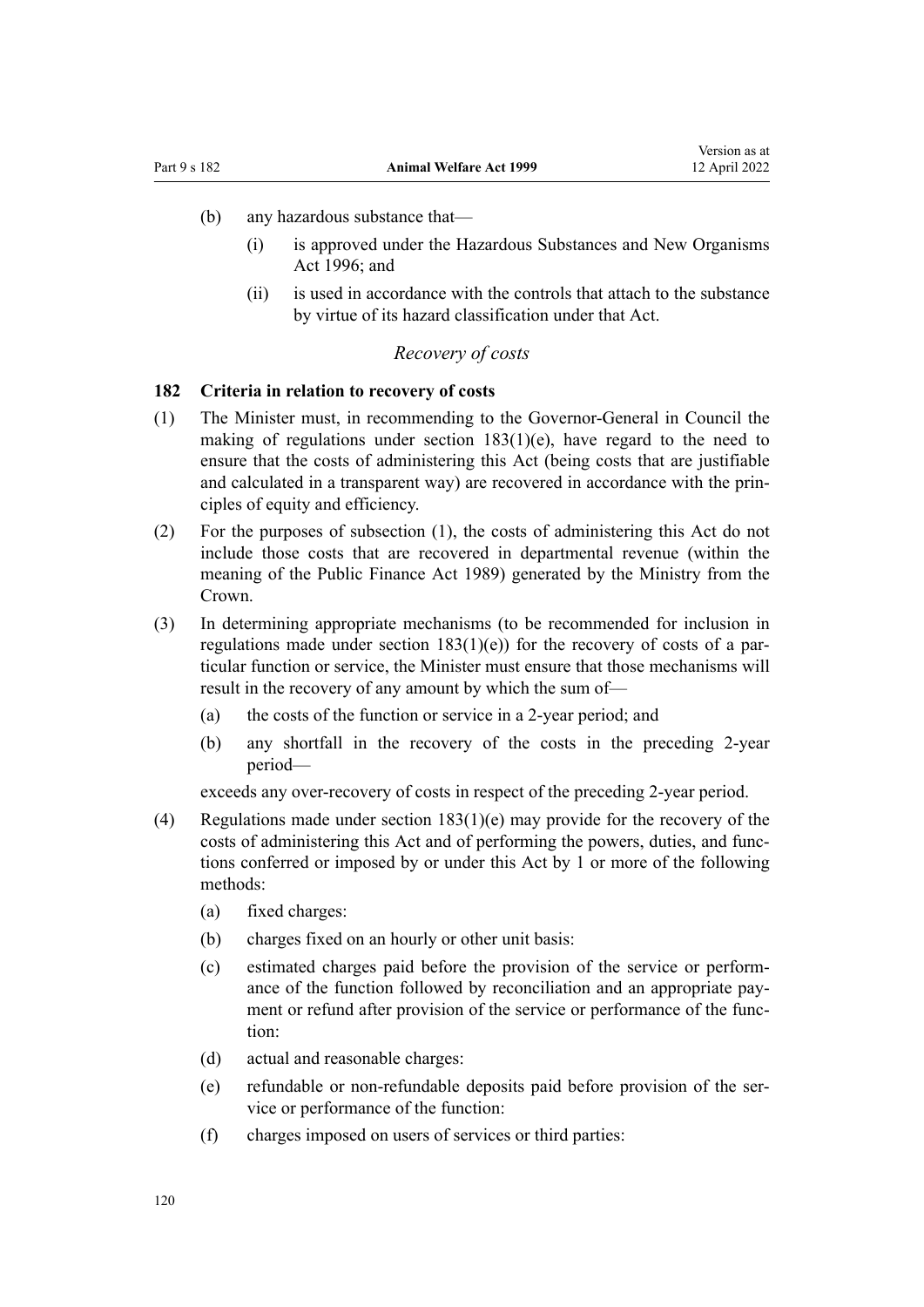#### <span id="page-120-0"></span>(g) liens on property in the possession of the Crown.

Compare: 1993 No 95 [s 135](http://legislation.govt.nz/pdflink.aspx?id=DLM316371)

Section 182(1): amended, on 10 May 2015, by [section 65](http://legislation.govt.nz/pdflink.aspx?id=DLM5174900) of the Animal Welfare Amendment Act (No 2) 2015 (2015 No 49).

Section 182(3): amended, on 10 May 2015, by [section 65](http://legislation.govt.nz/pdflink.aspx?id=DLM5174900) of the Animal Welfare Amendment Act (No 2) 2015 (2015 No 49).

Section 182(4): amended, on 10 May 2015, by [section 65](http://legislation.govt.nz/pdflink.aspx?id=DLM5174900) of the Animal Welfare Amendment Act (No 2) 2015 (2015 No 49).

#### *Regulations*

#### **183 Regulations**

- (1) The Governor-General may from time to time, by Order in Council, make regulations for all or any of the following purposes:
	- (a) prescribing the forms of search warrants, infringement notices, and other documents required under this Act:
	- (b) prescribing standards and policies that must be included in every code of ethical conduct:
	- (c) requiring every code holder (as defined in subsection (2)) to collect, and maintain, and to provide to the Director-General or to an inspector, infor‐ mation in relation to—
		- (i) the numbers and types of projects undertaken by the code holder:
		- (ii) the numbers and species of animals used:
		- (iii) the severity of the manipulation of the animals:
		- (iiia) the killing of animals that were bred, but not used, for the pur‐ poses of research, testing, and teaching:
		- (iv) such other matters in relation to the research, testing, or teaching carried out under the code of ethical conduct as are specified in the regulations:
	- (d) prescribing matters to which animal ethics committees must have regard in considering, under [section 100](#page-70-0), applications for approval of projects:
	- (da) declaring any substance, mixture of substances, or thing to be, or not to be, a cosmetic for the purpose of the definition of cosmetic in [section](#page-9-0)  $2(1)$ :
	- (e) prescribing matters in respect of which costs are recoverable under this Act and the regulations made under this Act, the amounts of those costs or the method by which they are to be assessed, the persons liable for payment of the costs, and the circumstances in which the recovery of costs may be remitted or waived (in whole or in part):
	- (f) prescribing, for the purposes of proceedings in relation to enforcement orders, the matters in respect of which fees are payable under this Act: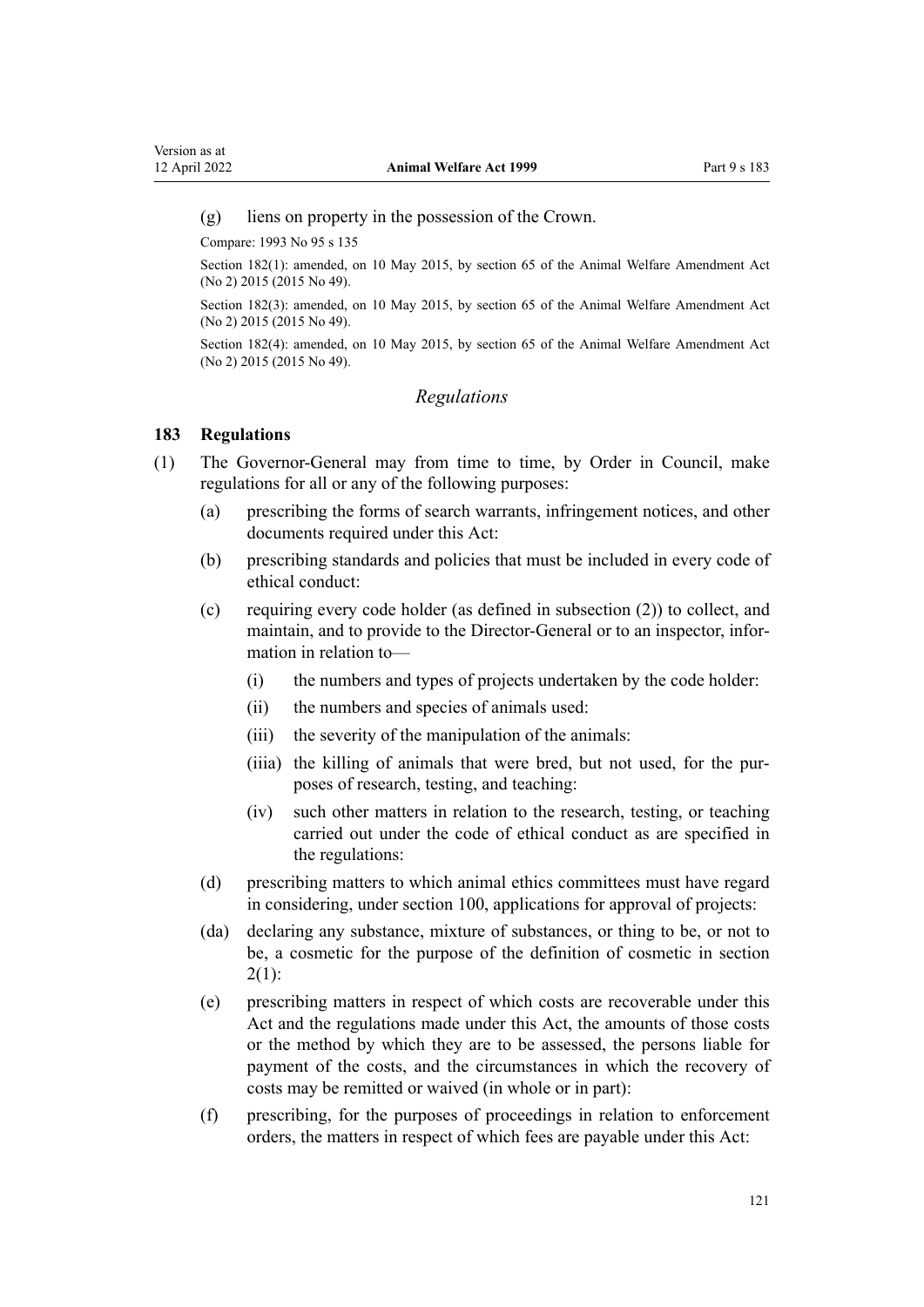<span id="page-121-0"></span> $(g)$  prescribing offences in respect of the contravention of or non-compliance with any regulations made under this Act:

Version as at

- (h) prescribing the offences created by or under this Act that constitute infringement offences for the purposes of this Act, and prescribing infringement fees not exceeding \$1,000 for each infringement offence, which may be different fees for different offences (including different fees for a first or second or third offence):
- (i) prescribing penalties for offences against regulations made under this Act, not exceeding,—
	- (i) in the case of an individual, a fine not exceeding \$5,000; or
	- (ii) in the case of a body corporate, a fine not exceeding \$25,000:
- (j) providing for such other matters as are contemplated by or necessary for giving full effect to this Act and for its due administration.
- (2) In subsection (1)(c), the term **code holder** includes any person carrying out research, testing, or teaching in accordance with [section 84](#page-60-0) or [section 85](#page-61-0) or [section 118\(1\)](#page-77-0) or [section 192\(4\)](#page-130-0) or section 192(5).
- (3) Regulations under this section are secondary legislation (*see* [Part 3](http://legislation.govt.nz/pdflink.aspx?id=DLM7298343) of the Legislation Act 2019 for publication requirements).

Compare: 1960 No 30 ss 19A, 19B, 20; 1971 No 48 s 5; 1983 No 141 ss 6, 7; 1987 No 20 s 3(2); 1993 No 19 s 3(1)

| Legislation Act 2019 requirements for secondary legislation made under this section |                                                                                                  |                                    |  |
|-------------------------------------------------------------------------------------|--------------------------------------------------------------------------------------------------|------------------------------------|--|
| <b>Publication</b>                                                                  | PCO must publish it on the legislation website and notify LA19 s $69(1)(c)$<br>it in the Gazette |                                    |  |
| <b>Presentation</b>                                                                 | The Minister must present it to the House of<br>Representatives                                  | LA19 s 114, Sch 1<br>cl $32(1)(a)$ |  |
| <b>Disallowance</b>                                                                 | It may be disallowed by the House of Representatives                                             | LA19 ss 115, 116                   |  |
| This note is not part of the Act.                                                   |                                                                                                  |                                    |  |

Section  $183(1)(c)(iii)$ : inserted, on 10 May 2015, by [section 66\(1\)](http://legislation.govt.nz/pdflink.aspx?id=DLM5174901) of the Animal Welfare Amendment Act (No 2) 2015 (2015 No 49).

Section 183(1)(da): inserted, on 10 May 2015, by [section 66\(2\)](http://legislation.govt.nz/pdflink.aspx?id=DLM5174901) of the Animal Welfare Amendment Act (No 2) 2015 (2015 No 49).

Section 183(1)(h): inserted, on 10 May 2015, by [section 66\(3\)](http://legislation.govt.nz/pdflink.aspx?id=DLM5174901) of the Animal Welfare Amendment Act (No 2) 2015 (2015 No 49).

Section 183(3): inserted, on 28 October 2021, by [section 3](http://legislation.govt.nz/pdflink.aspx?id=LMS268932) of the Secondary Legislation Act 2021 (2021 No 7).

### **183A Regulations relating to standards of care**

- (1) The Governor-General may, on the recommendation of the Minister, by Order in Council, make regulations for all or any of the following purposes:
	- (a) prescribing standards or requirements for the purposes of giving effect to [Parts 1](#page-23-0) and [2](#page-30-0) (other than [sections 30A to 30E\)](#page-33-0), including—
		- (i) animal welfare standards or requirements relating to the care of animals by owners or persons in charge of animals: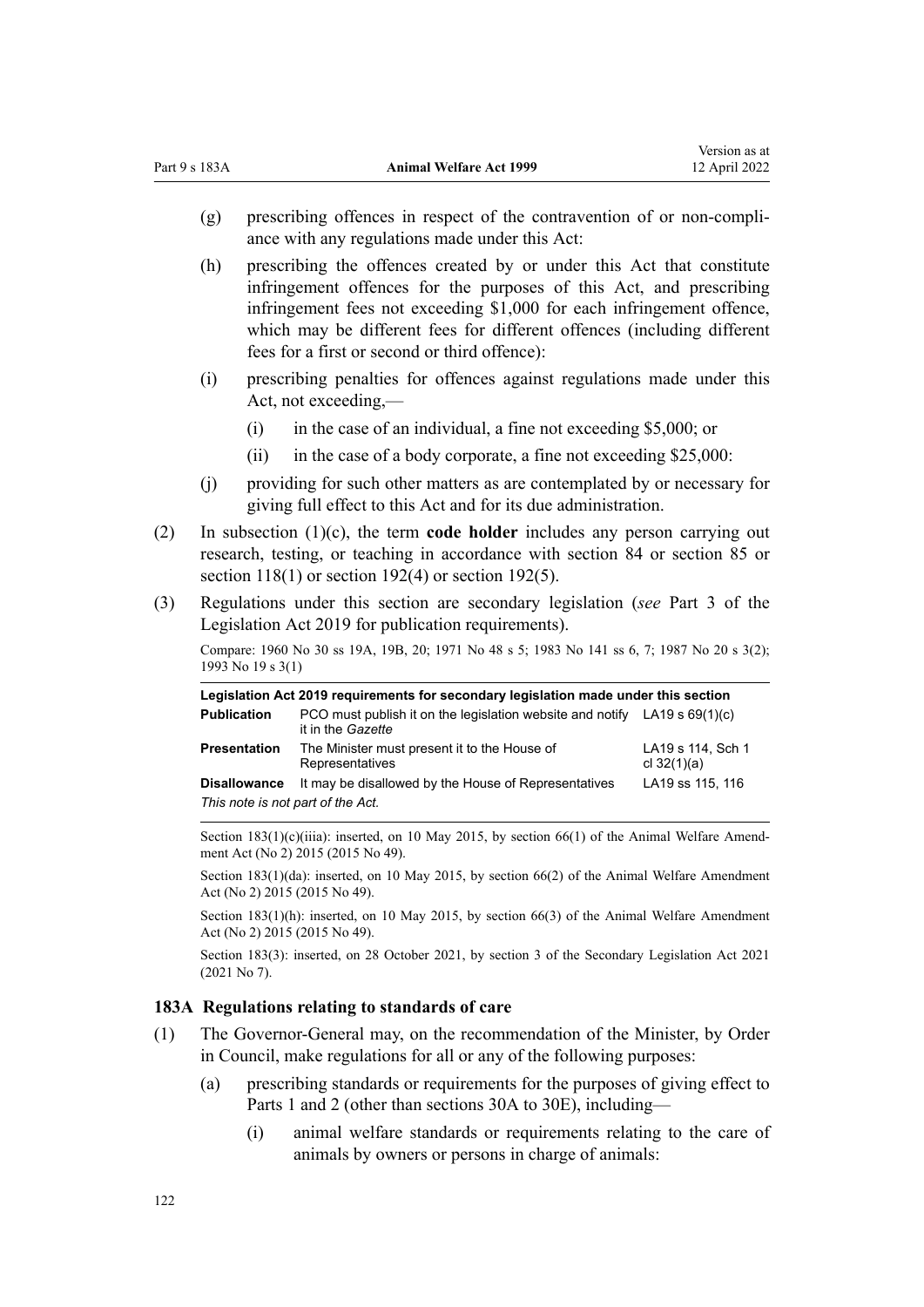- (ii) animal welfare standards or requirements relating to the conduct of those persons towards animals owned by them or in their charge:
- (iii) the prohibition of specified things or activities:
- (b) establishing any minimum standard that could be established under [Part](#page-52-0) [5,](#page-52-0) or amending, revoking, or replacing any minimum standard or any part of a minimum standard established under Part 5.
- (2) Without limiting the generality of subsection (1), regulations made under this section may prescribe standards or requirements that do not fully meet—
	- (a) the obligations of [section 10](#page-24-0) or [11;](#page-24-0) or
	- (b) the obligations that a person would need to observe in the treatment, transport, or killing of animals if that person were to avoid committing an offence against [section 12\(c\)](#page-24-0), [21\(b\),](#page-27-0) [22\(2\), 23\(1\)](#page-28-0), 23(2), or [29\(a\)](#page-31-0).
- (3) The Minister must not recommend the making of regulations in reliance on subsection (2) unless he or she is satisfied that either or both of the following apply:
	- (a) any adverse effects of a change from current practices to new practices have been considered and there are no feasible or practical alternatives currently available:
	- (b) not to do so would result in an unreasonable impact on a particular industry sector within New Zealand, a sector of the public, or New Zealand's wider economy.
- (4) In deciding whether any impact is unreasonable under subsection (3)(b), the Minister must have regard to the welfare of any affected animals.
- $(5)$  Any regulations made in reliance on subsection (2) in accordance with the considerations in subsection (3) must provide for the regulations to be in force for a period of time specified in the regulations (the **specified period**) that—
	- (a) is reasonably necessary to enable a transition from current practice to a practice that fully meets the obligations specified in subsection  $(2)(a)$ and (b); and
	- (b) does not exceed 10 years (which period may, however, be extended once under subsection (6)).
- (6) The specified period may be extended once only by up to 5 years by regula‐ tions made under this subsection on the recommendation of the Minister if he or she is satisfied that the majority of participants in the sector concerned—
	- (a) have made significant progress towards implementing compliant prac‐ tice; and
	- (b) cannot reasonably be expected to become compliant before the close of the specified period, taking into account the steps that still need to be completed for implementation of compliant practice; and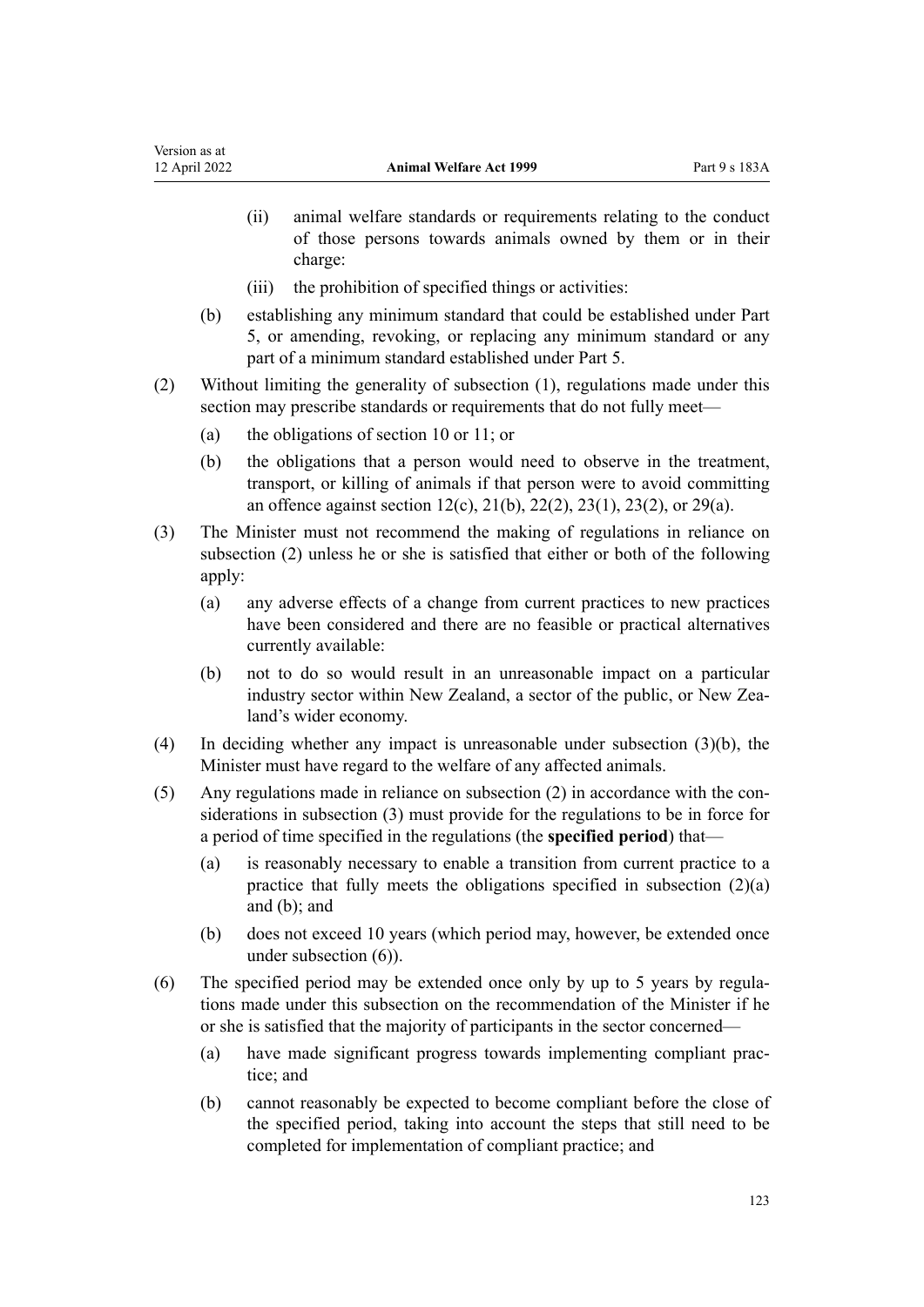- (c) will become compliant within the extended period.
- <span id="page-123-0"></span>(7) Despite subsections (3) to (6), if the Minister considers that requiring a practice to fully meet the obligations specified in subsection  $(2)(a)$  and (b) would impose an unjustifiable limitation on the requirements of a religious or cultural practice, the Minister may recommend the making of regulations in reliance on subsection (2) for an indefinite period subject to review at 10-yearly intervals or shorter intervals specified in the regulations.
- (8) In reaching a decision not to recommend the making of regulations in reliance on subsection (2), the Minister may consider any factors that the Minister thinks would make such regulations contrary to New Zealand's overall interests (including, without limitation, health, social, economic, international, or envir‐ onmental interests).
- (9) Nothing in this section obliges the Minister to recommend the making of regulations in reliance on subsection (2).
- (10) The Minister must consult the National Animal Welfare Advisory Committee before recommending the making of any regulations under this section (other than regulations already proposed by the Committee), but nothing in [sections](#page-53-0) [71 to 75](#page-53-0) applies in relation to the making of regulations under subsection  $(1)(b)$ .
- (11) If a person does or omits to do anything in reliance on regulations made under subsection (2) that would otherwise be a contravention of, or failure to comply with, any provision of [Part 1](#page-23-0) or [2](#page-30-0), the person has a defence to a prosecution for an offence under this Act in respect of the act or omission if the court is satisfied that the act or omission was authorised by the regulations.
- (12) Regulations under this section are secondary legislation (*see* [Part 3](http://legislation.govt.nz/pdflink.aspx?id=DLM7298343) of the Legislation Act 2019 for publication requirements).

| Legislation Act 2019 requirements for secondary legislation made under this section |                                                                                                  |                                    |  |
|-------------------------------------------------------------------------------------|--------------------------------------------------------------------------------------------------|------------------------------------|--|
| <b>Publication</b>                                                                  | PCO must publish it on the legislation website and notify LA19 s $69(1)(c)$<br>it in the Gazette |                                    |  |
| <b>Presentation</b>                                                                 | The Minister must present it to the House of<br>Representatives                                  | LA19 s 114, Sch 1<br>cl $32(1)(a)$ |  |
| <b>Disallowance</b>                                                                 | It may be disallowed by the House of Representatives                                             | LA19 ss 115, 116                   |  |
| This note is not part of the Act.                                                   |                                                                                                  |                                    |  |

Section 183A: inserted, on 10 May 2015, by [section 67](http://legislation.govt.nz/pdflink.aspx?id=DLM5174902) of the Animal Welfare Amendment Act (No 2) 2015 (2015 No 49).

Section 183A(12): inserted, on 28 October 2021, by [section 3](http://legislation.govt.nz/pdflink.aspx?id=LMS268932) of the Secondary Legislation Act 2021 (2021 No 7).

#### **183B Regulations relating to surgical and painful procedures**

- (1) The Governor-General may, on the recommendation of the Minister, by Order in Council, make regulations for all or any of the following purposes:
	- (a) prohibiting specified surgical procedures or painful procedures from being performed on animals: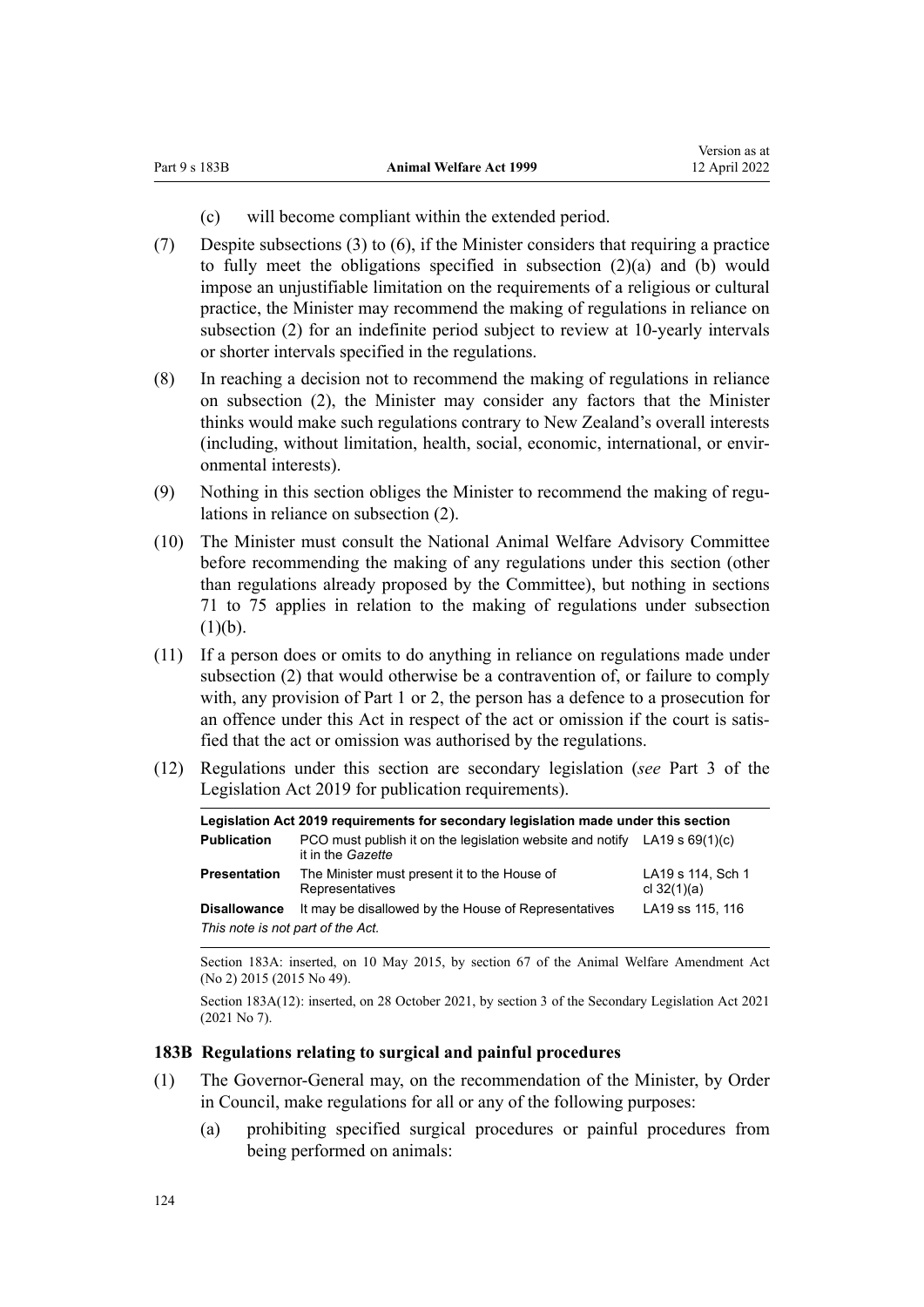| prescribing requirements in relation to the performance of specified sur-<br>(b)<br>gical or painful procedures on animals, including (without limitation)<br>regulations that prescribe—<br>the classes of persons who may carry out a specified procedure:<br>(i)<br>(ii)<br>any skills, qualifications, approval, or experience that must be<br>held by a person before he or she is authorised to carry out speci-<br>fied procedures:<br>the types of pain relief or medication to be used for specified pro-<br>(iii)<br>cedures:<br>the forms of restraint and equipment to be used for specified pro-<br>(iv)<br>cedures:<br>the procedures that may be performed only if in the best interests<br>(v)<br>of the animal:<br>any other standards or restrictions necessary to ensure the welfare<br>(vi)<br>of animals during the procedures:<br>declaring that any specified surgical procedure is not a significant surgi-<br>(c)<br>cal procedure for the purposes of this Act.<br>Before recommending the making of regulations under this section, the Minis-<br>(2)<br>ter must have regard to-<br>(a)<br>whether the procedure has the potential to-<br>cause significant pain or distress; or<br>(i)<br>cause serious or lasting harm, or loss of function, if not carried out<br>(ii)<br>by a veterinarian in accordance with recognised professional<br>standards; and<br>the nature of the procedure, including whether this involves—<br>(b)<br>(i) a surgical or operative procedure below the surface of the skin,<br>mucous membranes, or teeth or below the gingival margin; or<br>physical interference with sensitive soft tissue or bone structure;<br>(ii)<br><sub>or</sub><br>significant loss of tissue or loss of significant tissue; and<br>(iii) |  |
|----------------------------------------------------------------------------------------------------------------------------------------------------------------------------------------------------------------------------------------------------------------------------------------------------------------------------------------------------------------------------------------------------------------------------------------------------------------------------------------------------------------------------------------------------------------------------------------------------------------------------------------------------------------------------------------------------------------------------------------------------------------------------------------------------------------------------------------------------------------------------------------------------------------------------------------------------------------------------------------------------------------------------------------------------------------------------------------------------------------------------------------------------------------------------------------------------------------------------------------------------------------------------------------------------------------------------------------------------------------------------------------------------------------------------------------------------------------------------------------------------------------------------------------------------------------------------------------------------------------------------------------------------------------------------------------------------------------------------------------------------------------------------------|--|
|                                                                                                                                                                                                                                                                                                                                                                                                                                                                                                                                                                                                                                                                                                                                                                                                                                                                                                                                                                                                                                                                                                                                                                                                                                                                                                                                                                                                                                                                                                                                                                                                                                                                                                                                                                                  |  |
|                                                                                                                                                                                                                                                                                                                                                                                                                                                                                                                                                                                                                                                                                                                                                                                                                                                                                                                                                                                                                                                                                                                                                                                                                                                                                                                                                                                                                                                                                                                                                                                                                                                                                                                                                                                  |  |
|                                                                                                                                                                                                                                                                                                                                                                                                                                                                                                                                                                                                                                                                                                                                                                                                                                                                                                                                                                                                                                                                                                                                                                                                                                                                                                                                                                                                                                                                                                                                                                                                                                                                                                                                                                                  |  |
|                                                                                                                                                                                                                                                                                                                                                                                                                                                                                                                                                                                                                                                                                                                                                                                                                                                                                                                                                                                                                                                                                                                                                                                                                                                                                                                                                                                                                                                                                                                                                                                                                                                                                                                                                                                  |  |
|                                                                                                                                                                                                                                                                                                                                                                                                                                                                                                                                                                                                                                                                                                                                                                                                                                                                                                                                                                                                                                                                                                                                                                                                                                                                                                                                                                                                                                                                                                                                                                                                                                                                                                                                                                                  |  |
|                                                                                                                                                                                                                                                                                                                                                                                                                                                                                                                                                                                                                                                                                                                                                                                                                                                                                                                                                                                                                                                                                                                                                                                                                                                                                                                                                                                                                                                                                                                                                                                                                                                                                                                                                                                  |  |
|                                                                                                                                                                                                                                                                                                                                                                                                                                                                                                                                                                                                                                                                                                                                                                                                                                                                                                                                                                                                                                                                                                                                                                                                                                                                                                                                                                                                                                                                                                                                                                                                                                                                                                                                                                                  |  |
|                                                                                                                                                                                                                                                                                                                                                                                                                                                                                                                                                                                                                                                                                                                                                                                                                                                                                                                                                                                                                                                                                                                                                                                                                                                                                                                                                                                                                                                                                                                                                                                                                                                                                                                                                                                  |  |
|                                                                                                                                                                                                                                                                                                                                                                                                                                                                                                                                                                                                                                                                                                                                                                                                                                                                                                                                                                                                                                                                                                                                                                                                                                                                                                                                                                                                                                                                                                                                                                                                                                                                                                                                                                                  |  |
|                                                                                                                                                                                                                                                                                                                                                                                                                                                                                                                                                                                                                                                                                                                                                                                                                                                                                                                                                                                                                                                                                                                                                                                                                                                                                                                                                                                                                                                                                                                                                                                                                                                                                                                                                                                  |  |
|                                                                                                                                                                                                                                                                                                                                                                                                                                                                                                                                                                                                                                                                                                                                                                                                                                                                                                                                                                                                                                                                                                                                                                                                                                                                                                                                                                                                                                                                                                                                                                                                                                                                                                                                                                                  |  |
|                                                                                                                                                                                                                                                                                                                                                                                                                                                                                                                                                                                                                                                                                                                                                                                                                                                                                                                                                                                                                                                                                                                                                                                                                                                                                                                                                                                                                                                                                                                                                                                                                                                                                                                                                                                  |  |
|                                                                                                                                                                                                                                                                                                                                                                                                                                                                                                                                                                                                                                                                                                                                                                                                                                                                                                                                                                                                                                                                                                                                                                                                                                                                                                                                                                                                                                                                                                                                                                                                                                                                                                                                                                                  |  |
|                                                                                                                                                                                                                                                                                                                                                                                                                                                                                                                                                                                                                                                                                                                                                                                                                                                                                                                                                                                                                                                                                                                                                                                                                                                                                                                                                                                                                                                                                                                                                                                                                                                                                                                                                                                  |  |
|                                                                                                                                                                                                                                                                                                                                                                                                                                                                                                                                                                                                                                                                                                                                                                                                                                                                                                                                                                                                                                                                                                                                                                                                                                                                                                                                                                                                                                                                                                                                                                                                                                                                                                                                                                                  |  |
|                                                                                                                                                                                                                                                                                                                                                                                                                                                                                                                                                                                                                                                                                                                                                                                                                                                                                                                                                                                                                                                                                                                                                                                                                                                                                                                                                                                                                                                                                                                                                                                                                                                                                                                                                                                  |  |
| the purpose of the procedure; and<br>(c)                                                                                                                                                                                                                                                                                                                                                                                                                                                                                                                                                                                                                                                                                                                                                                                                                                                                                                                                                                                                                                                                                                                                                                                                                                                                                                                                                                                                                                                                                                                                                                                                                                                                                                                                         |  |
| the extent (if any) to which the procedure is established in New Zealand;<br>(d)<br>and                                                                                                                                                                                                                                                                                                                                                                                                                                                                                                                                                                                                                                                                                                                                                                                                                                                                                                                                                                                                                                                                                                                                                                                                                                                                                                                                                                                                                                                                                                                                                                                                                                                                                          |  |
| (e)<br>good practice in relation to the use of the procedure for animal manage-<br>ment purposes or in relation to the production of animal products or<br>commercial products; and                                                                                                                                                                                                                                                                                                                                                                                                                                                                                                                                                                                                                                                                                                                                                                                                                                                                                                                                                                                                                                                                                                                                                                                                                                                                                                                                                                                                                                                                                                                                                                                              |  |
| the likelihood of the procedure being managed adequately by codes of<br>(f)<br>welfare or other instruments under this Act; and                                                                                                                                                                                                                                                                                                                                                                                                                                                                                                                                                                                                                                                                                                                                                                                                                                                                                                                                                                                                                                                                                                                                                                                                                                                                                                                                                                                                                                                                                                                                                                                                                                                  |  |
| any other matter the Minister considers relevant.<br>(g)                                                                                                                                                                                                                                                                                                                                                                                                                                                                                                                                                                                                                                                                                                                                                                                                                                                                                                                                                                                                                                                                                                                                                                                                                                                                                                                                                                                                                                                                                                                                                                                                                                                                                                                         |  |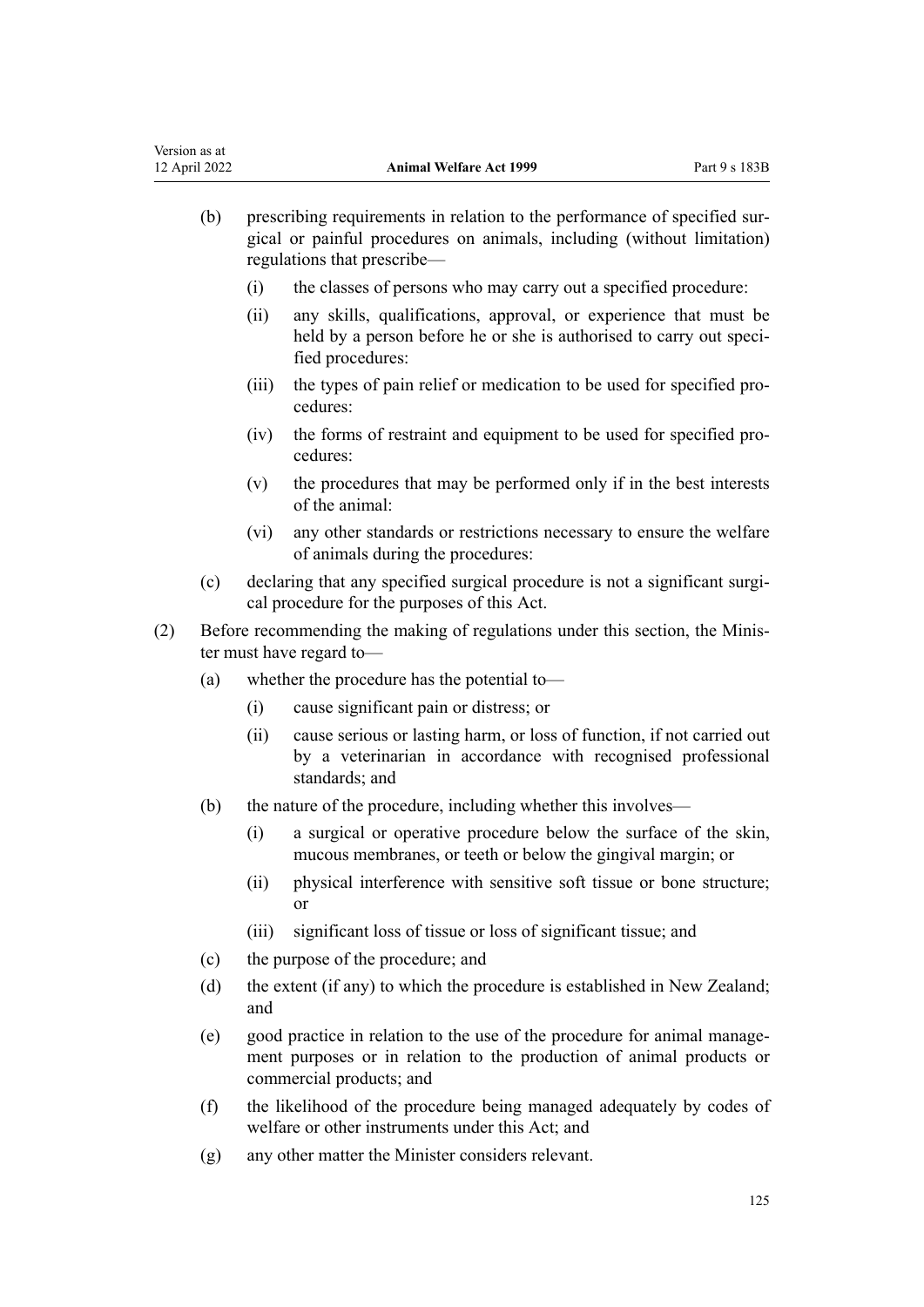<span id="page-125-0"></span>

| Part 9 s 183C | <b>Animal Welfare Act 1999</b> | $1.0101011$ we use<br>12 April 2022 |
|---------------|--------------------------------|-------------------------------------|
|---------------|--------------------------------|-------------------------------------|

Version as at

- (3) The Minister must consult the National Animal Welfare Advisory Committee before recommending the making of regulations under this section (other than regulations proposed by the Committee).
- (4) In the absence of evidence to the contrary, a particular procedure is presumed to be a surgical procedure or a painful procedure if regulations are made in respect of the procedure under this section.
- (5) Regulations under this section are secondary legislation (*see* [Part 3](http://legislation.govt.nz/pdflink.aspx?id=DLM7298343) of the Legislation Act 2019 for publication requirements).

| Legislation Act 2019 reguirements for secondary legislation made under this section |                                                                                                         |                                    |  |
|-------------------------------------------------------------------------------------|---------------------------------------------------------------------------------------------------------|------------------------------------|--|
| <b>Publication</b>                                                                  | PCO must publish it on the legislation website and notify LA19 s $69(1)(c)$<br>it in the <i>Gazette</i> |                                    |  |
| Presentation                                                                        | The Minister must present it to the House of<br>Representatives                                         | LA19 s 114, Sch 1<br>cl $32(1)(a)$ |  |
| <b>Disallowance</b>                                                                 | It may be disallowed by the House of Representatives                                                    | LA19 ss 115, 116                   |  |
| This note is not part of the Act.                                                   |                                                                                                         |                                    |  |

Section 183B: inserted, on 10 May 2015, by [section 67](http://legislation.govt.nz/pdflink.aspx?id=DLM5174902) of the Animal Welfare Amendment Act (No 2) 2015 (2015 No 49).

Section 183B(5): inserted, on 28 October 2021, by [section 3](http://legislation.govt.nz/pdflink.aspx?id=LMS268932) of the Secondary Legislation Act 2021 (2021 No 7).

### **183C Regulations relating to exporting animals**

- (1) The Governor-General may, on the recommendation of the Minister, by Order in Council, make regulations prescribing requirements and other matters relating to the exportation of animals, including (without limitation) requirements or matters relating to—
	- (a) the species, age, number, and fitness of animals:
	- (b) the duration and date of journeys:
	- (c) the transport vehicles and associated facilities (such as loading and unloading equipment):
	- (d) the purpose of the exportation:
	- (e) pre-conditions required to be satisfied before travel:
	- (f) the people accompanying the animals:
	- (g) pre-loading facilities:
	- (h) reporting and independent monitoring.
- (2) Any regulations made under subsection (1) may prohibit, either absolutely or conditionally, any specified type of exportation of animals.
- (3) Any regulations imposing any conditional prohibition on a specified type of exportation of animals may—
	- (a) require that the prior approval of the Director-General be obtained before exportation:
	- (b) authorise him or her to impose conditions on any exportation: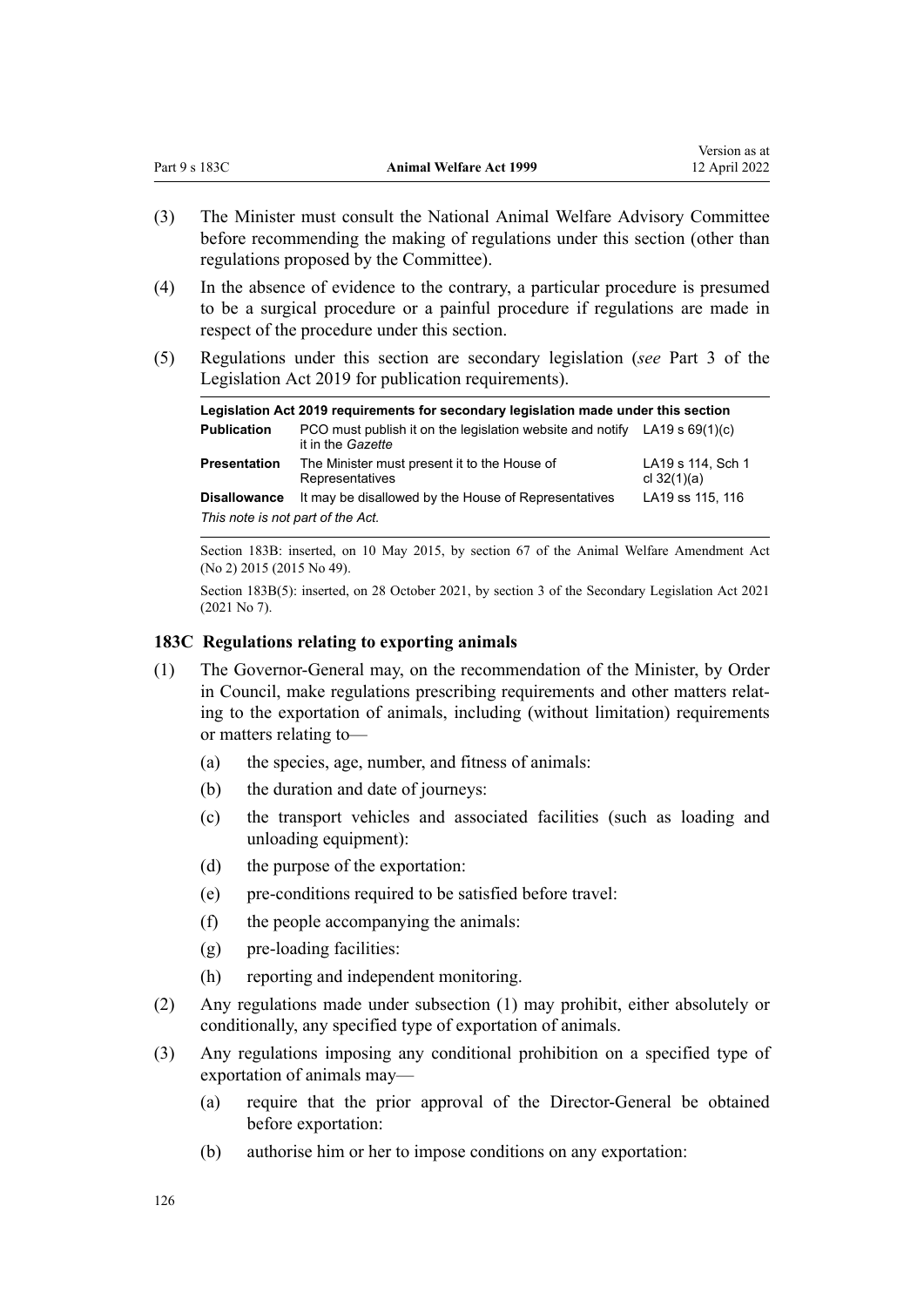- <span id="page-126-0"></span>(c) set out criteria applying to the granting of approval and describe the types of conditions that may be imposed.
- (4) Regulations under this section are secondary legislation (*see* [Part 3](http://legislation.govt.nz/pdflink.aspx?id=DLM7298343) of the Legislation Act 2019 for publication requirements).

| Legislation Act 2019 requirements for secondary legislation made under this section |                                                                                                  |                                    |  |
|-------------------------------------------------------------------------------------|--------------------------------------------------------------------------------------------------|------------------------------------|--|
| <b>Publication</b>                                                                  | PCO must publish it on the legislation website and notify LA19 s $69(1)(c)$<br>it in the Gazette |                                    |  |
| <b>Presentation</b>                                                                 | The Minister must present it to the House of<br>Representatives                                  | LA19 s 114, Sch 1<br>cl $32(1)(a)$ |  |
| <b>Disallowance</b>                                                                 | It may be disallowed by the House of Representatives                                             | LA19 ss 115, 116                   |  |
| This note is not part of the Act.                                                   |                                                                                                  |                                    |  |

Section 183C: inserted, on 10 May 2015, by [section 67](http://legislation.govt.nz/pdflink.aspx?id=DLM5174902) of the Animal Welfare Amendment Act (No 2) 2015 (2015 No 49).

Section 183C(4): inserted, on 28 October 2021, by [section 3](http://legislation.govt.nz/pdflink.aspx?id=LMS268932) of the Secondary Legislation Act 2021 (2021 No 7).

# *Consultation*

### **184 Consultation**

- (1) The Minister must consult, to the extent that is reasonably practicable, having regard to the circumstances of the particular case, the persons the Minister has reason to believe are representative of interests likely to be substantially affected by a proposed Order in Council or proposed regulations before decid‐ ing whether to recommend—
	- (a) the making of an Order in Council under—
		- (i) [section 2\(1\)](#page-9-0) (in relation to the definitions of **animal**, **device**, or **trap**); or
		- (ii) *[Repealed]*
		- (iii) *[Repealed]*
		- (iv) section  $32(1)$  or (6); or
		- (v) [section 200\(4\)](#page-134-0); or
		- (vi) section 202 $(5)$ ; or
	- (b) the making of regulations under—
		- (i) section  $183(1)(b)$ , (d), or (e); or
		- (ii) [section 183A](#page-121-0); or
		- (iii) [section 183B;](#page-123-0) or
		- (iv) [section 183C.](#page-125-0)
- (2) Subsection (1) does not apply in respect of an Order in Council or regulations if—
	- (a) the Minister considers it desirable in the public interest that the Order in Council or regulations be made urgently; or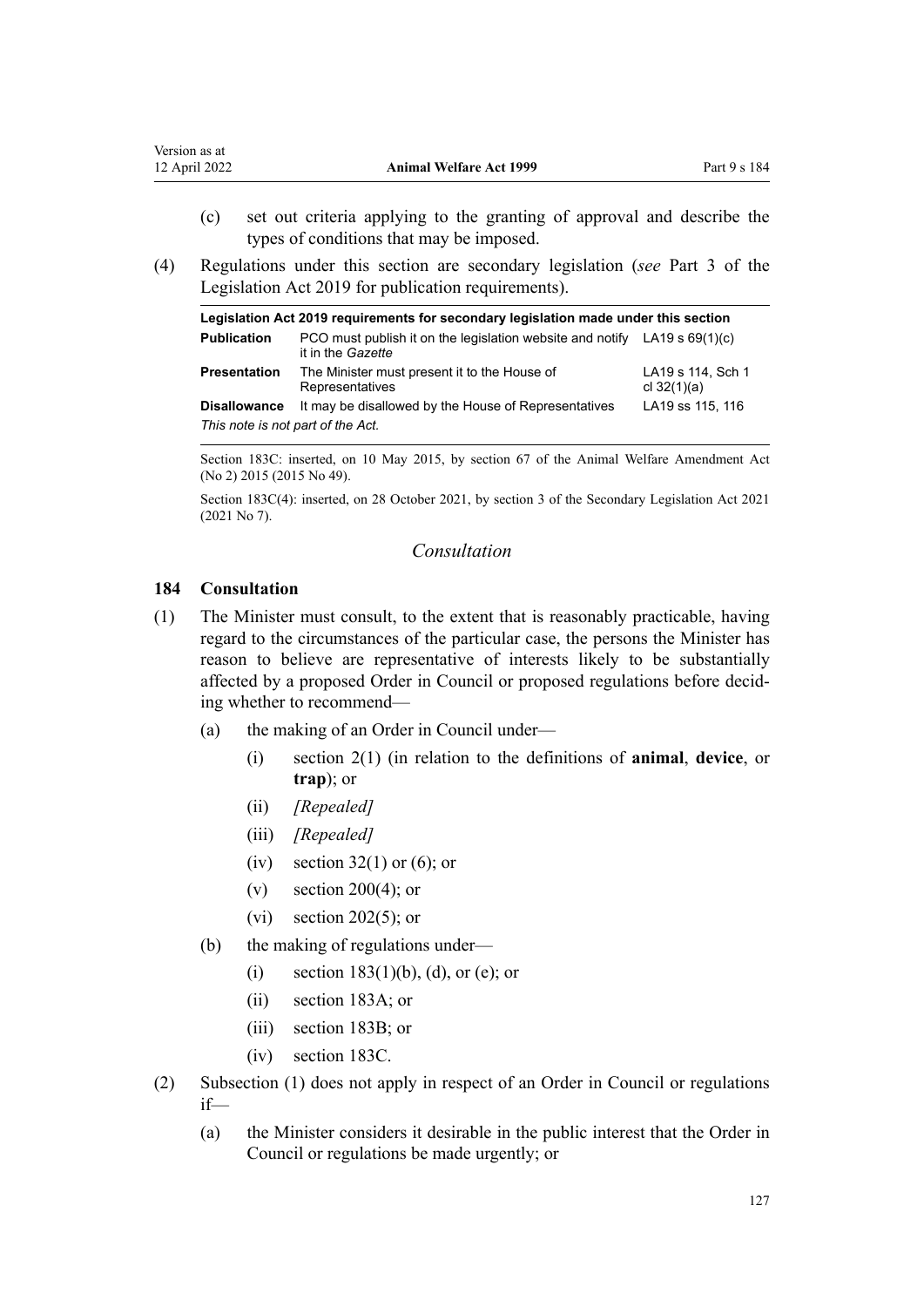- (b) in the case of regulations recommended by the National Animal Welfare Advisory Committee under [section 74\(2\)\(d\),](#page-55-0)—
	- (i) the Committee has consulted on the subject matter of the proposed regulations under [section 71\(1\);](#page-53-0) and
	- (ii) the Minister has not yet issued the relevant draft code of welfare.
- (3) A failure to comply with subsection (1) does not affect the validity of any Order in Council or regulations made under this Act.

Section 184(1): replaced, on 10 May 2015, by [section 68\(1\)](http://legislation.govt.nz/pdflink.aspx?id=DLM5174906) of the Animal Welfare Amendment Act (No 2) 2015 (2015 No 49).

Section 184(1)(a)(ii): repealed, on 9 May 2021, by [section 68\(2\)](http://legislation.govt.nz/pdflink.aspx?id=DLM5174906) of the Animal Welfare Amendment Act (No 2) 2015 (2015 No 49).

Section 184(1)(a)(iii): repealed, on 9 May 2021, by [section 68\(2\)](http://legislation.govt.nz/pdflink.aspx?id=DLM5174906) of the Animal Welfare Amendment Act (No 2) 2015 (2015 No 49).

Section 184(2): replaced, on 10 May 2015, by [section 68\(1\)](http://legislation.govt.nz/pdflink.aspx?id=DLM5174906) of the Animal Welfare Amendment Act (No 2) 2015 (2015 No 49).

#### *Notices*

#### **185 Service of notices**

- (1) Any notice or other document required or authorised by this Act to be served on or given to any person must be in writing and is sufficiently served or given if—
	- (a) it is delivered to that person; or
	- (b) it is left at that person's usual or last known place of abode or business or at an address specified for that purpose in any document received from that person; or
	- (c) it is posted in a letter addressed to that person by name at that place of abode or business or address.
- (2) If the person is absent from New Zealand, the notice or other document may be served on or given to the person's agent in New Zealand.
- (3) If the person is deceased, the notice or other document may be served on or given to the person's personal representatives.
- (4) If the person is not known, or is absent from New Zealand and has no known agent in New Zealand, or is deceased and has no personal representatives, the notice or other document must be served or given in such manner as may be directed by an order of the District Court.
- (5) If any such notice or other document is sent to any person by post, it is, unless the contrary is shown, deemed to have been delivered to the person on the 7th day after the day on which it was posted; and in proving the delivery it is sufficient to prove that the letter was properly addressed and posted.
- (6) Despite anything in subsections (1) to (5), the District Court may in any case make an order directing the manner in which any notice or other document is to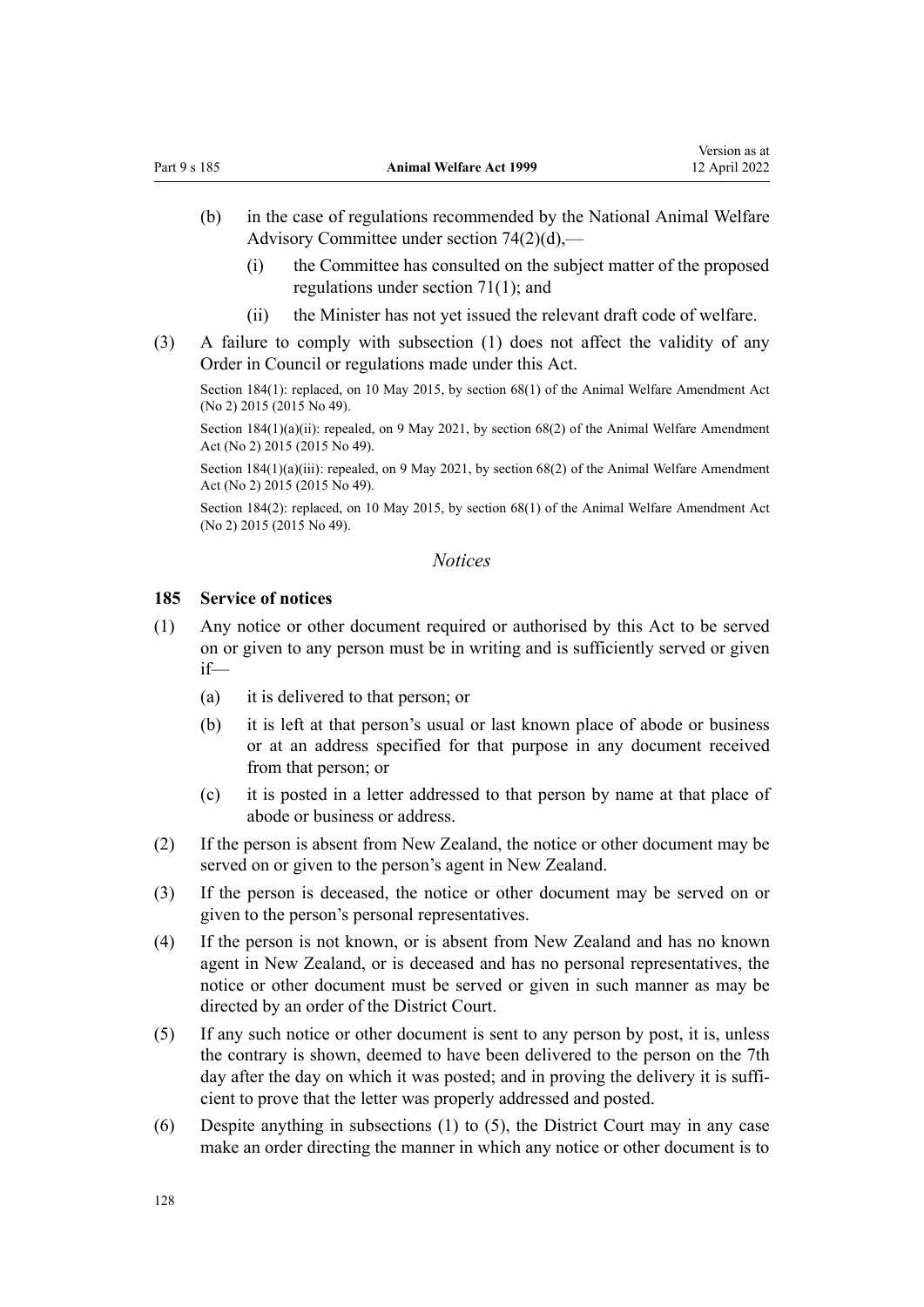be served or given, or dispensing with the service or giving of the notice or document.

(7) This section does not apply to notices or other documents served or given in any proceedings in any court.

Section 185(4): amended, on 1 March 2017, by [section 261](http://legislation.govt.nz/pdflink.aspx?id=DLM6942680) of the District Court Act 2016 (2016 No 49).

Section 185(6): amended, on 1 March 2017, by [section 261](http://legislation.govt.nz/pdflink.aspx?id=DLM6942680) of the District Court Act 2016 (2016 No 49).

#### *Transitional provisions*

#### **186 Advisory committees**

- (1) The Animal Welfare Advisory Committee, appointed under section 13 of the Ministry of Agriculture and Fisheries Act 1953, is deemed to have continued in being throughout the period beginning on 1 July 1995 and ending with the commencement of this Act as if—
	- (a) throughout the period beginning on 1 July 1995 and ending with the close of 28 February 1998, it had been appointed, and its functions had been defined, by the Minister of Agriculture under [section 21\(1\)](http://legislation.govt.nz/pdflink.aspx?id=DLM366868) of the Ministry of Agriculture and Fisheries (Restructuring) Act 1995; and
	- (b) throughout the period beginning on 1 March 1998 and ending with the commencement of this Act, it had been appointed, and its functions had been defined, by the Minister of Agriculture under [section 18\(1\)](http://legislation.govt.nz/pdflink.aspx?id=DLM418635) of the Ministries of Agriculture and Forestry (Restructuring) Act 1997.
- (2) On the commencement of this Act,—
	- (a) the Animal Welfare Advisory Committee referred to in subsection (1); and
	- (b) the National Animal Ethics Advisory Committee appointed under section 19A of the Animals Protection Act 1960,—

are dissolved.

### **187 Transitional provisions relating to membership of committees**

- (1) Every person who, immediately before the commencement of this Act, held office as a member of the Animal Welfare Advisory Committee referred to in section 186(1) is a member of the National Animal Welfare Advisory Committee established by [section 56](#page-48-0) until the expiry of the term for which that person was appointed (unless that person sooner vacates office under [clause 2](#page-137-0) of Schedule 1).
- (2) Every person who, immediately before the commencement of this Act, held office as a member of the National Animal Ethics Advisory Committee, appointed under section 19A(5) of the Animals Protection Act 1960, is a mem‐ ber of the National Animal Ethics Advisory Committee established by [section](#page-50-0)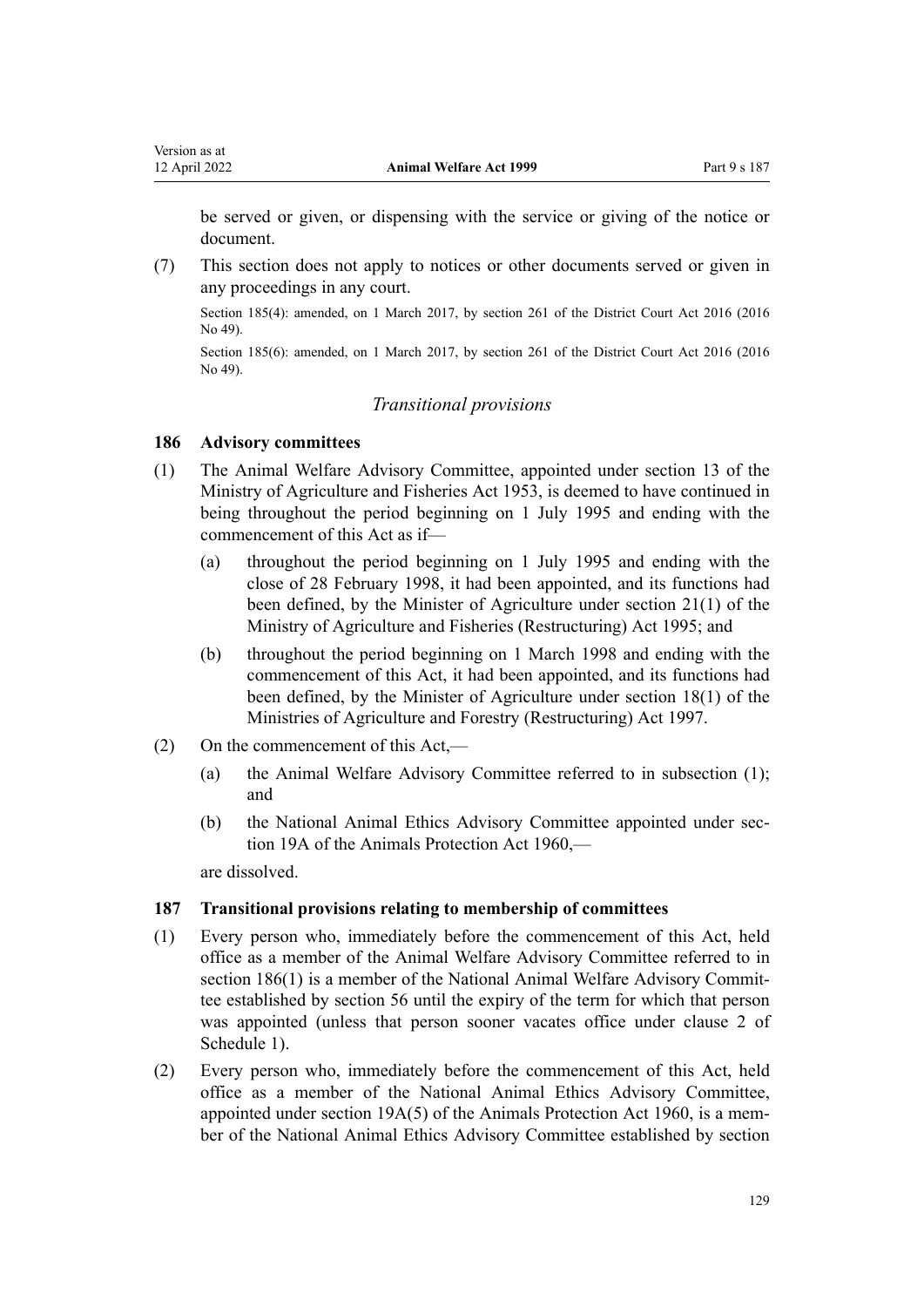[62](#page-50-0) until the expiry of the term for which that person was appointed (unless that person sooner vacates office under [clause 2](#page-137-0) of Schedule 1).

# **188 Transitional provisions relating to inspectors**

- (1) Every person who, immediately before the commencement of this Act, held office as an inspector under section 9(1) of the Animals Protection Act 1960 is an inspector for the purposes of this Act until he or she dies, or resigns, or his or her appointment is revoked by the Director-General.
- (2) Every person who, immediately before the commencement of this Act, held office as an inspector under section 9(2) of the Animals Protection Act 1960 is deemed to be an inspector for the purposes of this Act until the expiry of the term for which that person was appointed (unless that person sooner dies or resigns or is removed from office under [section 124\(6\)\(b\)](#page-82-0) or has his or her appointment revoked under section 124(7)).

### **189 Transitional provision relating to approved organisations**

- (1) The organisation known as the Royal New Zealand Society for the Prevention of Cruelty to Animals, Incorporated is an approved organisation for the pur‐ poses of this Act.
- (2) Despite subsection (1), the Minister may at any time, by notice in the *Gazette*, impose, as conditions of the approval of the Royal New Zealand Society for the Prevention of Cruelty to Animals, Incorporated as an approved organisation, conditions relating to the establishment by the organisation of performance standards and technical standards for inspectors and auxiliary officers.
- (3) Subsection (1) does not limit the power of the Minister to revoke the approval of the Royal New Zealand Society for the Prevention of Cruelty to Animals, Incorporated as an approved organisation if the Minister is satisfied that the organisation—
	- (a) no longer meets any 1 or more of the criteria set out in [section 122\(1\);](#page-78-0) or
	- (b) has failed to comply with any condition imposed under subsection (2).
- (4) The Minister may from time to time, by notice in the *Gazette*,—
	- (a) revoke any condition imposed under subsection (2):
	- (b) revoke any condition imposed under subsection (2), and impose another condition in its place:
	- (c) amend any condition imposed under subsection (2) or this subsection.

### **190 Transitional provision relating to branch and member societies**

- (1) Any incorporated society that is a branch or member of the Royal New Zealand Society for the Prevention of Cruelty to Animals, Incorporated may, through that royal society (in its capacity as an approved organisation) recommend per‐ sons—
	- (a) for appointment under [section 124](#page-82-0) as inspectors; or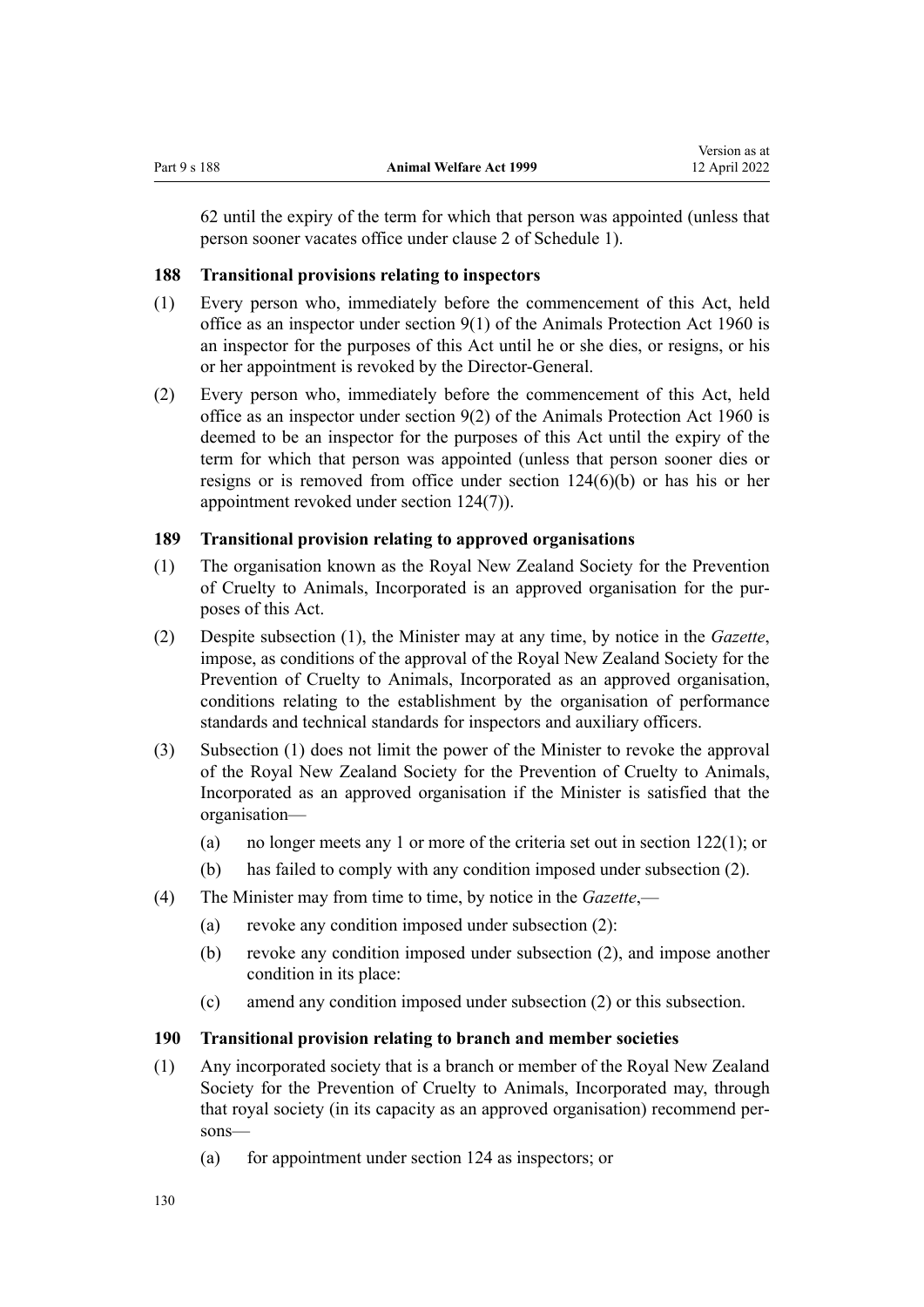- (b) for appointment under [section 125](#page-84-0) as auxiliary officers.
- <span id="page-130-0"></span>(2) Where any person is appointed as an inspector or auxiliary officer in accord‐ ance with a recommendation made under subsection (1) by an incorporated society to which that subsection applies, that incorporated society is deemed while—
	- (a) it continues to be a branch or member of the Royal New Zealand Society for the Prevention of Cruelty to Animals, Incorporated; and
	- (b) the Royal New Zealand Society for the Prevention of Cruelty to Animals, Incorporated continues to be an approved organisation for the pur‐ poses of this Act; and
	- (c) any person appointed in accordance with a recommendation made under subsection (1) by that incorporated society continues to hold office as an inspector or auxiliary officer,—

to be an approved organisation for the purposes of sections  $53(2)(a)$ ,  $101(6)$ , [126\(2\),](#page-84-0) [127\(6\)\(a\)](#page-84-0), [133\(3\)\(a\)](#page-89-0), [141](#page-95-0), [142](#page-98-0), [171](#page-115-0), and [172.](#page-115-0)

Section 190 heading: amended, on 27 September 2001, by [section 6\(2\)](http://legislation.govt.nz/pdflink.aspx?id=DLM110929) of the Animal Welfare Amendment Act 2001 (2001 No 52).

Section 190(1): amended, on 27 September 2001, by [section 6\(1\)](http://legislation.govt.nz/pdflink.aspx?id=DLM110929) of the Animal Welfare Amendment Act 2001 (2001 No 52).

Section 190(2)(a): amended, on 27 September 2001, by section  $6(1)$  of the Animal Welfare Amendment Act 2001 (2001 No 52).

# **191 Deemed codes of welfare**

### *[Repealed]*

Section 191: repealed, on 10 May 2015, by [section 69](http://legislation.govt.nz/pdflink.aspx?id=DLM5174907) of the Animal Welfare Amendment Act (No 2) 2015 (2015 No 49).

### **192 Codes of ethical conduct**

- (1) Where a code of ethical conduct that has been approved by the Minister under section 19A of the Animals Protection Act 1960 is in force on the commencement of this Act,—
	- (a) that code,—
		- (i) if approved by the Minister before 31 December 1990, is deemed to have been approved by the Director-General under [section 91](#page-65-0) for the period of 3 years beginning with the date of the commencement of this Act; and
		- (ii) if approved by the Minister in the period beginning on 1 January 1991 and ending with the close of 31 December 1994, is deemed to have been approved by the Director-General under [section 91](#page-65-0) for the period of 4 years beginning with the date of the commencement of this Act; and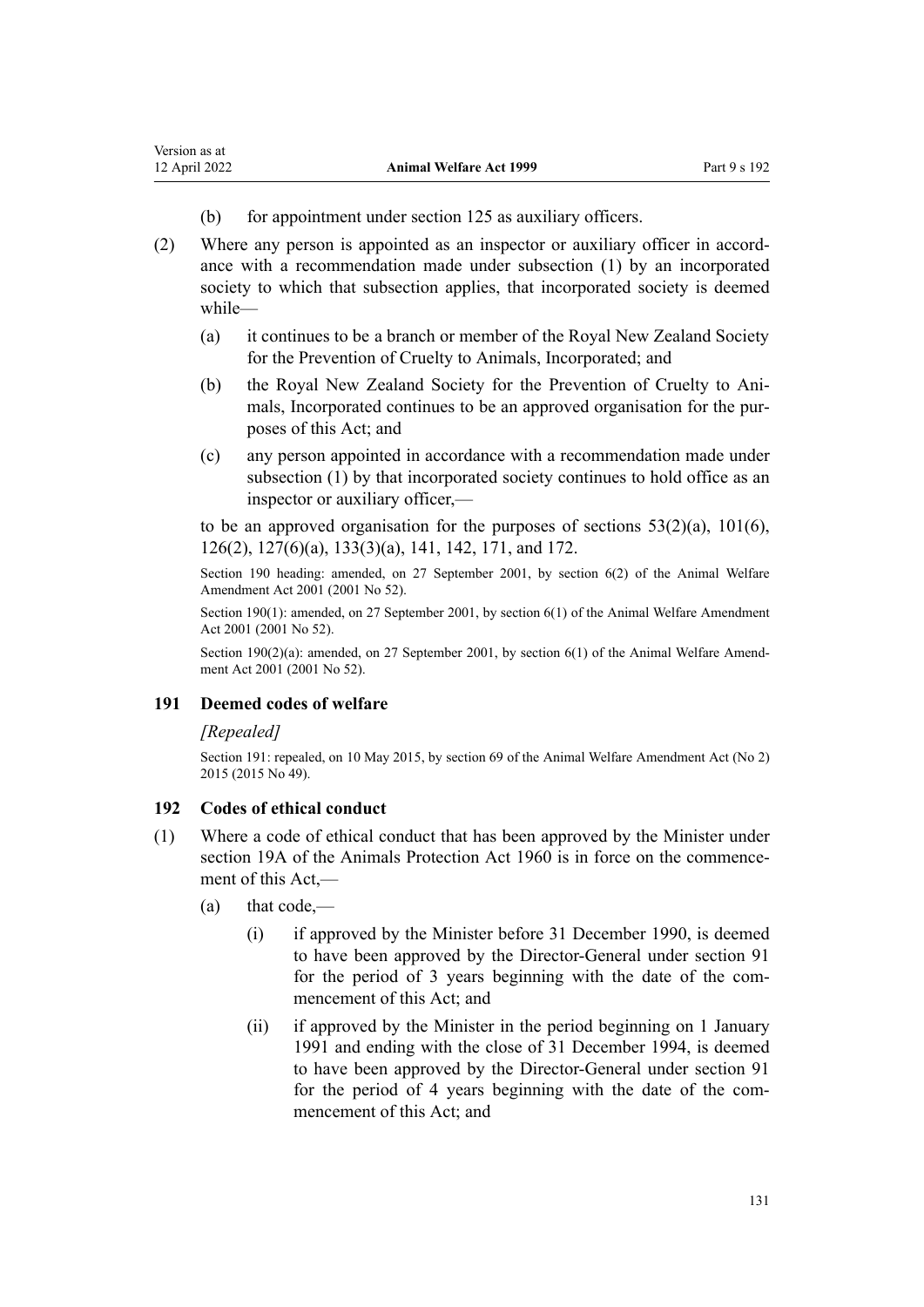- (iii) if approved by the Minister after 31 December 1994, is deemed to have been approved by the Director-General under [section 91](#page-65-0) for the period of 5 years beginning with the date of the commencement of this Act; and
- (b) the code holder in respect of any such code—
	- (i) is deemed to be the person who applied for and obtained, under section 19A of the Animals Protection Act 1960, the Minister's approval of that code of ethical conduct; and
	- (ii) is deemed, for the purposes of section  $105(3)$ , to be a code holder.
- (2) [Sections 95](#page-67-0) and [96](#page-67-0) and all the other provisions of this Act (including the terms defined by section  $2(1)$ ) have effect, with all necessary modifications, in relation to every code of ethical conduct to which subsection (1) applies.
- (3) Despite subsection (1), where a code of ethical conduct to which that subsec‐ tion applies contains a provision that would be outside the scope of a code of ethical conduct approved by the Director-General under [section 91](#page-65-0), no such provision has effect by virtue of the approval deemed by subsection (1) of this section to have been given under section 91.
- (4) Where, at the commencement of this Act, a person (other than a code holder in respect of a code of ethical conduct to which subsection (1) applies) is carrying out research, testing, or teaching without having a code of ethical conduct approved under section 19A of the Animal Protection Act 1960 but is having each of that person's projects approved by an animal ethics committee appointed by such a code holder, that person may, for the period for which the code holder's code of ethical conduct is deemed to be approved under [section 91](#page-65-0), continue to carry out research, testing, and teaching if each project carried out by that person during that period—
	- (a) is approved by that animal ethics committee; and
	- (b) is carried out in accordance with that code of ethical conduct.
- (5) Where a code of ethical conduct is deemed by subsection  $(1)(a)$  to have been approved by the Director-General under [section 91,](#page-65-0) any person may, for the period for which the code is deemed to have been approved, carry out research, testing, or teaching without obtaining under that section approval of a code of ethical conduct and without appointing an animal ethics committee if—
	- (a) each project carried out by that person is approved by an animal ethics committee appointed by the person who is the code holder in respect of that code of ethical conduct; and
	- (b) the arrangements in relation to the research, testing, or teaching are agreed on by that person, the code holder in respect of that code of ethical conduct, and the animal ethics committee appointed by that code holder; and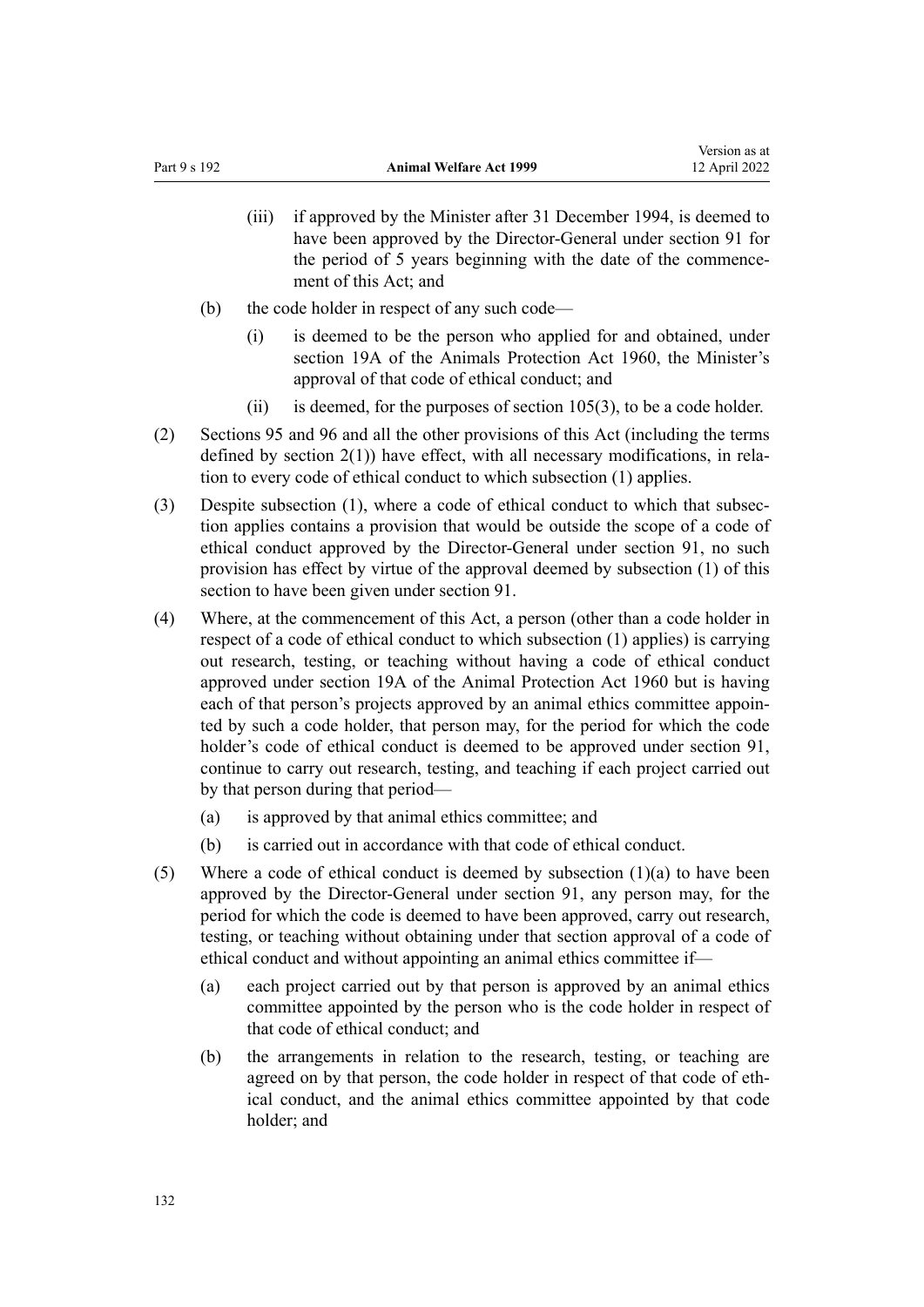| version as at |                                |              |
|---------------|--------------------------------|--------------|
| 12 April 2022 | <b>Animal Welfare Act 1999</b> | Part 9 s 199 |

(c) the code holder in respect of that code of ethical conduct, before the research, testing, or teaching is commenced, gives to the Director-General written notice of the arrangements for the research, testing, or teaching.

### **193 Animal ethics committees**

<span id="page-132-0"></span> $\mathbf{v}$  as at at a set  $\mathbf{v}$ 

- (1) Where a code holder in respect of a code of ethical conduct to which [section](#page-130-0) [192](#page-130-0) applies has, before the commencement of this Act, appointed an animal ethics committee that is in existence on the commencement of this Act, that animal ethics committee, even if its membership does not comply with [section](#page-71-0) [101](#page-71-0), may, for the period for which the code of ethical conduct is deemed to have been approved under [section 91,](#page-65-0) continue in existence as if it were an animal ethics committee appointed under this Act.
- (2) Subject to subsection (1) and to all necessary modifications, for the period for which the code of ethical conduct is deemed to have been approved under sec[tion 91,](#page-65-0) the provisions of this Act apply in relation to every animal ethics committee to which subsection (1) applies; and every such animal ethics committee has and may exercise the functions and powers conferred on animal ethics committees by this Act.

### *Amendments and repeals*

# **194 Related amendments to other enactments**

The enactments specified in [Schedule 5](#page-148-0) are amended in the manner indicated in that schedule.

# **195 Amendment to Ombudsmen Act 1975**

*Amendment(s) incorporated in the [Act\(s\).](http://legislation.govt.nz/pdflink.aspx?id=DLM431296)*

**196 Amendments to Local Government Official Information and Meetings Act 1987**

*Amendment(s) incorporated in the [Act\(s\).](http://legislation.govt.nz/pdflink.aspx?id=DLM123080)*

- **197 Amendment to Customs Export Prohibition Order 1996** *Amendment(s) incorporated in the [regulations](http://legislation.govt.nz/pdflink.aspx?id=DLM221990).*
- **198 Repeals**

The enactments specified in [Schedule 6](#page-149-0) are repealed.

# *Savings provisions*

### **199 Certain regulations to continue in force**

(1) Despite the repeal of the Animals Protection Act 1960 by section 198, the regulations specified in [Schedule 7](#page-150-0), while ceasing to have effect as regulations,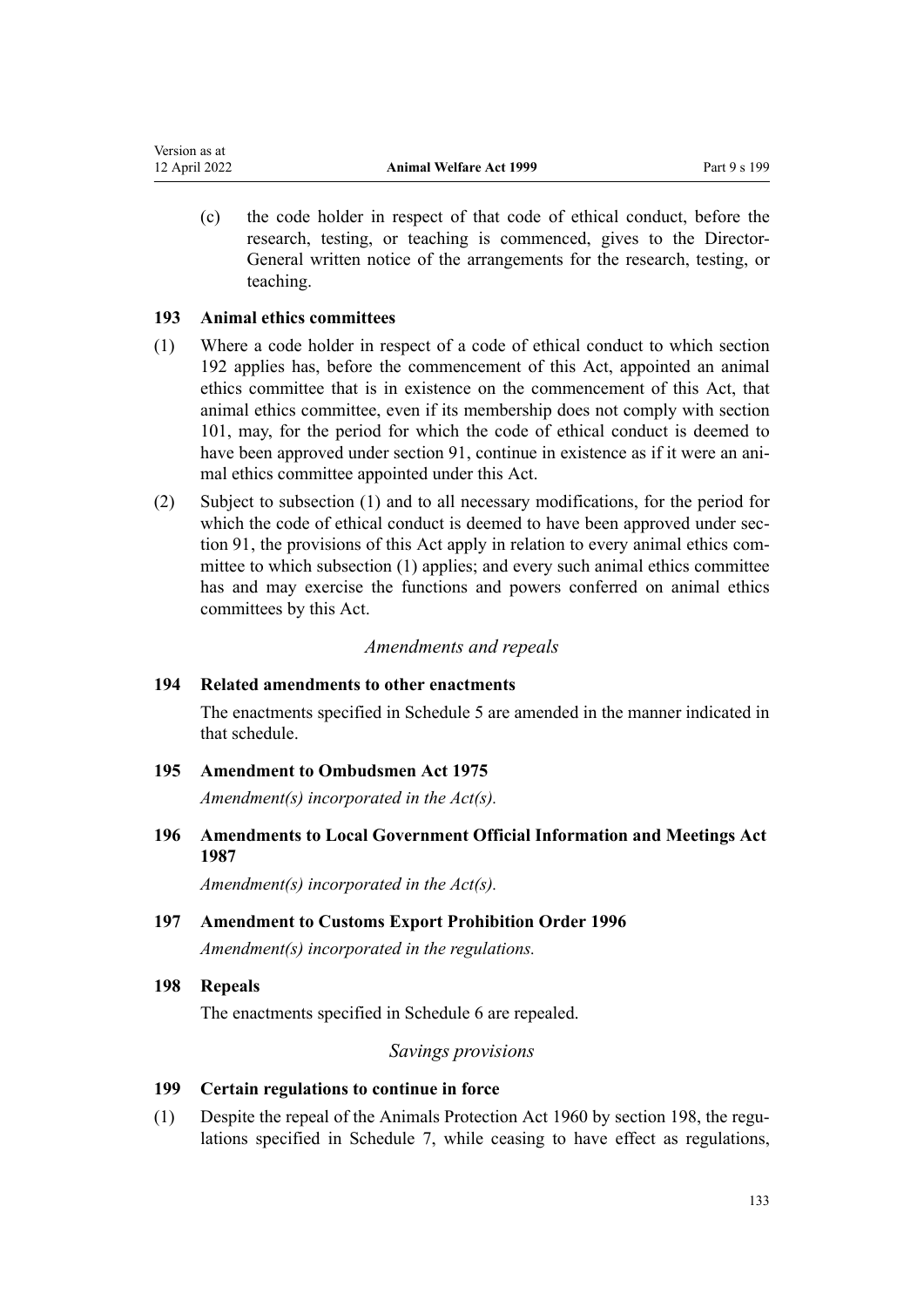continue to have effect, with all necessary modifications, as if they were a code of welfare issued under [Part 5](#page-52-0), and may be amended or revoked by the Minister under Part 5.

- (2) Subject to this section, the following regulations and circular are revoked:
	- (a) clauses 1(a) and 2, and the heading preceding clause 2, of Part 7 of Schedule 1 of the Fish Export Processing Regulations 1995 (SR 1995/54):
	- (b) regulation  $80(1)$  of the Game Regulations 1975 (SR 1975/174):
	- (c) regulation 76 of the Meat Regulations 1969 (SR 1969/192):
	- (d) the Slaughter of Stock, Game, and Poultry Regulations 1969 (SR 1969/194):
	- (e) New Zealand Fishing Industry Agreed Implementation Standards 003.4 Live Eels and Rock Lobsters Circular 1995.
- (3) Despite subsection (2), the regulations and circular specified in that subsection, while ceasing to have effect as such, continue to have effect subject to the modifications listed in subsection (4) as if they were minimum standards of a code of welfare (to be known as the Animal Welfare (Commercial Slaughter) Code of Welfare 2002) issued under [Part 5,](#page-52-0) and may be amended or revoked by the Minister under Part 5.
- (4) The modifications referred to in subsection (3) are as follows:
	- (a) references in the Slaughter of Stock, Game, and Poultry Regulations 1969 (the **Slaughter Regulations**) to slaughtering places and to estab‐ lishments include references to—
		- (i) premises and places used for primary processing within the mean‐ ing of the [Animal Products Act 1999](http://legislation.govt.nz/pdflink.aspx?id=DLM33501); and
		- (ii) permanent slaughterhouses operated by homekill or recreational catch service providers within the meaning of that Act:
	- (b) the requirements of the Slaughter Regulations, as well as applying to the animals specified in regulation 3(1) of those regulations, apply also to—
		- (i) farmed deer (except to the extent that any other method has been approved by the Director-General as a safe and humane means of slaughter of deer); and
		- (ii) stock as defined in clause 3 of the Meat (Game and Stock) Order 1998:
	- (c) regulation 9 of the Slaughter Regulations (which relates to poultry) is excluded from the deemed code, and regulation 8 of those regulations does not apply to poultry:
	- (d) the circular specified in subsection  $(2)(e)$  applies only to primary processors of eels or rock lobsters who are required to operate under either a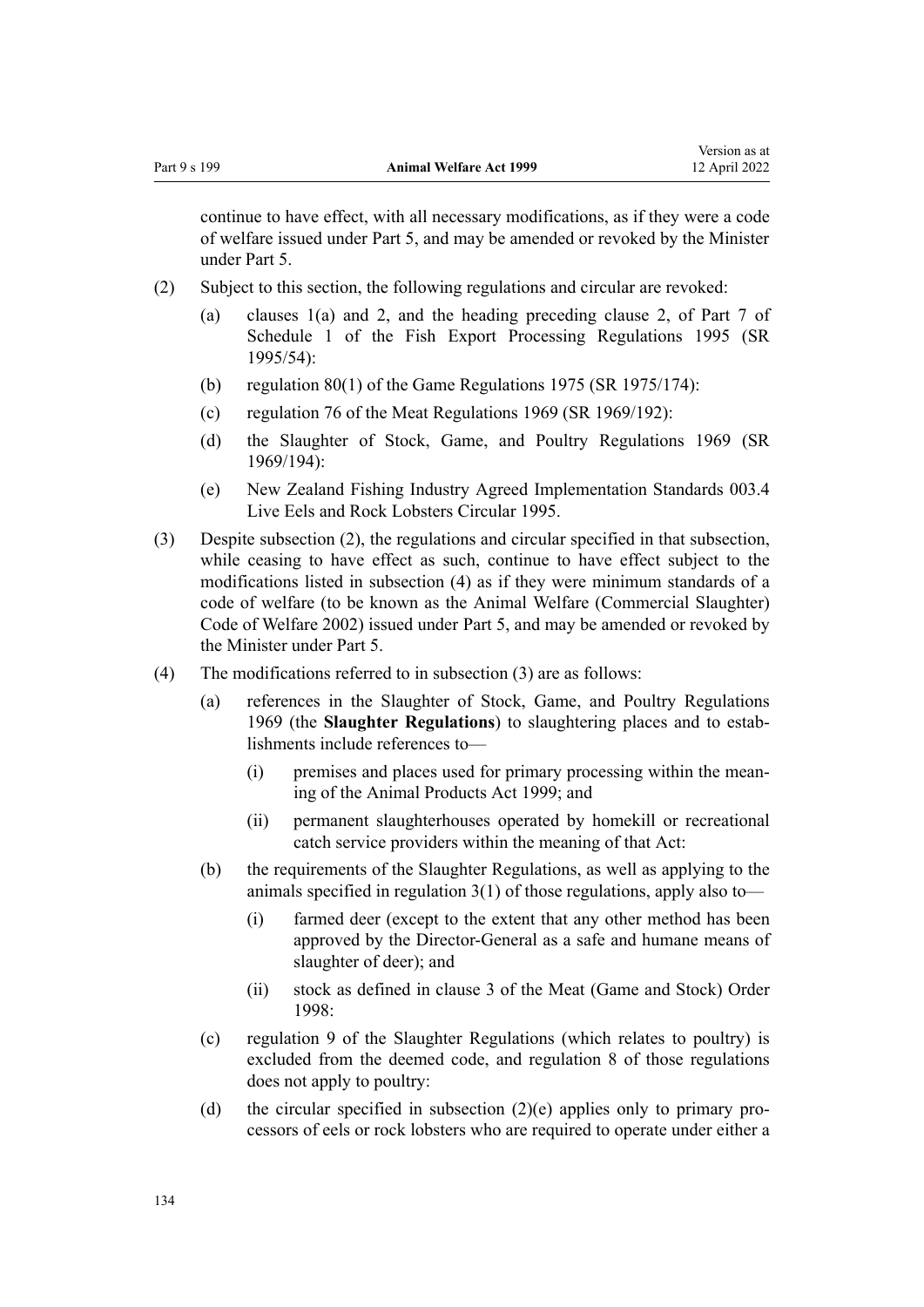registered risk management programme or a regulated control scheme under the [Animal Products Act 1999](http://legislation.govt.nz/pdflink.aspx?id=DLM33501).

<span id="page-134-0"></span>(5) Subsections (2) to (4) apply according to their tenor despite anything in [section](http://legislation.govt.nz/pdflink.aspx?id=DLM36199) [13](http://legislation.govt.nz/pdflink.aspx?id=DLM36199) or any other provision of the Animal Products (Ancillary and Transitional Provisions) Act 1999.

Section 199(2): added, on 19 December 2002, by [section 15\(1\)](http://legislation.govt.nz/pdflink.aspx?id=DLM167430) of the Animal Welfare Amendment Act 2002 (2002 No 53).

Section 199(3): added, on 19 December 2002, by [section 15\(1\)](http://legislation.govt.nz/pdflink.aspx?id=DLM167430) of the Animal Welfare Amendment Act 2002 (2002 No 53).

Section 199(4): added, on 19 December 2002, by [section 15\(1\)](http://legislation.govt.nz/pdflink.aspx?id=DLM167430) of the Animal Welfare Amendment Act 2002 (2002 No 53).

Section 199(5): added, on 19 December 2002, by [section 15\(1\)](http://legislation.govt.nz/pdflink.aspx?id=DLM167430) of the Animal Welfare Amendment Act 2002 (2002 No 53).

#### **200 Certain bylaws to continue in force**

- (1) Despite the repeal of [section 684\(1\)\(37\)](http://legislation.govt.nz/pdflink.aspx?id=DLM423807) of the Local Government Act 1974 by [section 198](#page-132-0), bylaws made under that section and in force immediately before the commencement of this Act, unless sooner revoked, continue in force, and have effect, for the period of 6 years (or such longer period as may be specified by the Governor-General by Order in Council under subsection (4)) beginning with the date of the commencement of this Act as if this Act had not been passed.
- (2) Bylaws continued in force by subsection (1) may be revoked by the local authority by which they were made or by an Order in Council made under sec[tion 32\(1\).](#page-36-0)
- (3) So far as any bylaws continued in force by subsection (1) are inconsistent with or repugnant to any Order in Council made under [section 32\(1\),](#page-36-0) the bylaws are subject to the Order in Council.
- (4) The Governor-General may, by Order in Council made on the recommendation of the Minister, extend the period of 6 years specified in subsection (1).
- (5) In deciding whether to recommend the making of an order under subsection (4), the Minister must—
	- (a) consult in accordance with [section 184;](#page-126-0) and
	- (b) have regard to—
		- (i) the welfare of any affected animals; and
		- (ii) the interests of persons involved in the commercial use of any affected animals; and
		- (iii) any other relevant factor.
- (6) An order under subsection (4) is secondary legislation (*see* [Part 3](http://legislation.govt.nz/pdflink.aspx?id=DLM7298343) of the Legis‐ lation Act 2019 for publication requirements).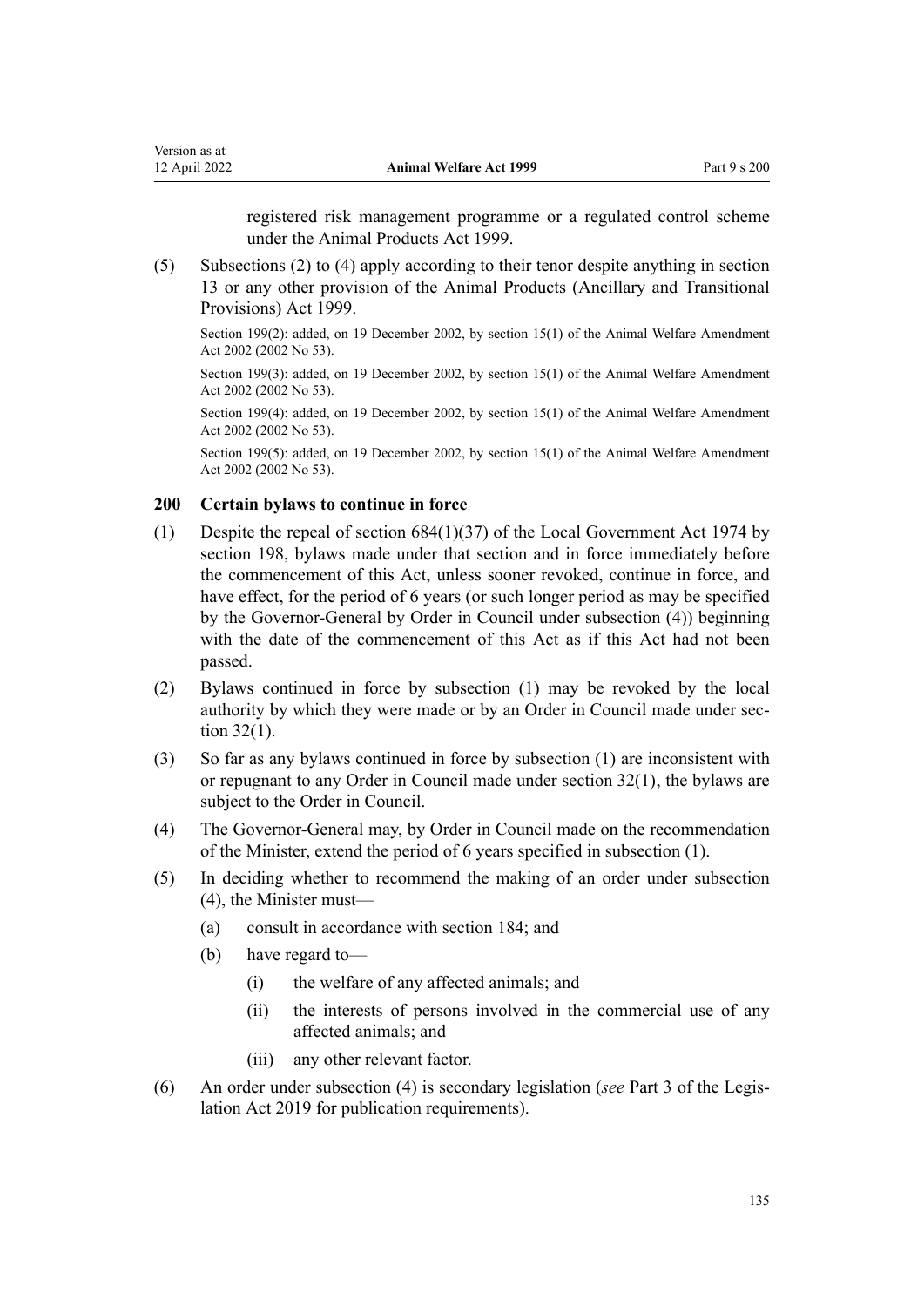<span id="page-135-0"></span>

| Legislation Act 2019 reguirements for secondary legislation made under this section |                                                                                                  |                                    |  |
|-------------------------------------------------------------------------------------|--------------------------------------------------------------------------------------------------|------------------------------------|--|
| <b>Publication</b>                                                                  | PCO must publish it on the legislation website and notify $LA19 s 69(1)(c)$<br>it in the Gazette |                                    |  |
| <b>Presentation</b>                                                                 | The Minister must present it to the House of<br>Representatives                                  | LA19 s 114, Sch 1<br>cl $32(1)(a)$ |  |
| <b>Disallowance</b>                                                                 | It may be disallowed by the House of Representatives                                             | LA19 ss 115, 116                   |  |
| This note is not part of the Act.                                                   |                                                                                                  |                                    |  |

Section 200(1): amended, on 19 December 2002, by [section 16\(1\)](http://legislation.govt.nz/pdflink.aspx?id=DLM167432) of the Animal Welfare Amendment Act 2002 (2002 No 53).

Section 200(4): added, on 19 December 2002, by [section 16\(2\)](http://legislation.govt.nz/pdflink.aspx?id=DLM167432) of the Animal Welfare Amendment Act 2002 (2002 No 53).

Section 200(5): added, on 19 December 2002, by [section 16\(2\)](http://legislation.govt.nz/pdflink.aspx?id=DLM167432) of the Animal Welfare Amendment Act 2002 (2002 No 53).

Section 200(6): inserted, on 28 October 2021, by [section 3](http://legislation.govt.nz/pdflink.aspx?id=LMS268932) of the Secondary Legislation Act 2021 (2021 No 7).

#### **201 Saving**

*[Expired]*

Section 201: expired, on 1 January 2006, by section 202.

#### **202 Expiry of section 201**

- (1) Subject to subsections (2) to (4), section 201 expires with the close of the period of 6 years (or such longer period as may be specified by the Governor-General by Order in Council under subsection (5)) beginning on the date of commencement of this Act.
- (2) The Minister may, by notice in the *Gazette*, declare that section 201 is to cease to have effect on a date specified in the notice (being a date earlier than the close of the period referred to in subsection  $(1)$ )–
	- (a) in relation to the castration of any type of animal specified in the notice; or
	- (b) in relation to the dehorning of any type of animal specified in the notice.
- (3) The Minister may publish a notice under subsection (2) only if,—
	- (a) where the notice relates to the castration of any type of animal, a code of welfare relating to the castration of that type of animal has been issued since the commencement of this Act; and
	- (b) where the notice relates to the dehorning of any type of animal, a code of welfare relating to the dehorning of that type of animal has been issued since the commencement of this Act.
- (4) Every notice published under subsection (2) has effect according to its tenor.
- (5) The Governor-General may, by Order in Council made on the recommendation of the Minister, extend the period of 6 years specified in subsection (1).
- (6) In deciding whether to recommend the making of an order under subsection (5), the Minister must—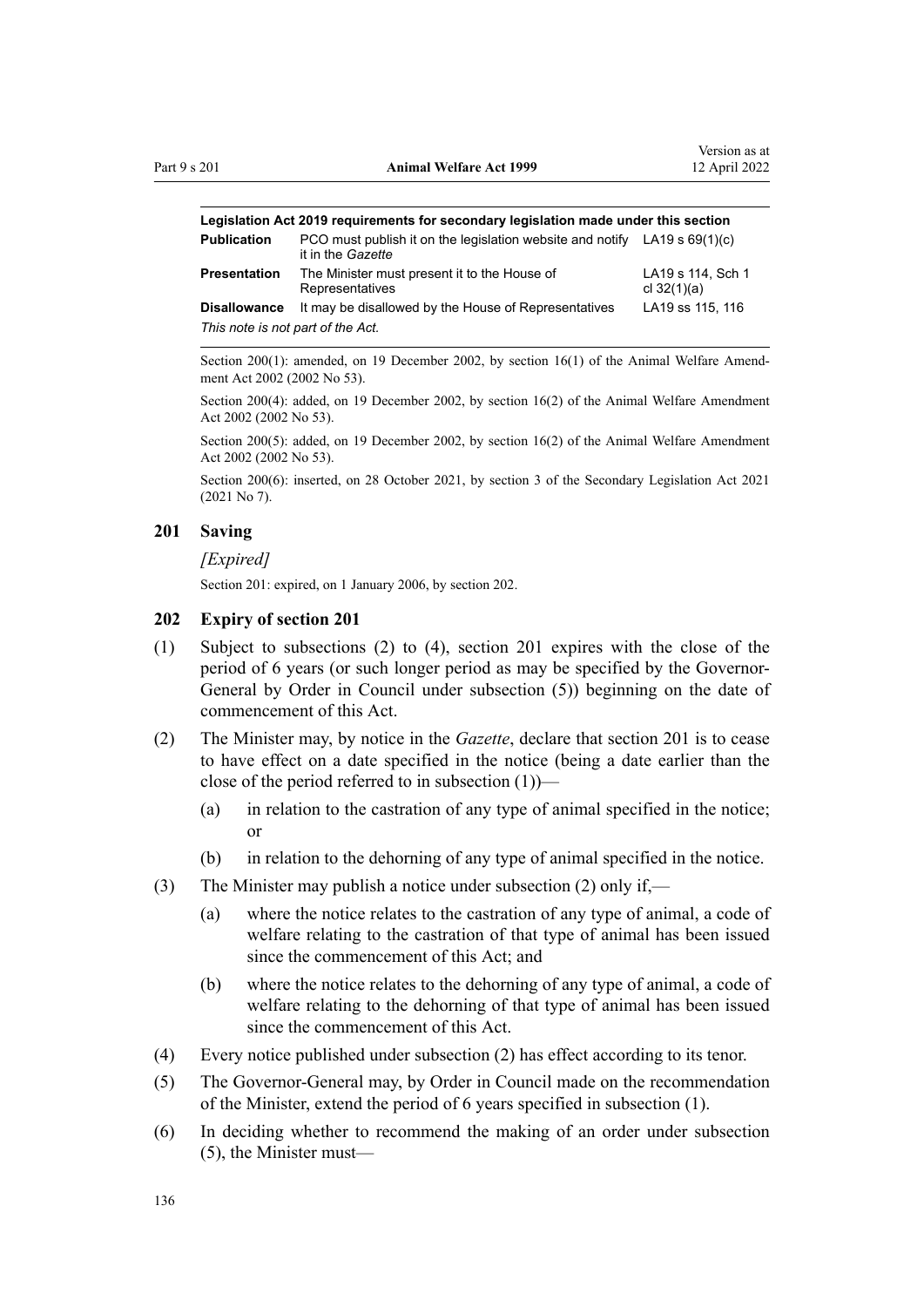- (a) consult in accordance with [section 184;](#page-126-0) and
- (b) have regard to—
	- (i) the welfare of any affected animals; and
	- (ii) the interests of persons involved in the commercial use of any affected animals; and
	- (iii) any other relevant factor.

Section 202(1): amended, on 19 December 2002, by [section 17\(1\)](http://legislation.govt.nz/pdflink.aspx?id=DLM167433) of the Animal Welfare Amendment Act 2002 (2002 No 53).

Section 202(2): amended, on 19 December 2002, by [section 17\(2\)](http://legislation.govt.nz/pdflink.aspx?id=DLM167433) of the Animal Welfare Amendment Act 2002 (2002 No 53).

Section 202(5): added, on 19 December 2002, by [section 17\(3\)](http://legislation.govt.nz/pdflink.aspx?id=DLM167433) of the Animal Welfare Amendment Act 2002 (2002 No 53).

Section 202(6): added, on 19 December 2002, by [section 17\(3\)](http://legislation.govt.nz/pdflink.aspx?id=DLM167433) of the Animal Welfare Amendment Act 2002 (2002 No 53).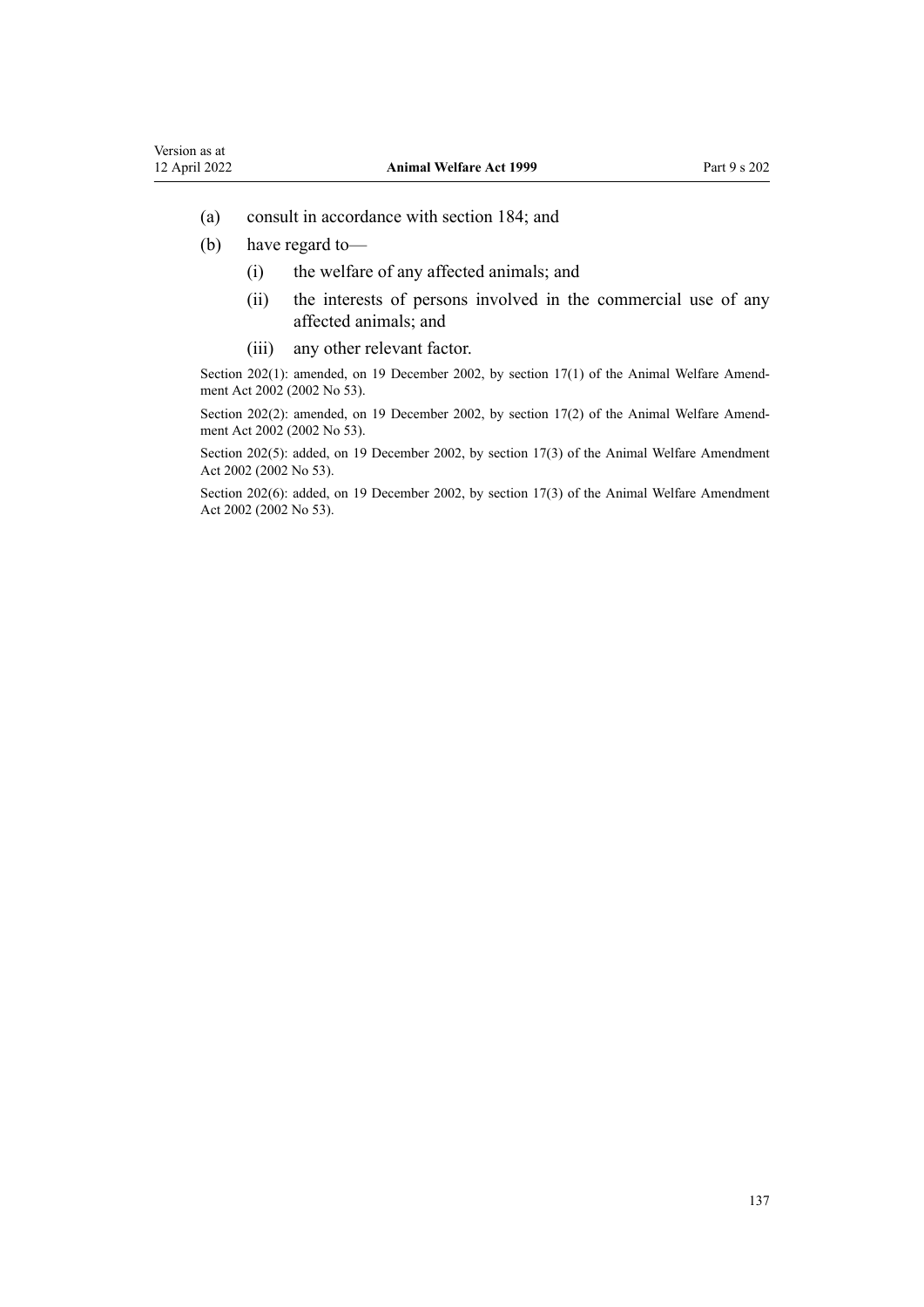# **Schedule 1**

# <span id="page-137-0"></span>**Provisions applying in respect of National Animal Welfare Advisory Committee and National Animal Ethics Advisory Committee**

[ss 61,](#page-50-0) [67](#page-52-0)

### **1 Interpretation**

In this schedule, **advisory committee** means the National Animal Welfare Advisory Committee or the National Animal Ethics Advisory Committee.

### **2 Extraordinary vacancies**

- (1) Any appointed member of an advisory committee (including the chairperson of the advisory committee) may at any time be removed from office by the Minister for disability affecting performance of duty, bankruptcy, neglect of duty, or misconduct, proved to the satisfaction of the Minister.
- (2) Any appointed member of an advisory committee (including the chairperson of the advisory committee) may at any time resign his or her office by giving written notice to that effect to the Minister.
- (3) If the chairperson or any other appointed member of an advisory committee dies or resigns or is removed from office, the vacancy so created must be treated as an extraordinary vacancy.
- (4) An extraordinary vacancy must be filled in the manner in which the appoint‐ ment to the vacant office was originally made.
- (5) The powers of an advisory committee are not affected by any vacancy in its membership.

### **3 Deputy chairperson**

- (1) An advisory committee must, at its first meeting after the commencement of this Act, and at its first meeting in every subsequent year, elect 1 of its members to be its deputy chairperson.
- (2) The deputy chairperson may at any time, without resigning office as a member, by written notice to the chairperson resign office as deputy chairperson.
- (3) Unless the deputy chairperson sooner resigns from that office, or is appointed to be the chairperson of the advisory committee, or vacates his or her office as a member of the advisory committee, he or she holds the office of deputy chair‐ person until the appointment of a successor in accordance with this clause, and is eligible for reappointment.
- (4) If the deputy chairperson is appointed to be the chairperson of the advisory committee, or ceases to be a member of the advisory committee, he or she thereupon vacates the office of deputy chairperson.
- (5) If any person who is for the time being holding office as deputy chairperson vacates office as a member of the advisory committee, an election to fill the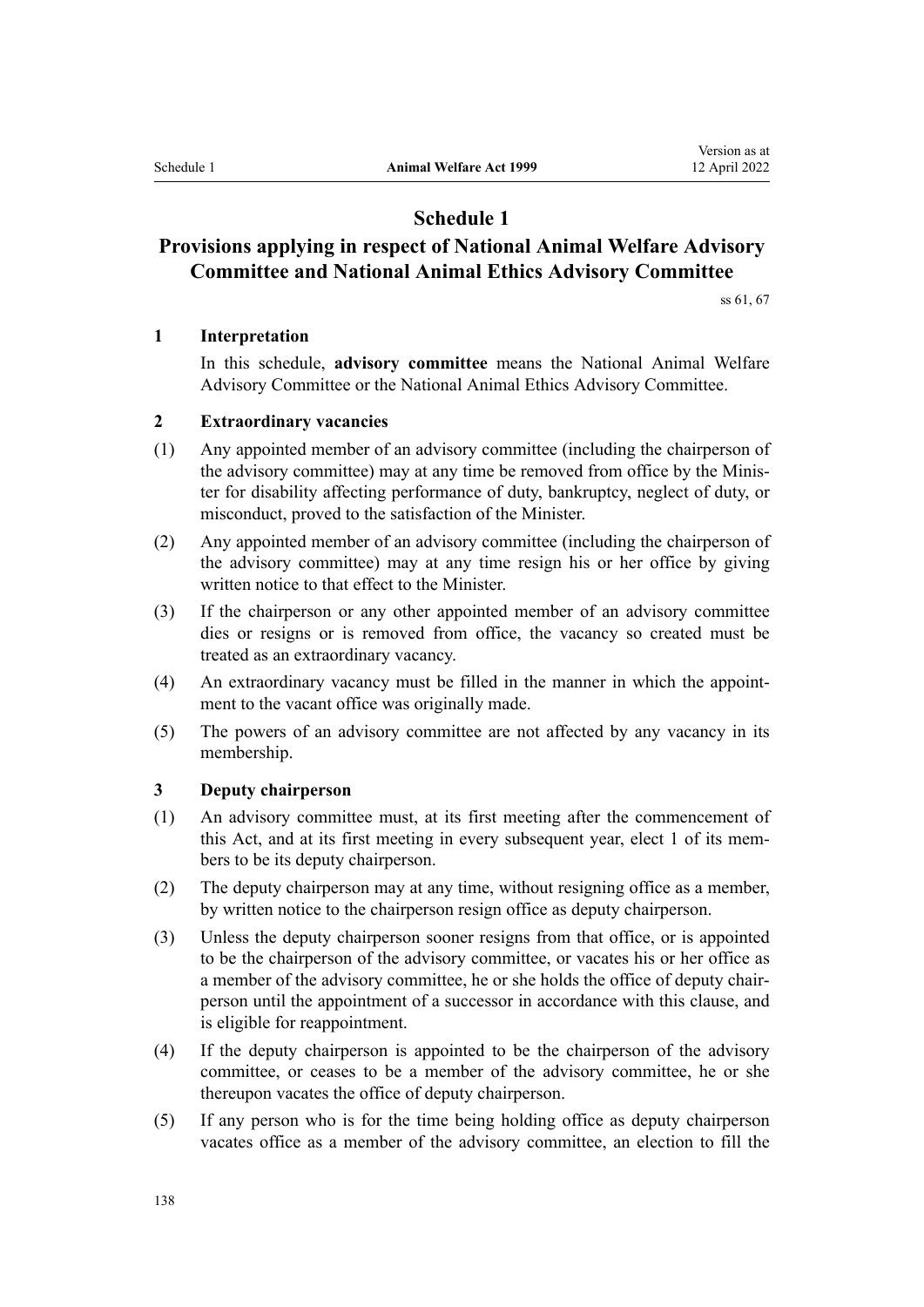<span id="page-138-0"></span>vacancy in the office of deputy chairperson must be held at the first meeting of the advisory committee held after the vacancy on the advisory committee has been filled.

- (6) Where the office of deputy chairperson becomes vacant in any other case, the advisory committee must elect 1 of its members to fill that vacancy as soon as practicable after its occurrence.
- (7) During every vacancy in the office of chairperson, or while the chairperson is for any reason unable to perform the functions, powers, and duties of the chairperson, the deputy chairperson has and may exercise all the functions, powers, and duties of the chairperson.
- (8) No acts done by the deputy chairperson acting as the chairperson may in any proceedings be questioned on the grounds that the occasion for the deputy chairperson so acting had not arisen or had ceased.

# **4 Subcommittees**

- (1) An advisory committee may from time to time appoint such subcommittees as the advisory committee thinks fit.
- (2) Each subcommittee appointed by an advisory committee must inquire into, and report to that advisory committee on, such matters within the scope of that advisory committee's functions as are referred to the subcommittee by that advisory committee.
- (3) Each subcommittee must consist of 2 or more persons (of whom at least 1 must be a member of the advisory committee by which it is appointed).
- (4) Every subcommittee appointed under this clause is subject in all things to the control of the advisory committee by which the subcommittee was appointed, and may at any time be discharged, altered, or reconstituted by that advisory committee.
- (5) The chairperson of a subcommittee appointed under this clause must be appointed by the advisory committee by which the subcommittee was appoin‐ ted unless that advisory committee otherwise determines.

# **5 Meetings**

- (1) The first meeting of an advisory committee must be held at such time and place as the Minister, in each case, appoints.
- (2) Subsequent meetings of an advisory committee must be held at such times and places as the body or its chairperson from time to time appoints.
- (3) At all meetings of an advisory committee the quorum necessary for the transac‐ tion of business is 6 members.
- (4) At all meetings of an advisory committee, its chairperson presides if he or she is present.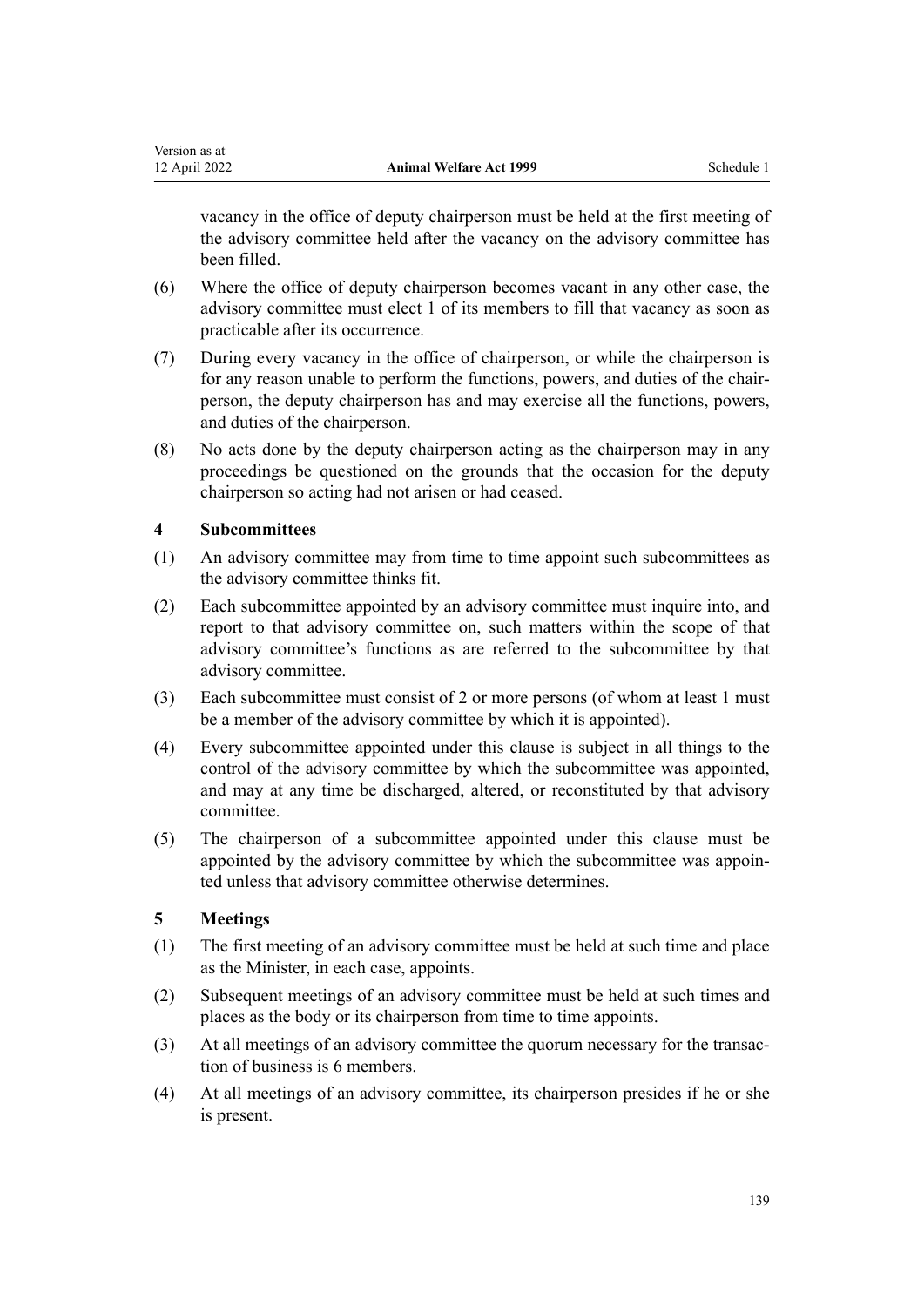Version as at

- (5) If the chairperson is not present, or if there is no chairperson, the deputy chair‐ person, if present, must preside.
- (6) If neither the chairperson nor the deputy chairperson is present at the meeting, or if there is no chairperson and no deputy chairperson, the members present must appoint 1 of their number to be the chairperson for the purposes of that meeting.
- (7) Every question arising at a meeting of an advisory committee must be deter‐ mined by a majority of the votes cast by members present at the meeting.
- (8) The chairperson or other person presiding has a deliberative vote, and, in the case of an equality of votes, also has a casting vote.
- (9) No member of an advisory committee is entitled to be present or vote or other‐ wise participate in the capacity of a member of the advisory committee at any part of a meeting of the advisory committee where the member has a direct or indirect pecuniary interest in the matter being considered.

# **6 Assent to resolution without a meeting**

A resolution in writing signed, or assented to by letter, facsimile, electronic mail, telegram, cable, or telex message, by at least 6 members is as valid and effectual as if it had been passed at a meeting of the advisory committee duly called and constituted.

Schedule 1 clause 6: amended, on 10 May 2015, by [section 70](http://legislation.govt.nz/pdflink.aspx?id=DLM5174908) of the Animal Welfare Amendment Act (No 2) 2015 (2015 No 49).

# **7 Teleconference meeting**

- $(1)$  The contemporaneous linking together by telephone or other means of communication of a number of members of an advisory committee, being not less than the relevant quorum provided by [clause 5\(3\)](#page-138-0), whether or not 1 or more of the members is out of New Zealand, is deemed to constitute a meeting of the advisory committee; and all of the provisions of this schedule apply to that meeting, if the following conditions are met:
	- (a) notice must have been given, by telephone or other means of communi‐ cation, to every member of the advisory committee for the time being entitled to receive notice of a meeting of the advisory committee; and
	- (b) each of the members taking part in the meeting by telephone or other means of communication must—
		- (i) be linked by telephone or such other means for the purposes of the meeting; and
		- (ii) at the commencement of the meeting acknowledge, to all the other members taking part, the member's presence for the purpose of a meeting of the advisory committee; and
		- (iii) be able, throughout the meeting, to hear each of the other members taking part; and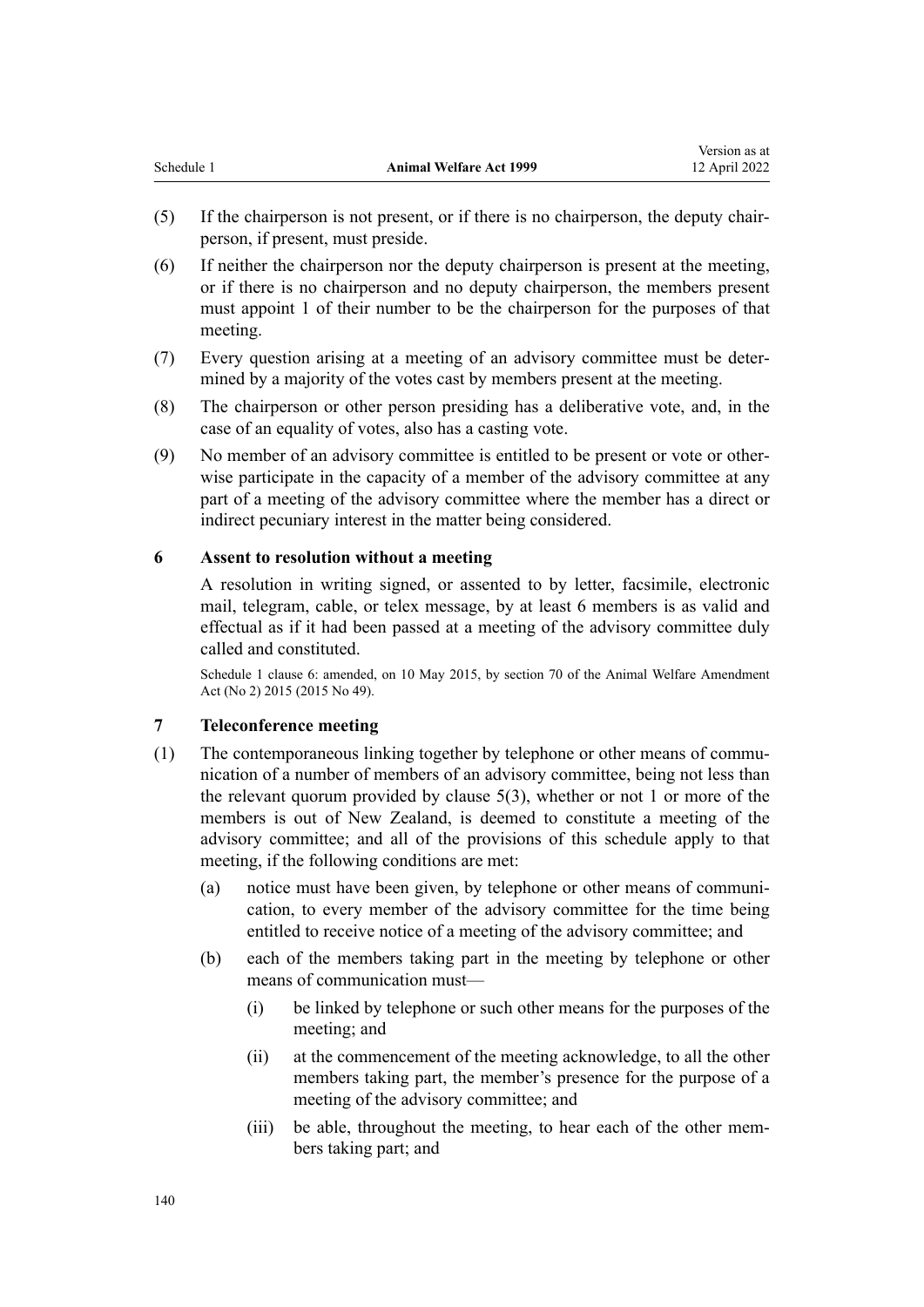(iv) on any vote, individually express his or her vote to the meeting.

- (2) A member must not leave a meeting held under subclause (1) by disconnecting the member's telephone or other means of communication unless the member has previously obtained the express consent of the chairperson or other person presiding at the meeting. A member is conclusively presumed to have been present, and to have formed part of the quorum, at all times during the meeting by telephone or other means of communication unless the member previously obtained the express consent of the chairperson or other person presiding to leave the meeting.
- (3) A minute of the proceedings at a meeting held under subclause (1) is sufficient evidence of those proceedings, and the observance of all necessary formalities, if certified as a correct minute by the chairperson or other person presiding at the meeting.

### **8 Protection of members of advisory committee**

- (1) No member of an advisory committee is personally liable for any act done or omitted by the member or the committee in good faith in the course of the operations of the committee.
- (2) Any liability that would but for this section lie against a member of an advisory committee lies against the Crown.

### **9 Procedure**

Subject to the provisions of this Act, an advisory committee may regulate its procedure in such manner as it thinks fit.

### **10 Fees and allowances**

- (1) An advisory committee, and each subcommittee appointed by an advisory committee, is a statutory board for the purposes of the [Fees and Travelling](http://legislation.govt.nz/pdflink.aspx?id=DLM264952) [Allowances Act 1951.](http://legislation.govt.nz/pdflink.aspx?id=DLM264952)
- (2) There may be paid, out of public money to the members of an advisory com‐ mittee, and to the members of any subcommittee appointed by an advisory committee, remuneration by way of fees, salary, or allowances and travelling allowances and travelling expenses in accordance with the [Fees and Travelling](http://legislation.govt.nz/pdflink.aspx?id=DLM264952) [Allowances Act 1951,](http://legislation.govt.nz/pdflink.aspx?id=DLM264952) and the provisions of that Act apply accordingly.

# **11 Administrative assistance**

The Director-General must, in the case of an advisory committee, provide such administrative assistance to the advisory committee as may be necessary to enable the advisory committee to carry out its functions.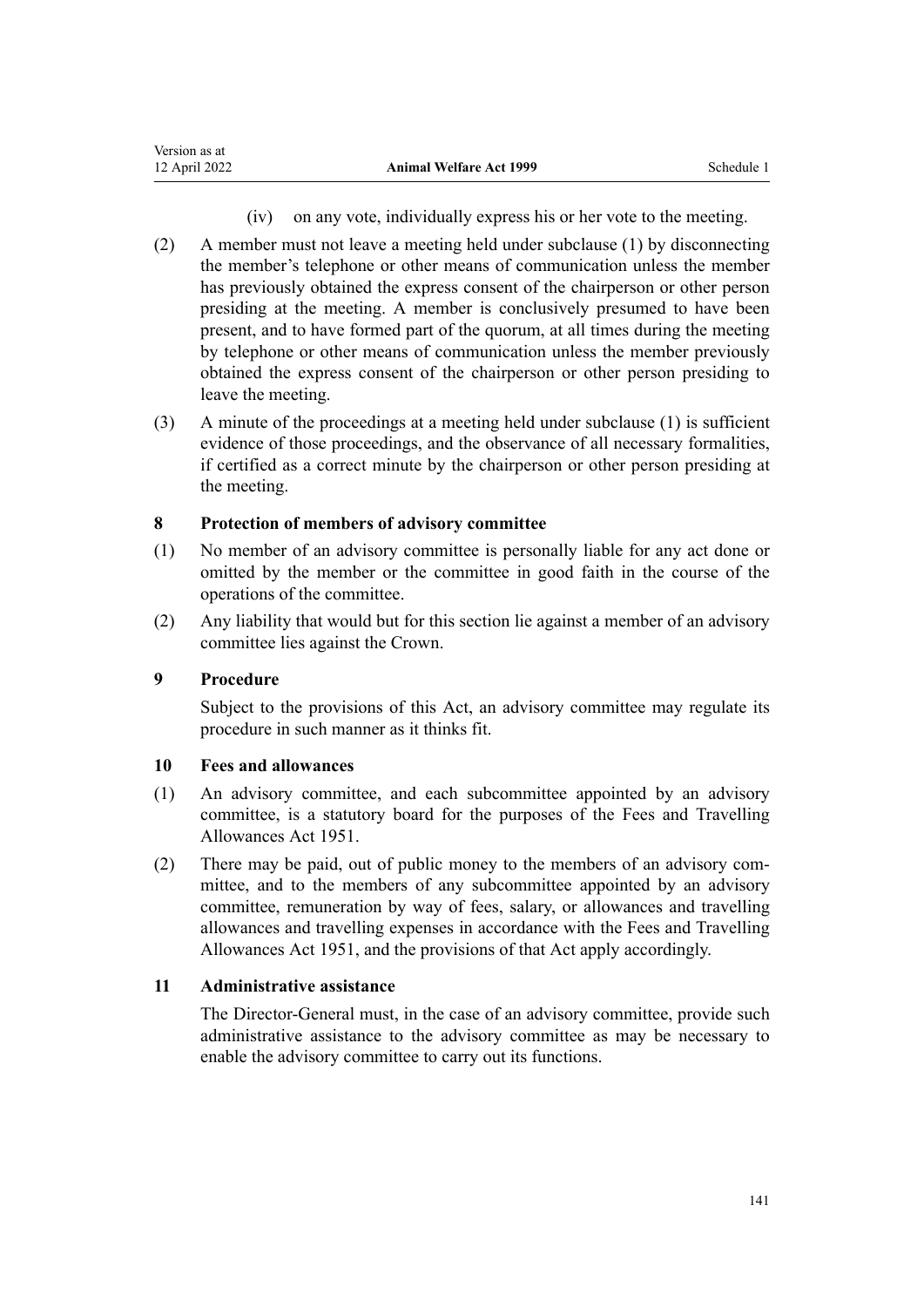# <span id="page-141-0"></span>**Schedule 2 Provisions applying in respect of accreditation and accredited reviewers**

[s 113](#page-75-0)

### **1 Grant of accreditation**

- (1) Where the Director-General decides to grant an application under [section 109](#page-74-0), the Director-General must supply to the successful applicant a notice of accreditation that specifies—
	- (a) the full name and address of the person accredited; and
	- (b) any conditions applying under clause 3; and
	- (c) the duration of the accreditation.
- (2) The Director-General may specify in any terms of accreditation that the accreditation is to have effect indefinitely or for a stated period or until a stated date.
- (3) Every grant of accreditation—
	- (a) comes into force on the date specified in the notice of accreditation; and
	- (b) continues in force until—
		- (i) it is withdrawn under [clause 5](#page-142-0); or
		- (ii) it is surrendered under [clause 6;](#page-142-0) or
		- (iii) in the case of accreditation granted for a stated period or until a stated date, the expiry of that period or the passing of that date.

### **2 Refusal to grant accreditation**

- (1) If the Director-General proposes to refuse to grant an application under [section](#page-74-0) [109](#page-74-0), the Director-General must give the applicant—
	- (a) a notice containing such particulars as will clearly inform the applicant of the substance of the grounds on which the Director-General proposes to refuse to accredit the applicant; and
	- (b) a copy of any information on which the Director-General relies in pro‐ posing to refuse to grant accreditation; and
	- (c) a reasonable opportunity to make written submissions or be heard in respect of the matter.
- (2) Where the Director-General finally decides to refuse to grant an application under [section 109,](#page-74-0) the Director-General must, as soon as practicable, notify that fact to the applicant in writing, giving reasons.

### **3 Conditions of accreditation**

(1) An accreditation under [section 109](#page-74-0) may be subject to such conditions as the Director-General thinks fit and specifies in the notice of accreditation.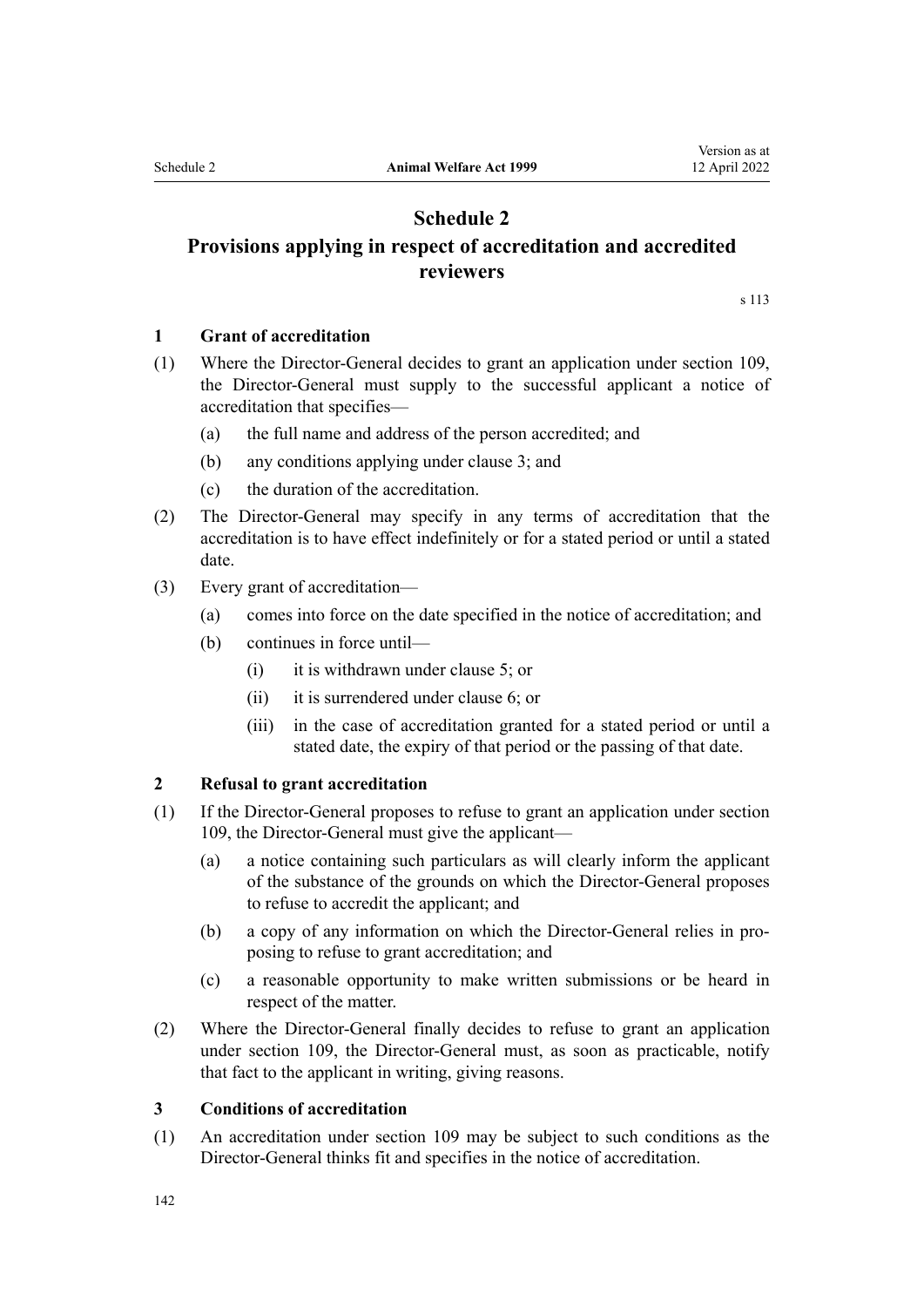- <span id="page-142-0"></span>(2) The Director-General may at any time, by written notice to an accredited reviewer, revoke, amend, or add to any conditions imposed under subclause (1).
- (3) Except where any variation to the conditions of accreditation is made on the application of the accredited reviewer and in accordance with the terms of that application, the Director-General may not vary any condition of accreditation imposed under this clause without (to the extent practicable in the circumstances of the variation proposed) first giving the affected person a reasonable opportunity to make written submissions to or be heard by the Director-General in relation to the matter.

# **4 Accreditation fee**

- (1) Every accredited person is liable to pay any accreditation fee prescribed.
- (2) The accreditation fee prescribed may be an annual accreditation fee or a fee prescribed as payable at such greater intervals as are set out in the regulations.
- (3) Any failure to pay the appropriate fee by the due date, being a failure that per‐ sists for more than 30 days, may result in the accreditation being withdrawn under clause 5.

# **5 Withdrawal of accreditation**

- (1) The Director-General may at any time, by notice in writing to an accredited reviewer, withdraw his or her accreditation if satisfied—
	- (a) that the person is not a fit and proper person to carry out independent reviews under [section 105;](#page-73-0) or
	- (b) that the person has failed to comply with any term or condition of the accreditation; or
	- (c) that the person has contravened, or failed to comply with, any require‐ ment of this Act in any particular that, in the opinion of the Director-General, casts doubt on the person's fitness or competency to carry out independent reviews under [section 105.](#page-73-0)
- (2) The Director-General may not withdraw accreditation unless he or she has first given the person concerned an opportunity to be heard.
- (3) Where accreditation is withdrawn under this clause, the person whose accredit‐ ation is withdrawn must, as soon as practicable,—
	- (a) surrender to the Director-General his or her notice of accreditation; and
	- (b) take all reasonable steps to notify the fact of the withdrawal of accredit‐ ation to each person who was a client of the person (in that person's cap‐ acity as an accredited reviewer) immediately before the withdrawal.

# **6 Surrender of accreditation**

(1) An accredited reviewer may at any time surrender his or her accreditation by notice in writing to that effect to the Director-General.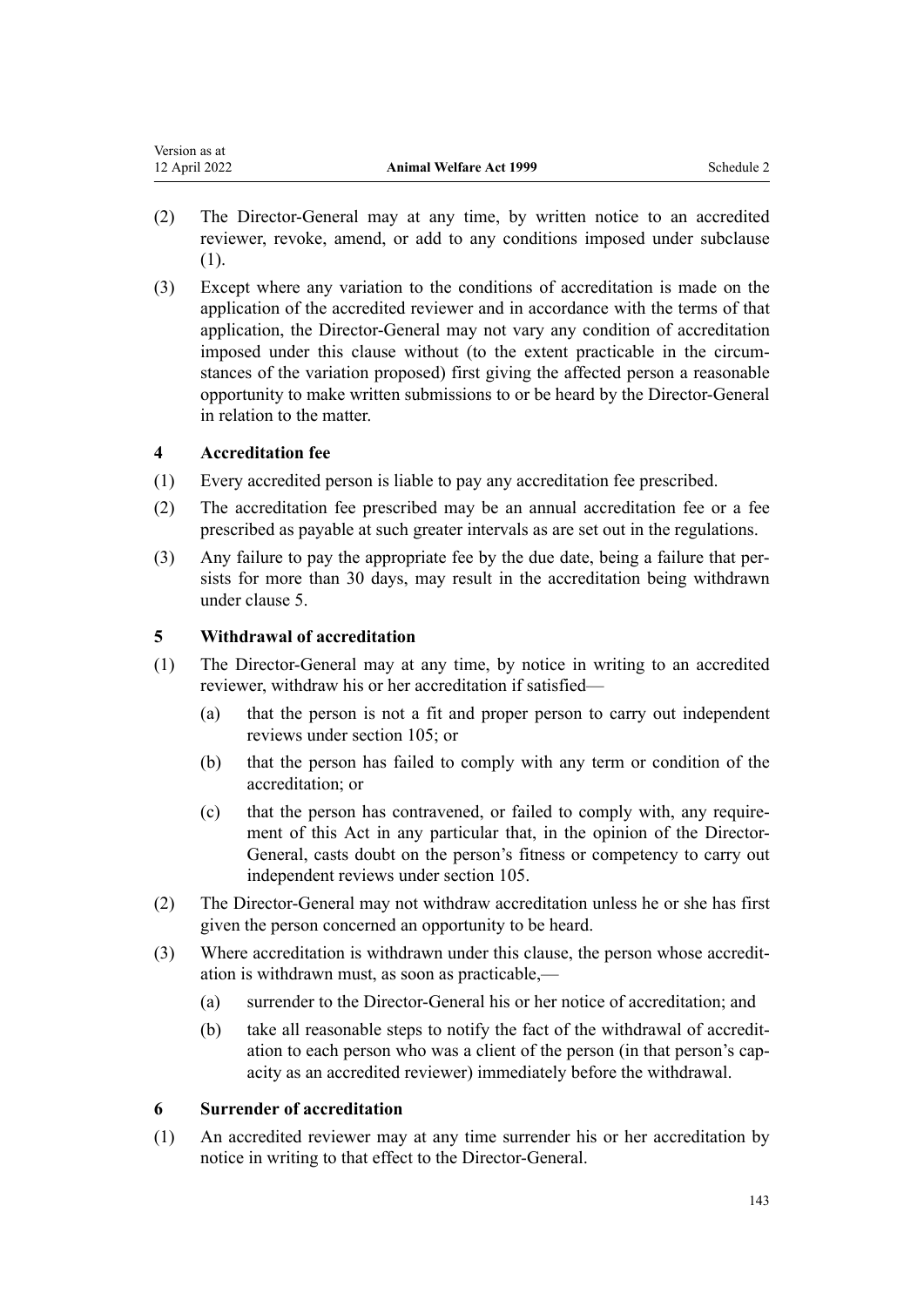|            |                                | Version as at |
|------------|--------------------------------|---------------|
| Schedule 2 | <b>Animal Welfare Act 1999</b> | 12 April 2022 |

- (2) A surrender takes effect on the expiry of 3 months after the date of the receipt of the notice by the Director-General, or on such earlier date as the Director-General may approve.
- (3) On or before the surrender takes effect, the accredited reviewer must send his or her notice of accreditation to the Director-General.

# **7 Substituted notice of accreditation**

The Director-General may, if he or she thinks fit, and on payment of the pre‐ scribed fee (if any), cancel an existing notice of accreditation granted under [clause 1,](#page-141-0) and issue a new notice in substitution for it,—

- (a) if the terms or conditions of the accreditation are to be or have been varied under [clause 3](#page-141-0); or
- (b) if the existing notice has become disfigured or dilapidated, or contains a mistake, or if the Director-General is satisfied that the existing notice has been lost or destroyed.

# **8 List of accredited reviewers**

- (1) The Director-General must cause to be kept and maintained a list of accredited reviewers.
- (2) The Director-General must—
	- (a) make the list available for public inspection, without fee, at reasonable hours at the head office of the Ministry at Wellington; and
	- (b) supply to any person, on request and on payment of the prescribed fee (if any), a copy of that list.
- (3) The list may be kept in such manner as the Director-General thinks fit, includ‐ ing, either wholly or partly, by means of a device or facility—
	- (a) that records or stores information electronically or by other means; and
	- (b) that permits the information so recorded to be readily inspected or repro‐ duced in usable form; and
	- (c) that permits the information to be accessed by electronic means, includ‐ ing (without limitation) by means of remote log on access.

# **9 Audit of accredited reviewers**

- (1) The Director-General may from time to time audit the manner in which an accredited reviewer is performing his or her duties.
- (2) For the purposes of an audit under subclause (1), the Director-General is entitled, at any convenient time,—
	- (a) to have full access to all books and records in the possession or under the control of the accredited reviewer (being books and records kept for the purposes of an independent review under [section 105\)](#page-73-0), and to any place where any such books or records are kept: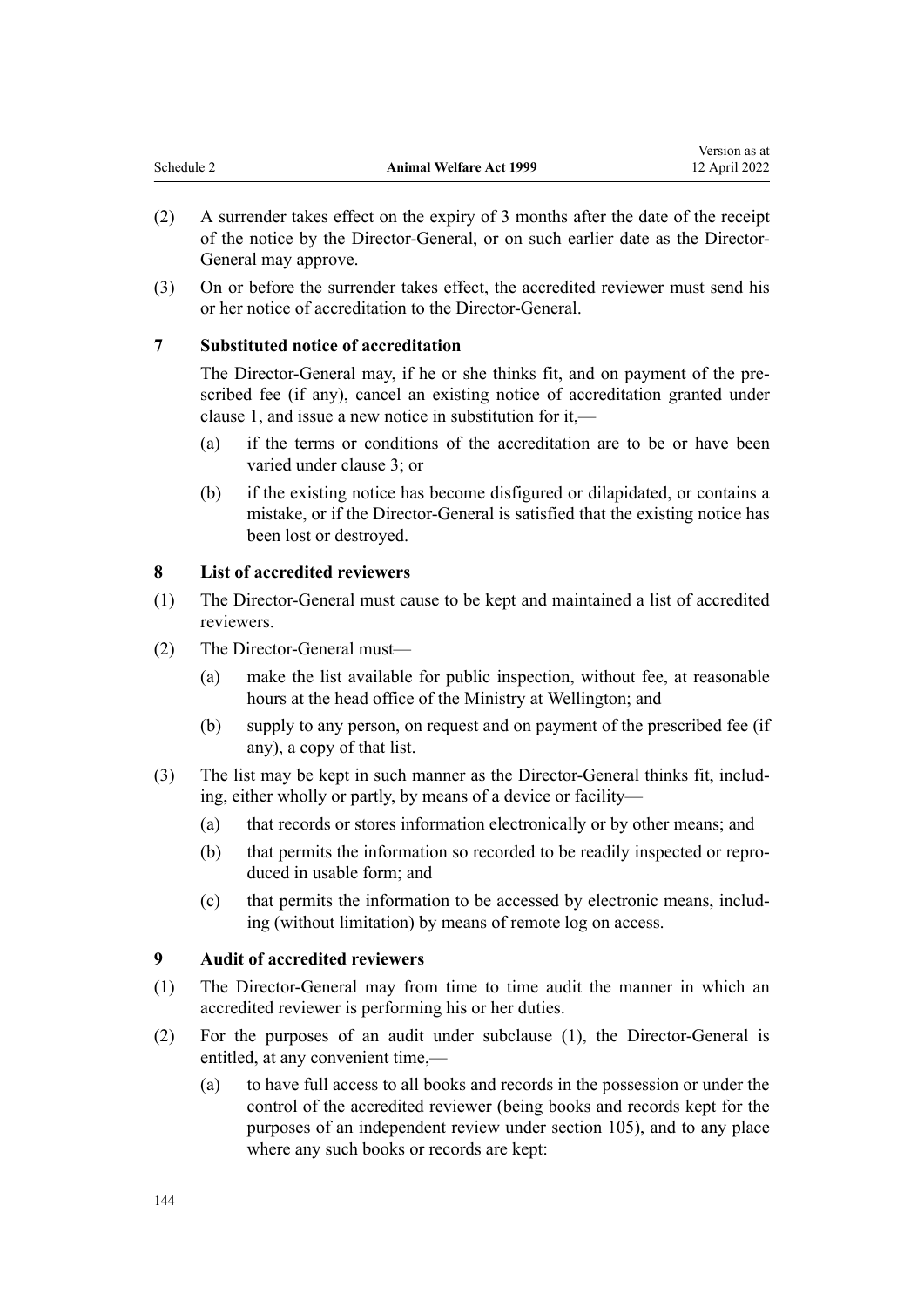(c) to require any accredited reviewer to produce for inspection within a reasonable period specified by the Director-General any books or records of the kind specified in paragraph (a), and to take copies of, or extracts from, any such books or records.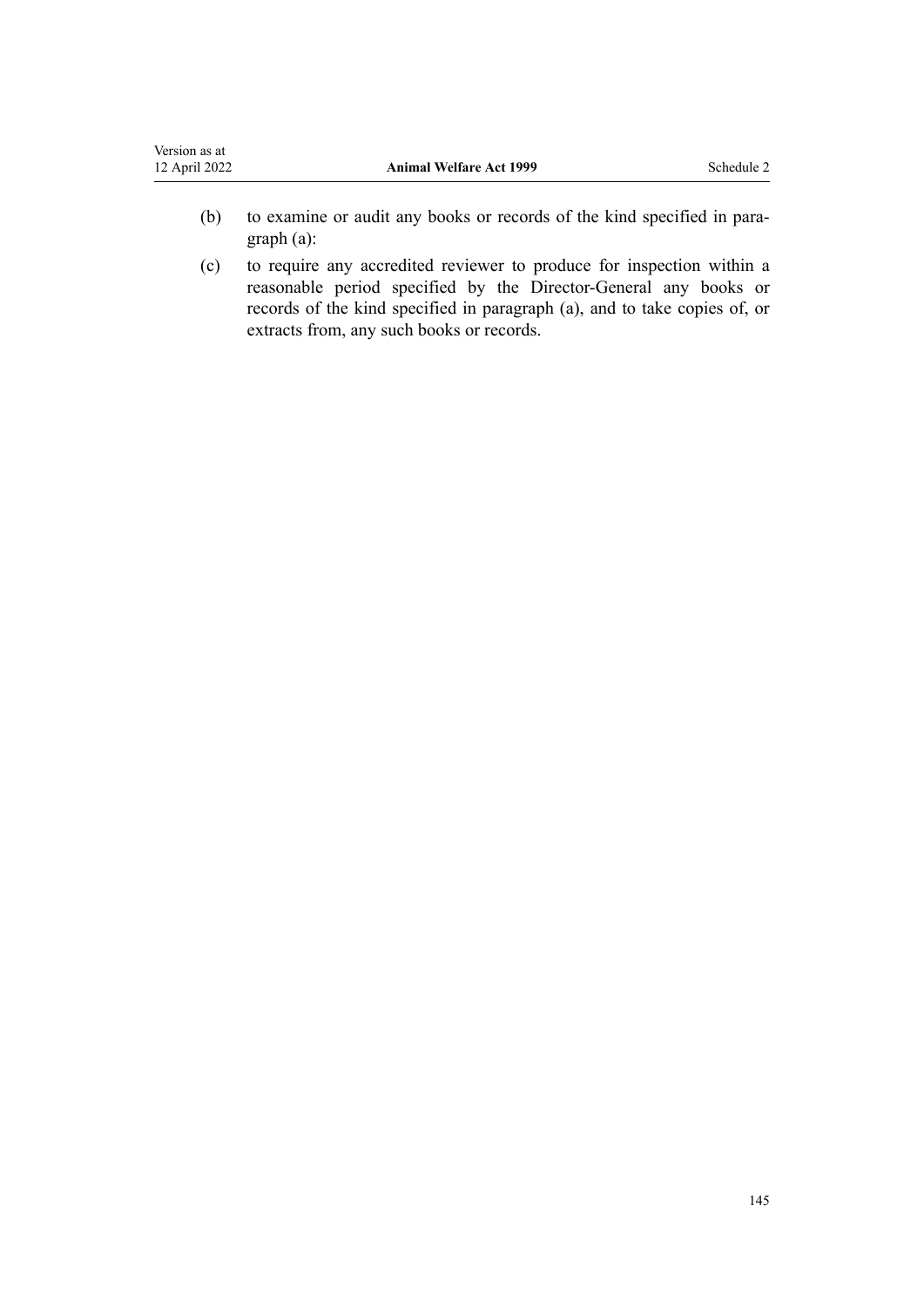# **Schedule 3 Agencies authorised to use animals in protecting human health or safety or enforcing the law**

[s 179](#page-117-0)

New Zealand Defence Force. New Zealand Police.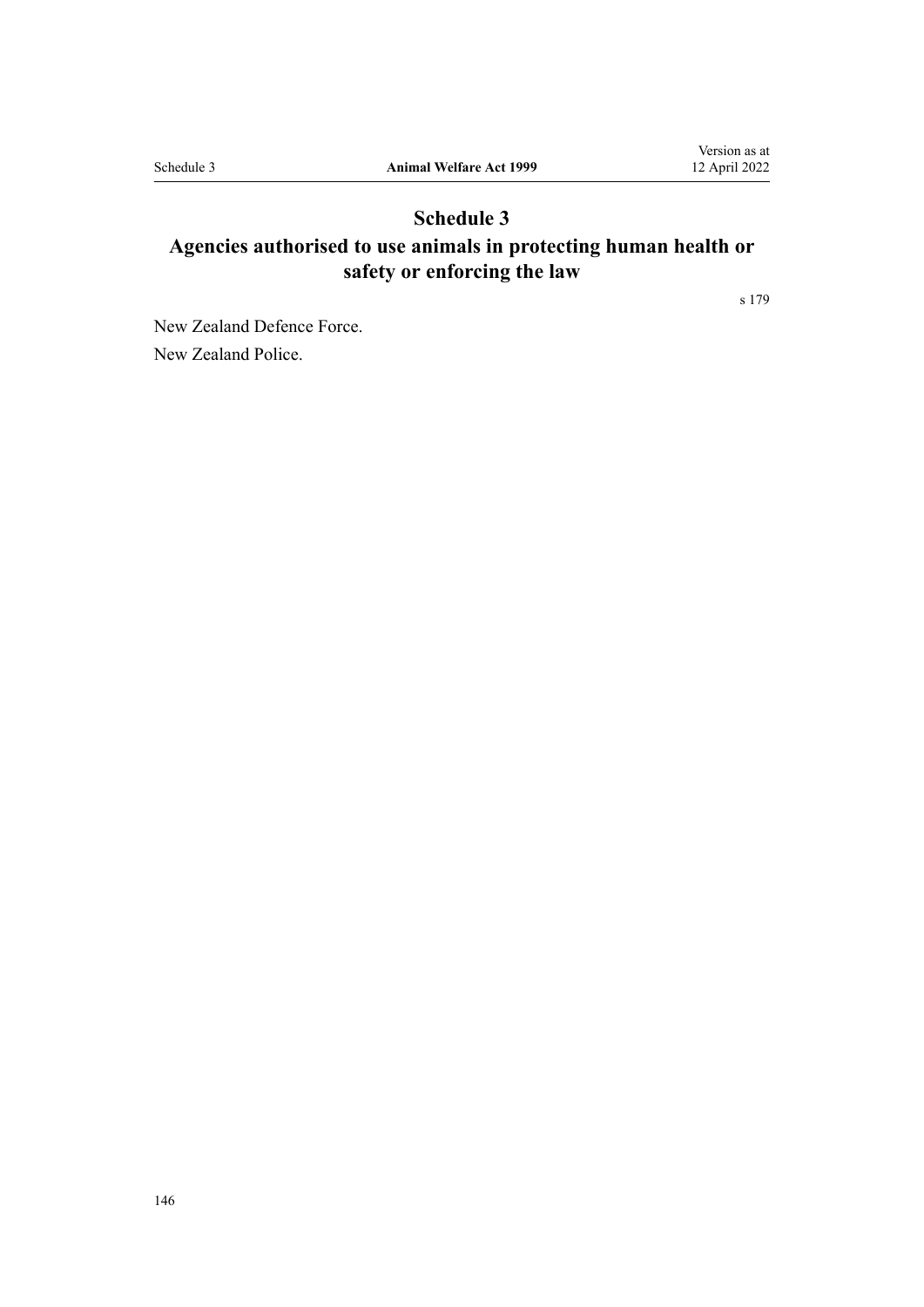## **Schedule 4**

## **Codes continued in force as codes of welfare issued under this Act**

[s 8A](#page-23-0)

Schedule 4: replaced, on 10 May 2015, by [section 71](http://legislation.govt.nz/pdflink.aspx?id=DLM5174909) of the Animal Welfare Amendment Act (No 2) 2015 (2015 No 49).

#### **1 Interpretation**

Version as at

In this schedule, **amendment Act** means the [Animal Welfare Amendment Act](http://legislation.govt.nz/pdflink.aspx?id=DLM5174801) [\(No 2\) 2015](http://legislation.govt.nz/pdflink.aspx?id=DLM5174801).

#### **2 Codes of welfare**

- (1) Every code of welfare in force at the commencement of this schedule continues in force and, after that commencement, may be amended, reviewed, revoked, or replaced under this Act.
- (2) If the National Animal Welfare Advisory Committee has publicly notified a draft code of welfare under [section 71](#page-53-0) before the commencement of this schedule and the code has not been issued before that commencement, the Committee need not include in the draft any recommendation for the making of regulations under this Act.

#### **3 Certain research, testing, and teaching projects**

- (1) Subclause (2) applies to research, testing, and teaching projects approved by an animal ethics committee before the commencement of this schedule that relate  $t_0$ 
	- (a) the killing of animals for the purpose of carrying out research, testing, and teaching on their bodies or tissues; or
	- (b) the breeding of animals with characteristics making them susceptible to increased pain and suffering during their life.
- (2) Approvals of projects to which this subclause applies that are in force on the commencement of this schedule continue in force according to their terms and do not require re-approval because of the operation of any provisions of the amendment Act (such as [section 6](http://legislation.govt.nz/pdflink.aspx?id=DLM5174826) of that Act).
- (3) Any projects being carried out lawfully without the approval of an animal ethics committee before the commencement of this schedule do not require appro‐ val because of the operation of any provisions of the amendment Act.

#### **4 Power of inspector to issue infringement notice for breach of compliance notice**

(1) This clause applies to persons who, immediately before the commencement of [section 56](http://legislation.govt.nz/pdflink.aspx?id=DLM5174890) of the Animal Welfare Amendment Act (No 2) 2015, hold an appointment under this Act as an inspector.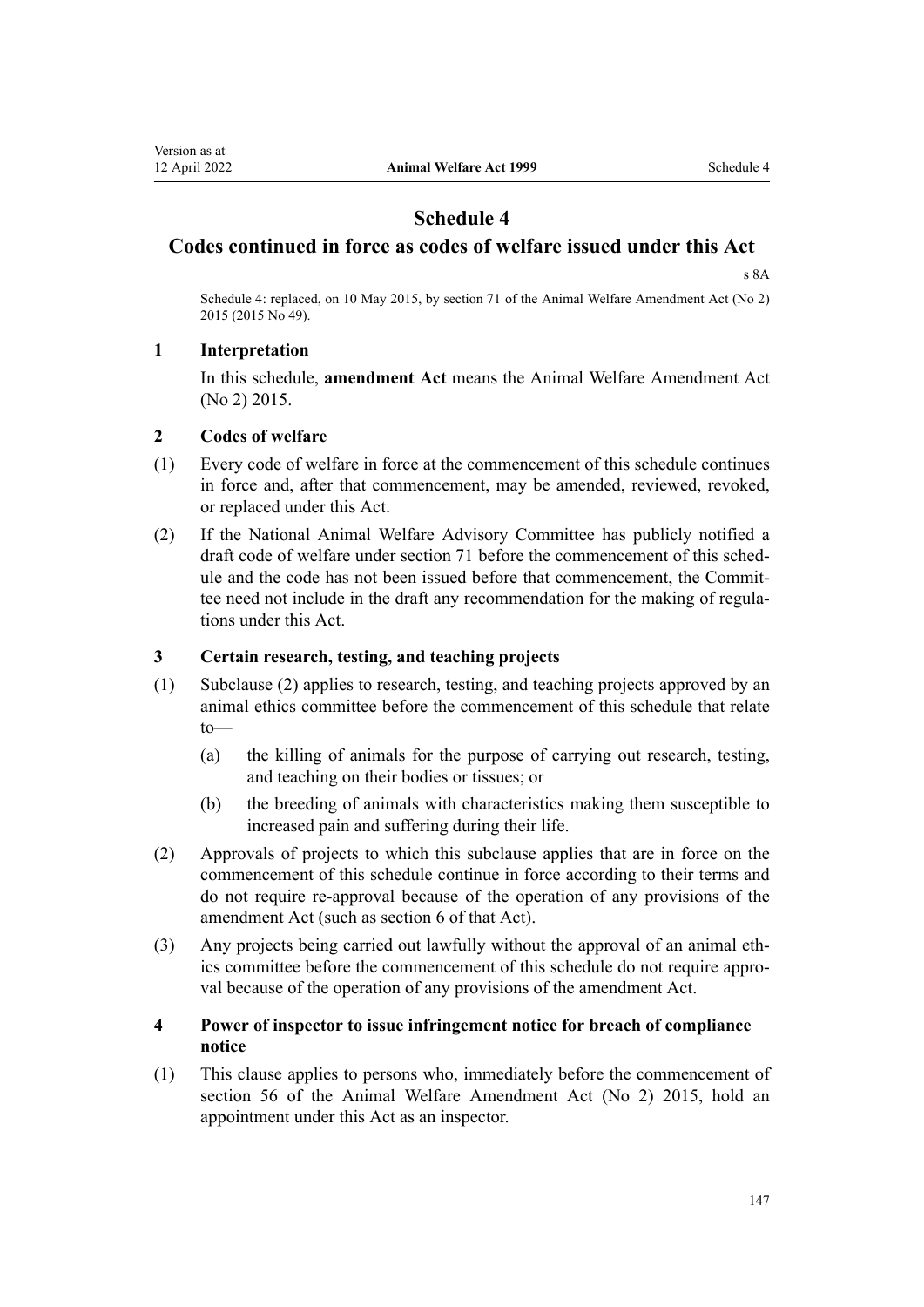|     | Schedule 4<br><b>Animal Welfare Act 1999</b>                                                                                                                                                                               | 12 April 2022 |
|-----|----------------------------------------------------------------------------------------------------------------------------------------------------------------------------------------------------------------------------|---------------|
| (2) | The terms of appointment of inspectors to whom this clause applies may be<br>amended to specifically authorise them to issue any person with an infringe-<br>ment notice under this Act for breach of a compliance notice. |               |
| (3) | An inspector to whom this clause applies may not issue an infringement notice<br>for breach of a compliance notice unless the terms of his or her appointment                                                              |               |

Version as at

have been amended to authorise him or her to issue such infringement notices.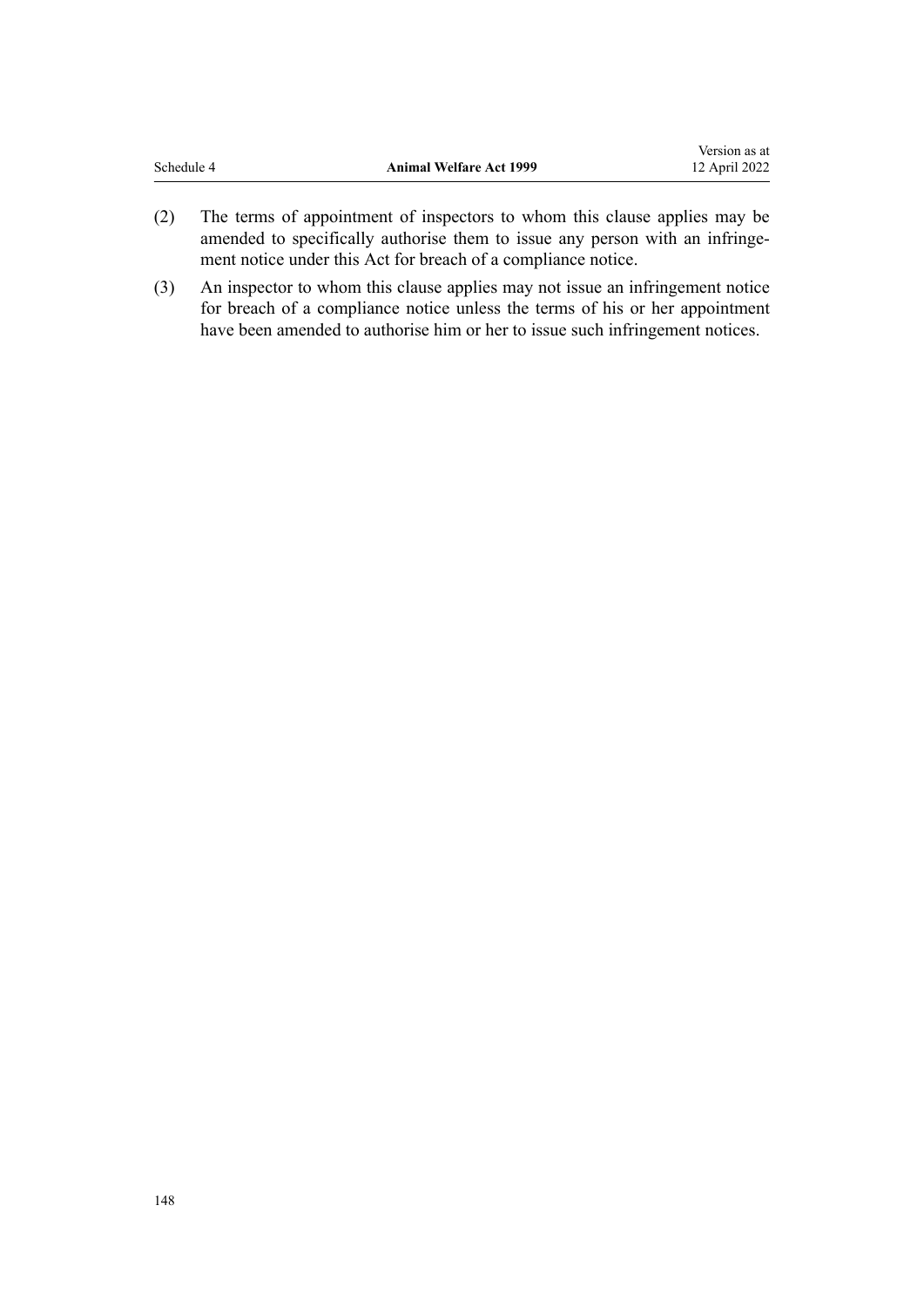# **Schedule 5 Enactments amended**

[s 194](#page-132-0)

#### **Agricultural Compounds and Veterinary Medicines Act 1997 (1997 No 87)**

*Amendment(s) incorporated in the [Act\(s\).](http://legislation.govt.nz/pdflink.aspx?id=DLM415175)*

#### **Animal Products Act 1999 (1999 No 93)**

*Amendment(s) incorporated in the [Act\(s\).](http://legislation.govt.nz/pdflink.aspx?id=DLM36101)*

# **Biosecurity Act 1993 (1993 No 95)**

*Amendment(s) incorporated in the [Act\(s\).](http://legislation.govt.nz/pdflink.aspx?id=DLM315227)*

#### **Conservation Act 1987 (1987 No 65) (RS Vol 36, p 1)**

*Amendment(s) incorporated in the [Act\(s\).](http://legislation.govt.nz/pdflink.aspx?id=DLM103616)*

## **Dog Control Act 1996 (1996 No 13)** *Amendment(s) incorporated in the [Act\(s\).](http://legislation.govt.nz/pdflink.aspx?id=DLM374415)*

#### **Impounding Act 1955 (1955 No 108) (RS Vol 7, p 339)**

*Amendment(s) incorporated in the [Act\(s\)](http://legislation.govt.nz/pdflink.aspx?id=DLM294219)*.

## **Marine Mammals Protection Act 1978 (1978 No 80) (RS Vol 34, p 709)** *Amendment(s) incorporated in the [Act\(s\).](http://legislation.govt.nz/pdflink.aspx?id=DLM25367)*

# **National Parks Act 1980 (1980 No 66) (RS Vol 36, p 517)**

*Amendment(s) incorporated in the [Act\(s\).](http://legislation.govt.nz/pdflink.aspx?id=DLM36968)*

### **Summary Proceedings Act 1957 (1957 No 87) (RS Vol 9, p 583)**

*Amendment(s) incorporated in the [Act\(s\)](http://legislation.govt.nz/pdflink.aspx?id=DLM310749)*.

# **Wild Animal Control Act 1977 (1977 No 111) (RS Vol 33, p 957)**

*Amendment(s) incorporated in the [Act\(s\).](http://legislation.govt.nz/pdflink.aspx?id=DLM17209)*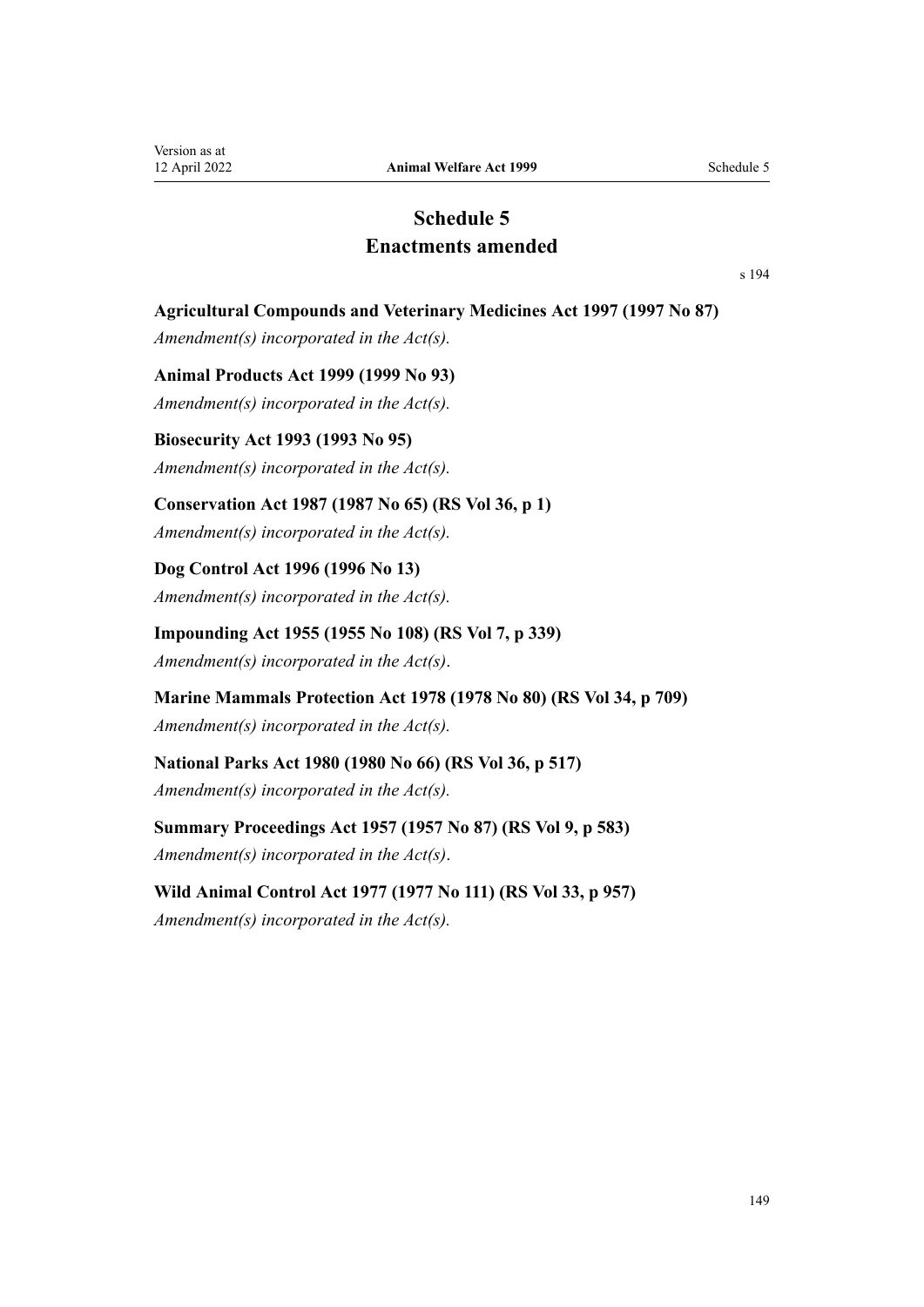# **Schedule 6 Enactments repealed**

[s 198](#page-132-0)

**Animals Protection Act 1960 (1960 No 30) (RS Vol 6, p 1)**

**Animals Protection Amendment Act 1962 (1962 No 55) (RS Vol 6, p 18)**

**Animals Protection Amendment Act 1964 (1964 No 76) (RS Vol 6, p 19)**

**Animals Protection Amendment Act 1971 (1971 No 48) (RS Vol 6, p 19)**

**Animals Protection Amendment Act 1978 (1978, No 63) (RS Vol 6, p 20)**

**Animals Protection Amendment Act 1983 (1983 No 141)**

**Animals Protection Amendment Act 1987 (1987 No 20)**

**Animals Protection Amendment Act 1993 (1993 No 19)**

**Local Government Act 1974 (1974 No 66) (RS Vol 25, p 1)**

*Amendment(s) incorporated in the [Act\(s\).](http://legislation.govt.nz/pdflink.aspx?id=DLM423807)*

**Meat Act 1981 (1981 No 56)** *Amendment(s) incorporated in the Act(s).*

**Wild Animal Control Amendment Act 1979 (1979 No 146) (RS Vol 33, p 1011)** *Amendment(s) incorporated in the Act(s).*

**Wild Animal Control Amendment Act 1997 (1997 No 80)**

*Amendment(s) incorporated in the [Act\(s\).](http://legislation.govt.nz/pdflink.aspx?id=DLM413171)*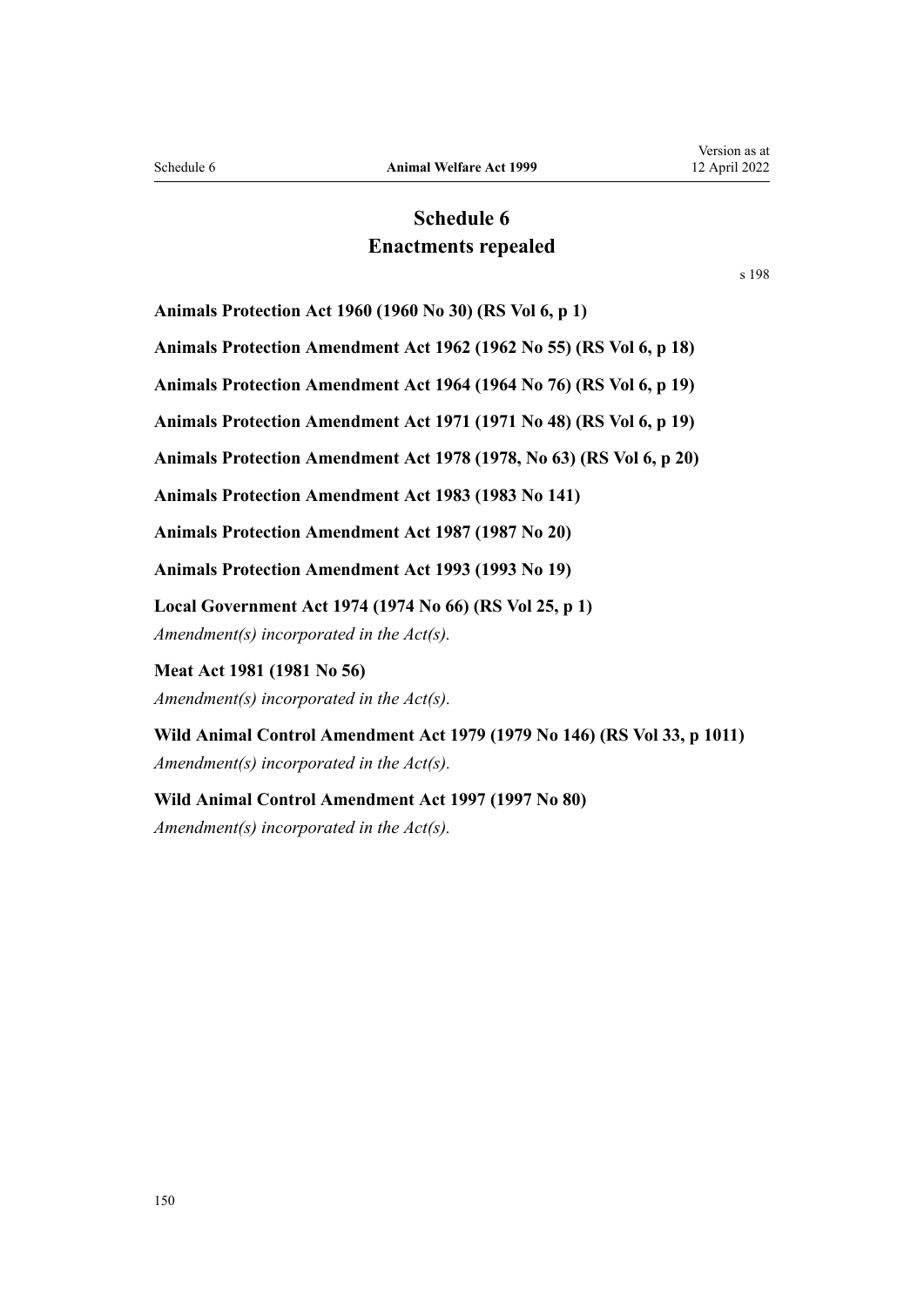# **Schedule 7 Regulations continued in force as code of welfare**

[s 199](#page-132-0)

**Animals Protection (Docking of Tails) Regulations 1972 (SR 1972/45)**

**Animals Protection (Docking of Tails) Regulations 1972, Amendment No 1 (SR 1976/10)**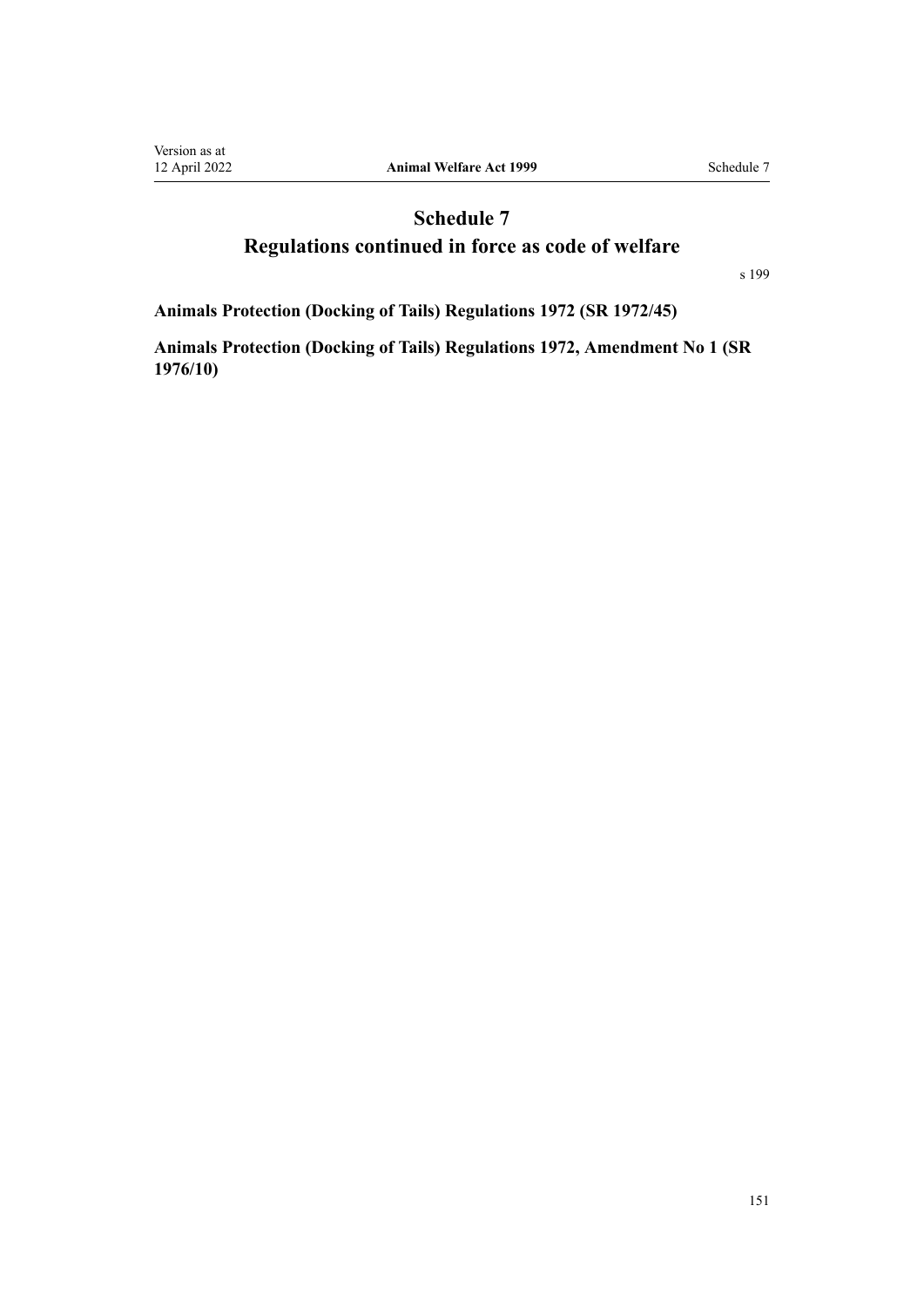#### **Notes**

#### *1 General*

This is a consolidation of the Animal Welfare Act 1999 that incorporates the amendments made to the legislation so that it shows the law as at its stated date.

#### *2 Legal status*

A consolidation is taken to correctly state, as at its stated date, the law enacted or made by the legislation consolidated and by the amendments. This presump‐ tion applies unless the contrary is shown.

[Section 78](http://legislation.govt.nz/pdflink.aspx?id=DLM7298365) of the Legislation Act 2019 provides that this consolidation, published as an electronic version, is an official version. A printed version of legis‐ lation that is produced directly from this official electronic version is also an official version.

#### *3 Editorial and format changes*

The Parliamentary Counsel Office makes editorial and format changes to consolidations using the powers under [subpart 2](http://legislation.govt.nz/pdflink.aspx?id=DLM7298371) of Part 3 of the Legislation Act 2019. See also [PCO editorial conventions for consolidations](http://www.pco.govt.nz/editorial-conventions/).

#### *4 Amendments incorporated in this consolidation*

Te Ture mō te Hararei Tūmatanui o te Kāhui o Matariki 2022/Te Kāhui o Matariki Public Holiday Act 2022 (2022 No 14): [wehenga 7/](http://legislation.govt.nz/pdflink.aspx?id=LMS557838)[section 7](http://legislation.govt.nz/pdflink.aspx?id=LMS557848) Secondary Legislation Act 2021 (2021 No 7): [section 3](http://legislation.govt.nz/pdflink.aspx?id=LMS268932) Public Service Act 2020 (2020 No 40): [section 135](http://legislation.govt.nz/pdflink.aspx?id=LMS176959) Privacy Act 2020 (2020 No 31): [section 217](http://legislation.govt.nz/pdflink.aspx?id=LMS23706) Statutes Amendment Act 2018 (2018 No 27): [Part 1](http://legislation.govt.nz/pdflink.aspx?id=DLM7227046) District Court Act 2016 (2016 No 49): [section 261](http://legislation.govt.nz/pdflink.aspx?id=DLM6942680) Senior Courts Act 2016 (2016 No 48): [section 183\(b\), \(c\)](http://legislation.govt.nz/pdflink.aspx?id=DLM5759564) [Animal Welfare Amendment Act \(No 2\) 2015](http://legislation.govt.nz/pdflink.aspx?id=DLM5174801) (2015 No 49) [Animal Welfare Amendment Act 2015](http://legislation.govt.nz/pdflink.aspx?id=DLM5940100) (2015 No 6) Holidays (Full Recognition of Waitangi Day and ANZAC Day) Amendment Act 2013 (2013 No 19): [section 8](http://legislation.govt.nz/pdflink.aspx?id=DLM4929207) Search and Surveillance Act 2012 (2012 No 24): [sections 195–198](http://legislation.govt.nz/pdflink.aspx?id=DLM2136917) Criminal Procedure Act 2011 (2011 No 81): [section 413](http://legislation.govt.nz/pdflink.aspx?id=DLM3360714) [Animal Welfare Amendment Act 2010](http://legislation.govt.nz/pdflink.aspx?id=DLM2747700) (2010 No 93) Policing Act 2008 (2008 No 72): [section 116\(a\)\(ii\)](http://legislation.govt.nz/pdflink.aspx?id=DLM1102349) Veterinarians Act 2005 (2005 No 126): [section 105](http://legislation.govt.nz/pdflink.aspx?id=DLM364675) [Animal Welfare Amendment Act 2005](http://legislation.govt.nz/pdflink.aspx?id=DLM360697) (2005 No 90) Supreme Court Act 2003 (2003 No 53): [section 48\(2\)](http://legislation.govt.nz/pdflink.aspx?id=DLM214522) Local Government Act 2002 (2002 No 84): [section 262](http://legislation.govt.nz/pdflink.aspx?id=DLM174088)